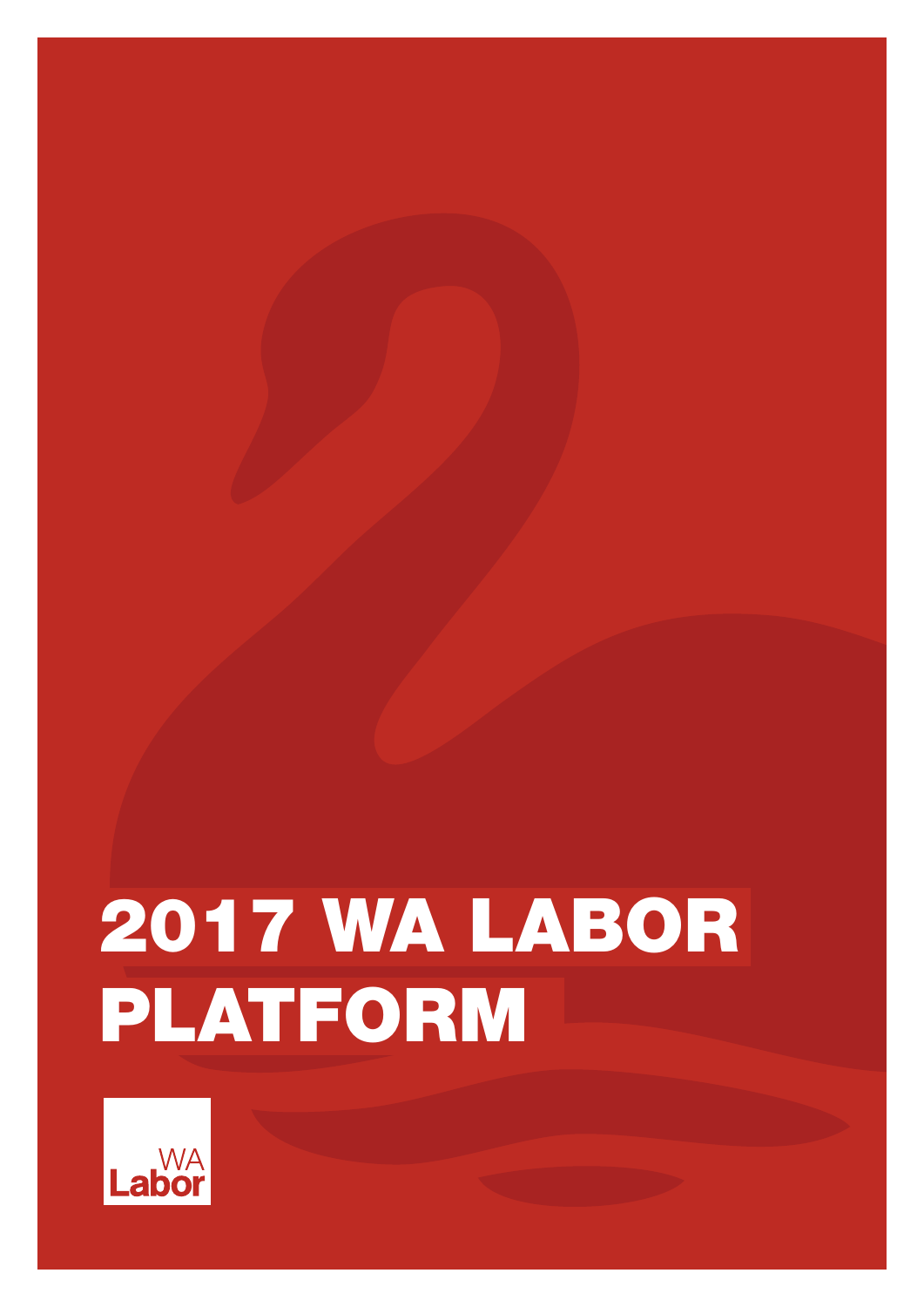# CONTENTS

| <b>Chapter 1:</b> | <b>Enduring Labor Values</b>                        | 01  |
|-------------------|-----------------------------------------------------|-----|
| <b>Chapter 2:</b> | <b>Community and Social Policy</b>                  | 03  |
| <b>Chapter 3:</b> | Conservation, the environment<br>and climate change | 34  |
| <b>Chapter 4:</b> | Economics, Industry and<br>Regional Development     | 43  |
| <b>Chapter 5:</b> | Transport, Roads,<br>Infrastructure and Planning    | 106 |
| <b>Chapter 6:</b> | Education and Training                              | 111 |
| <b>Chapter 7:</b> | Health                                              | 119 |
| <b>Chapter 8:</b> | Law, Public Administration<br>and Community Safety  | 127 |
| <b>Chapter 9:</b> | International Relations                             | 145 |
|                   | Non-Platform Items                                  | 151 |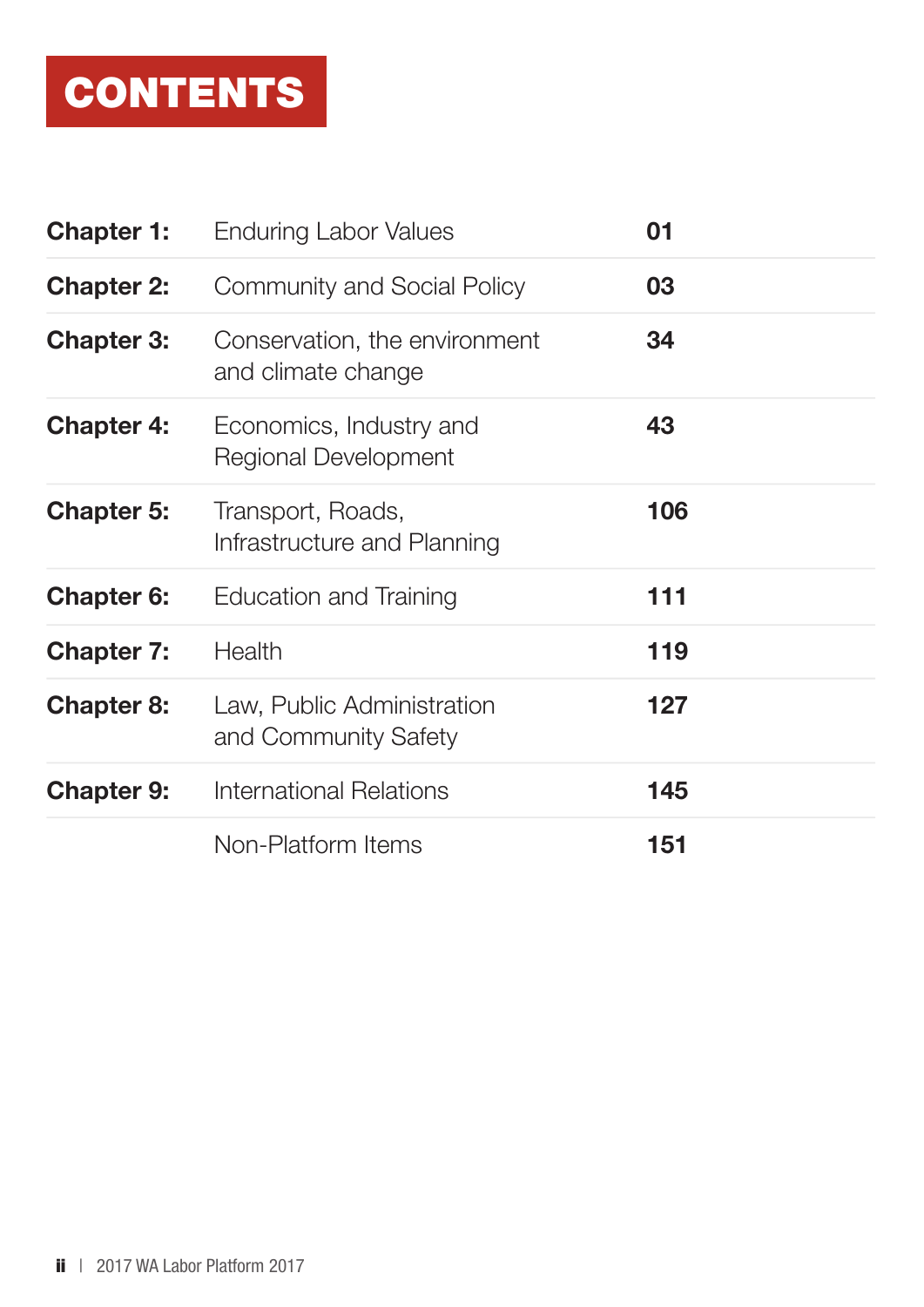# CHAPTER 1: ENDURING LABOR VALUES

# INTRODUCTION

- 1 The Australian Labor Party was founded by the trade union movement on the principle that collective action is the best way to improve the circumstances of working people in the community.
- **2** The Australian Labor Party recognises that modern societies are dynamic and changing, and that Western Australia must be integrated into an increasingly connected world. The Australian Labor Party also understands that Western Australia has a dynamic free market economy, where the private sector generates most of the wealth and creates most of the employment.
- **3** Our Party is founded on pillars of fairness, justice and compassion for all.

As a Party, we believe that our diversity as individuals and communities actively engaged in building our future in Australia is our strength.

Equity for those groups who face discrimination and exclusion, which unifies and respects difference, are fundamental to living this vision.

- **4** WA Labor believes that all people are created equal in their entitlement to dignity and respect, and should have an equal chance to achieve their potential. For WA Labor, government has a critical role in ensuring fairness by:
	- Ensuring equal opportunity
	- Removing unjustifiable discrimination; and
	- Achieving a more equitable distribution of wealth, income and status.

Achieving these goals of an equitable distribution of resources, power, rights, opportunities and responsibilities are what we commonly refer to as social justice.

These are all goals that we share, and which define Labor Governments. These goals are founded upon WA Labor's enduring values:

#### **FAIRNESS**

We value fairness and equality and believe in a fair go for all - we believe that a nation should be governed in the broader interests of all, not in the sectional interests of a few.

#### **COMPASSION**

We value compassion and dedicate ourselves to social justice. We believe that it is the Australian way to work together to help alleviate suffering and disadvantage when we can. We believe that this compassion is also vital in ensuring human rights everywhere.

#### **INDIVIDUAL FREEDOM**

We value liberty - the freedom to hold whatever beliefs we choose while respecting those of others; the freedom to express those beliefs without fear or favour; and the economic freedom to pursue our own employment and enterprise.

#### **LABOUR RIGHTS**

We are committed to protecting and advancing the rights of working families, including their rights to join trade unions, to organise in the workplace, to bargain collectively and to exercise their right to strike. Our partnership with the trade union movement remains crucial for Australia's future.

#### **RESPONSIBILITY**

We believe that for all Australian citizens, rights must be accompanied by responsibilities. These responsibilities are to each other and to the wider community; and must be exercised by individuals, social and economic groups, organisations and governments.

#### **OPPORTUNITY**

We believe in opportunity, creativity and innovation as the basis for individual aspiration and being rewarded for hard work, achievement and success.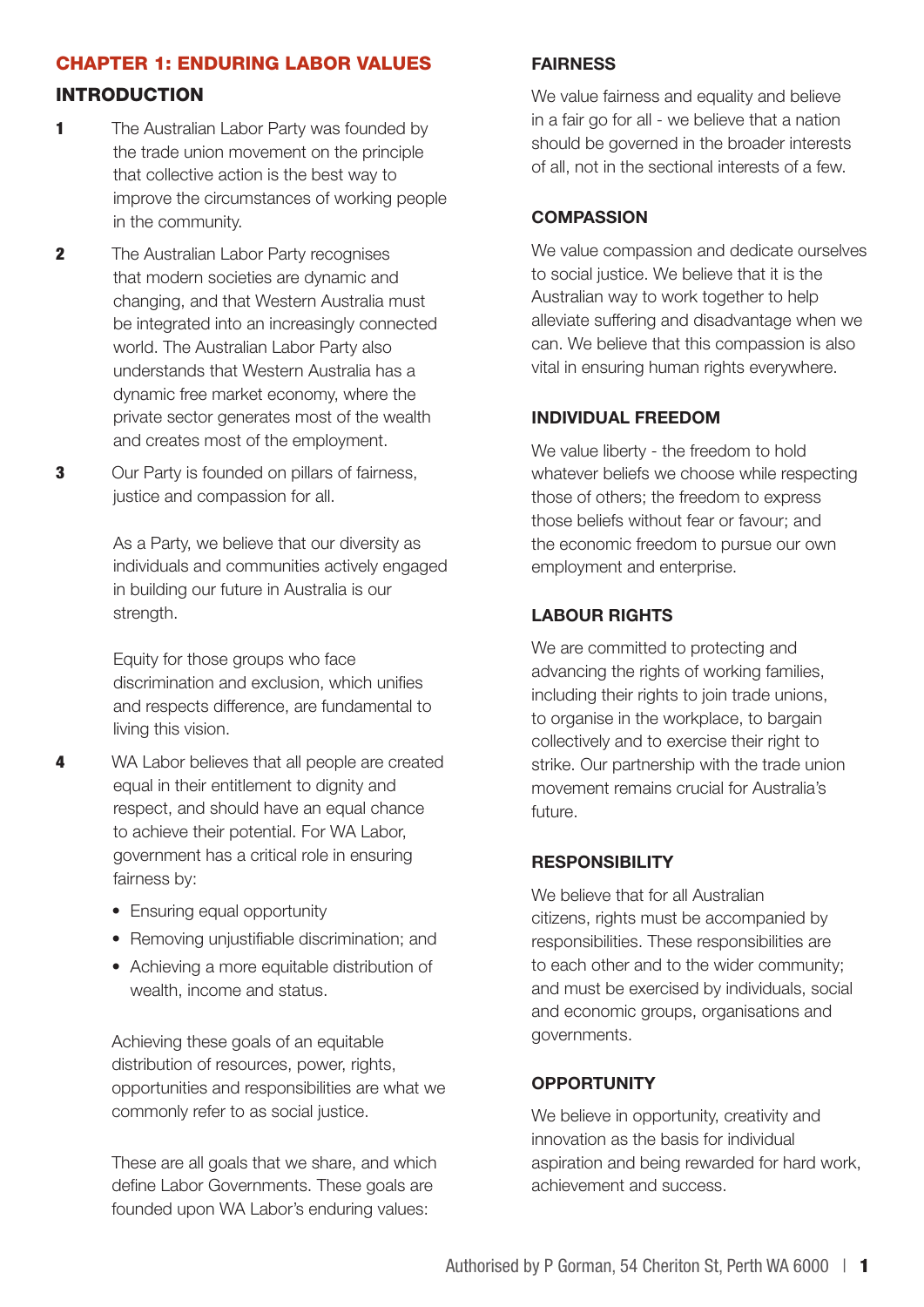#### **SUSTAINABLE ENVIRONMENT**

We value the environment that sustains us all - and which we must now sustain with our country's united and urgent effort.

#### **DEMOCRACY**

We value our democratic and public institutions, which have the power to address exclusion and disadvantage.

#### **COMMUNITY**

We value our communities and our families. Our families are the bedrock of our communities which we need to nurture, protect and support.

We recognise the role of the community in government decision making and the community's right to be heard.

#### **HISTORY AND THE FUTURE**

We value the role that government and people have to play in creating a better future based on the lessons of our shared history.

In particular, we acknowledge the role of Indigenous people as the original owners of this land and the unique role Indigenous people play in making policy decisions about the future.

#### **EQUALITY**

We value equality. We value people. We recognise the value of every person and of all peoples.

We believe the same rights, entitlements, opportunities, benefits and practices should be available and accessible to all people.

We recognise the value of each person, as individuals, as members of society and as collective groups within our community.

#### LABOR IN GOVERNMENT

**5** When Labor is in Government, the party, the electorate and the parliamentarians we select expect and are expected to further the objective of achieving social justice through government intervention and other policies

- **6** Therefore, when in Government, Labor will:
	- a) Scope, design, implement and deliver a social inclusion strategy that ensures the social and economic participation of all individuals, groups and communities in Western Australia. The strategy will include initiatives designed to address key challenges to the well being of all Western Australians such as poverty, homelessness and disadvantage in all its forms. This strategy will be overseen by the Department of Premier and Cabinet and provide a whole of government approach that implements the social justice objectives of the WA Labor Party;
	- **b)** Deliver on all election promises;
	- c) Engage the community as a whole in an ongoing debate aimed at leading opinions on inequality;
	- d) Focus public fiscal activities and the role of the public sector on sustainable improvements that are tested against our belief in social justice and not just our credit rating; and
	- e) Reward private sector activities that promote Labor's social justice objective.
- 7 WA Labor will:
	- **a)** Undertake measures to improve the representation of women on government boards and committees and work towards a target of 50%;
	- **b)** Actively oppose the inaction of governments who do not establish significant affirmative action measures and/or have underrepresentation of women in Parliament;
	- c) Proactively pursue a 50% representation target on all Western Australian local councils;
	- d) Commit to a minimum of one third representation of women in State or Shadow Cabinet where there are sufficient numbers of elected women for this to take effect;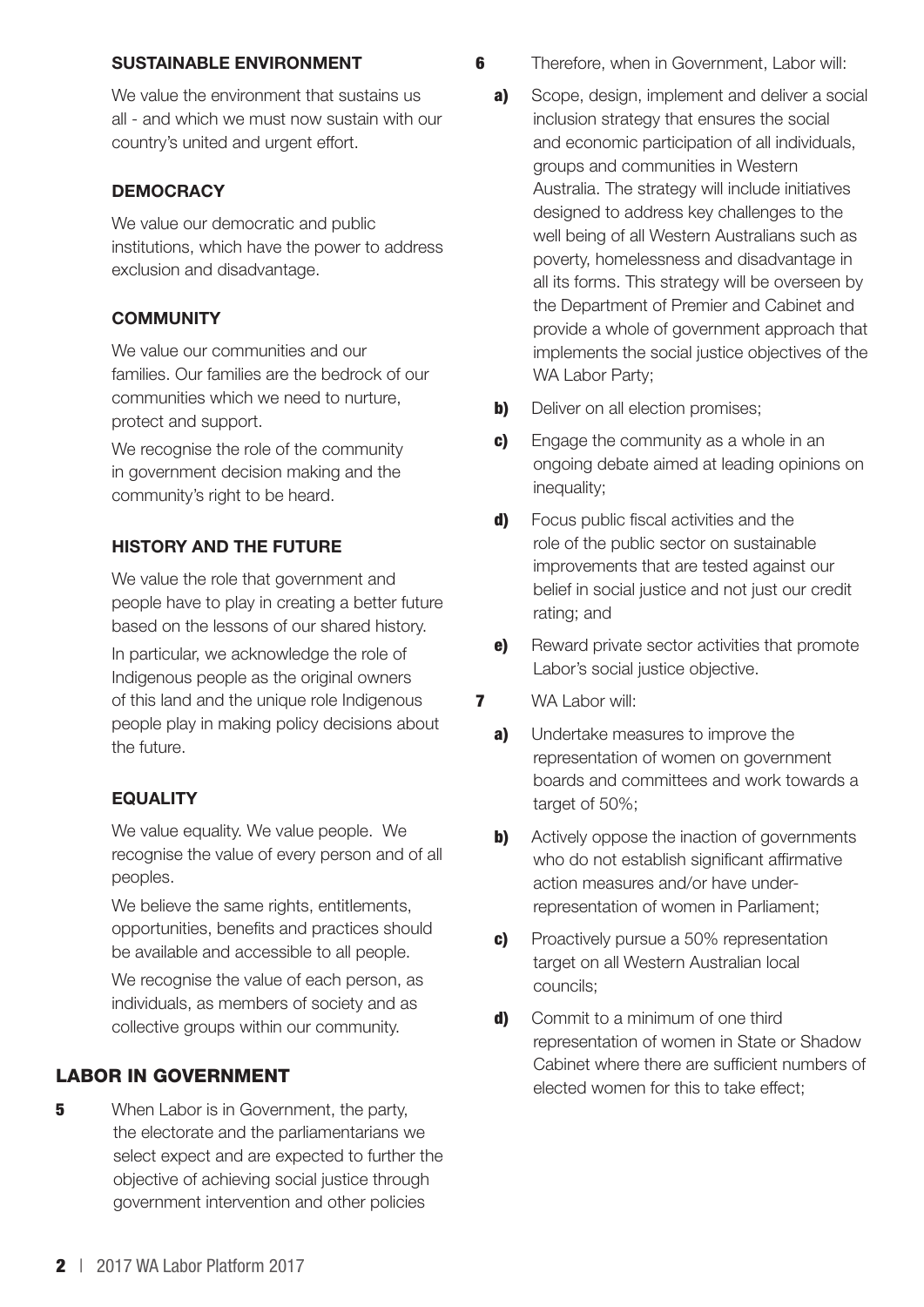- e) Proactively pursue equal pay for women of work of equal or comparable value;
- f) Commit to an Office of Women's Policy Unit which will undertake research and provide policy advice and recommendations to the State Cabinet; and
- g) Continuously build on the significant progress made towards reaching equal representation of women in Parliament.

# CHAPTER 2: COMMUNITY AND SOCIAL **POLICY**

# **CARERS**

#### **VALUING CARERS**

- 1 WA Labor believes:
	- a) That carers play an integral role in the Western Australian community;
	- **b)** That carers need ongoing support and services to assist them in their caring role; and
	- c) Caring needs may change over the life of the individual living with disability, and so additional support may be required as an individual's age and primary carers change.
- 2 WA Labor recognises:
	- a) The diversity and differing needs of those who are caring for others in our communities
	- **b)** That community services need to be genuinely accessible so that no one is forced to be a carer, and that no one is forced to rely on care from family members;
	- c) That families and unpaid caregivers play an essential role in enabling those who require care; and
	- d) That governments play an integral role in developing ongoing strategies to improve the lives of carers.
- 3 WA Labor will:
	- a) Ensure legislation protects the rights of carers;
- **b)** Ensure all government departments and agencies fulfill their responsibilities to recognise and support the needs of carers;
- c) Ensure carers and family members have access to a range of respite options, including in-home, out-of-home, and other flexible options;
- d) Ensure carers have access to packages which include provision of domiciliary support services, holiday care and occasional and emergency care;
- e) Provide financial and advocacy services support to carers; and
- f) Design program delivery and services in a way that recognises the diversity of carers and their needs.

#### **FAMILIES AND CHILDREN**

- **4** WA Labor believes;
	- a) Strong families make strong communities and a strong society;
	- **b)** Families are diverse;
	- c) Positive experiences in early childhood are crucial for individual development and lead to good life outcomes;
	- d) Government has a duty to support families, protect children and build communities; and
	- e) Quality family and children's services depend on a professional workforce that is properly recognised and remunerated.
- **5** WA Labor in Government:
	- a) Will place the rights and interests of the child at the centre of the child protection system;
	- **b)** Supports proper resourcing of services and strong legislation to ensure children's safety;
	- c) Understand that as well as a central obligation to ensure child safety, resources must be allocated to early intervention and family support;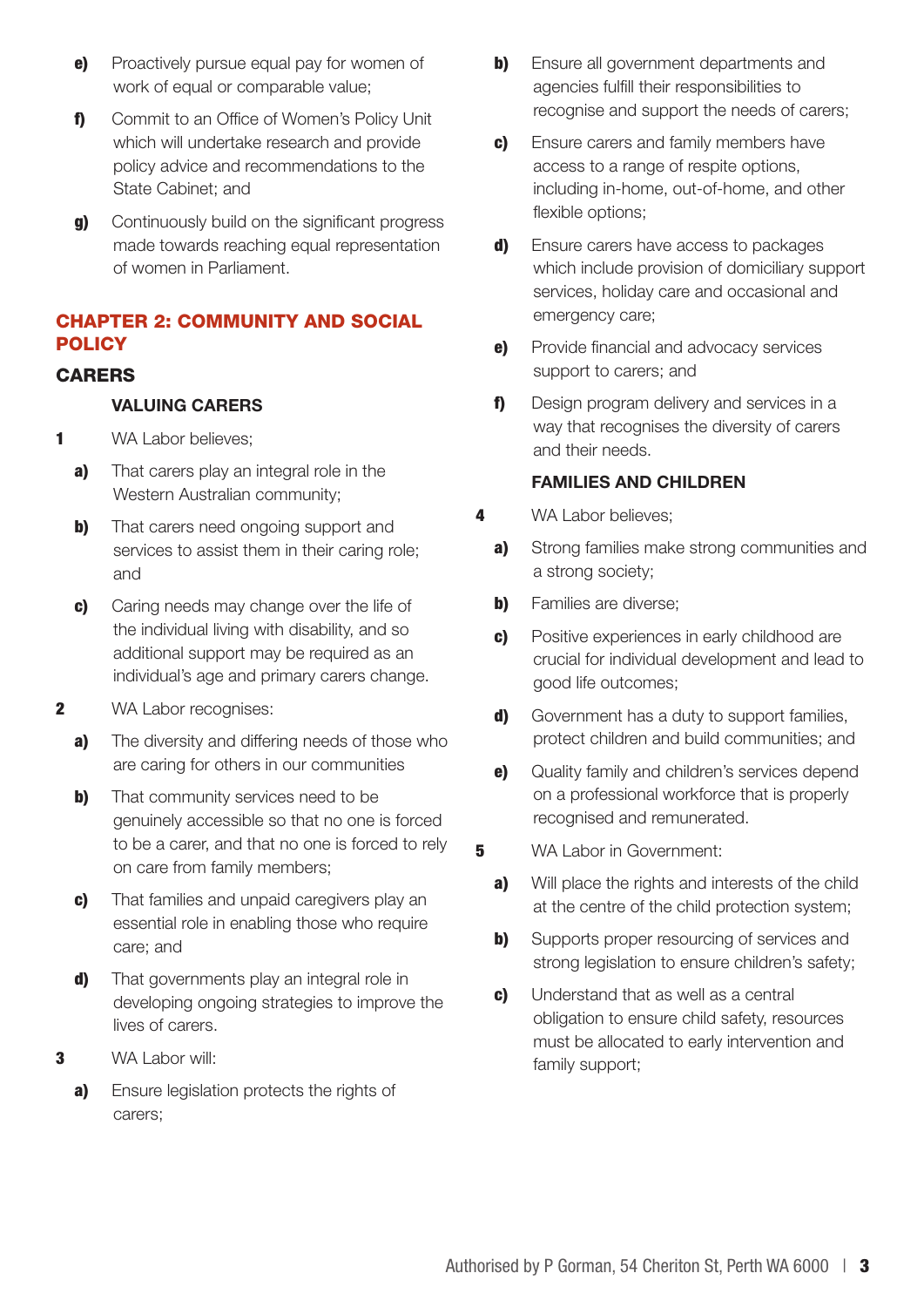- d) Values the community and voluntary sectors as partners in supporting families and children, particularly those that are vulnerable;
- e) Acknowledges that Aboriginal children are disproportionately represented in WA's child protection system. WA Labor recognises that this is largely as a result of trauma stemming from past government decisions and practices, and that responses must be culturally appropriate and developed in partnership with Aboriginal controlled community organisations;
- f) Believes that there must be better service integration between Government agencies and the community sector;
- **g)** Will promote a whole-of-community responsibility for child safety;
- **h)** Understands the importance of a child's early years, and will work to support children and their families during this time to meet the full physical, cognitive, emotional and social developmental needs of children so that they can reach their full potential;
- **i)** Supports the independent Commissioner for Children and Young People;
- j) Will regulate quality early childhood education and care, ensuring that providers deliver safe, accessible, affordable and high-quality services;
- k) Support workforce development in early childhood education and care, and work with providers and the relevant union to achieve professional recognition and wages for the sector; and
- **l)** Improve support for children living with disability to ensure they are provided with health and social support services to reduce the risk of harm.
- **6** WA Labor will:
	- a) Deliver streamlined and flexible childcare regulation and continue to work with the Commonwealth to maximise parental choice in the care of children and ensure childcare providers give safe, accessible, affordable and high-quality services;
	- **b)** Support workforce development in early childhood education and care by:
		- i) Introducing ongoing compulsory education for childcare professionals on aspects of childcare including mandatory reporting, understanding ratios, and national standards and complying with general OH&S provisions;
			- **ii**) Providing induction training for new childcare staff; and,
		- **iii)** Providing student access to quality, affordable early childhood education care TAFE training and qualifications.
	- c) Work with childcare providers and the relevant union to achieve professional recognition and pay for childcare professionals.
	- d) Strengthen legislation and provision to encourage and require responsible parenting;
	- e) Provide families with parenting support information;
	- f) Implement education and awareness raising to prevent family and domestic violence, including promoting respectful relationships, as well as the message that family or domestic violence in any form is not acceptable;
	- g) Ensure that children remain the central focus of child protection action;
	- **h)** h) Consider the development of child advocacy centre models in WA;
	- i) i) Adhere to the measures detailed in the UN Convention on the Rights of a Child;
	- j) i) Update adoption legislation and improve long-term placement outcomes for children in the care of the State;
	- k) Co-ordinate a state wide early childhood agenda, focusing on the delivery of co-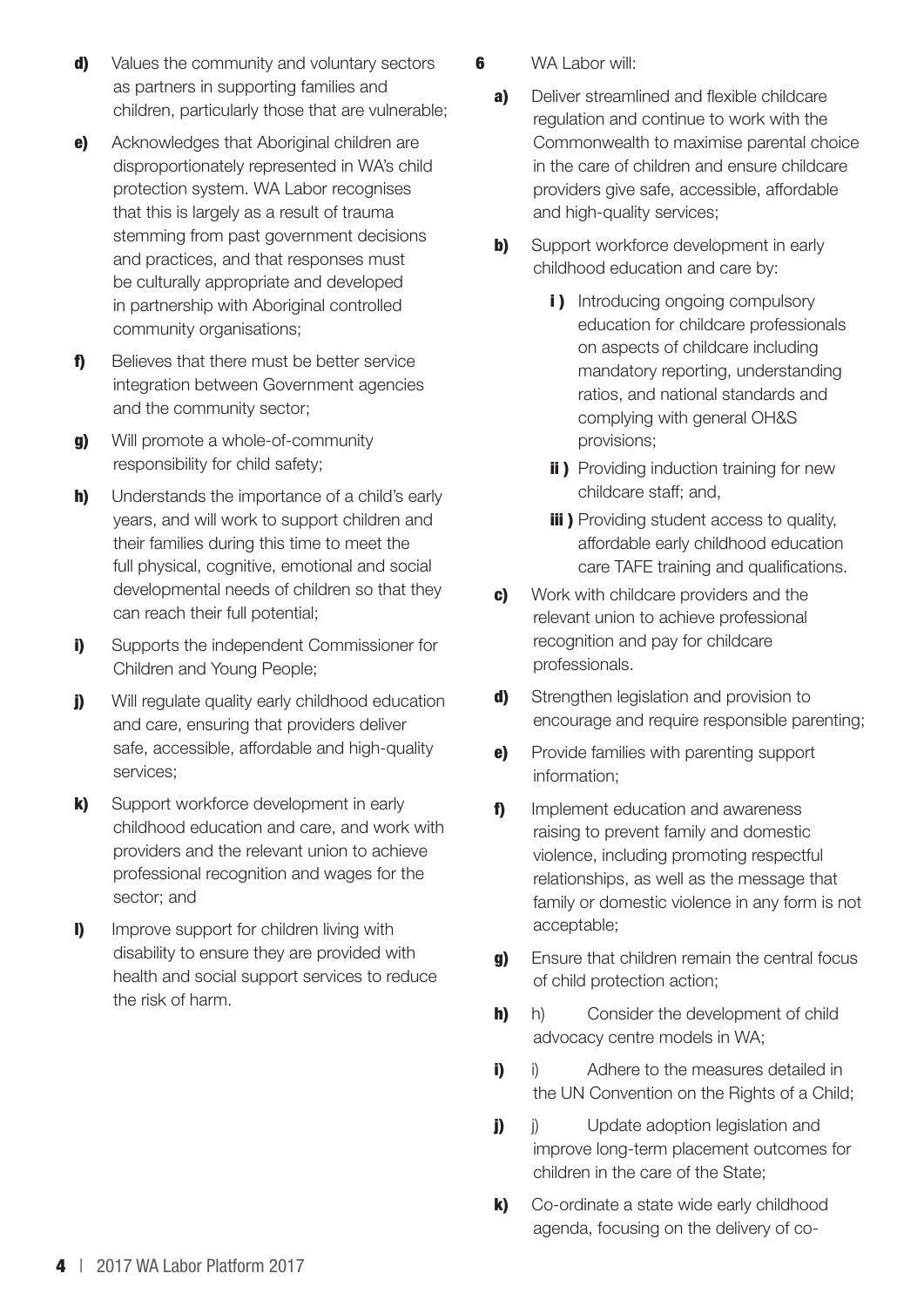ordinated services at a local level to give our young children a flying start in life;

- l) Continue to strengthen the community sector as partners with Government and a vital building block in the community;
- **m)** Maximise take up of family support and concessions as well as keep State Government fees and charges at affordable levels;
- **n)** Improve inter-agency work in supporting families and children;
- o) Introduce safeguards to protect children living with disability while in care at home or in service facilities;
- **p)** Improve support for children living with disability and their siblings to ensure they are provided with opportunities and health and social support services to reduce the risk of harm; and,
- q) Ensure the independent appointment of the Commissioner for Children and Young People.
- r) Ensure all people have the right to form and belong to a family regardless of gender, gender identity or sexual orientation. WA Labor will ensure all those who wish to form a family are not impeded from doing so nor discriminated against.
- s) Commit to reducing the disproportionate rate of Aboriginal and Torres Strait children in the child protection system and to uphold the "Aboriginal and Torres Strait Islander Child Placement Principle".

# ABORIGINAL AFFAIRS

# **PREAMBLE - RECOGNITION OF TRADITIONAL RIGHTS**

**7** WA Labor recognises that Aboriginal decision making processes lay within individual language groups.

# **INTRODUCTION**

- 8 WA Labor is committed to promoting the social, cultural, economic and physical well being of Aboriginal and Torres Strait Islander peoples.
- **9** WA Labor recognises and respects Aboriginal authority and self-determination.
- 10 Past experience and dislocation has significantly contributed to the current disadvantage Aboriginal and Torres Strait Islander people face across a range of socioeconomic indicators.
- 11 Acknowledgement of this history and its impact is vital to Australia's future.
- 12 A commitment from government and the community to substantial change is required, and this can be facilitated through the continuing development of the processes outlined by the Statement of Commitment to a New and Just Relationship between the Government of Western Australia and Aboriginal Western Australians, signed by the Gallop WA Labor government in October 2001.
- **13** These practices should be used to develop a framework for constructive negotiation on legislation that may have a disproportionately negative impact on Aboriginal people in Western Australia.
- 14 Land has an inherent physical, emotional and spiritual meaning to all Aboriginal Australians.
- **15** This way of life has been acknowledged with the recognition of the traditional property rights of Aboriginal Australians (Mabo 1992), who have the full protection of the law in exercising their common law rights of native title.
- **16** However, not all Aboriginal Australians have equal access to the remedies provided for under native title. WA Labor will develop alternative strategies to redress the dispossession of Aboriginal Australians for whom native title recognition is not a viable option.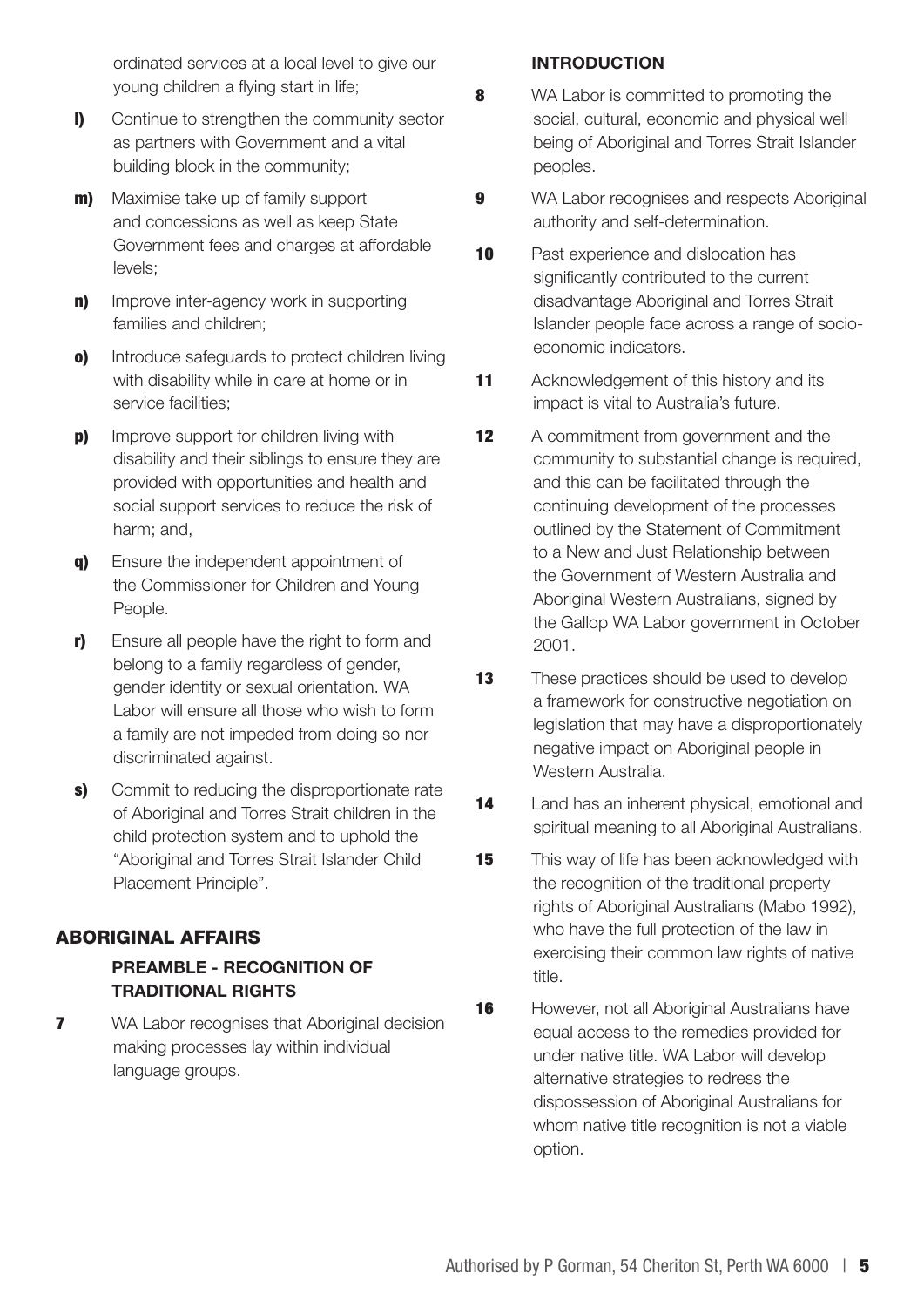- 17 WA Labor is committed to forms of governance for Aboriginal Australian communities that foster self-determination.
- **18** All future policies and programs affecting Aboriginal Australians must be developed and implemented in consultation with the Aboriginal communities.
- 19 WA Labor recognises the importance to Aboriginal Australians of increased political participation including in political parties; as such, WA Labor party policy committees will encourage, support and implement strategies to increase the involvement of Aboriginal people.
- 20 Aboriginal people should be empowered to achieve higher standards of education leading to improved employment opportunities and full participation in the economic and social life of the community.
- 21 Disproportionately high levels of unemployment and welfare dependency are major determinants of social exclusion and dysfunction, and require significant improvements in education and employment opportunities for Aboriginal Australians.
- 22 22. WA Labor acknowledges that racism still exists in Australian society and will continue to address this issue through policy and action.
- 23 WA Labor believes that it is important that all Australians recognise the contribution of Aboriginal people and Aboriginal cultures to the Australian way of life.

# **ECONOMIC DEVELOPMENT**

- 24 WA Labor recognises that Aboriginal communities should have access to an equitable level of services and citizenship rights and will encourage capacity building and self-reliance.
- **25** WA Labor will work with Indigenous communities to:
	- a) Develop strategies to encourage economic development and increase employment;
- **b)** Identify and support sustainable commercial development opportunities for Aboriginal communities to encourage economic independence, employment and training;
- c) Provide support and training to help new local enterprises and encourage community self reliance using local community skills and resources;
- d) Promote economic development projects that involve local Aboriginal people in developing and maintaining community infrastructure;
- e) Provide training and support that increases understanding of the economic and employment systems in Australia, to promote economic development;
- f) Support Aboriginal communities to enjoy the social and financial benefits of new technologies;
- g) Ensure accounting systems strengthen community controls;
- **h)** Focus on localised small scale economic programs for community training and employment;
- i) Provide a business mentor scheme using mentors with appropriate cultural background or training to engage communities with new initiatives;
- j) Facilitate specific labour market entry programs for Aboriginal school-leavers in consultation with Aboriginal education stakeholders; and
- k) Facilitate relationships that foster improved employment and economic outcomes between the private sector and Aboriginal communities.

# **EDUCATION, EMPLOYMENT AND TRAINING**

- **26** WA Labor believes that all Aboriginal Australians should have access to a high quality education regardless of age, gender or location.
- 27 WA Labor will: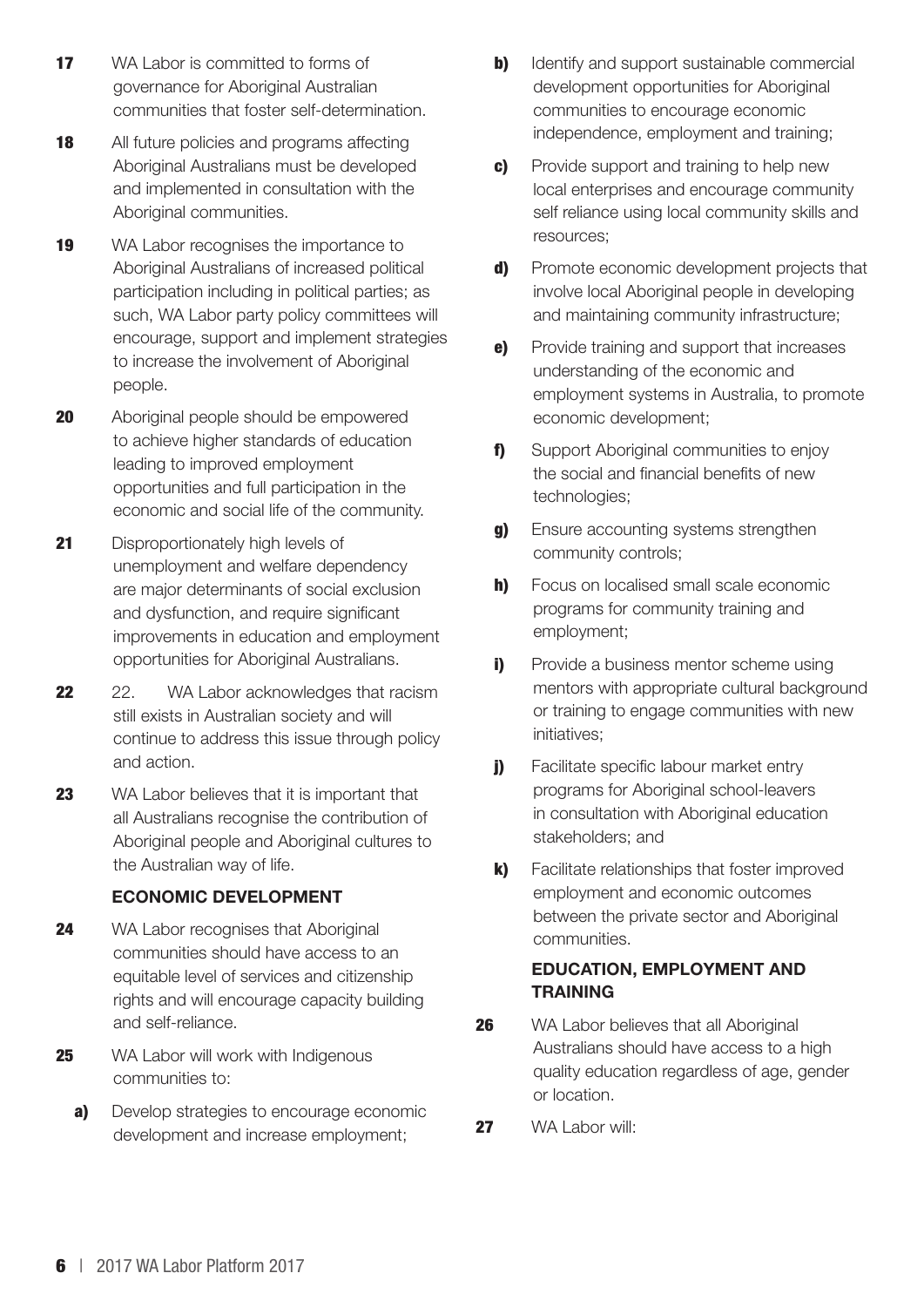- a) Work with families and communities to improve participation and attendance particularly during compulsory schooling years;
- **b)** Establish benchmarks and targets to track retention rates of Aboriginal children at schools in order to best direct funding and resources;
- c) Develop programs and strategies to ensure that more Aboriginal Australians participate in and have access to relevant, appropriate and engaging education at all levels;
- d) Guarantee that more Aboriginal Australians will be afforded more opportunities to participate in the delivery of education at all levels;
- e) Develop and promote access to education programs that provide all students and educators with relevant, culturally appropriate information about Aboriginal histories and cultures;
- f) Develop and enhance Aboriginal culture and language programs, provide adequate resources to enable language renewal and maintenance programs and promote those languages to all students;
- g) Broaden the range of education programs for Aboriginal Australians identifying as disengaged from education;
- **h)** Incorporate Aboriginal learning styles into appropriate curriculum;
- **i)** Encourage and support Aboriginal Australians in the pursuit of post-compulsory education and the achievement of tertiary qualifications;
- j) Increase the variety of transitional learning pathways for Aboriginal Australians with the potential to enter a diverse range of professions;
- k) Facilitate opportunities in education settings for students to benefit from role models and mentors from a variety of backgrounds;
- l) Ensure that schools develop behaviour management policies that empower Aboriginal young people with skills to better manage any behavioural issues with the potential to result in their exclusion from the classroom;
- **m)** Ensure that Aboriginal children excluded from schools for disciplinary reasons receive appropriate alternative education services; and
- n) Ensure that schools with high suspension and expulsion rates are given additional resources to address the social and emotional needs of students who frequently require disciplinary action.
- **28** WA Labor recognises that the general and youth unemployment rate of Aboriginal Western Australians is unacceptable.
- **29** WA Labor is fundamentally committed to reducing Aboriginal unemployment as a major policy priority.
- **30** WA Labor will establish benchmarks and targets that quantify decreases in Aboriginal employment rates.
- **31** WA Labor will encourage Aboriginal selfmanagement and economic self-sufficiency.
- **32** WA Labor believes Aboriginal people should have full access to employment and will target areas where Aboriginal people are underrepresented.
- **33** WA Labor will support the further development of high quality training and employment environments shaped by, and for, Aboriginal Australians.
- **34** WA Labor will support local, flexible programs that meet the needs of Aboriginal Australians either alienated from, or unable to gain access to, learning environments.
- **35** WA Labor, as a model employer will ensure that where CDEP is used, it will lead to the promotion of the full and permanent employment of Aboriginal workers in the same manner as other public servants and State Government employees. Furthermore WA Labor will ensure that CDFP is not used as a cheap source of funding to employ Aboriginal workers.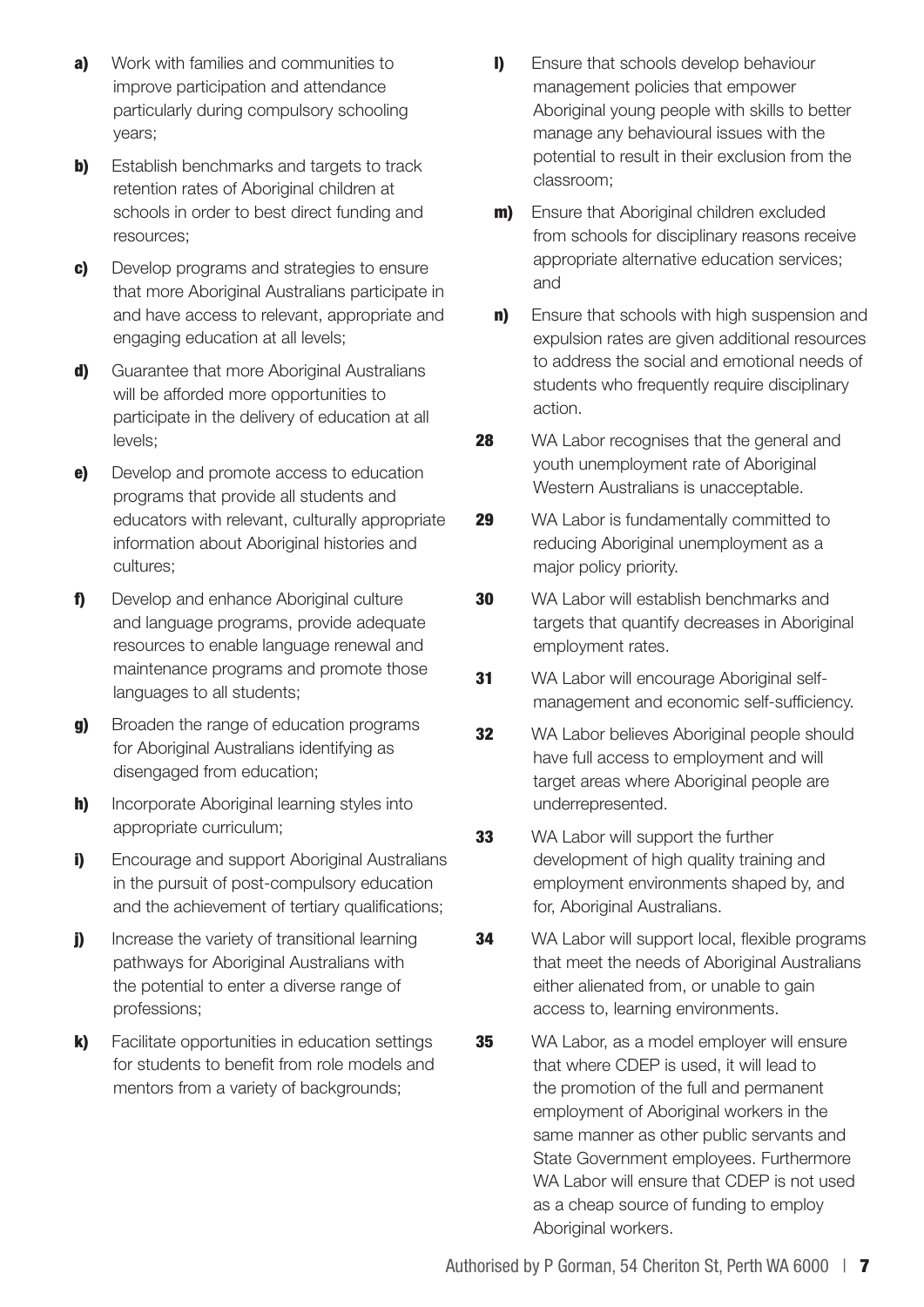- 36 WA Labor will:
	- a) Promote onsite training and flexible learning courses at TAFE accommodating the needs of Aboriginal people;
	- **b)** Continue the recruitment, employment and career development of Aboriginal Western Australians in the public and private sectors;
	- c) Provide support for employers of Aboriginal Australians;
	- d) Support Aboriginal participation in community based economic and employment development programs;
	- e) Promote a variety of employment training programs offered by flexible delivery;
	- f) Facilitate training in community based management;
	- **g)** Maintain and improve the skills base of Aboriginal people; and
	- **h)** Expand the representation of Aboriginal people employed in State Government departments to better meet the needs of Aboriginal clientele.

# **LAND, LANGUAGE AND CULTURE**

- **37** Past government policies and practices have limited the traditional rights, access to land and security of title that are essential to enable Aboriginal Australians to fully exercise their economic, social and cultural rights.
- 38 WA Labor will:
	- a) Defend, preserve and build upon the principles embodied in the Native Title Act for the constructive resolution of land issues;
	- **b)** Adopt strategies that build on native title and accommodate the claims of Aboriginal Western Australians for whom native title remedies are not available;
	- c) Encourage the negotiation of regional community agreements between Aboriginal interests, all levels of government and other interests; and
	- d) Implement programs that:
- i) Acknowledge the cultural diversity of Aboriginal Australians;
- ii) Recognise the role of Aboriginal systems of kinship and law;
- **iii**) Promote community involvement and decision making;
- iv ) Encourage involvement with local government;
- v ) Facilitate joint management of National Parks and Reserves;
- **vi** ) Uphold the rights of Aboriginal Australians over their artistic and intellectual property; their products and services;
- **vii** ) Adequately resource Aboriginal people to manage and protect Aboriginal heritage areas;
- **viii**) Recognise culturally significant events and festivals; and
- ix ) Introduce measures to reinforce Aboriginal cultures and cultural heritage.
- **39** WA Labor will promote the recognition of Aboriginal place names given by nomenclature committees of Local Governments.
- **40** WA Labor will promote the knowledge of Aboriginal languages in the wider community.

# **HEALTH, HOUSING AND WELL-BEING**

41 Good health is necessary for Aboriginal Australians to prosper. Aboriginal Australians are severely disadvantaged. The average life expectancy of Aboriginal people is unacceptably low. All tiers of Australian government, in close consultation with Aboriginal men and women, must immediately take measures to achieve sustained progress.

**42** WA Labor recognises that environmental health standards in some Aboriginal communities are unacceptable and commits to improving standards, including of sanitation and the provision of drinking water.

- 43 WA Labor will:
	- a) Involve Aboriginal people in improving health and housing;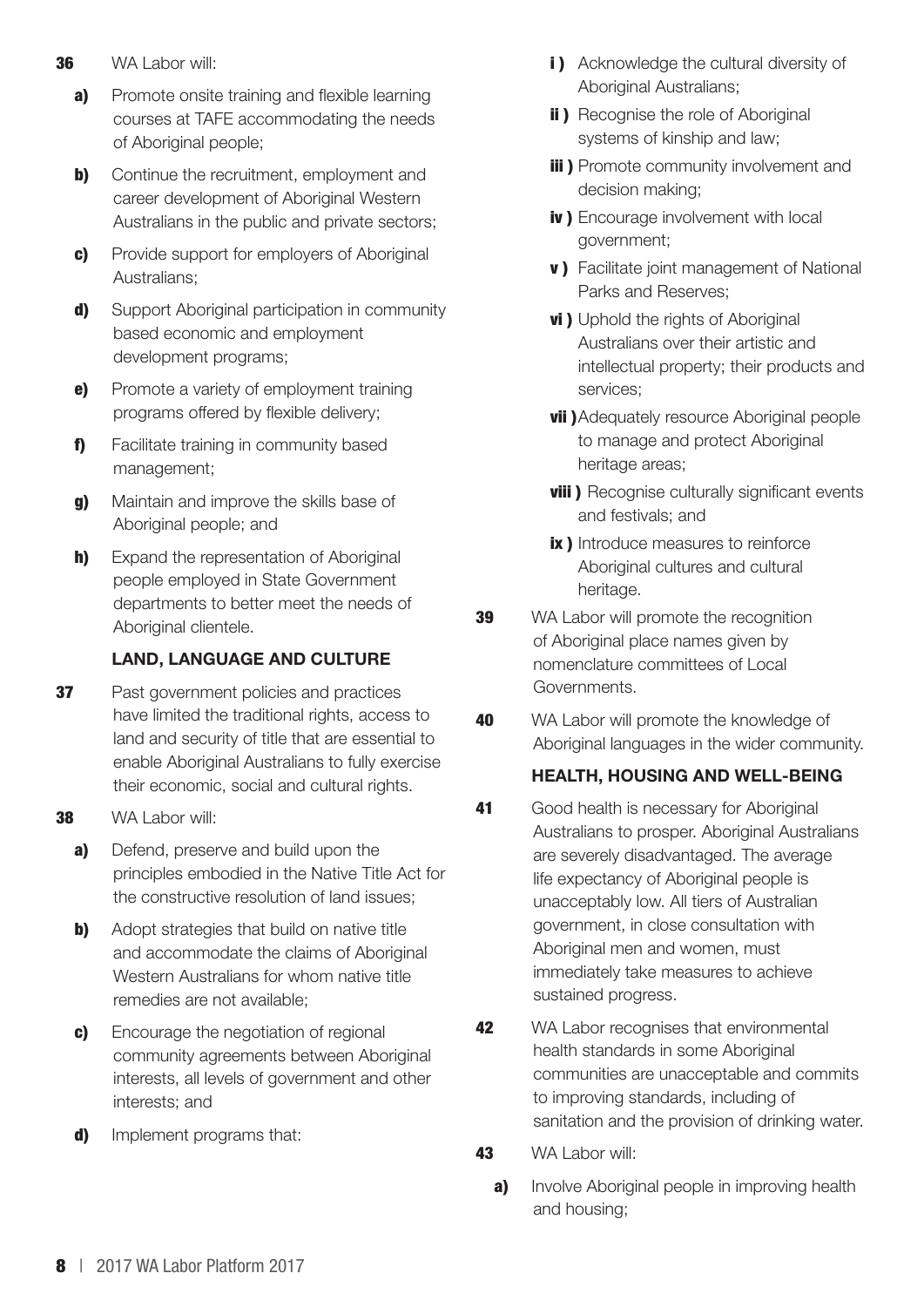- **b)** Facilitate expansion of Aboriginal Medical Services;
- c) Improve the training of Aboriginal health, housing and community workers and encourage their recruitment;
- d) Ensure that Aboriginal Studies is a prerequisite for health and health-related university and TAFE courses;
- e) Support and expand undergraduate training schemes for Aboriginal health and community workers and institute a system of registration for them;
- f) Identify any inadequacy in the provision of services to Aboriginal people, including those in custody, and move promptly to rectify those gaps (e.g. health services, prison health services, birthing centres for both urban and rural women, housing, nutrition);
- g) Examine the relevance of current health promotion policies and practices and change them to take account of cultural differences;
- **h)** Design and implement maternal and child well-being programs which help families to gain access to mainstream services, and which sensitise those services to the needs of their Aboriginal clients;
- i) Devise culturally appropriate sex education programs designed specifically for Aboriginal adolescents;
- **j)** Ensure that Aboriginal people, who wish to, including those in regional areas, are able to access safe, culturally sensitive and publicly funded reproductive health care services, including pregnancy termination care;
- k) Encourage projects which address violence, particularly intra-familial violence, in a culturally appropriate way through education, support facilities, and active community participation;
- l) Ensure that appropriate care for Aboriginal aged and disabled people is available and that it includes affordable and secure accommodation, and services that allow for home care in all communities;
- **m)** Facilitate full participation of Aboriginal communities in the design and construction

of housing that fulfils their cultural, social and living needs;

- **n)** Require existing community services to include courses in living skills for all ages, in a format and in locations which are acceptable and accessible to Aboriginal people;
- o) Facilitate development with the relevant union of professional organisations of Aboriginal health community workers, and encourage their involvement in school and community activities; and
- **p)** Facilitate research into and development of Aboriginal health and health related issues, and investigate the feasibility of establishing a College of Aboriginal Health;
- **q)** Improve strategies to prevent family and domestic violence and assist those affected; and
- r) Support policies and programs designed to reduce the incidence of foetal alcohol syndrome.
- 44 WA Labor recognises that Aboriginal Australians are disproportionately represented in public housing and that public housing policies therefore, should be sensitive to Aboriginal cultural obligations to family members.

WA Labor will ensure that the disruptive behaviour management ('three strikes') policy is used a means to identify and engage appropriate support for tenants at an early stage so that their tenancy can be sustained, rather than as a purely punitive measure that may result in eviction.

WA Labor will remove the barriers that may prevent Aboriginal Australians from gaining access to safe community housing, including ensuring that rent charged is within their capacity to pay.

Private rental assistance loans should be used as an early intervention tool to help Aboriginal tenants to sustain their tenancy when it is at risk due to rent arrears.

**45** WA Labor recognises that suicide remains one of the main causes of preventable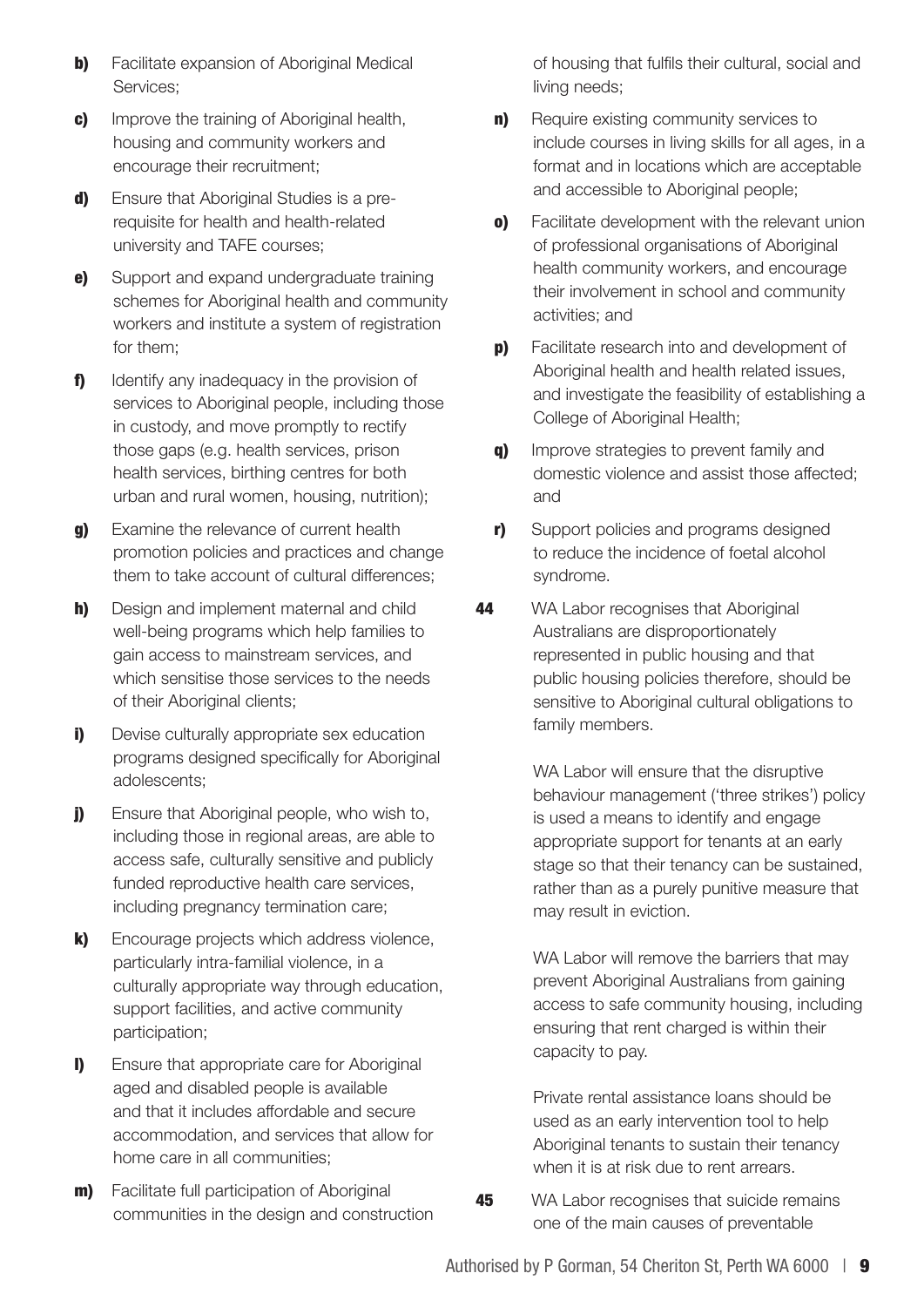deaths in Aboriginal communities in Western Australia.

- **46** WA Labor commits to working with remote and regional communities to provide greater resources and more localised support, such as further training for Aboriginal health workers, mental health first aid training for community members and more funding for peer-to-peer education programs dealing with depression and suicide
- **47** WA Labor recognises the vital role Aboriginal Health Workers play in improving health outcomes for Aboriginal people. In Government WA Labor will commit to increased funding for the sector to provide greater training and improved remuneration for Aboriginal Health Workers.
- **48** WA Labor in Government commits to undertaking measures to understand, fund and legislate (where necessary) to deal with Fetal Alcohol Spectrum Disorders. Such measures include:
	- a) The development of a culturally appropriate diagnostic tool for Fetal Alcohol Spectrum Disorders, in partnership with Aboriginal health organisations;
	- **b)** Fund Aboriginal community controlled health organisaions to deliver training on Fetal Alcohol Spectrum Disorders to government agencies including; WA Police, Youth Justice Services, regional Magistrates and Children's Courts; and,
	- c) Ensure all metropolitan and regional Youth Justice Services have the ability to diagnose Fetal Alcohol Spectrum Disorders.

# **JUSTICE**

- 49 WA Labor will:
	- a) Ensure that Aboriginal Australians have equitable access to legal representation and interpreters;
- **b)** Ensure full implementation of all the recommendations of the Royal Commission into Aboriginal Deaths in Custody;
- c) Implement strategies aimed at reducing self harm and deaths in custody;
- d) Implement policies to reduce the numbers of people held in custody and recidivism of those in prison;
- e) Co-operate with the Commonwealth to ensure that comprehensive and consistent human rights protection and enforcement mechanisms are available to all Australians;
- f) Encourage Australians to appreciate the significance of, and the need to respect, the human rights of all Australians;
- g) Take legislative, administrative and other action to eliminate racial discrimination including special measures to achieve equality and eliminate the effects of past and current discrimination;
- **h)** Promote sentencing options that provide culturally based programs of rehabilitation, especially for young Aboriginal repeat offenders;
- i) Legislate to create an office of Public Defender, to ensure that no Western Australian is tried for a custodial offence without legal representation.
- **50** The Royal Commission on Aboriginal Deaths in Custody Recommendations 8, 15, 16, 18-26, 35-28 all be legislated into the WA Coroners Act.

These recommendations relate to the conduct of coronial inquiries into deaths in custody and include:

- a) timelines for ministerial responses and the provision of information to parties at coronial inquests;
- **b)** the development, by the coroner, of guidelines for the conduct of inquiries into deaths in custody including:
- c) the rights of relatives and the deceased's representative to view the body and have independent observers present at the postmortem and to obtain their own independent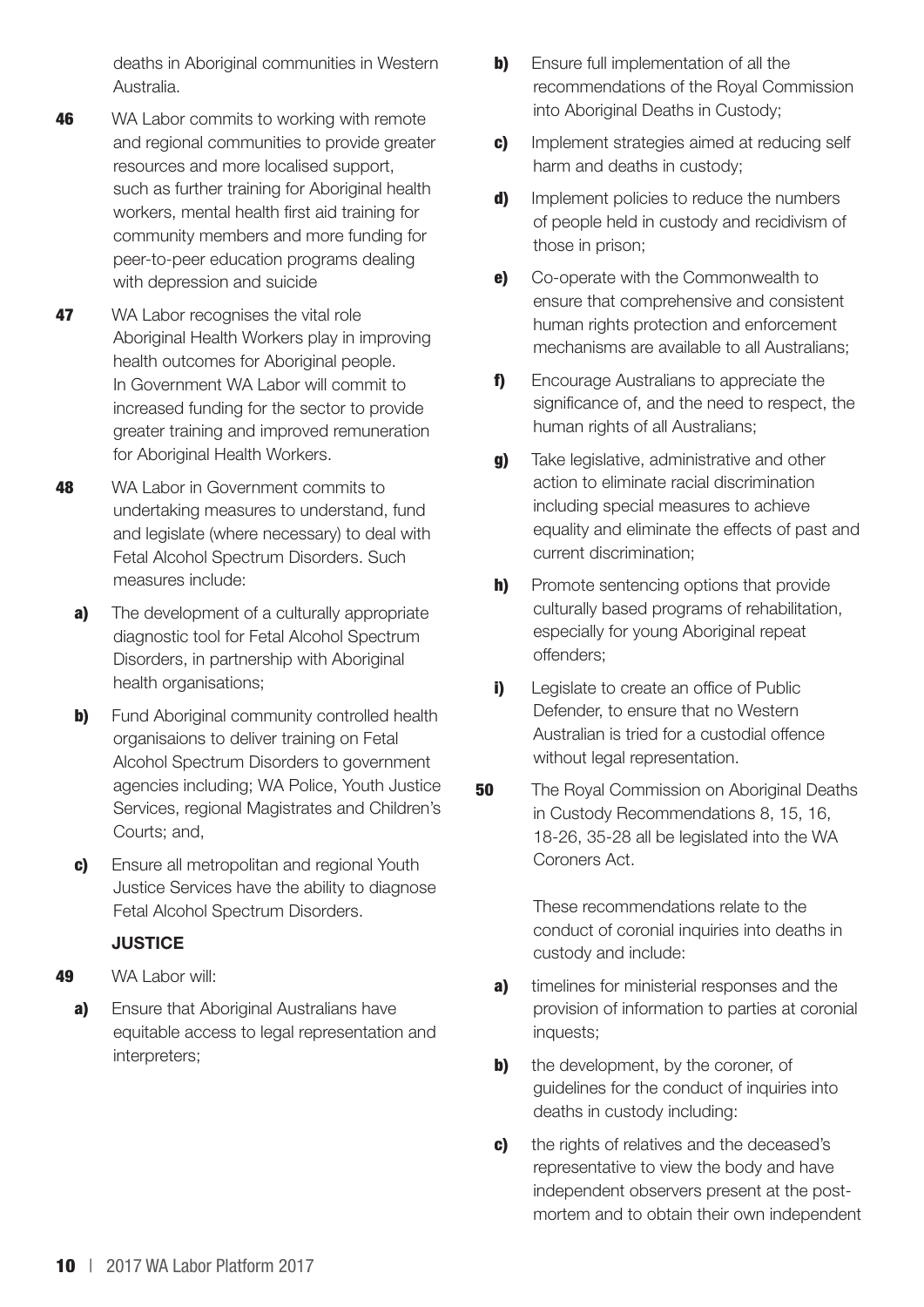post-mortem.

- d) that the post-mortem should be conducted by a specialist forensic pathologist;
- e) awareness and respect of cultural issues that may relate to autopsy and engagement with relatives and organisations such as Aboriginal Legal Services to address these;
- f) that custodial authorities be required by law to immediately notify the Coroner's Office of all deaths in custody;
- g) that autopsy reports, CCTV and other critical evidence be provided to bereaved families as soon as possible after a death in custody or care and in a timely and culturally competent way;
- **h)** that the Coroner's Court fund and engage Aboriginal advocates to provide advocacy, information and support to bereaved families and to presiding coroners from the time of death through to the aftermath of inquest findings; and
- i) that deaths in custody and care be the subject of expedited hearings.

# **JUVENILE JUSTICE**

- **51** WA Labor acknowledges there are unacceptably high Aboriginal and Torres Strait Islander juvenile detention rates. Aboriginal young people are 28 times more likely to be incarcerated than non-Indigenous young people. Further, there are high-levels of economic and social disadvantage in Indigenous communities that lead to such disproportionately high level of contact with the criminal justice system.
- **52** WA Labor recognises that accountability is the core of successful policy implementation. WA Labor will ensure that Government is held accountable for all policy affecting Aboriginal people.
- **53** WA Labor recognises that some of the primary obstacles to breaking the cycle of offending and reducing recidivism stem from intergenerational issues, institutionalised and systemic discrimination. Aboriginal young people are significantly less likely to receive the benefits of court diversionary programs than non- Aboriginal young people, as a

result they have increased contact with the criminal justice system and in turn are more likely to receive a period in detention, either on remand or post sentencing. It is clear there should be a serious examination as to how we can best ensure young Aboriginal people have opportunity and support early in their lives free from involvement with the criminal justice system.

- **54** WA Labor acknowledges that in Government it can play a role in reducing Indigenous juvenile detention rates.
- **55** In particular WA Labor commits to:
	- a) Increase resourcing to evidenced based programs that support early intervention;
	- **b)** Ensuring that young Aboriginal people are provided with holistic support that addresses their health, education, social and economic concerns stemming from the long term effects of intergenerational social issues;
	- c) Developing localised strategies for rural, regional and remote communities that encourage and support young Aboriginal people's engagement with their peers and wider communities;
	- d) Ensuring, legislatively, that incarceration is treated as a last resort, and that diversionary tactics, restorative justice and rehabilitation are the priority for young offenders;
	- e) Developing a focus on evidenced-based education projects that partner with community organisations and education authorities to create strategies to assist young Aboriginal students at risk of disengaging from formal education; and
	- f) Partnering and consulting with Aboriginal elders and leaders in positions of responsibility in the creation and implementation of all policy and legislation directly affecting their communities.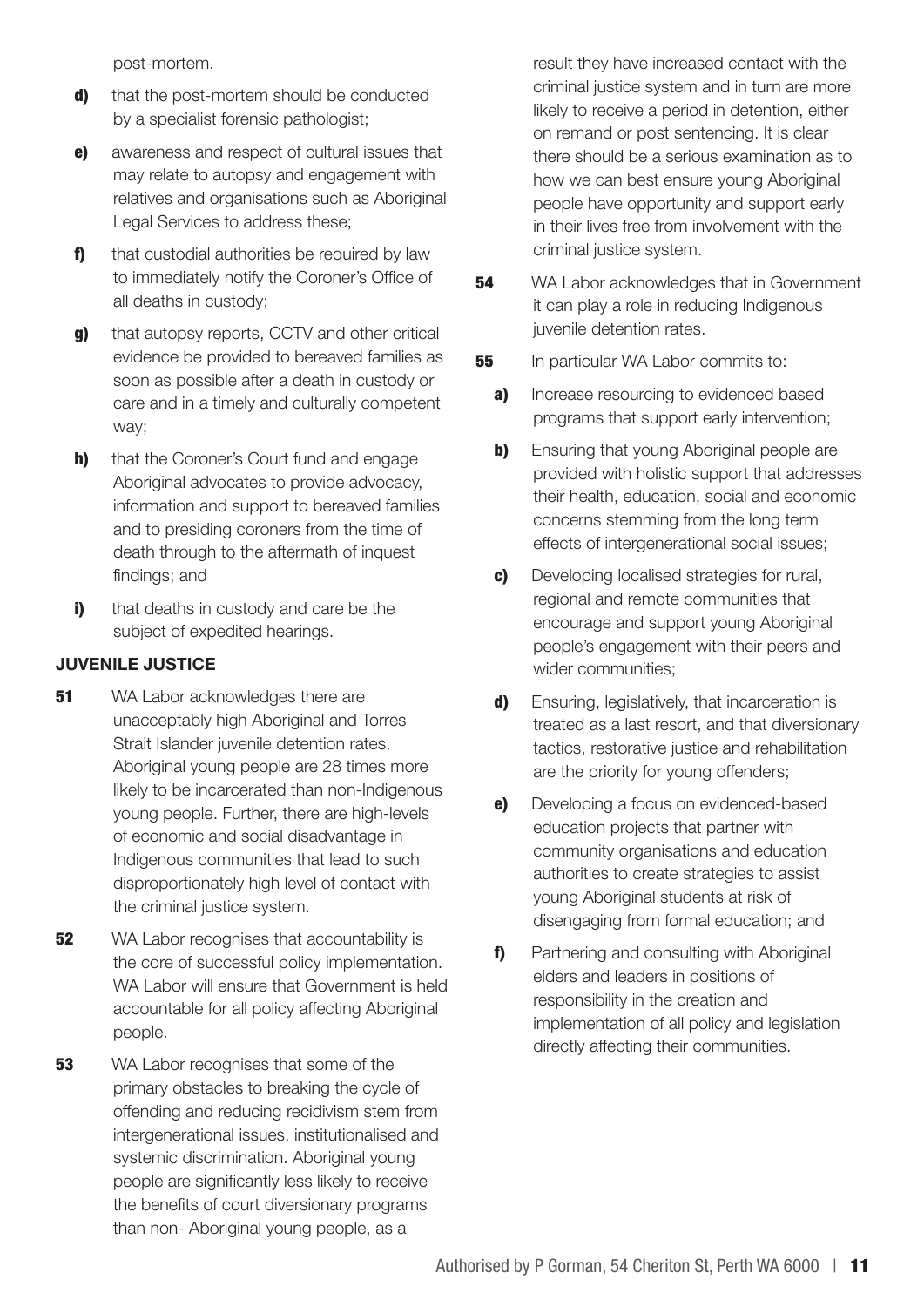#### **ACCOUNTABILITY**

- **56** WA Labor will work closely with Aboriginal communities to develop governance structures that combine the standards of accountability established by contemporary fiscal practice with culturally appropriate institutions. In particular WA Labor will ensure that community policies and programs include:
	- a) Strategies for communities to monitor and evaluate policies and programs that affect them, including reporting directly back to the relevant government departments and Ministers;
	- **b)** Appropriate capacity building and specific training to ensure self management of accountability structures;
	- c) Appropriate consultation; and
	- d) Appropriate allocation of State Government resources to Aboriginal development strategies.

#### **RECONCILIATION**

- **57** WA Labor supports the view that reconciliation between Aboriginal and non-Aboriginal people is a priority in our community.
- **58** Recognising that reconciliation is not simply an Aboriginal concern, but a matter for the whole community, WA Labor will:
	- a) Provide specific funding over and above current DIA funding to facilitate reconciliation between Aboriginal and non-Aboriginal people in Western Australia; and
	- **b)** Provide funding over a three year period to support the establishment of a credible and viable peak reconciliation organisation in WA. The aim is to build the capacity for genuine reconciliation amongst the people and organisations of WA. Funding will not be taken from Indigenous programs to fund this initiative.

#### **STOLEN WAGES**

**59** The Stolen Wages Scheme was established by the Barnett Liberal Government following a recommendation from the Stolen Wages Task Force Report of 2008.

- WA Labor acknowledges the shortcomings of the Stolen Wages established by the Barnett Government. Western Australia became the third state to offer compensation after the scheme was announced and opened on the same day, 6 March 2012, and closed on 30 November 2012.
- WA Labor will work closely with stakeholders and Aboriginal representatives to develop a scheme that delivers justice and genuine repatriation to the Aboriginal workers whose wages and entitlements were withheld.
- The terms of any future settlement will include financial reparations to individuals, a common experience fund, and other measures such as proper recognition and respect for the contributions which many Aboriginal people made to the pastoral industry and other enterprise in this State.

# **STOLEN GENERATION**

- **60** WA Labor acknowledges that the removal of Aboriginal and Torres Strait Islander people from their families has led to an "entrenched pattern of disadvantage and dispossession which continues to wreak havoc and destruction in Indigenous families and communities."
- **61** WA Labor will take into consideration the systemic disadvantage confronting Aboriginal and Torres Strait Islander people when formulating policies and laws which affect Aboriginal and Torres Strait Islander people.
- **62** WA Labor acknowledges that funding for all Indigenous related services and programs, should take into account the needs of members of stolen generations.
- **63** WA Labor believes that a Labor government should continue to work towards the recognition and compensation by the state to the people and communities of stolen generations.
- **64** WA Labor will work with our Federal counterparts to implement the recommendations of the Bringing Them Home Report.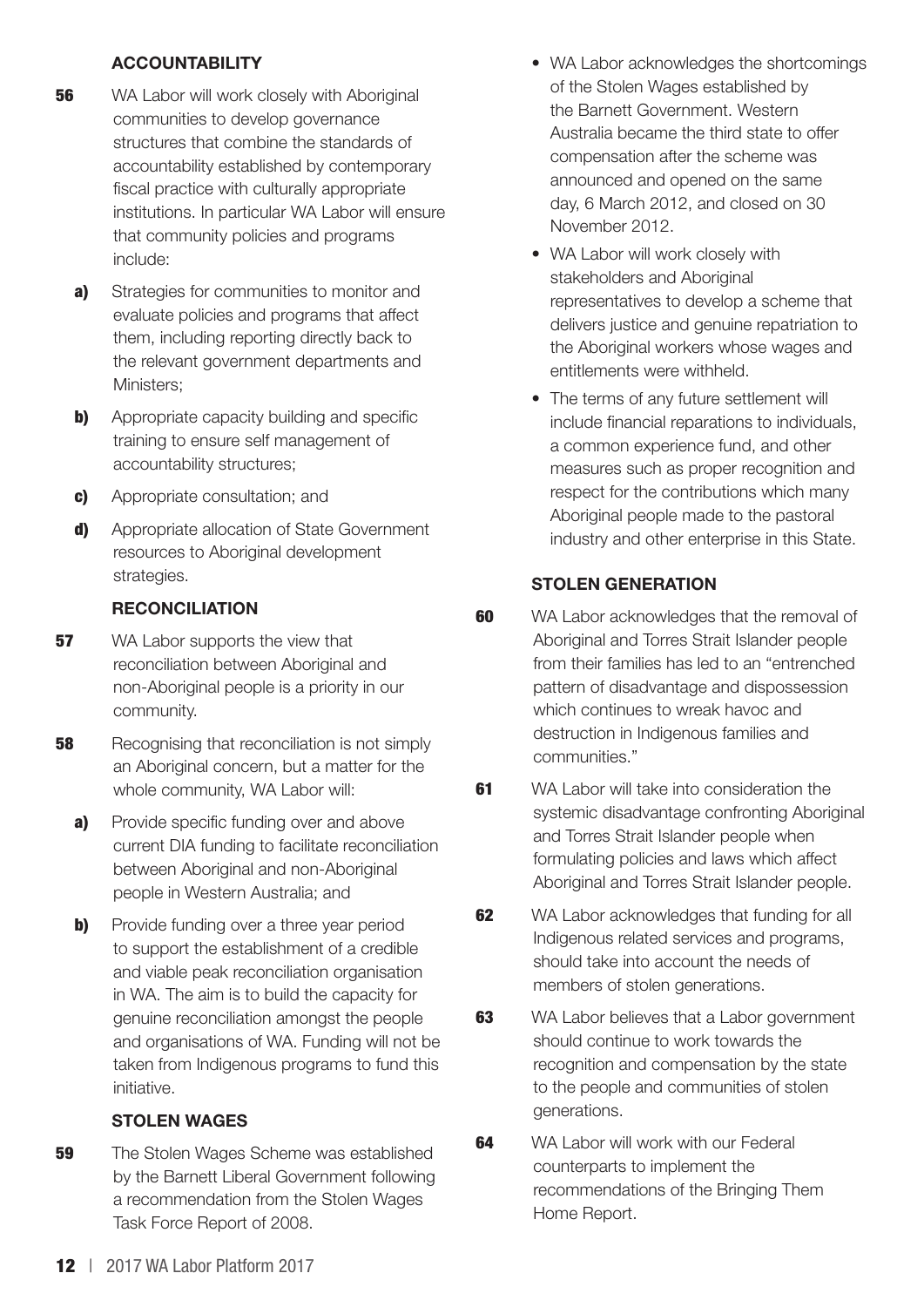**65** WA Labor supports the establishment and funding of Healing Centres, for Aboriginal communities impacted by the Stolen Generation.

# MULTICULTURAL INTERESTS

# **VALUING DIVERSITY PRINCIPLES FOR A LABOR GOVERNMENT**

- **66** WA Labor acknowledges that there are ongoing challenges in a multicultural society. Members of racial, ethnic and cultural minority groups continue to face discrimination, economically, socially and culturally. WA Labor believes that the specific discrimination suffered by racial , ethnic and cultural minority members of our society deserves specific policies to counteract these societal ills.
- **67** WA Labor recognises that Australian society is a racially, ethnically and culturally diverse, liberal democratic society, encompassing a wealth of cultures, histories and traditions. This racial, ethnic and cultural diversity is inseparable from, and guaranteed by, Australia's traditions of egalitarianism and democracy. Racial and ethnic diversity in society benefits Australians as individuals, and as members of society as a whole.
- **68** WA Labor recognizes that a high proportion of the WA community comes from a non-English speaking background (NESB), and that this is not reflected in any of the three arms of government, nor is it reflected in any meaningful manner in government agencies and associated service provision.
- **69** WA Labor believes our multicultural society should apply the principles of the Western Australian Charter of Multiculturalism:

#### **a) Civic Value**

The equality of respect, mutual respect, individual freedom and dignity for all members of society subject to the acceptance of the rule of law, social, political and legal institutions and constitutional structures.

#### **b) Fairness**

The pursuit of public policies free of prejudice, discrimination and exclusion on the basis of characteristics such as origins, perceived 'race',ethnicity culture , religion, ethnicity and nationality.

#### **c) Equality**

Equality of opportunity for all members of society to achieve their full potential in a free and democratic society where every individual is equal before, and under, the law. Labor will also ensure this through the creation and enactment of legislation which will create a Substantive Equity Unit within the Equal Opportunity Commission.

#### **d) Participation**

The full and equitable participation in society of individuals and communities, irrespective of origins, culture, religion, ethnicity and nationality by providing proper and adequate resources within the Governance Structure.

**70** A WA Labor Government will support these principles through:

#### **a) Economic, Political and Social Equality**

All Australians are entitled to equality of freedom, treatment and opportunity, enabling them to contribute to achieve their full potential in the social, political and economic life of Australia, free from discrimination and exclusion on the grounds of race, culture, religion, language, location, gender, ethnicity, place of birth or national origin.

#### **b) Mutual Respect**

Subject to the rule of law established within existing legal and constitutional structures of Australia, all Australians have the right to express their own culture and beliefs, and the reciprocal obligation to accept the right of others to do the same.

#### **c) Community**

Encourage and support the development of culturally diverse community groups, especially new and emerging communities, and provide opportunities for inclusion and engagement across all sectors of society. Promote practical self-help initiatives and leadership by communities to resolve issues within the community or in a multicultural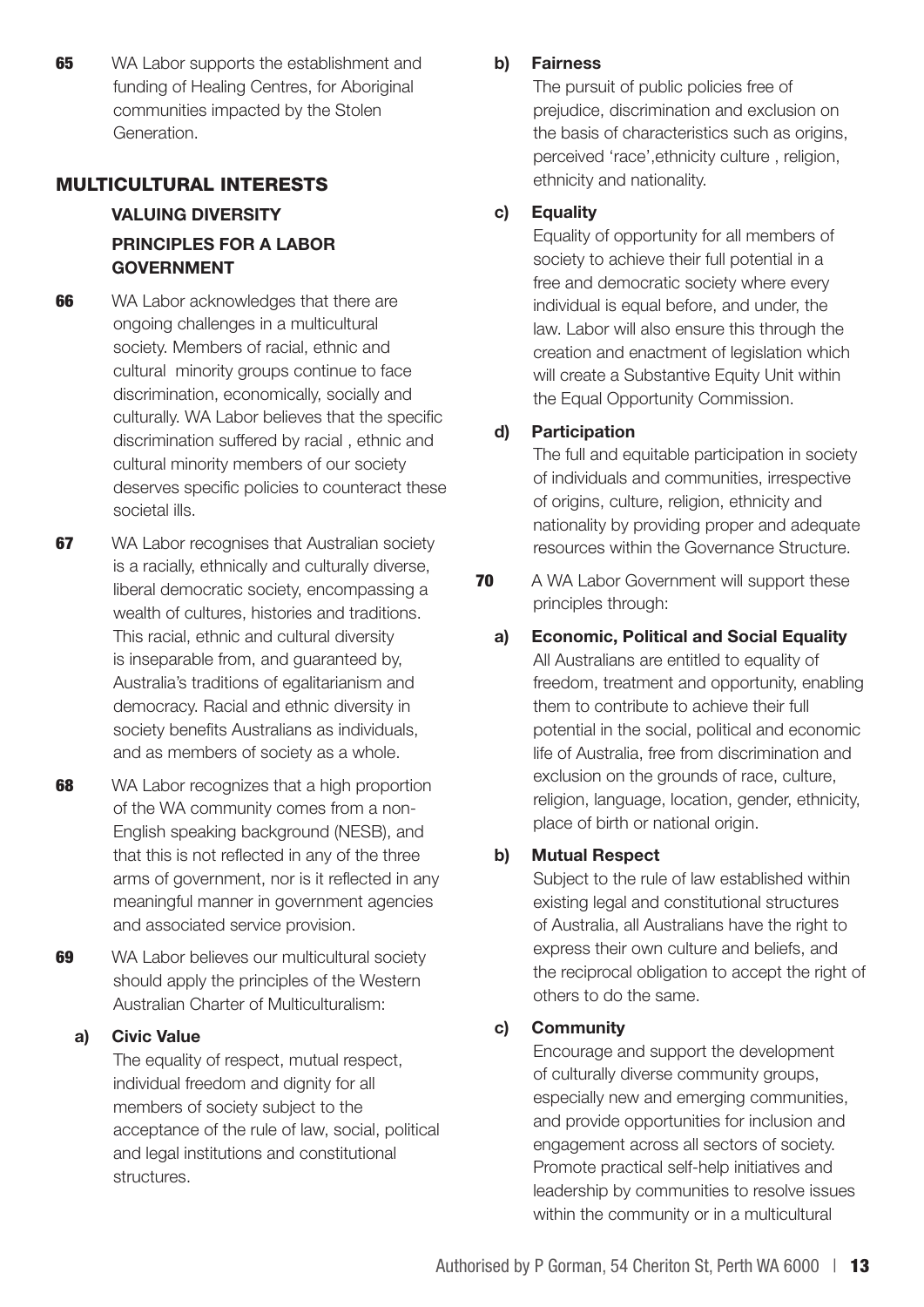society, especially where communities may be more effective than government agencies and statutory bodies. Every effort should be made to involve community groups in the planning, administration and delivery of government services, including services which support settlement of migrants in Western Australia.

#### **71 Citizenship**

All Australians recognise and accept the following declaration of commitment:

- To value the unique status of Australia's Aboriginal and Torres Strait Islander people;
- To maintain the rule of law and the ideal of equality under the law for all Australians;
- To strengthen Australia as a representative liberal and social democracy based on universal adult suffrage and freedom of opinion;
- To uphold the ideal of Australia as an accepting, open and fair society that encourages mutual respect, participation and interaction between its citizens;
- To recognise and celebrate Australia as an inclusive multicultural society devoted to the wellbeing of all its people.

#### **LABOR GOVERNMENT IN ACTION**

- **72** WA Labor Government affirms:
	- a) That policies and strategies promoting cultural diversity through community relations education programs are essential in a multicultural society; and
	- **b)** That these principles must be adhered to across all parts of government and encouraged across other parts of the community.
- **73** WA Labor Government will:
	- a) Support the principles of the WA Charter of Multiculturalism in recognising the culturally diverse nature of Western Australian society;
- **b)** Commit itself to develop a set of public sector benchmarks for all service delivery to promote substantive equality, which:
	- Recognise the special needs and entitlements of newly arrived migrants irrespective of visa categories;
	- Encourage and support the participation of all members of Western Australia's culturally and linguistically diverse population in all social, political, cultural, artistic and economic activities, recognising the unique contribution these make to Western Australia's society;
	- Recognise the need for inclusiveness and equity for Western Australians of cultural and linguistic diverse backgrounds as policies and programmes are formulated and implemented, particularly in relation to seniors, women and youth; and
	- Support the Equal Opportunity Commission to implement the Substantive Equality Framework in all state government departments.
- c) Empower communities to fully participate in social, political and economic activities in society through the provision of an adequate grants programme by all government agencies;
- d) Ensure that all appointments to government committees, agencies and instrumentalities reflect the multicultural composition of Western Australia's population, and that recruitment methods will not be limited to the traditional sources of public information or media advertising;
- e) Ensure that the Minister for Multicultural Interests, in conjunction with the appropriate Cabinet Standing Committee on Social Policy, will monitor and promote the State's multicultural agenda;
- f) Ensure and facilitate effective access by community groups and organisations to government decision making and policy development primarily, but not exclusively, through peak organisations;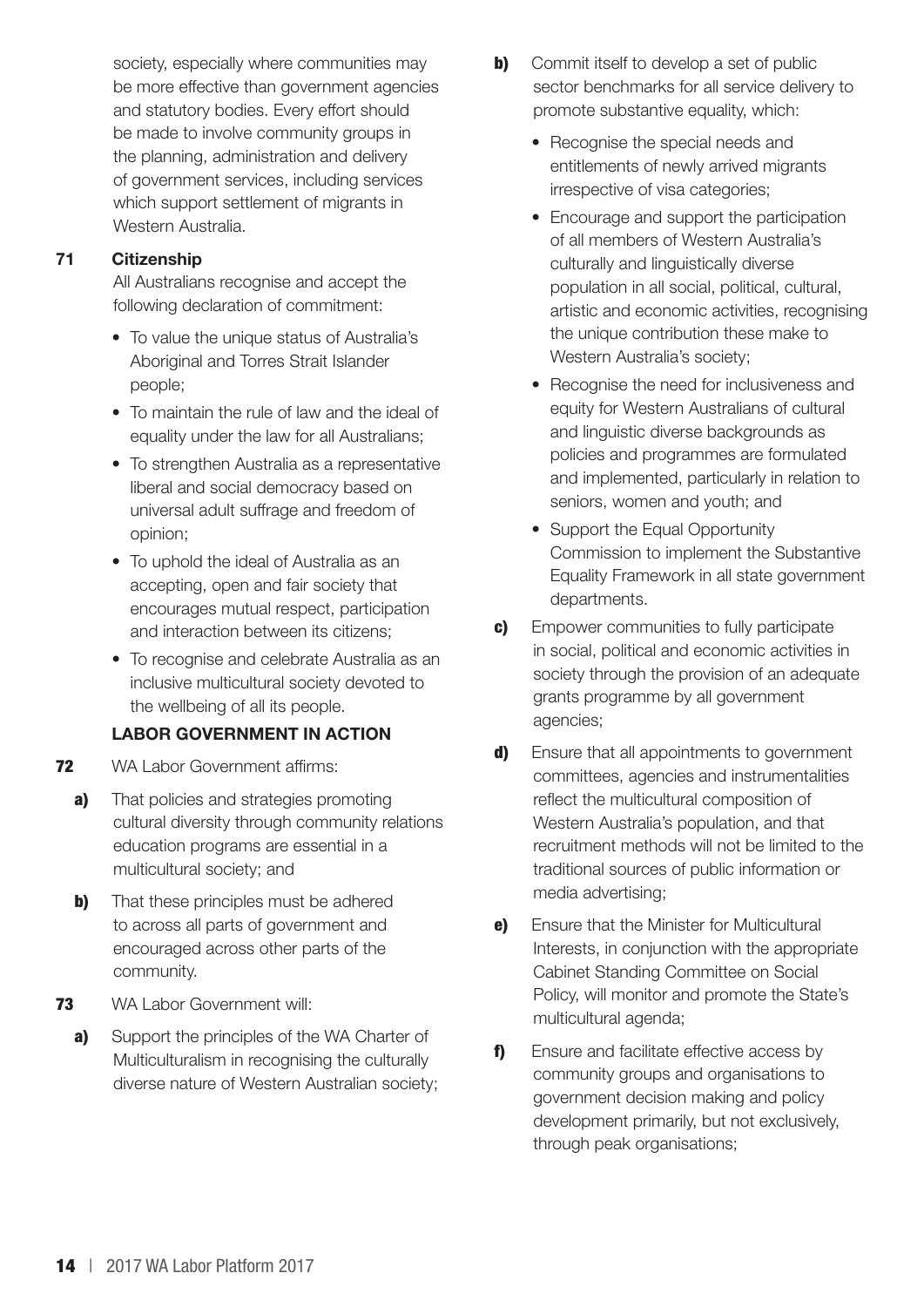- g) Ensure that funding is provided to multicultural organisations in Western Australia who provide services to cultural and linguistically diverse communities
- **h)** Commit to strengthening WA laws in addressing racial vilification; and
- i) Work with ethnic and community groups to strengthen state based legislation racial vilification and discrimination.
- **74** WA Labor recognises the strong and unique contribution that refugees have made to our community and believes that appropriate and adequate support must be provided to assist the resettling of refugees in our state. In government, WA Labor will ensure that asylum seekers living in our community on bridging visas have access to state government services and benefits, such as public education and transport concessions.
- **75** A WA Labor Government believes that all category of visa holders and those who have gained permanent residence should be entitled to all existing and future services and protection provided by the State Government.
- **76** A WA Labor Government will review the appropriateness and effectiveness of the existing State Government Language Service Policy with a view to developing an appropriate whole-of-government policy framework for the provision of language service throughout the State. Subsequent to such review and framework development, the requirements for a State based translation and interpreter service should be established to supplement the existing services provided at a Federal level.
- **77** All Government Departments, agencies and instrumentalities in a WA Labor Government shall make specific provision within their budgets for proper language service delivery required by the clients of their departments or agencies. This includes, but is not limited to, ensuring that 15% of the client facing staff in WA Government service provision are competent in at least one of the 5 major non English languages spoken in WA, including Indigenous languages in rural/remote service

provision.

- **78** WA Labor Government understands the necessity of English as a lingua franca in our society and its role in encouraging labour market participation by recent migrants. As such a WA Labor Government will endeavor to provide a variety of English language courses accessibly and affordably to recent migrants from NESB backgrounds.
- **79** Labor re-establish a Multicultural Commission
- 80 In conjunction with courses funded through the Adult Migrant Education Services, State Government Departments and agencies will provide on request courses, workshops and other relevant information for migrants and ethnic communities on:
	- a) Law and order;
	- **b)** Governance and civics;
	- c) Employment rights and responsibilities;
	- d) Cultural familiarisation programs;
	- e) Cross-cultural programs;
	- f) Community cultural development;
	- g) Sourcing government funding and grant writing; and
	- **h)** Other programs that will assist in the full integration of all newly arrived migrants into Western Australian society.

# PEOPLE WITH DISABILITIES

# **ACCESS AND OPPORTUNITIES FOR ALL**

- 81 WA Labor believes:
	- a) That people living with disabilities should have equal opportunities in all aspects of life and should be treated with dignity and respect;
	- **b)** That people living with disabilities experience social justice, economic opportunity and access to the same rights as other members of the community;
	- c) Legislation should exist to protect the rights of, and guarantee full equality for people with a disability;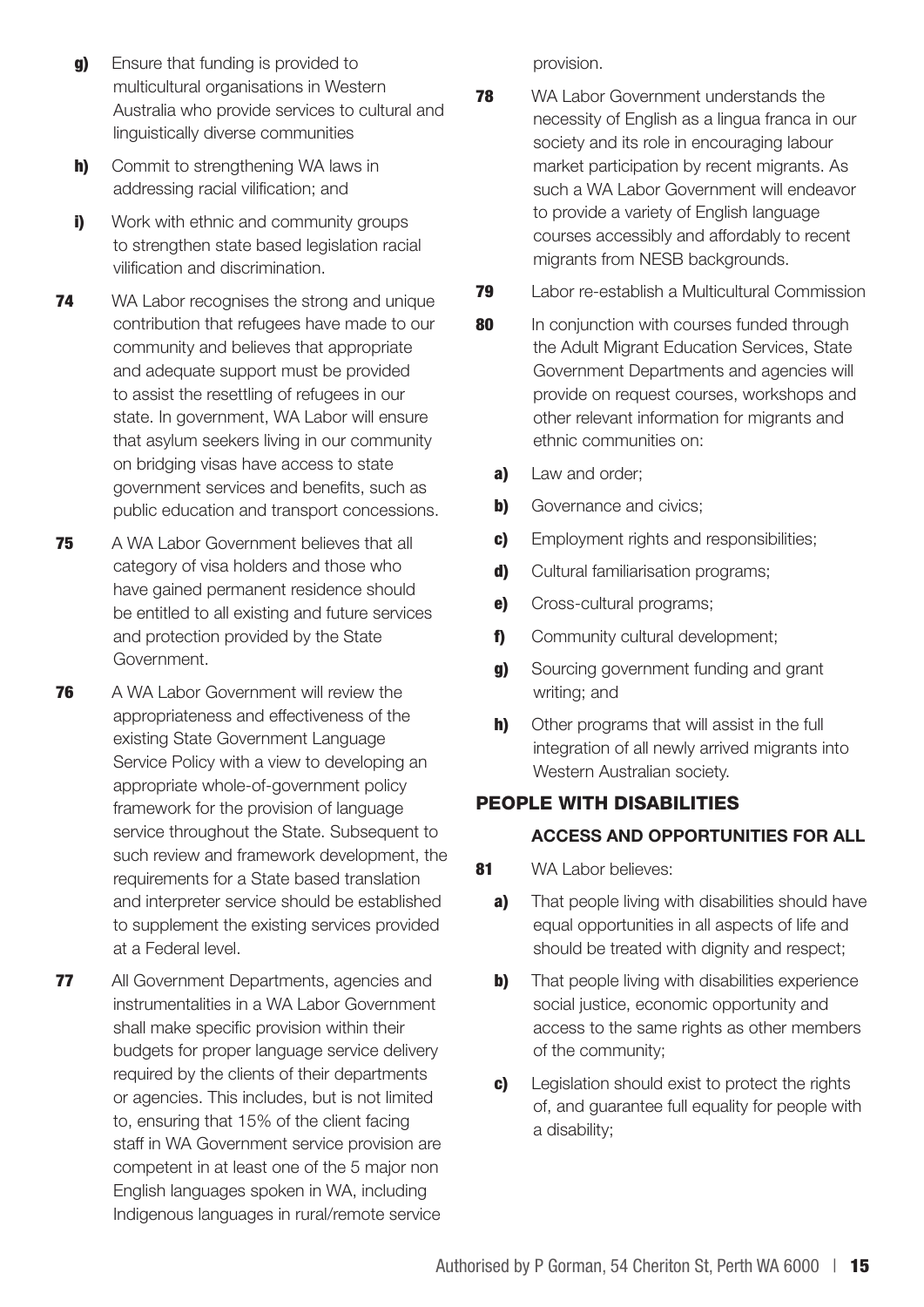- d) Government and the wider community play an integral role in assisting people with disabilities to obtain and maintain a fulfilling independent lifestyle;
- e) People living with disabilities have a right to be involved in decision making processes that affect them and their lifestyles; and must be consulted meaningfully both directly and through representative and advocacy organisations;
- f) Accommodation based on individual needs and choice is a fundamental right of people with disabilities;
- g) That people living with disabilities alleged to have committed crimes have the right to be dealt with justly, especially when their disability has contributed to offending behaviour;
- **h)** That people living with disabilities should be able to demand a minimum standard of support and service provision;
- i) That all levels of Government and their departments and agencies have a responsibility to meet the needs of people living with disabilities and should be working collaboratively; and
- i) The needs of people living with disabilities should be reflected in all government legislation and policies; as well as by organisations and business in the wider community.
- 82 WA Labor recognises:
	- a) That the number of people living with disabilities in Western Australia is growing;
	- **b)** The critical need for intervention and investment in early childhood and school years programs and service delivery;
	- c) People with disabilities must have the same access as others to realise their capacity for individual and social development;
	- d) That caring for people living with disabilities can significantly affect carers and families, including parents, siblings and extended family members;
- e) Families of children living with disabilities are exposed to health risk and early intervention is needed to protect the health of all family members;
- f) That there are special needs applicable to people with psychiatric disabilities and acquired brain injuries which are currently not being met;
- **g)** Service delivery for people living with disabilities should be provided by qualified workers and be appropriate to their individual needs and the needs of their families;
- **h)** That organisations who support the needs of people living with disabilities should be funded at appropriate levels;
- i) Domestic Care workers are marginalised workers within the sector who provide important care to people living with disabilities in their own home;
- i) That disability workers should be paid fair and reasonable wages for the work they undertake;
- k) The challenges faced by the disabilities sector in attracting and retaining quality staff and that much of this problem is rooted in the poor wages and conditions for disability direct care workers; and
- l) That disability workers in the non-government sector receive lower wages and lower conditions of employment than their colleagues employed directly by the Disability Services Commission, and will work with the sector in addressing this through registered industrial agreements.
- **m)** That some people with disability may be more vulnerable to abuse due to their specific circumstances, including isolation, mobility constraints, dependence, lack of community relationships and language or communication barriers.
- 83 WA Labor will:
	- a) a) Ensure that disability service standards are provided in a manner that is safe, accountable and responsive to individual needs by legislating to safeguard people with disability who may be vulnerable to abuse and enhance the integrity and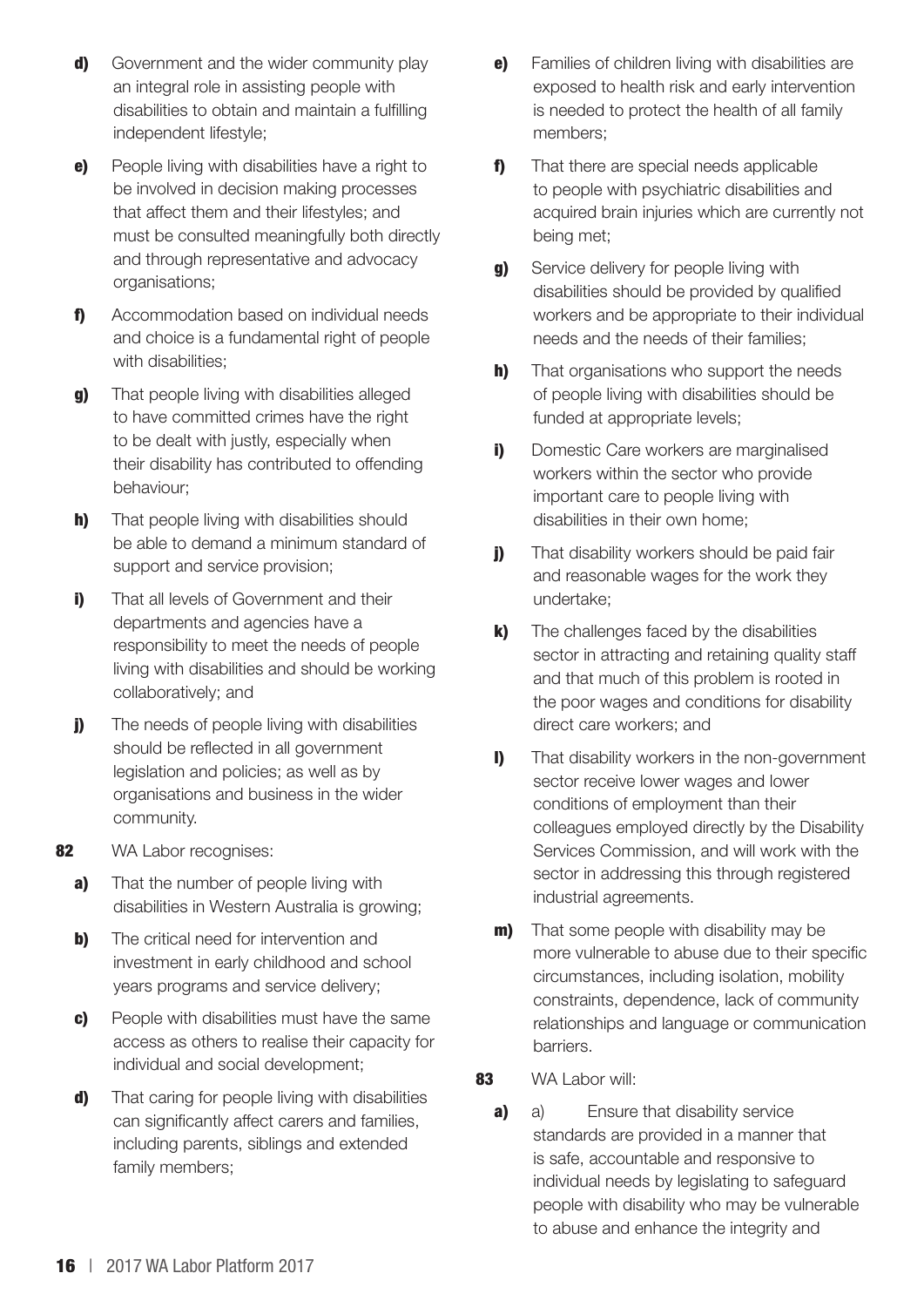quality of the workforce, including, but not limited to, pre-employment background checks and worker registration;

- **b)** Ensure that disability service standards are promoted, maintained and adhered to by funding independent standards monitoring, and by supporting independent individuals and systemic advocacy;
- c) Support the vital role of non-government organisations in the provisions of services to people with disabilities, including ensuring that the wages and conditions of employees are regulated;
- d) Seize the opportunity the National Disability Insurance Service offers to work with providers and relevant Unions to establish professional wages and quality jobs within the sector, and work towards pay parity with DSC employees;
- e) Work towards making the built environment is universally accessible to people with disabilities;
- f) Maintain a direct governmental role in service delivery and service provisions;
- g) Work with the Commonwealth, the nongovernment and the private sector to facilitate access for people with disabilities to employment, training and alternatives to employment;
- **h)** Work with stakeholders in health and education including government and nongovernment agencies to deliver innovative services and programs to meet the changing needs of children and young people with disabilities; and
- i) Recognise the home as a workplace for domestic care workers.

#### **SENIORS**

#### **A PROGRAM FOR DIGNITY AND INDEPENDENCE**

- 84 WA Labor believes:
	- a) That the experiences and skills of senior citizens are an important and valuable part of the State and will respond to the needs of seniors in a way which retains the dignity and independence of older Western Australians;
- **b)** That the greatest disadvantage for many seniors is a low income which restricts their access to participation, goods and services;
- c) In the importance of social inclusion and enabling seniors to maintain their participation in the community and will continue to address the specific transport problems and other barriers to participation faced by seniors;
- d) That access to information technology is a significant issue for seniors' social inclusion;
- e) That seniors have a right to remain independent and secure within their home environment;
- f) That the experience and wealth of talent that our mature employees have to offer will not only enrich our workforce but will be required by our community to support its future needs and requirements;
- g) Preventative health measures reduce medical care costs; and
- **h)** That healthy, active seniors symbolise a healthy State.
- 85 WA Labor recognises:
	- **a)** That we have an ageing population and will need to expand and improve on seniors services;
	- **b)** That we have an obligation to provide a strong safety net to seniors who are unable to be financially independent;
	- c) That the rise in the age of retirement will disadvantage a number of seniors;
	- d) That there is a growing need for more supported accommodation and services to help seniors to stay in their own homes for longer;
	- e) That seniors require secure, affordable accommodation that meets their individual needs; and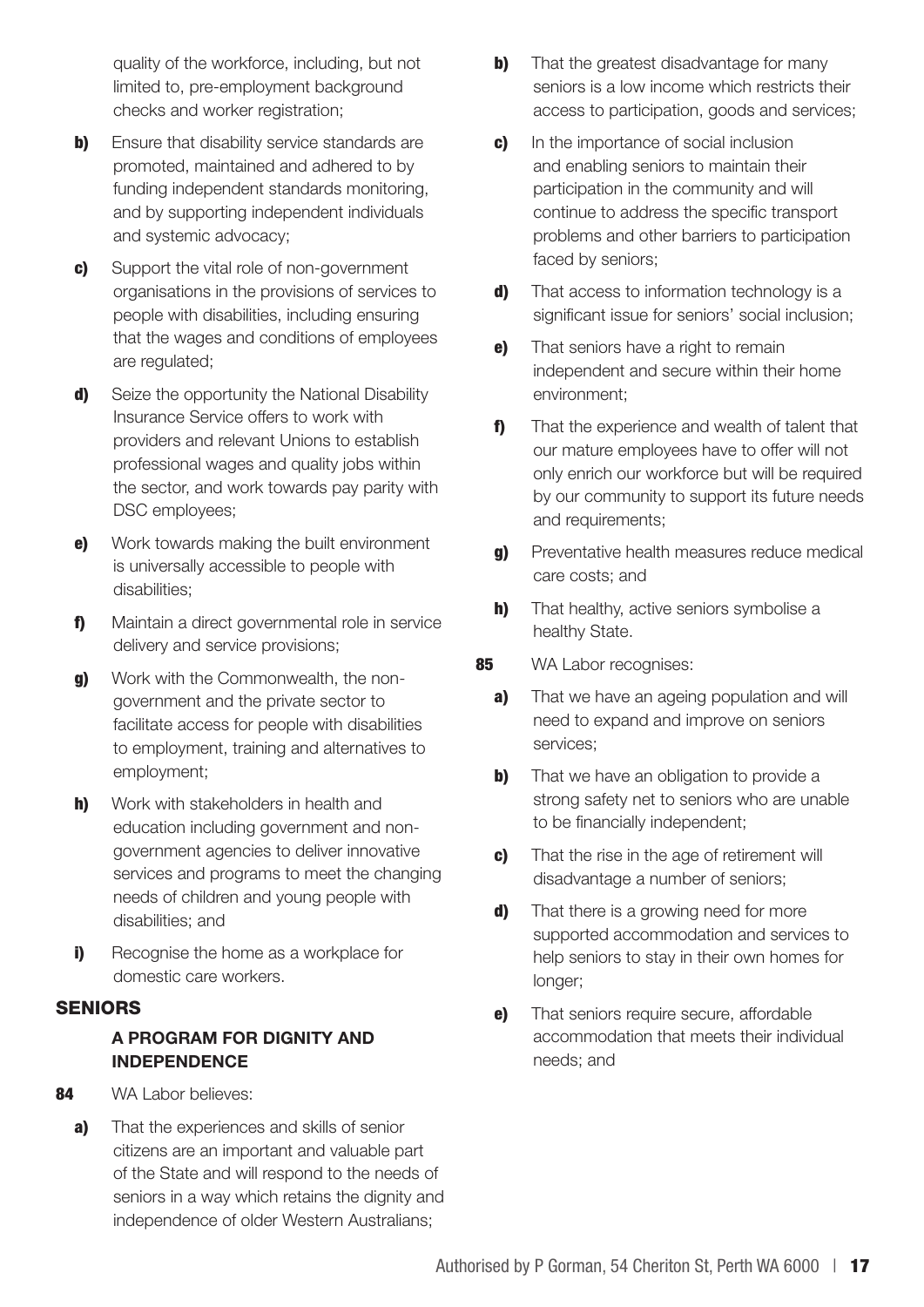- f) That seniors, including those in remote and rural areas, need to be able to access essential health and welfare programs.
- 86 WA Labor will:
	- a) Retain transport concessions for seniors in conjunction with the Federal government and other States and Territories. This will enable WA seniors card holders to access public transport concessions when travelling interstate, and will include the Indian Pacific, the Ghan and the Overland;
	- **b)** Maintain a dialogue with relevant groups of how to best to serve the needs of seniors;
	- c) Report annually on the progress made by government in addressing the needs of seniors and our ageing population through the Minister for Seniors Active Ageing Progress Reports;
	- d) Implement health promotion programs dealing with the specific health care needs of seniors;
	- e) Deliver a community education campaign to encourage take-up of State Government concessions, including media publicity and a brochure;
	- f) Ensure that seniors, including those in rural and remote areas, can access essential health and welfare services;
	- g) Provide services to seniors that will allow them to live in their own homes for as long as possible;
	- h) Consider and incorporate in strategic planning by government agencies the implications of an ageing population;
	- i) Provide a range of rebates and concessions to support seniors who are on low and fixed incomes. Work with local government and community organisations to increase access to appropriate and affordable fitness, recreation and leisure programs for seniors;
	- **i)** Develop further policy on safety and security for seniors as identified by consultation with older people in the community, including safeguards to ensure the needs of seniors are taken into full account in the development of housing;
- k) Strive to improve weekend and non-peak services, providing better mobility for seniors;
- l) Develop further guidelines to enable prevention, early identification and strategies to deal with violence and abuse against seniors;
- **m)** Support increased access to and an increased role for senior citizens' centres;
- **n)** Increase the number of new homes specifically for seniors;
- o) Work with the Federal WA Labor Governments to increase the number of beds in aged care facilities;
- **p)** Ensure Federal Funding contributes to wage increases for care/clinical staff in order to attract and retain staff in aged care facilities;
- q) Work with education organisations and employers in aged care, to better attract, train and retain skilled people to the aged care workforce by
	- recognising that relatively low wages in the sector result from gender pay inequality; and
	- ensuring that future aged care funding is allocated to both service and wage increases.
- r) That the level of funding for aged care services, including culturally appropriate and LGBTI services, is significantly increased and extended to meet growing demand in the area;
- s) That proper and improved healthcare measures for pensioners are prioritised including medical, dental, optical, hearing, pharmaceutical and culturally appropriate services, is significantly increased and extended to meet the growing demand in this area;
- t) Ensure an adequate nurse coverage on site at aged care facilities;
- u) Will abolish stamp duty for qualifying senior citizens on Centrelink who wish to own their family home to bring Western Australia in line with other States and Territories:
- v) Transport concessions for seniors to be extended to seven days a week 24 hours a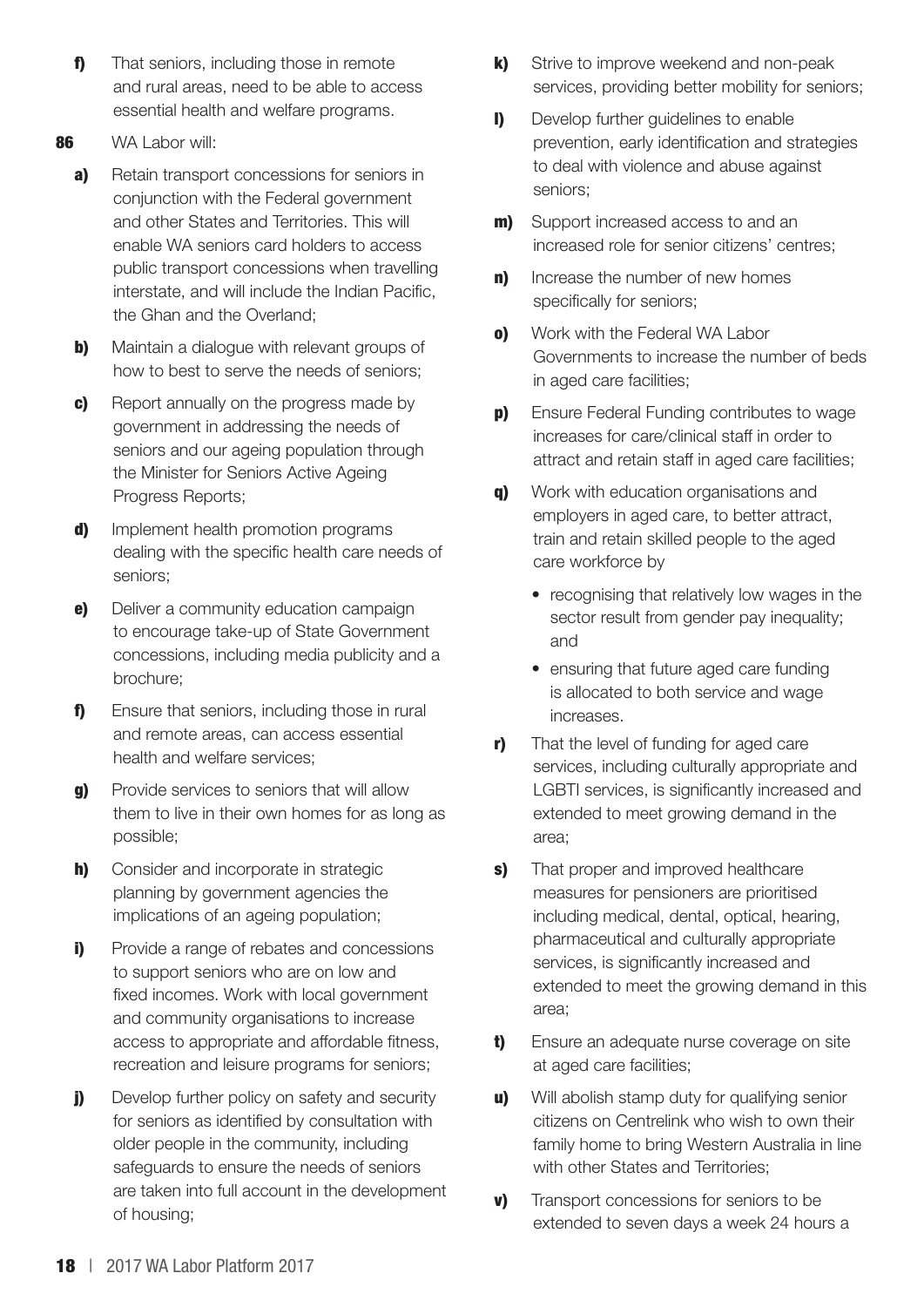day; and

- w) Provide a range of rebates and concessions to support seniors who are on low and fixed incomes.
- 87 Labor acknowledges that seniors now comprise an increasing proportion of our State's population. It further acknowledges growing numbers of seniors are becoming homeless while others have insecure security of tenure in their housing.

Labor will, in its first term of government:

- i) Implement more effective checks and balances to prevent financial elder abuse, especially the fraudulent transfer of property;
- ii) Incorporate a code of conduct for strata managers in the Strata Titles Act 1985 as well as a "fit and proper person test" for such persons;
- **iii)** Expand the jurisdiction of the State Administrative Tribunal ("SAT") in relation to Strata management disputes;
- iv) Amend the Strata Titles Act 1985 to provide for greater levels of transparency and accountability on financial reporting;
- v ) Amend the Strata Titles Act 1985 to prohibit harassment and unconscionable conduct towards residents;
- **vi**) For elderly tenants of public housing, consider if accommodation provided would allow for a for live-in carers;
- **vii**) Promptly enact the second tranche of recommended amendments to the Retirement Villages Act 1992;
- **viii**) Consider accessible complaint mechanisms for residents in retirement villages, a rapidly growing sector of the market;
- ix ) Introduce new laws for park homes where termination of leases can only be achieved through mutual agreement or upon application to the SAT;
- x ) Ensure that any future amendments to the Caravans and Camping Grounds Act 1995 must incorporate transitional provisions to acknowledge and protect the interests of long term residents, many of whom are seniors; and
- **xi**) Develop and implement legislation regulating formalities, content and use of family accommodation agreements and provide for adequate remedies in the event of the agreement's failure.

# SOCIAL DEVELOPMENT

# **SHARING THE BENEFITS**

#### **STATEMENT OF PRINCIPLE**

- 88 All people living in Western Australia should share in the benefits the State has to offer.
- 89 WA Labor is committed to a government which will develop integrated and sustainable economic and social policies which benefit the whole community.
- **90** WA Labor is committed to eliminating inequality and disadvantage experienced by individuals and groups which occurs as a result of income differences, discrimination, racism and exclusion from the decision making processes of government.
- **91** WA Labor will develop, assess and implement policies which give effect to these principles and values.

#### **INTEGRATION OF SOCIAL AND ECONOMIC POLICY**

- **92** The fundamental objective of WA Labor's economic policy is to ensure the well-being and improve the quality of life of all Western Australians.
- **93** This can be achieved by:
	- a) Providing a climate that encourages maximum employment opportunities and delivers liveable wages; and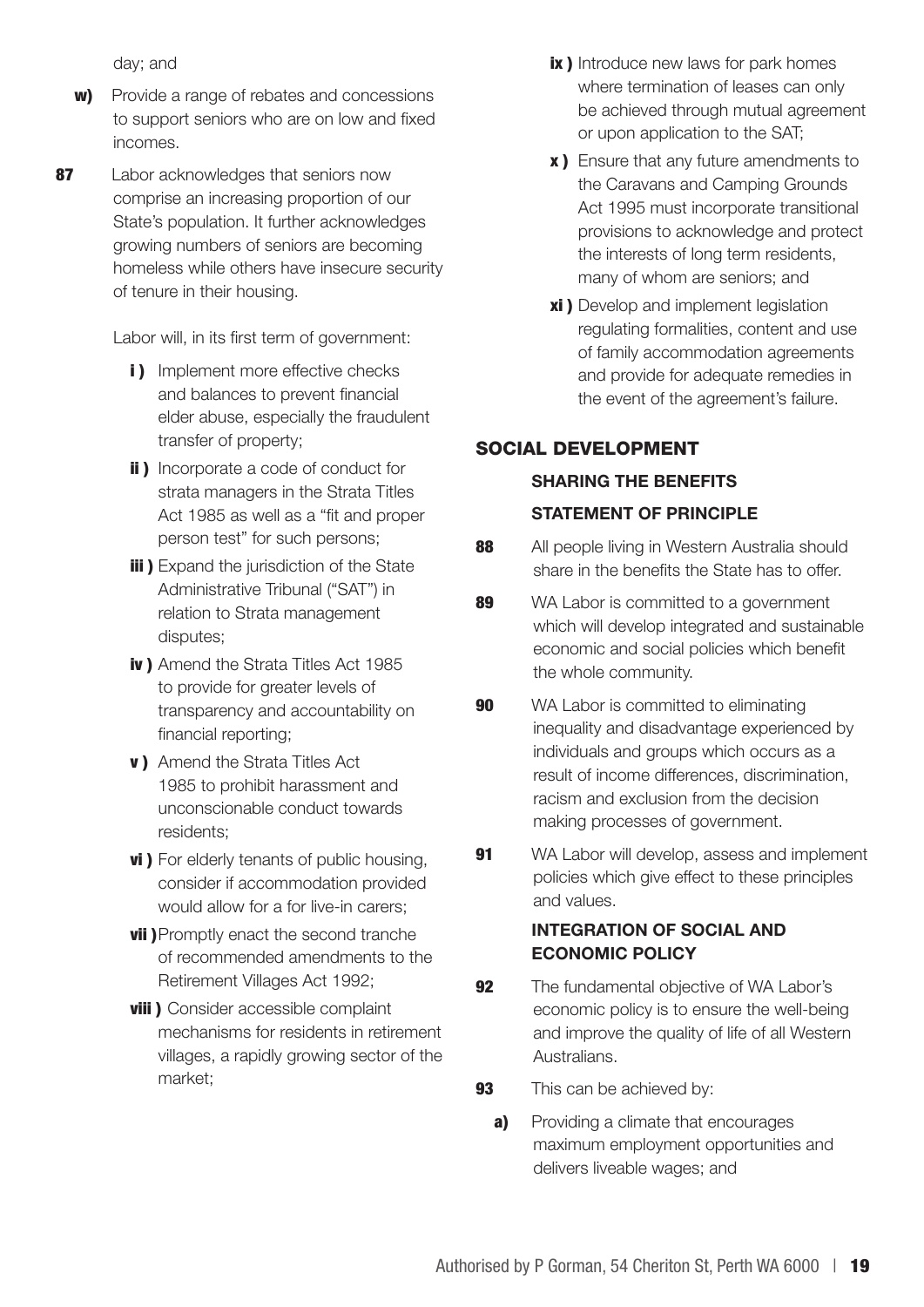- **b)** Providing a strong safety net for people who are unable to participate in the workforce.
- **94** WA Labor is committed to:
	- a) Providing a fair distribution of the benefits of the state's economy;
	- **b)** Ensuring opportunities for all Western Australians to readily access education and training;
	- c) Protecting the living standards of those without work or unable to work;
	- d) Providing ongoing access to quality social benefits and community services; and
	- e) Properly understanding and identifying the needs of those most vulnerable to social, structural and technological changes across the state.

# **POVERTY AND INCOME SECURITY**

- **95** A WA Labor Government has an essential role in addressing poverty and promoting income security through its relationship with the Federal Government.
- **96** An adequate income is fundamental to a person's security, well-being and independence.
- **97** WA Labor recognises that due to the changing economy and the rise of precarious forms of employment, job insecurity is a major concern for workers and their families.
- 98 WA Labor will:
	- a) Support a fair and equitable wages system to provide greater income security; and
	- **b)** Ensure that people experiencing financial hardship have timely and appropriate access to the social services they require.

# **HOMELESSNESS**

- **99** WA Labor believes:
	- a) That safe and stable accommodation should be attainable by all Western Australians;
- **b)** That there is no shame in being homeless, and people are capable of bouncing back and leading fulfilling lives, with the right support;
- c) That all levels of Government have an important role in supporting people to obtain safe and stable accommodation;
- d) That the definition of homelessness includes people who are unable to stay in their usual place of residence and are forced to 'couch surf', or stay with other people;
- e) In a whole-of-community response to addressing homelessness;
- f) That certain groups of people are at greater risk of homelessness, and require additional support; and
- g) That early prevention and intervention can prevent a lot of issues for individuals, and result in strong outcomes for the community.
- 100 WA Labor acknowledges:
	- a) The importance of stable placements in supported accommodation;
	- **b)** The need for ongoing case management to support individuals in supported accommodation;
	- c) The importance of measuring outcomes and acknowledging successful programs that generate strong outcomes for people;
	- d) That further work is required to address the public's awareness of homelessness as an issue; and
	- e) That there has been a large amount of uncertainty in the homelessness sector due to short-term funding contracts, and the lack of a clear strategy on the part of the Federal Coalition Government.
- 101 WA Labor will:
	- a) Support low income individuals and families to prevent homelessness by:
		- i) Improving access to financial counselling and assistance for unexpected costs that could lead to homelessness;
		- **ii**) Working to streamline processes to access bill concessions; and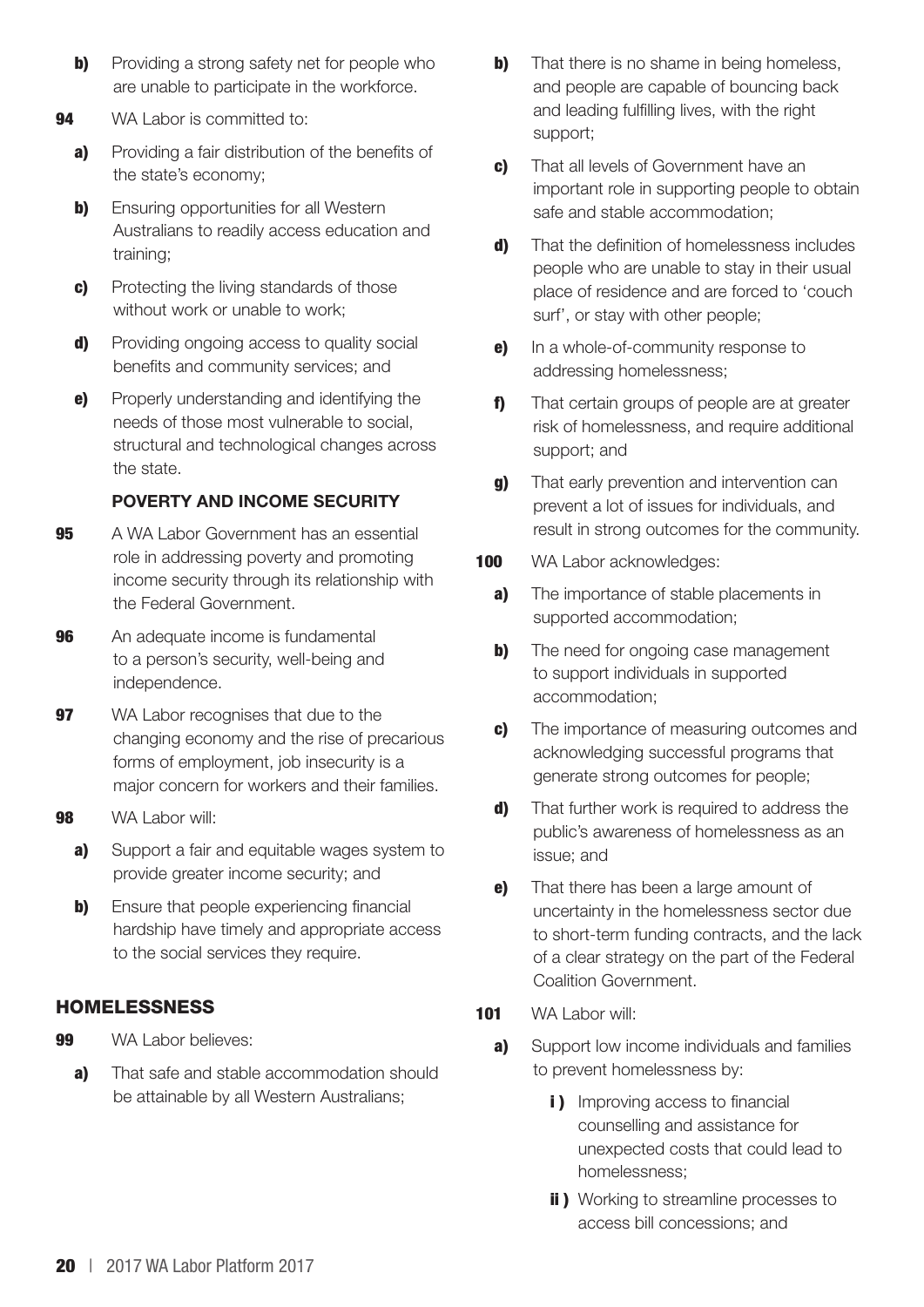- **iii**) Increasing the availability of funding for the community sector to provide emergency assistance to people in immediate financial crisis.
- **b)** Consult with the community sector to assist in implementing policy development;
- c) Work with government at all levels, and the community sector, to achieve the best possible outcomes for homelessness issues; and
- d) Support prevention and early intervention programs and initiatives that deliver stable accommodation.

# **PARTNERSHIP WITH THE COMMUNITY NON-GOVERNMENT ORGANISATIONS**

- 102 WA Labor acknowledges:
	- a) The valuable contribution that the community sector makes in supporting Western Australians in need, as well as building stronger communities;
	- **b)** The primary coordinating role of the Western Australian Council of Social Services (WACOSS), and the need for government to work with the community sector; and
	- c) The importance of Aboriginal controlled community organisations in achieving real and sustained change for Aboriginal people.
- 103 WA Labor will:
	- a) Improve procurement processes and deliver improved security of funding for the community sector; and
	- **b)** Deliver a framework to measure outcomes and assist the sector to provide more integrated, targeted and flexible services;

c) Ensure that non-government organisations that receive state funding adhere to antidiscrimination practices. Non-government organisations that withhold care and/or assistance on the basis of age, gender identification, sexuality, race, disability or impairment, religion or other grounds covered in the Equal Opportunity Act 1984 will have their funding reviewed.

#### **VOLUNTEERS**

- **104** WA Labor recognises that volunteering is an important way for individuals to contribute to their community and fulfils an essential economic function providing large social gains to the community.
- **105** Volunteers deserve respect and protection from those who may misuse their commitment.
- 106 WA Labor will:
	- a) Support the active training of volunteers and establish guidelines that include involvement of volunteers in decision making;
	- **b)** Ensure that volunteers are protected in terms of occupational health and safety and legal responsibilities;
	- c) Ensure that volunteers have access to training and up-skilling opportunities to enable them to meet their legal responsibilities and obligations and perform their volunteer role effectively; and
	- d) Establish a regime to compensate eligible volunteer firefighters who contract cancer as a consequence of their volunteer service.

# SPORT AND RECREATION  **PARTICIPATION IS CRITICAL TO SUCCESS FOR ALL AGES INTRODUCTION**

**107** WA Labor recognises and supports the positive impact that sport and recreational pursuits make on the physical, mental and social well being of all Western Australians.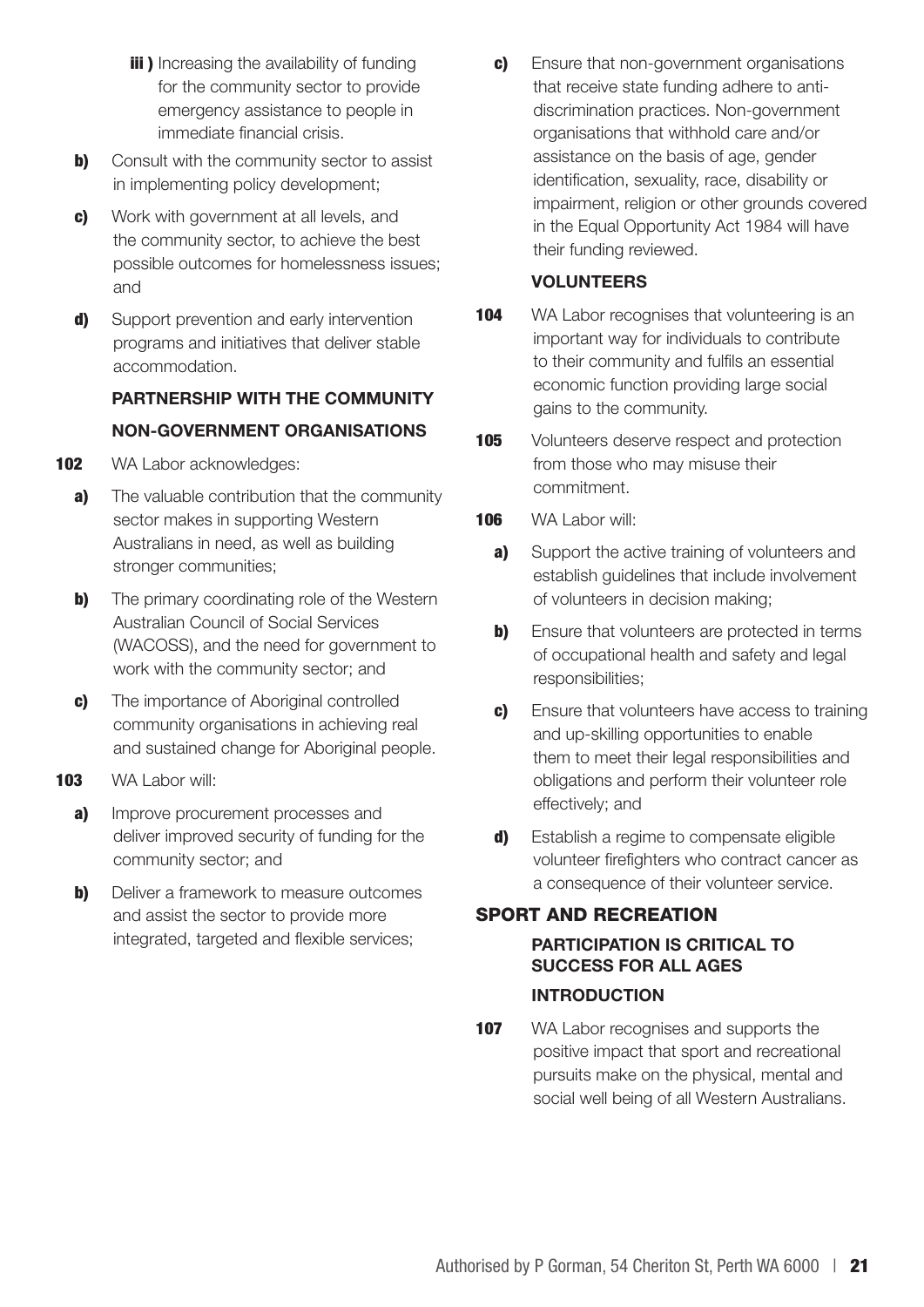- **108** WA Labor is committed to initiating and developing opportunities for the maximum participation of all members of the community in recreational and sporting activities.
- **109** WA Labor is committed to ensuring that sporting participation is accessible and affordable for all individuals and families, including providing extra support, concessions and rebates to those on low incomes. WA Labor recognises that the quality of open space affects the nature and amount of physical activity. High quality open space is available to all members of the community irrespective of age, ability, gender, race or cultural background
- **110** WA Labor is resolutely committed to creating an environment for the pursuit of preventative health through education, recreation and sport opportunities for all members of community.
- 111 WA Labor will:
	- a) Provide adequate resources, through the Department of Sport and Recreation, to ensure that facilities are provided to encourage maximum participation by all members of the community in a wide range of sporting and leisure activities to suit the various needs of the community;
	- **b)** Develop initiatives to highlight and enhance the importance of developing sporting and recreational skills and enjoyment for all primary and secondary school students, including encouraging the participation of sporting mentors and role models eg. professional athletes;
	- c) Develop and implement suitable programs to increase the opportunities for community members to participate in social and competitive sport and recreational activities;
	- d) Review the management and maintenance of community sporting and recreational facilities to ensure effective and efficient utilisation of facilities to the advantage of all community members;
- e) Develop recreational complexes in partnership with Local Government and regional sports to service regional areas; and
- f) Enable greater communication and cooperation between sporting groups and all levels of government.
- 112 WA Labor is resolutely committed to creating an environment for the pursuit of excellence as well as equality of opportunity to achieve excellence, for all members of the community.
- **113** WA Labor understands that reaching and achieving the peak levels of active recreational pursuits and in sport is both physically and mentally demanding and appropriate preparation through quality training and coaching is required for success. WA Labor supports supervision by accredited organisations within an environment of managed risk and challenge. WA Labor will:
	- a) Provide adequate resources, through the Department of Sport and Recreation and other government agencies, to ensure that facilities are provided to encourage maximum participation by all members of the community in a wide range of sporting and recreational activities to suit the various needs of the diverse population in regional, rural and metropolitan areas;
	- **b)** Explore policy options to address gender inequity in the promotion and televising of sport;
	- c) Develop initiatives for generational transition through education and to highlight and enhance the importance of developing sporting and recreational skills for future lifestyles, health and enjoyment for all primary and secondary school students
	- d) Develop and implement suitable programs to increase opportunities for community members to participate in active, noncompetitive and competitive sport and recreational activities;
	- e) Review, ensuring high standards in, the management and maintenance of community sporting and recreational facilities to ensure effective and efficient utilisation of facilities to the advantage of all community members;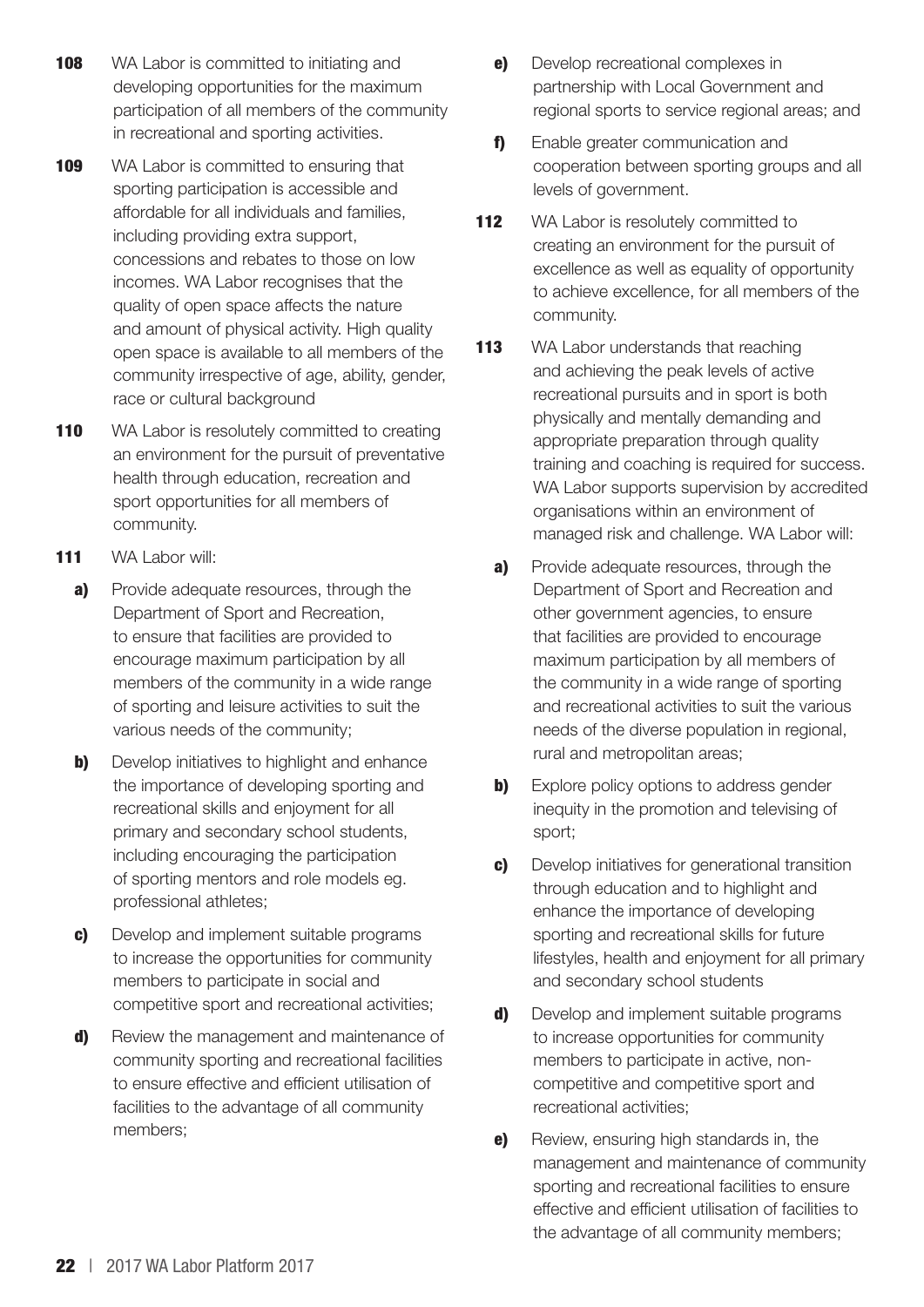- f) Develop recreational complexes in partnership with Local Government and regional sport and recreation organisations to service regional areas;
- g) Enable greater communication and cooperation between recreation and sporting groups and all levels of government;
- **h)** Develop programs to engage young women in the pursuit of healthy active lifestyles;
- i) Develop and support accessible low cost and appropriate recreational opportunities for seniors;
- **j)** Work with all levels of government to ensure that the quality of public open space is improved and developed to ensure that a range of active and passive recreational activities can be enjoyed by all irrespective of age, ability, gender, race or cultural background;
- k) Support the Western Australian Institute of Sport and other community agencies to enhance and develop opportunities for excellence through interagency cooperation;
- **l)** Maintain and improve training and career opportunities as well as fair remuneration for trained recreation staff;
- **m)** Develop and maintain a vibrant link between government and sporting organisations to ensure ongoing development and upgrade of programs to cater for changing needs within the community;
- **n)** Remain committed to increasing opportunities for all members of the community to access and use sporting and recreational facilities for pleasure and the pursuit of excellence within the various sport and recreational activities;
- o) Support organisations in pursuing well founded training for coaches, leaders and instructors, including volunteers to help participants improve;
- **p)** Explore the feasibility of the establishment of national and international visitations of various sport and recreational events to achieve and establish benchmarks for our youth in the world arena;
- **q)** Plan, coordinate, and resource recreation and sport activities via the three tiers of government, aligning activities on an age and ability-appropriate basis after research and research and consultation with relevant agencies and experts; and
- r) Encourage maximum out-of-school hours usage of educational facilities to enhance recreational and sport needs of local communities throughout Western Australia through devices such as after hours facility management plans and after hours staff.

# **YOUTH PREPARATION IS CRITICAL TO SUCCESS**

- 114 WA Labor understands that reaching and achieving the peak levels of active recreational pursuits and in sport is both physically and mentally demanding and appropriate preparation through quality training and coaching is required for success. WA Labor supports supervision by accredited organisations within an environment of managed risk and challenge.
- 115 WA Labor will:
	- **a)** Support organisations in pursuing well founded training to help participants improve;
	- **b)** Explore the feasibility of the establishment of national and international visitations of various sports to achieve and establish benchmarks for our youth in the world arena; and
	- c) Ensure correct skills and healthy practices are encouraged during the two hours per week of physical activity for children from four years to seventeen years in schools by having appropriately qualified staff directing learning through the adoption of appropriate programs and best practice in sport and recreation.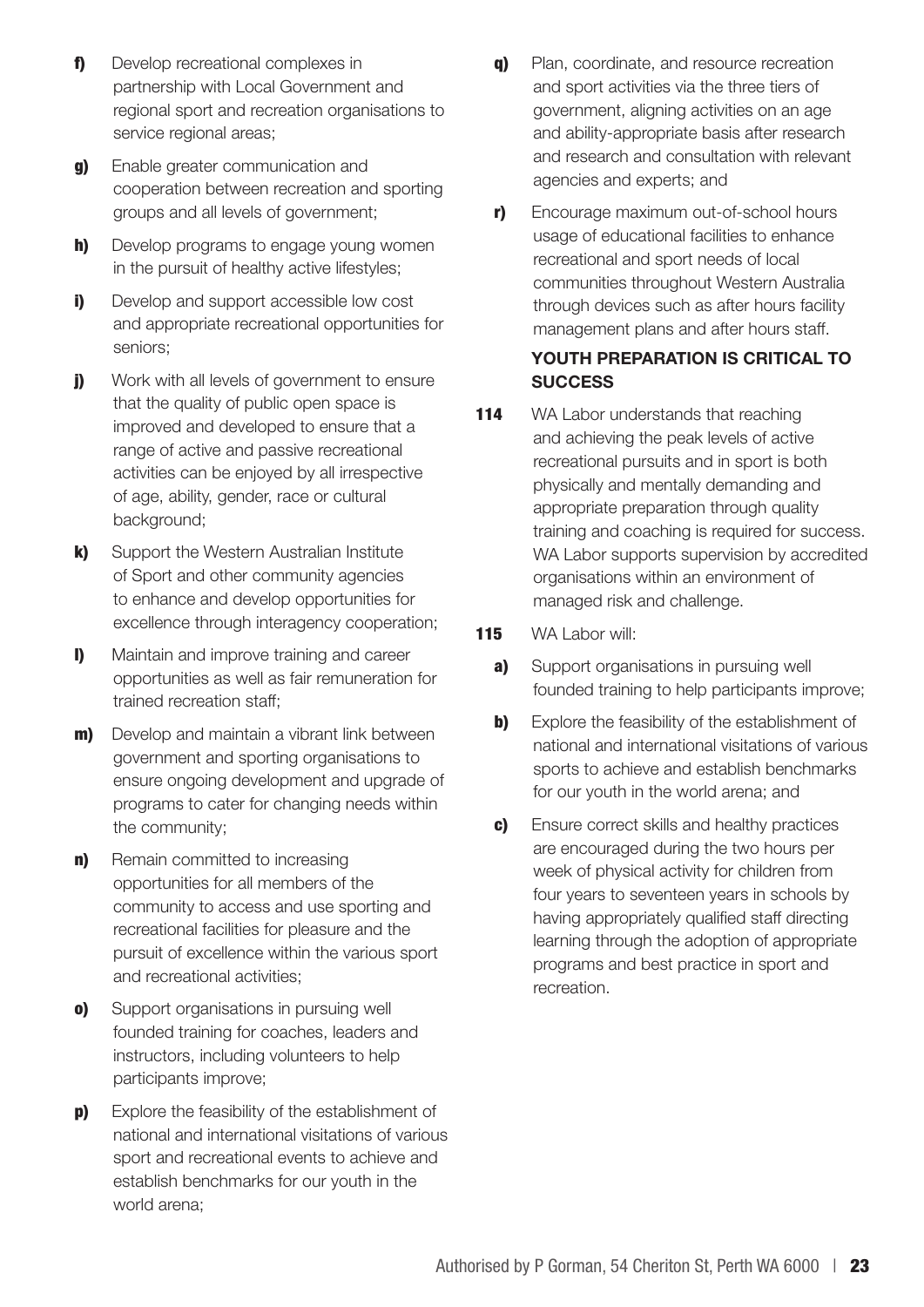# **LGBTI**

- 116 The LGBTIQ community are full and equal members of our society with a unique and diverse contribution to make to Western Australia.
- 117 WA Labor believes all people deserve to experience life as their genuine self and to be recognised as their true identity.
- **118** WA Labor understands the challenges faced and placed upon LGBTIQ people, especially youth, Aboriginal people, people from diverse racial and ethnic backgrounds and those living in regional areas.
- 119 WA Labor recognises specific challenges faced by LGBTIQ people of faith or religious backgrounds.
- 120 WA Labor values LGBTIQ people as individuals, as families and as family members, as workers, young people, seniors, and as a collective group within society.
- 121 WA Labor recognises the needs of LGBTIQ people are diverse and cover a range of policy areas.

WA Labor will endorse the WA Labor Leader for taking overarching responsibility for ensuring the needs of LGBTIQ people are recognised and met as not one Minister has responsibility for ensuring the needs of LGBTIQ people are met and, therefore, all Ministers share responsibility in ensuring LGBTIQ community are supported in line with Labor's Enduring Values.

WA Labor will work toward forming an Equality Commission with an Equality Commissioner overseeing responsibility for the LGBTIQ community across all policy areas.

- **122** WA Labor opposes Gay Conversion Therapy as a cruel and misinformed practice. WA Labor will work toward ending this practice.
- **123** WA Labor recognises that discrimination causes hurt, trauma and suffering. Discrimination towards LGBTIQ people was wrong and remains wrong.

WA Labor acknowledges the impact on LGBTIQ people of past practices, systems, attitudes, behaviours and laws that excluded, discriminated, demeaned or criminalised LGBTIQ people. WA Labor will work to ensure that past wrongs caused by discrimination or criminalisation of sexual orientation are corrected.

124 WA Labor recognises the suffering and distress experienced by people with gender dysphoria. WA Labor believes all people deserve to experience life as their genuine self and to be recognised as their true identity.

WA Labor:

- Endeavours to facilitate and empower transgender people to re-assign to their correct gender as easily and with as much dignity as possible.
- Will take steps to ensure the Gender Reassignment process is as streamlined, efficient and expedient as possible with a minimum of bureaucracy, expense and unnecessary complication.
- Will work to amend the Gender Reassignment Act 2000 to achieve such.
- Will ensure no person who undertakes to transition or who commences Gender Reassignment will be disadvantaged for having done so.
- Commits to working with the Transgender community to achieve the best method possible for achieving 1-4.
- WA Labor opposes the current practice that requires a transgender person to divorce from their marriage, in order to have their correct gender legally recognised on their birth certificate and other identity documentation.
- **125** WA Labor believes all people, regardless of their gender, gender identity or sexuality should have the right to marry the person they love. WA Labor recognises the overwhelming community support for marriage equality and will support efforts to make marriage equality a reality for all Australians.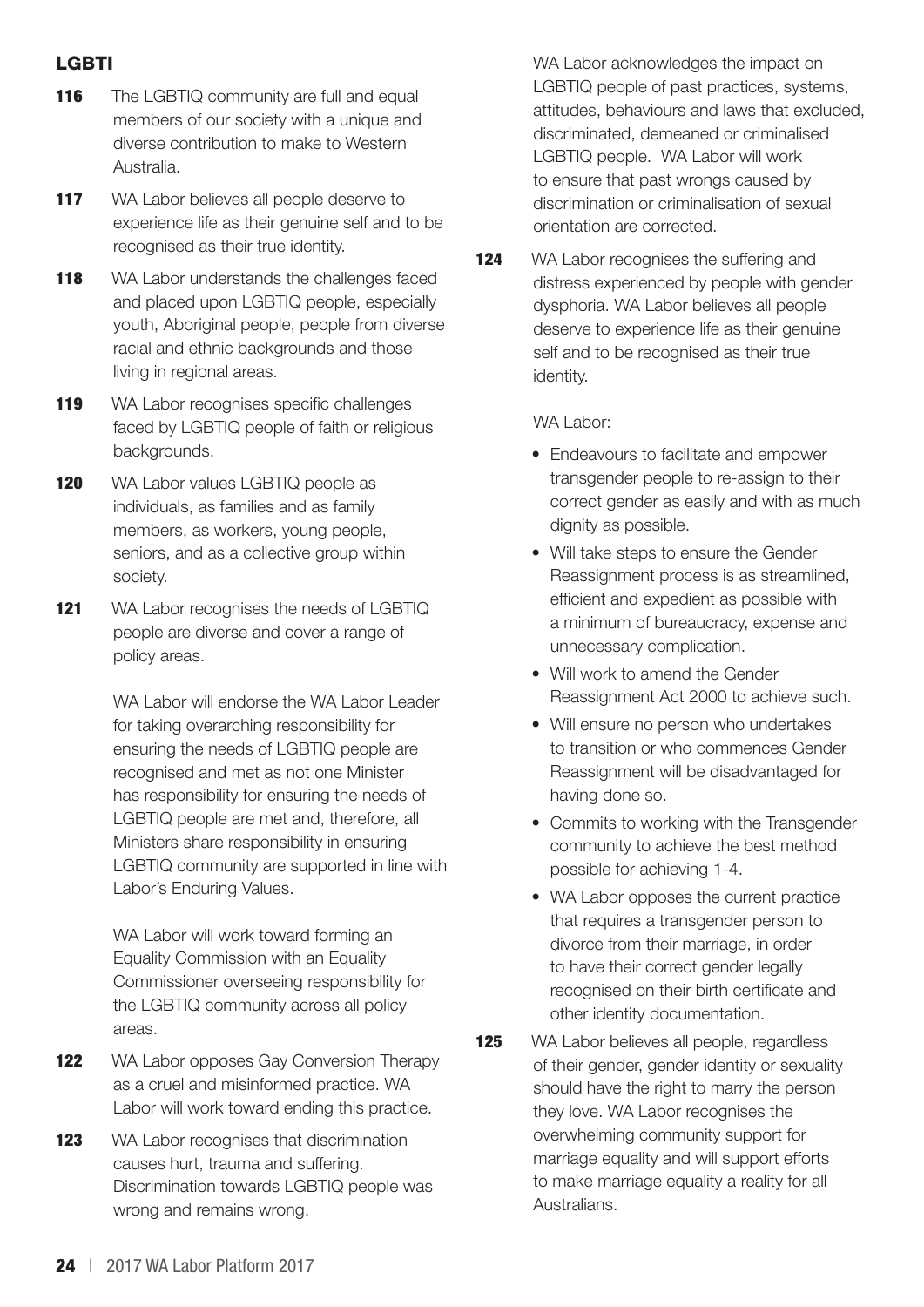**126** WA Labor will abolish the Gender Reassignment Board and will allow transgender people to change the gender marker in their official identity papers to their preferred gender on written request and without the need for hormones and/or surgery.

> A third new gender category known as "X" for 'not specified' will also be introduced

127 WA Labor recognises the specific needs of LGBTIQ Aboriginal people and Aboriginal youth. WA Labor will support programs and policies that provide LGBTIQ-specific services, education, information and support.

#### WOMEN

# **EQUALITY, CHOICE AND PARTICIPATION INTRODUCTION**

- **128** The rights of women to fully participate in society are now partially enshrined in legislation but have yet to be fully realised in the social, economic, political and public institutions of our society.
- 129 WA Labor recognises that it is the right of women to participate fully in all aspects of life: politically, socially and economically, and that our society is enriched and improved by the ongoing and vigorous pursuit of gender equality. WA Labor will promote policies that allow every woman to pursue her own goals as an equal member of the community.
- 130 WA Labor believes:
	- a) That equal gender representation across all levels of decision-making is central to good governance, and as a result will encourage continued efforts to increase the number of women at senior levels in both the public and private sectors;
	- **b)** Affirmative action is vital to encouraging more women into politics and participating in decision making processes across all levels of government;
- c) The majority of unpaid work in the community is still undertaken by women and while this work is greatly valued, a reliance on unpaid work contributes to the social and economic disadvantage of many Western Australian women; and
- d) All women of any age group should have equitable access to life opportunities and support services specific to their age and gender needs, in both their personal and professional lives.
- **131** WA Labor condemns and will act against unfair discrimination on the basis of gender, gender identity, sexuality, marital status, cultural diversity, economic status, disability, religion and age.
- 132 WA Labor will:
	- a) Proactively pursue equal gender representation across all levels of Government, including in the executive and on Government boards;
	- **b)** Actively oppose the inaction of governments who do not establish significant affirmative action measures and/or have underrepresentation of women in Parliament; and
	- c) Proactively pursue equal pay for women for work of equal or comparable value.

#### **WOMEN AND HEALTH**

- 133 WA Labor believes:
	- a) That gender is a key consideration in understanding the complexities of health related disadvantage;
	- **b)** That the general health of women in our society is an important factor in ensuring a strong foundation for healthy and sustainable families and communities. A full range of general health services (including dentistry services) should be made available to all women and children;
	- c) In the rights of women to make choices about their reproductive lives, particularly the right to choose and access appropriate fertility control or abortion services including after-care;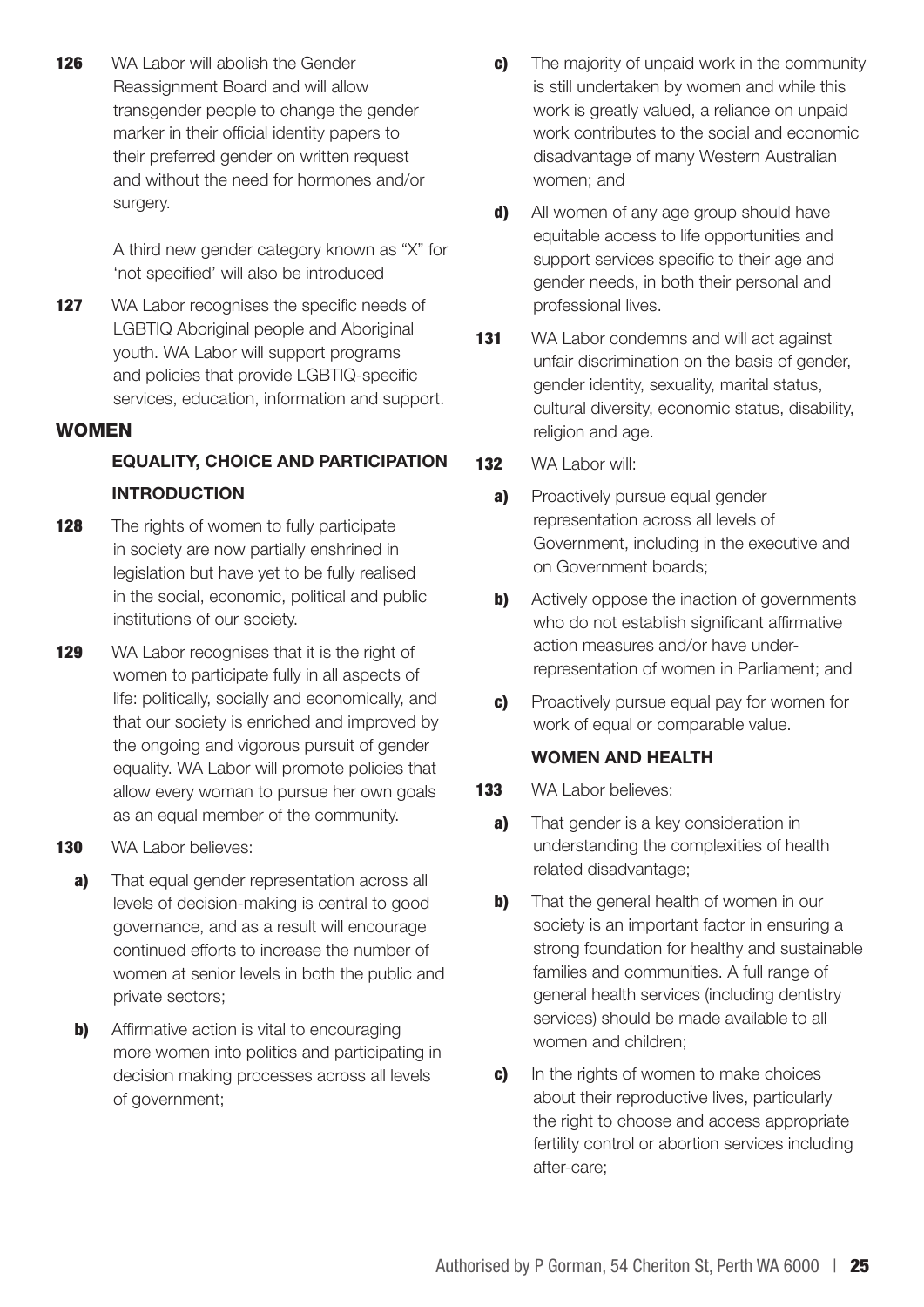- d) In the rights of women to make choices about their maternal health, particularly the right to choose a midwife as their primary health care professional;
- e) That all women must have access to reproductive technology regardless of their marital status or sexual orientation;
- f) There is increased and unacceptable sexualisation of girls and young women in the media
- 134 WA Labor will:
	- a) Locate a range of general health, mental health, reproductive health and dental health services so that they are available for all women and children to access and ensure that they are affordable and of a high quality;
	- **b)** Provide access to professional, quality and compassionate antenatal and postnatal care, to minimise the risk of mental illness;
	- c) Ensure that all women have access to accurate, professional and accountable medical advice as a basis for decisionmaking;
	- d) Continue to support women's health centres and child health clinics and aim to provide all women with access to specialised women's and children's health services;
	- e) Ensure public health services particularly public hospitals have a duty to provide access to abortion services, especially in rural and remote areas, or where there is not another public service provider available within a reasonable distance;
	- f) Require health professionals who object to the provision of fertility control services to make their objections known in advance;
	- **g)** Provide every student with age appropriate comprehensive sex education as a way to empower young people to make informed and responsible decisions;
	- **h)** Continue to support children and adult health services specific to eating disorders and body image related mental health issues; and
	- i) Ensure all state government advertising depicts women and girls in an appropriate and representative manner.
- **135** WA Labor recognises that;
	- a) many people experience difficulties accessing abortions for a range of reasons, including location, cost, discrimination and other inhibitive factors.
	- **b)** often people face difficulty obtaining a referral to medical professionals able to provide appropriate termination care.
	- c) private telehealth services have improved access to medical abortions in regional areas where care can be followed up by a GP, however;
		- medical abortions are not recommended for all patients;
		- some patients may prefer a surgical abortion, and
		- there are few providers of surgical abortions in regional Western Australia.

Accordingly, in government, WA Labor will;

- i) improve access to abortion services for West Australians in the public health system, including in regional areas;
- **ii**) improve access to abortion services for West Australians unable to afford private services;
- **iii**) work with health stakeholders including the AMA and Royal College of GPs to improve referral and on-referral pathways;

# **WOMEN AND WORK: PAID AND UNPAID**

- 136 WA Labor believes:
	- a) That employers and their workforces benefit from family friendly workplace policies and entitlements;
	- **b)** That all workplaces should be free of sexual harassment, bullying, intimidation and discrimination, and that there should be strong and independent workplace umpires that protect workers and their employment;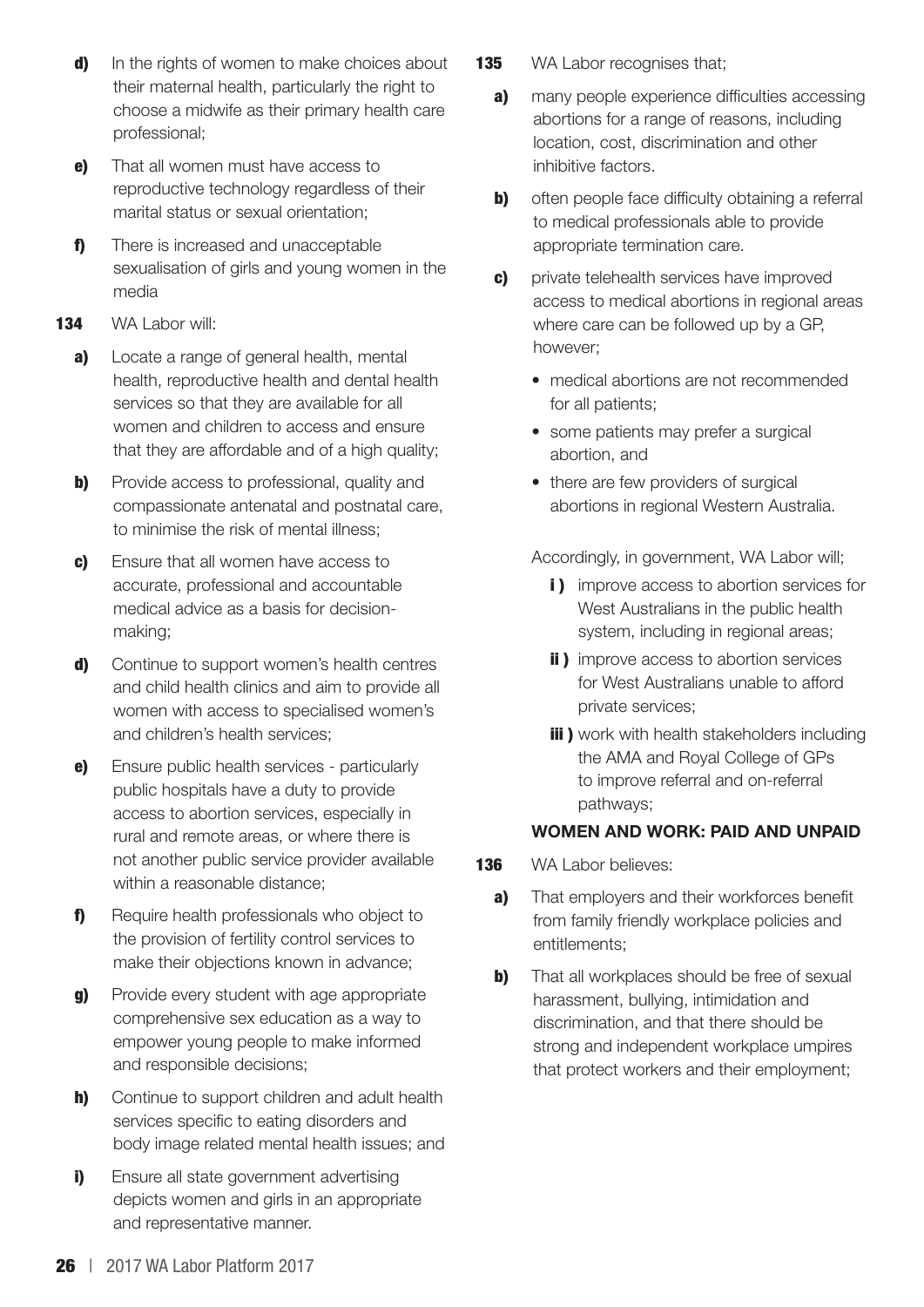- c) Women should not be penalised in their career or capacity to earn due to the need to care for their children or aged parents;
- d) That the failure to truly value the traditional work of women has resulted in the undervaluation of skills typically associated with women, in particular those associated with caring and involving children, the aged, and the health and disability sectors;
- e) That Government must play a strong role in the closing of the gender pay gap, particularly in relation to female dominated workforces where skills are often undervalued and underpaid; and
- f) That women should be recognised for the unpaid work that they undertake, for example caring for parents, children and partners.
- 137 WA Labor will:
	- a) Work to eradicate the gender pay gap through its own employment practices, valuing the work of women and promoting equal employment across all sectors of the state economy.
	- **b)** Implement measures to eradicate discrimination based on pregnancy, age, and gender and sexual harassment and bullying in the workplace;
	- c) Continue to work with the Federal Government towards improving access to flexible working conditions for families;
	- d) Initiate and support measures to educate employers and their employees about legislation pertaining to equal opportunity and sexual harassment;

# **FAMILY AND DOMESTIC VIOLENCE**

- 138 WA Labor believes:
	- a) In eliminating all forms of family of domestic violence;
	- **b)** That family and domestic violence takes a number of forms including physical, sexual, financial and emotional abuse, and controlling behaviour; and
	- c) That there are culture, behavioural and power imbalances that lead to violence against women and children. These imbalances need to be addressed if sustained change is to be

achieved.

- 139 WA Labor will:
	- a) Improve and strengthen family and domestic violence support services by providing security of funding, and bringing together a range of specialist support services in single locations;
	- **b)** Hold perpetrators to account through stronger sentencing and supervision requirements;
	- c) Provide culturally appropriate support services to victims from Aboriginal and culturally and linguistically diverse backgrounds;
	- d) Promote a more responsive culture within the police and justice systems, making it easier and less traumatic for people experiencing family and domestic violence to seek protection;
	- e) Deliver primary prevention programs in schools and community organisations to tackle the cultural issues which lead to violence against women and children;
	- f) Provide legal protection of the accommodation and housing rights of victims of family and domestic violence to reduce the risk of homelessness;
	- g) Provide counselling and services for perpetrators to address the issues which contribute to their offending;
	- h) Continue to offer state public sector employees paid domestic violence leave and encourage its adoption in all sectors of the WA economy; and
	- i) Increase training for health professionals in identifying signs of family and domestic violence, and strengthen information sharing and risk assessment frameworks.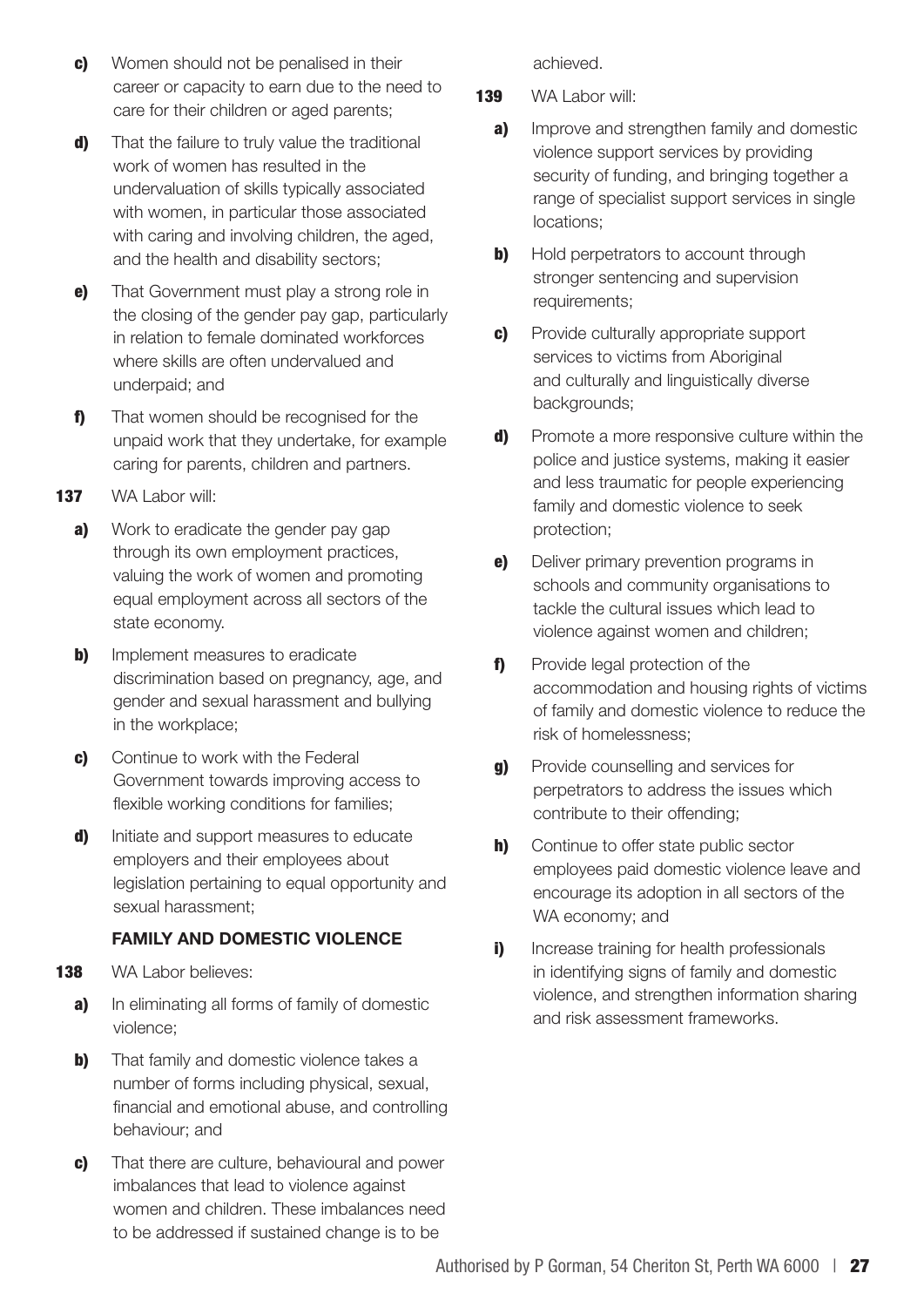# ARTS AND CULTURE

# **LABOR VALUES THE CULTURE OF OUR COMMUNITY**

- 140 WA Labor believes:
	- a) The arts are vital to the quality of life of Western Australians. The arts contribute to the economic, cultural, educations, health, leisure and social fabric of our community;
	- **b)** Participation in and universal access to culture and the arts is a crucial part of a progressive society; and
	- c) That it is vital that national arts funding and touring policies should take into account the unique geography of Western Australia and ensure equitable access to Federal arts funding and programs is vital.
- 141 WA Labor recognises:
	- a) That Government must meet the long-term infrastructure needs of WA's arts and cultural development and foster organic growth and development of culture and creative industries;
	- **b)** That Government must foster quality culture, entertainment and tourism program with an appeal to both local residents and visitors from around the world;
	- c) That public cultural institutions and organisations in receipt of public funding should respect award conditions and structures, and show vigilance in corporate governance and public accountability so as to work transparently with their employees, the Government, private sector partners and the whole community. They should maintain provision for membership that is available to the whole community on a non-discriminatory and equitable basis;
	- d) That indexation of all State arts funding programs is vital to ensure the development and capacity of Western Australian arts organisations, programs and artists across the State;
	- e) The need to support culturally and regionally diverse arts activities; and
- f) The importance of promoting funding programs to encourage and support young people engaging in the arts, new and innovative art forms and technologies, at the same time as respecting our heritage art forms and collections.
- 142 WA Labor will:
	- a) Ensure the public collecting institutions implement a cohesive strategy for the development of State collections that balance international aspirations and the need to reflect the community of the State within which they operate;
	- **b)** Advocate and encourage strategic partnerships across the government and non-government sector to ensure a vibrant and healthy arts community, and to make studying, living and working in Western Australia more attractive for talented and experienced artists of all genres;
	- c) Promote and support creative industries development and the integration of the arts into programs supporting new technology development;
	- d) Value and promote the cultural diversity of Aboriginal Western Australians while also encouraging innovation and connection across cultures;
	- e) Value cultural facilities as vital assets within the community and encourage a whole of government and community approach to ensure ongoing investment in development and maintenance of them to ensure their ongoing viability and relevance to the community;
	- f Support the digitisation of significant state collections, and initiate and support the documentation of significant Aboriginal sites and include them in identified collections so that all State collections may be preserved and made accessible for future generations;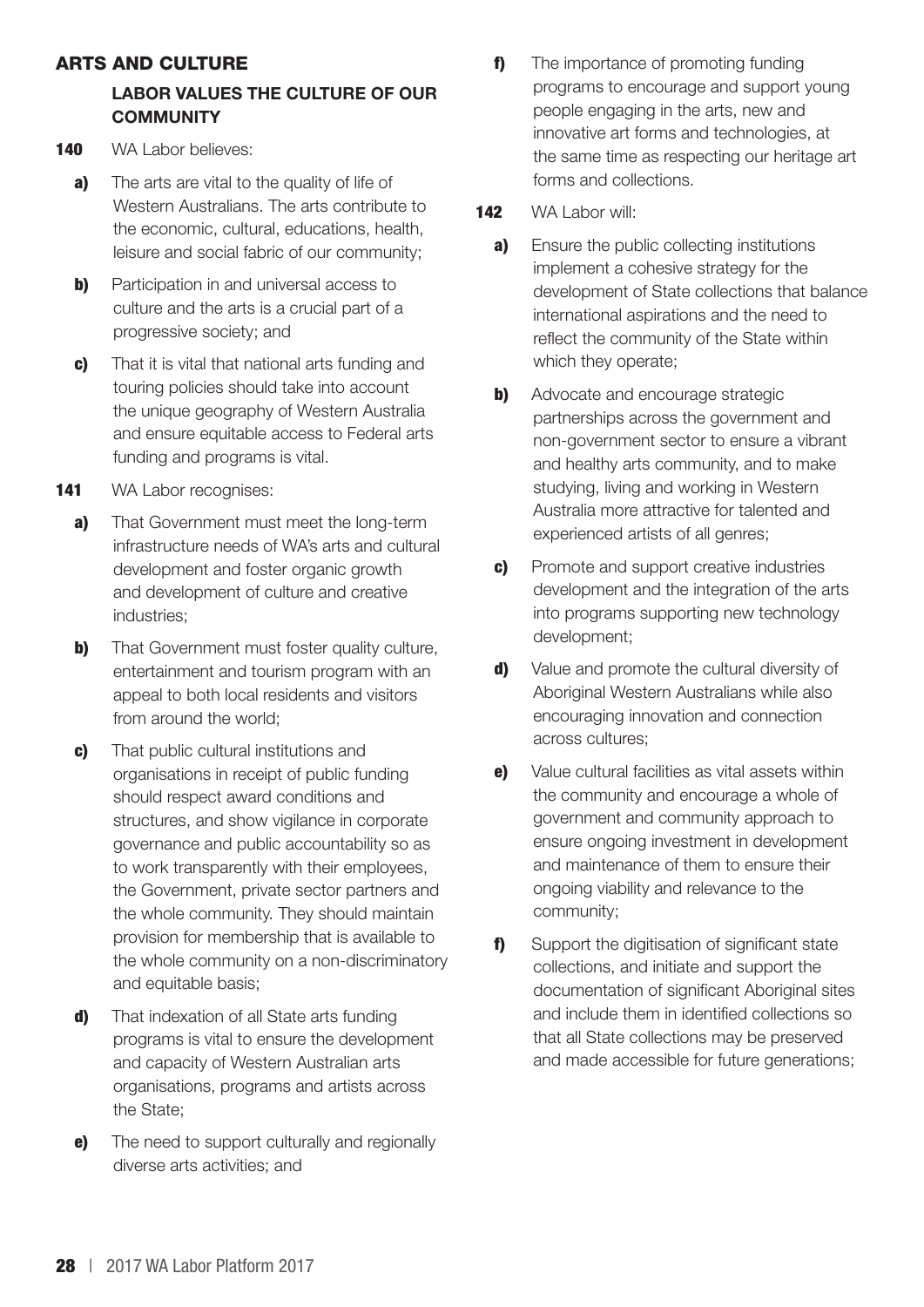- g) Advocate investment in culture and the arts by the whole community as essential for the development and presentation of art and culture across the State, encouraging contribution by all tiers of government, the private sector and individuals;
- h) Work to improve standards of arts education in all educational spheres to ensure a strong creative community;
- **i)** Appropriately fund and work with public cultural institutions and organisations, nongovernment arts bodies and the Department of Education to improve access to arts in Government schools and ensure equity in arts education;
- **j)** Promote and encourage equitable provision of communication services throughout Western Australia (radio, television, broadband coverage or any new communication means), to give choice and access to all areas of the arts;
- k) Ensure that public cultural institutions maintain equitable and open access to programs for the Western Australian community;
- **l)** Support a local content policy in the arts in WA, to ensure that State Government funding is used to develop local arts practitioners and companies;
- **m)** Explore new mechanisms for distribution of arts funding and new ways to support creators and arts organisations in a multiplatform environment;
- n) Address the dearth of funding for touring arts products and programs;
- **o)** Support the activation of under-utilised spaces for arts and cultural activities;
- **p)** Lead a regional renaissance which will put arts and culture are the heart of community life in regional Australia;
- q) Support the development of ideas and arts projects which are uniquely Western Australian; and

r) Work with local government to develop professional and affordable local venues for cultural performances including music, theatre and dance.

# YOUNG PEOPLE

# **SUPPORTING THE NEEDS AND RIGHTS OF YOUNG WESTERN AUSTRALIANS**

- 143 WA Labor believes:
	- a) Young people are not a homogenous group; they represent the diversity of the wider community;
	- **b)** Civil, political, economic, social and cultural rights of young people should be inherent in all levels of government and in law;
	- c) Young people are key stakeholders in the Western Australian community and all legislation and policy should consider the views and needs of young people;
	- d) Government consultations with young people are needed to ensure that legislative change reflects the needs of young people as well as other community members;
	- e) That presenting positive images of young people in our community is central to changing negative community attitude;
	- f **f** That the targeting of young people by politicians seeking to appear tough on antisocial behaviour is wrong;
	- g) Negative impacts of government policy often disproportionately affect young people;
	- **h)** That access to services, employment and education are vitally important for young people's development;
	- i) That the social services sector provides essential services to young people who experience disadvantage and need adequate support to do so;
	- j) The lives of young people are improved by opportunities to develop and participate in recreational, cultural, artistic and sporting activities and these should be affordable and accessible;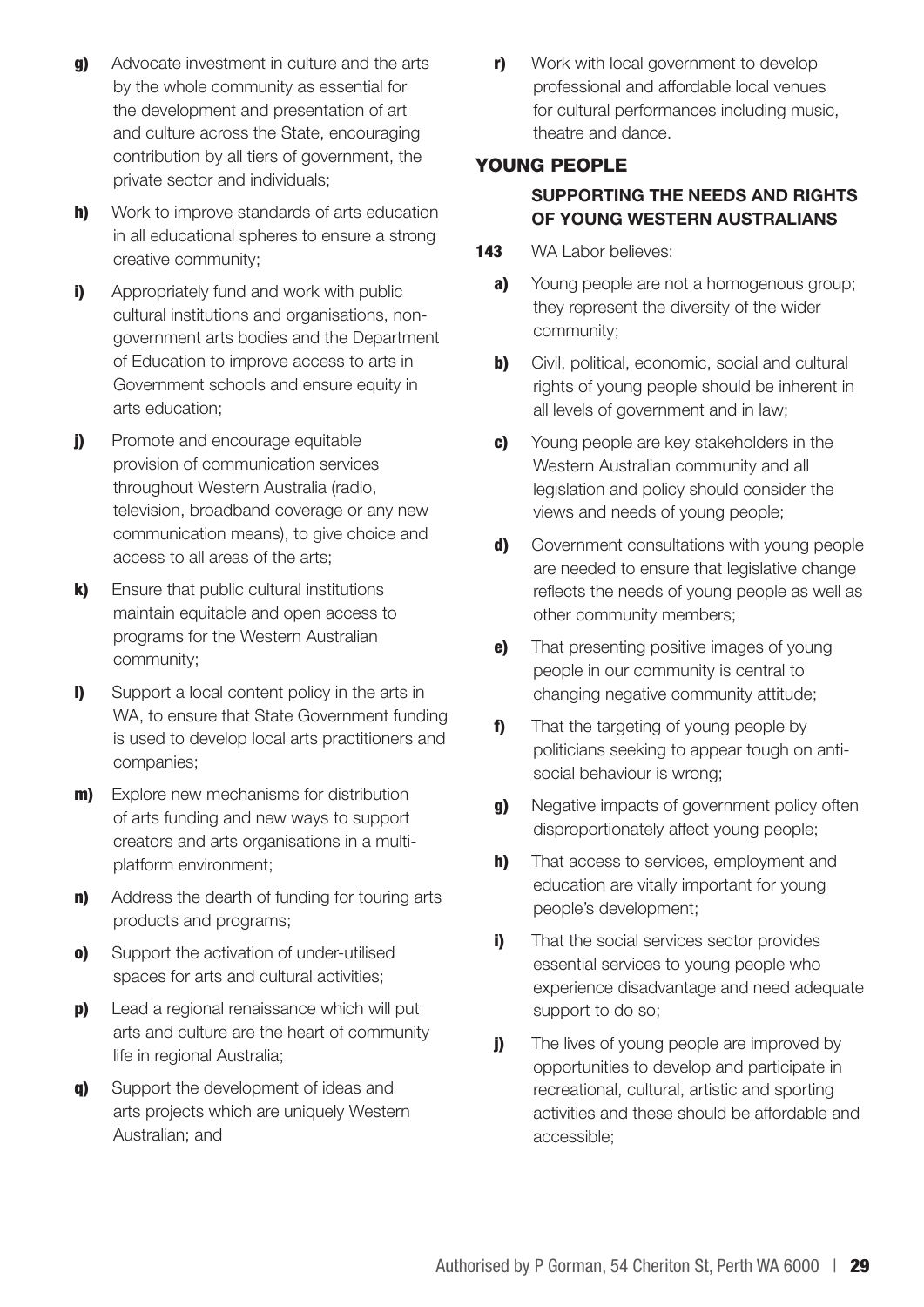- k) Young people have a right to gain meaningful employment, without fear of exploitation;
- **I)** That young people are often in irregular and casual work, and as such, rely significantly upon penalty rates as a source of much needed income;
- **m)** Access to public space is a human right and should not be restricted by age;
- n) Campus student organisations provide vital support to tertiary students and should be supported by Government to deliver services and advocacy for students;
- o) That every effort must be made to ensure young people do not engage with the juvenile justice system, and that education and awareness are the most effective way to achieve this, rather that punitive measures;
- **p)** That further resourcing should be provided to the juvenile justice system to cater for appropriate rehabilitation and redirection so as to ensure that young people interacting with the juvenile justice system do not continue to do so;
- q) That LBGTI youth face unique challenges and barriers within the community Their community services should be supported andthese barriers should be removed; and
- r) That cultural, economic and social barriers and discrimination facing migrant youth in our community should be removed.
- 144 WA Labor will:
	- a) Express and execute all policies in a manner which considers the views, values and outlook of young people;
	- **b)** Promote positive images of young people;
	- c) Work to ensure policy development and legislative change that reflects the diversity of needs of young people;
	- d) Ensure that rural and regional young people are supported and have access to cultural and recreational activities similar to those offered in the metro area. A specific focus should be placed on creating opportunities for Aboriginal young people;
	- e) Increase funding to social services that support young people and introduce a

funding model that provides funds to organisation based on need, rather than competitive tendering;

- f) Continue its financial support of the state youth peak body, the Youth Affairs Council of Western Australia;
- g) Hold a review of the voting age, with a focus on lowering the voting age to sixteen (16);
- h) Facilitate active engagement of young people in the decision making process, through already established models including Youth Advisory Councils and Youth Parliament, but will also work to utilise technology as a new and innovative medium for consultation with young people;
- **i)** Provide opportunities for young people to sit on government committees and advisory bodies, and ensure that they receive adequate support in those roles;
- i) Develop partnerships between local government, businesses and young people, to manage the development and maintenance of youth cultural venues and public spaces;
- k) Commit to ensuring penalty rates remain in operation at a state and federal level;
- **l)** Abolish youth wages that exist in State Awards, and commit to the progressive abolition of junior rates of pay nationally;
- **m)** Fight youth unemployment with the development of a youth employment strategy, including increasing apprenticeships and traineeships through local content rules, improvement of state government graduate programs for non-university graduates, and developing incentives for expanding graduate programs in the public, private and not-for profit sectors;
- n) Introduce 'service hubs' in all Western Australian high schools that provide information and support to at risk young people;
- **o)** Repeal law and order legislation that disproportionately impacts upon youth, including out of control parties legislation and the prohibitive behaviour orders legislation;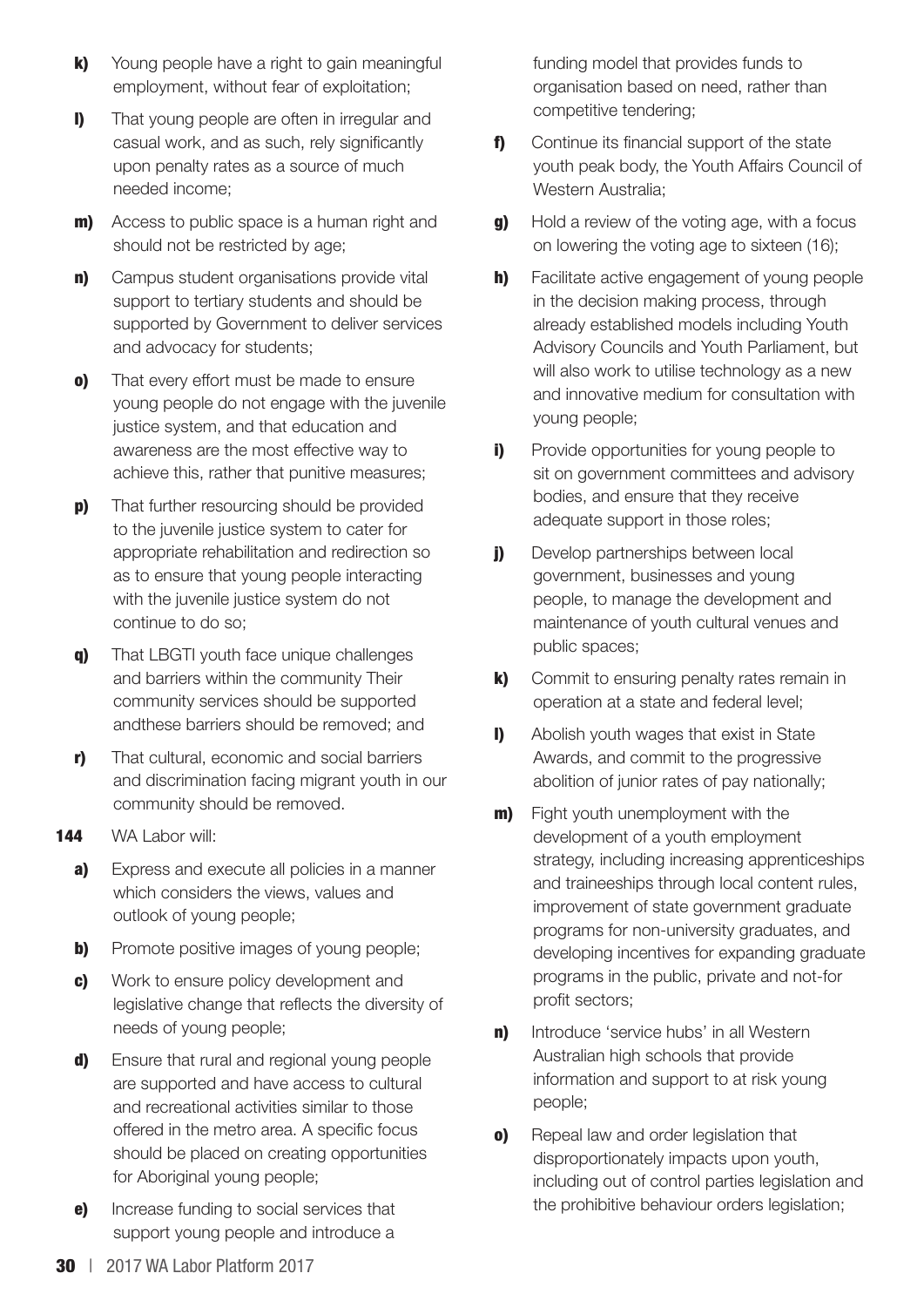- **p)** Continue its opposition to corporal punishment;
- q) Support tertiary students by fiscally supporting student organisations which provide essential services and advocacy, if the need arises;
- r) Ensure that TAFE students are provided adequate support on campus, whilst completing their study;
- s) Increase civics focused education in high schools that informs young people about government processes and encourages them to become active in the community;
- t) Remove discriminatory driving restrictions that disproportionately affect young people, such as the midnight curfew and the four demerit point system; and
- u) Remove the burdens that prevent young people from obtaining their driver's licence and buying their first car, including fair remuneration upon purchase and licensing fee relief.

# RESOLUTIONS

- **145** WA Labor will ensure that the Neighbourhood Centre Sector in WA is always financially supported and is fully consulted when it comes to matters of proposed funding changes.
- **146** WA Labor proposes that Western Australia introduce a public holiday to celebrate and value Australian Aboriginal people, their culture, history and contribution to our country, in order to promote reconciliation and unity.
- **147** WA Labor acknowledges that an integral component of the successful implementation of the NDIS is the capacity of the disability workforce to deliver quality services for people with disability.

WA Labor knows:

• a stable workforce of professionally trained, skilled and dedicated workers with decent working conditions, job security and competitive wages is required to provide

a consistent, high quality service that is respectful of and facilitates individual needs and goals.

- the current NDIS pricing arrangements are flawed, and a reflect systemic undervaluation of disability support work, are predicated on an under classification of support workers and supervisors and an under estimation of the time needed to deliver services.
- Service providers are struggling to provide a quality standard of care under current NDIS pricing arrangements, this is particularly problematic for the complex residential care sector.

This State Conference urges WA Labor to see the NDIS in Western Australia as an opportunity to protect current competitive wages and conditions and to raise quality standards across the sector in the long run which will drive systemic quality improvements in service delivery for all Western Australians with a disability.

WA Labor will:

- Ensure service delivery for people living with disabilities is provided by qualified workers and is appropriate to their individual needs and the needs of their families;
- Ensure organisations who support the needs of people living with disabilities are funded at appropriate levels;
- Ensure disability workers are paid fair and reasonable wages for the work they undertake;
- Acknowledge the challenges faced by the disability sector in attracting and retaining quality staff and that much of this problem is rooted in the poor wages and conditions for disability direct care workers; and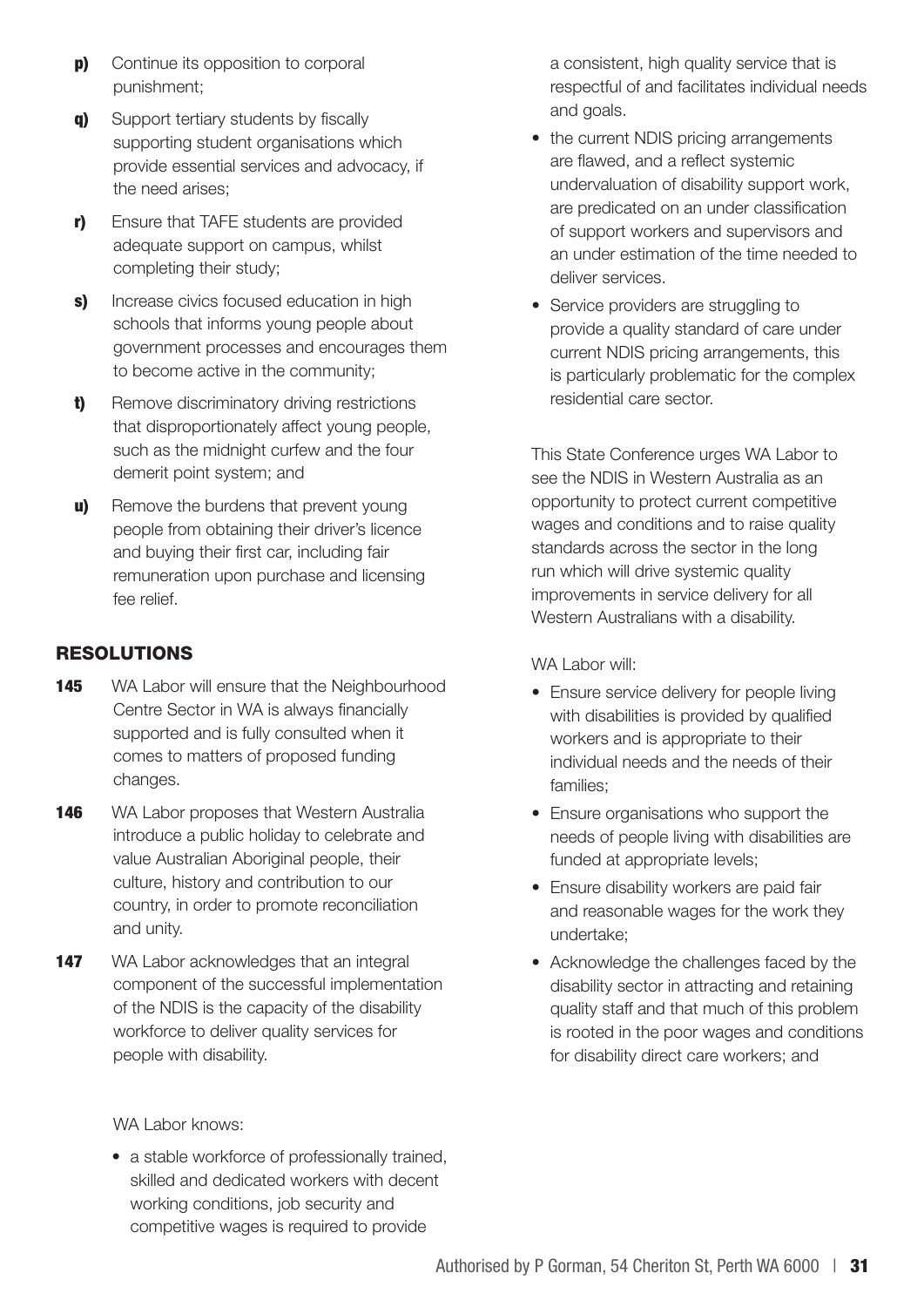- Seize the opportunity the National Disability Insurance Service offers to work with providers and relevant Unions to establish professional wages and quality jobs within the sector.
- **148** The Australian Rugby Union has excluded Western Australia's "Western Force" from participating in the Super Rugby Competition in a decision that doesn't stand scrutiny. The Western Force were admitted to the Super Rugby Competition in 2006 ahead of a team from Melbourne. WA Rugby by any measure is performing better than the Melbourne Rebels franchise admitted to the competition in 2011.

The Australian Rugby Union hasn't been fair and equitable in their support for the Australian Teams participating in Super Rugby and have acted in their own self interest to preserve the old school tie network control of the game.

The Australian Rugby Union has failed to meet its commitments to Rugby WA, the Western Force and the Rugby Community. In short, the Australian Rugby Union has treated Western Australia like the fictional city of Panam (Hunger Games) treats the Districts who exist only to provide.

The Australian Rugby Union encouraged the Western Australian Government to invest approximately \$100M into Perth Oval to provide a rectangular field stadium, training and administration facilities.

The McGowan WA State Government is challenging the action of the Australian Rugby Union and WA Labor should encourage and endorse this action as well as support a bipartisan Senate Inquiry into the relationships and commitments the ARU gave the Western Australian Government and the report the Victorian government pay a lower fee for the Wallabies to play in their state than Western Australia is asked to pay. If the decision to exclude the Western Force from any Super Rugby or rebranded elite competition stands we encourage the Western Australian Government to consider this treatment in future dealings with the Australian Rugby Union.

- 149 WA Labor notes that only 5% of GPs and 10% of Gynaecologists are certified prescribers of RU486, the medical abortion pill. A WA Labor State Government will work with healthcare providers to support them becoming certified prescribers of RU486. Medical abortion through the use of RU486 currently leaves patients significantly out of pocket, with costs over \$500. While these costs are a federal responsibility, a WA Labor government will do what it can to promote more affordable access to RU486.
- **150** WA Labor recognises that there is currently a shortage of physicians who are qualified to perform pregnancy terminations. WA Labor in Government will work with universities and GP training associations such as the AMA WA and WAGPET to ensure all prospective general physicians and specialists in the field are educated thoroughly in reproductive and sexual healthcare, including pregnancy termination services.
- **151** WA Labor recognises that people who are gender diverse, sexually diverse and/or live with intersex variation(s) can experience unintended pregnancies. WA Labor will work with the LGBTQI+ community and health professionals to provide appropriate care for those patients, including pregnancy termination services.
- **152** WA Labor supports the right to choose the reproductive and fertility health services people wish to access. WA Labor believes that people should be able to make this choice and access these services without fear of harassment, fear of being identified or public obstruction. WA Labor will act to ensure that there are safe access zones around clinics that provide reproductive and fertility health services.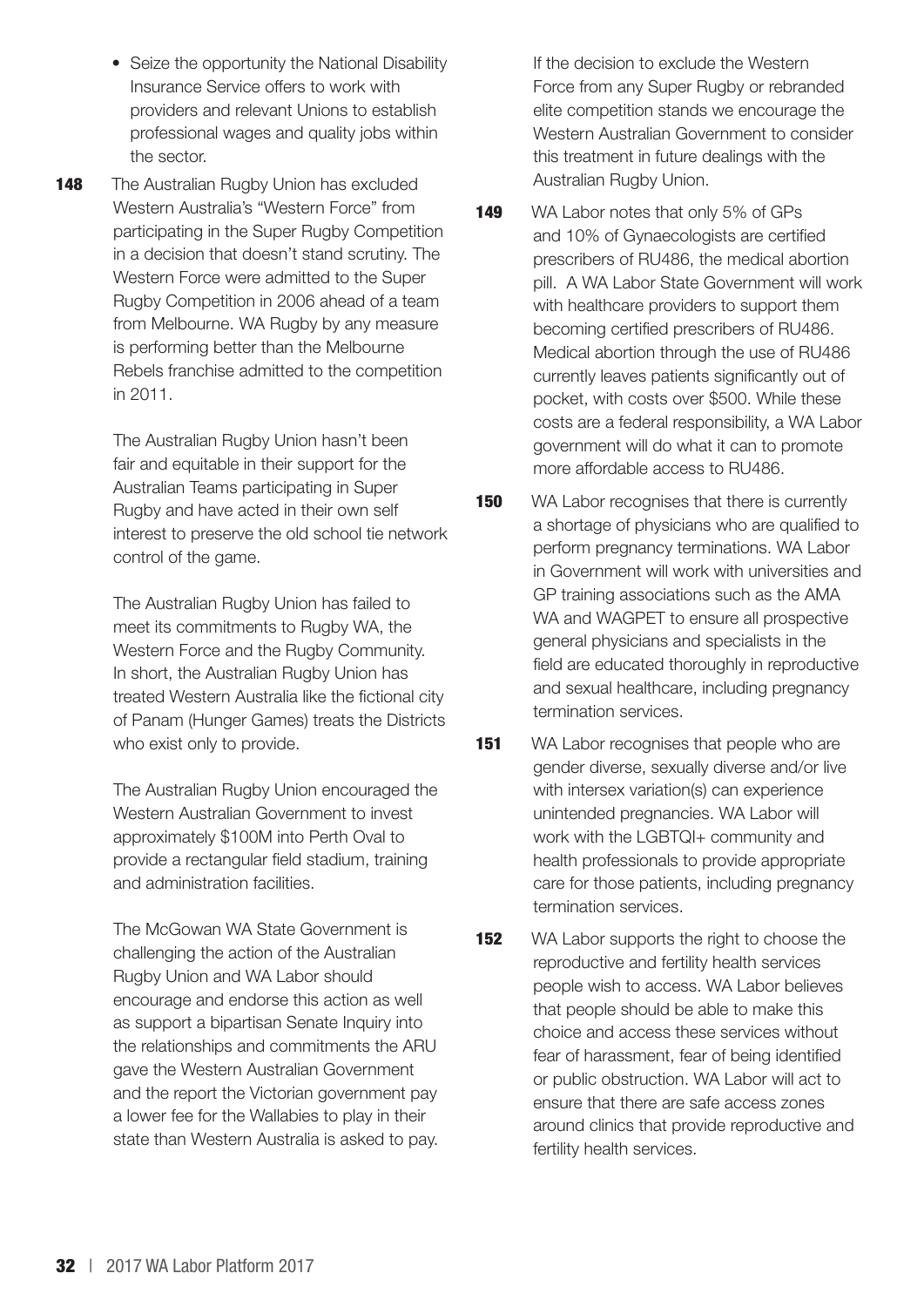- **153** WA Labor believes public hospitals should refer patients requesting abortion counselling to unbiased, objective and non-directive counselling services.
- **154** WA Labor believes widely accessible, publicly funded and high quality health care is one of the cornerstones for a fair society. This includes reproductive and sexual health services.
- **155** WA Labor recognises that current pregnancy termination policy and practices have lead to an unfair divide between those that can access and afford care and those that cannot.

WA Labor will work to improve access and equity to publicly funded sexual and reproductive healthcare, including pregnancy termination services, especially for those unable to afford private services, and/ or unable to access private services due to regional locations, and/or unable to access due to discrimination on their sexual preference, ethnicity or other inhibiting factors.

WA Labor condemns the previous Barnett Liberal Government for restricting publicly funded abortion services and creating an unequal and untenable situation in our community.

WA Labor continues to oppose the Barnett Government's decision to award the tender for Midland Health Campus to Catholic healthcare provider St John of God. A public hospital servicing a large area should offer all services including pregnancy terminations, vasectomies, IVF and contraception services. WA Labor will ensure that public healthcare providers offer comprehensive reproductive and sexual health services in the future.

**156** WA Labor notes and condemns the increasing prominence of groups such as Reclaim Australia and other similar "alternative right" collectives. WA Labor believes that "alternative right" is a misnomer for these groups. They are hate groups that spread fear, division and violence. WA Labor recognises that a key strength of the WA

community is the racial, religious and sexual diversity of its people, and that this should be celebrated proudly.

WA Labor will endeavour to act as a leader in supporting attitudinal shifts so that this is never seen as a point of shame. Accordingly WA Labor reaffirms its condemnation of attacks on people due to their sexual orientation, ethnic, racial or religious background.

WA Labor also notes the recent attacks on the Thornlie and Southern River Mosque and the Sikh temple in Bennet Springs. WA Labor condemns groups that spread misinformation and hate and use it to incite violence. WA Labor condemns the attempts by Reclaim Australia to misappropriate a symbol of the union movement: the Eureka Flag.

**157** State Conference acknowledges the abuse and neglect that sadly occurs in the disability support sector.

> These incidents can have a profound impact on those involved, as well as adversely affecting the confidence of the wider community in the ability of the sector to provide a quality service.

This risk is exacerbated by the complete absence of legislation in WA which mandates pre-employment screening for all people who work with adults with a disability.

WA Labor acknowledges the stress and trauma instances of abuse and neglect bring to people with a disability, and also to direct care workers in the sector.

WA Labor will introduce new laws into Parliament which will require comprehensive pre-employment screening of all workers who provide direct care and support to adults with a disability.

The laws will include the introduction of the CLEAR CARD, a pre-employment screening system to ensure disability support workers have undergone appropriate background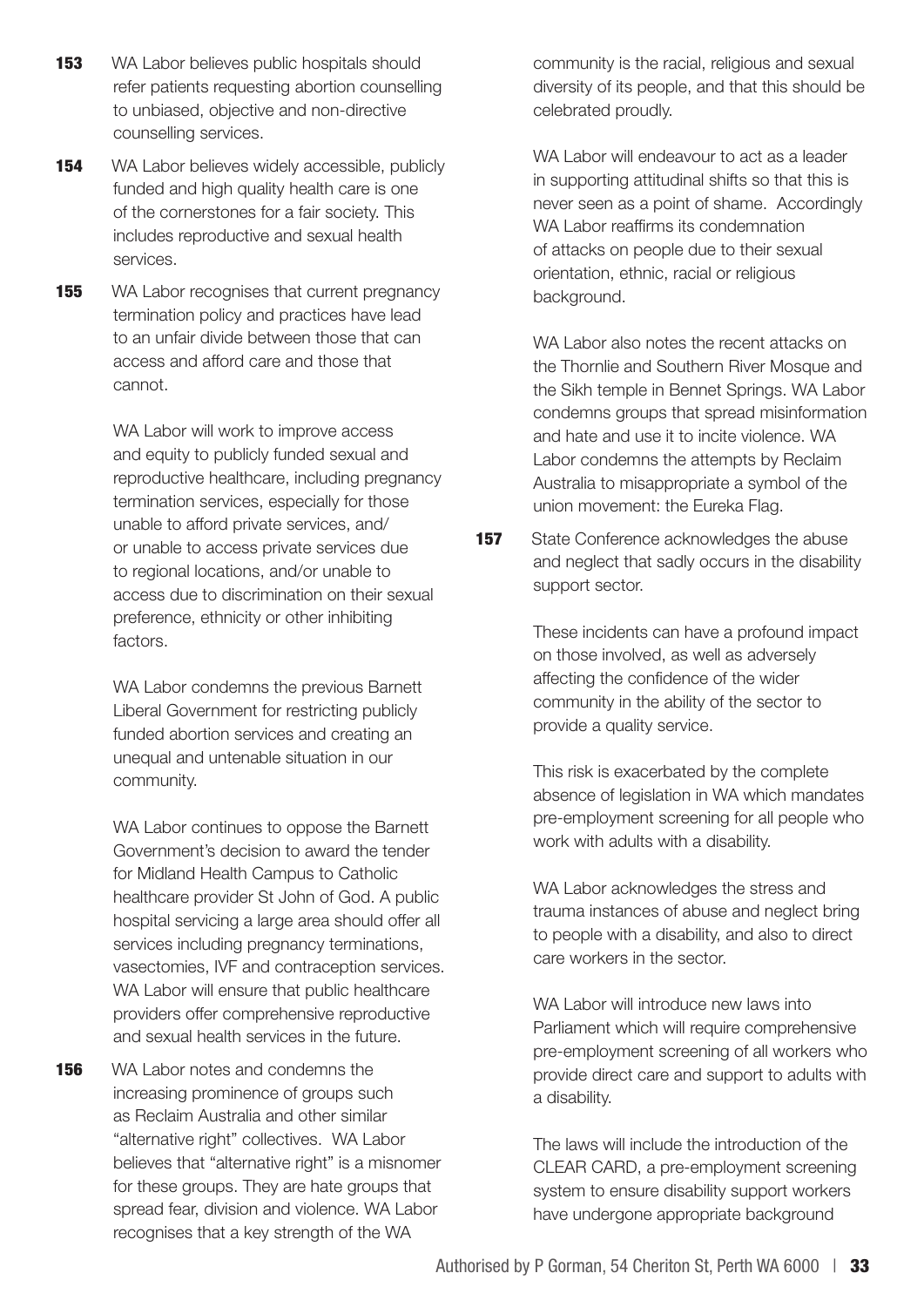checks before they are permitted to work with people with disabilities.

Every disability sector employee will be required to hold a CLEAR CARD. The CLEAR CARD will ensure people who have been convicted of abuse, violent crimes or other relevant offences cannot gain employment in the disability sector.

WA Labor will also introduce a formal reporting system so abuse and neglect in the disability sector can be quickly identified, bringing WA into line with other States who have effective systems in place to report abuse of people with disabilities.

WA Labor will strengthen the Health and Disability Services Complaint Office (HaDSCO) to ensure it has increased capacity to investigate and, where necessary, take action on individual reports of abuse and neglect.

# CHAPTER 3: CONSERVATION, THE ENVIRONMENT AND CLIMATE **CHANGE**

Building our environmental legacy

# ENVIRONMENT

- 1 WA Labor believes that:
	- a) A strong economy and environmental sustainability are mutually compatible;
	- **b)** The Western Australian Government's responsibility is to ensure that the present needs of everyone in our community are met without compromising the ability of future generations to meet their needs;
	- c) Committing to sustainability will create jobs, improve living standards, support regional development and encourage growth in new industries;
	- d) Environmental sustainability requires a whole of government approach and that all government decision-making should consider the need for a sustainable future;
- e) Biodiversity is crucial to environmental sustainability and must therefore be protected; and
- f) Aboriginal people have a relationship with the land that gives them the right to determine and implement environmental policy for that land, subject to the determinations of the Environmental Protection Authority.

#### **CLIMATE CHANGE & CLEAN ENERGY**

- **2** WA Labor recognises the science demonstrating that Human induced climate change is real and Western Australia's natural environment, public health infrastructure and economy are all vulnerable to its impacts.
- **3** WA Labor supports the need for Western Australia to develop strong mitigation and adaptation plans to deal with the consequences of climate change.
- **4** WA Labor supports the need for a comprehensive Energy, Jobs and Community Transition Plan to smoothly and fairly transition WA's energy sector from fossil fuel based energy production to renewable based energy production.
- **5** WA Labor believes that:
	- a) Responding to climate change presents Western Australia with an opportunity to diversify our economy, create jobs and enhance our social fabric;
	- **b)** Reducing energy use and improving energy efficiency is the most economically viable and cost effective way to reduce greenhouse emissions;
	- c) A market-based mechanism is a highly effective method to reduce carbon emissions on a large scale; and
	- d) The Western Australia Government must establish and work towards renewable energy targets for Western Australia, consistent with target commitments made by Federal Labor.
	- e) The WA Government should have a dedicated office tasked with implementing and monitoring climate change policies.
- **6** In Government, WA Labor will:
	- a) Consider legislation that includes: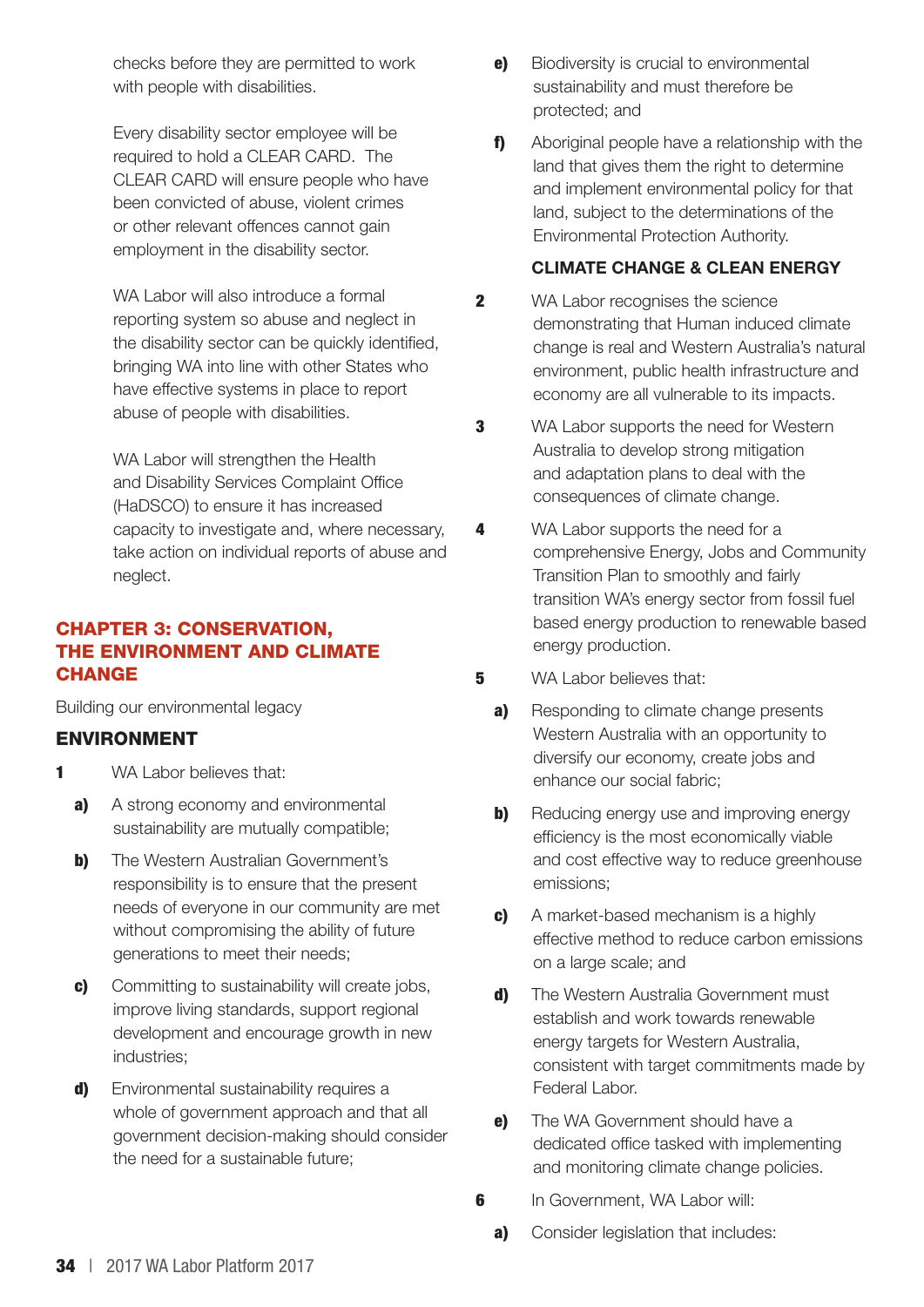- i) Implementing a mandatory energy efficiency scheme for large and medium electricity users;
- ii) Supporting mandatory renewable energy targets; and
- **iii**) Continuing to develop ways to reduce waste to landfill and increase recycling.
- **b)** Monitor the effects of greenhouse offsets in reducing the carbon footprint of major projects;
- c) Monitor, publicly advertise and appropriately regulate greenhouse gas emissions, particularly in high emitting industries;
- d) Continue to support clean coal technology and ensure that any new coal fired power plants utilise world's best practice carbon reduction technology;
- e) Require that Government owned and leased properties, where possible, achieve a six star rating under the National Australian Built Environment Rating System;
- f) Require that all Government owned office equipment is the most energy-efficient available at the time of purchase;
- g) Require energy efficient design principles and building practices in the construction of all Government building works, including schools and public housing;
- **h)** Review all government purchasing and procurement to identify areas where greenhouse emissions can be reduced;
- i) Ensure minimum mandatory energy and water efficiency standards are met in the construction of new homes and major renovations, as well as work towards the introduction of similar standards for existing homes;
- **j)** Establish innovative education programs to target the reduction of greenhouse emissions and increase energy conservation in households, including home energy audits;
- k) Continue to invest strongly in the public transport system, and look to further expand the system;
- **l)** Investigate and implement programs to encourage the uptake of low and zero emission vehicles for the State Government vehicle fleet;
- **m)** Continue to encourage the generation of renewable energy from the grid-connected customers, including working with energy utilities to reduce red tape;
- **n)** Strongly invest in an innovative and local renewable energy industry, including offshore wind and wave energy, creating jobs for Western Australia's future;
- o) Promote Western Australia as an international centre for research in renewable energy technologies;
- **p)** Prioritise the installation of household renewable energy systems on state housing stock ; and
- q) Develop the legislation, policy and science necessary for the establishment of a commercial carbon sequestration industry in Western Australia's Rangelands, ensuring that a royalty is paid to government for use of this publicly owned resource.
- **7** WA Labor reaffirms its in principle support for the Paris Climate Change Agreement and reaffirms its commitment to Western Australia undertaking fair and equitable efforts to reduce carbon pollution to ensure that global temperature rise is kept to 1.5 degrees
- 8 WA Labor will develop a Just Transition Agreement for energy and coal workers to transition into renewable energy over the next ten years. The Agreement will be developed with stakeholders including relevant Unions and environment groups to ensure that energy workers and communities such as Collie and Bunbury are not disadvantaged.
- **9** Given the Party's concerns with mitigating climate change, the increasing cost of energy and the jobs market broadly, a WA State Labor Government commits to commissioning a detailed review into Pumped Hydro Storage technology as a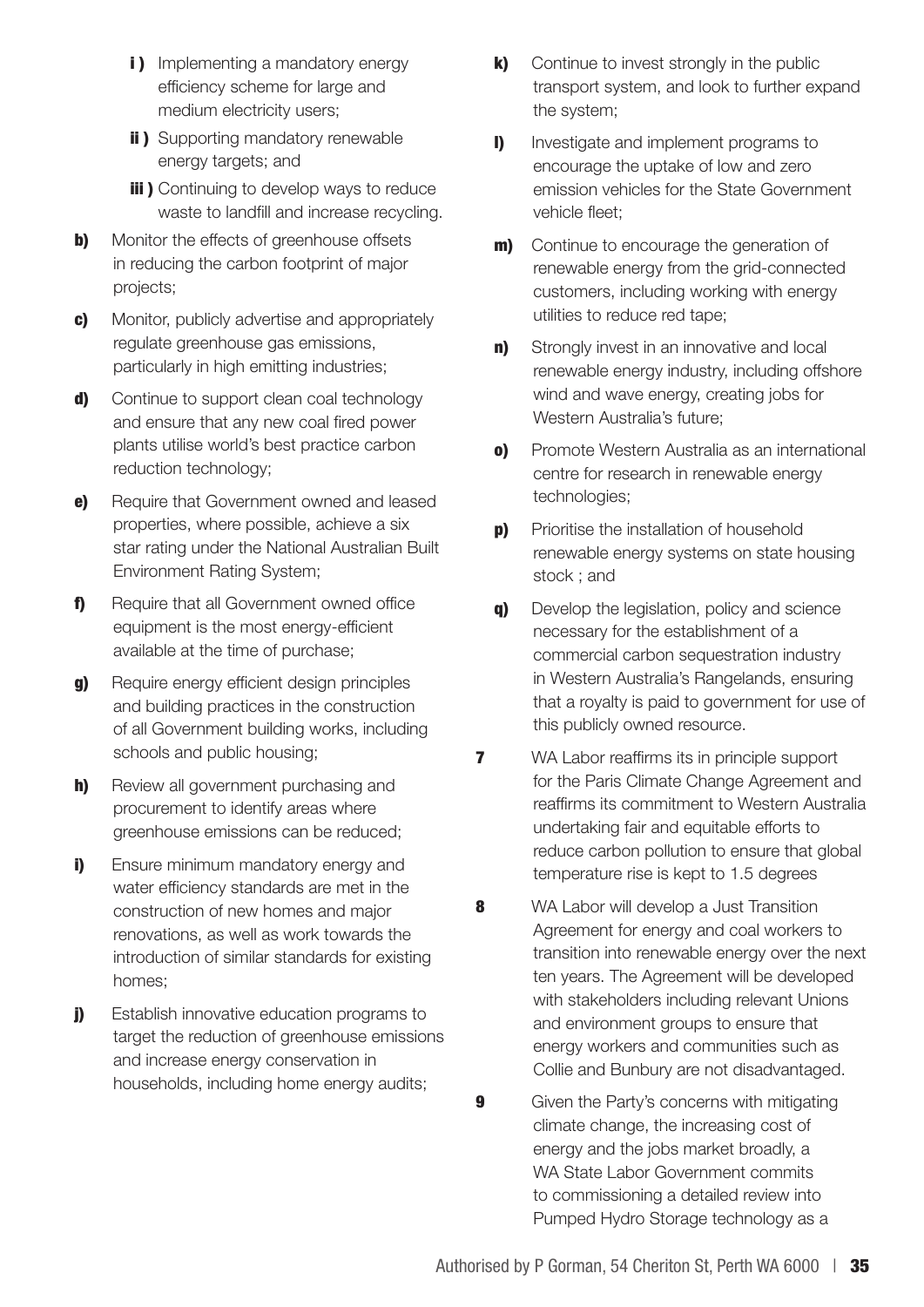component of the SWI grid, more specifically:

- a) Explore the long-term potential demand for energy storage infrastructure with respect to a renewables based grid, as well as in mitigating concerns about baseload power.
- **b)** Acknowledge the Australian National University's (ANU) Department of Engineering costing of \$13 million for a system comparable in capacity to South Australia's Lithium Ion battery project, is 40% of the lowest quoted figure for their capital costs and that Pumped Hydro has approximately double the life cycle.
- c) Explore the relative costs and benefits of Pumped Hydro Storage at sites in the Collie Region, near the Perth Metro area, namely the Darling Range, population centres in the South West, namely the Stirling Range, and relevant sites in the North of the State, namely the Super Pits.
- d) Commit to investing in this infrastructure in the most economically beneficial way as presented by the report.
- e) Allow this infrastructure to interact with the WEM in the methodical way the Energy Minister recommends.

#### **BIODIVERSITY**

- **10** WA Labor believes that:
	- a) Western Australia has a unique and diverse range of species, habitats and ecosystems that remain under threat from human activity;
	- **b)** Natural resource management, and particularly native vegetation protection, is a prime responsibility of government;
	- c) Our urban bushland must be conserved and protected both for its biodiversity values and its role in enhancing our urban lifestyle;
	- d) Our native forests are a national treasure, and deserve to be treated as such; and

e) More can be done to protect our unique wildlife, native forests and community heritage, particularly in the Kimberly and south-west regions of Western Australia.

> WA Labor recognises that the Biodiversity Conservation Act passed by the Barnett Government is inadequate to maintain healthy biodiversity in WA and to protect our unique plants and wildlife.

- 11 In Government, WA Labor will:
	- a) Introduce legislation to amend the Biodiversity Conservation Act to update and strengthen our current wildlife conservation laws for the protection of Western Australia's unique wildlife and ecosystems for generations to come; This will include at a minimum passing the amendments to the legislation that were tabled by WA Labor while in Opposition; including:
		- Requirement for a State Biodiversity Strategy;
		- Establishing a Scientific Advisory Committee;
		- Requirements for public reporting on the state of biodiversity
		- Increasing public transparency of decisions that affect biodiversity; and
		- Other improvements to the Act.
	- **b)** Develop programs that rehabilitate and restore our landscape to a productive and ecologically healthy condition;
	- c) Develop programs to tackle land degradation caused by salinity, soil acidification, erosion and acid sulphate soils;
	- d) Establish a system of bioregional planning;
	- e) Ensure that proposals to destroy native vegetation for urban development are appropriately assessed under the Environmental Protection Act;
	- f) Examine cost effective incentives for bushland and wetland protection programs that give financial rewards to landholders who meet high standards of ecosystem management;
	- **g)** Support a process that involves the participation of relevant stakeholders including land owners, Local Government,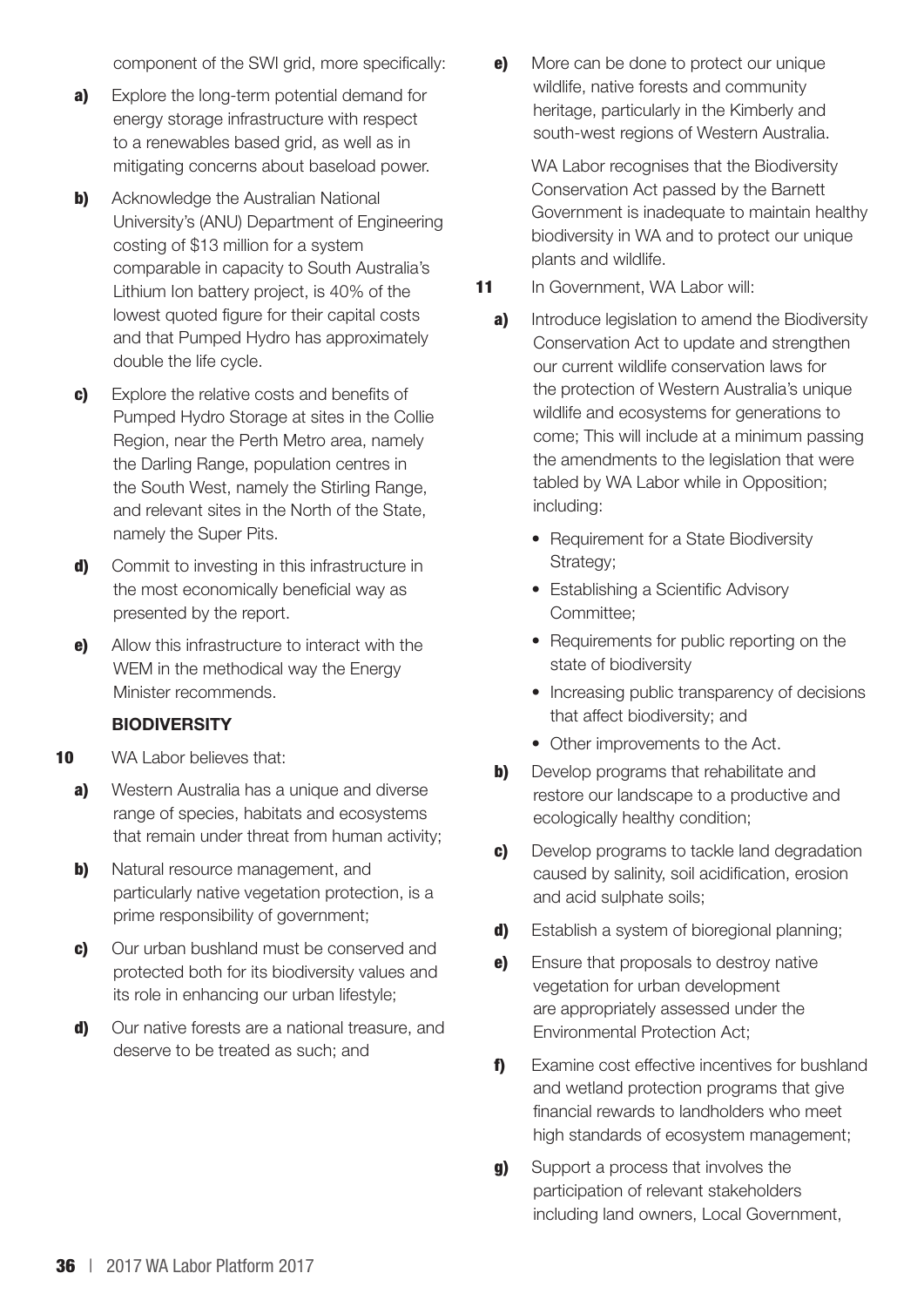environment groups and unions to reach agreement about the management of forests at a regional landscape level, with a focus on transitioning to a more environmentally and economically sustainable approach to meeting our timber demands; and

**h)** Investigate incentives to support a plantation industry and secure the jobs of those workers supported by the forestry industry.

#### **PROTECTING OUR NATURAL HERITAGE**

WA Labor believes that our unique wildlife and remarkable landscapes are a central part of our State's heritage, and important to our culture and identity as Western Australians. As such, we believe it is our responsibility to protect it for future generations and recognise the central role that National Parks and other protected areas play in achieving this.

WA Labor recognises that Western Australia's conservation reserve system is currently insufficient in size and resourcing to secure our state's natural legacy into the future. Consequently we strongly support the expansion and resourcing of our network of protected areas to reach international scientific standards and meet local community expectations.

#### **POLLUTION & WASTE MANAGEMENT**

- 12 WA Labor believes that:
	- a) Economic growth and pollution reduction are not mutually exclusive;
	- **b)** The costs of managing the health and environmental impacts of pollution should always be met by polluters; and
	- c) Western Australia can be a world leader in the elimination of waste and resource recovery.
- 13 In Government, WA Labor will:
	- a) Ensure that standards for levels of air, water and soil pollutants in the environment meet or exceed world's best practice;
	- **b)** Ensure that agencies set up to monitor the effects of pollutants on our air, water and soil are properly resourced and able to operate effectively to provide advice, information and recommendations to government in a timely manner;
- c) Establish a container deposit scheme with refunds on cans and bottles;
- d) Institute a statewide ban on plastic bags in consultation with Local Government;
- e) End the dumping of construction and demolition waste in landfill by insisting that this material is reused wherever possible;
- f) Work with producers to extend their responsibility for eliminating packaging and other unnecessary material which ends up as waste;
- g) Work with industry to eliminate e-waste;
- **h)** Promote world's best practice for tyre recycling;
- i) Support strong, enforceable measures to protect groundwater aquifers from pollution, contamination or depletion by industrial activities; and
- j) Support national action to ban the use of microbeads in cosmetics and other products

#### **OCEANS AND RIVERS**

- 14 WA Labor believes that:
	- a) Western Australia contains some of the best coasts, oceans and rivers in the world, underpinning our way of life;
	- **b)** Our state's oceans, estuaries, waterways and catchments lack the comprehensive governance mechanisms which are needed to deliver the policy required to cope with the modern demands on the aquatic environment; and
	- c) The Swan Canning river system and Peel-Harvey estuary and the Leschenanet Estuary and inlet, the Vase Estuary and Collie and Preston River Systems are under serious threat.
- **15** In Government, WA Labor will: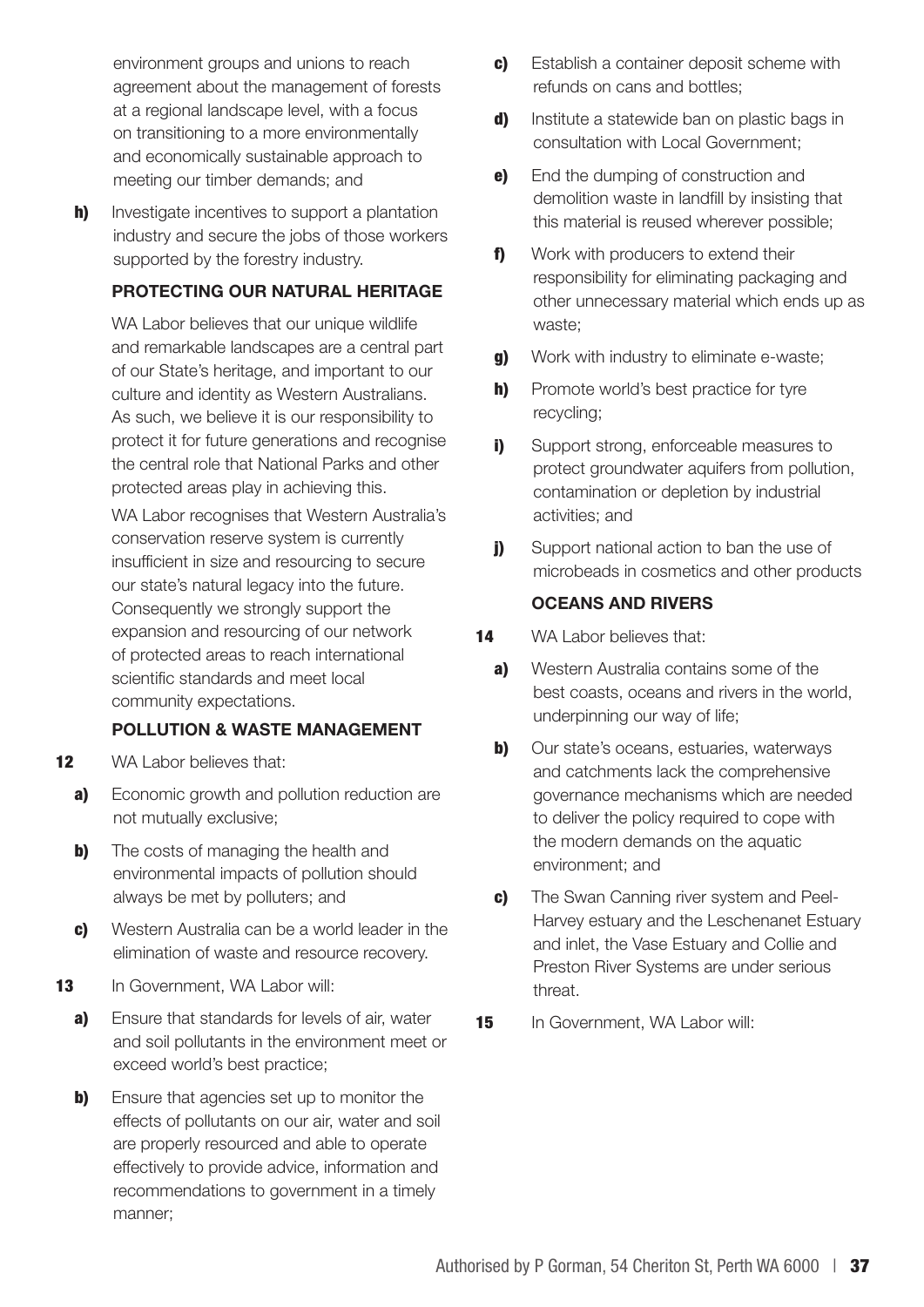- a) Establish a scientifically credible and representative system of marine sanctuaries for Western Australia, at least meeting the standards for protection and science established by Australia's world-leading Ningaloo and Great Barrier Reef marine parks;
- **b)** Establish a comprehensive marine sanctuaries network in state waters, based on international best practice for marine protected area design to protect all areas of high conservation value and the broad-scale ecological health of our marine environment;
- c) Ensure catchment management is a specific task of government;
- d) Develop a comprehensive program to improve the health of the Swan Canning river system and Peel-Harvey estuary, which will include reducing the amount of nutrient and non-nutrient pollutants entering the river system and audits of potential polluters;
- e) Ensure the regulation of river-based activities which threaten the stability of river banks, the sustainability of fish stocks and any other aspect of the ecology of the river system; and
- f) Support the protection and development of a management plan for the Fitzroy River and new Fitzroy River National Park to ensure the health of the river and provide a basis for sustainable economic development
- g) Revise the governance provisions relating to our river systems, with the object of coordinating funding from all levels of government to ensure that all funding contributes directly and effectively to the improved health of them, including their catchments; and
- **h)** Use scientifically proven methods of reducing the incidence of shark attacks. Labor will resource measures that are known to make beaches safer, such as aerial and beach patrols and beach enclosures. Labor will also support new methods to increase safety such as personal shark deterrents. WA Labor will not implement a cull of shark populations.

### **SUSTAINABILITY & WATER MANAGEMENT**

- **16** WA Labor believes that:
	- a) Western Australia can be a world leader in making our urban, regional and remote communities sustainable; and
	- **b)** The decline in rainfall and considerable per capita consumption of water has put significant strain on available resources.
- 17 In Government, WA Labor will:
	- a) Act to ensure that the principles of environmental protection, economic efficiency and social equity are respected in relation to matters affecting:
		- i) Efficient land use;
		- ii) Energy efficiency;
		- **iii**) Water use;
		- iv ) Air quality;
		- v ) Traffic congestion;
		- vi ) Transport efficiencies; and
		- **vii** )Carbon neutrality.
	- **b)** Implement a long term water supply strategy that will provide for climate independent water security, including measures such as:
		- i) Water recycling and aquifer recharge;
		- ii) Desalination, using renewable energy as a power source;
		- **iii**) Environmentally sustainable drawdown on aquifers;
		- iv ) Efficient and sustainable use of dam water;
		- v ) Sustainable use of water from dewatering operations; and
		- vi ) The reintroduction of Waterwise subsidy program for the efficient use and supply of water in the home;
	- c) Promote the adoption of water efficiency and re-use technologies, as well as urban planning measures that improve the quality and integration of urban water, sewerage and drainage;
	- d) Maintain public ownership and control over all major water supply, distribution, drainage and disposal systems; and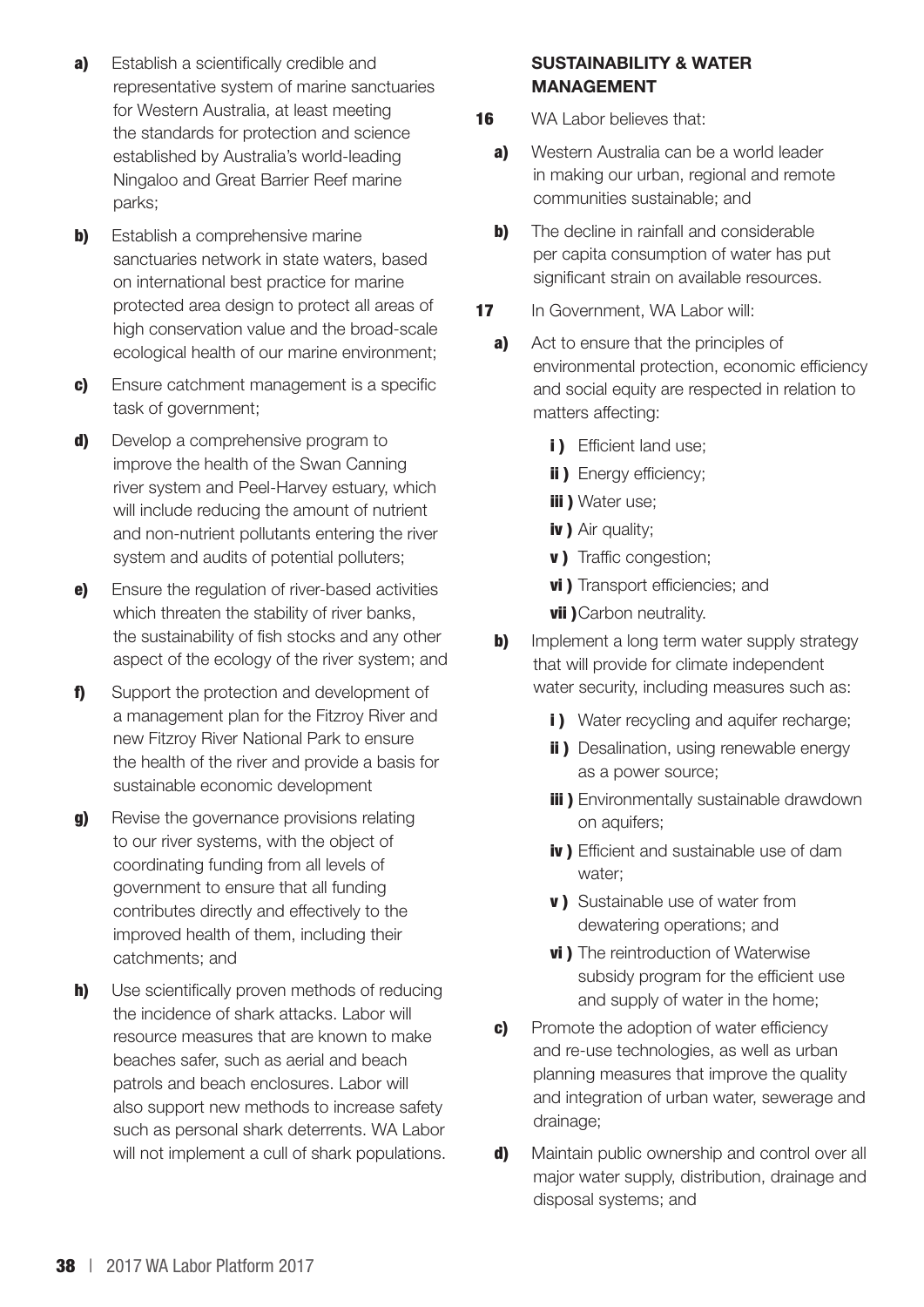- e) Review and improve Western Australia's water market.
- f) Take advantage of the opportunities that will be created by Metronet to integrate water planning with land use planning in developing urban areas under the principles of a Water Sensitive City.

### **FRACKING**

WA Labor acknowledges that communities have expressed opposition to gas fracking development throughout the State, and that the previous Government failed to protect communities and the environment from the harmful effects of this industry.

WA Labor will immediately ban fracking in the SouthWest, Perth, Peel and Swan Valley Regions.

WA Labor supports a scientific approach to the regulation of fracking, and will conduct a public inquiry to examine environment, health, agriculture, heritage and community impacts prior to any fracking activity.

WA Labor will place a moratorium on the use of fracking until such an inquiry can demonstrate that fracking will not compromise the environment, groundwater, public health or contribute adversely to climate change.

Following the public inquiry into fracking and where supported by Traditional Owners, WA Labor will consider a permanent ban on fracking in any water reserves or groundwater areas, productive farmlands, or areas with environmental, cultural heritage or tourism values which could be compromised by fracking.

WA Labor supports strong, enforceable measures to protect groundwater aquifers from pollution, contamination or depletion by industrial activities including the oil and gas industry.

WA Labor will target renewable energies in order to combat climate change and diversify regional economies to create employment opportunities..

### **REGULATION**

- 18 WA Labor believes that:
	- a) The best way of protecting our environment is to have a robust and transparent environmental assessment system, effectively engaging all industry and community stakeholders;
	- **b)** The long term legacy issues associated with the closure and rehabilitation of mining and other industrial sites in Western Australia must be addressed as a matter of urgency to ensure that proponents, and not taxpayers, pay the costs of closure and rehabilitation; and
	- c) Proposals or developments which represent a significant change in public policy and involve environmental threats in terms of the long term management of the consequences of that proposal or development should be subject to a public inquiry in the form specified in s40(2)(c) of the Environmental Protection Act 1986.
- 19 In Government, WA Labor will:
	- **a)** Correctly resource the Environmental Protection Authority and the Department of Environmental Regulation such that assessments and compliance monitoring are carried out in a way that maintains the community's trust;
	- **b)** Insist that mine closure plans and the capacity to finance and progressively implement those plans will be built into the assessment processes for mining proposals and developments;
	- c) Review and, where necessary, modify existing mine closure plans where the proponent's capacity to finance and progressively implement those plans is in doubt;
	- d) Initiate an inquiry with the powers equivalent to those specified in s40(2)(c) of the Environmental Protection Act 1986 into any proposal or development, which represent a significant change in public policy and involve environmental threats, approved by a non-Labor Government without such an inquiry being held; and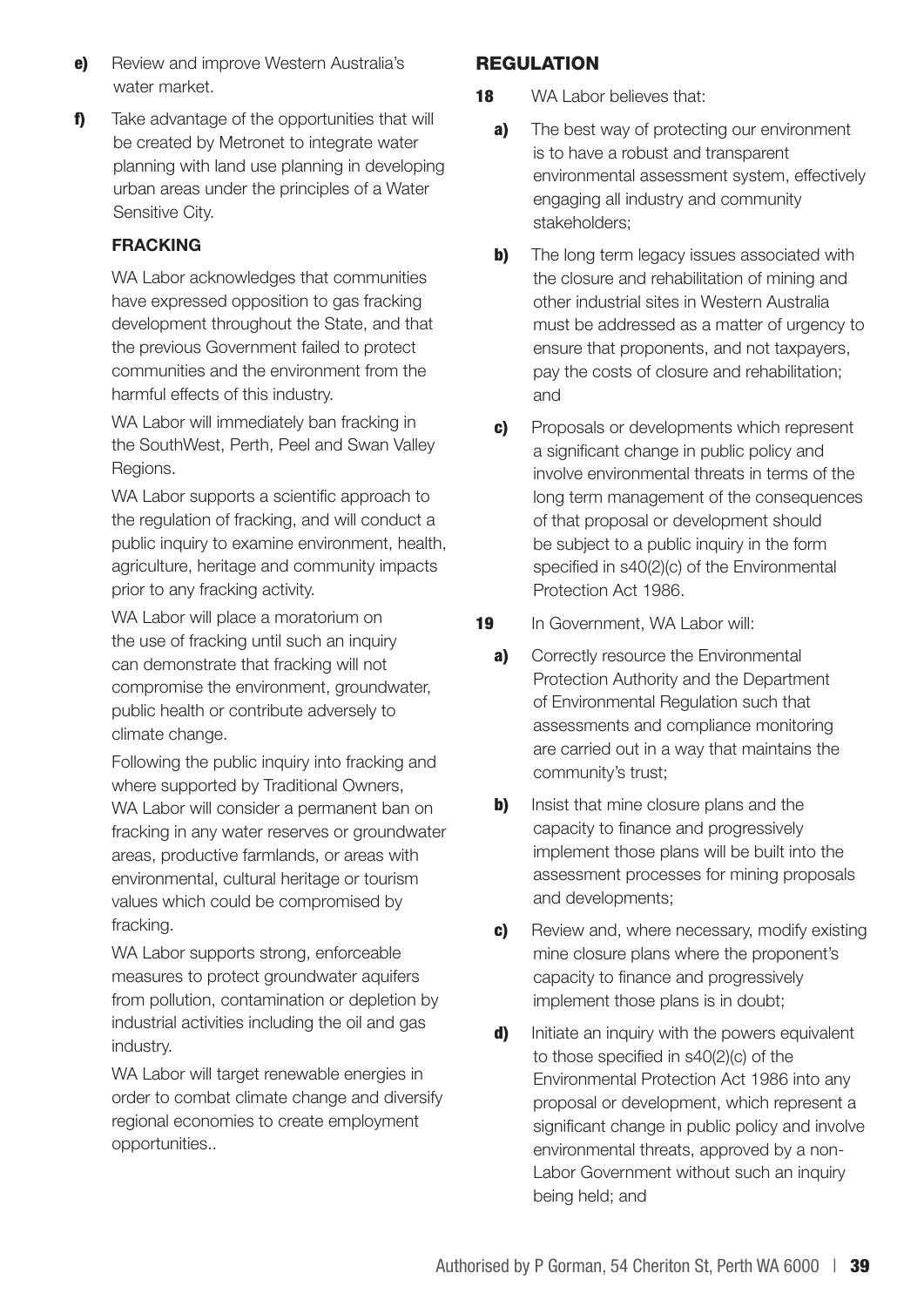e) Provide sufficient resources to enable community groups, NGOs and other environmental organisations to participate in government processes and play a substantial role in ensuring best environmental outcomes for Western Australia.

#### **URANIUM AND THORIUM**

- 20 WA Labor believes that:
	- a) Enriching uranium poses significant risks to human health, the natural environment and is not a solution to climate change; and
	- **b)** Thorium also poses significant risks to human health and the environment.
- 21 In Government, WA Labor will:
	- a) Oppose the mining and export of uranium;
	- **b)** Oppose nuclear enrichment, nuclear power and otherwise the production of dangerous radioactive waste;
	- c) Oppose the storage of nuclear energy waste in Western Australia;
	- d) Oppose the testing or use of nuclear weapons in Western Australia or near our coastline;
	- e) Encourage local governments to declare themselves 'Nuclear Free Zones'; and
	- f **f** Ensure that the mining of thorium in Western Australia only occurs under the most stringent environmental conditions and oppose thorium exports to countries that do not observe the Nuclear Non-Proliferation Treaty.

#### **GENETICALLY MODIFIED ORGANISMS**

- 22 WA Labor believes that:
	- a) Genetically Modified Organisms, if they escape into the wild, may pose a risk to biodiversity including interfering with wild genetic stock, disrupting the breeding systems of native species and damaging agricultural produce.
- 23 In Government, WA Labor will:
	- a) Maintain a moratorium on GMOs and their respective products until these issues are resolved.

#### **HERITAGE**

- 24 WA Labor believes that:
	- a) Our built, cultural and Indigenous heritage is an important monument to the achievement of past generations and is a continuing focus for our sense of community.
- 25 In Government, WA Labor will:
	- a) Continue to provide adequate funding to the National Trust and the Heritage Council to ensure their autonomy and capacity to implement their objectives; and
	- **b)** Encourage government and community heritage organisations in their advocacy of heritage issues and in their education of the professional and wider community about heritage matters.

# RESOLUTIONS

26 WA Labor notes that the former Liberal National Government failed to deliver a credible science-based process for the establishment of marine sanctuaries in the Western Australian marine environment, including creating WA's first ocean marine park with no sanctuary zone at Roebuck Bay.

> Accordingly, WA Labor will establish a scientifically credible and representative system of marine sanctuaries for WA, at least meeting the standards for protection and science established by Australia's worldleading Ningaloo and Great Barrier Reef Marine Parks.

As the last WA Labor Government proved at Ningaloo Reef, creating world class protection in marine sanctuary zones leads to world class environmental, social, economic and political gains.

WA Labor notes that Ningaloo remains a benchmark for marine protection, tourism has grown, the environment has recovered and it also remains a top recreational fishing destination. It has stood the test of time as a major environmental accomplishment of the Gallop and Carpenter Labor Governments.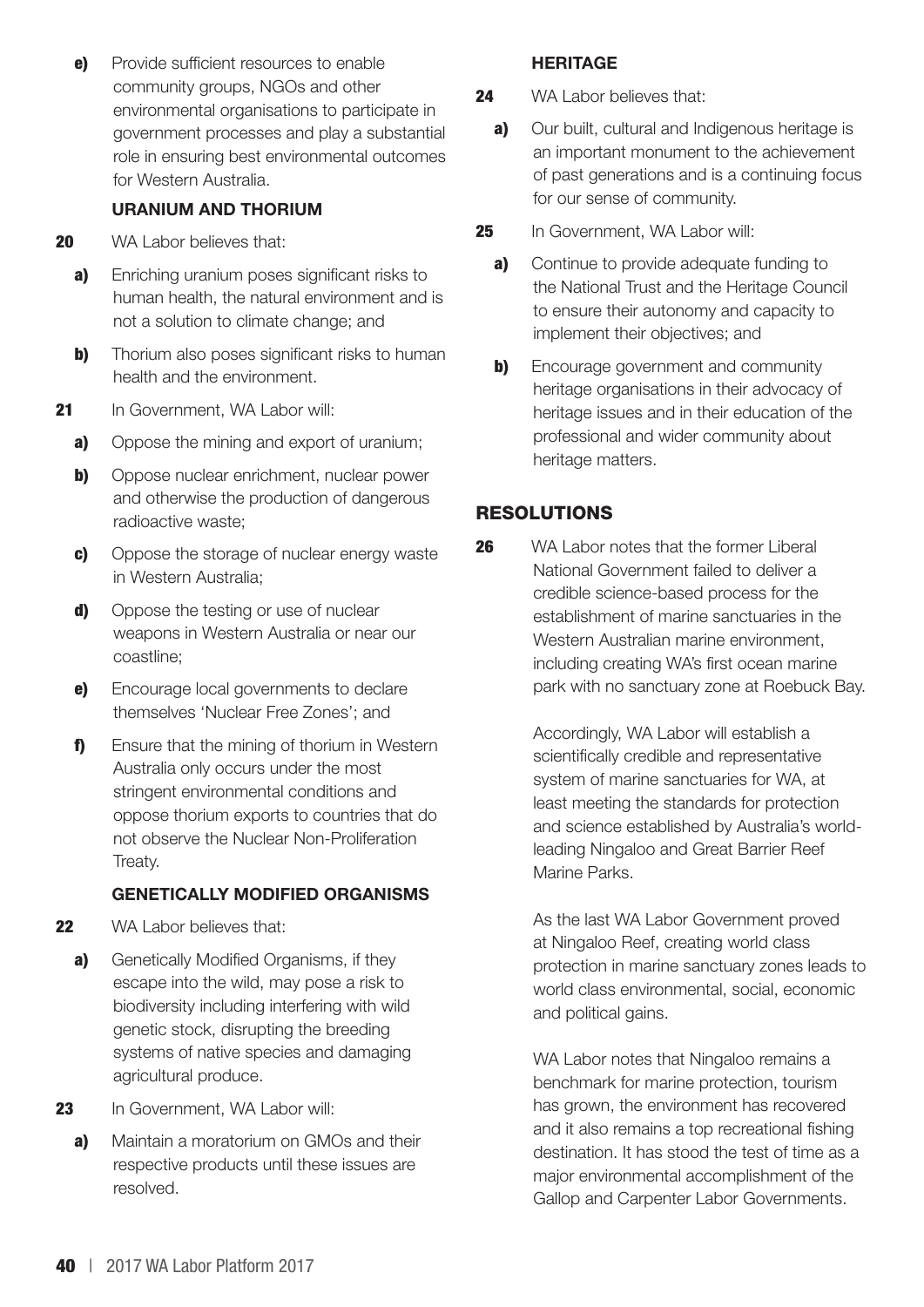WA Labor will establish a comprehensive marine sanctuaries network in the Kimberley, based on international best practice for marine protected areas, designed to protect all areas of high conservation value and the broad-scale ecological health of the unique Kimberley marine environment.

WA Labor congratulates the McGowan Labor Government on their election commitments:

- to continue to implement a mosaic of national parks to protect the outstanding natural and cultural values of the broader Kimberley, including a network of marine sanctuaries;
- to deliver a credible science-based process of the establishment of future marine sanctuaries in the Kimberley; and
- to include the thousand islands of the Buccaneer Archipelago and the fringing reefs that surround them within a new marine park.

WA Labor will conduct a science-based review of the Yawuru Nagulagun Roebuck Bay Marine Park to determine the location of sanctuary zones.

WA Labor notes that the sealing of the Cape Leveque Road will have benefits for tourism and communities on the Dampier Peninsula but will also increase pressure on the coastal environment, fisheries and cultural values.

WA Labor will work with Traditional Owners and other stakeholders to ensure the environmental and cultural values of the Dampier Peninsula are protected. The rights and aspirations of Traditional Owners will be respected through strong consultation, including on the boundaries of marine parks and by providing opportunities in management, science and tourism.

WA Labor recognises the importance of Sea Country to Aboriginal people and will amend the CALM Act to allow for the Joint Vesting of marine parks with Traditional Owners. New marine parks will be joint managed with Traditional Owners.

**27** WA Labor notes the acquisition by government over the past two decades of 7 million hectares of outback areas which hold great natural and cultural importance, as well as economic potential, for future generations of Western Australians. It also notes that, although these areas were acquired for the conservation estate, they are yet to receive formal protection and adequate resourcing.

> WA Labor strongly believes that our unique wildlife and remarkable outback landscapes require protection for nature conservation, as well as to support jobs and economic diversity in regional and remote areas.

Equally, we strongly believe that Aboriginal Australians maintain a deep connection to and knowledge of country and, as such, are often best suited to manage lands dedicated to the conservation of our natural and cultural heritage.

With the free, prior and informed consent of local Traditional Owner groups, WA Labor in government will look at incorporating these areas into the conservation estate. Areas with the highest conservation and heritage values will be declared A Class Reserves.

These parks should be jointly vested with local Traditional Owner groups and have the resourcing to employ Aboriginal Rangers for on-ground management.

WA Labor recognises the vital importance of governmental, corporate and other nongovernment partnerships in building and securing the long term financial capacity and technical expertise of these Ranger Teams to ensure their long-term sustainability.

Labor also supports resourcing these park declarations to ensure that Native Title responsibilities and opportunities are honoured, and sound conservation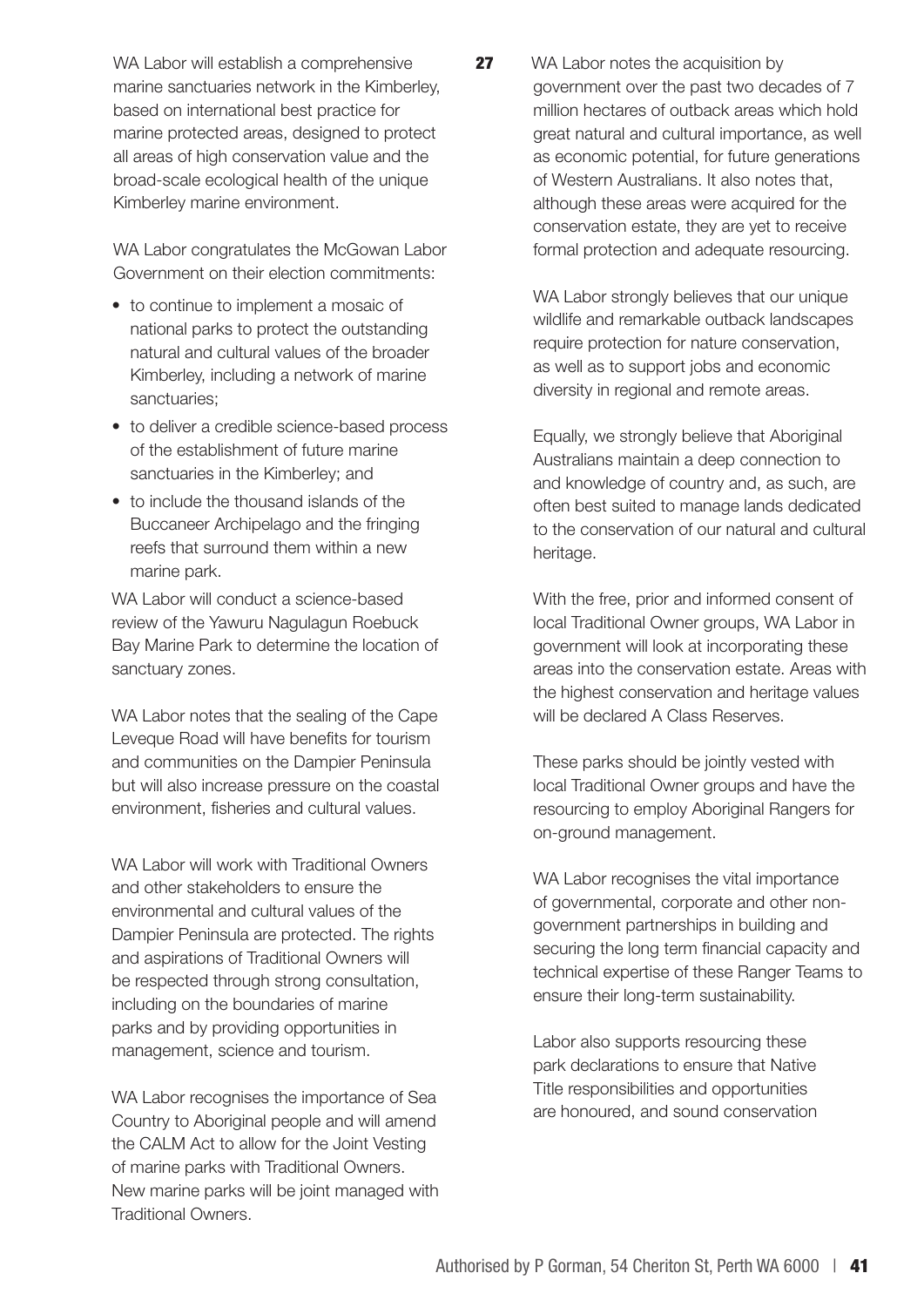management can be undertaken into the future.

- **28** WA Labor congratulates the McGowan Government for the landmark election commitment to protect the Fitzroy River and supports the Environment and Water Ministers in:
	- Establishing the Fitzroy River National Park, which will extend the Geikie Gorge National Park along the Fitzroy River to the north and along the Margaret River to the east;
	- Supporting the protection and development of a management plan for the Fitzroy River to ensure the health of the river and provide a basis for sustainable economic development; and
	- Not allowing the Fitzroy River or its tributaries to be dammed.

WA Labor recognises that the Fitzroy River has unique cultural and environmental values of national and international significance. The health of the Fitzroy River is intimately linked to the culture and health of people, the protection of endangered species, and the health of the Kimberley's pristine coastal environment that supports tourism, fishing, pearling and aquaculture industries.

WA Labor recognises that Traditional Owners have released a Fitzroy Declaration that raises concerns about the potential for cumulative impacts on the unique cultural and environmental values of the Fitzroy River and outlines principles for the protection and management of the river founded on cultural governance.

WA Labor will support Traditional Owners in ensuring protection for the Fitzroy River and in establishing a management framework that builds on the aspirations expressed in the Fitzroy Declaration.

WA Labor recognises that the development of mines, oil and gas, fracking, irrigation and dams pose a significant risk to the cultural and environmental values of the river.

WA Labor will support the creation of a

legislated buffer zone to protect the river and its floodplains.

WA Labor will support measures to ensure that water extraction outside of the buffer zone is environmentally and culturally sustainable.

WA Labor supports the creation of the Fitzroy River National Park. The national park will be jointly managed by the Traditional Owners and the Department of Environment and Conservation. Under the joint management agreement, Traditional Owners will be able to exercise significant control over their traditional lands, create sustainable economic enterprises in their own right and in partnership with private and Government entities.

WA Labor will work with Traditional Owners and other stakeholders to ensure the protection of the National Heritage and other significant cultural and environmental values of the Fitzroy River and provide a basis for culturally and environmentally sustainable economic development.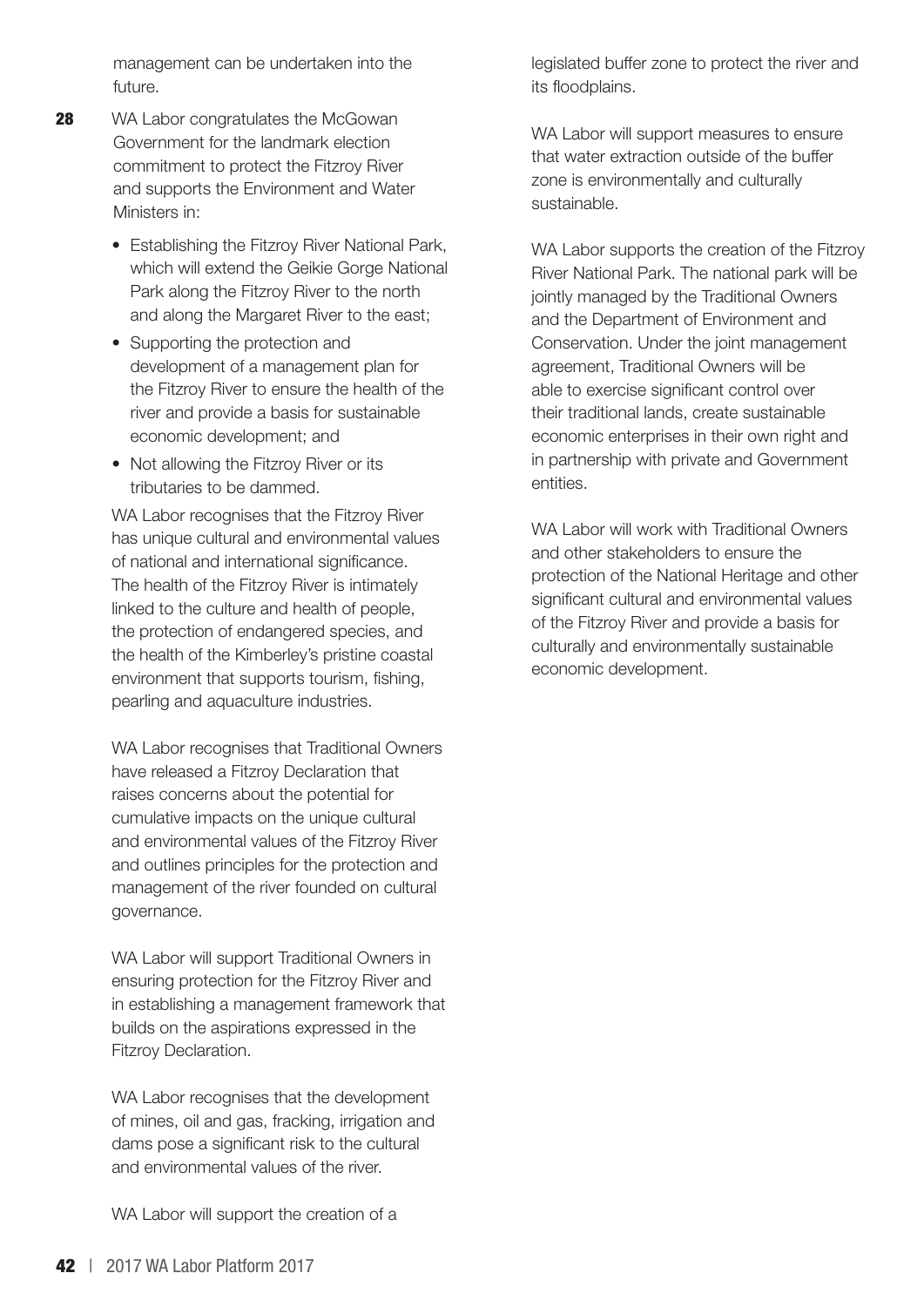**29** WA Labor notes and congratulates the McGowan Government's delivery of a core election promise to ban all future uraniummining applications in Western Australia.

> WA Labor reaffirms its long and principled opposition to the mining and use of uranium due to the devastating effect it and its byproducts have on workers, the environment and communities.

> WA Labor, in particular, notes that due to the location of uranium deposits in WA, any potential mining of uranium would likely have a disproportionate effect on Indigenous communities.

WA Labor also reaffirms its pre-election commitments to investing in renewable energy and leading the industry in the development and implementation of sustainable energy technology.

This Conference condemns the previous Liberal Government for its reckless approval of uranium mining projects within Western Australia.

WA Labor State Conference notes the legal advice that these approvals cannot be overturned without serious legal and financial ramifications for the State.

WA Labor cannot and will not use taxpayers' money to pay out projects which are not financially viable.

WA Labor commits to supporting and resourcing the Environmental Protection Authority, the Department of Mines and Petroleum, WorkSafe and any other relevant departments to ensure they have the capacity to guarantee strict compliance from any potential uranium mines to best practice in the environmental, industrial and community spheres.

### CHAPTER 4: ECONOMICS, INDUSTRY AND REGIONAL DEVELOPMENT

Economic Growth: Benefits for the whole community

### INTRODUCTION

- 1 The fundamental objective of economic policy is to promote the well being and improve the quality of life of all Western Australians by improving living standards, providing full employment opportunity and rising incomes, and enabling the community to provide a decent standard of living for those unable to provide for themselves.
- **2** WA Labor is therefore committed to an economic policy that seeks to achieve:
	- a) Sustainable economic growth and continual improvements in living standards;
	- **b)** A fair and efficient distribution of the benefits of our state's economic success, especially an equitable distribution of work opportunities;
	- c) Increasing real wages and job security;
	- d) An education and training system that drives the knowledge-based economy, encourages lifelong learning and provides students with the attributes needed in the modern balanced economy;
	- e) A competitive taxation regime that encourages investment and employment, while providing the State with financial capacity to meet community needs;
	- f **f** A limit on annual increases to State Government tariffs, fees and charges, to ensure that Western Australian households are not financially debilitated by State Government decisions.
	- g) Protection of living standards for those unable to work; and
	- **h)** The preservation and enhancement of our natural and urban environment.
- **3** The benefits that flow from economic growth should be distributed as equitably as possibly to all Western Australians.
- **4** The key to achieving the twin objectives of strong, consistent and sustainable economic growth and its equitable distribution involves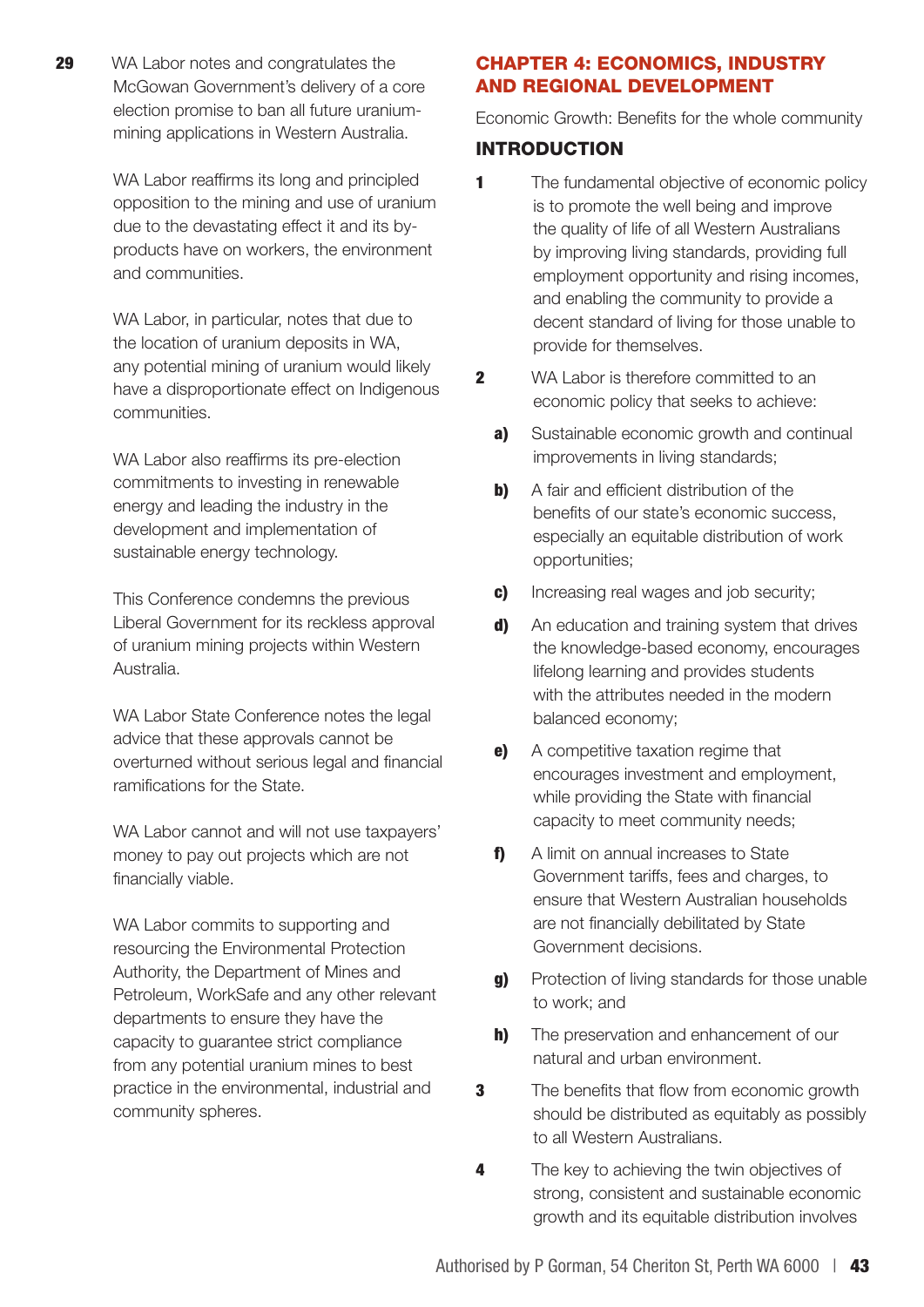the implementation of a broad based industry policy that encourages investment, education, innovation and competition as well as the development of an effective and impartial way to measure the degree to which quality of life has been affected by changes in the economy.

### **STRATEGIES FOR GROWTH**

**5** WA Labor will pursue policies to ensure that the Western Australian economy meets the challenges of an increasingly competitive global economy. This means implementing an industry policy that builds on our natural strengths, promotes economic growth and builds a more diversified industry base.

### **WESTERN AUSTRALIAN INDUSTRY POLICY**

- **6** WA Labor in Government will legislate for a local content policy that:
	- a) Provides a level playing field for local businesses seeking to supply Western Australia's major resources projects;
	- **b)** Ensures that local content commitments of our major resources projects are taken into consideration when considering statutory approvals for the projects; and
	- c) Ensures government makes the local content commitments and performance of our major resources projects publicly available in a manner that is both timely and detailed.
- **7** WA Labor will implement an industry policy that employs a full range of policy instruments designed to facilitate business success and foster a strong and diversified industry base that is internationally competitive.
- 8 WA Labor recognises the development of an imaginative industry policy involves all aspects of the interface between government and industry and does not exclusively revolve around government financial assistance programs.
- **9** Essential features of the industry policy will involve:
	- a) Creating a partnership between Government, industry stakeholders and the wider community, recognising the broad support necessary for a successful industry policy.
- **b)** Strategic planning and intervention to enable the state to take advantage of changes in the global economy;
- c) Fostering our creative and innovative talents that will lead to new markets, business and employment opportunities;
- d) The provision and continual investment in our essential economic infrastructure, particularly in transport, communication and energy;
- e) Encouraging business to adopt world's best practice in such matters as export promotion, innovation and skill formation and online trading;
- f) Promoting research and development and the greater use of science and technology;
- g) The development of a highly skilled workforce through education and training;
- **h)** Facilitating the development of new industries by the implementation of industry attraction arrangements;
- i) Legislating to ensure higher levels of local content and work to facilitate the further processing of raw materials and energy products;
- j) Implementation of a timely project approvals process that provides greater certainty and timely decision making; and
- k) Adopting an 'open for business' taxation and business regulation regime that encourages investment and employment;

### **PARTNERSHIPS**

- 10 WA Labor recognises that broad community and industry support is essential to the implementation of a successful industry policy.
- 11 WA Labor also recognises that the broader community needs to be assured that changes in economic and industry policy will lead to improvements in the quality of life for all Western Australians. To that end, Labor will develop a series of Quality of Life indicators that measure the impact of economic change on the community. These indicators will assess economic, social and environmental factors that affect the broader community and the degree to which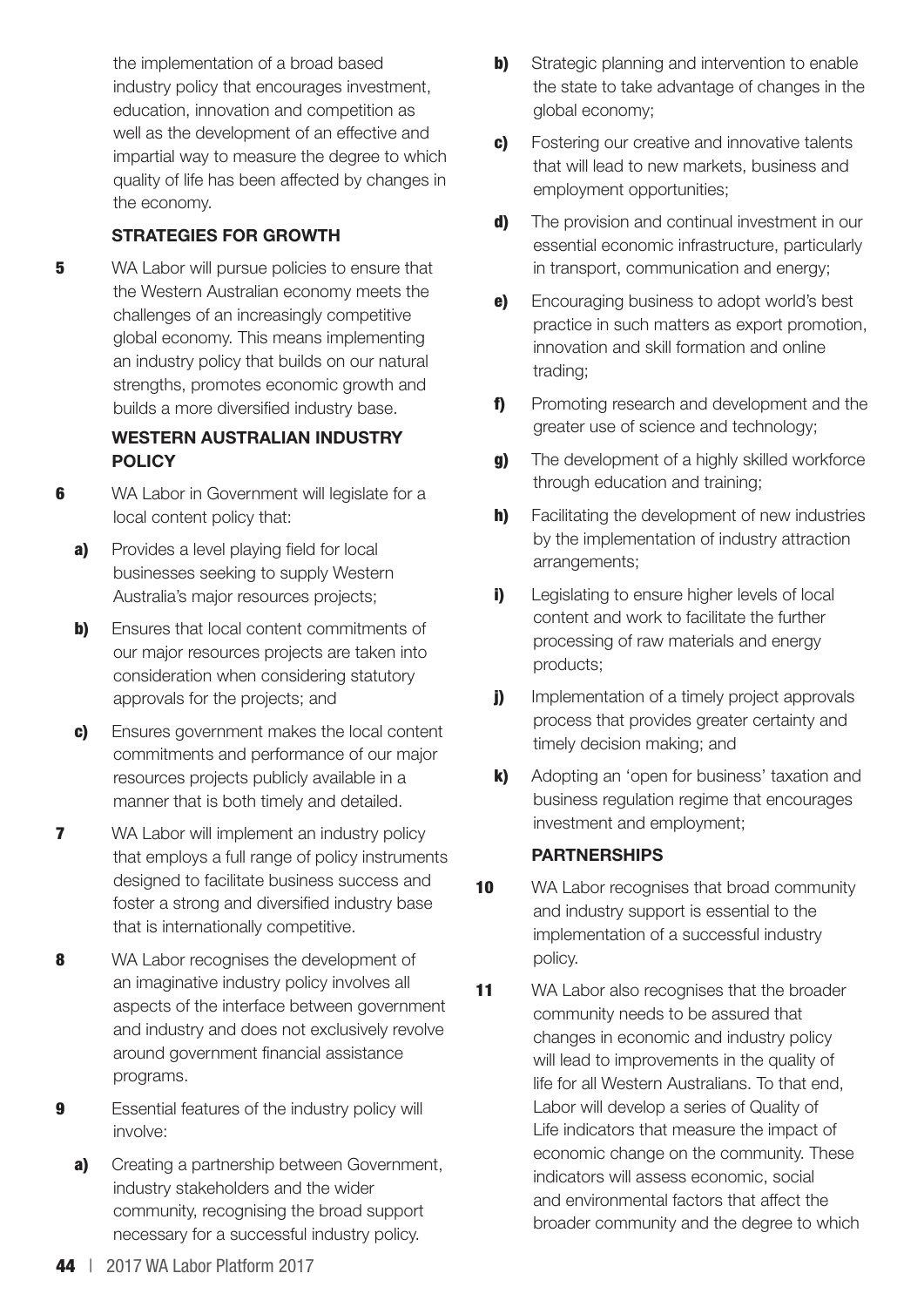economic and industry change has impacted on those factors.

12 WA Labor also recognises the wisdom of adopting an industry policy that enjoys broad industry support. To that end, Labor will consult with industry, unions and the broader community in formulating the broad thrust of the policy.

### **STRATEGIC PLANNING**

- 13 A WA Labor Government's key priority during its term of office will be to implement an active industry policy that enables the state to intervene where it adds value to our natural strengths or improves our global competitiveness, leading to more exports and investment. It will focus on creating jobs in new industries as well as securing those in existing industries.
- 14 WA Labor recognises that industry policy relates to the Government's interaction with the entire economy and the necessity to adopt a collaborative approach across government agencies.
- **15** To assist in strategic planning and the development of long-term industry policy, Labor will maintain the WA Manufacturing Industry Council, reinstate the State Development Forum and create a new consultative process for stakeholders in the oil and gas industry.
- **16** WA Labor will ensure that strategic intervention includes the development of legislation that address the regulatory requirements for local content and develops policies to further processing of raw materials and energy products, and the use of government purchasing to encourage local investment in new technology, manufacturing and building and construction.

### **CREATIVITY AND INNOVATION**

**17** Western Australians have proven themselves to be creative, innovative and capable of identifying new and emerging business and product opportunities. Fostering these talents is essential for new business and employment opportunities.

- **18** To encourage the creative and innovative spirit involves, in part, recognising the importance of intellectual property rights and the protection of those rights. It also involves devising a clear policy within Government that strikes a balance between fostering the innovation effort and the way the results of such efforts are used.
- 19 WA Labor also recognises an important component of the innovation process is the need to constantly explore value-adding opportunities.
- **20** WA Labor will continue to implement a range of initiatives that publicly recognise the importance of innovation and encourage creativeness.

#### **INFRASTRUCTURE**

- 21 One of the keys to attracting major projects in Western Australia is the provision of common user infrastructure.
- 22 Western Australia competes for footloose capital-intensive projects that have the option of locating in various parts of the world where common user capital infrastructure is already available. To be internationally competitive, Western Australia needs to provide and promote such infrastructure in a timely and ongoing manner.
- 23 WA Labor will, to the extent that it is financially prudent to do so, make provision for such infrastructure requirements in order to ensure the state remains an attractive place to invest.

### **EXPORT PROMOTION**

- **24** A central aim of industry policy is the attainment of internationally competitive products and services. But even high quality competitive products and services will not find a market in the absence of proper promotion.
- 25 While it is not responsibility of government to promote individual companies, government working with local industry can play an important role in promoting quality of products and services produced in Western Australia. A Labor Government will promote the State in this way.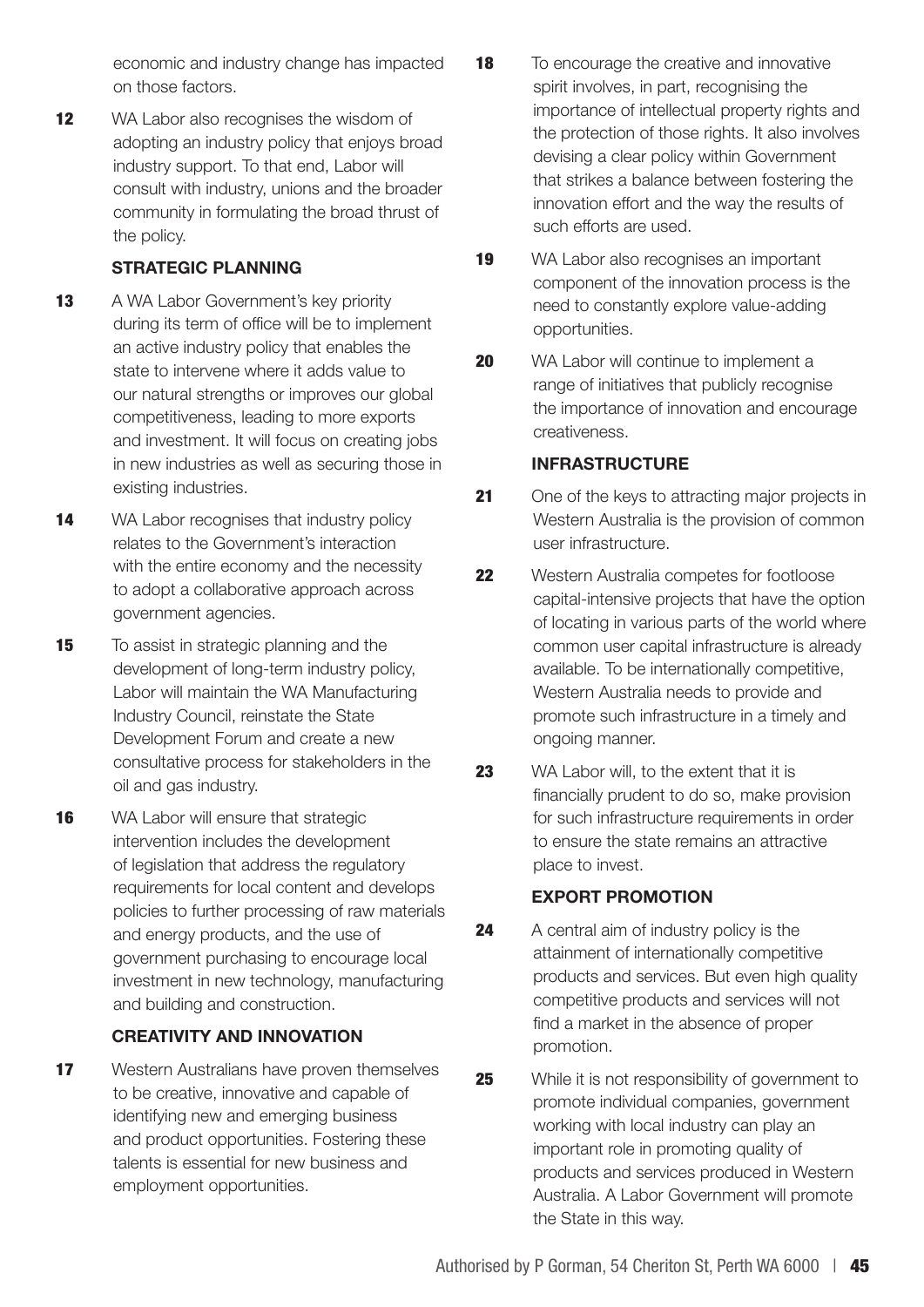- 26 WA Labor will work to achieve better coordination and consistent branding of the way the State's products and services are promoted in international markets.
- 27 And because international markets require quality products and services, Labor will work with local producers and companies on ways to add value and improve the recognition of WA products.
- **28** Export promotion also plays a critical role in Labor's long-held objective of creating a more diversified economic base. New innovative products and services developed by Western Australian based companies will benefit from the State being promoted as the provider of quality goods and services.

#### **INNOVATION AND SKILL FORMATION**

- **29** WA Labor recognises the fundamental changes that have occurred in the global economy and in Australian society. As the translation of science and technology innovation into the productive economy proceeds at a rapid pace, we must enhance this process through strategic public and private investment.
- **30** WA Labor accepts there are challenges to boosting the innovation culture and that fundamental research which benefits the broader economy, rather than just the company undertaking it, may be undersupplied in the free market. In this sense there is a case for government support. Labor will look at whether this support can be provided through a competitive grants scheme along the lines of the now defunct Commercial Ready. The scheme should focus on R&D with wide benefits that would not be undertaken otherwise.
- **31** To bolster the growth of innovation, WA Labor will
	- a) Assist private enterprise and academia to increase research and development (R&D) investment, as a percentage of gross state product, to underpin higher rates of innovation throughout Western Australia;
- **b)** Work with industry to identify high potential innovation' targets for 'fast-tracking' and priority investment. For example high potential sectors include—renewable energy technologies, transport and freight infrastructure, digital communications, water recycling and security of supply, minerals processing and information technology;
- c) Create incentives for innovative industries, academic organisations and entrepreneurs to build critical research and innovation infrastructure, including human capital; and
- d) Maximise the benefits of innovation by encouraging the commercialisation of local innovations and the development of export markets for new technologies and knowledge based service industries.
- e) Foster structured interactions between government, universities, business, industry and the community to drive the development of Innovation Hubs creating new industries and opportunities.

### **ONLINE ECONOMY**

- **32** Information and communication technologies can enhance the well-being and employment prospects of all Western Australians, both as industries in their own right, and as enablers of more efficient production across all other industries.
- **33** These technologies can broaden the economy's base in rural and regional areas, and enable all Western Australians, regardless of location, to become informed and active economic participants, but only if the technologies are available throughout the community.
- **34** The penalty for not developing the understanding and utilisation of these technologies properly, however, may be significantly increased international competition that will destroy local industry and condemn many Western Australians to lower standards of living.

**35** Therefore, WA Labor in Government, in cooperation with all stakeholders, will: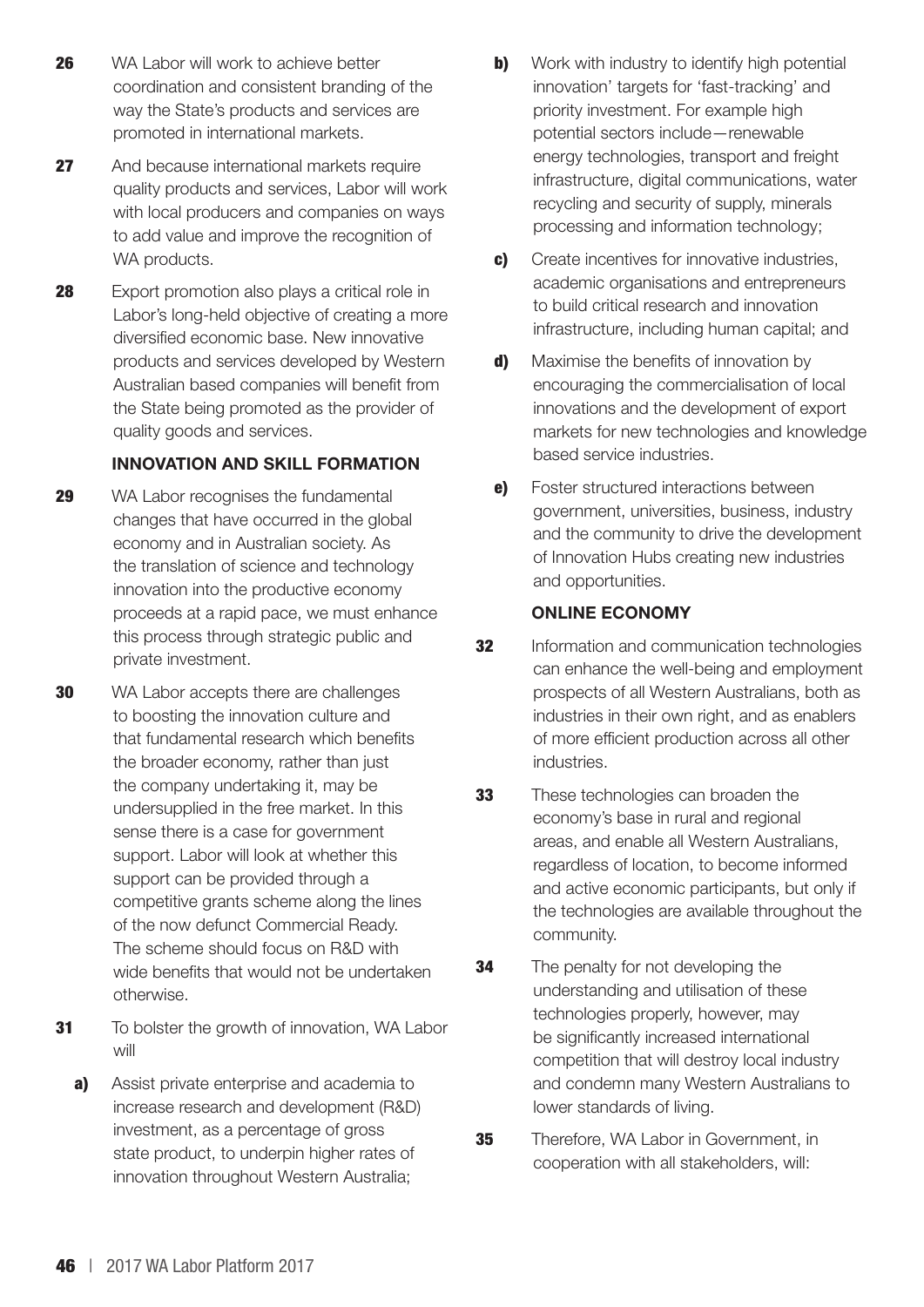- a) Pursue opportunities for online trade promotion and marketing activities, delivery of online Government services as well as a range of other economic, social and environmental services that will be made available by the use of the technology;
- **b)** Ensure resources equivalent to those used to support other significant sectors of the State economy are available to promote and develop the place of Western Australia in the global information technology and communication industries;
- c) Ensure the availability of information and communication technologies at affordable prices to all Western Australians, regardless of economic status;
- d) Develop specific strategies designed to increase the development of infrastructure to support Western Australia's involvement in the global information technology and communications industry;
- e) Pursue the widest possible access to communications and information services by working to extend the telecommunications network to reach the maximum number of WA homes and places of work; with provision of sufficient bandwidth to meet current and future needs;
- f) Continue to work for the extension of the telecommunications network, in consultation with the information technology and telecommunications sectors and other stakeholders;
- g) Encourage the widest possible dissemination of information technology; and
- **h)** Recognise the challenges to existing taxation and regulatory regimes created by the expansion of the on-line economy and the need to work with other governments and the community to implement the best possible arrangements which both enhances the on-line economy and protects the state's interests.

### **SCIENCE AND TECHNOLOGY**

**36** WA Labor recognises the role that science and technology play in underpinning the State's economy.

- **37** The ability of Western Australian firms to remain competitive in the technology-driven global economy will be determined by their capacity to be innovative, not only in what they produce, but how they produce it.
- **38** WA Labor acknowledges that government plays a critical role in providing an environment in which innovative companies can develop and flourish.
- **39** WA Labor will encourage scientific and technological innovation by:
	- a) Investigate the benefits of re-establishing a Science Council comprising of individuals with both research and applied skills;
	- **b)** Encouraging the development of technology parks, laboratories, marine research facilities and shared facilities between the private sector and government departments to support research programs;
	- c) Promoting cooperation between the Commonwealth Government, universities, State Government departments and institutions and private industry in selecting research programs for support;
	- d) Creating a number of state government funded fellowships to carry out research of an internationally prominent standard in Western Australian institutions in fields identified for priority by our strategic industry policy;
	- e) Ensuring State Government participation in cooperative research centre initiatives, particularly in the fields of information technology, medicine, biotechnology and environmental management;
	- f) Encouraging an adequate supply of graduates in the science and technologybased disciplines;
	- g) Expanding the skill base to meet the demands of the IT and T sector.
	- **h)** Appoint and maintain a STEM advisory panel incorporating industry, researchers and educators, chaired by the Chief Scientist to ensure there is a job ready workforce to capitalise on the creation of job opportunities;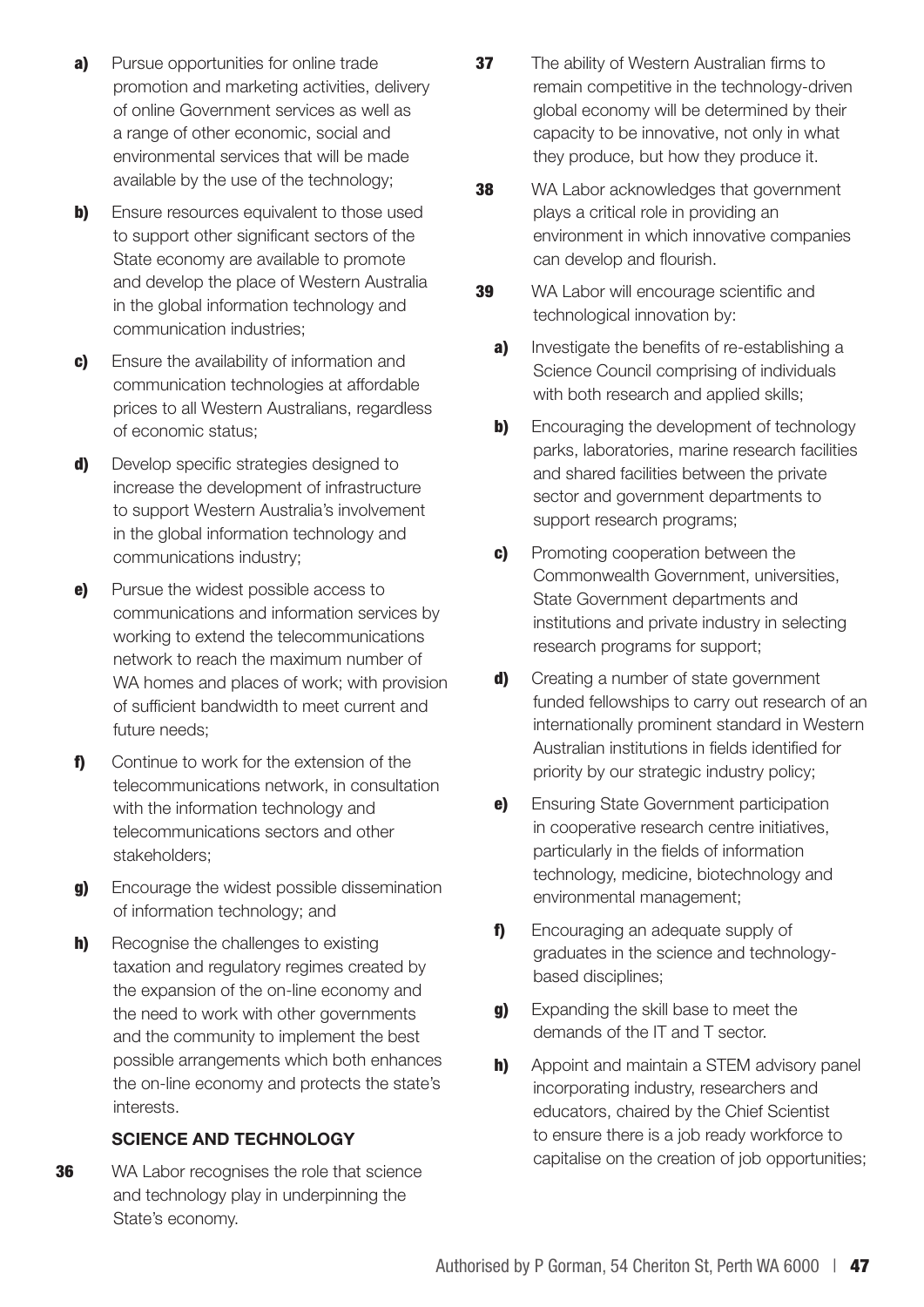- i) Develop a STEM Strategy for Western Australia to improve STEM education, identify STEM growth industries and provide a vision to grow the local workforce; and
- **j)** Sponsor Science Industry fellowships to build links between the University sector and industry.

### **HIGHLY SKILLED WORKFORCE**

- **40** WA Labor will strive to achieve a world class education and training system.
- 41 WA Labor recognises the wider role of education and training as being the catalyst for knowledge-based economic development.

### **INDUSTRY ATTRACTION**

- **42** WA Labor will actively encourage companies to establish operations in Western Australia and provide reasonable incentives to attract new industries that will provide economic benefits to the state by producing goods or services for export, replace imports, create jobs and facilitate the transfer of valuable skills.
- 43 A WA Labor Government will actively promote programs which:
	- a) Assist business in its pursuit of international competitiveness;
	- **b)** Enhance cultural ties, trade and investment links between Western Australia and the overseas markets and financial centres which are most prospective for Western Australia;
	- c) Establish opportunities for networking to enable Western Australian exporters link with international markets;
	- d) A Labor government will invest in research infrastructure which co-locates complementary research groups, industry, education organisations and associated activities to build a critical mass of talented researchers, scientists, innovators, entrepreneurs and investors;
	- e) Encourage quality management and certification to internationally recognised standards where this is demanded by the market; and

f) Promote Sister State and sister city relations based on shared economic and commercial interests and facilitate international trade linkages works between institutions such as government departments, universities and hospitals.

### **LOCAL CONTENT**

- 44 An incoming WA Labor Government will:
	- a) legislate to ensure Skilled Work Agreements are implemented on all major resource projects in WA to maximize local engineering, fabrication and other skilled work.
	- **b)** continue to support the construction of facilities and equipment for resource and infrastructure projects such as the Australian Marine Complex, which can build, and service, major offshore and onshore resource projects.
	- c) legislate to ensure that local content regulations are strengthened, particularly in relation to materials which require a High Risk Work Licence (HRW). This includes, but is not limited to scaffolding, cranes, and forklifts). It follows that the importation of such materials (including but not limited to pre-cast concrete and tilt up panels) will be subject to a stringent assessment process.
	- d) Create more opportunities for businesses, including local small and medium businesses, to complete for government contracts.
	- e) support industry networks to enable business and government departments to maximize opportunities for local suppliers.
	- f) require all government agencies to report annually on their success in creating jobs and supporting the local economy through this process.
	- g) adopt the Aboriginal Procurement Policy of awarding three per cent of all government contracts to Aboriginal owned businesses by 2020.
	- **h)** drive employment and apprenticeship creation through a continuous infrastructure development.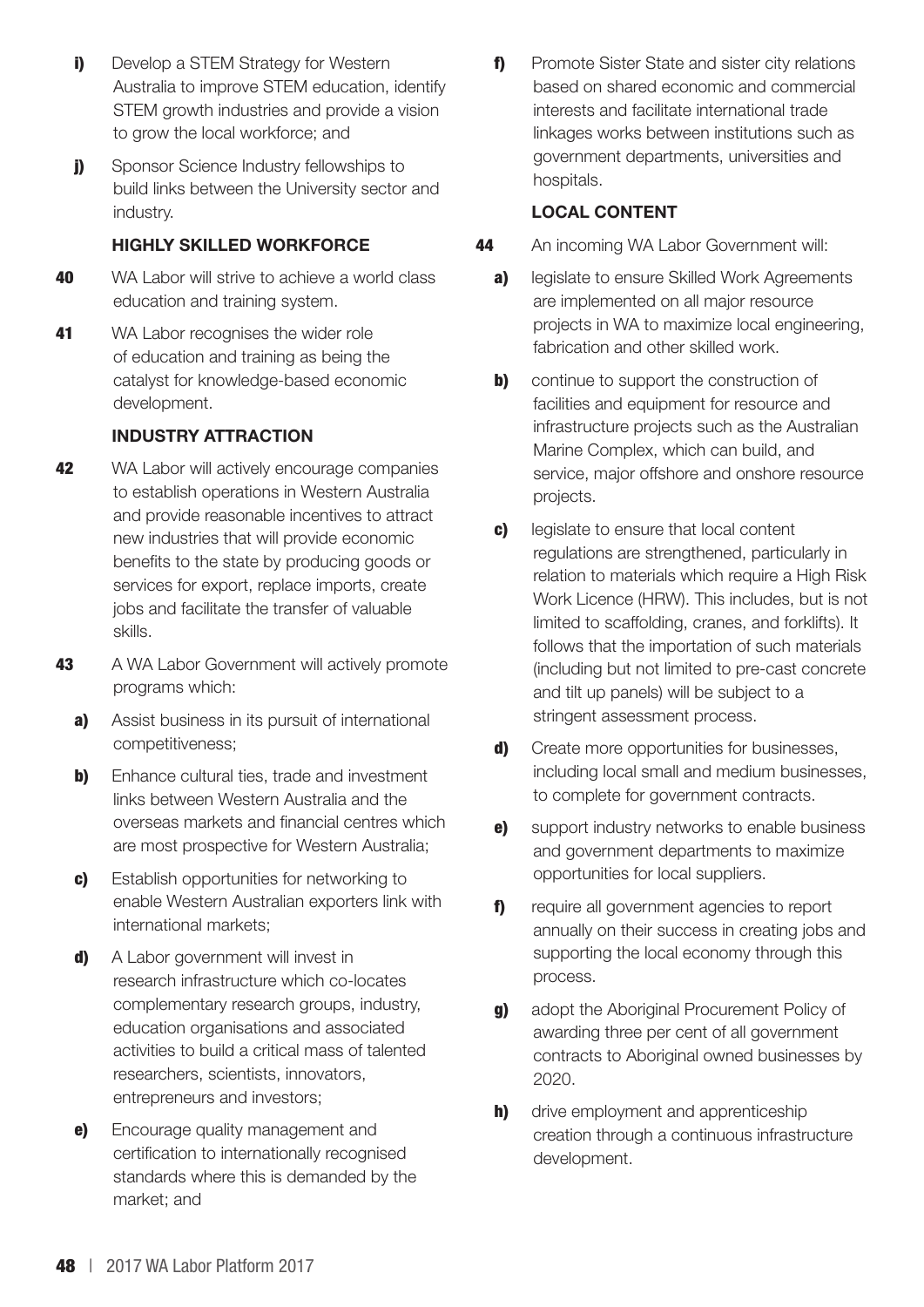i) appoint a Minster for Defense Issues to champion the Western Australian defense industry, assisted by the creation of a Defense West advisory board to provide expert advice.

### **PROJECTS APPROVALS PROCESS**

- **45** WA Labor believes it is essential that the State has an effective and efficient project approval process that provides a high level of certainty and timely decision making. Competition for large projects from various locations around the world makes it imperative that our assessment processes are effective and efficient.
- **46** WA Labor is committed to ensuring an approvals process that is timely and effective without impacting on the integrity of environmental and other assessment processes.

#### **OPEN FOR BUSINESS REGULATORY APPROACH**

- **47** WA Labor is committed to encouraging an open, competitive, but fair, economy. Labor will work to eliminate unnecessary red tape for business, thereby reducing transaction and compliance costs.
- **48** WA Labor recognises that modern regulatory approaches involve the development of regulations that minimize transaction or compliance costs while providing for the protection of the environment, consumer and worker rights, remuneration and safety, as well as prudent corporate behaviour and the elimination of anti competitive practices.

### **OPEN AND ACCOUNTABLE GOVERNMENT**

**49** In government, WA Labor will ensure its industry attraction strategies are subject to the highest level of public scrutiny, openness and accountability. These include extending the powers of the Auditor-General to include scrutiny of expenditure of public monies for industry attraction purposes.

**50** Any strategic intervention by Government will be subject to a cost benefit analysis taking into account factors such as the impact of the intervention on employment, growth, quality of life and the likely net benefit to the state.

#### **INDUSTRY SECTORS**

Manufacturing Industries in Western Australia

- **51** The manufacturing industry is increasingly characterised by business competitiveness and globalisation, market diversity and converging technologies, and business networks and partnerships.
- **52** WA Labor is committed to increasing Western Australia's manufacturing sector, on the basis that:
	- a) This sector can be the engine for significant job growth, particularly in generating high skill, high income jobs; and
	- **b)** Service enhanced manufacturing, which bring together manufacturing systems, design, delivery, and quality through information technology are the engine of growth in current world trade and it is essential that Australia is part of this and realises its full potential.
- **53** WA Labor's policies will encourage expansion of Western Australia's manufacturing sector.
- **54** In conjunction with TAFE and other VET suppliers, WA Labor will create new job training programs for clean technologies.
- **55** A WA Labor Government will develop a state manufacturing strategy in response to the sector's current and expected future challenges & transformations.
- **56** It is accepted that difficulties in attracting new employees to fill skills shortages in manufacturing may be exacerbated by the sector's poor public image. Whilst some oldstyle manufacturing industries remain, there may be insufficient community awareness of the many manufacturers offering attractive and increasingly interesting working environments.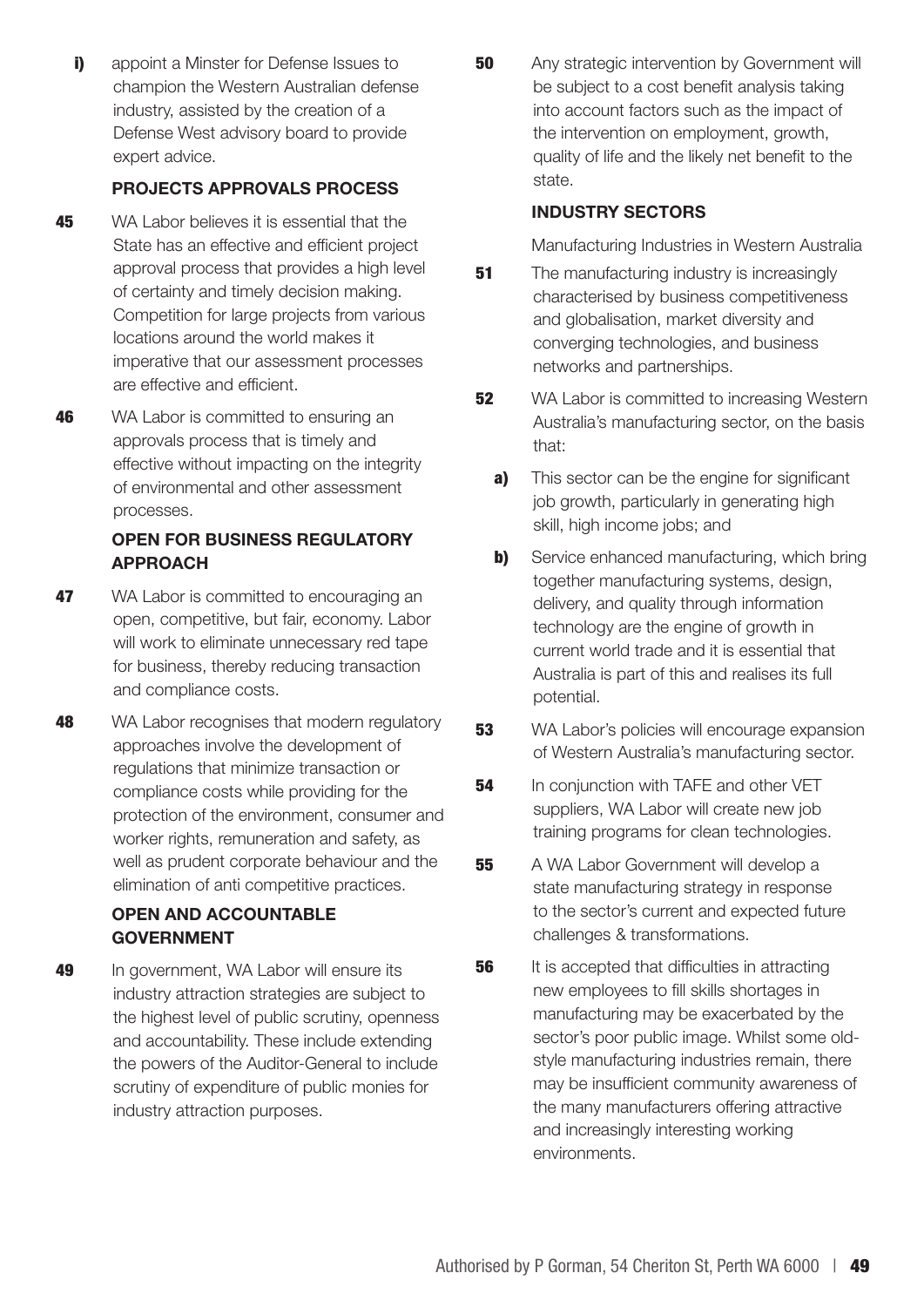- a) To remedy this situation the manufacturing industry, with the support of a Labor government will develop a coordinated communications strategy for promoting the career opportunities in manufacturing, especially in innovative, knowledge based manufacture.
- **b)** Additionally in conjunction with TAFE and other VET suppliers, Labor will create new job training programs for clean technologies.

#### **ANIMAL WELFARE**

- **57** WA Labor believes;
	- a) All animals should be cared for in a humane manner that provides freedom from pain, injury and distress;
	- **b)** 'Animals' includes pet, domestic and companion animals, sport and performance animals, farm animals and animals used in scientific research and wild animals;
	- c) Good animal welfare requires disease prevention and veterinary treatment, appropriate shelter, management, nutrition, humane handling and humane slaughter/ killing;
	- d) Children and adults who commit acts of cruelty on animals are at risk of showing violence and aggression in other circumstances; and
	- e) Acts of cruelty against animals should be prevented from occurring rather than punished after the event.
- **58** WA Labor recognises that;
	- a) Animal welfare means how an animal is coping with the conditions in which it lives;
	- **b)** An animal is in a good state of welfare if (as indicated by scientific evidence) it is healthy, comfortable, well nourished, safe able to express innate behaviour and is not suffering from unpleasant states such as pain, fear and distress. (Source; The World Organisation for Animal Health);
- c) Growing public concern about the practices being used in the production of animals for food, in science and sport (performance or racing etc) as well as how other (pet, companion and wild) animals are being treated. The public is demanding that animals are treated humanely throughout their lives and that their welfare has been adequately met during this time;
- d) The current legal framework in place to protect animals relies on legal remedies rather than prevention; and
- e) The link between acts of cruelty and torture to animals and violent and aggressive behavior in children and adults, is commonly known as the 'Cruelty Connection'.
- **59** WA Labor will;
	- **a)** Work with stakeholders to develop a WA Animal Welfare Strategy;
	- **b)** Review and introduce amendments to strengthen the Animal Welfare Act 2002 thereby improving outcomes for animals;
	- c) Ensure that a state Labor government adequately funds an independent and effective Animal Welfare Inspectorate;
	- d) Establish a parliamentary committee that can have oversight and inquire into. Matters of animal welfare;
	- e) Work with stakeholders to reduce and eventually eradicate intensive farming in favour of humane food production;
	- f) Promote standardised, regulated, labelling of foods so that consumers are better informed as the demand for humane food increases;
	- **g)** Provide appropriate interventions for children caught being cruel to animals; and
	- **h)** Advocate to Commonwealth Government that it establish an independent Commission of Animal Welfare that will monitor, investigate and be able to make commendations to government regarding matters impacting on animal welfare including, inter alia, Commonwealth Model Codes of Practice fir intensive animal production, all aspects of the live export industry, inconsistent and ineffective enforcement of animal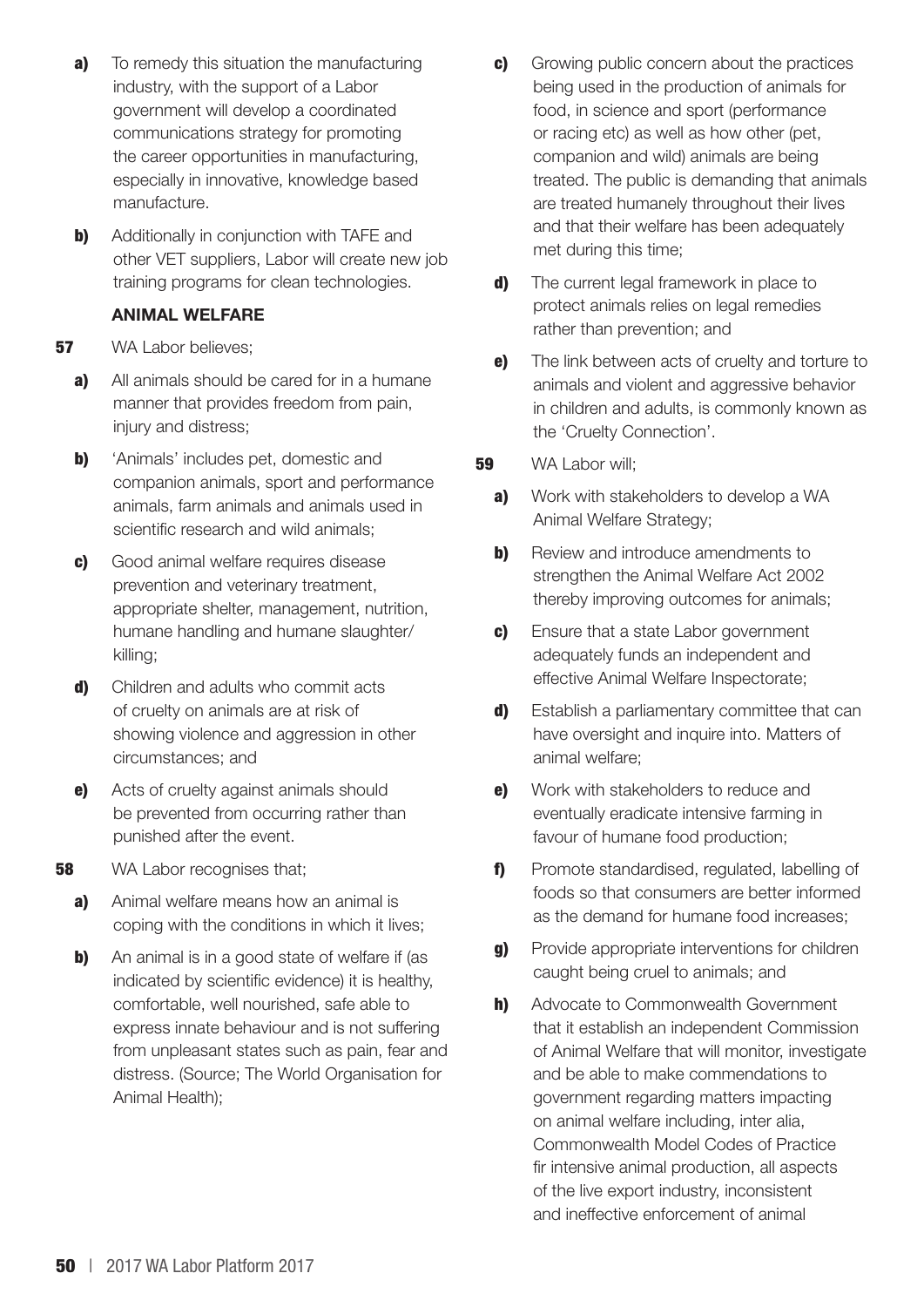welfare laws in states and territories, animal transportation, animals in sport, animals used in experimentation and the killing of feral animals.

- i) Establish an independent Office of Animal Welfare to improve the protection and wellbeing of animals and restore consumer confidence by introducing a more robust, independent structure to oversee the State's animal welfare legislation and develop and monitor the delivery of a WA Animal Welfare Strategic Plan.
- **j)** The work that an independent office should pursue also developing animal welfare policy and law independent of commercial and animal advocacy interests, based on independent, evidence-based animal welfare science; and monitoring and reporting to Government (and Parliament) on the effectiveness of legislation regulations and policies and practices governing animal welfare with the aim of improving animal welfare outcomes.

### **LIVE EXPORT**

- **60** WA Labor recognises that:
	- a) There are strong economic, jobs and animal welfare reasons for transitioning from the live export trade to domestic processing of animals for local consumption and the chilled and frozen meat trade; and
	- **b)** While the live export trade continues, livestock for slaughter from Australia will be treated humanely while being transported and in the country of destination.
- **61** To this end, WA Labor will:
	- a) Require that livestock be transported, unloaded, held and slaughtered in accordance with the OIE Guidelines and stunned using appropriate humane restraints immediately before slaughter, and that there will be independent monitoring and enforcement of these standards;
	- **b)** Ensure adequate transitional arrangements are in place to facilitate the expansion of a chilled and frozen meat trade;
- c) Develop and implement an alternative and sustainable economic base for the pastoral industry in the north of WA;
- d) Work with the Commonwealth government, industry and importing countries to promote the trade in chilled meat from animals humanely transported and slaughtered in Australia;
- e) Pursue, as part of trade negotiations, the elimination of policies of foreign governments, such as subsidies and tariffs, that distort competitive neutrality between the meat processing and the live export industries; and
- f) Promote Australian chilled and frozen meat in potential new markets through intensive international promotional campaigns, such as the emerging markets in China.

### **TRADED SERVICES**

- **62** Trade in services is of growing importance to both the world and Western Australian economies. Some of these industries are well recognised in policy as important areas of jobs and wealth creation but many others such as health, education, aviation and consulting are not.
- **63** These industries are typically characterised by high skills and the ability to provide full, part-time and casual employment according to people's wishes in both metropolitan and regional areas.
- **64** WA Labor recognises that improvements in information technology will enhance not only Western Australia's ability to provide services to both Australian and overseas markets but also the ability of our competitors.
- **65** In addition to measures to promote tourism and the on-line economy a WA Labor Government will develop an active approach to traded services, which will contain the following elements:
	- a) Ensuring the highest quality local demand by delivering to all Western Australian world class public services;
	- **b)** Ensuring that firms have access to world class infrastructure, particularly in relation to information technology and telecommunications;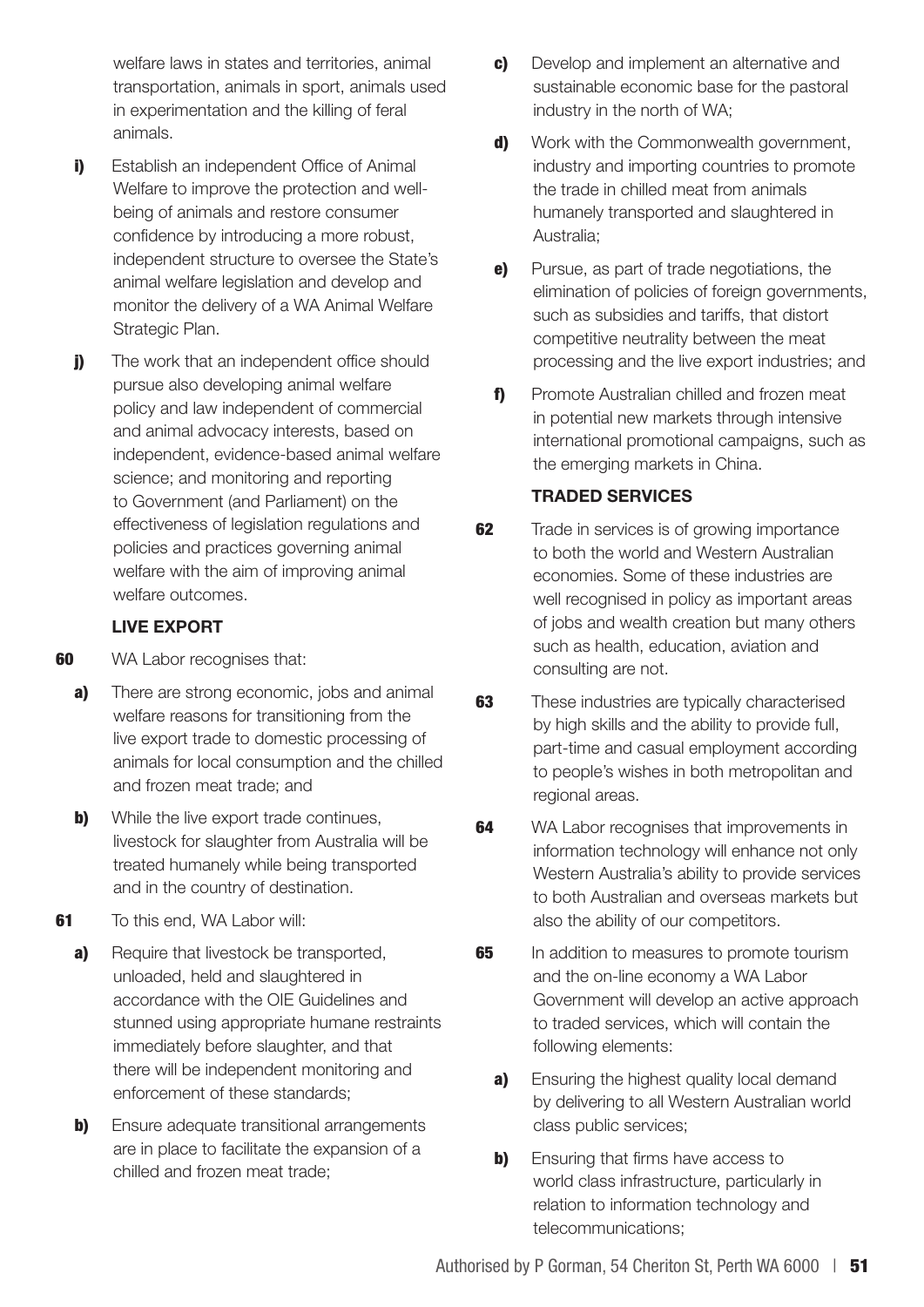- c) Establishing a services industry taskforce to look at ways of fostering public and private services exports;
- d) Ensuring that new services companies have equal access to small business and trade promotion programs; and
- e) Ensuring that serviced industries are adequately represented on the State Development Forum.

### **PUBLIC SECTOR SERVICE DELIVERY**

- **66** WA Labor is committed to the public sector provision of community service such as health, education, welfare, transport, public transport , fire and emergency services, policing, prisons and community and industrial infrastructure.
- **67** WA Labor recognises the invaluable role public sector employees play in the provision and delivery of services to the wider WA community, and will negotiate with Public Sector Unions to actively put in place attraction and retention strategies for its workforce, including:
	- a) Plans to ensure that workers in regional centres are not disadvantaged vis a vis their private sector counterparts, or as a result of being based in a region as opposed to the metropolitan area.
	- **b)** The provision of adequate regional housing (or subsidies) in terms of supply and quality.
	- c) Attractive and competitive pay and conditions, including improved employer superannuation contributions.
	- d) In acknowledging its commitment to public sector employees, Labor will move to close the widening gap in pay and conditions between workers in the private and public sectors; identify itself as an employer of choice and act accordingly and ensure the ongoing maintenance and provision of vibrant public sector services in both metropolitan and regional centres.
- **68** WA Labor recognises that privatisation and Public Private Partnerships (PPPs) can be used as a means of driving down wages, conditions of employment and cutting costs in the delivery of public services.
- **69** Over the long term, public sector areas that are privatised are often left with poor service delivery.
- **70** To ensure that the operation of the Public Sector services provided by and to it are subject to the highest level of public scrutiny, openness and accountability, WA Labor will:
	- a) Require State government agencies to establish detailed mechanisms to monitor the operation of contracts awarded by them to the private sector;
	- **b)** Expand the powers of the Auditor General to audit and publicly report on the efficiency and efficacy of taxpayer funded services provided by the private sector; and
	- c) Require that the private service provider is subject to no lesser standards of scrutiny and responsibility than would apply to a public sector provider of those services, including applicable policies, customer service charters and complaint handling mechanisms, and complies with all relevant legislation including equal opportunity, occupational health and safety and industrial relations legislation.
	- d) Further that the private service provider is subject to no lesser standards of scrutiny and responsibility than would apply to a public sector provider of those services, including applicable policies, customer service charters and complaint mechanisms, and complies with all relevant legislation including equal opportunity, occupational health and safety and industrial relations legislation.
- **71** WA Labor believes that the public sector should play the central role in the provision of utilities and infrastructure such as, electricity, water and sewerage particularly where these services are provided by natural monopolies.
- **72** WA Labor will legislate to prohibit the privatisation of Health, Hospital and Education services in terms contained in the No Privatisation of Schools and Hospitals Private Members Bill 2010.
	- a) WA Labor will legislate so that any privatisation of government business enterprises may only be approved by Parliament where the proposed privatisation would result in: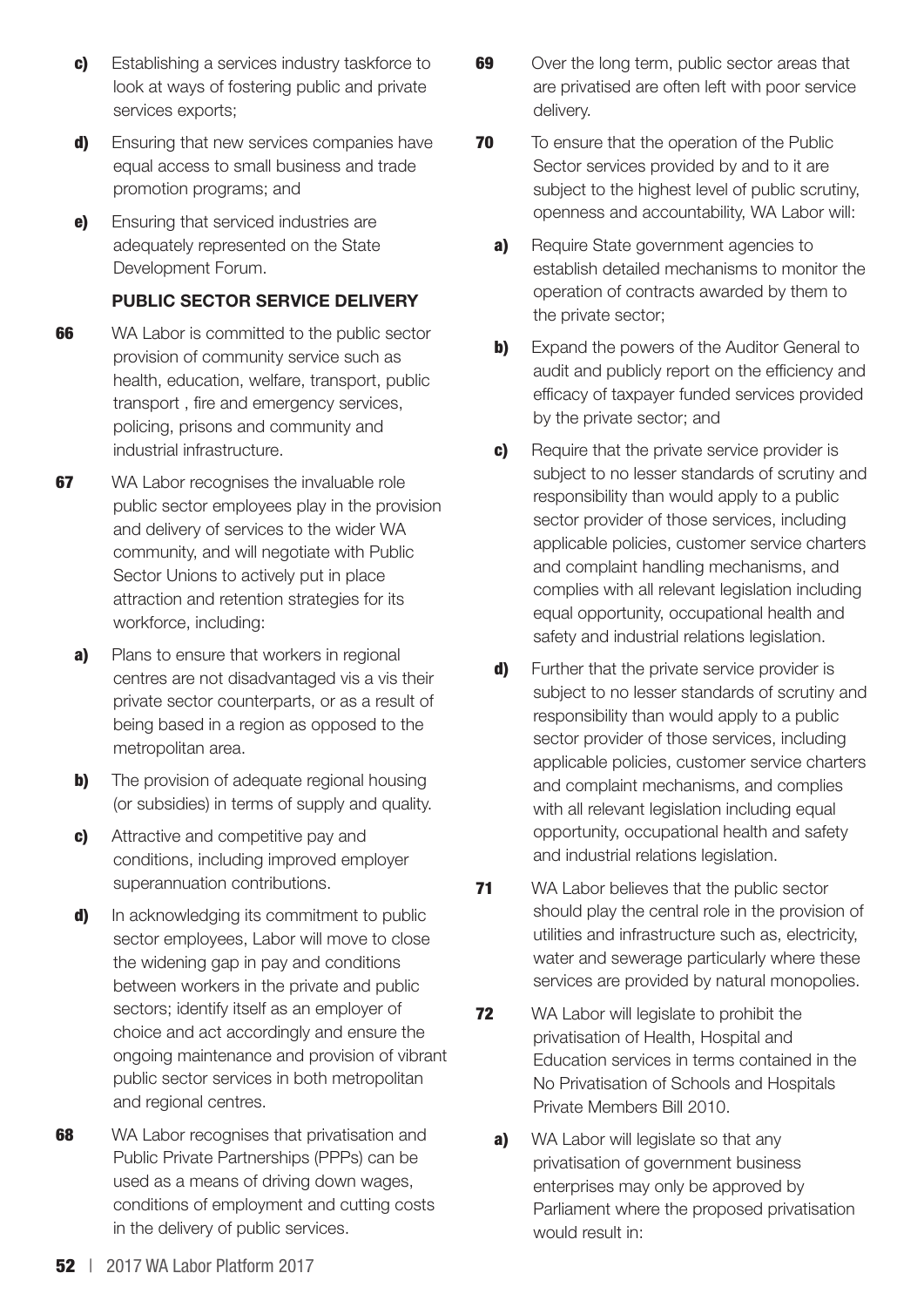- **b)** Superior service at reduced cost to industry and consumers, particularly to isolated and disadvantaged consumers;
- c) No decrease in the total level of employment or workers entitlements;
- d) Positive long term budgets outcomes; and
- e) A maintenance or improvement in the natural and built environment.
- **73** WA Labor will conduct a comprehensive review of community service needs and identify long-term and short-term strategies to ensure these needs are adequately met by either the public or private sector.
- **74** The federal public sector employs thousands of Western Australians in areas as diverse as Centrelink, Medicare, Biosecurity and Border Protection, Agriculture, CSIRO and Meteorology, Defence, Tax and the ABC.

The federal public sector has always offered decent jobs in communities across WA as well as vital public services that we all rely on. Good public services are the foundation of a strong community.

WA Labor supports decent jobs in the public service and will always defend the social safety net and high-quality federal public services for all Western Australians.

The WA Labor Party will use the levers of state government, including its participation in the Council of Australian Governments, to stand with communities and defend the federal public sector

#### **TRADING HOURS**

**75** WA Labor notes that trading hours for general retail shops in the Perth metropolitan area were expanded in 2010 to allow late night trading Monday through Friday, and in 2012 to allow trading on Sundays. Without necessarily attributing causality, WA Labor notes that following these expansions, there has been, amongst other changes, an increase in the share of the grocery market held by the two major chains, to the detriment of smaller grocery retailers.

- **76** WA Labor is concerned that the concentration of the grocery market may have negative impacts on both employment in the sector and the viability of local suppliers. WA Labor is also concerned about the potential impacts of further deregulation on both current employees in the retail sector and current small retail business operators and their families. Further, WA Labor believes that further changes to trading hours should not take place without proper analysis of:
	- a) the impacts of previous changes,
	- **b)** the potential impacts of future changes, and
	- c) the veracity of the claims made regarding the necessity and benefits of change, including such claims made prior to previous changes
- **77** WA Labor in government will not make any further changes to retail trading hours without first being convinced of the need for such change and without taking into account previously implemented changes and the potential impact of any proposed changes on:
	- a) The level of employment in the retail sector
	- **b)** The viability of small retailers and the share of market held by major chains
	- c) Small retail business owners and their families
	- d) The viability of local suppliers
	- e) Religious, cultural, sporting and volunteer activities
	- f) Current retail employees, including:
		- Their access to public transport
		- Their ability to undertake family and caring responsibilities
		- Their ability to participate fully in religious, cultural, sporting and volunteer activities

In undertaking any such analysis, WA Labor will seek input from all stakeholders including employers, employees, Unions and consumers.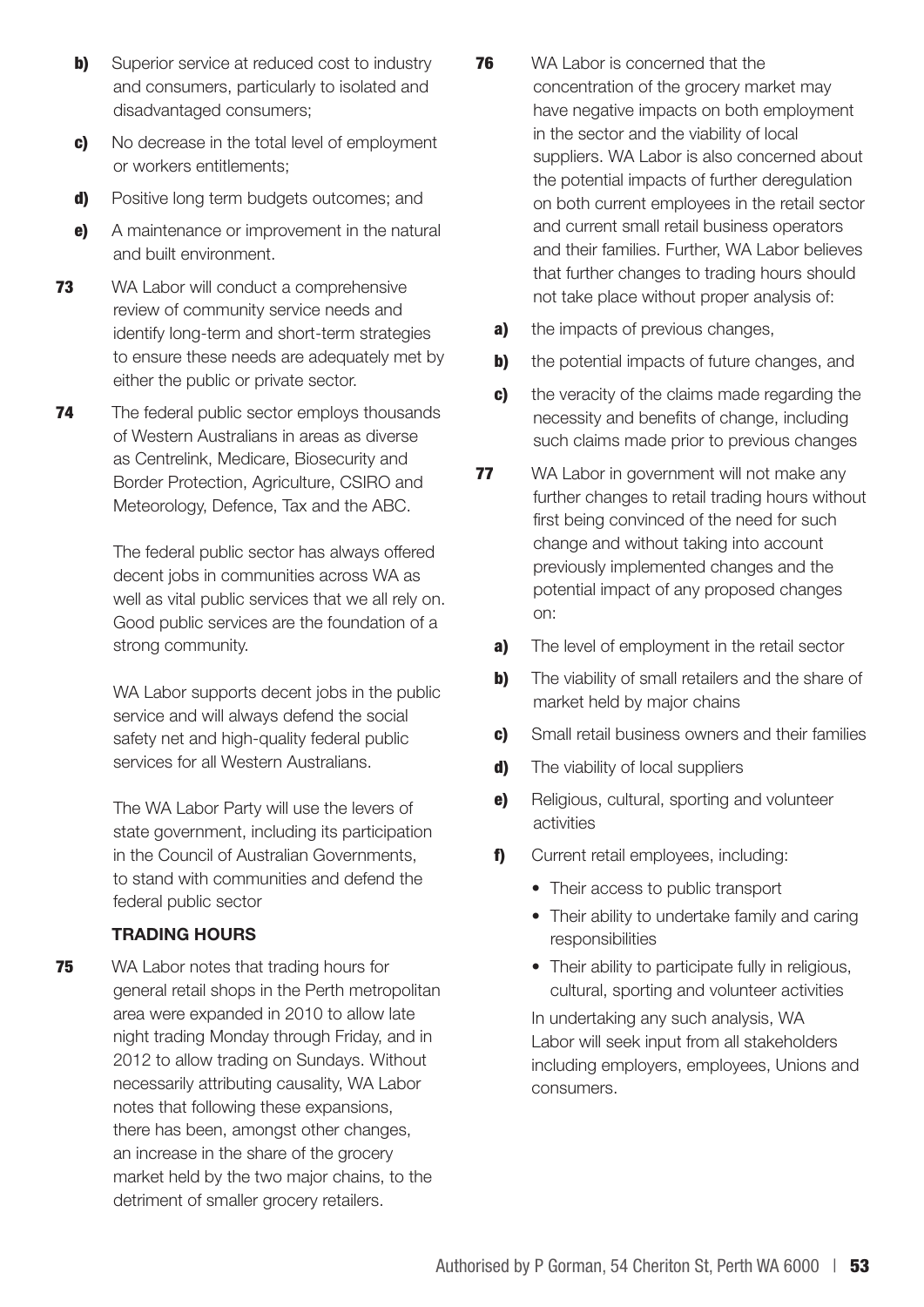#### **CASINO OPERATIONS**

**78** WA Labor is committed to having one casino operator in Western Australia.

> WA Labor acknowledges that casino operations bring jobs, tourism, entertainment and state revenue to Western Australia.

WA Labor acknowledges gambling can be a major social problem for some people and the detrimental impact this can have on the wider community.

Therefore, WA Labor acknowledges the importance of a strong regulatory framework to manage the casino licence and casino operations.

WA Labor will require consultation with the relevant workforce representatives prior to any amendments to casino operations under the jurisdiction of the Department of Racing, Gaming and Liquor.

# **TOURISM INTRODUCTION**

- **79** The Tourism industry is one of the largest employment sectors and export income earners in Western Australia and is set to become one of the major industries in the new millennium.
- 80 Western Australia's environment, climate, culture and heritage provide an enormous potential for the expansion of tourism, which will give a major boost to the economy and employment throughout the State.
- 81 WA Labor believes Western Australia can become one of the world's greatest tourism destinations and we are committed to achieving this goal.
- 82 To succeed it will require:
	- a) Long term planning;
	- **b)** Strong partnerships being formed between all interests involved in the industry;
	- c) Industry development that is environmentally and culturally sustainable;
	- d) Building on our strategic advantages;
- e) Regions having the necessary infrastructure; and
- f) An economic environment that is conducive to growth.
- 83 WA Labor recognises:
	- **a)** The strength and diversity of the tourism industry to cater for the widest variety of accommodation and experiences;
	- **b)** The essential role of Local, State and the Federal Government in the development of promotional and marketing activities, infrastructure and new job opportunities; and
	- c) The array of stakeholders who all have a common interest in seeing the industry grow and be successful.
- 84 Accordingly, WA Labor will seek to work in partnership with stakeholders to promote and develop tourism's full potential, including the implementation of:
	- a) Effective infrastructure and product development;
	- **b)** Intrastate, interstate and international marketing campaigns;
	- c) Strategic development of key industry sectors;
	- d) Industry growth and prosperity; and
	- e) Employment opportunities for West Australians.
- 85 WA Labor will place a strong emphasis in all of its tourism policies and activities on promoting and developing regional WA.

# **INFRASTRUCTURE AND PRODUCT DEVELOPMENT**

- 86 WA Labor will:
	- a) Work with local government, regional and local tourism associations and groups to improve services and attractions in the regions;
	- **b)** Ensure the Western Australian tourism industry has access to and uses the on-line economy;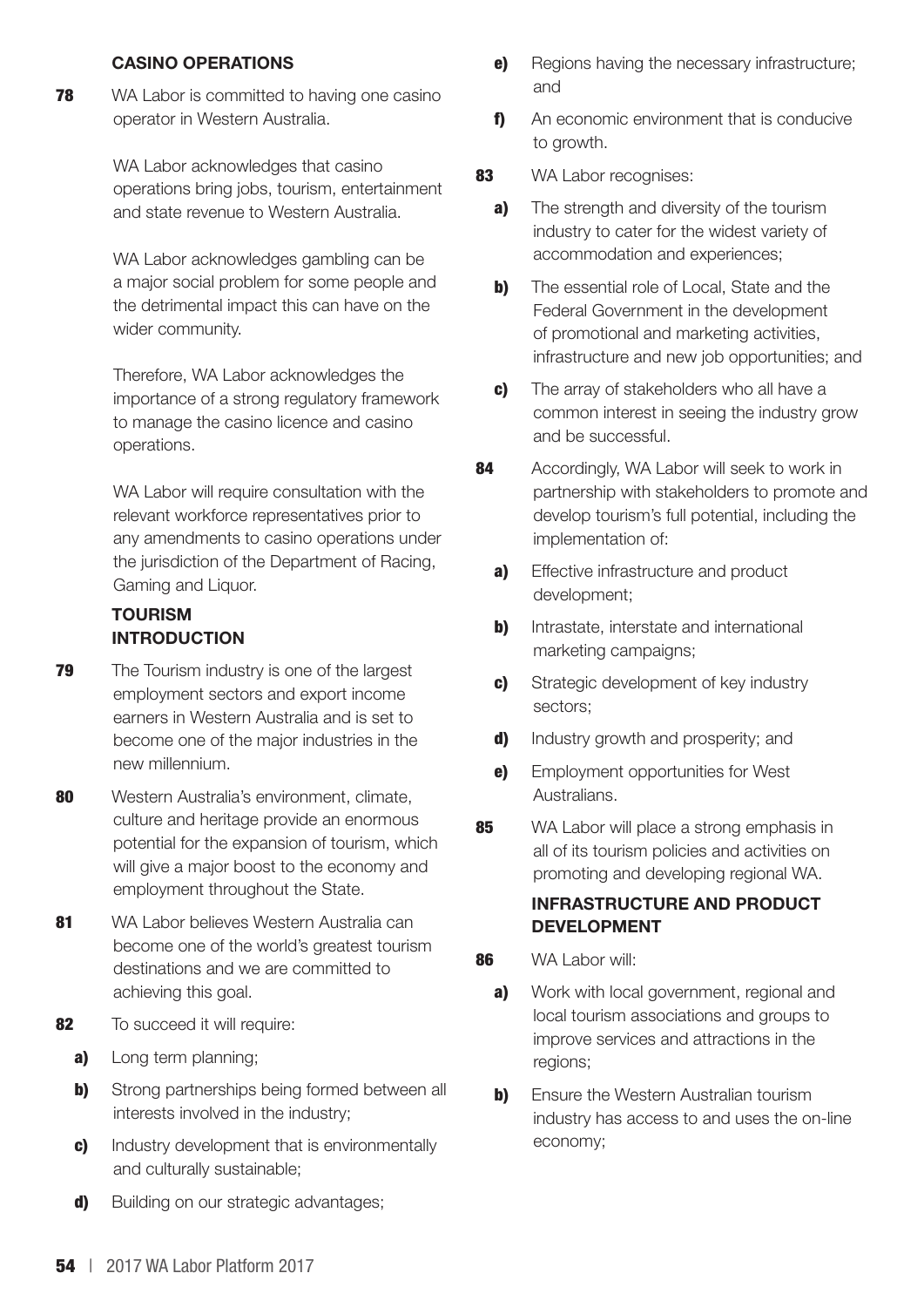- c) Work with the relevant planning and other authorities to ensure the industry has the room to expand and provide a range of facilities that meet the needs of local, interstate and international visitors in accordance with the destination development strategies;
- d) Ensure we have competitive and sustainable intrastate air services and promote new international links, including exploring opportunities for developing Perth as an international air tourism and transport hub; and
- e) Identify and develop key infrastructure requirements to enable WA to host international standard cultural and sporting events.

### **INTRASTATE, INTERSTATE AND INTERNATIONAL MARKETING CAMPAIGNS**

- 87 WA Labor will:
	- a) Assist communities to identify local tourism potential and package and market their attractions;
	- **b)** Ensure that an emphasis is placed on bringing tourists to regional and rural WA and will assist those communities to better capitalise on their tourism product;
	- c) Place a priority on regional and rural WA in allocating funding for marketing campaigns;
	- d) Identify and develop new and emerging markets in which to promote WA tourism;
	- e) Identify areas with significant entertainment, social, cultural and historical sites for promotion as tourism precincts; and
	- f) Encourage WA tourist businesses to promote themselves on the World Wide Web.

# **STRATEGIC DEVELOPMENT OF KEY INDUSTRY SECTORS**

88 WA Labor will pursue initiatives in the following key industry sectors:

# **ECO-TOURISM**

89 WA Labor will:

- a) Develop new products and promotional material that highlight and help preserve our environmental assets;
- **b)** Protect and promote our old growth forests;
- c) Ensure our world class natural assets are protected by being placed in National Parks, Nature reserves and Marine Parks;
- d) Seek world heritage listing, in consultation with traditional owners and local communities, for appropriate areas of the State; and
- e) Ensure any development at Rottnest maintains its environment and accessibility.

### **CARAVAN AND CAMPING**

- 90 WA Labor will:
	- a) Seek to improve standards in camping grounds and caravan parks;
	- **b)** Ensure the continued access to traditional camping and caravanning areas for recreational caravanners and campers; and
	- c) Ensure West Australians retain access to affordable caravan and camping grounds in our prime tourist areas.

### **WINE AND CULINARY TOURISM**

- 91 WA Labor will:
	- a) Identify and promote areas with potential for growth in wine and food tourism;
	- **b)** Develop strategies to promote the wine, food, lifestyle, craft, woodcraft, natural environment and recreational opportunities in Western Australia's wine producing areas;
	- c) Foster the development of a comprehensive wine and food tourism strategy that builds on the complementary nature of the industries and their facilities; and
	- d) Identify and develop infrastructure needs in wine producing areas.

#### **INDIGENOUS TOURISM**

- 92 WA Labor:
	- a) Acknowledges that Western Australia's Indigenous cultures and natural heritage provide a unique attraction to this State for tourists;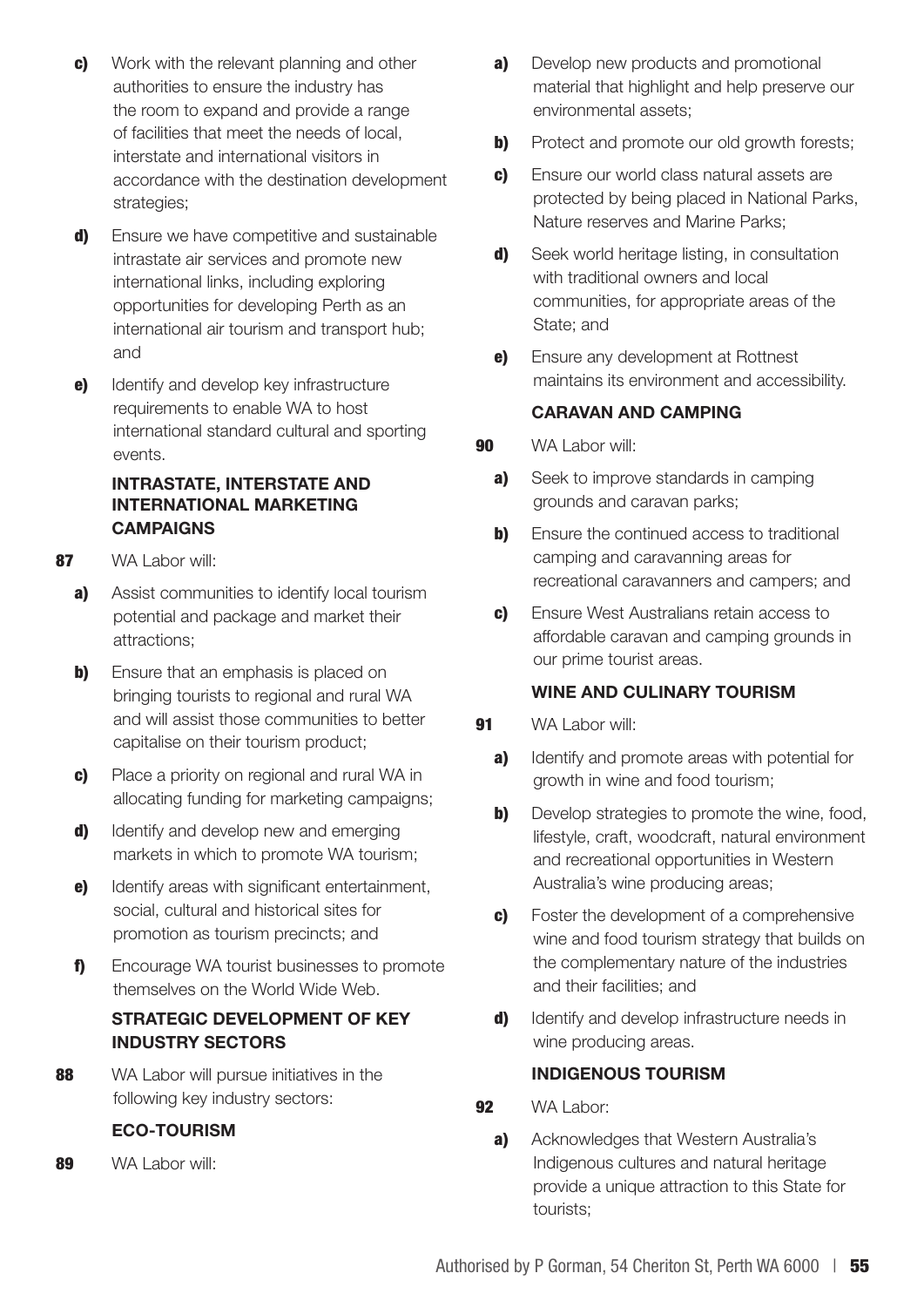- **b)** Will develop and implement an Indigenous Tourism Development Strategy for WA; and
- c) Will develop, in conjunction with the appropriate Aboriginal representative bodies, tourism projects to enhance the employment prospects of Indigenous Western Australians in areas in which they live and work, and promote respect and understanding of these unique cultures.

#### **ARTS AND CULTURAL FESTIVALS**

- 93 WA Labor:
	- a) Actively supports the Perth International Arts Festival and its continued expansion into regional areas; and
	- **b)** Will assist local communities throughout the State to develop cultural festivals and events.

### **MEETINGS, INCENTIVE, CONVENTION AND EXHIBITIONS (MICE)**

- 94 WA Labor will:
	- a) Develop and implement an Arts and Cultural Tourism Strategy for WA;
	- **b)** In partnership with the industry seek to attract MICE events to WA;
	- c) Assist regional communities to access this segment of the tourism industry; and
	- d) Work to ensure the Perth Convention and Exhibition Centre is successful and provides the maximum possible benefits to WA.

### **EVENTS**

- 95 WA Labor will:
	- a) Protect Western Australia's existing events that provide a sustainable return on investment;
	- **b)** Actively pursue new events for Perth and regional centres;
	- c) Work with local communities to create and promote events in regional centres;
	- d) Ensure that all events are subject to a comprehensive analysis of their benefit to WA; and
	- e) Work with other States in Australia to cooperatively market complementary events to maximize the benefits from events to this state.

### **DIVE & MARINE TOURISM**

96 WA Labor will:

- a) Place an emphasis on promoting the marine tourism industry including scuba-diving, kayaking, surfing, recreational fishing, whale and dolphin watching; and
- **b)** Work to develop a West Coast Dive Park.

### **INDUSTRY GROWTH AND PROSPERITY**

- **97** WA Labor acknowledges that the sector is predominately operated by small businesses and will seek to ensure that this is reflected in its tourism strategies and policies.
- **98** WA Labor believes that for the industry to grow and prosper it is necessary for the Government to provide an appropriate business environment in which the industry can work.
- **99** Some of the key features that are necessary to develop this environment are:
	- a) Access to research and forecasting services;
	- **b)** Appropriate and relevant training opportunities for staff and owners;
	- c) Reasonable standards and accreditation for the industry;
	- d) Minimised regulation and compliance costs; and
	- e) Taxation arrangements that are conducive to growth.

### **EMPLOYMENT OPPORTUNITIES**

- **100** WA Labor believes that the tourism industry provides an opportunity to provide rewarding jobs for people throughout the State and especially for young people.
- 101 To achieve this, Labor will:
	- **a)** Work with business associations and unions to raise skill levels across the industry and in particular increase the number of traineeships and apprenticeships; and
	- **b)** Seek to promote permanent fulltime employment, wherever possible, to ensure skilled staff can be retained in the industry.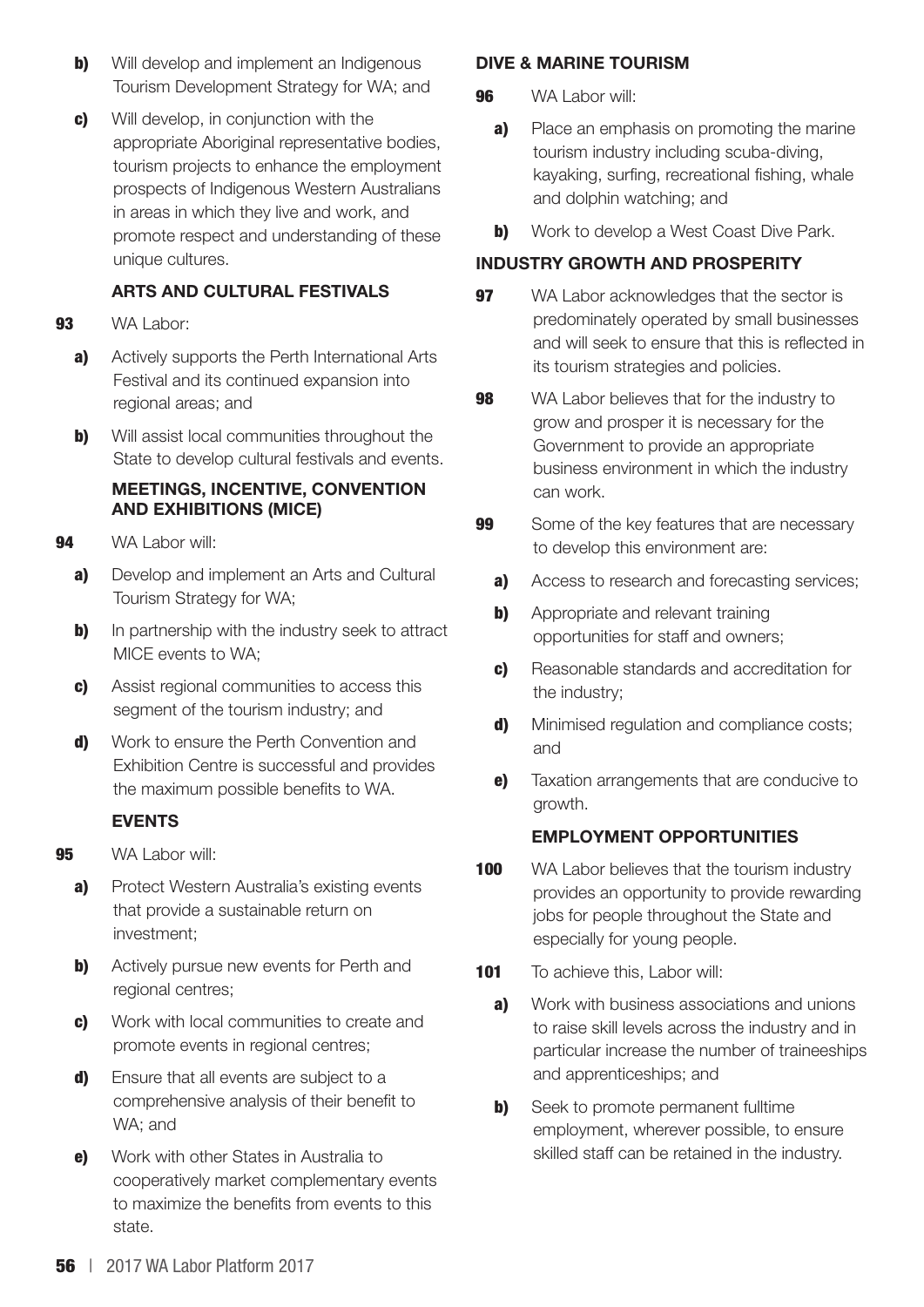#### **EMPLOYMENT**

Employment Maintenance and Job Creation  **INTRODUCTION**

- **102** Since the foundation of the Labor Party the attainment of full employment and the improvement of wages and working conditions have been at the core of Labor's philosophy.
- **103** WA Labor recognises the decisions that have a major impact on employment levels are the responsibility of the Federal Government. However, WA Labor will ensure that the relevant state policies have as their goal the maximisation of well-paid, secure employment.
- 104 WA Labor is committed to:
	- a) Working with the federal government towards the achievement of full employment;
	- **b)** The elimination of all forms of discrimination in employment;
	- c) Early intervention for the prevention of longterm unemployment; and
	- d) Community involvement in the development of these strategies.
	- e) WA Labor is committed to abolishing all forms of modern slavery in employment practices, including forced labour, servitude, human trafficking, and debt bondage.

#### **THE NEED TO BE COMPETITIVE**

- **105** WA Labor recognises the need to maintain Western Australia's competitive position both nationally and internationally.
- **106** WA Labor acknowledges wage costs as one of the factors determining our competitiveness. However there are a number of other important factors that must be taken into account:
	- a) The updating of technology and production methods;
	- **b)** The quality of our physical and social infrastructure;
	- c) Improving workers' skill levels to take

advantage of new technologies and processes; and

d) Training young Western Australians to skill levels to meet emerging opportunities in the labour market, rather than importing skilled labour.

#### **THE CHANGING WORKPLACE**

- **107** WA Labor recognises that there has been considerable change in the workplace and the workforce and there are many challenges in the rapidly changing labor market.
- **108** WA Labor identifies the principal challenges as:
	- **a)** The erosion of full-time employment and the growth of casual, part-time, contracting, use of labour hire and insecure forms of employment;
	- **b)** Increased fragmentation and unequal distribution of working hours, with longer and often unpaid hours for some, and insufficient, irregular and unpredictable hours for others;
	- c) The intensification of work through reduced staffing, increased workloads and monitoring of individual performance;
	- d) Health and safely problems driven by long hours and work intensification; and
	- e) Employer insolvency and the loss of employee entitlements.
- 109 To address these challenges, WA Labor will:
	- a) ensure that working hours and workloads do not pose a risk to health and safety, and do not prevent appropriate involvement in family and community life, irrespective of the industry or occupation;
	- **b)** investigate the effect of the European Union Directive on Working Time, which provides for a limit of an average 48 hours per week, including overtime, in the European Union;
	- c) promote opportunities for increased employment as an alternative to excessive hours of work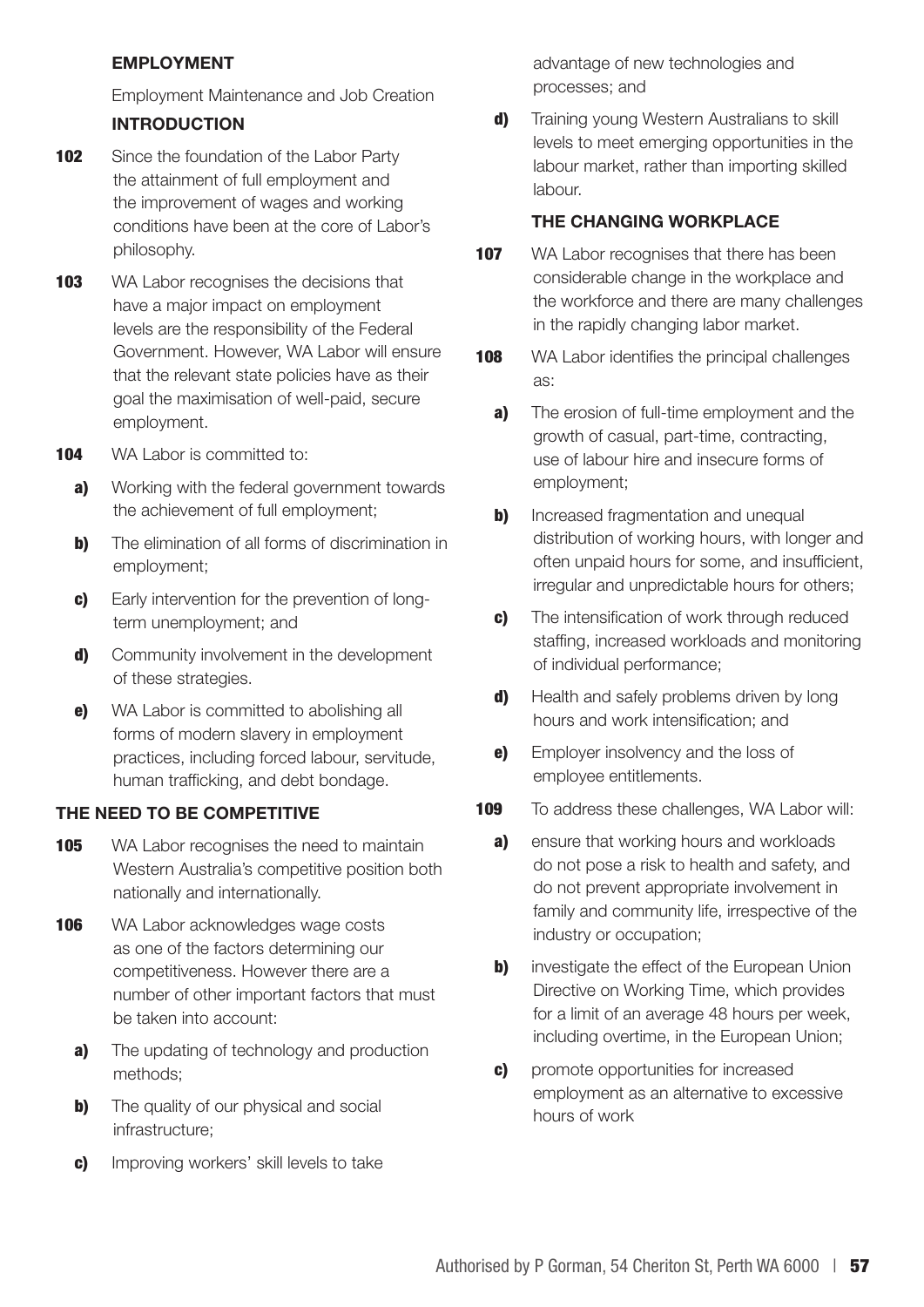- d) encourage employers to address staffing levels and workloads as an important component of a policy on working hours, including where appropriate to seek to establish reasonable links between staffing levels and workloads, such as staff to client ratios;
- e) recognise domestic care workers as employees and will amend the Industrial Relations Act 1979 so that workers in disability and aged care, who may be classified as domestic service workers by employers, are deemed employees and are entitled to minimum conditions of employment; and
- f) investigate the introduction of a licensing scheme for labour hire agencies in Western Australia to regulate labour hire operators;

#### **CASUAL EMPLOYMENT**

- 110 WA Labor is concerned that the employment of casuals on a regular basis is being used to avoid basic working conditions such as sick pay, holiday pay, overtime loadings and job security.
- 111 WA Labor recognises that the growth of casual employment in the economy is undermining community standards and is most disproportionately applied to women and low paid workers such as childcare workers, aged care workers, cleaners, hospital and hospitality and retail workers.
- 112 To achieve improvements in this area, WA Labor will
	- a) Ensure that casual, part-time and full-time employment is more clearly defined, and for such definitions to provide the basis for regular casuals to convert to permanent employment if that is their choice. Labor maintains that this approach would have no effect on casual employees who genuinely want to remain casuals and retain their casual loading;
- **b)** Improve enforcement of the rights of permanent part-time workers to the pro-rata entitlements of full-time workers, including access to training and promotion;
- c) Establish minimum and maximum ranges of hours per week/month for part-time employees. improve the quality of part-time employment by generating real choices for employees such as the right to convert to part-time work in the lead up to retirement, in returning to maternity leave, or where required for family or personal reasons;
- d) Improve the regularity and predictability of working hours for casual, part-time and shift work employees; and
- e) Extend regulation of working hours and casual and part-time employment to labour hire and contracting firms.

#### **WORK AND FAMILY**

- **113** WA Labor recognises that the way families live and work has changed radically and policies to better balance work and family are required. WA Labor believes that families need more options for developing their own work and family solution to best suit their needs, and that these will be different depending on their families' changing needs.
- 114 Accordingly WA Labor will
	- a) Introduce policies which allow parents to better combine work and family responsibilities;
	- **b)** Take steps to encourage employers to provide family friendly workplaces;
	- c) Extend paid maternity leave of 14 weeks to all public sector employees;
	- d) Give parents the option of returning to comparable part-time work following the birth of a child by legislating to provide workers returning from parental leave with the right to part-time work;
	- e) Amend the Minimum Conditions of Employment Act to provide a minimum standard of personal/carer's leave; and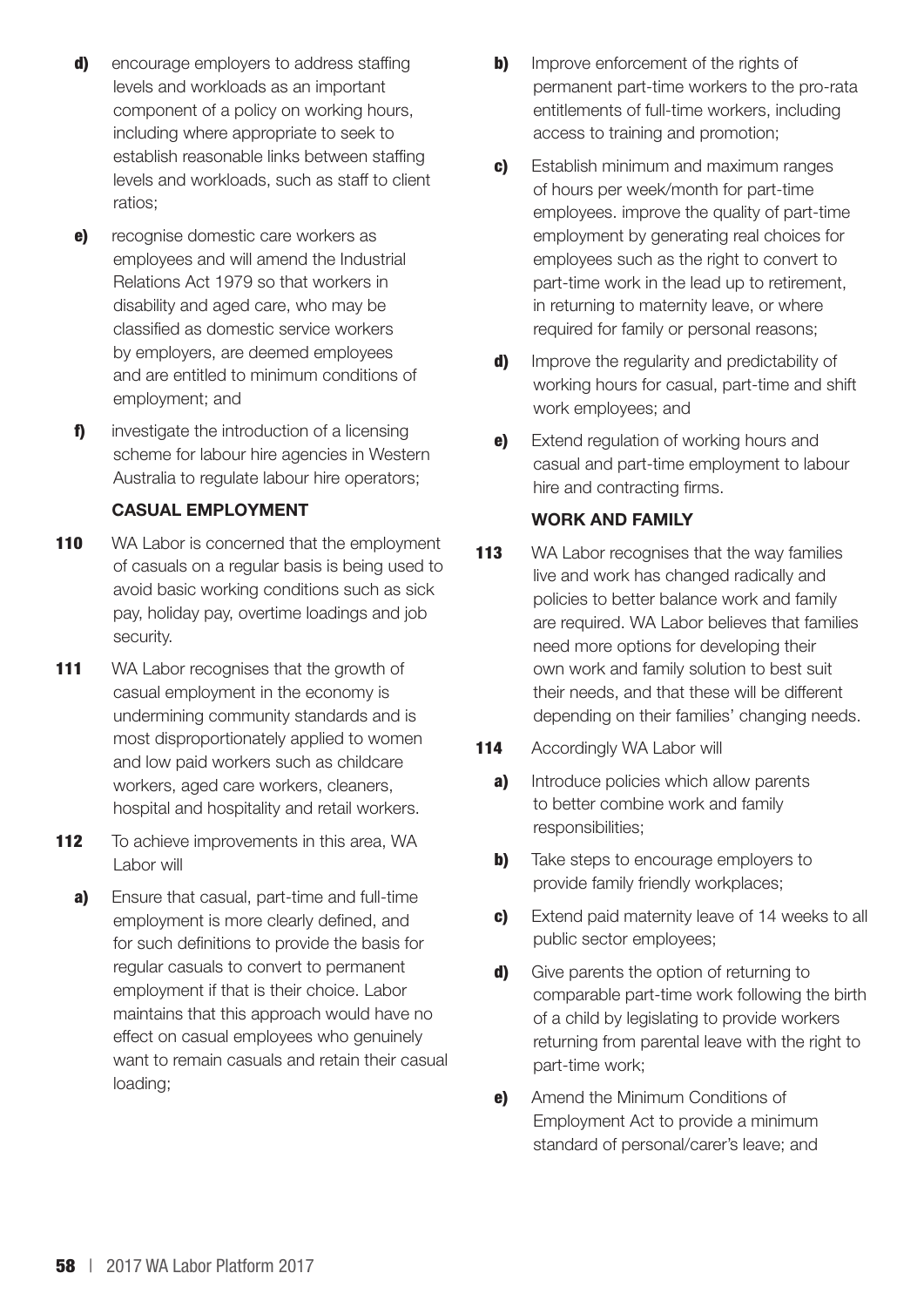- for general retail shops. **116** WA Labor recognises the significance of the public holiday granted for Boxing Day. Consistent with this, WA Labor
	- in government will amend the Retail Trading Hours Act 1987 to provide that, notwithstanding any exemptions to trading hours granted by the Minister, a general retail shop may only trade on Boxing Day if the shop is staffed only by employees who have freely elected to work on that day.

f) Introduce legislation guaranteeing workers' rights to request flexible working hours or arrangements, and corresponding obligations on employers to consider such requests to assist workers to meet their family

115 WA Labor recognises the importance of our

nation's cultural and religious heritage and is committed to the principle that days of cultural/religious significance such as Anzac Day, Good Friday and Christmas Day should remain public holidays and non-trading days

responsibilities.

117 WA Labor recognises that the Easter period is a time of religious and cultural significance and a time many families utilise for holidays and other gatherings. For workers in sevenday industries, this often proves impossible, as neither Easter Saturday nor Easter Sunday is a public holiday.

> WA Labor also recognises that Easter Saturday is a gazetted public holiday in every jurisdiction in Australia other than Western Australia and Tasmania; and, further, as of 2017, that New South Wales, Victoria, the Australian Capital Territory and Queensland have all legislated to provide that Easter Sunday is a public holiday.

**118** WA Labor further recognises that Western Australia, as of 2017, has only ten gazetted public holidays, the lowest of any state or territory in Australia. WA Labor in government will amend the Public and Bank Holidays Act to provide that both Easter Saturday and Easter Sunday are to be observed as public holidays.

119 Labour Day (or May Day) is an annual public holiday which is held to celebrate the achievements of workers not only in Australia but throughout the world.

> Traditionally, Labour Day falls on 1 May in each calendar year. However, in Western Australia, Labour Day falls on the first Monday of March each calendar year.

WA Labor recognises the historical importance of this public holiday and calls upon the WA Labor Government to review the relevant legislation to ensure that Labour Day is held on 1 May of each calendar year.

#### **EMPLOYMENT ASSISTANCE PROGRAMMES**

- 120 WA Labor believes that a low unemployment rate should not be achieved by pushing people out of the labour market. Removing barriers to and providing support for participation is essential, especially for the groups with low participation; women, older workers, and people in regional areas. WA Labor will pursue a strong participation rate by ensuring that there are opportunities and the right mix of support and incentives for all Australians who are able to work.
- 121 WA Labor believes the task of reducing unemployment needs an integrated approach across government, and a new partnership between the three tiers of government and the private sector as well as key stakeholders including unions and the community.
- 122 This partnership will ensure that assistance is provided where it is needed most. It will allow governments to better identify communities and individuals most at risk.
- 123 An important part of this partnership is ensuring that businesses have full access to, and knowledge of government services and infrastructure. These services include group training programs and the pooled use of public infrastructure.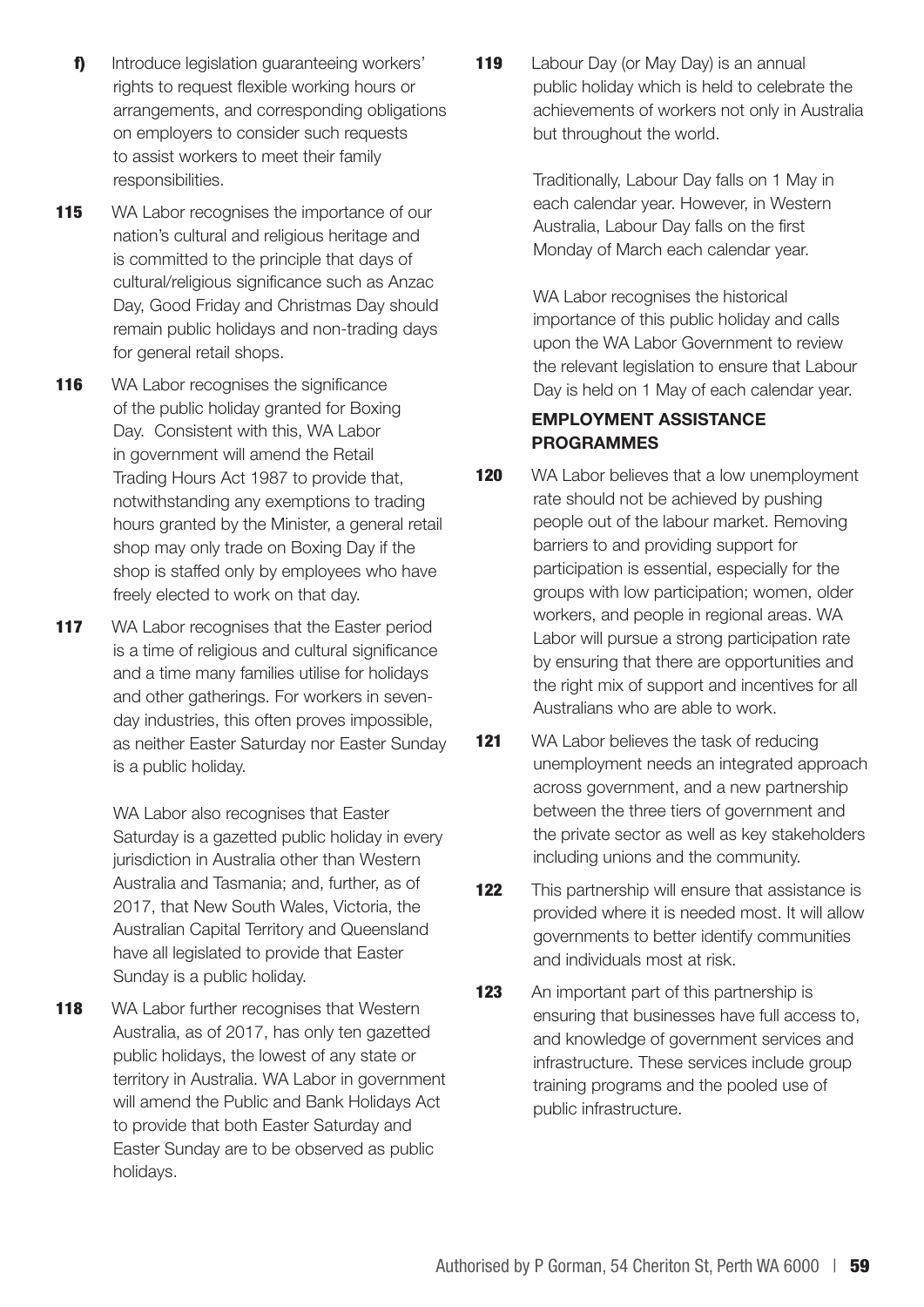- 124 WA Labor believes the closer integration of education and training, employment services and income support is the basis for employment and skills development, which is the best insurance policy the nation has against unemployment in the long term.
- **125** WA Labor acknowledges the particularly crucial and effective role played by group training companies in providing rotated structured training and other opportunities for apprentices who work in smaller companies that have a limited capacity to train in their own right.

#### **INDIGENOUS EMPLOYMENT**

- **126** Labor remains committed to enhancing the training and employment opportunities for Indigenous Western Australians.
- 127 WA Labor recognises that the general and youth unemployment rate of Indigenous Western Australians is unacceptable.
- **128** WA Labor commits to focus on the reduction of Indigenous unemployment as a major policy priority.
- **129** WA Labor will establish benchmarks and targets that quantify decreases in Indigenous unemployment rates.
- 130 WA Labor will encourage Indigenous selfmanagement and economic self-sufficiency.
- 131 WA Labor believes Indigenous people should have full access to employment and will target areas where Indigenous people are under represented.
- **132** WA Labor will support the further development of high quality training and employment environments shaped by and for Indigenous Australians.

#### HOUSING AND CONSTRUCTION

# **THE EQUITABLE PROVISION OF QUALITY HOUSING**

#### **HOUSING**

- 133 WA Labor believes:
	- a) That all Western Australians have the right throughout their lifetime to access secure rental stock or purchase housing that is affordable, appropriate, safe, sustainable and secure;
- **b)** That crisis services must be guaranteed sufficient housing to offer to the people they are supporting; and,
- c) That all Western Australians should have access to safe, affordable and appropriate housing. Provision of public and community housing and the support required to sustain successful tenancy/home ownership is a community responsibility.
- 134 WA Labor recognises:
	- **a)** The importance of providing all Western Australians with a range of accommodation options;
	- **b)** The problem of homelessness in our community;
	- c) The role that community housing plays in meeting the housing requirements of people with special needs or disabilities, young people, people in housing crisis, seniors, people from culturally diverse backgrounds and women and children escaping domestic violence;
	- d) That a vibrant housing construction industry is a critical element in the state's economy;
	- e) The importance of having an effective State Housing Strategy in place to address longterm challenges in Western Australia;
	- f) That the number of Western Australians in 'housing stress' (ie paying more than 30% of their income in housing costs) continues to increase; and
	- g) That, in order to get into a home of their own, many purchasers are taking out mortgages that put them into housing stress.
- 135 WA Labor will:
	- **a)** Expand the provision of public and other forms of affordable housing;
	- **b)** Ensure the provision of more affordable housing by planning and regulation changes to reduce cost;
	- c) Consult key stakeholders such as local government, unions, tenant organisations, industry bodies and community organisations in the provision of housing;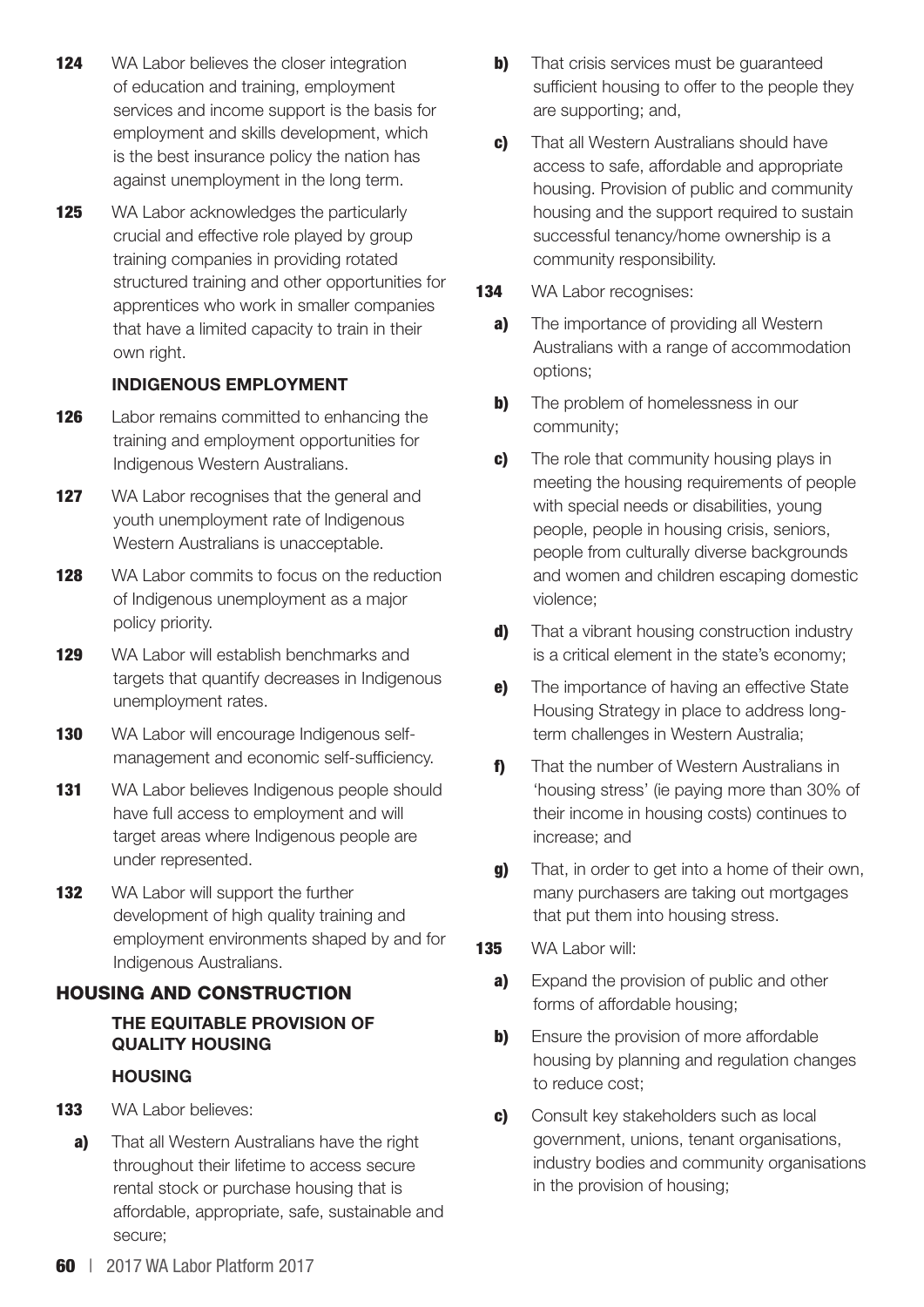- d) Support and strengthen programs that deal with the issue of homelessness;
- e) Improve coordination and collaboration between government departments and the community sector to ensure an improved response to homelessness;
- **f)** Ensure a diversity of affordable housing locations within the community with access to essential amenities;
- g) Provide affordable housing through the following areas:
	- Public housing
	- By providing and expanding appropriate public housing to six percent of housing stock for those in need; and
	- By supporting the growth of public housing availability in rural and metropolitan regions.
	- Community housing (communitybased, non-government, not-for-profit accommodation generally directed at people on low incomes, and women and children escaping domestic violence)
	- By supporting and strengthening the community housing sector as an alternative housing option.
	- Other
	- By encouraging land developers to include a percentage of affordable blocks in all land developments;
	- By supporting low and middle-income people who choose to purchase their own homes through a range of initiatives and housing programs; and
	- By identifying and supporting strategies developed to encourage investment in affordable housing to strengthen the private rental market.
- **h)** Call on all levels of government to ensure that new housing – whether new developments or infill – provide affordable housing as an option within the development;
- i) Call on all levels of government to encourage innovative investment through leveraging and

facilitating the opening of doors for people on low incomes;

- j) Call on the federal government to fund ongoing programs, and provide capital investment in affordable housing;
- k) Fund new public housing, and support the NGO sector and housing groups, to provide community housing;
- **l)** Investigate, when in government, the capacity for a funded program, to roll out the installation of solar energy equipment and storage (these being solar hot water heaters, solar panels and home batteries for the storage of energy produced during the day from the solar panels) to every publiclyowned

Department of Housing property in Western Australia. The proposed roll-out of this energy and carbon saving initiative would be funded over a set period of time from tenants through a temporary increase to rents based on the capacity and history of re-payments and the voluntary acceptance of the solar installation.

- **m)** Reject the notion of Australian home buyers using accumulated superannuation savings to finance a house deposit;
- **n)** Increase tax on foreign investors who purchase established dwellings;
- **o)** Provide support for pensioners who are downsizing, including options such as reducing or removing stamp duty for downsizers;
- **p)** Invest in public transport and major roads so that inner city hubs are not the only desirable areas to live;
- q) Investigate introducing a tax on dwellings that are vacant for more than a total of six months in a calendar year.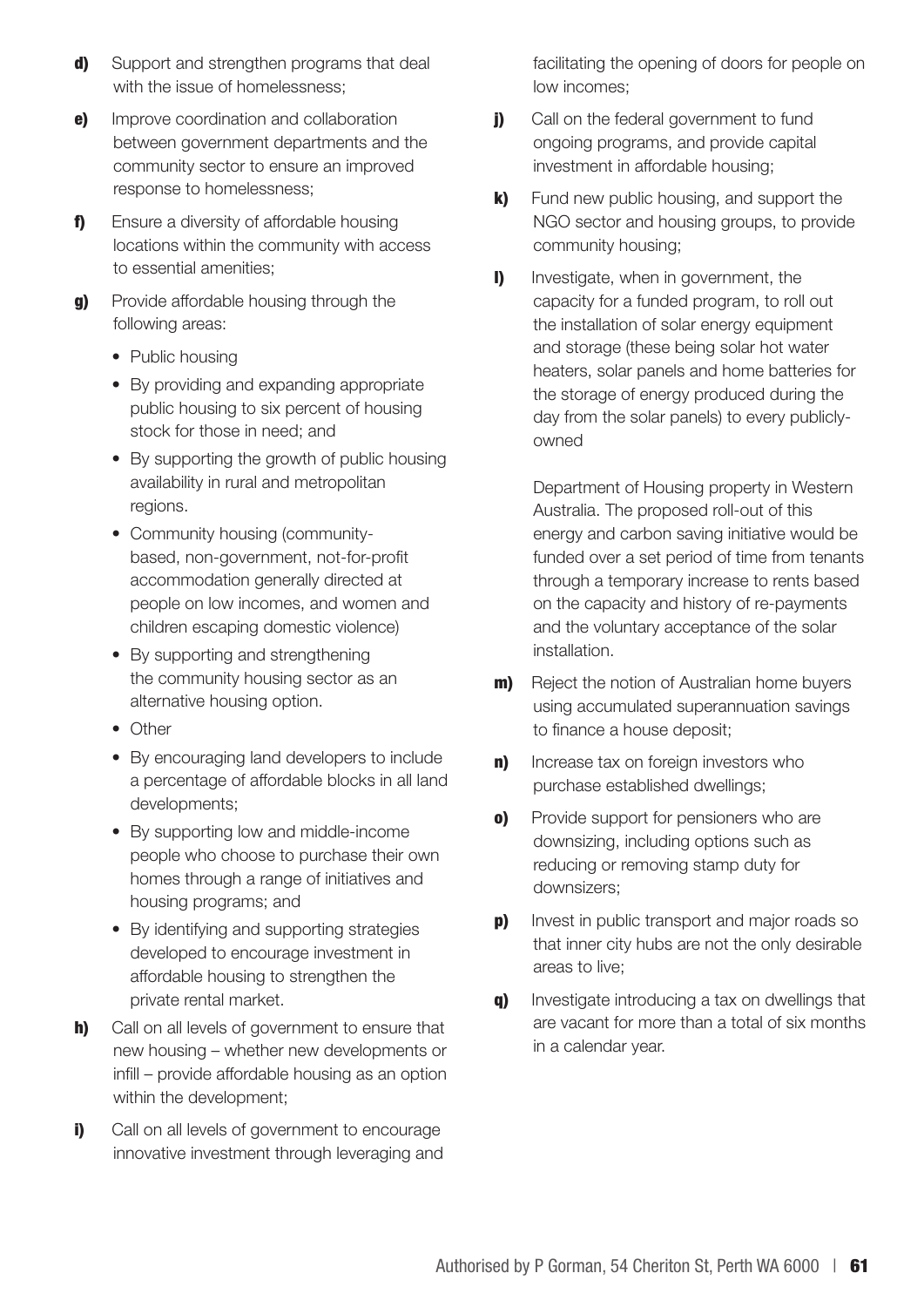#### **CONSUMER PROTECTION**

- **136** WA Labor will strengthen laws to protect consumers and ensure proper quality standards are enforced in housing constructions, including ensuring builders and project managers are responsible for achieving the energy rating stipulated in building plans.
- **137** WA Labor will ensure a high quality of housing and commercial construction in Western Australia.
- **138** WA Labor understands the current social dislocation, including ongoing changes in schools, resulting from families not being able to access long term secure rental housing and will work with stakeholders to address rental security issues.

#### **SUSTAINABILITY**

- **139** WA Labor believes in improving the total sustainability performance of all buildings, whether residential or commercial in nature, publicly or privately owned.
- 140 WA Labor recognises:
	- a) The opportunity for government to provide leadership in improving the environmental performance of public buildings and infrastructure; and
	- **b)** That construction and demolition waste is both a major contributor to landfill, and a valuable resource.
- 141 WA Labor will promote improved building environmental performance for both new and existing buildings through the introduction of appropriate regulatory measures and by increasing community awareness of the issue.

#### **PLANNING**

- 142 WA Labor will modify planning regulations to facilitate:
	- a) Environmental building design and integrated transport solutions; and
	- **b)** Sustainable building construction dependent on sustainable sub-division design.
- 143 WA Labor will:
	- a) Place new emphasis on greater levels of infill urban development to assist in restricting urban sprawl;
	- **b)** Review and introduce Liveable Neighbourhoods as a mandatory guide for the design of new sub-divisions, and will develop an equivalent guide for in-fill development in existing urban residential areas in consultation with local government and the urban development and building industries; and
	- c) Require the design of new urban subdivisions to apply the principles of Water Sensitive Urban Design (WSUD), which recognises the linkages in the water cycle between urban development, stormwater systems and the quality of downstream ecosystems.

#### **HOUSING IMPROVING ENERGY EFFICIENCY**

- 144 WA Labor will:
	- **a)** Develop a program requiring the measurement of the energy efficiency of all new dwellings and existing dwellings undergoing sale and for such measurements to be disclosed; and
	- **b)** Examine the introduction of incentives to encourage the retrofit of existing dwellings to become more energy efficient.

#### **REDUCING WATER CONSUMPTION**

- **145** WA Labor will strive to achieve the domestic water consumption targets of the State Water Strategy by maintaining, and if necessary, enhancing incentives to:
	- a) Harvest stormwater for re-use;
	- **b)** Use water efficient fixtures and appliances;
	- c) Recycle greywater; and
	- d) Minimise water for the irrigation of gardens.
	- e) Improving Water Balance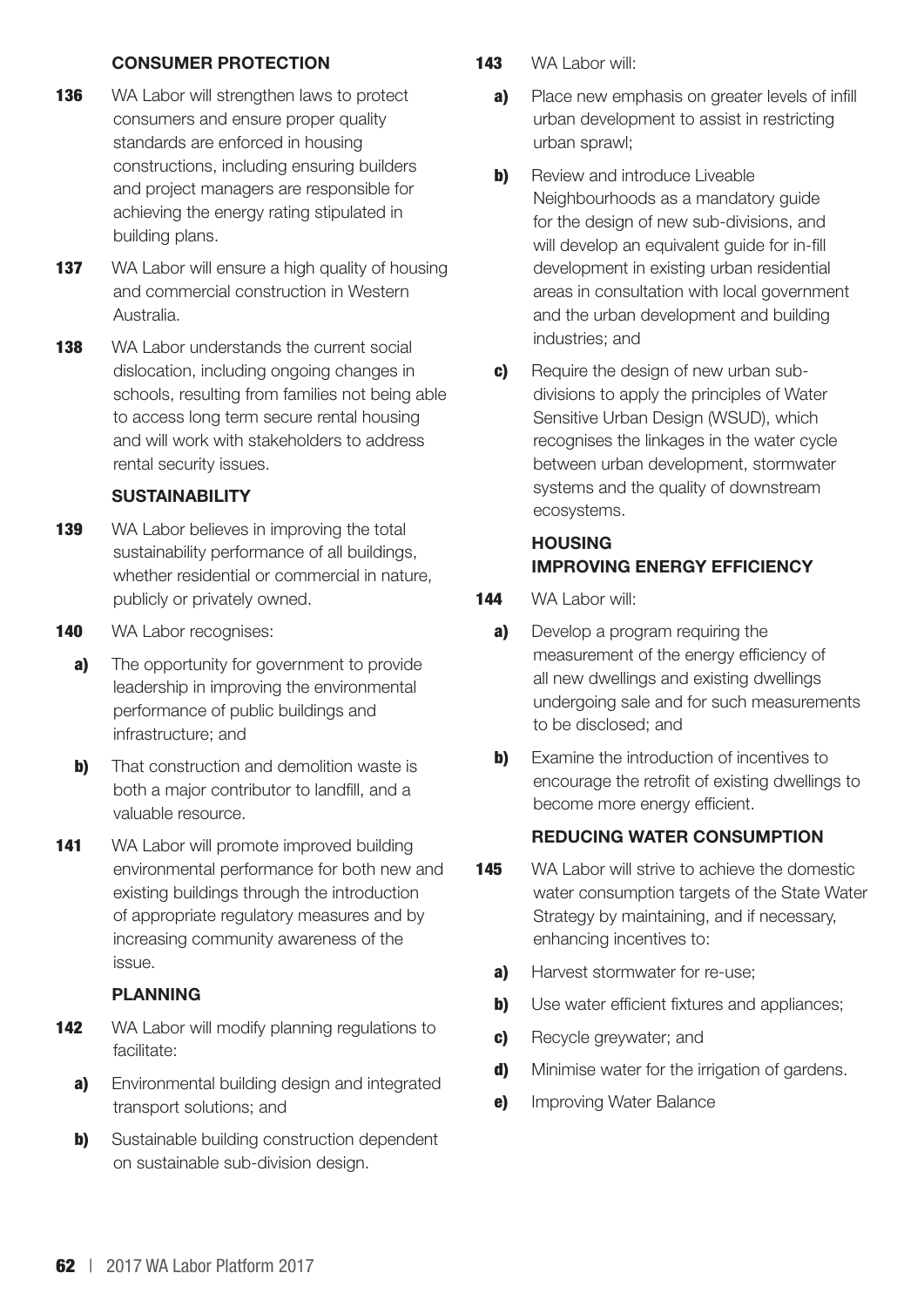146 WA Labor will consider strengthening measures to require residential developments to adopt the principles of Water Sensitive Urban Design (WSUD), which provides for temporary retention of stormwater on site and hence approximates the natural water balance on-site prior to the land being built on.

#### **REDUCING CONSTRUCTION WASTE**

- **147** WA Labor will work with the housing industry and local government to develop a strategy for the introduction of Waste Management Plans for all residential building activity requiring development approval.
- **148** Develop specifications and applications for the use of recycled construction and demolition waste materials;
- **149** Encourage the use of building materials with low embodied energy and materials that can be easily recycled and re-used in Western Australia.

#### **COMMERCIAL BUILDINGS ENCOURAGING ENVIRONMENTAL DESIGN**

**150** WA Labor will encourage developers to introduce design strategies that improve the environmental design of new buildings.

### **REDUCING ENERGY CONSUMPTION AND GREENHOUSE GAS EMISSIONS**

**151** WA Labor will encourage building owners to measure the energy efficiency of their buildings by rating them in accordance with the Australian Building Greenhouse Ratings (ABGR) System, and making the resulting reports available to building tenants.

### **CONSERVING WATER IN COMMERCIAL BUILDINGS**

**152** WA Labor will work to develop strategies to reduce water consumption in existing buildings, and to introduce water efficiency measures in new buildings.

### **GOVERNMENT CONSTRUCTION PUBLIC TENDERS**

**153** Tenders let by a WA Labor Government will conform to the following principles:

- a) Encourage a contestable market;
- **b)** Price, quality of product and timeliness of completion;
- c) Observe the conditions set out in clause 24 of this platform; and
- d) Maximisation of the use of local content that guarantees a fair opportunity for local businesses.

### **ENVIRONMENTAL GUIDELINES FOR PUBLIC BUILDINGS AND INFRASTRUCTURE**

- 154 WA Labor will
	- a) Develop Sustainable Building and Construction Guidelines to provide guidance on design and require minimum standards with respect to:
		- Life cycle costs;
		- Conservation of native vegetation and biodiversity on building sites;
		- Operational energy efficiency (for buildings);
		- Water consumption (for buildings);
		- Stormwater harvesting for re-use;
		- Re-cycling of greywater (for buildings);
		- The Life Cycle impact of construction materials;
		- Protection of the quality and quantity of groundwater; and
		- Construction waste minimisation.
	- **b)** Where possible ensure that all state and local government housing, building and infrastructure complies with these Guidelines.

### **PUBLIC BUILDINGS**

**155** WA Labor will develop a programme to measure the energy efficiency of existing public buildings by rating them in accordance with the Australian Building

> Greenhouse Ratings (ABGR) System, and make the resulting reports available to the public.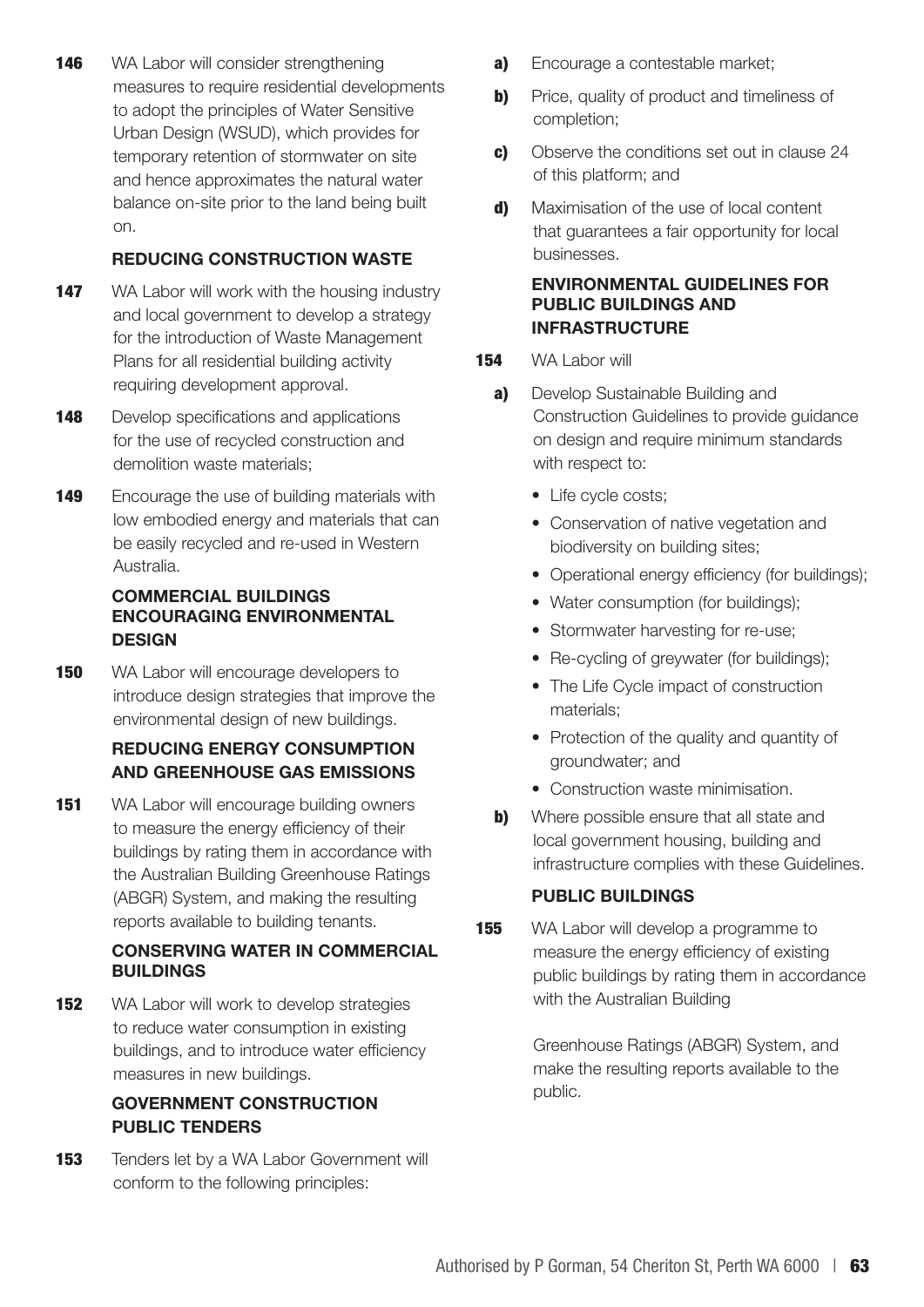#### **PUBLIC INFRASTRUCTURE**

**156** WA Labor will introduce measures to improve the environmental impact of public infrastructure construction by introducing Life Cycle Assessment techniques into design and materials selection in major projects.

#### **CONSTRUCTION AND DEMOLITION WASTE**

- 157 WA Labor will
	- a) Further encourage the use of recycled construction and demolition waste materials in construction;
	- **b)** Direct the appropriate government agencies to develop specifications for applications that utilise recycled construction and demolition waste; and
	- c) Work with local government to set targets for the incorporation of these materials in state and local government construction.

### **THE CONSTRUCTION INDUSTRY**

- **158** WA Labor recognises:
	- a) The national, regional and local characteristics of the industry;
	- **b)** The critical importance of the construction industry to the future economy, environment and well being of the Western Australian people in that it produces the built environment of housing, commercial and public buildings; our infrastructure of roads, railways, pipelines, power stations and transmission network; and the onshore and offshore installations needed for the resources industries;
	- c) That the construction industry can provide employment and opportunity for thousands of people of diverse abilities and aptitudes;
	- d) That the construction industry in Western Australia has been subjected to severe fluctuation in demand that has promoted instability in the construction business and uncertainty in employment; and
- e) That sections of the construction industry are typified by avoidance of proper training, workers compensation, safety and taxation obligations and seeks to put itself above the law by refusing long established industrial entitlements, such as right of entry, under the false pretence it is unlawful.
- 159 WA Labor will:
	- a) Establish a construction industry council involving construction companies and contractors, unions, a consumers representative and government nominees for the purpose of implementing the objectives set out in the subsequent subclauses of this section;
	- **b)** Ensure appropriate training, safety, wages and conditions are in place for people employed in the construction industry;
	- c) Ensure that the industry complies with statutory health and safety requirements and will require improved amenities on construction sites;
	- d) Focus on the necessary infrastructure to support the state's major wealth creating resource developments;
	- e) Devise means to counter severe fluctuation in demand and promote stability in the industry;
	- f) Support innovation both in the building and construction section and the building supplies industry and the greater utilisation of information technology in the industry;
	- **g)** Investigate export opportunities for the building and construction industry and building services and training sectors;
	- **h)** Assess the annual apprenticeship and training needs of the building and construction industry and develop strategies to meet these targets;
	- i) An incoming Labor Government will legislate to ensure that there is a requirement for all major resource companies to contribute to the Building and Construction Industry Training Fund (BCITF) (through a training levy) at the construction stage of a project. The contribution will be determined based on total project cost. This investment will up skill apprentices and ensure that the building and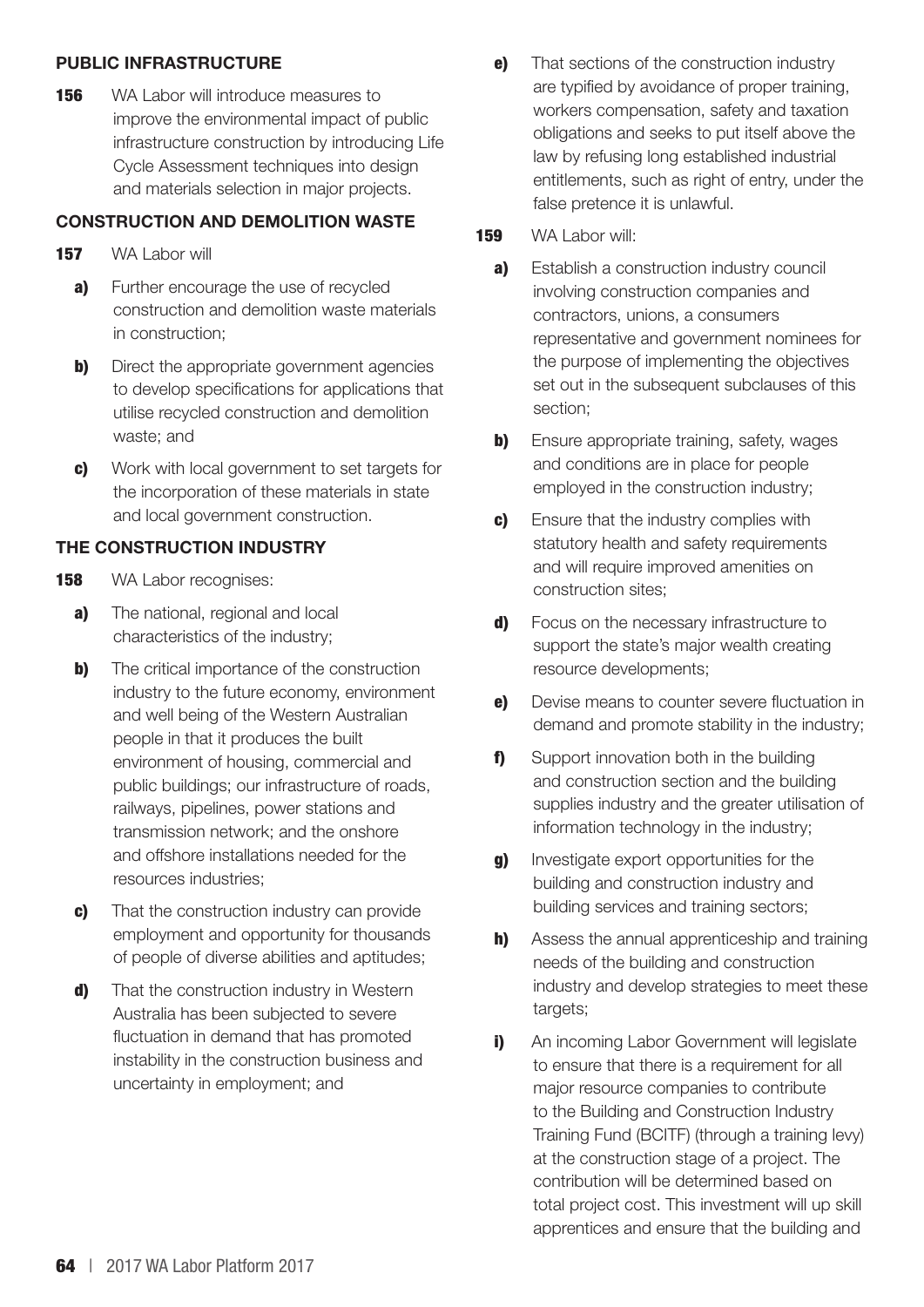construction industry has the skills to meet the needs of the future;

- j) Reject the Federal Government's attempts to interfere with industrial relations in this state by making divisive and regressive IR policies a contractual condition on Federal projects in WA;
- k) WA Labor will establish a mechanism to regulate labour hire companies, to ensure that proper industry benchmark employment standards are adhered to on construction projects.
- **l)** Develop and implement a licensing and registration requirement for tradespersons working in the commercial construction sector engaged on projects over \$5 million.

### **INDUSTRIAL RELATIONS PROMOTING FAIRNESS IN LABOR RELATIONS**

- **160** WA Labor believes that the industrial relations system is a defining statement about the society we want. It helps characterize both our society and the community values we hold important.
- 161 WA Labor will:
	- hold principal contractors to account for the actions of their subcontractors;
	- analyse the benefit of implementing a statutory requirement for a trust scheme on State Government jobs to protect payments to contractors and their employees;
	- implement effective government sanctions on principal contractors that use companies who engage in pyramid subcontracting and sham contracting arrangements; and
	- apply a vigorous auditing process to hold principal contractors and employers to account.
- **162** WA Labor believes that co-operative labour relations are essential to the development of Western Australia and to the equitable distribution of increased benefits, opportunities, wealth and income.
- **163** WA Labor recognises that integrating social justice with economic prosperity is best achieved through fostering constructive relationships between employees and their unions, employers, and governments.
- **164** WA Labor believes constructive relationships in the workplace will be best achieved by good faith collective bargaining over working conditions.. Those conditions are best secured by collective agreements and awards, not by individual contracts.
- **165** WA Labor believes that strong right of entry laws for unions lead to better industrial protections for workers and safer workplaces.
- **166** WA Labor believes that the industrial relations commission plays a vital independent role in our industrial relations system. The Western Australian Industrial Relations Commission (WAIRC) must be easily accessible to all employees and employers in the state industrial relations system.
- **167** WA Labor believes that government should be a model employer and is committed to maintaining core employment in government agencies to produce high quality government services.
- **168** WA Labor believes that quality public services are best delivered by government encouraging and maintaining direct employment in all government departments, agencies and corporations.
- **169** WA Labor will ensure all government bodies behave as model employers. Accordingly management of government departments, agencies and corporations will be based on principles of justice, fairness, equality of opportunity and anti discrimination. As a model employer government will also act to set the highest standards in promoting affirmative action policies.
- **170** WA Labor believes that justice for all employees, regardless of where they work, is best secured by strong unfair dismissal protections.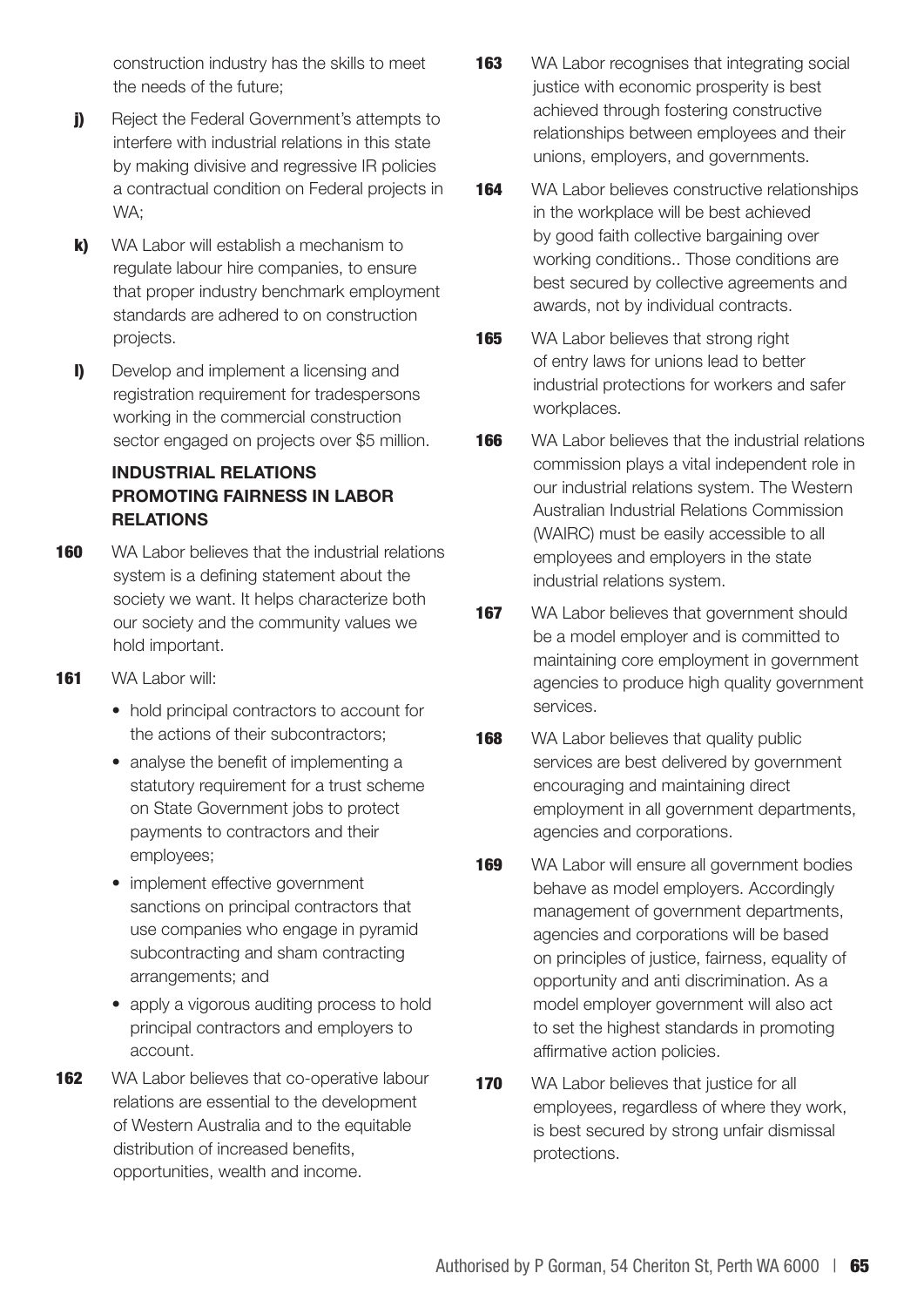- 171 WA Labor will establish and operate ethical standards and codes of practice to the highest possible standard. These standards will be based on the principle of open government and administration and will encourage review and transparency in decision making.
- **172** WA Labor recognises that under our current system, domestic workers employed by individuals to work in their home are specifically excluded from state industrial relations protections. This means that domestic workers employed by individuals do not have the same level of rights as other workers in our state. This puts those workers at risk of working below minimum conditions of employment, without the opportunity for redress. WA Labor commits to ensuring that all domestic service workers are covered by the minimum conditions of employment.

### **RIGHTS, RESPONSIBILITIES AND DUTIES IN THE CHANGING WORKPLACE**

- **173** WA Labor believes that structural and cultural change in the workplace is essential to achieve the following objectives:
	- a) A maximum rate of employment;
	- **b)** Higher living standards through sustainable economic growth;
	- c) An equitable distribution of benefits, opportunities, wealth and income; and
	- d) Priority in employment to workers who reside locally, along with systems of shift rosters and hours of work conducive to promoting family and community life.
- **174** The most important source of both security and income for West Australian families is participation in the workforce. Labour is not a commodity, but an important element to our well being.
- **175** WA Labor believes that it is a fundamental right of all employees and their unions to participate in decisions made about their workplace and the industry in which they work. Employees contribute to enterprise vitality through time, effort and expertise and should have an effective say in decisions affecting their lives.

**176** WA Labor will ensure workers with a disability in WA have access to information and support about their workplace rights.

### **A FAIRER LEGAL FRAMEWORK**

- **177** WA Labor believes that the legal framework of industrial relations should reflect the following important principles:
	- **a)** To provide fairness for all parties involved in industrial relations, recognising that different relationships of power exist between the parties;
	- **b)** To ensure that all employees are entitled to relevant, consistent and secure conditions of employment;
	- c) To ensure that employee entitlements are protected in the circumstances of a transmission of a business or part of a business or when a contract for service changes;
	- d) To provide opportunities for and encourage fair, good faith, collective bargaining;
	- e) To emphasise the importance of conciliation and arbitration in dispute resolution;
	- f) To promote the relevance and primacy of the Western Australian Industrial Relations Commission (WAIRC);
	- g) To apply equally to all workers irrespective of the size of their employers business;
	- h) To be extended beyond a narrow definition of employees to include those in employmenttype relationships;
	- i) To reduce the increasing 'legalism' of the system and remove barriers to workers accessing rights;
	- i) In industries regulated by the State Government such as security, childcare and disabilities, all new employees are required to attend an induction program, to be held by the relevant department and that Unions representing those workers are able to attend; and
	- k) To ensure that any award modernisation process does not disadvantage award dependent workers, and continues to strengthen and improve awards as living documents.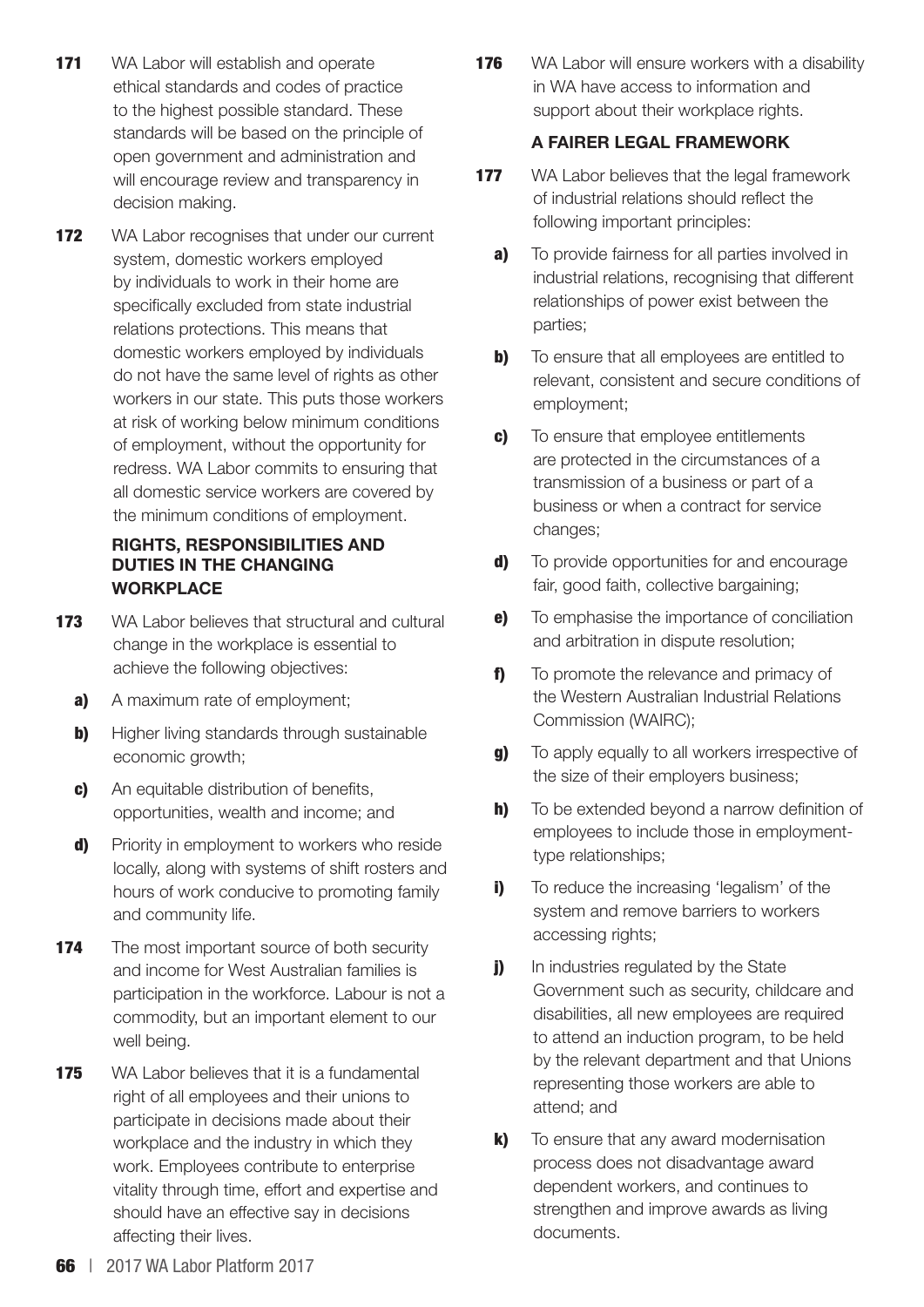- **178** WA Labor believes that all employees are entitled to a range of minimum conditions of entitlements which will be enhanced in accordance with the recommendations of the Review of the Labour Relations Reform Act 2002.
- **179** WA Labor recognises that collective bargaining is not necessarily beneficial for all workers, particularly in low paid industries. WA Labor will ensure that a range of minimum conditions and entitlements are enhanced in accordance with the recommendations of the review of the Labor relations reform Act 2002.
- **180** To further protect low paid and vulnerable workers, WA Labor will legislate to remove the last vestiges of individual agreements from the industrial relations system.
- **181** WA Labor will ensure that a provision providing Redundancy Payments to reflect community standards will be inserted into the Minimum Conditions of Employment Act.
- **182** Further, WA Labor will ensure that resources are directed to ensure compliance by all employers with such minimum standards.
- **183** WA Labor believes that a strong system of penalty rates is vital for maintaining a fair, family-friendly workplace. WA Labor will maintain the existing system of penalty rates for all workers who sacrifice weekends and public holidays, or work excessive or unsociable hours.
- **184** WA Labor supports the right of every worker to a safe home, community and workplace.
- 185 WA Labor stands against family violence. WA Labor is committed to Domestic Violence leave as a universal workplace right with appropriate paid leave and employer support.
- **186** The WA State Labor Government will review the QLD Labour Hire Licencing Bill 2017.

WA Labor supports the adoption and implementation of similar legislation in Western Australia to provide the legislative framework for the licensing and regulation of labour hire services and related matters in the Western Australian construction industry.

Once this legislation is enacted, it will combat the exploitation and underpayments in the labour hire sector and will enforce the following (among other things):

- 1 . Require all labour hire companies to apply for a licence within 28 days of the legislation coming into effect;
- 2 . In the event principal contractors engage an unlicensed labour hire provider or a labour hire employer fails to obtain a licence without a reasonable excuse, they face individual fines or imprisonment;
- 3 . Licence inspectors will have the power to enter workplaces without warrant; and
- 4 . Will allow licence inspectors to seize documents and property believed to be in connection with an offence.

### **RECKLESS OR GROSS NEGLIGENT CONDUCT**

- **187** Every worker in Western Australia has a right to go to work and return home free from harm, injury or the possibility of losing his/ her life at the place of employment. Too many workers in Western Australia have not enjoyed this right because of unsafe workplaces and unsafe work practises ignored by the management, owners and directors of companies.
- **188** WA Labor believes that the current State health and safety legislation fails to apportion legal responsibility to management, owners and directors of companies when a death or serious injury occurs in the workplace. The likelihood of owners or directors who have acted recklessly or in a grossly negligent manner facing the threat of serious legal sanctions simply does not exist in WA.
- **189** The National Harmonised WHS legislation takes the legal obligations of company owners and directors a significant step further than existing WA law, but has failed to address the key issue of grossly negligent conduct.
- 190 In Government, WA Labor will legislate to enact the following health and safety principles: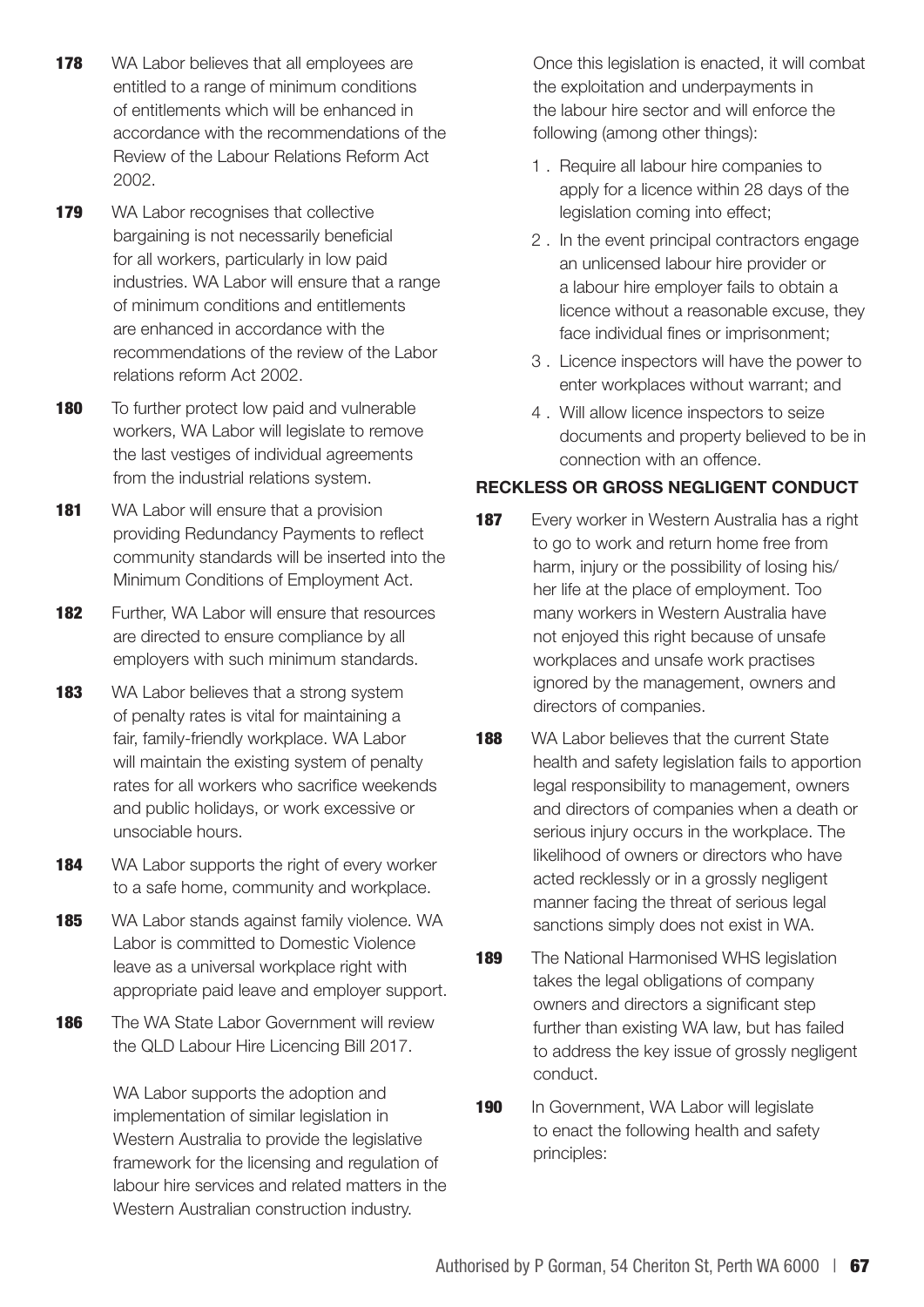- a) Every worker has the right to a safe and healthy work environment;
- **b)** Every person conducting a business or undertaking (PCBU) has a duty to provide this;
- c) Compliance with this duty by a PCBU will ensure a work environment free of hazards and thus free of exposure to hazards, illness, disease and death;
- d) Work Health and Safety legislation must provide a range of sanctions to reflect the range of expeosures to hazards, illness, disease and death experienced by workers;
- e) An appropriate sanction for breach of WHS law should include a jail term for seniors officers of a PCBU;
- f) Maximum terms, reflecting the seriousness of the breach, should be 20 years;
- **g)** Legislation must ensure that jail is a reasonable and foreseeable prospect for serious breaches of WHS duty;
- **h)** Acts or ommissions that are reckless or grossly negligent form the test of what may attract a jail term;
- i) Where a regulator fails to initiate a prosecution, a union or another party with an interest must have a right to initiate a prosecution; and
- j) The ability of any affected person to seek an independent review of the failure of a regulator to initiate a prosecution (by a separate body, such as the Director of Public Prosecutions) must be included in any future WHS legislation.
- 191 WA Labor recognises that strong, effective and representative unions are essential for a democratic and just society. Union delegates are a vital link between employers and workers and ensure that the voice of workers is heard in the workplace
- **192** WA Labor is committed to ensuring that a number of fundamental rights are established in Australian workplaces for workers and union delegates. These include:
- a) The formal recognition of the representative role of union delegates in the workplace;
- **b)** The absence of discrimination or harassment in employment;
- c) The right to bargain collectively;
- d) The right to be informed and consulted before decisions are made that will have a significant effect on employment or work;
- e) The right to reasonable time off to consult with other workers and participate in the affairs of the union;
- f) The right to trade union education;
- g) The right of union delegates to appropriate facilities for carrying out their role including consulting with workers and their union;
- **h)** The right to place appropriate information on a secure notice board which is accessible to all workers;
- i) The right to consult union officials exercising their right of entry; and
- **j)** The requirement of employers to pass on employees banking details to their Union where permission has been given.
- **193** Consistent with its commitment to a democratic and open society, WA Labor will seek to ensure that the above rights are enshrined in legislation and in other initiatives of a Labor government.

### **OBSERVANCE OF INTERNATIONAL ISSUES AND STANDARDS AFFECTING LABOUR**

- **194** Labor recognises that workers are often excluded from access to the Commission if they do not fit neatly into the definition of 'employee'.
- **195** The Commission should have jurisdiction to deal broadly with matters that affect 'workers' and contracts for the performance of work, and/or situations that may give rise to industrial disputation.
- **196** WA Labor recognises the right to join unions, the democratic rights of unions to freely organise within the workforce and to conduct their own affairs.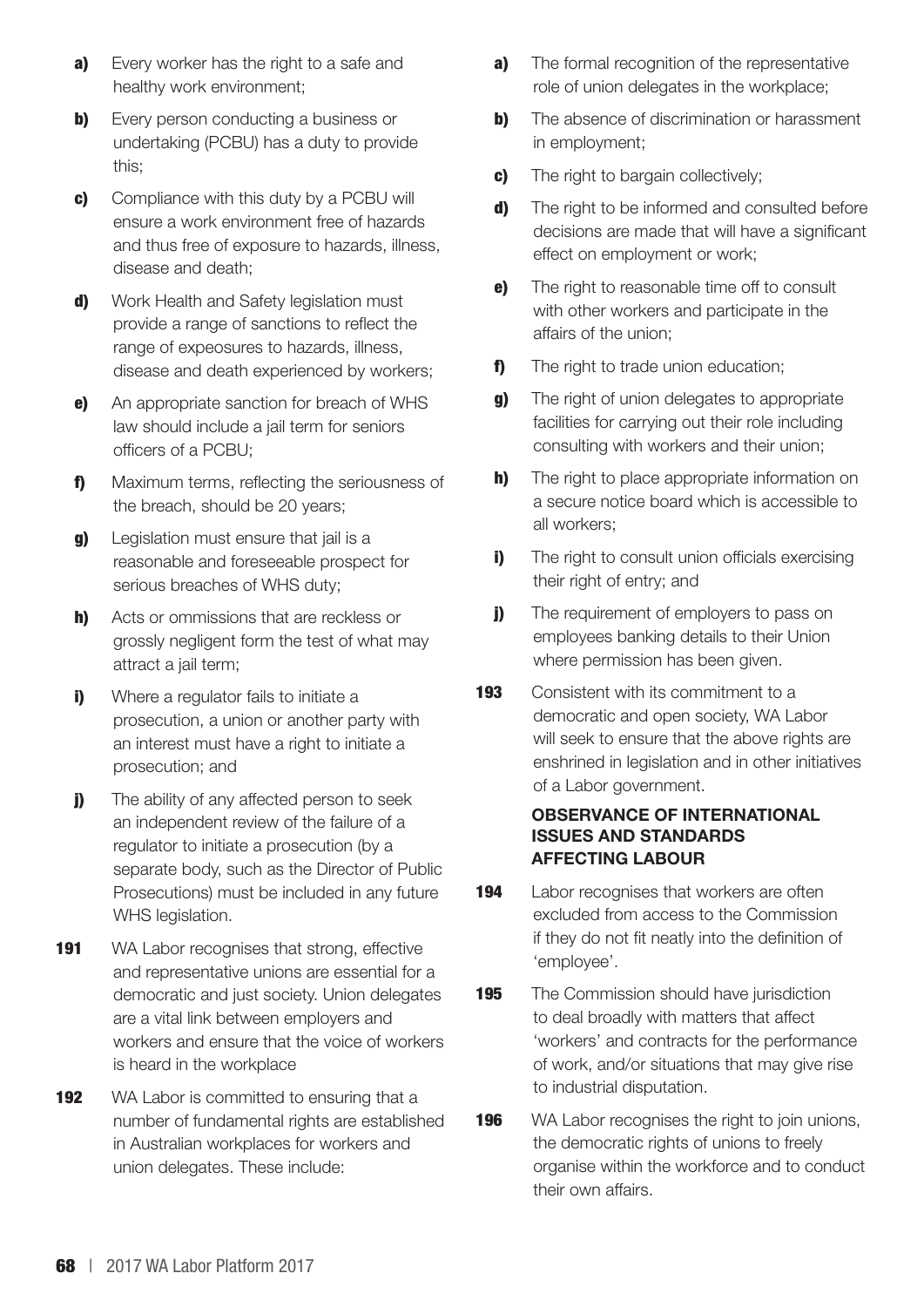- **197** The WA Labor State Conference applauds the support of the Gillard Government in the ASU's equal pay case for the social and community services sector.
- **198** The trend to casualisation of the workforce and other forms of precarious employment should be discouraged in preference for secure, quality employment.
- 199 WA Labor believes that legal action arising out of industrial relations matters should be confined to the industrial tribunal system, where the determination of matters is done fairly, efficiently and between informed parties. In contrast the civil courts are often complicated, costly, rigid and unable to resolve problems.
- 200 WA Labor believes that:
	- a) Legislation must require that all agreements are open to scrutiny, reviewable and fair. Furthermore, WA statute will reflect the primacy of collective bargaining in accordance with ILO convention 87 and ILO convention 98 and a Labor government will actively promote that principle;
	- **b)** Enterprise agreements and industry wide agreements, negotiated with trade unions and employees must be underpinned by the award safety net;
	- c) Unions must have reasonable access to workplaces for the purposes of organisation, recruitment and assistance to workers. This includes the right to convene meetings with members and potential members free of intimidation and without the attendance by employers and/or their representatives; and
	- d) ALL employees must have legislative protection against unfair dismissal and access to adequate compensation where appropriate.

#### **PAY EQUITY**

201 WA Labor is concerned that WA has a persistently higher gender gap than the rest of Australia, and will take action to bring the average earnings of men and women into line.

- **202** Accordingly WA Labor believes that an Equal Remuneration Principle ought to be inserted in the state wage fixing principles for application when the Commission:
	- a) Makes, amends or reviews awards;
	- **b)** Arbitrates industrial disputes about equal remuneration; and
	- c) Values or assesses the work of employees in 'female' industries, occupations or callings.
- **203** WA Labor believes that, when determining increases in the state minimum wage, the WAIRC must include the need to reduce the gender pay gap in its considerations.
- 204 WA Labor in Government commits to fully funding any pay increases required by the social and community services sector arising from the current national pay equity case.

### **VALUING DIVERSITY**

- 205 WA Labor believes that the employment of bilingual workers within all Government departments, especially within the Department of Employment Protection, is vital in ensuring that migrants from non-English speaking backgrounds are made aware of their rights and service entitlements.
- 206 WA Labor believes these bilingual workers in appropriate positions and agencies should take a proactive role in educating migrants of culturally and linguistically diverse (CaLD) backgrounds about employment standards in industries employing CaLD migrants, such as the contract cleaning industry and outwork sector of the clothing industry. It is particularly important to ensure relevant government departments and instrumentalities facilitate access to information.
- **207** All industrial awards and agreements entered into by a WA Labor Government should make provision for employees who have such a need to undertake English as Second Language instruction.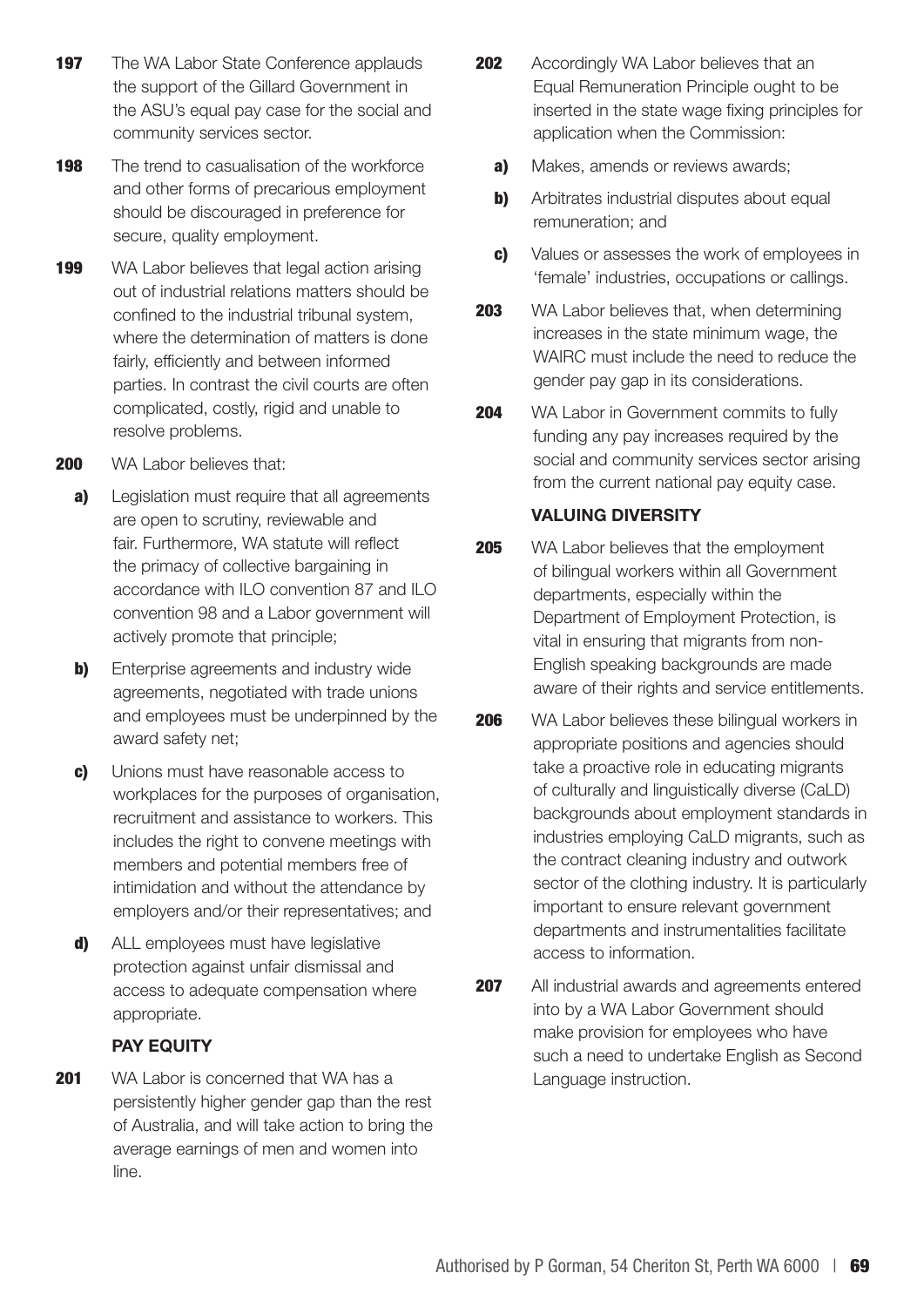### **OUTWORKERS**

- **208** WA Labor recognises the disadvantaged position of outworkers—such as those labouring in the textile, clothing and footwear (TCF) sector—when compared with the rest of the labour force. As workers subjected to the most insecure and vulnerable forms of precarious employment, outworkers require specific regulatory protection in order to control the exploitative conditions under which they are engaged.
- **209** WA Labor is committed to ensuring that outworkers throughout Western Australia Australia are engaged under secure, safe and fair systems of work.

# **WORKPLACE HAZARDS: PREVENTION TREATMENT, COMPENSATION**

#### **WORK HEALTH AND SAFETY**

- 210 People WA Labor believes that all people deserve to work in an environment free of exposure to risk in their workplace.
- 211 WA Labor is committed to ensuring that WA has a strong legislative framework to protect people in the workplace. WA Labor will do this by:
	- a) Strengthening state Work Health and Safety Laws;
	- **b)** Working with other states and territories to ensure that the national harmonised framework of work health and safety laws is maintained and strengthened with the highest international standards;
	- c) Ensuring that WorkSafe and the Department of Mine Safety is well resourced andempowered to be a tough regulator;
	- d) Blocking attempts to expand the Comcare scheme;
	- e) Developing a strong regulatory framework which ensures the health, safety and well being of FlFO workers;
	- f) Ensuring all decision making forums are genuinely tripartite; and
	- g) Increasing resources for research, standards setting, information and inspection by WHS regulators.
- 212 A WA Labor Government will improve our occupational health and safety laws in the following areas:
	- a) Consultation on WHS representative rights;
	- **b)** Industrial manslaughter;
	- c) Third party ability to prosecute for breaches of Work Health and Safety Laws;
	- d) Onus of proof on employers;
	- e) Minimum standards for work accommodation facilities & camps;
	- f) Tripartism;
	- g) Right of entry permit holders; and
	- h) Implement a system of responsibility based on the "hierarchical" chain of command of an employer organisation.
- 213 WA Labor believes that a strong and empowered health and safety regulators is essential to ensure compliance with work health and safety laws. Labor will do this by:
	- a) Increasing funding to WorkSafe;
	- **b)** Ensuring that there are sufficient active inspectors to perform the work expected and efficiently service the entire state;
	- c) Investigating alternative models of funding for WorkSafe including industry levies;
	- d) Ensuring regular and comprehensive public reporting of injury, disease and fatality statistics; and
	- e) Investigating creating a single, crossjurisdictional Work Safety and Health inspectorate encompassing the general, resource, and onshore sectors.
- 214 WA Labor condemns the State Government for the inaccurate reporting of workplace fatalities and calls for all transport related fatalities which occur in the course of a worker's duties to be classified as work related.
- 215 A WA Labor Government will implement legislation to provide for immediate entry into workplaces for properly trained and credentialed union officials to ensure compliance and to inspect and investigate suspected breaches of the WHS Act and Regulations.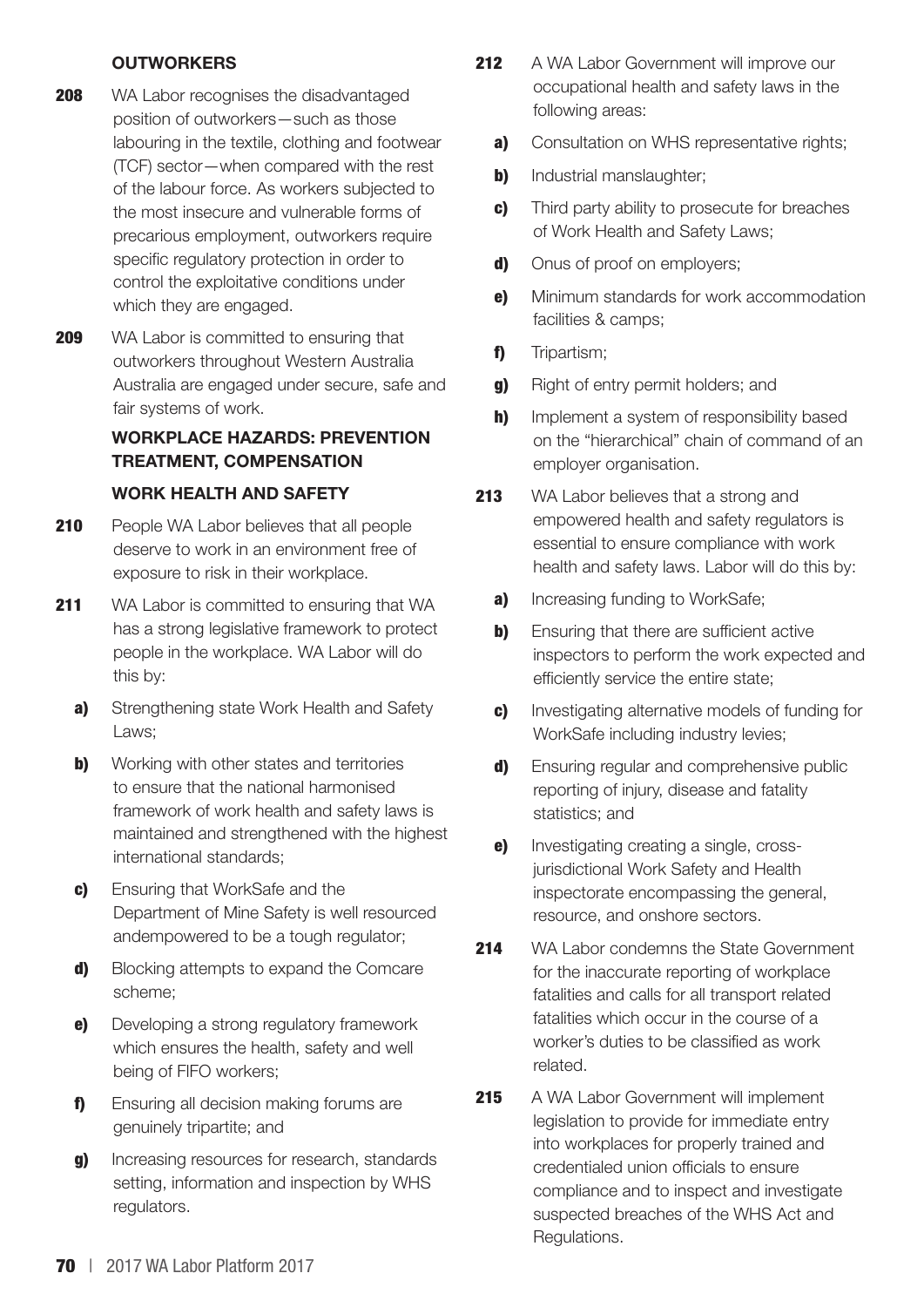- 216 A WA Labor Government will advocate for Safe Work Australia and National Offshore Petroleum Safety and Environmental Management Authority to become genuinely tripartite bodies.
- **217** WA Labor recognises that Western Australia is lagging behind international work health and safety regulators at appropriately classifying cancer causing carcinogens in the workplace and commitments a WA Labor Government to implementing appropriate regulation to recognise these carcinogens.
- 218 A WA Labor Government will implement legislation to allow for trade unions and other third parties to bring about prosecutions against breaches of the Work Health and Safety Act and Regulations.
- 219 WA Labor will legislate in its first term to make industrial manslaughter an Offence under the criminal code.
- 220 WA Labor in Government will introduce an inclusive and secure health monitoring regime for all workers exposed to dangerous materials and substances known to have long term health risks such as asbestos and radioactive isotopes for the life of the worker and that this be fully cost recovered by industry. This should be supported by annual full medicals for these employees whilst working in these industries and 5 yearly once they leave the industry for their whole life at no cost to the worker.
- 221 WA Labor believes that an open and transparent safety environment will deliver better outcomes for employees and businesses working in Western Australia. Reports and managements plans that result from a legislative framework or statutory body or officer are public property and therefore should be available for scrutiny by the public. WA Labor in Government will do everything that is necessary to ensure proper parliamentary and public scrutiny of all Occupational Health and Safety related reports, investigations, management plans and statistics.

# **WORKERS' COMPENSATION AND INJURY MANAGEMENT**

- 222 WA Labor believes that workers' compensation should be available on a nofault basis where an injury "arises out of or in the course of employment", even where it is the aggravation of an existing injury or disease.
- 223 WA Labor believes that the following principles should form the core of Western Australia's workers' compensation scheme:
	- a) Premiums must recover the costs of the system as well as encourage safe work practices;
	- **b)** A range of statutory and common law remedies should be available to injured and diseased workers. Statutory benefits must be measured by thelr equity and adequacy;
	- c) Workers should have equal access to workers compensation regardless of age;
	- d) That workers' compensation self-insurance should only be available to employers who show strong commitment to workers' rights and occupational health and safety and that mange regulatory safeguards are needed to ensure that current self-insurers meet the highest possible standards;
	- e) Unions must have the power to enforce noncompliance with workers compensation law;
	- f) The dispute resolution System should be a quick, easy, effective and legally binding mechanism to resolve disputes about all aspects of the workers' compensation system;
	- g) Workers should have the right to be represented in all stages of the workers compensation and injury management system;
	- **h)** Return to work should be elevated as a central tenant of workers compensation by:
		- i) placing an absolute obligation on employers to provide suitable duties;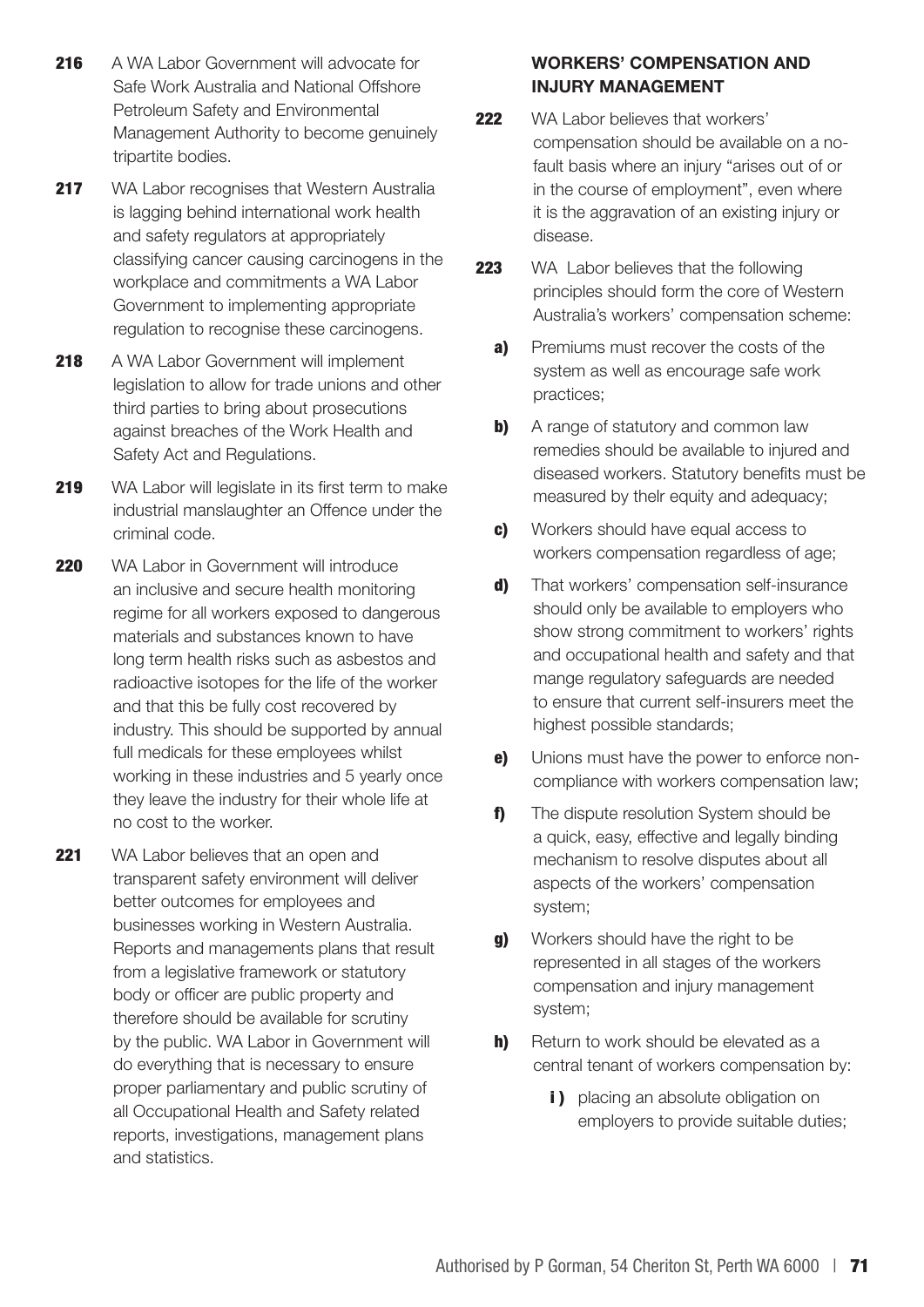- ii) preventing termination unless the injury management plan states that the return to work goal is a different job and a different employer; and
- **iii**) incentivising the employment of injured workers.
- i) Journey claims and recess claims should be covered by the system;
- j) Weekly payments should be set at a level equivalent to an injured worker's ore-injury average weekly earnings irrespective of their fitness for work and should not be subject to any caps or step-downs;
- k) Costs associated with medical and all related treatment should be covered for workers' compensation purposes with no arbitrary caps or limits; and,
- **I)** Work Capacity Reviews and Decisions should be removed from the workers' compensation legislation. Consideration of a worker's functionality is properly addressed as part of their rehabilitation plan.
- 224 Labor is committed to the following principles with respect to workers' compensation:
	- a) That casual employees who have been regularly and systematically engaged be entitled, in addition to any other entitlement, to be paid their average weekly earnings from the date of injury until their claim is either (a) accepted and weekly payments of compensation begin, or (b) rejected.
	- **b)** That permanent employees who exhaust their sick leave entitlements before their claim is either (a) accepted and weekly payments of compensation begin, or (b) rejected are, in addition to any other entitlement, to be paid their weekly earnings until their claim is either (a) accepted and weekly payments of compensation begin, or (b) rejected.
	- c) That, if an employer/insurer intends to cease payments of compensation, then such employer/insurer should be required to seek leave of Workcover before discontinuing payments rather than to simply advise the employee. Further, on receipt of such application, Workcover would be required

to determine if the employee consents and, if unable to make such a determination, or in the event that the employee does not consent, convene a conciliation conference in the first instance to seek to resolve the dispute.

- d) That an employee in receipt of workers' compensation should accrue both annual leave and long service leave.
- e) That the prescribed amount be \$250,000 (in year 2017 and indexed thereafter) or three years of the employee's annual earnings, whichever is the greater.
- f) That representatives of the employer and/or insurer are not entitled to be present during medical appointments with injured workers.
- g) That employers are required to keep an injured employee's position open for a period of 12 months from the date the employee is informed of the decision to accept liability for the employee's claim.
- **h)** That there should be a system for licensing specialist medical practitioners who provide opinions for the purposes of workers' compensation claims, with both a review process and a disputes process to be created with respect to those opinions.
- 225 WA Labor opposes multiple jurisdictions of workers' compensation operating in this state and will oppose any attempts to expand the Comcare scheme into the private sector.
- 226 WA Labor recognises that the majority of work related cancers are uncompensated and will investigate avenues to compensate exposure to known carcinogens in the workplace.
- 227 Weekly compensation payments should be consistent with a worker's ore-injury earnings. WA Labor will oppose any step down arrangements to compensation

which reduce injured workers' weekly payments or excludes payments such as shift loadings, overtime or penalty rates.

228 Volunteers who are injured in work situations should be recognised under workers'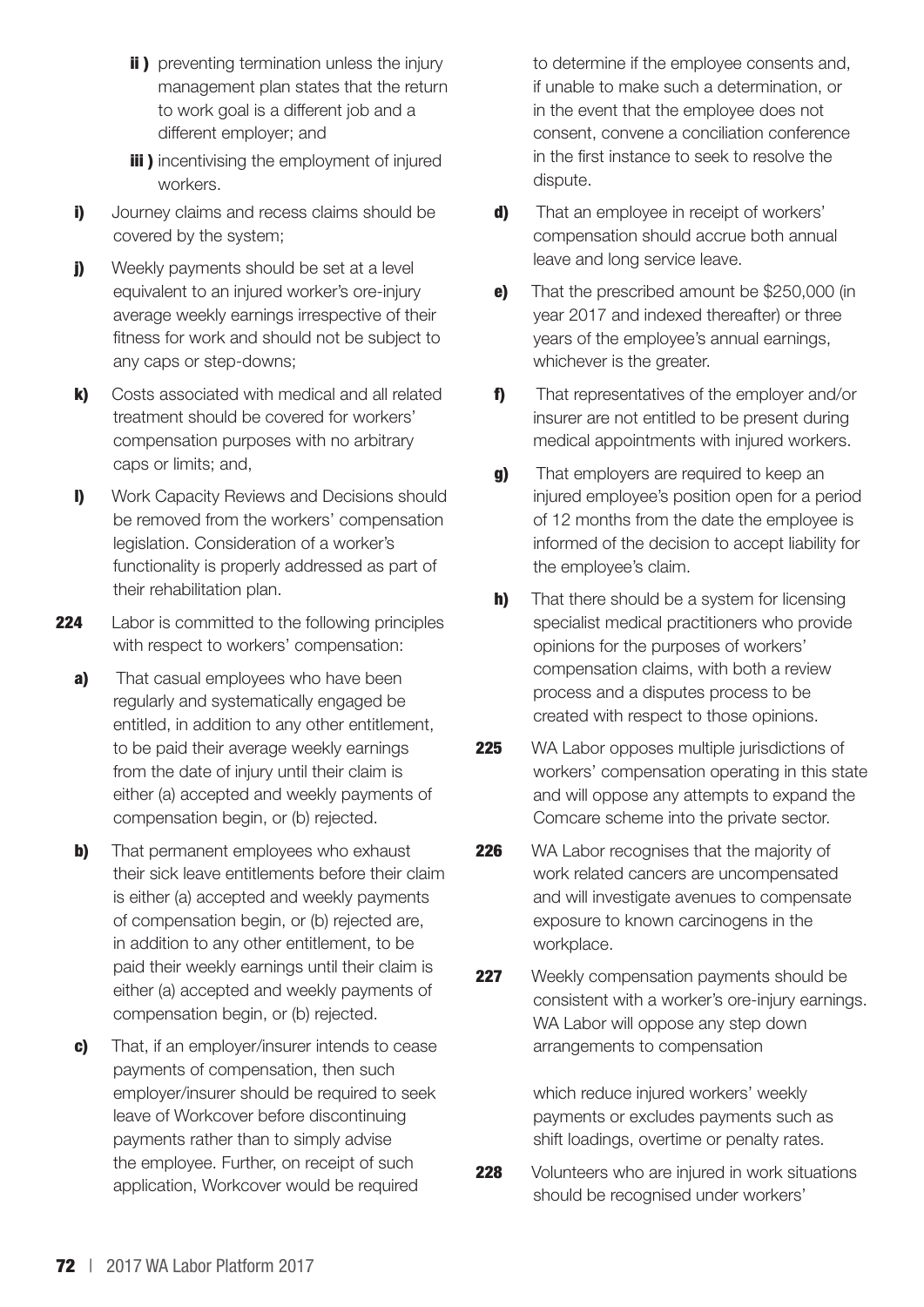compensation legislation and be entitled to make claims.

229 A WA Labor Government will extend presumptive cancer legislation to eligible fire fighters employed by the Department of Parks and Wildlife.

# **STRENGTHENING OF THE OHS INSPECTORATE**

- **230** WA Labor will act to create a single, crossjurisdictional Occupational Safety and Health (OHS) Inspectorate encompassing the general, resource, and offshore sectors.
- 231 WA Labor recognises that OHS legislation can only be effective if it is backed by a well resourced, trained, motivated and managed inspectorate that conducts regular inspections of workplaces to ensure that occupational health and safety standards are enforced.
- 232 WA Labor will ensure that there are sufficient active inspectors to perform the work expected and efficiently service the entire State.

## **WORKERS COMPENSATION SYSTEM**

- 233 WA Labor believes that:
	- a) A range of statutory and common law remedies should be available to injured and diseased workers. Statutory benefits must be measured by their equity and adequacy;
	- **b)** A balanced and expeditious dispute resolution is critical for an equitable workers' compensation system;
	- c) Dispute resolution must recognise the right of injured workers to adequate representation;
	- d) Whilst the vast majority of injured workers return to work within a relatively short period, those people with disabilities who have impaired work capacity are entitled to dedicated rehabilitation efforts to support a return to meaningful employment with sufficient funds available;
- e) Workers should have equal access to workers compensation regardless of age;
- f) Weekly compensation payments should be consistent with a workers pre-injury earnings and Labor will oppose any step down arrangements to compensation which reduce injured workers weekly payments or excludes payments such as shift loadings, overtime or penalty rates;
- g) That workers compensation self-insurance should only be available to employers who show strong commitment to workers' rights and occupational health and safety and that stronger regulatory safeguards are needed to ensure that current self-insurers meet the highest possible standards; and
- h) Costs associated with medical and all related treatment should be covered with no caps or limits.
- i) That PTSD presumptive legislation protections are developed for Police, Fire and Emergency service personnel.
- 234 WA Labor will investigate alternative means of ensuring comprehensive workers' compensation cover for all Western Australian workers.
- 235 WA Labor will take steps to ensure that the workers' compensation system is adequately funded and that premium rates reflect the need to recover the costs of the systems and encourage safer workplaces.
- **236** WA Labor recognises that workers who are affected by chemicals within their workplaces should have recourse to Workers Compensation legislation should they be affected by the condition known as 'Multiple Chemical Sensitivity.'
- 237 Workers, who are injured travelling to and from work, and during recess periods of the working day, should be entitled to full access to the workers compensation system through legislated JourneyCover arrangements.
- **238** Volunteers who are injured in work situations should be recognised under workers' compensation legislation and be entitled to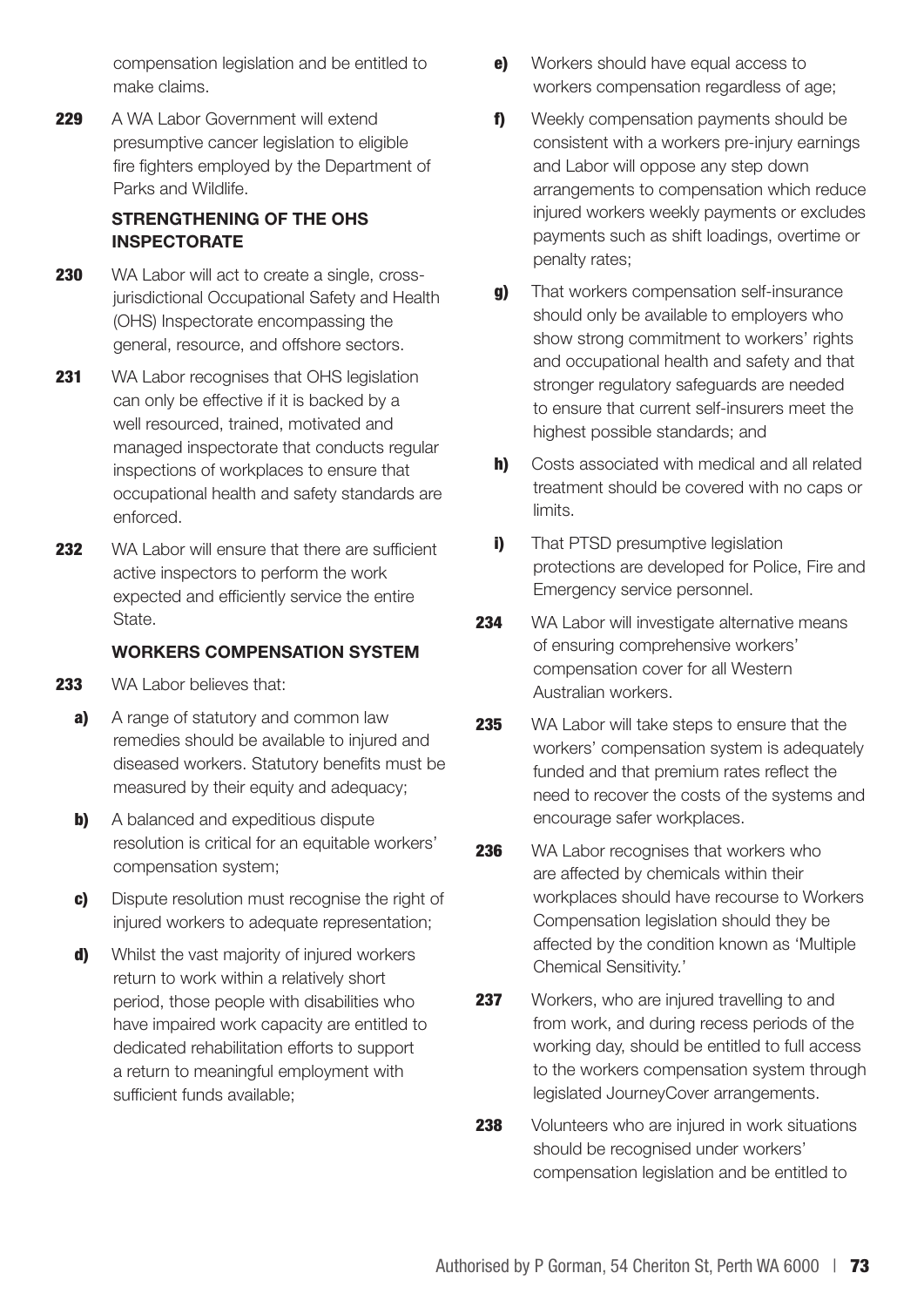make claims.

# **PROTECTION AND PORTABILITY OF WORKERS ENTITLEMENTS**

- 239 WA Labor recognises the profound changes that have occurred in working arrangements and working patterns for many Western Australians.
- **240** With an increasing flexible and competitive working environment many employees lack security with regard to their entitlements or are unable to accrue and attain the ordinary entitlements accepted as a basic right in full time long term employment.
- 241 WA Labor supports:
	- a) Workers exercising choice in regard to the security of their entitlements, particularly the use of ''not for profit'' industry based trust funds with employer and employee representation that provides 100% accrued entitlements;
	- **b)** Choice for workers as to where their entitlements are placed;
	- c) Portability of entitlements, particularly long service leave; and
	- d) Establishment of the concept of service to the industry as opposed to service to individual employers as a basis for accruing entitlements, particularly long service leave.
- **242** WA Labor believes in supporting and promoting by award, arbitral or legislative means the portability of entitlements, particularly in the industries with high levels of casual part time limited duration employment, cyclical and seasonal employment patterns multi-employer engagements, high labour mobility and multi-employer work patterns.
- 243 WA Labor recognises that the current Liberal Government public sector wages policy has been applied inconsistently, resulting in equity between public sector groups, particularly lower wage earners.
- 244 WA Labor will:
	- a) immediately review the current government's public sector wages policy; and
- **b)** properly fund wage increases for those workers most disadvantaged by the policy, where this policy has created inequity between different public sector groups. These increases will remove inequity between those public sector groups.
- 245 WA Labor will work with industry and unions to develop portable LSL schemes for private sector employment areas with high labour turnover.
- 246 WA Labor will ensure presumptive legislation protections for PTSD illness for Police, Fire and Emergency Service personnel.

## **PUBLIC SECTOR EMPLOYMENT**

- 247 WA Labor will amend relevant legislation, such as the Public Sector Management Act and the Industrial Relations Act, to ensure that public sector employees, including Senior Executive Service employees, have access to the industrial relations tribunal for all industrial matters.
- **248** WA Labor recognises that the previous Liberal Government public sector wages policy has been applied inconsistently, resulting in equity between public sector groups, particularly lower wage earners. WA Labor will:
	- a) immediately review the current government's public sector wages policy; and
	- **b)** properly fund wage increases for those workers most disadvantaged by the policy, where this policy has created inequity between different public sector groups. These increases will remove inequity between those public sector groups.
- **249** WA Labor will establish an agreement with relevant unions of government employees on the systems and processes for managing change and organisational reviews and structures.
- 250 WA Labor will, in consultation with relevant unions of government employees, review the use of labour hire, independent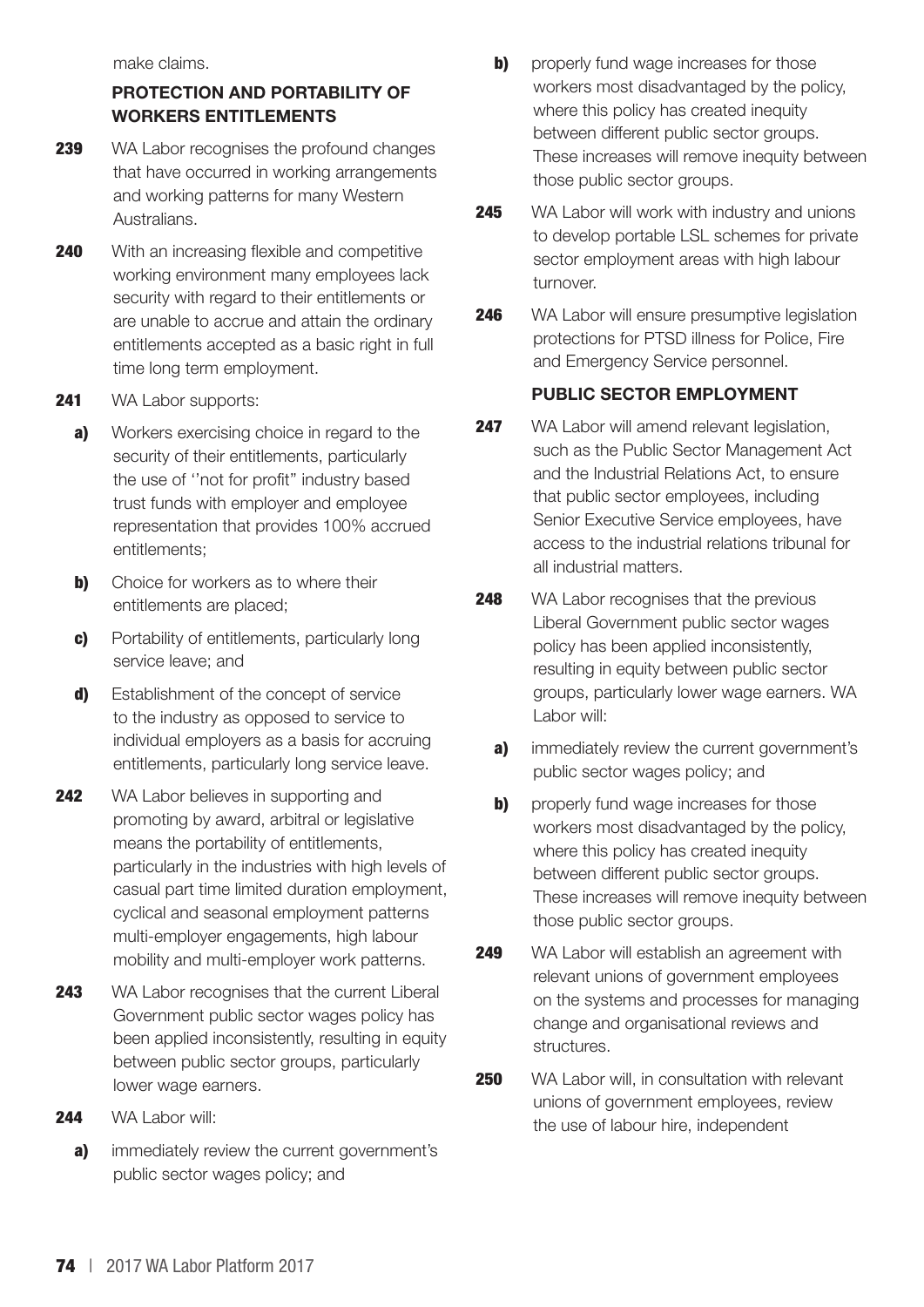contractors and consultants to ensure that such employment or contract arrangements are used only where necessary and in accordance with ALP policy on government and determine the need for amendments to the Public Sector Management Act or other relevant legislation.

- **251** WA Labor will establish a review of the processes and tools used in job evaluation/ classification for assessing positions and offices within Government Departments and Statutory Authorities and develop a job evaluation and classification system that is free from gender bias and racial discrimination.
- 252 WA Labor will establish a process for independent review of decisions on recruitment and selection for appointment and promotion of government employees for both process and outcomes that ensures the primacy of merit selection.
- **253** WA Labor will, in consultation with the relevant unions of government employees, review redeployment, training and retraining systems and processes within the public sector and take all steps necessary to maximise redeployment and retraining opportunities with particular focus on the aging demographic of the public sector workforce.
- **254** WA Labor will, in consultation with the relevant unions of government employees, implement a plan to eliminate the gender pay gap that exists in the public sector.
- **255** WA Labor will, where possible, return outsourced services to the public sector.

# **GOVERNMENT PROCUREMENT AND INDUSTRIAL RELATIONS STANDARDS**

- 256 WA Labor in Government will conduct a properly resourced review of WA government expenditure and regulation to ensure its decisions promote collective bargaining, fair wages and conditions and increased productivity.
- 257 A WA Labor Government will review all procurement policies and practices to ensure the following:
- a) That preference in awarding contracts is given to those companies that are prepared to work within the Labor Governments industrial relations framework; that is, which have a positive approach towards the rights of trade unions and their members and respect the right of employees to become members of the appropriate union and which do not promote individual employment contracts as a mechanism to undermine collective bargaining and the Award system;
- **b)** That a Labor Government will only do business with companies that abide by all employment and employment related laws, including awards, enterprise agreements, superannuation, workers compensation, health and safety and taxation obligations; and
- c) That all successful tenderers for cleaning contracts in Government owned buildings will be signatories of the United Voice ''Cleanstart Principles''.
- d) That government at all levels should be subject to the same reporting requirements as the private sector and should always have regard to ethical labour practices when awarding contracts for goods and services provision. WA Labor will ensure public procurement contracts are only be awarded to companies that provide evidence of due diligence to minimise the risk of modern slavery and maximise compliance with employment standards in their supply chains.
- 258 Further WA Labor expects that such companies will ensure any sub-contractors will also comply with these provisions.
- 259 WA Labor will introduce mechanisms. systems and practices within government departments and authorities which are capable of implementing and policing the above, including effective contract management and audit processes to ensure compliance with this policy throughout the relevant domestic supply chains. WA Labor notes the value in the use of relevant Trade Unions to assist in the audit of these successive contracts throughout the relevant supply chains. This includes ensuring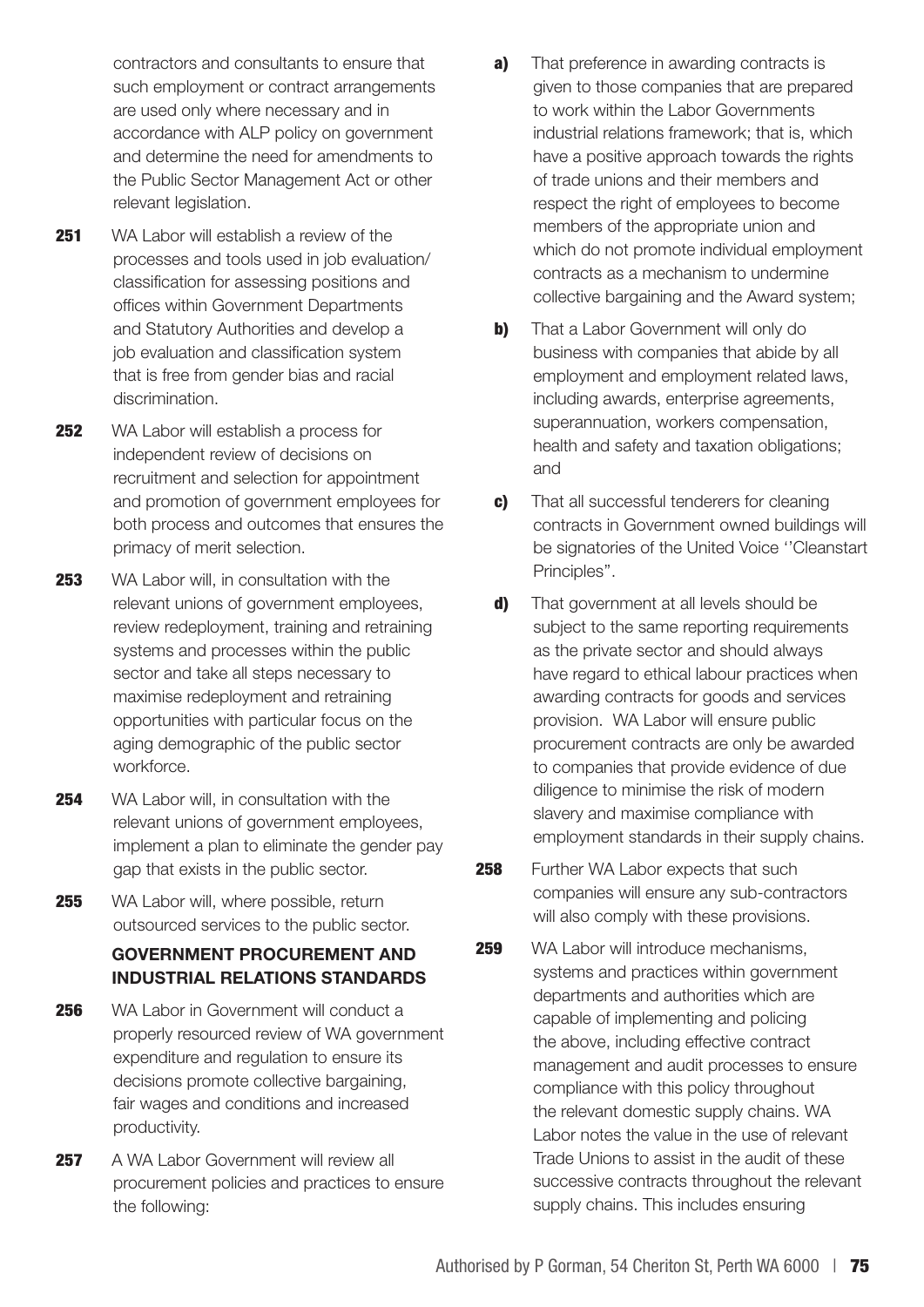that all government contracts contain fair employment clauses which provide the necessary power to cancel or suspend the contract or to impose financial penalties on any companies which breach these laws and policies.

- 260 Further a WA Labor Government will ensure that there is a willingness by government departments to exercise this power.
- 261 Where a WA Labor Government intends to change or issue tenders for any major contract for the provision of goods or services it shall ensure that no new contract is entered into that disadvantages those employees of the out-going contractor, with respect to employment including continuity of employment and entitlements, wages and conditions and maintenance of labour levels.
- 262 Where contracts are returned to direct employment by government, those existing employees of the outgoing contractor will not be disadvantaged in respect to their continuity of employment and payment of wages, conditions and entitlements.
- 263 A WA Labor Government will ensure at least fifty per cent of buses and trains for the Public Transport Authority of WA are manufactured locally. Tenders will be structured to ensure preferential treatment of local manufacturers in order to protect and lift the skill base of the Western Australian workforce, create local jobs and help in the diversification of the State Economy.
- **264** WA Labor will improve and enhance the power and authority of the WAIRC over workers employed by the State of WA
- 265 The WA Labor Government will implement an amendment of the Priority Start Building Program to ensure any sub-contractors tendering for contracts which involve trade work on State Government projects, have at least 5% of their total workforce including all other related entities engaged as apprentices (or through group apprenticeship arrangements).

# MINERALS AND ENERGY

The Responsible Development of Western Australia's **Resources** 

#### **INTRODUCTION**

- 266 Western Australia owns a rich and varied world class mineral endowment. The mining and energy industries developed around the extraction of these minerals are a major source of export earnings, direct and indirect employment. Labor recognises that Australia's minerals and energy industries are vital to the strength of our economy.
- 267 WA Labor believes that there is further potential for development of these industries. The greatest economic and social benefits from further development-will come from leveraging this development into high skills jobs.
- **268** WA Labor will ensure that any development or expansion of the mining and energy industries will only proceed in an environmentally sustainable way, with the highest standards for the health and safety of workers and their communities, and with protection for the native title rights of traditional owners.

#### **PROMOTING DEVELOPMENT**

- 269 WA Labor will:
	- a) Maintain and encourage sound relations with our trading partners, between governments, and where appropriate, between government statutory authorities;
	- **b)** Work to ensure that WA remains a desirable option for investment in minerals and energy exploration and development;
	- c) Encourage mining companies and State and Commonwealth Governments to cooperate in international negotiations;
	- d) Support efforts to provide a positive framework for the exchange of information and a forum for discussion on the industry, involving all industry players;
	- e) Introduce changes to the Mining Act directed at harmonising its process with those of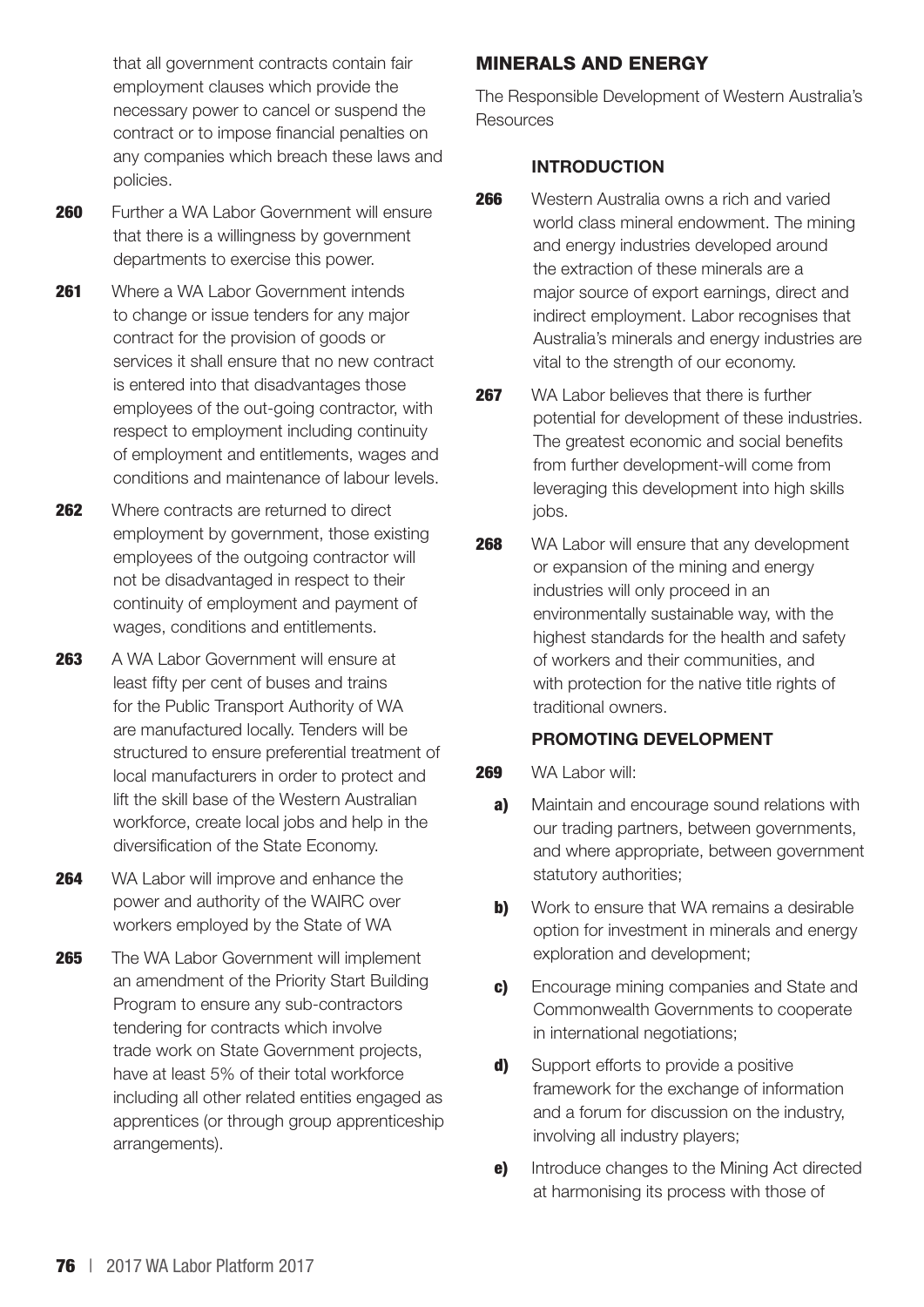the Native Title Act with a view to ensuring mining titles are processed in the shortest practical time; and

f) Investigate ways to increase 'green fields' exploration undertaken in the State.

#### **BALANCING DEVELOPMENT**

**270** To ensure a proper balance between economic, social and environmental concerns in all developments WA Labor will:

## **Economic**

- a) Encourage exploration and development of mineral and energy deposits;
- **b)** Promote Western Australia as an international centre for the mining industry and create a long term plan for the development of the industry;
- c) Promote the development of products and technologies which reduce pollution and greenhouse emissions and add to environmental sustainability;
- d) Promote research to improve the efficiency, safety and environmental performance of the minerals and energy sector;
- e) Promote the sourcing and purchase of locally manufactured and fabricated products and local services where possible, for use in every stage of a project;
- f) Promote downstream processing projects in Western Australia, including by ensuring there is adequate infrastructure and suitable sites for projects;
- g) Ensure that new developments optimise the use of existing infrastructure;
- h) Ensure that infrastructure agreements serve the financial interests of the State and that major projects entailing State Government or statutory authority infrastructure expenditure are subject to social impact, energy audits, economic and environmental cost/benefit analysis and public scrutiny;
- i) Ensure the industry contributes adequately to the cost of infrastructure requirements;
- **j)** Recognise that Western Australia's mineral resources are an important non-renewable asset which should only be exploited in a

manner that maximises benefits to Western Australia;

- k) Ensure that the levels of royalties in minerals are at levels that ensure project economic viability while maximising returns to the community;
- l) Work to ensure that mining companies active in Western Australia do not use their place in the global market to drop the price of commodities in order to drive out other local mining companies, thus reducing employment, community and taxation returns;
- **m)** Insist that all existing and new mineral and energy developments enforce the highest possible standard of safe working practices;
- **n)** Ensure the mining and extractive industries adequately fund education and training for its workforce through an Industry Training Council involving key representatives from all levels of industry;

## **Social**

- o) Ensure that all minerals and energy sector development proposals and plans are accessible to the public and subject to social and environmental impact assessments;
- **p)** Such assessments will include public review and community consultation;
- q) Ensure the protection of Aboriginal sacred sites and cultural heritage and that all reasonable demands by the local Aboriginal community for compensation, and participation in the benefits of developments, are met with a view to facilitating Aboriginal participation in the broader economy;
- r) Ensure that companies accept their financial and social responsibility towards:
	- i) People moving into an area of development;
	- ii) Development of independent communities; and
	- **iii**) Local governments, including ensuring costs incurred by local government as a consequence of development are met through appropriate mechanisms.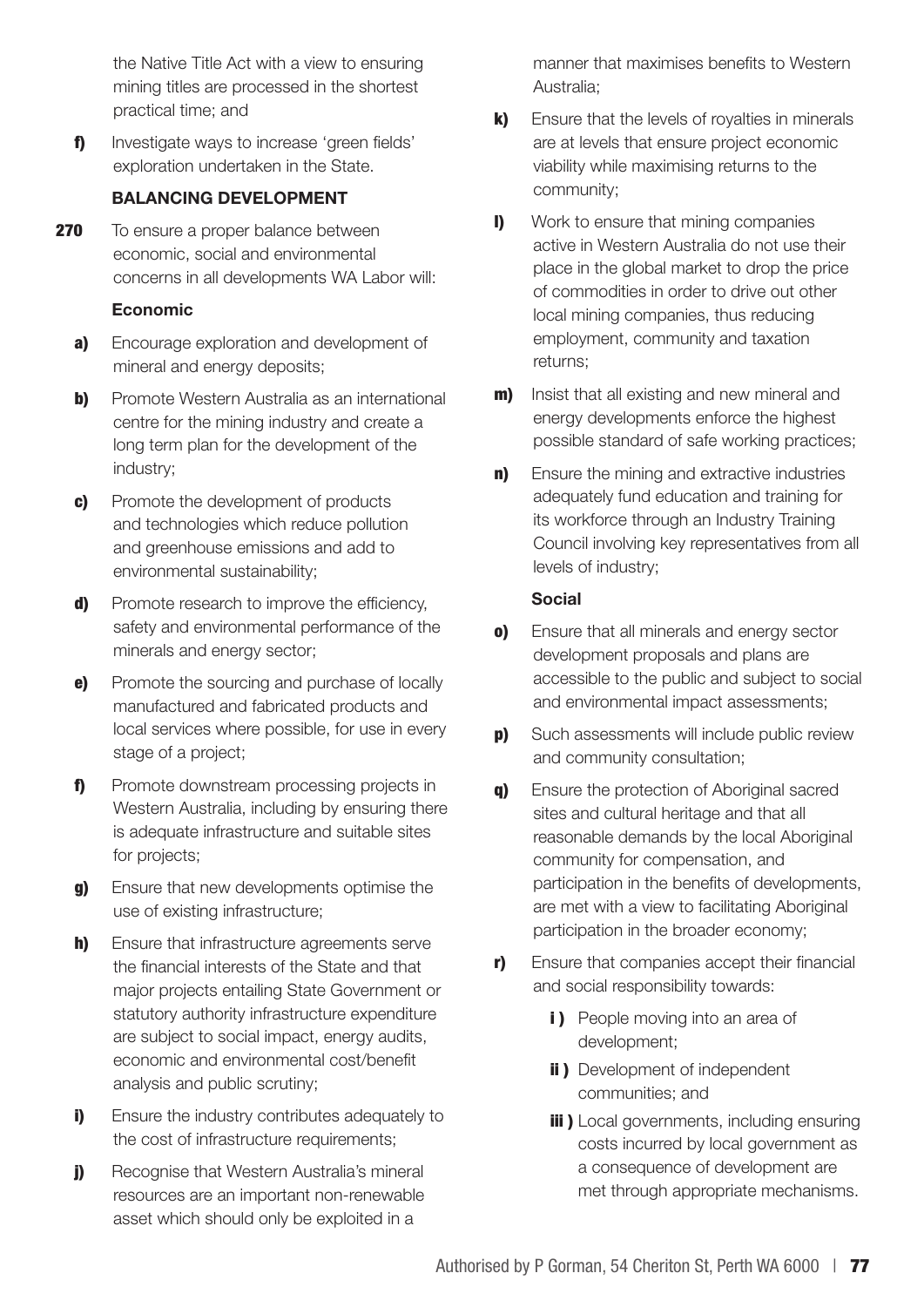#### **Environmental**

- s) Ensure that mining has minimal adverse impact on water resources and that the public are informed and consulted about any changes that affect the quality of water;
- t) Ensure that emissions from refining and processing of mineral products are subject to rigorous environmental and epidemiological reviews.
- u) Ensure that occupational health and safety standards (where workplace radiation levels occur above background levels) are pegged to those of the International Commission on Radiological Protection (ICRP); and
- v) Continue to monitor the performance of all areas of the industry where any possible radiation risk to the public, or workers, exists, and ensure that industry complies with the stricter of the Australian Codes of Practice, or international standards for the separation, storage, transport and processing of these minerals and disposal of any waste products.

## **ENERGY**

- 271 WA Labor recognises the importance of the provision of energy for economic development and householders. The provision of energy needs to balance a range of interests such as sustainability, affordability, available resources and latest technology. WA Labor will develop and implement a plan to generate 20% of Western Australia's energy production from renewable energy resources by 2020.
- 272 To achieve this goal, WA Labor will:
	- a) Maintain a renewable energy buy-back scheme to require electricity suppliers to purchase from individuals;
	- **b)** Promote fuel switching, energy efficiency and green power purchases among domestic and commercial users;
	- c) Continue community service obligations by the utilities;
	- d) Ensure that government policy incorporates the principles of energy efficiency particularly

in respect of commercial and domestic construction, urban planning and transport;

- e) Promote Western Australia as an international centre for research and development in energy technologies in both conventional and renewable sectors;
- f) Labor is committed to the long term future of the Collie coalfields as a source for base load electricity, until viable alternative base load energy sources become available. In this framework, Labor will ensure that the future of coal is developed within a framework using clean coal technology; and
- g) Maintain the Domestic Gas Reservation policy so that there is an oversupply of gas into the Western Australian domestic market. An oversupply of gas will lead to lower gas prices in the domestic market, and innovative uses of the gas, as has occurred in the United States in response to their domestic gas reservation policy.

#### **ENERGY UTILITIES**

273 WA Labor is committed to the public ownership of energy utilities, but will ensure that energy generation, transmission and distribution industries, whether publicly or privately owned, are independently regulated to provide a competitive market. WA Labor recognises the importance of reducing energy costs for business and householders as well as the need to retain natural monopolies as a publicly owned utility.

#### **URANIUM MINING & NUCLEAR ENERGY**

- 274 Recognising the problems, hazards and dangers of nuclear power, especially relating to:
	- a) The safety of the nuclear fuel cycle;
	- **b)** The unsolved problems pertaining to the reprocessing and storage of radioactive wastes and spent plant;
	- c) The growing concern about the biomedical effects of even low radiation;
	- d) The coupling of nuclear energy and nuclear weapon development;
	- e) The added danger of a future plutonium economy and the threats to civil liberties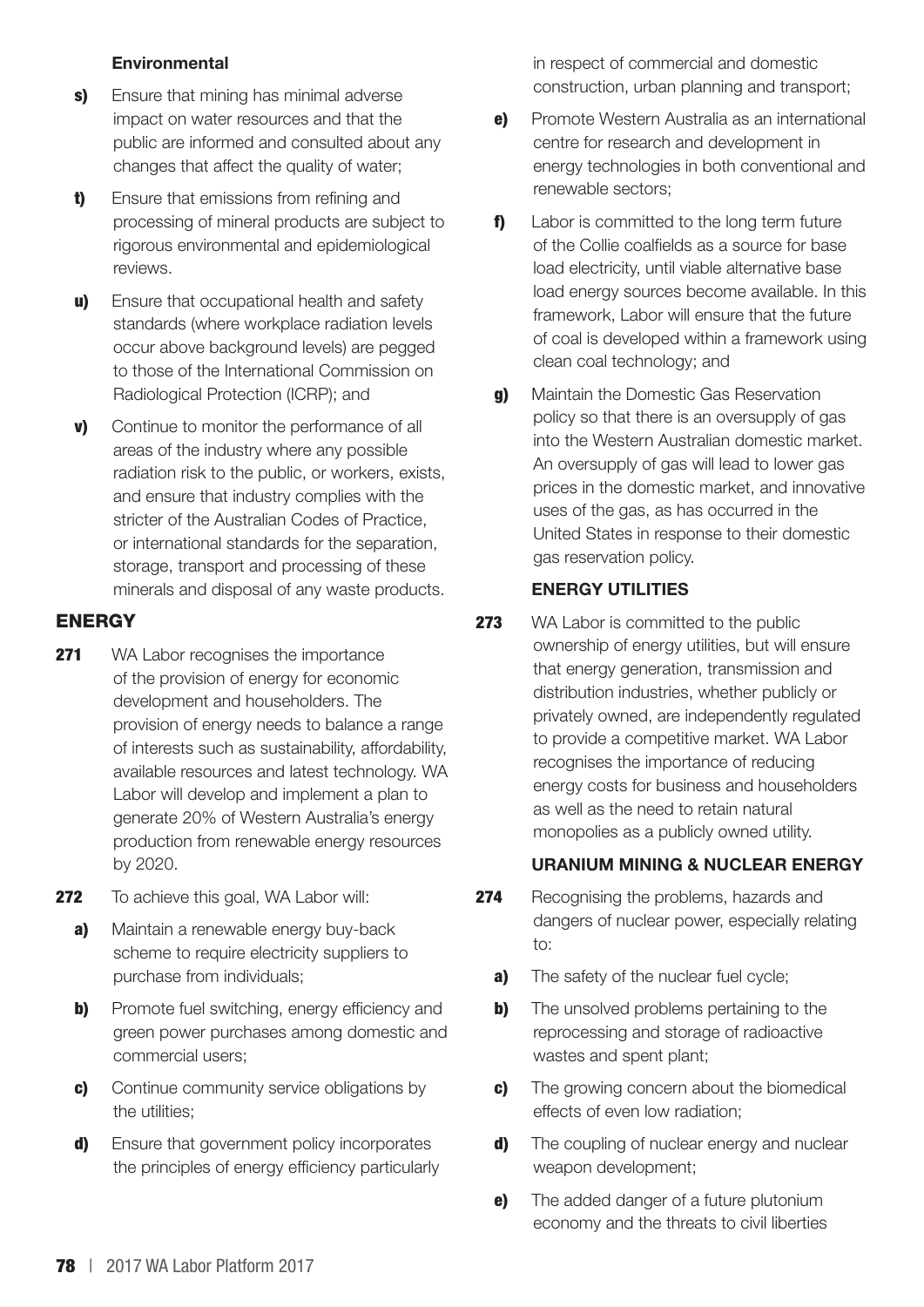involved in a nuclear economy; and

- f) The fact that Labor policy contained herein on fossil fuels, energy conservation and renewable resources will ensure Western Australian energy self sufficiency.
- 275 WA Labor will:
	- a) Reject nuclear power as an option for electricity generation in Western Australia;
	- **b)** Oppose the establishment of a nuclear enrichment facility in the State;
	- c) Reject the establishment of nuclear processing plants or the storage of nuclear wastes in the State;
	- d) Allow no uranium mining or development in Western Australia; and
	- e) Place thorium under the restrictions and conditions applicable to the mining, processing, sale and transportation of uranium currently mined in Australia as outlined in the Resources and Energy section of the National Platform, so far as they relate to nuclear non-proliferation.
- **276** The platform recognises WA Labor's long and continuous opposition to Uranium Mining. The commencement and continuation of any uranium project is inconsistent with WA Labor Policy. WA Labor will accept no obligation to complete approval processes or honour contractual arrangements entered into by a previous government where such approvals or contracts are directed towards an outcome inconsistent with WA Labor's platform.

# RURAL AND REGIONAL DEVELOPMENT

Regional Western Australia: Sustainable Regions for a Sustainable Future

# **INTRODUCTION**

- 277 WA Labor recognises the significant contribution that Western Australia's regions have made, and continue to make, to both the social and economic development of Western Australia.
- **278** WA Labor recognises the unique needs of people living in rural and regional Western Australia.
- 279 WA Labor recognises the following regions in WA:
	- a) Mid West
	- **b)** Wheatbelt:
	- c) Great Southern;
	- d) South West:
	- e) Kimberley;
	- f) Pilbara:
	- g) Gascoyne;
	- h) Goldfields-Esperance; and
	- i) Peel.
- **280** WA Labor believes that the economic and social future of Western Australia and its regions can be further enhanced by fostering strong and sustainable regional communities that support a broad range of industries and lifestyles. WA Labor will implement the State Sustainability Strategy and will work through the recommendations of the Strategy as they relate to rural, remote and regional communities.

#### **ATTRACTING PEOPLE TO OUR REGIONS**

- **281** Labor recognises the importance of strong and vibrant regional communities to the sustainable development of our State and is committed to ensuring that our regional communities are attractive communities for Western Australians to live and work in.
- **282** WA Labor recognises that affordable access to quality housing, including rental properties, is a significant factor in attracting people to our regions and will act to ensure affordability of housing in regional communities throughout the economic cycle. WA Labor will:
	- a) Ensure that adequate quantities of residentially zoned land are available to absorb increased demand during times of economic prosperity;
	- **b)** Encourage the adoption of affordable locally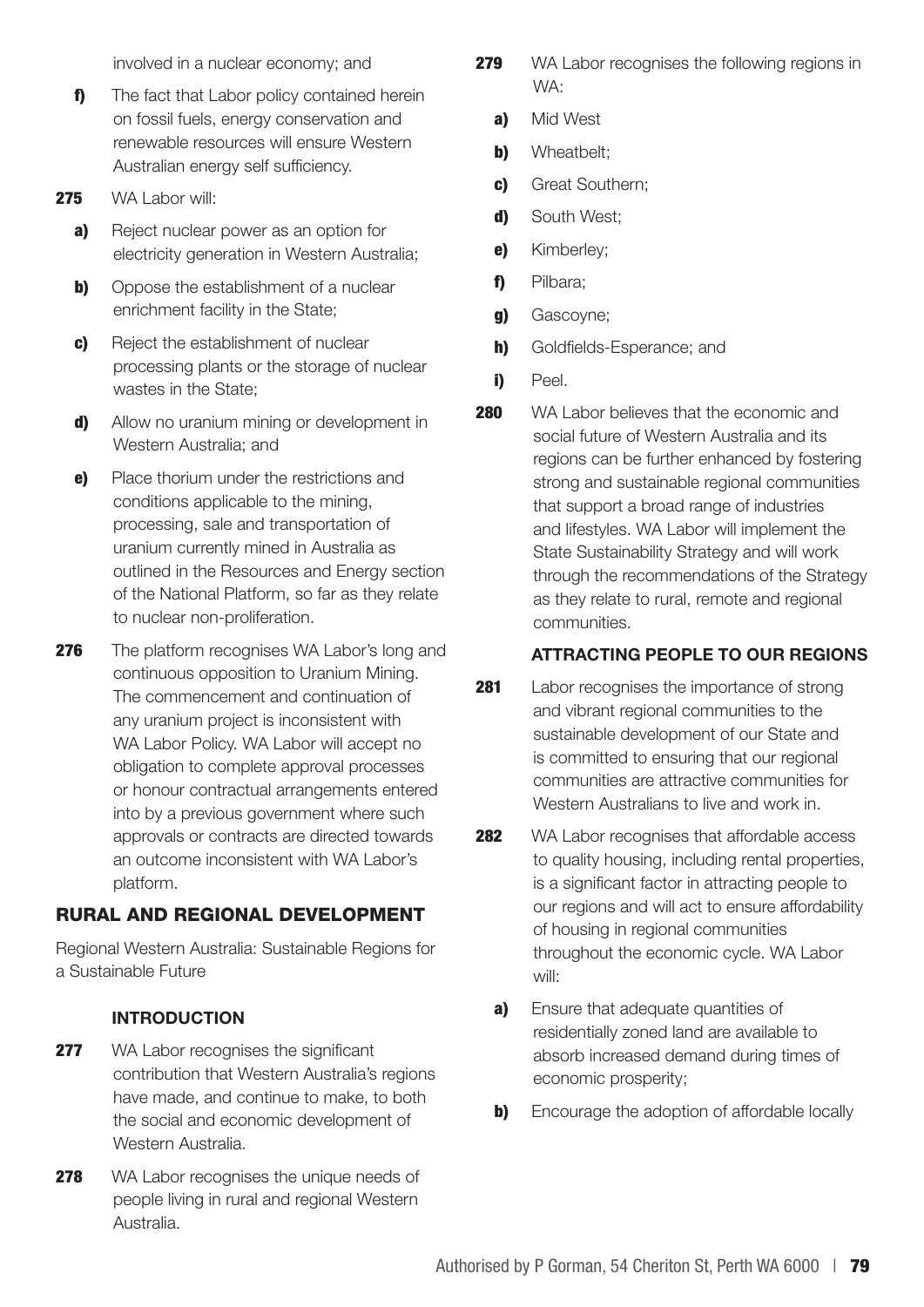produced building materials for regional housing construction; and

- c) Assist and encourage government employees who wish to settle in regional areas through appropriate housing assistance schemes.
- 283 WA Labor recognises the importance of a high standard of service delivery in attracting people to our regions and will implement a 'whole of government' approach to improve and maintain a high standard of service delivery in regional communities. This whole of government approach will enshrine appropriate and affordable access to:
	- a) Health care, including access to specialist services;
	- **b)** Quality education and training opportunities;
	- c) Police and community safety services;
	- d) Environmental services, including service provision for land and water usage;
	- e) Employment and economic opportunity;
	- f) Community and social services;
	- g) Transport and infrastructure;
	- h) Essential services, such as energy and water;
	- i) Appropriate telecommunications facilities, especially in remote areas;
	- **i)** Financial services;
	- k) Arts and cultural activities, including performing arts production tours; and
	- **I)** Quality sporting facilities and major sporting events.
- **284** WA Labor recognises the contribution that strong and vibrant families and community organisations make to regional communities. WA Labor acknowledges that longer hours and inflexible shift structures in our regions have limited the capacity of working men and women to actively participate in family life and community activities and will actively work to discourage these practices.
- **285** WA Labor will investigate the feasibility of relocating government functions, business units and agencies from Perth to regional

areas where it is consistent with their agency's strategic mission and client base, and where the costs of such a move are reasonable.

**286** In recognising that FIFO and other longdistance commuting arrangements have a place in the employment landscape, the State WA Labor Government will implement and legislate all of the recommendations published by the Education Standing Committee of the Legislative Assembly of the Parliament of Western Australia, the Impact of FIFO work practices on Mental Health, dated (Report 5 of June 2015).

## **FLY IN FLY OUT AND REGIONAL COMMUNITIES**

- **287** WA Labor recognises the important role that fly in fly out work operations have played in the continued development of the State's natural resources. WA Labor believes, however, that fly in fly out work practices can also be detrimental to regional communities through the reduction of economic and social opportunities for development.
- **288** WA Labor will seek to limit fly in fly out work practices through policy and practice to:
	- a) Identify suitable regional economic centres and assist those centres to develop their capacity to support industry;
	- **b)** Actively develop partnerships between local businesses and resource developers;
	- c) Investigate the infrastructure and other requirements necessary to establish Kalgoorlie-Boulder and other regional centres as hubs for surrounding fly-in fly-out operations; and
	- d) Support identified community services under threat from the loss of volunteers as a requirement of work away arrangements.
- **289** WA Labor acknowledges that the number of 'fly in fly out' (FIFO) workers in Western Australia has increased significantly in the last ten years and that this work cycle often leads to stress in family relationships, isolation, loneliness, depression and suicide. WA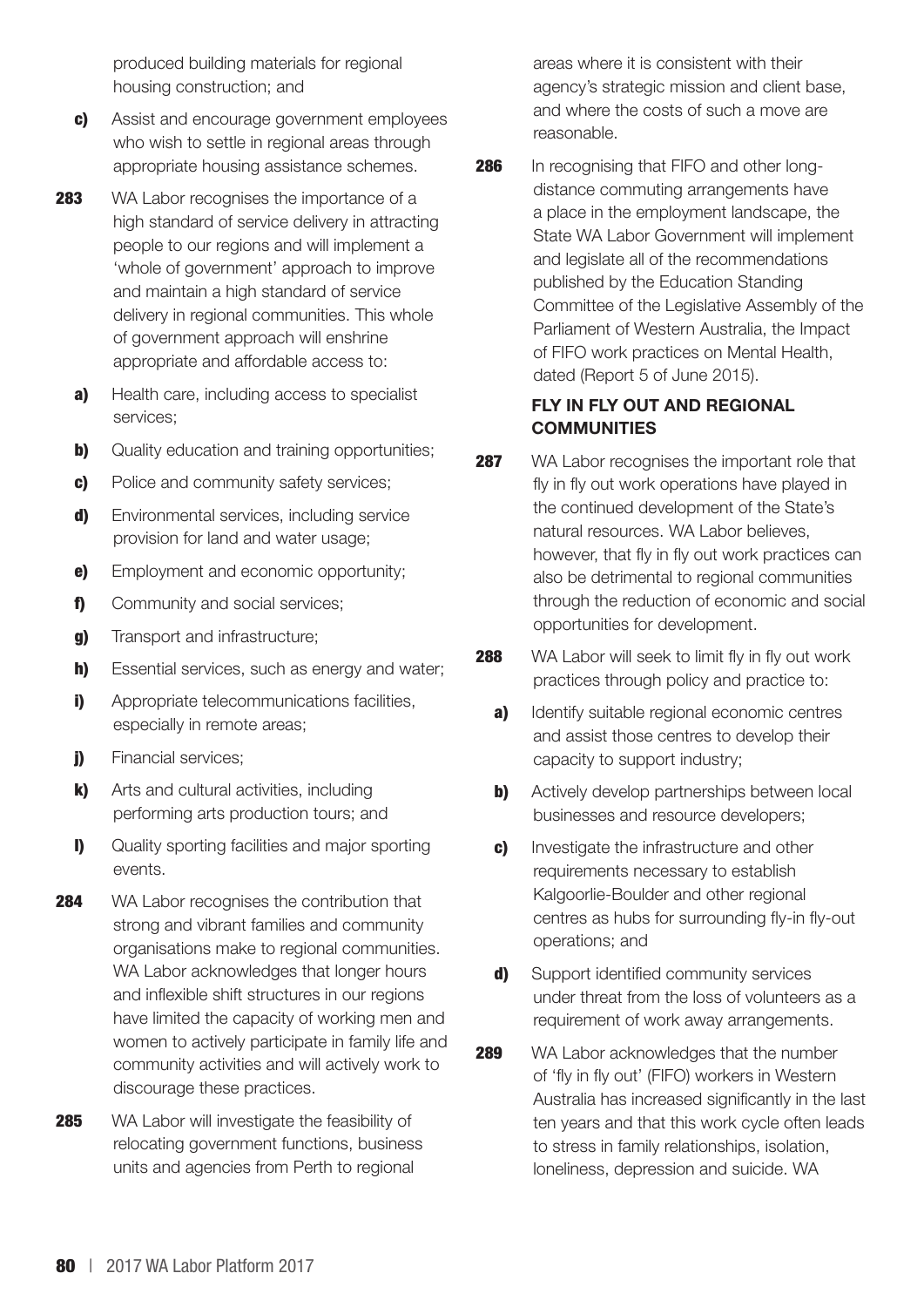Labor recognises the need for industry and government co-operation for FIFO workers.

In recognising that FIFO and other longdistance commuting arrangements have a place in the employment landscape, Labor will mandate to improve this work practice for the benefit of all workers, their families and local communities. In government, WA Labor will establish a regulatory framework that:

- Ensures FIFO work arrangements are limited to genuinely remote and temporary operations and that workers are provided with genuine choice over where they live;
- Introduces uniform accommodation standards that exclude motelling, hotbedding and double-bunking and take into consideration the unique challenges associated with FIFO work arrangements. These standards will address camp operational procedures to ensure workers have rights and freedoms when in accommodation camps;
- Ensures that all camp operators adhere to a uniform set of standards around camp infrastructure. This includes ensuring workers in accommodation villages have uninterrupted access to modern digital technology including the internet, Skype and mobile phone reception;
- Addresses the mental health impacts of FIFO work arrangements and introduces a uniform set of standards to mandate the provision of independent on-site mental health professionals on all resource projects;
- Ensures key stakeholders, including Local Government, are engaged where the project will be located to address social and community infrastructure requirements;
- Ensures that project approval regulations stipulate a requirement for all companies to submit a local employment policy plan, to maximise local job opportunities;

• Recognises the difference between the construction phase and the operations/ production phase of a project and introduce enforceable limits on high compression rosters (generally used in the construction phase of a project). This may be in the form of uniform minimum standards on roster length to optimise FIFO work arrangements for the benefit of workers, their families and the broader community. These standards will also ensure that travel time is properly taken into account as a part of working hours and this is to be taken from the usual place of residence of the FIFO worker and not the point of hire

# **LOCAL DECISIONS BY LOCAL LEADERS**

- **290** WA Labor recognises that the people who reside in rural and regional Western Australia are best placed to identify, develop and apply management policies and strategies to ensure sustainable economic, environmental and social development of their own regions. WA Labor will continue to develop partnerships with regional communities, their Local Government Authorities, Regional Development Commissions, Indigenous groups, Regional Councils and other stakeholders. Labor is committed to consultation and the deployment of local knowledge and resources where it can be most effective.
- **291** WA Labor believes that sustainable regions require the ongoing fostering of new leaders within regional communities. WA Labor will prioritise rural and regional leadership programs within broader leadership fostering strategies.

#### **REGIONAL DEVELOPMENT AND INDIGENOUS AUSTRALIANS**

**292** WA Labor appreciates that Indigenous Australians, as a separate and large group of communities, have a long and ongoing relationship with the land, under both traditional laws and now under the Australian legal system. In the development and implementation of rural and regional policy, WA Labor will recognise these relationships and work to produce outcomes that are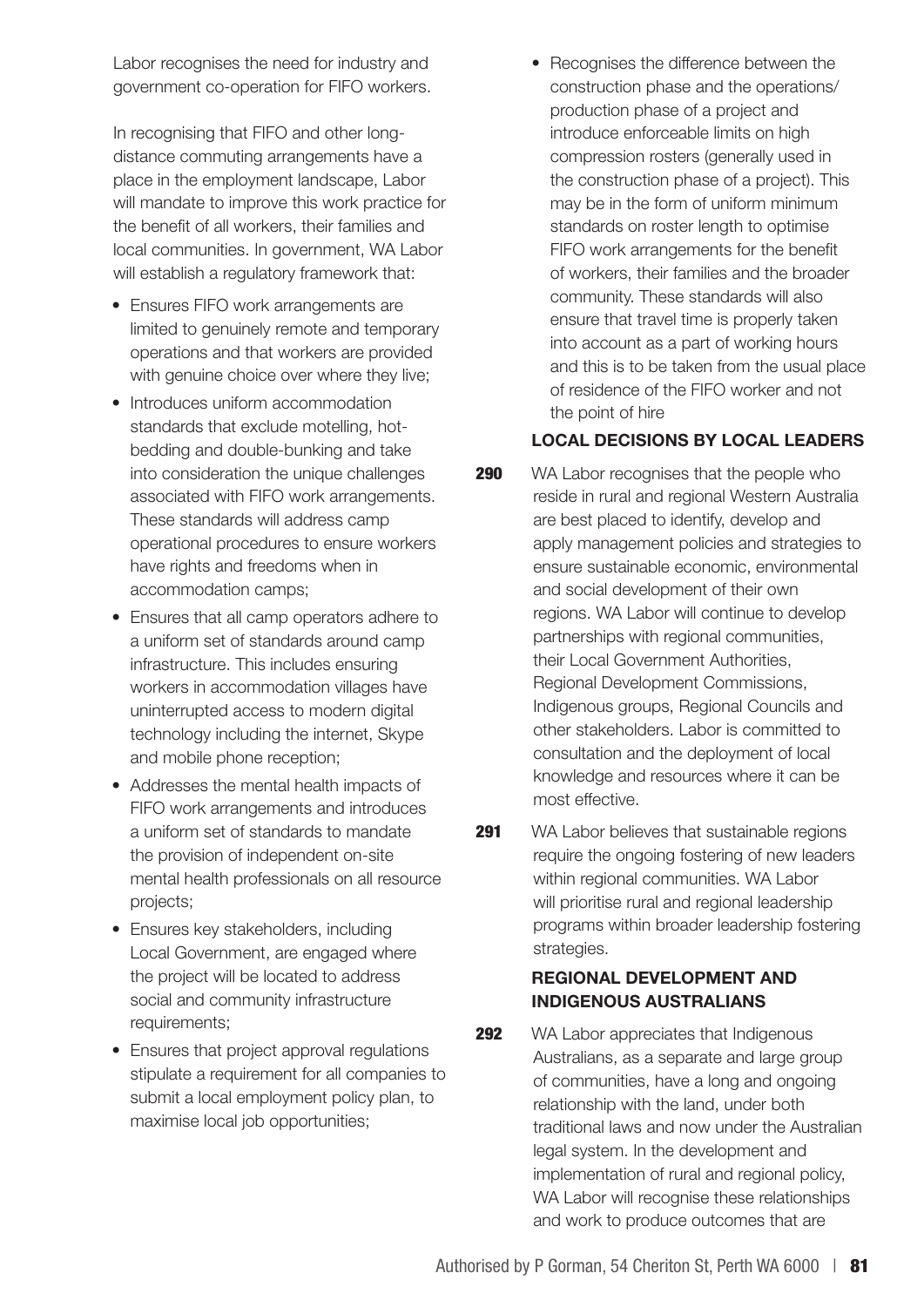beneficial for all Western Australians.

- **293** WA Labor will work with industry and Indigenous Australians to expedite just and positive Native Title outcomes through consultation and negotiation, rather than litigation, where possible.
- **294** WA Labor will work with industry and Indigenous communities to provide a diverse range of employment and enterprise development opportunities for Indigenous Australians throughout our regions.
- 295 WA Labor will cooperate with Federal Government and agencies to, as a matter of urgency, ensure that comprehensive consultation with Aboriginal communities defines their prioritised needs and wants following the abolition of ATSIC.
- **296** WA Labor recognises the largely unrealised benefits of Aboriginal plant knowledge and tourism and will implement further programs to facilitate these endeavours at the community level.
- 297 WA Labor recognises that the long and ongoing relationship of Aboriginal people with land is an essential element in restoring the environment and will increase the role of local Aboriginals in the planning for and implementation of land management.

## **A SOUND ECONOMIC BASE FOR OUR REGIONS**

- **298** WA Labor believes that government must apply policies appropriate to our regions to create a sound economic base that encourages investment in a broad range of industries.
- **299** To ensure the creation and maintenance of a sound economic base in our regions, WA Labor will:
	- a) Foster the development of regional economies by maintaining the principle of uniform charges for services;
	- **b)** Continue the Buy Local Policy to facilitate the development of regional economies;
	- c) Maintain and extend the Regional Investment Fund;
	- d) Investigate opportunities to improve the

provision of both public and economic infrastructure to rural and regional industries;

- e) Ensure the delivery of essential utility services, such as electricity and water, to rural, regional and remote communities, at reasonable prices;
- f **i** Increase efforts to attract and retain professional and skilled people in regional areas. Labor will continue to ask the Australian government to reform the zonal tax rebate scheme;
- g) Bolster efforts to identify, assist and facilitate local economic development, particularly associated with major resource and industrial developments;
- **h)** Utilise the increased purchasing power obtained through the Government's centralised procurement arrangements to enhance economic, employment and training benefits to regional communities from the Government's Buy Local and Local Content policies; and
- **i)** Continue to promote Western Australia and its regions as a destination for Western Australian, national and international tourists.

# **SUSTAINABLE RESOURCE AND INDUSTRIAL DEVELOPMENT IN OUR REGIONS**

- **300** WA Labor recognises both the existing and potential contribution of the resources sector to the development of our regions and will work to attract new investment in major resource and industrial development projects.
- **301** WA Labor recognises that periods of rapid industrial expansion place strain on regional communities and is committed to minimising the negative impacts of such periods, for the benefit of local communities and all Western Australians.
- 302 WA Labor will undertake strategic planning for major resource and industrial development sites on a regional basis. Such planning should be undertaken within a sustainability framework that assesses potential sites according to:
- **303** Economic factors, including the direct and indirect economic and employment benefits to both the State and Regional economies

82 | 2017 WA Labor Platform 2017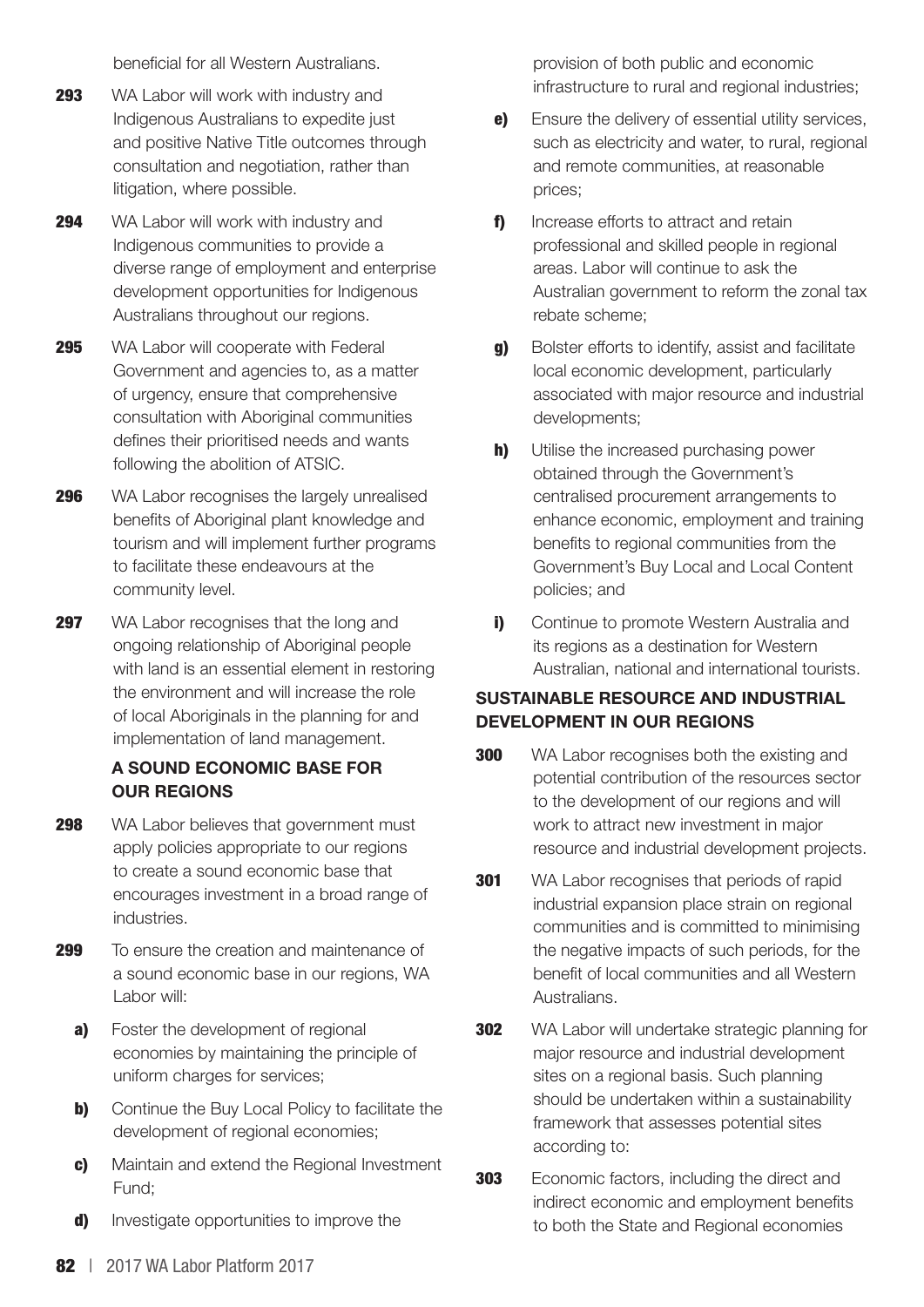and the cost of economic infrastructure required:

- a) Social factors, including the capacity of government agencies to deliver services, the potential of regional communities to meet employment and skill demand, the availability of residential housing, community attitudes to development and Aboriginal heritage issues;
- **b)** Environmental factors, using strategic level EPA assessments that identify all environmental issues and the appropriate industrial capacity of locations; and
- c) Labor will encourage major resource and industrial development projects to locate where there is the optimum balance of economic, social and environmental factors, as identified in the strategic planning process.
- **304** WA Labor will examine local government, environment, planning, regional development and other relevant legislation to assess the extent to which these permit forward strategic environmental assessment and planning for major resource and industrial development projects within our regions. Where possible, WA Labor will amend legislation to facilitate strategic plans, thereby facilitating efficient assessment processes for major resource and industrial development proposals that comply with these plans.
- **305** WA Labor will establish or commit to economic infrastructure required in designated development locations and industrial sites as early as is consistent with sound financial management.
- **306** WA Labor recognises that existing Commonwealth / State financial relations result in a disproportionate amount of direct financial benefits from resources projects accruing to the Commonwealth Government and the limitation this places on the State in providing the economic infrastructure required to attract investment to our regions. WA Labor will campaign for a new deal on Commonwealth / State financial relations to enable greater investment by the State in economic infrastructure and the attraction of increased levels of investment in major resource and industrial development projects

within our regions.

- 307 WA Labor will make all available data on environmental values (ranging from endangered species' habitats to the management plans for maintaining the ambient quality of air, land and water) from formal strategic environmental plans, regional surveys and regional environmental management plans publicly available, so that project proponents can develop their proposals consistent with achieving government sustainability objectives.
- **308** WA Labor will investigate the establishment of a fund to assist regional communities to participate in the environmental impact assessment of major projects.
- **309** As part of a major project proponent's development application, WA Labor will require the proponent to develop a sustainability statement that addresses the economic, social and environmental impacts of the project during the construction and operations phases and following site rehabilitation, in a manner that enables the government to assess the overall costbenefit to both the region and the State from a sustainability perspective. This statement should be released in parallel with any formal document released for public review under the Environmental Protection Act.

## **SUSTAINABLE ENERGY FOR OUR REGIONS**

- **310** WA Labor recognises the world's likely transition to a hydrogen economy and that natural gas will remain the most efficient feedstock for production of hydrogen in the short to medium term. Given Western Australia's vast natural gas resources and growing oil and gas skill set, Labor further recognises the potential of Western Australia to contribute to the hydrogen economy in a meaningful way.
- **311** WA Labor will promote the testing and use of innovative renewable energy solutions to provide permanent, reliable and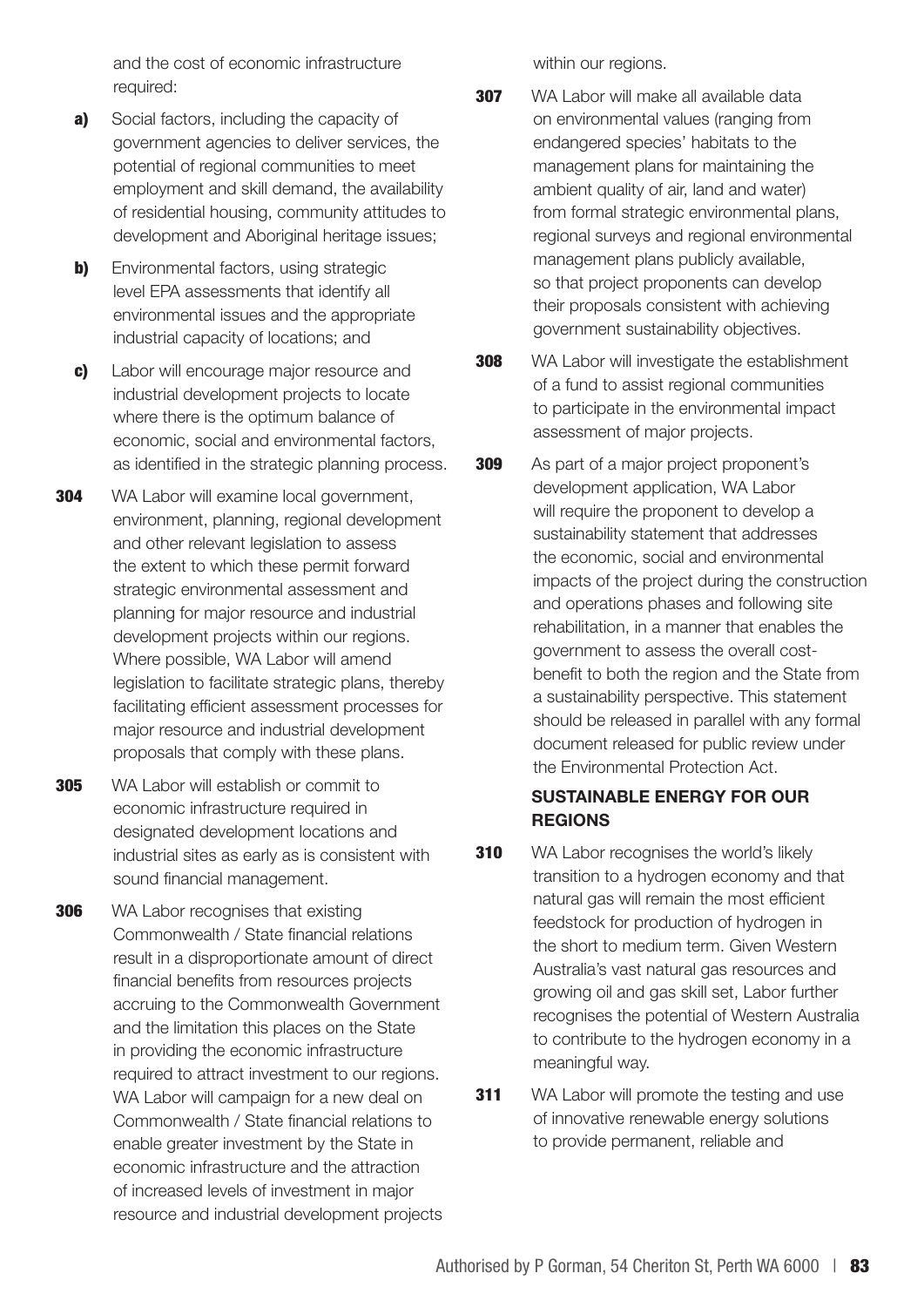environmentally friendly sources of energy to regional communities and businesses.

- **312** WA Labor will promote greater accessibility and availability of LPG and CNG for motorists and the transport industry in Regional Western Australia.
- **313** WA Labor supports expanding the biofuels industry in WA as a way of reducing greenhouse gas emissions and developing new industries in regional areas.

#### **AGRICULTURE**

- **314** WA Labor acknowledges the efficiency of the Agricultural sector yet recognises that Government has a part to play in improving its competitiveness further; WA Labor will:
	- a) Facilitate the diversification of production for identified niche markets;
	- **b)** Work towards a significant improvement in the number of opportunities for adding value to agricultural products;
	- c) Focus on the further development and expansion of Horticulture, Tropical Agriculture and Mari/Aquaculture; and
	- d) Continue to work on the integration of tree farming into profitable farming systems.
- **315** WA Labor will reinforce the role of the Department of Agriculture to maximise support for existing agricultural industries and the development of new initiatives.
- **316** WA Labor recognises the importance of agriculture to the Western Australian economy and is committed to ensuring our primary industries are economically and environmentally sustainable.
- **317** WA Labor believes that Government should work in concert with the agricultural sector to realise opportunities for market development, export expansion and diversification for Western Australia's primary produce.
- **318** WA Labor will continue to work with all stakeholders in the development of the Agricultural Research WA in order to extend the research and development base for WA agriculture.
- **319** WA Labor will continue to develop biosecurity legislation and policies which protect

Western Australia's regional freedom from pests and diseases, on the basis of scientific assessment.

- **320** WA Labor will work with the Australian Government to protect Western Australia's scientifically based quarantine standards.
- **321** Agricultural education makes an important contribution to the long-term competitiveness of the industry and increasing the general understanding of the importance of agriculture to the Western Australian economy. WA Labor will:
	- a) Improve agricultural education opportunities in regional and rural centres;
	- **b)** Develop an integrated and well structured system of agricultural education from primary to tertiary level; and
	- c) Give increased emphasis to the development of improved financial management training for the rural sector, including farmers and related businesses.

#### **GENETICALLY MODIFIED FOOD CROPS**

- **322** WA Labor recognises the importance of maintaining the confidence of buyers and end consumers of our agricultural products in the international and the domestic market place. WA Labor will ensure that consumer preferences and market requirements, and the need for robust segregation and identity preservation systems, and an adequate legal framework are in place before considering proposals for the commercial release of genetically modified food crops. WA Labor will establish a Community Consultative Committee to advise the Government on these issues.
- **323** WA Labor will continue to ensure traditional and organic agricultural activities throughout Western Australia are protected and therefore not disadvantaged in any way by the release or escape of genetically modified organisms from scientific trials of genetically modified organisms.

## **LAND, CONSERVATION, WATER AND SALINITY**

**324** Land management, water quality and salinity are issues that are collectively putting

84 | 2017 WA Labor Platform 2017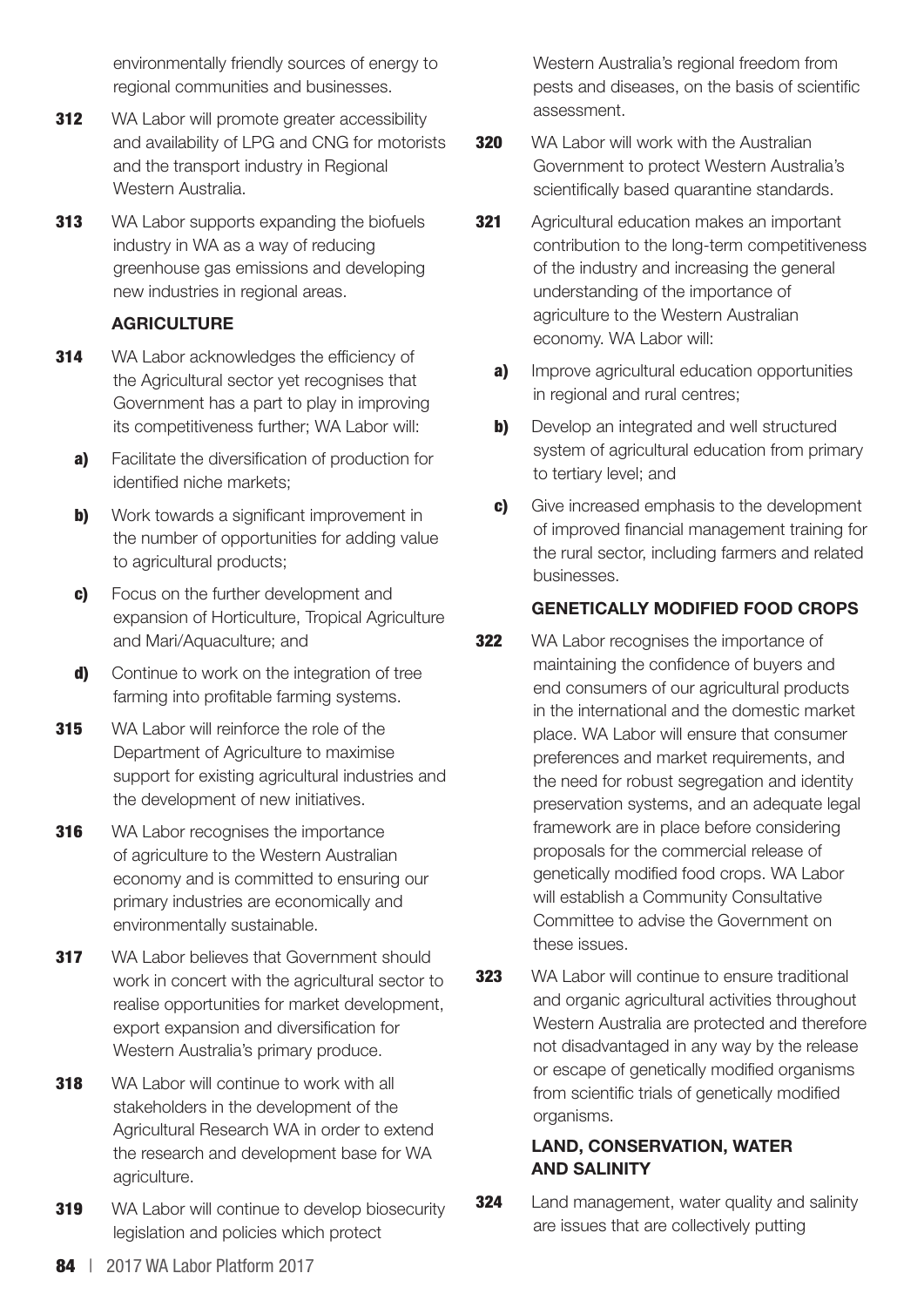rural and regional communities at risk. WA Labor's preferred approach to water and land management is based on the following principles:

- a) An integrated catchment management be adopted in the planning and implementation of land and water conservation measures;
- **b)** A participatory, "ground-up" approach must be used to empower local communities to take responsibility for their catchments, with substantial support from Government Departments and Agencies;
- c) Land managers must be involved in the effort.
- **325** To assure proper resourcing of the threat faced by rural and regional communities, WA Labor will:
	- a) Investigate incentives to landowners who are denied the use of their land for the benefit of the environment and the public;
	- **b)** Legislate to ensure that clearing of remnant native vegetation and implementation of major drainage projects will only take place if the projects have appropriate environmental approvals and are consistent with recognised catchment management plans;
	- c) Continue to investigate and develop alternative approaches to addressing salinity with a focus on working through the integrated catchment management process; and
	- d) Create real disincentives to land users who cause environmental harm on a catchment basis.
- **326** WA Labor will continue to support the established six Regional Natural Resource Management groups as a means of empowering local communities and devolving natural resource management to local processes where possible.

#### **PASTORAL LAND TENURE**

**327** WA Labor recognises that the pastoral land tenure system must enhance sustainable land management practices, protect the existing land base and provide for the economic viability of leaseholders. We also recognise that the majority of the State's pastoral leases

have significant degradation and related productivity issues which should be actively addressed. To promote these objectives, a WA Labor Government will seek to:

- a) Work with leaseholders and other stakeholders to explore new forms of tenure which:
	- i) permit leases to be accepted by mainstream lenders as security for loans;
	- ii) allow part or full diversification into other non-pastoral economic activities such as tourism;
	- **iii)** recognise and work within the natural carrying capacity of the land;
	- iv) promote enterprises which assist in remediation of degraded lands.
- **b)** Promote efficient pastoral production without degradation of the rangeland and deterioration of the waterways;
- c) Investigate the costs and benefits of a voluntary stewardship program which actively supports and encourages leaseholders to remediate degraded areas and protect areas of conservation or production value
- d) Monitor the condition of pastoral leases to improve management and to ensure that all future land-use options are retained;
- e) Consider the excision of discrete areas of pastoral leases and the release of that land as freehold titles to allow for the development of horticultural and other intensive agricultural pursuits;
- f) Support the development of horticultural and other intensive agricultural pursuits in pastoral areas and explore the best mechanisms for achieving this; and,
- g) Consider a more representative governance framework for pastoral land tenure which serves all sectors and industries involved in owning leases, including pastoralism, tourism, conservation, mining and Indigenous interests.

#### **INDUSTRY AND MARKET DEVELOPMENT**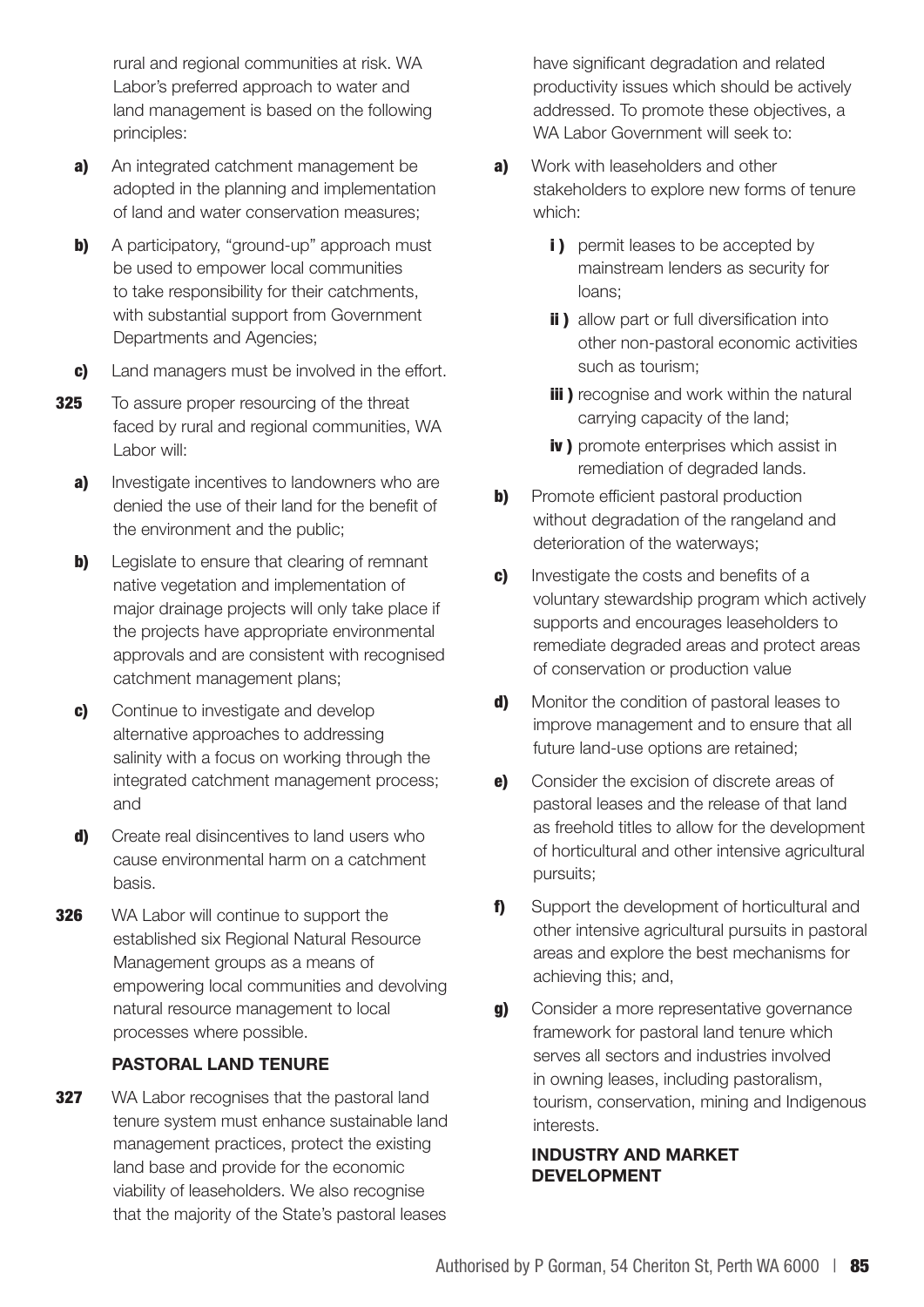- **328** WA Labor supports the statutory marketing of agricultural produce when it is in the public interest and believes it needs to be considered on a case-by-case basis, in consultation with the affected producers and other relevant stakeholders.
- **329** WA Labor recognises that arrangements for Statutory Marketing Authorities need to be consistent with the National Competition Policy Agreement but Labor will not dismantle Statutory Marketing Authorities where it can be demonstrated that:
	- **a)** Any costs to the community arising from the regulation are outweighed by the benefits; and
	- **b)** That regulation is the only way these benefits can be achieved.
- **330** WA Labor will consider reform to Statutory Marketing Authorities where a particular agricultural industry covered by a Statutory Marketing Authority decides to change direction of its own accord.
- **331** WA Labor supports the Grains Licensing Authority in the orderly marketing of barley, lupins and canola for Western Australians, consistent with the above principles.

# **FISHERIES**

#### **FISH FOR THE FUTURE**

- 332 WA Labor believes:
	- a) Western Australia's fisheries are a common property resource, which is of significant value to all West Australians;
	- **b)** That the sustainable management of our fish stocks is paramount to maintaining the quality and diversity of this state's aquatic environment;
	- c) That Government must ensure management arrangements are developed in full consultation with stakeholders and the wider community and based upon the best available information and research;
	- d) Stakeholders have the right to expect a transparent and accountable process when

management and regulatory decisions are made;

- e) In the need to continually improve links between Government and relevant stakeholders to ensure that a representative and consultative approach to management and conservation decisions takes place;
- f) That the aquatic resources of the state are subject to a number of competing demands and that it is the responsibility of a Labor Government to effectively balance these pressures with the imperative to manage our fisheries in accordance with principles of Ecologically Sustainable Development; and
- **g)** In the continued sustainable development of other fish related industries.
- **333** WA Labor in Government has:
	- a) Reviewed and refined management arrangements for a number of fisheries including the State's wetline fishery, to ensure their sustainable future;
	- **b)** Created the biggest shark reserve in the world, which stretches from Steep Point, Shark Bay to Broome;
	- c) Moved to remove the last remaining commercial fishing licences that were operating in the Swan River;
	- d) Protected and strengthened snapper breeding stocks in Cockburn Sound by refining recreational and commercial fishing management arrangements;
	- e) Reaffirmed its commitment to Integrated Fisheries Management (IFM), which includes the balancing of the demands for allocation between the recreational, commercial and customary sectors;
	- f) Supported the development of the aquaculture industry by recognising and funding a number of aquaculture development and management initiatives, including the peak sector body;
	- g) Maintained the Fisheries Adjustment Scheme to continue the equitable reduction of commercial fishing effort through the buyback of fishing licenses in fisheries where this is necessary or appropriate;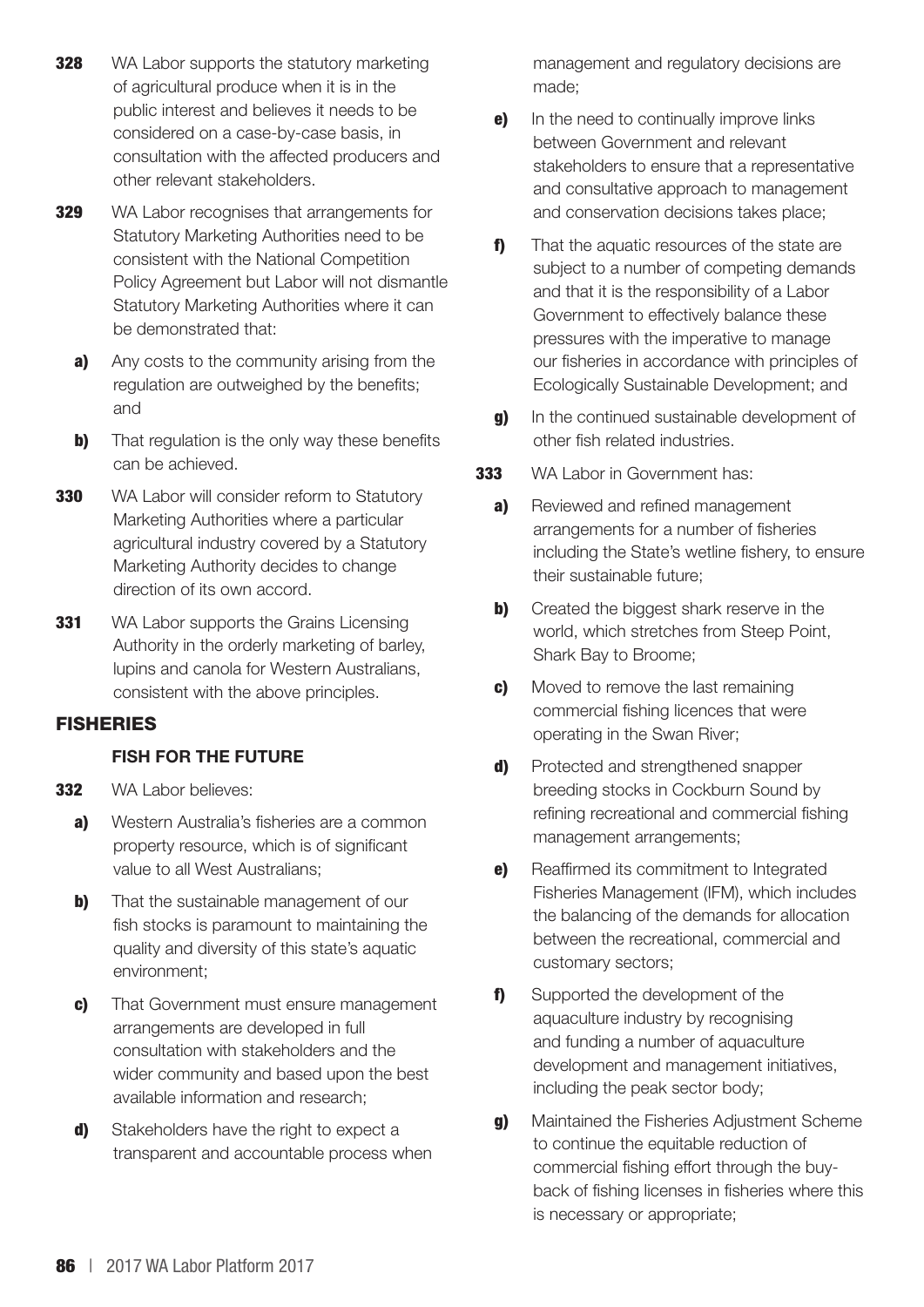- **h)** Continued to promote education and compliance in the recreational fishing community with a view to the ongoing sustainable use of our aquatic resources and the environment;
- i) Commissioned 19 FTE Compliance officersthe single largest injection of compliance funding on record; and
- **j)** Expanded the research and development programs that monitor the state of fish resources, including over \$5 million dollars for the ongoing monitoring of important recreational fishing species.
- 334 WA Labor will:
	- a) Seek to more clearly define the property rights of commercial fishing license and authority holders;
	- **b)** Develop an Estuarine Management policy;
	- c) Continue to monitor the status and ensure the future of stocks of all fish species off the WA coast of importance for commercial, recreational and subsistence use;
	- d) Expand the research and development programs that facilitate the growth and management of fisheries in Western Australia
	- e) Establish appropriate business development and support mechanisms in order to foster the development of Western Australia's aquaculture and mariculture industries; and
	- f) Identify and promote areas for wilderness fishing experiences, and foster and promote the State's charter fishing and marine based ecotourism industries.

# TIMBER AND THE TIMBER INDUSTRY

**335** WA Labor recognises forests have tremendous value in terms of providing economic, employment and recreational opportunities as well as being central to the environmental heritage of Western Australia. Accordingly, future development of forestbased industries must be economically and

environmentally sustainable.

- **336** In recognition of the economic and employment contribution which forest industries make in regional areas, and of the need to utilise import replacement opportunities, WA Labor will, in consultation with all stakeholders, frame a Timber Industry Development Plan to ensure support for the best value outcomes from the production of our unique native hardwoods.
- **337** WA Labor recognises the opportunities for the softwood industry to meet demand for construction timber and other manufactured timber products. WA Labor will work to encourage the further development and expansion of the plantation estate to support the growth of the soft wood timber industry in Western Australia.
- **338** WA Labor recognises that the social, environmental and economic potential of Western Australian native forests are equally important and that these native forests have been substantially degraded by human intervention when measured by size and overall forest health. WA Labor recognises that introduced plants and animals in Western Australian native forest ecosystems is a significant factor in this and will investigate methods of cost effectively reducing them so that these methods can start to be implemented during the period of the present Forest Management Plan.
- **339** WA Labor will implement a craft wood licensing system to enable artisans and crafts people access to craft wood in native forests.

# SMALL BUSINESS  **DEVELOPING SMALL BUSINESS INTRODUCTION**

**340** WA Labor recognises that small business plays a central role in the Australian economy. Through individual effort, small business owners provide employment for themselves and many thousands of employees. This dynamism should be encouraged and nurtured by government seeking to create an environment in which small business can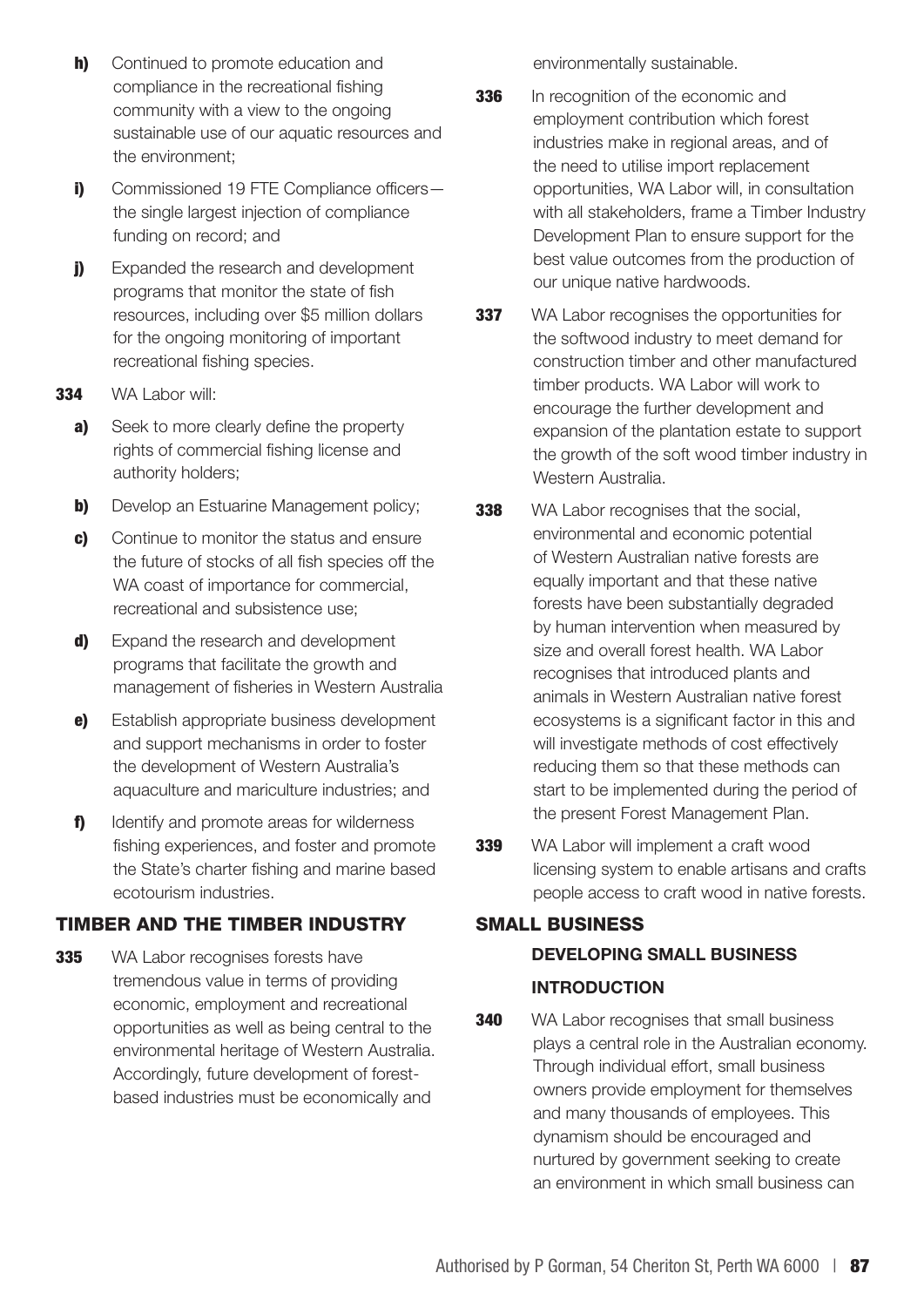thrive and prosper.

- **341** Small business contributes greatly to economic growth and employment as well as ensuring the economy maintains its flexibility and diversity. Small business provides the foundation for innovation and its quick reaction to change enables new technology and practices to be adopted and the competitive edge to be maintained which is critical to the State's on-going development.
- **342** WA Labor is committed to implementing policies that will strengthen the capacity of small business to make a substantial contribution to the state's economy.

## **DEVELOPING SMALL BUSINESS**

- **343** WA Labor will continue to seek the advice of the small business community on ways to improve the legislative and administrative arrangements of the state to facilitate the growth and vitality of the sector.
- **344** Small business needs access to capital to grow and prosper. WA Labor recognises the importance of mature relationships being established between the small business community and the finance sector and will, within appropriate prudent guidelines, seek to provide information that assists small business operators identify the financing options best suited to the nature of their business.

#### **FAIR TRADING**

- **345** Market economies are not perfect or absolutely fair to all participants. This is particularly the case in areas of franchising, retail tenancies and other arrangements where there can be a misuse of market power.
- **346** WA Labor will utilise mechanisms available to it, including legislation, to create the best possible fair trading environment.
- **347** WA Labor is also concerned about small and micro businesses being compelled by larger entities to operate their businesses in certain ways in order to obtain work or supplies.
- 348 WA Labor will:
	- a) Continue to examine the measures that

should be taken to protect small and micro businesses being forced to comply with demands that do not relate to the quality of the service or product being provided; and

- **b)** Amend the Fair Trading Act and related legislation to prohibit unconscionable conduct.
- **349** WA Labor acknowledges some small retail tenants have been disadvantaged by the lack of protection afforded by lease contracts. WA Labor will introduce legislative changes designed to provide a fair balance between the respective rights of retail landlords and tenants.
- **350** WA Labor is committed to ensuring small retailers are not forced to meet excessive accommodation costs, part of which should be the responsibility of others.
- 351 WA Labor will:
	- a) Examine methods of simplifying the legal system in order to ensure that small investors and creditors have access to speedy and inexpensive legal redress against breaches of fiduciary duty; and
	- **b)** Assist with the development of a legal insurance policy or other mechanisms that enable small business to have access to legal advice and representation.

# **MINIMISING COMPLIANCE COSTS**

- **352** WA Labor is acutely aware that compliance costs associated with running a business proportionately diminish the capacity of owners and managers to focus on operating and growing the business. Small business is not as well equipped as larger business to cope with this burden.
- 353 WA Labor will:
	- a) Continue to require requiatory Statements which assess the cost/benefit of new legislation to ensure change does not unduly impact or have unintended consequences for small business;
	- **b)** Systematically eliminate irrelevant and timeconsuming paperwork and in consultation with the small business sector Labor will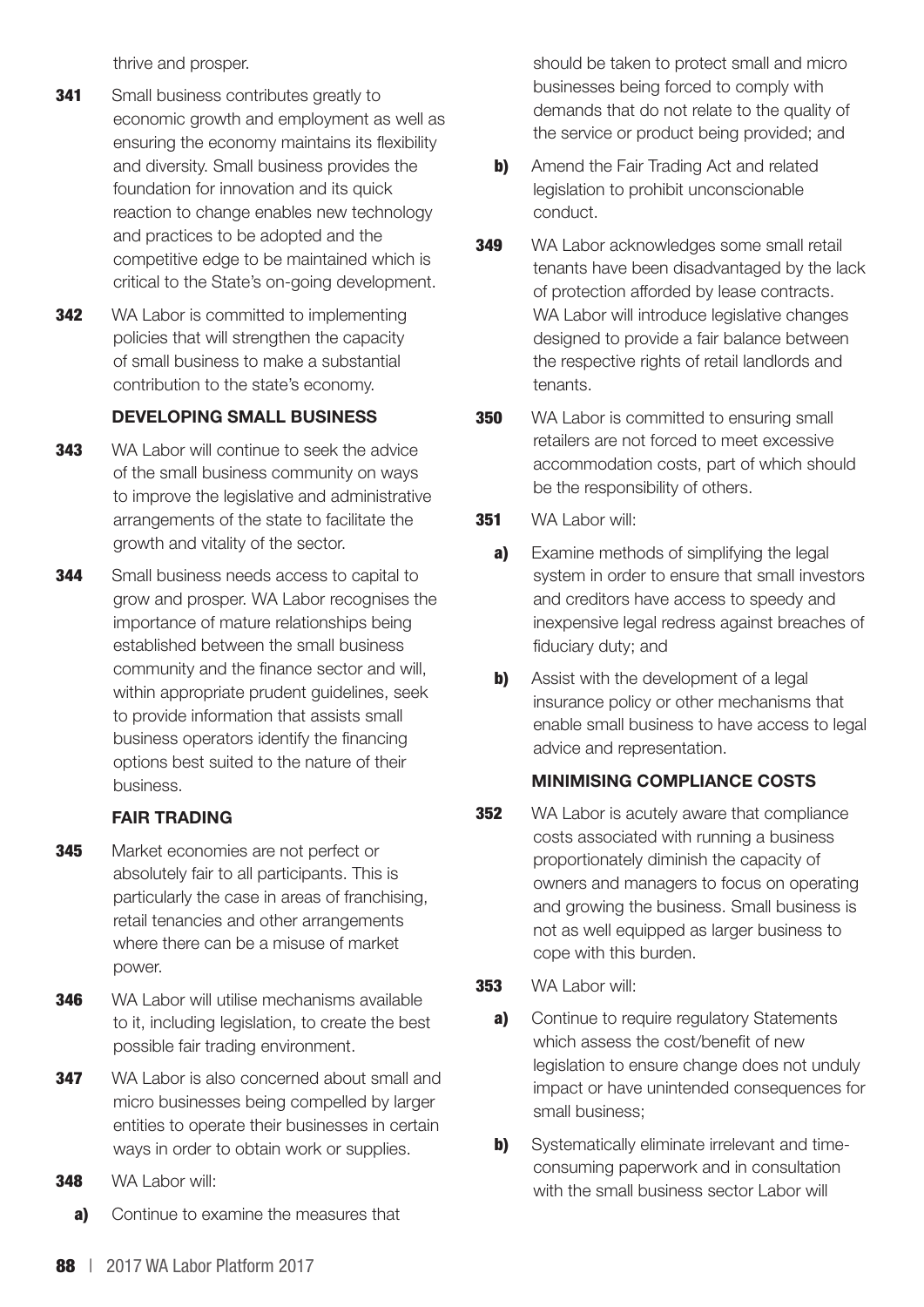remove impediments to growth;

- c) Ensure that business regulations be drafted in "plain english";
- d) Develop mechanisms for identifying unnecessary and costly compliance arrangements, with the view to minimising and eliminating such costs; and
- e) Continue to streamline regulatory functions to reduce compliance costs.

# **SMALL BUSINESS PARTICIPATION IN INDUSTRY POLICY**

- **354** WA Labor is committed to introducing an industry policy that promotes the development of new industry and the growth of existing businesses.
- **355** It is recognised that small business has not always had adequate access to government programs aimed at enhancing the productive performance of firms.
- **356** WA Labor's strategic industry policy will include specific small business programs that:
	- a) Offer small business programs targeted at improving the quality of products and services;
	- **b)** Enable small business to implement strategies designed to improve customer service response times, product development and marketing;
	- c) Encourage small business to export;
	- d) Provide user friendly application procedures to ensure that small business is not dissuaded from taking industry improvement initiatives; and
	- e) Support mutual recognition legislation and the ongoing development uniform compatible legislation and regulation between Commonwealth and State Governments in the area of fair trading.

# **WESTERN AUSTRALIAN AND AUSTRALIAN MADE PRODUCTS**

**357** WA Labor is concerned that successive Liberal Governments have effectively destroyed the "Australia Made" campaign to the great disadvantage of the small business sector.

**358** In contrast, WA Labor will actively promote the "Buy Local" policy and prevail upon the Federal Government to reintroduce a campaign to promote Australian made goods.

# **SMALL BUSINESS PROMOTION AND DEVELOPMENT**

- **359** The Small Business Development Corporation (SBDC) will be charged with the responsibility of promoting small business and providing quality advisory services and programs that meet the needs of small business in the regions and the metropolitan area.
- **360** WA Labor will legislate to ensure the cost of electricity of small business end users is the same as the amount charged by Western Power. In the case of shopping centre and commercial facilities that receive bulk power rates, these must be passed on to the end users, thereby eliminating the "energy profit" and assisting the small business sector.

# **GOVERNMENT PURCHASING**

- **361** WA Labor notes that under the previous Coalition Government, small business supplies to government were disadvantaged by being kept waiting for an inordinate amount of time for their accounts to be paid.
- **362** WA Labor will continue to provide a payment regime under which small business suppliers to the government are paid for services and products provided within thirty days of a proper account being rendered.

# **PLANNING AND SMALL BUSINESS**

**363** Fluctuations in the supply of retail trading space in the metropolitan area has unnecessarily caused undue financial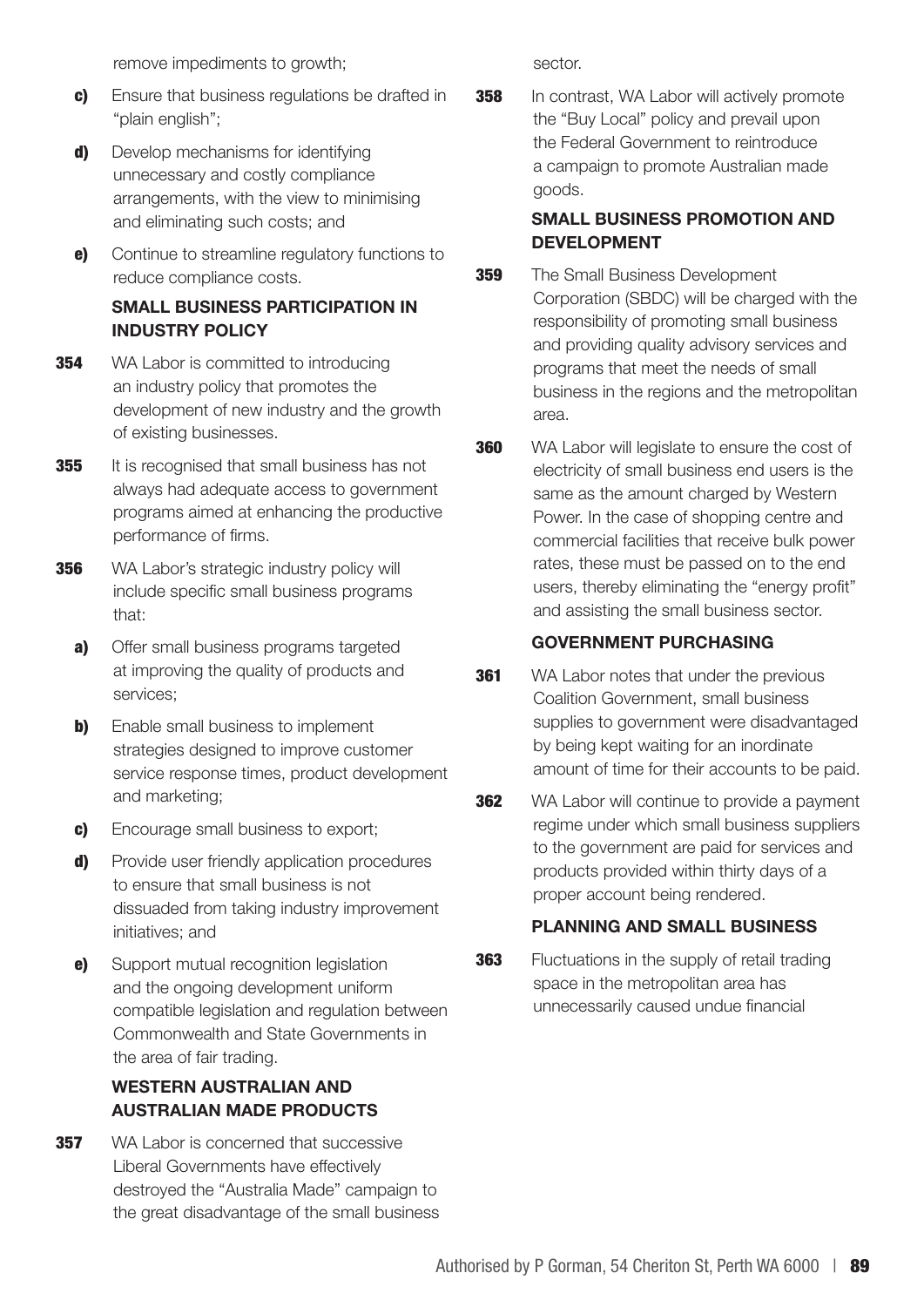difficulty for small business retailers.

- **364** WA Labor will protect the interests of small business retailers by:
	- a) Requiring impact statements on new centres that may have an impact on existing retailers;
	- **b)** Giving retailers the opportunity to comment on the impact statement; and
	- c) Requiring the regulatory authorities considering development proposals to take into account their likely impact on existing small business.

#### **ANTI-TRUST LAWS**

- **365** The small business sector has been increasingly concerned about market domination and concentration that is having a negative impact on consumer choices and the vibrancy of the sector.
- **366** WA Labor will continue to advocate for national legislative arrangements that seek to prevent the further domination of the market by large entities remote from the local community.

#### **RURAL AND REGIONAL CENTRES**

**367** WA Labor will continue to monitor, through the improved Small Business Centre Network, the needs of small business in rural and regional Western Australia.

#### **PUBLIC LIABILITY INSURANCE**

- **368** WA Labor will continually explore ways of reducing insurance costs for small business.
- **369** WA Labor acknowledges the cost of public liability insurance is having a detrimental impact on small business.

WA Labor recognises that renewable energy technology is developing at a exponential rate and as such offers significant economic

opportunities in research and development and manufacturing.

In government WA Labor through economic inducements will:

- Plan for the transition from fossil fuels to renewable technologies.
- Encourage investment in research, development and manufacturing in partnership between WA's tertiary institutions, industry and government economic agencies.
- Encourage new housing and industrial developments to have 50% + renewable aspirational targets.
- Develop greenfield manufacturing centres strategically placed to retrain and redeploy jobs lost in ageing and redundant energy producing technology.
- Develop and retain WA rare earth resources and processing that is critical in the manufacture of renewable technologies.

#### **TRADITIONAL OWNERS**

WA Labor recognises that the long and ongoing relationship of Aboriginal people with land is an essential element in restoring the environment and will increase the role of local Aboriginals in the planning for and implementation of land management this includes recognition of Traditional Owners to have included in any project development agreement the recognition that "no means no".

#### **PROCUREMENT**

WA Labor affirms its commitment to local content and local jobs. This conference calls upon WA Labor, when in government, to ensure that there is a local content component in all government procurement contracts.

WA Labor commits to working with key stakeholders to develop a government audit strategy to regulate construction works on state government funded projects. WA Labor is committed to ensuring that contractors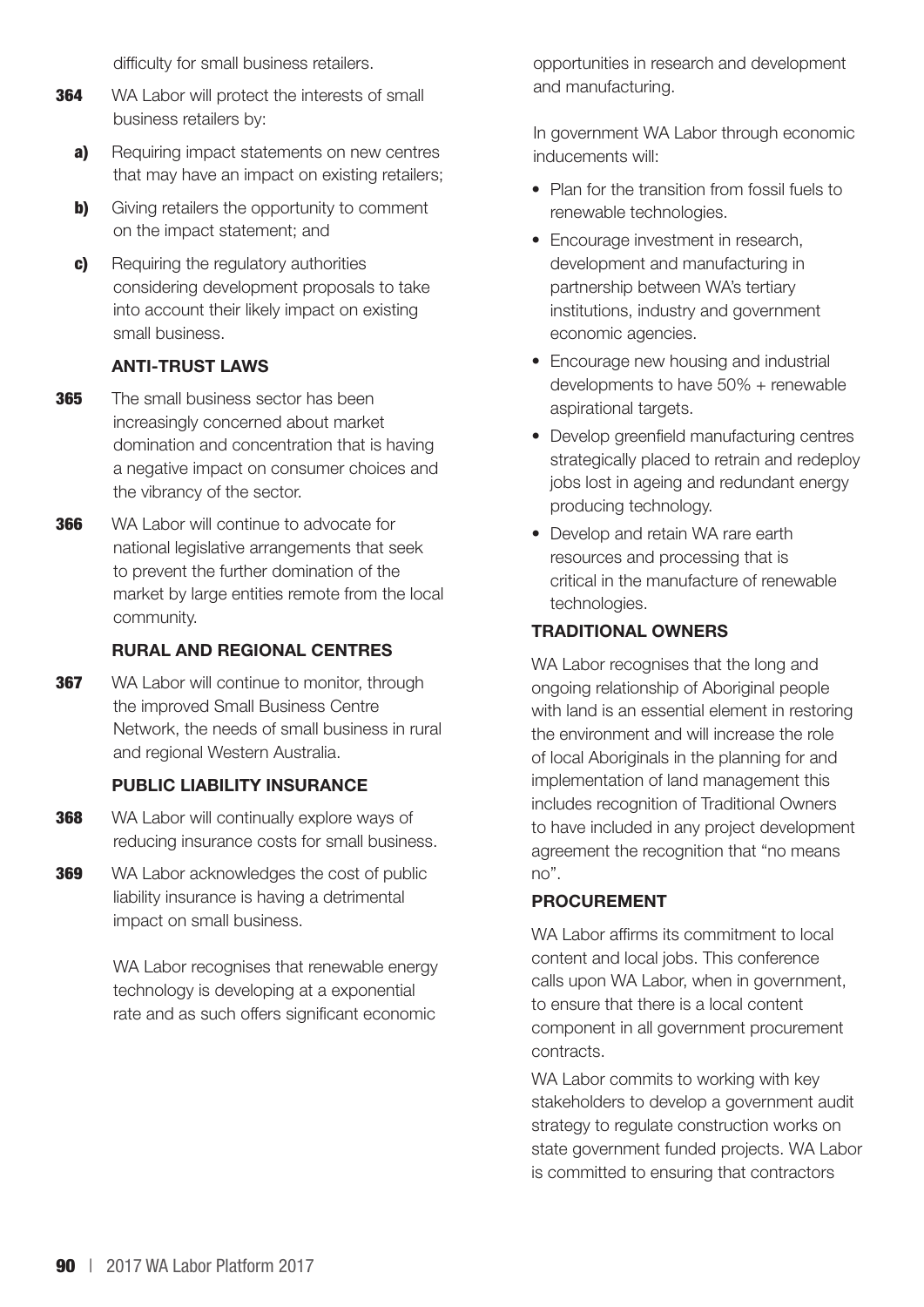on these projects do not unfairly preference subsidised products from overseas (which are often sub-standard) where there is an Australian industry that can manufacture and supply the product.

WA Labor will engage with key stakeholders to develop a government audit strategy that will ensure contractors engaged on state government projects uphold the highest occupational and health and employment standards. This audit strategy will ultimately prevent contractors or sub-contractors that have consistently breached AS4801, statutory employment obligations and industrial instruments from tendering for and becoming engaged on state government projects.

WA Labor believes that all state government funded projects should set an industry standard for the subcontractors and contractors engaged on these projects. WA Labor will commit to establishing an independent body or mechanism to ensure principal contractors do not impose unfair conditions on sub-contractors as well as guarantee security of payment for all works done on Government projects.

# RESOLUTIONS

- **370** WA Labor will seek to phase out battery hen farming in WA and enhance labelling of commercially farmed eggs.
- **371** Conference resolves to support Federal Labor's commitment to undertake a comprehensive review of Australia's tax system.

WA Labor is encouraged by current policies concerning federal tax concessions for negative gearing, superannuation and capital gains and recognises that growing community outrage towards growing wealth and income inequality is symptomatic of a need for a more radical overhaul of the tax and welfare system.

WA Labor notes that no major and lasting tax reforms have been achieved federally since the implementation of the Goods and Services Tax over 17 years ago.

WA Labor notes the objectives outlined in the 2008 Henry Review which sought create a tax structure that will position Australia to deal with the demographic, social, economic and environmental challenges of the 21st century and enhance Australia's economic and social outcomes.

WA Labor supports reforms to the Nation's tax and transfer system that align with progressive Labor values for fairness, equity, compassion and the creation of economic opportunities for all Australians.

**372** This State Conference notes with serious concern the most recent developments in federal industrial legislation being pursued by the Turnbull Coalition Government.

> In particular, Conference notes the terms of the Fair Work Amendment (Corrupting Benefits) Bill 2017 and the Fair Work (Registered Organisations) Amendment (Ensuring Integrity) Bill 2017.

This seriously flawed legislation represents the latest concerted attack by the Turnbull Government on organised labour and the most fundamental labour rights such as freedom of association.

Moreover, the Government's stated intention with these Bills of improving union governance and protecting the public interest is completely disingenuous. In truth, these laws are designed to provide a thin cover for their attacks on outspoken trade union critics, the longstanding connection between the ALP and the Australian trade union movement and to help generate criticism of parliamentary colleagues who have a trade union background.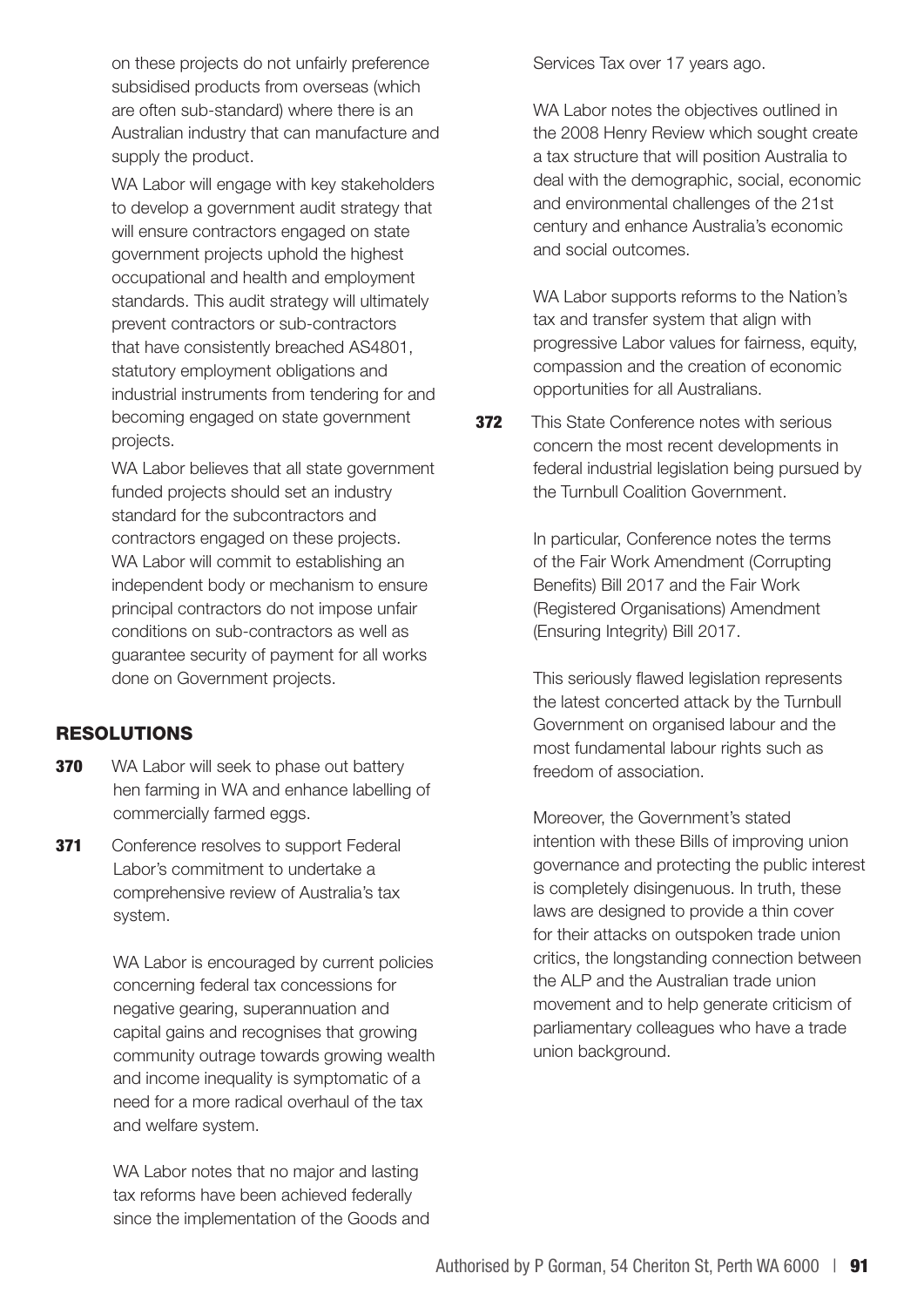This State Conference supports laws which provide appropriate criminal sanctions for those found to have engaged in the payment or receipt of corrupting benefits designed to improperly influence people who hold important positions in the community. This includes holders of public office such as politicians as well as trade union and corporate office holders. The proper place for those laws is in the criminal law, not through ad hoc additions to industrial law, which is not a criminal jurisdiction. In this respect, Conference notes that Western Australian criminal law already provides for a penalty of seven years imprisonment for these kinds of offences.

This State Conference also supports the right of workers to determine for themselves the internal structures of the trade unions that they belong to without undue interference from the Federal Government. Trade unions are voluntary, democratic associations and as such it is the members of those unions who should be able to determine whether or not they want to merge with other organisations. These are fundamental components of the right to freedom of association which are guaranteed by international instruments such as International Covenant on Economic, Social and Cultural Rights and the ILO's Convention 87 Freedom of Association and Protection of the Right to Organise (1948). The proposed 'public interest' test in the 'Ensuring Integrity' Bill is not a genuine 'public interest' test. It deprives workers of this most basic right. It is made worse by the retrospective operation of the record of compliance aspect of this test.

Conference condemns this legislation in the strongest possible terms.

**373** The WA Labor State Government will include provisions in its procurement policies to ensure that tender documents and government contracts require the successful bidder on government projects to develop a workplace mental health plan which covers the following key areas:

- 1 . Reduce harmful impacts of work;
- 2 . Promote positive aspects of work;
- 3 . Improve mental health and suicide prevention literacy;
- 4 . Facilitate early intervention and treatment;
- 5 . Provide return to work and ongoing support;
- 6 . Peer based and industry wide programs such as MATES in Construction; and
- 7 . Sites near high risk / iconic locations for suicide, such as mental health facilities, should include specific provisions for limiting access to the means of suicide by the public.
- **374** The WA Labor State Conference calls upon the Federal Turnbull Government to stop unskilled temporary visa holders working in high risk industries such as construction. Stopping unskilled and unqualified overseas labour will reduce and limit the risk of injuries and fatalities on construction sites in Western Australia.
- **375** The WA State Conference condemns Martin Ferguson for his persistent attacks against the Victorian State Secretary of the CFMEU John Setka, the proud history of the union movement, penalty rates for working people, the sovereign right of Australian workers in the offshore oil and gas sector and the Australian Labor Party more generally.

The WA State Conference calls on Vic Labor to "cut ties" with Martin Ferguson and immediately expel Martin Ferguson from the Australian Labor Party.

The Australian Labor Party was founded by the trade union movement on the principle that collective action is the best way to improve circumstances of working people in the community. The WA State Conference recognises the tireless effort made by trade unions to secure first class working conditions for the Australian working public.

**376** This State Conference calls upon the WA State Labor Government to develop and implement amendments to the Construction Industry Portable Paid Long Service Leave Act 1985 to include the following: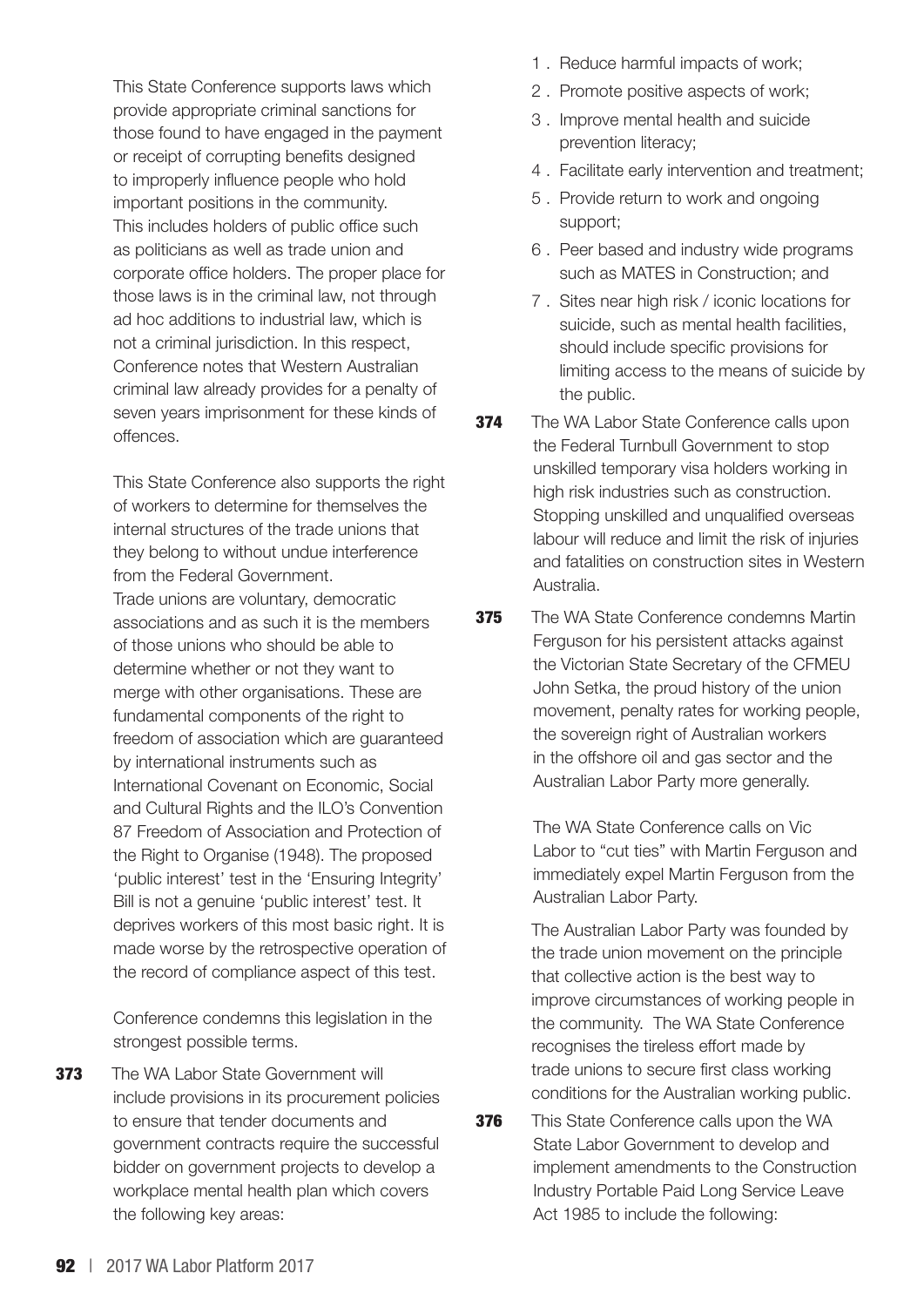- 1 . Long Service Leave payments to workers be based on their ordinary time earnings including any allowances or loadings paid to workers during ordinary hours of work;
- 2 . Long Service Leave contributions by employers to be based on the ordinary time earnings of their employees including any allowances or loadings paid to workers during ordinary hours of work;
- 3 . Construction work performed on ships, on Offshore Vessels, Off-shore Platforms, Rigs, Barges, FPSOs to be included in the scope of the Construction Industry Portable Paid Long Service Leave Act 1985;
- 4 . The period in which accrued Long Service Leave will be forfeited be extended from 2 years to 5 years; and
- 5 . The time for which employees can access their Long Service Leave be reduced from 15 years to 10 years.
- **377** The WA State Labor Government will develop and implement a system of responsibility based on the "hierarchical chain of command of an employer organisation within the Occupational Health and Safety legislative framework.

This will establish a system of accountability to ensure the liability for workplace safety and health breaches are not "shifted" from one party to another and that the responsibility for safety compliance is lead from the highest level of the organisations management.

**378** WA Labor recognises that the time requirement for Health and Safety Representatives to acquire training under the Occupational Safety and Health Regulations 1996 ("the Regulations") is too long. Currently, under the Regulations, training for Health and Safety Representatives are required to take place within a 12 month period. In the construction industry (in many instances), the construction project is completed well within the 12 month period.

> In this regard, this State Conference moves that the WA State Labor Government will develop and implement amendments to Part 2 Division 1 2.2(3) of the Regulations by reducing the time requirement for the

provision of training from 12 months to 3 months.

- **379** This Conference congratulates the WA State Labor Government for its decision to reform the Occupational Safety and Health Act 1984 ("the Act"). This decision is recognition that the Act is totally insufficient in its current form. Prior to this reform process , the WA State Government will ensure the following is legislated within the current Act:
	- 1 . A tenfold increase in current penalties under the existing Act;
	- 2 . A further provision within S.24(1) of the Act by adding the words "employees' representative" and removing the words "whatever is specified in the relevant procedure";
	- 3 . Enable an employee to refuse to work on the basis of a reasonable belief of exposure to injury or harm to his or her health, as opposed to a risk of imminent and serious injury and harm to his or her health as found in Section 26 of the existing Act;
	- 4 . Insert provisions that enable unions the right to prosecute employers who breach the Act and the Occupational Health and Safety Regulation 1996 or any relevant standards and codes of practice on behalf of their members;
	- 5 . Require principal contractors to have a valid Workers Compensation Certificate of Currency for all sub-contractors and labour hire firms engaged on any and all projects; and
	- 6 . To prohibit sub-contractors who do not have a current Workers Compensation Certificate of Currency from undertaking work on any and all projects.

WA Labor recognises that the standard of proof associated with prosecutions pursuant to the Occupational Safety and Health Act 1984 ("the Act") is impossibly high. Currently, to successfully prosecute under the Act, the offender's actions are required to constitute "gross negligence".

WA Labor recognises that although this standard sets a high bar from a legislative/ legal perspective, it sets the bar too low from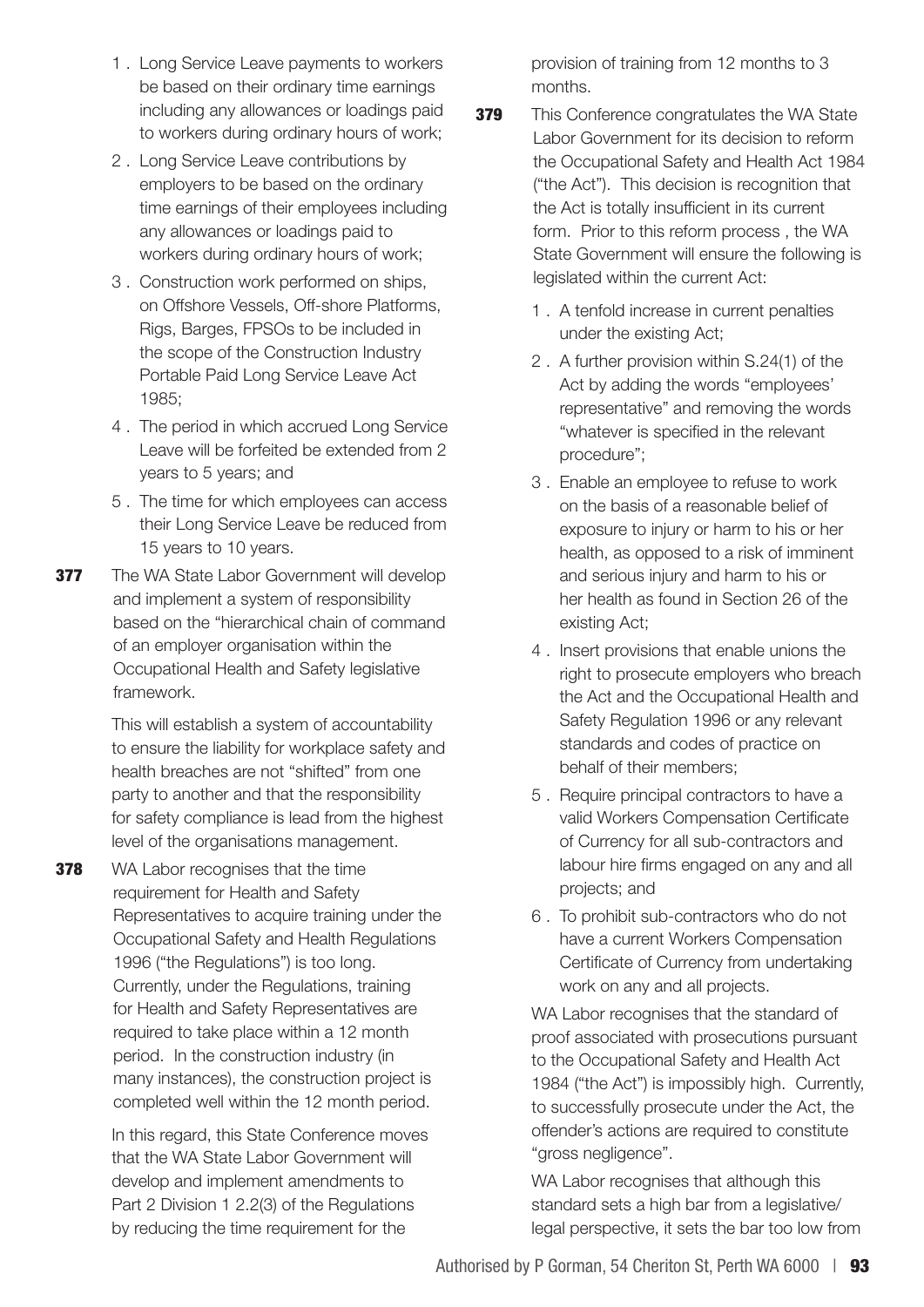a safety and health perspective by making it virtually impossible to successfully prosecute. In this regard, this State Conference moves that the WA State Labor Government will, through its reform of the Act, develop and implement amendments to the Occupational Safety and Health Act 1984 ("the Act") by replacing the words "gross negligence" with "non-compliance" throughout the Act, any and all associated regulations and any and all associated codes of practice.

**380** The WA State Labor Government will consider developing a licensing and registration requirement for all subcontracting companies engaged on commercial construction projects over \$5 million.

> Sub-contracting companies which work on projects over \$5 million should be required to only engage trade qualified workers (or those deemed trade qualified by WA TAFE) and to comply with all statutory requirements including employment laws. Sub-contracting companies which are found to be in breach of such requirements will have their licence suspended or revoked.

> WA Labor supports the implementation of a licensing and registration requirement for all sub-contracting companies working the commercial construction sector engaged on projects over \$5 million in the following fields with consideration to the classification in the current Building and Construction General On-site Award 2010):

- a) Brickwork;
- **b)** Carpentry (including formwork);
- c) Window Fixing and Glazing;
- d) Wall and Ceiling Fixing;
- e) Tiling;
- f) Painting; and
- **g)** Plastering.

The licensing and registration requirement will prohibit workers who are not "trade qualified" or have not obtained a Recognition of Prior Learning Assessment ("RPL") and Verification of Competency ("VOC") as determined by WA TAFE to work on large scale, commercial

construction sites.

- **381** This state conference calls upon the WA State Labor Government to develop and implement a licensing and registration requirement for all tradespersons working in the commercial construction sector engaged on projects over \$5 million in the following fields (with consideration to the classification in the current Building and Construction General on-site Award 2010):
	- a) Brickwork;
	- **b)** Carpentry (including formwork);
	- c) Window Fixing and Glazing;
	- d) Wall and Ceiling Fixing;
	- e) Tilers;
	- f) Painting; and
	- g) Plastering.

The licensing and registration requirement will prohibit workers who are not "trade qualified" or have not obtained a Recognition of Prior Learning Assessment ("RPL") and Verification of Competency (VOC") as determined by WA TAFE, to work on commercial construction sites.

**382** The WA Labor State Government will within its first term of Government, rescind the Western Australian Building and Construction Industry Code of Conduct 2016 and introduce a procurement policy which considers a new building code prohibiting principal contractors and or sub-contractors who breach employment law, fail to comply with occupational health and safety standards or breach other statutory obligations from tendering for State Government projects.

> This will include principal contractors who engage sub-contractors (whether or not on State Government funded projects) who breach employment laws, occupational health and safety standards or don't comply with their statutory obligations from tendering for State Government projects.

In addition, the WA Labor State Government will establish a new inspectorate with the resources and capacity to audit principal contractors and or sub-contractors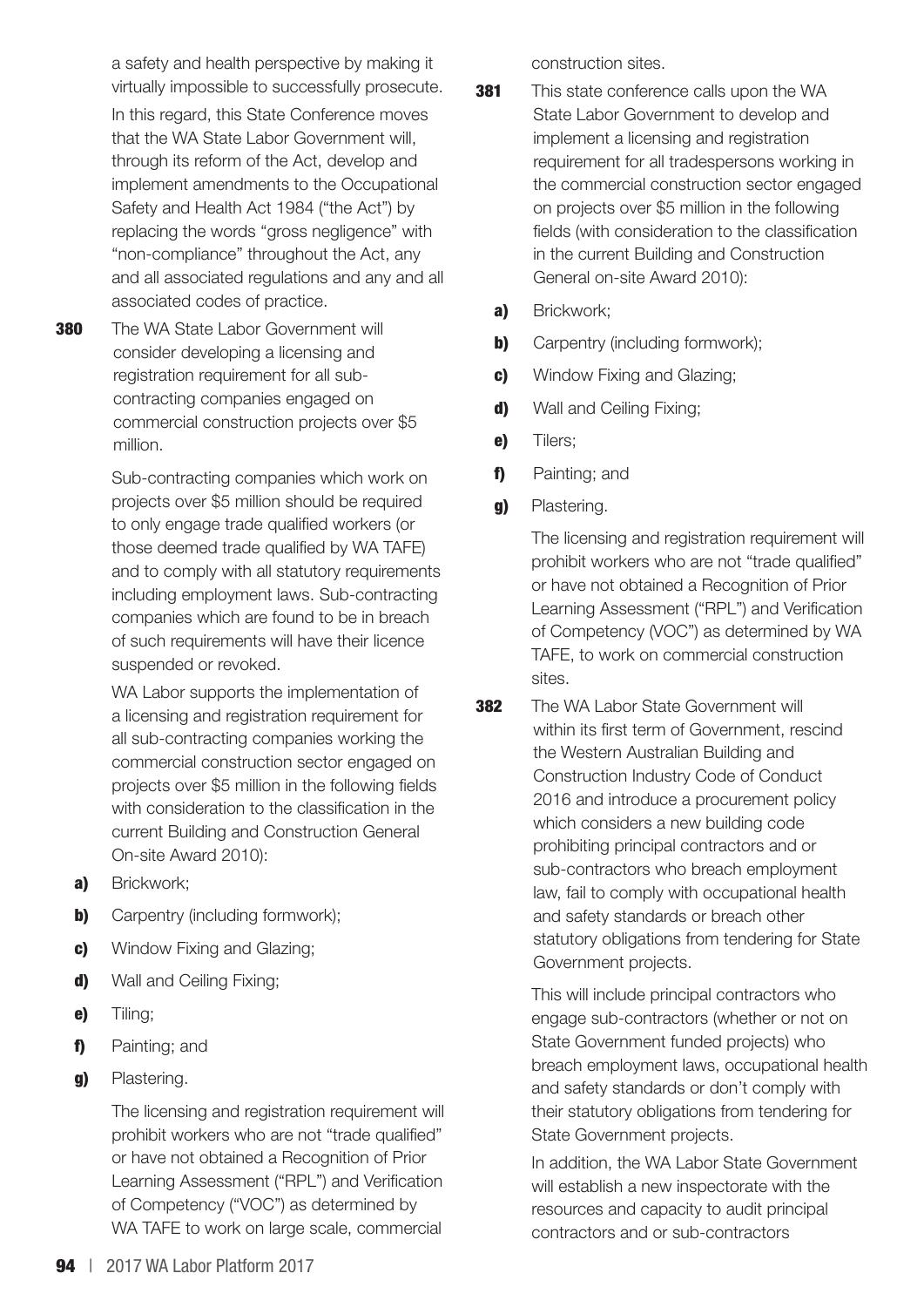and who will act on complaints by third parties, including complaints by industrial organisations.

WA Labor affirms its commitment to local content and local jobs.

The WA State Labor Government will ensure that there is a local content component in all government procurement contracts.

Working with key stakeholders (including unions), the WA State Labor Government will conduct a government audit on existing construction works on State government funded projects prior to handover as well as develop a strategy on future projects.

The WA State Labor Government will ensure that contractors on these projects do not unfairly preference subsidised products from overseas (which are often sub-standard) where there is an Australian industry that can manufacture and supply the product.

The WA State Labor Government will engage with key stakeholders (including unions) to develop a government audit strategy that will ensure contractors engaged on State Government projects uphold the highest occupational and health and employment standards.

This audit strategy will ultimately prevent contractors or sub-contractors that have consistently breached AS4801, statutory employment obligations and industrial instruments from tendering for and becoming engaged on state government projects.

WA Labor believes that all state government funded projects should set an industry standard for the subcontractors and contractors engaged on these projects.

WA Labor will establish an independent body or mechanism to ensure principal contractors do not impose unfair conditions on subcontractors as well as guarantee security of payment for all works done on Government projects.

WA Labor considers there is a lack of transparency in current procurement practices and as a consequence there is an unacceptable risk of corruption. WA Labor will develop guidelines which will increase openness and minimise risk.

**383** The WA Labor State Government will amend the Workers' Compensation and Injury Management Regulations 1982 to include a definition of Certificate of Currency in line with the equivalent NSW legislation, not currently found in the Western Australian legislation. This definition will prohibit the systemic practice of employers "underinsuring" their workforce to save on insurance premium costs.

> The effect of this amendment will require employers hold a certificate of currency in an approved form, which states:

- a) The nature of the business;
- **b)** The number of workers of the employer; and
- c) The amount of wages estimated to be payable by the employer.
- **384** The WA State Labor Government will amend Section 49(I)(1) of the Industrial Relations Act 1979 to enable an authorised representative of an organisation to enter the premises to investigate any suspected breach of the Construction Industry Portable Paid Long Service Leave Act 1985 and the Workers' Compensation and Injury Management Act 1981.
- **385** The WA State Labor Government will amend S.49(I)(2)(c) of the Industrial Relations Act 1979 to explicitly permit authorised representatives to enter the premises and to undertake searches and inspections (and take photographs and make audio and video recordings) to investigate and record suspected breaches of occupational health and safety laws.
- **386** WA Consumers have the right to know that imported products meet Australian Standards for safety and quality.

The WA State Labor Government will support an intelligence led risk based approach to standards compliance on imported products with a particular focus on cladding, glass,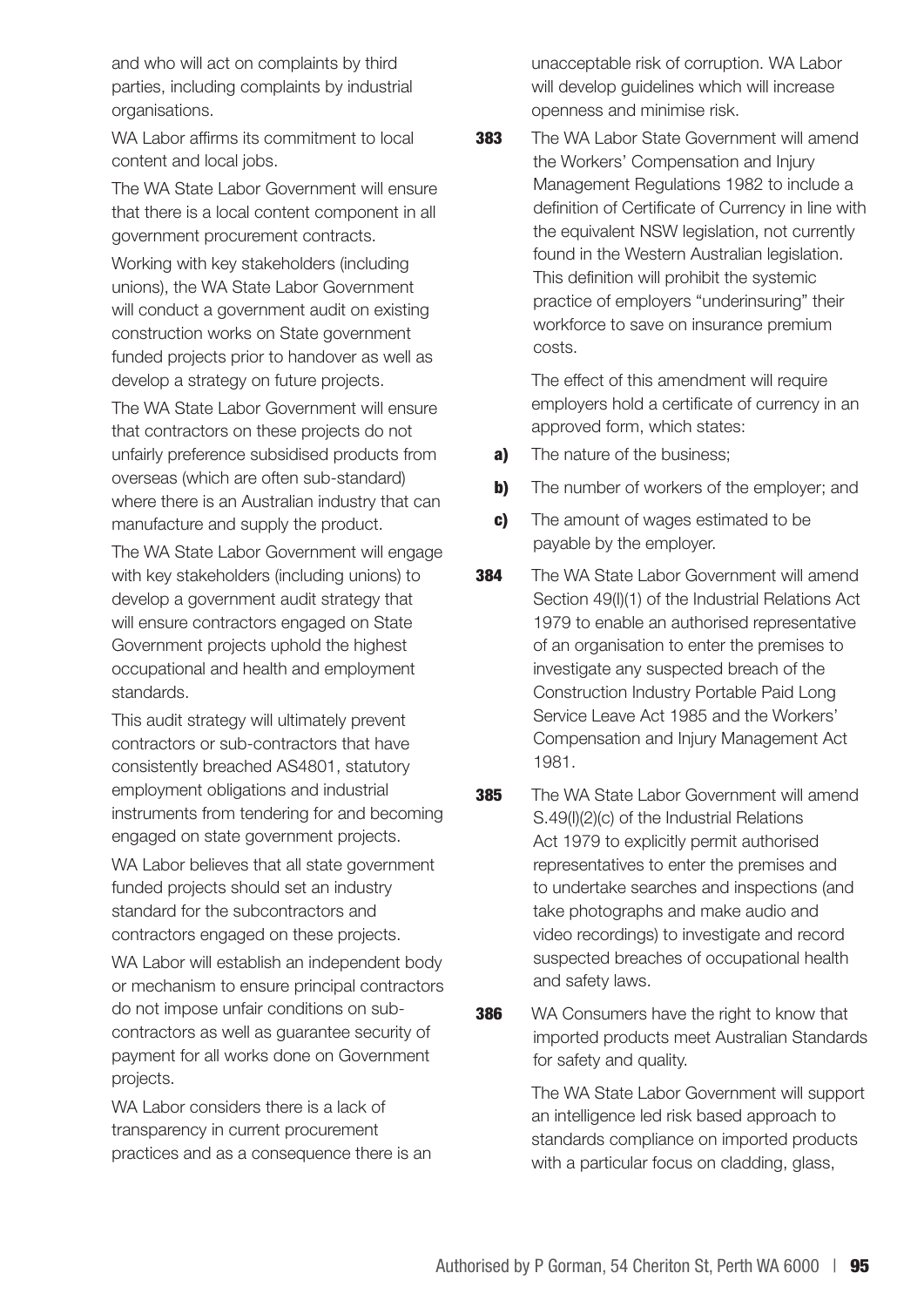insulation and plumbing. This approach will include:

- 1 . New and invigorated processes for sampling;
- 2 . Testing;
- 3 . Labelling;
- 4 . Penalties for false and misleading conduct regarding claims for failure to adhere to regulation and standards;
- 5 . Appropriate governance and regulatory mechanisms will be formed through consultation with governments, unions, industry and other stakeholders.

WA Labor also reaffirms its zero tolerance for the importation of products containing asbestos and non-compliant products.

**387** WA Labor notes with concern the high number of companies operating in the construction industry that use phoenix contract arrangements, sham contracting and other non-compliant contractual arrangements to avoid their lawful industrial employment obligations.

> These unscrupulous operators not only undermine the integrity of the construction industry by undercutting contractors and sub-contractors that do the right thing. They exploit workers by not paying entitlements such as superannuation, annual leave, redundancy and short change the public by not paying taxation at the appropriate levels. In addition, the practices they engage in lead to insolvencies and company collapses that have a devastating effect on workers and sub-contractors and encourage practices that see companies palm off risk down the contracting chain.

- **388** This state conference calls for the WA State Labor Government to develop and implement the following amendments to the Workers' Compensation and Injury Management Act 1981 ("the Act") so that in broad terms, workers injured by negligence of their employer are not worse off than other West Australians:
	- 1 . Remove the termination day for an election to retain the right to seek damages in respect of an injury to ensure

consistency with the limitation associated with personal injury claims (a period of three (3) years) found within s. 14 of the Limitation Act 2005);

- 2 . Remove the 15% whole person impairment (WPI) and 25% WPI restrictions for common law claims and implement a basic standard of 5% WPI which is consistent with other personal injury claims;
- 3 . Ensure there is no reduction in compensation for an injured worker when electing to proceed to a common law claim;
- 4 . Remove the requirement of 'total and permanent disability or incapacity' in relation to applying for an extension of the prescribed amount for weekly compensation;
- 5 . Include the ability for an injured worker to fast track liability for disputed claims or claims where medical treatment is needed urgently;
- 6 . Toughen the penalties for employers who dismiss a worker who reports an injury;
- 7 . Make it an offence to try to influence an injured worker not to make a claim; and
- 8 . Increase deceased workers dependants benefits to bring them into line with the national standard; and
- 9 . Resolve the 'defacto' anomaly for deceased workers compensation.
- **389** This State Conference condemns the Barnett Liberal Government for their appalling record on occupational health and safety, with more fatalities 2014-2017 than at any other time over the past seven years. This state conference is extremely concerned about the high number of avoidable workplace accidents that take place in Australia, especially in WA, every year. The WA State Labor Government will implement reforms to Worksafe to ensure greater compliance by Western Australian companies with occupational health and safety standards.

WA Labor will review the effectiveness and efficacy of state based legislation, regulation and enforcement in WA. WA Labor will ensure that WorkSafe or an alternate independent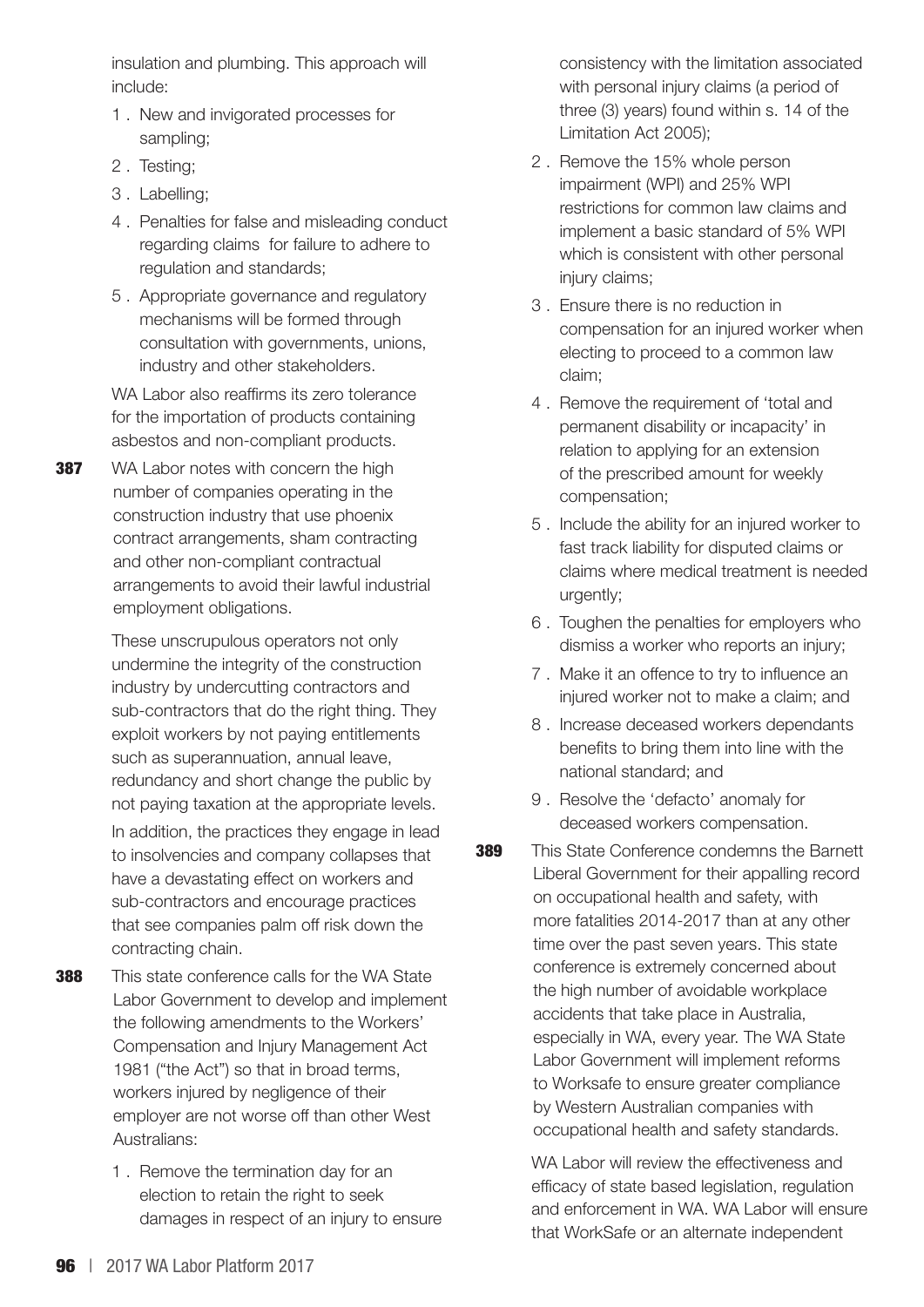inspectorate is well resourced and properly positioned to actively enforce health and safety laws, including:

- 1 . WorkSafe Inspectors working in the construction industry must have sufficient experience in high risk disciplines within the construction industry;
- 2 . Worksafe is funded sufficiently to ensure it prosecutes all employers who fail to comply with occupational health and safety laws and regulations in circumstances where there is potential for workers to be exposed to injury or harm to their health;
- 3 . Worksafe is funded sufficiently to ensure employers who continue to fail to comply with occupational health and safety laws and regulations are prosecuted; and
- 4 . Worksafe Inspectors to issue on-thespot fines to employers who breach the occupational safety and health laws and regulations with such fines to assist in the funding of Worksafe.

WA Labor recognises the need for a proactive safety regulator to restore high safety standards, as well as confidence in the system.

- **390** WA Labor condemns the previous Liberal Government's cuts to WorkSafe. WA Labor recognises that these cuts have had the effect of:
	- 1 . abolishing WorkSafe inspector positions
	- 2 . reducing support positions for WorkSafe inspectors, causing WorkSafe inspectors to spend more time at their desk instead of at workplaces; and
	- 3 . reducing WorkSafe's ability to perform its functions in regional and remote areas of WA.

In addition, these cuts have had a direct impact on health and safety in Western Australian workplaces, particularly in high risk industries such as construction, the maritime industry, electrical industry, transport and manufacturing. In these industries workers

are operating under significant pressure and are required to respond and react to consistently changing and often hazardous work environments.

This state conference unequivocally supports the right of every worker to go home safely and calls on the WA State Labor Government to immediately reinstate funding to Worksafe and/or implement a self-funding model to the same level.

WA Labor condemns the previous Liberal Government's cuts to WorkSafe which has reduced the funding to the WorkSafe library. This has had the direct effect of reducing the support given to safety and health representatives to achieve high safety standards in the construction industry in Western Australia.

The WA State Labor Government will reinstate funding to WorkSafe to ensure the librarian position within WorkSafe is maintained to enable safety and health representatives to properly research breaches.

**391** WA Labor supports the WA State Labor Government's inquiry into the effectiveness and efficacy of state based occupational health and safety legislation, regulation and enforcement in Western Australia.

> Through this inquiry, the WA State Labor Government will institute amendments to the legislative regime to:

- 1 . Ensure WorkSafe inspectors regularly undertake random, unannounced and targeted inspections of workplaces;
- 2 . Assess the competency of WorkSafe inspectors to ensure the highest quality inspectors are employed within WorkSafe;
- 3 . Assess the remuneration of WorkSafe inspectors to ensure WorkSafe inspectors receive wages commensurate to the industry they are working in;
- 4 . Establish the right for unions to prosecute employers for breaches that affect the workers that they represent;
- 5 . Incorporate a system of "on the spot fines" to motivate the creation of a more effective safety framework by principal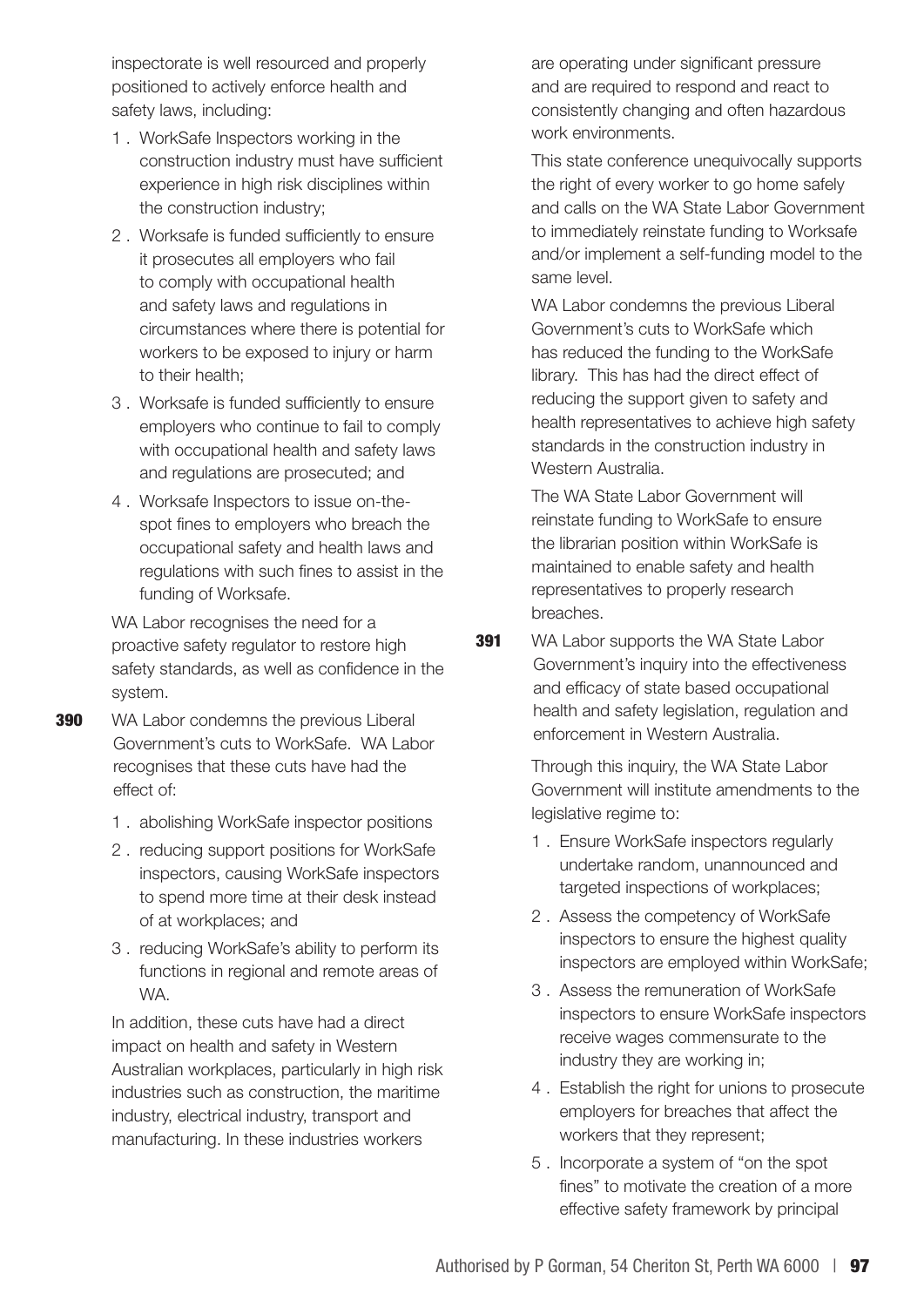contractors and employers;

- 6 . Promote a "self-funding" model for the WorkSafe system, including the review and implementation of 'on the spot' fines;
- 7 . Increase and broaden the scope of penalties under the legislation to encompass the hierarchical chain of command of employer organisations; and
- 8 . Ensure that penalties for employers are reflective of the seriousness of the harmful act.

WA Labor recognises the need for a proactive safety regulator to restore high safety standards as well as confidence in the system.

**392** WA Labor condemns the Turnbull Government for its targeted attacks on construction workers through the resurrection of the Australian Building and Construction Commission (ABCC).

> WA Labor notes that the ABCC's overwhelming purpose is to "police" workers and their representatives in the construction industry and to constrain construction workers' access to representation, pay equality, better safety and local employment opportunities.

WA Labor recognises the ABCC does not address any substantial issues within the construction industry. In fact, the existence of the ABCC has only inflammed tensions and exacerbated problems within the construction industry.

Further, the ABCC and associated Building Code has done nothing to address the reduction in workplace conditions and outcomes for workers in the construction industry, including:

- 1 . low apprenticeship opportunities and completions;
- 2 . poor/insufficient safety;
- 3 . a high number of insolvencies causing financial difficulties for construction workers and their families;
- 4 . further workplace deaths (particularly as a result of reduced union presence and representation on site);
- 5 . sham contracting;
- 6 . the increased use of temporary visa workers;
- 7 . underemployment of workers; and
- 8 . non-payment of subcontractors.

WA Labor recognises that the ABCC is undemocratic and unnecessary, given there are existing industrial laws that encompass all industries and working people across Australia. Construction workers should not be isolated and subject to oppressive laws.

WA Labor congratulates the Federal Parliamentary Labor Party on its commitment to abolish the ABCC upon gaining government.

**393** WA Labor condemns the Turnbull Government for its war on workers through its harsh and unfair industrial relations policies. In particular, this WA Labor Conference condemns the anti-worker Australian Building and Construction Commission (ABCC) for prosecuting approximately 530 construction workers in Western Australia for supporting their industry to ensure better pay, improved safety and the creation of local employment opportunities.

> WA Labor unequivocally supports the right of workers to participate in peaceful protests without the fear of prosecution and fines.

**394** WA Labor notes that major structural flaws exist in the current superannuation systems which put women and minority groups at a disadvantage. On average women will accumulate 46.6% less in superannuation than men; and one in three women retire with no superannuation at all.

> WA Labor knows that increasing financial literacy is essential to ensuring financial security in retirement for women and minority groups.

WA Labor also knows that addressing the gender pay gap and improving workplace flexibility to enable greater female participation in the economy will increase financial security for women and will benefit the Australian economy.

WA Labor will make financial literacy mandatory in secondary education and investigate how to improve financial security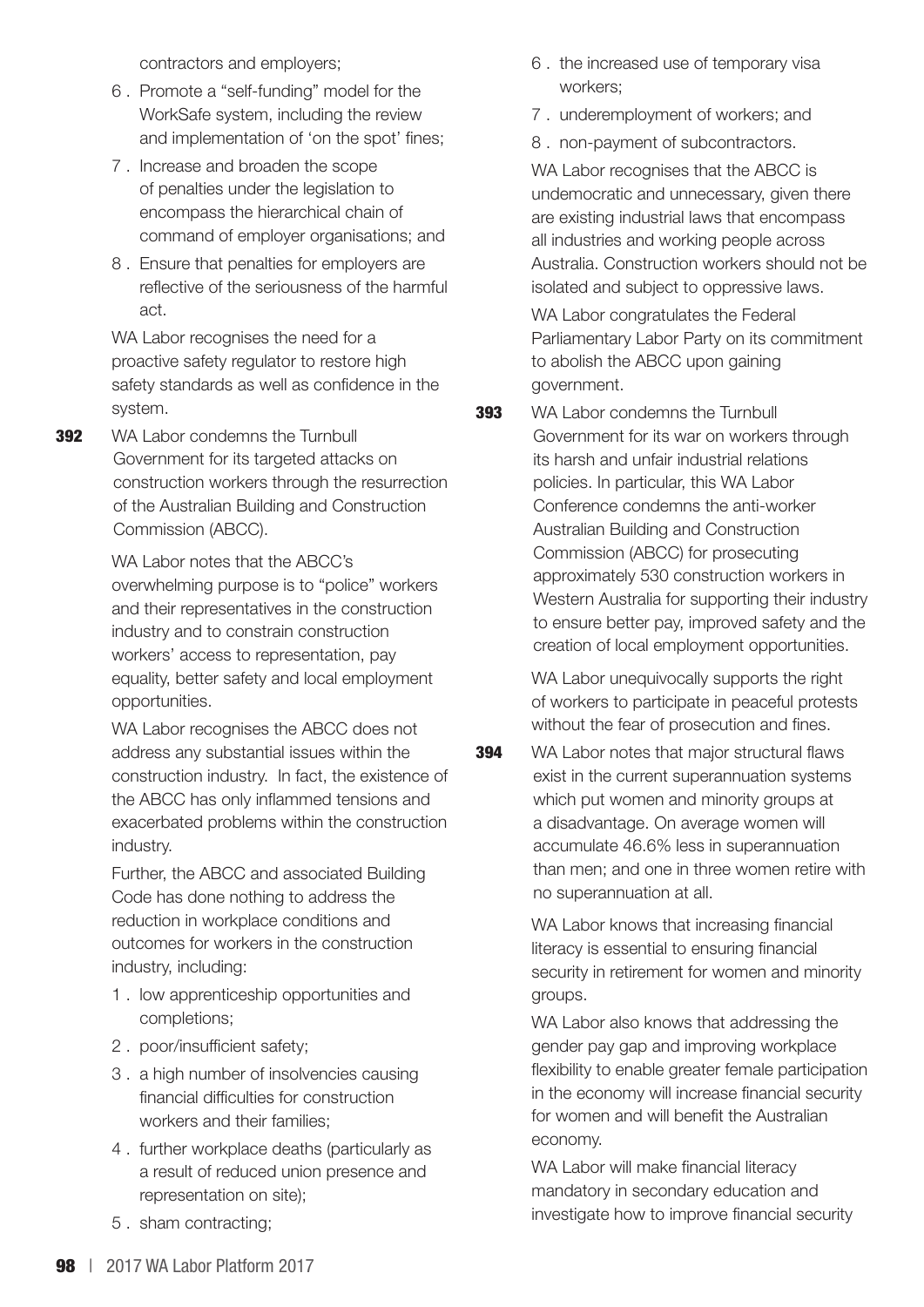for all women and minority groups.

WA Labor will work to address the gender pay gap and investigate strategies to increase workplace participation.

**395** WA Labor notes with concern the emergence of what is known as 'the black economy': people and businesses that operate outside the tax system or who do not correctly report their tax obligations.

> WA Labor notes that the black economy in Australia is complex and expanding. The growth of new business models, such as the sharing economy, is contributing to increasing complexities.

> WA Labor is concerned that the larger the black economy grows, the more revenue that could fund public services will be lost.

> WA Labor should act swiftly to curb growth of the black economy.

WA Labor notes the limitations of traditional tax enforcement approaches in tackling the black economy. WA Labor must look to innovation by other OECD countries and emerging technologies for best practice, effective policy options. Policy harmonisation between all levels of government and coordination with the business community is vital in order to curb black economy growth.

WA Labor reaffirms that governments must only engage in procurement practices with private organisations which have a good tax record.

WA Labor condemns the low wage growth condoned under the Federal Liberal Government which increases incentives for individuals to turn to the black economy.

WA Labor is concerned that employees in the black economy are highly vulnerable to exploitation such as wage theft, losing out on superannuation contributions and potentially forgoing protections such as worker compensation.

WA Labor believes that these facets of the black economy are rampant with current employer penalties for such behaviour too soft, noting cases like the 7-11 pay scandal.

**396** This Conference believes every worker should have a decent and secure job they can count

on.

WA Labor knows that worker exploitation is widespread across the Australian workforce. Such conduct includes unpaid wages and entitlements, excessive overtime, threats and intimidation, abuse of vulnerability and a failure to comply with proper safety standards for workers.

WA Labor acknowledges that the lack of regulations regarding subcontracting and labour hire arrangements contributes to worker exploitation, particularly in the cleaning and security industries.

WA Labor knows that, in cases of worker exploitation, the principal employer is often a major retailer, government agency or commercial building owner, with virtually no scrutiny or accountability for labour abuses that occur within their supply chain.

WA Labor will protect West Australian workers from unscrupulous employers by:

- 1 . Setting up a WA licensing scheme and developing a code of conduct to regulate labour hire operators that includes:
- A fit and proper person test on owners/ directors of labour hire companies and authorised representatives of such companies;
- A threshold capital requirement based on held assets and revenue and cash flow;
- Annual reporting requirements;
- A compliance unit within Government;
- A fee and bond structure which at least partially funds such a compliance unit
- 2 . Advocating for a national licensing scheme that:
- Holds principal contractors responsible for the employment standards of their subcontractors;
- Requires increased transparency and accountability measures in supply chains of vulnerable industries, such as cleaning and security;
- Extends mandatory transparency and due diligence reporting measures to public bodies so that public procurement contracts are only awarded to companies that provide evidence of compliance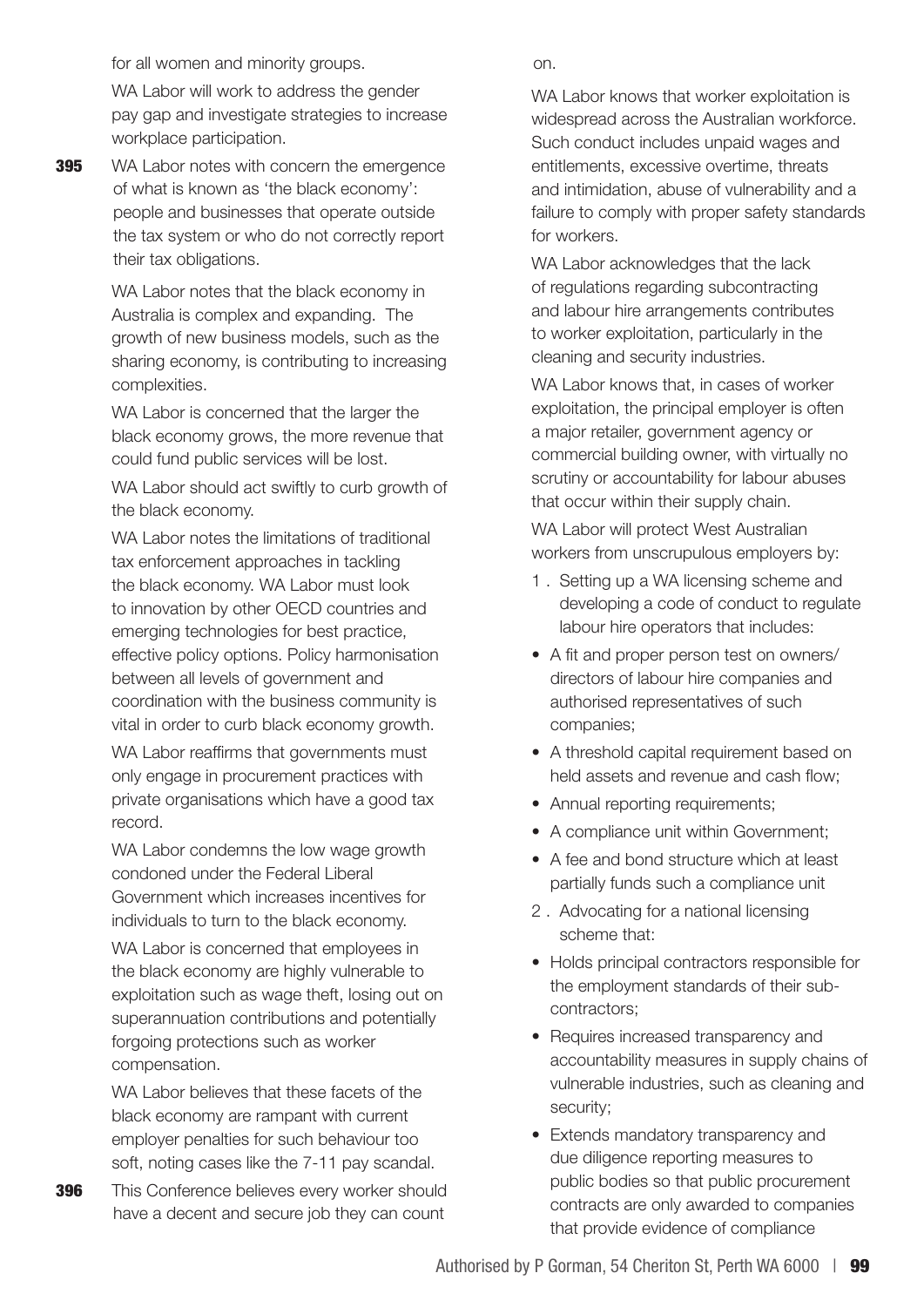with employment standards throughout supply chains both domestically and internationally;

- Imposes significant penalties for the use of unlicensed or unregistered labour hire firms by 'host' or 'primary' employers.
- Establishes a public, centralised repository of supply chains transparency and human rights due diligence reports.
- Promotes responsible supply chains practices to companies including multistakeholder initiatives that include worker voice; and regularly engage with relevant government, business and worker representative bodies on a genuinely tripartite basis.
- Increases OHS requirements and regulation of accommodation standards.
- **397** WA Labor recognises that the Australian Dream of home ownership is becoming harder and harder for many Australians to achieve, particularly those on low incomes. West Australians are spending longer renting due to increased costs of living and a lack of affordable housing.

WA Labor believes that, as well as tackling the issue of home ownership affordability, action must be taken to assist those renting their homes.

West Australians in rental properties deserve the opportunity to have a place where they can enjoy their lives, raise a family, have a pet and call their home.

WA Labor will commence a review of the rights and responsibilities of those renting properties and the Residential Tenancy Act, in consultation with all stakeholders within the residential rental market.

- **398** WA Labor affirms its commitment to a publicly controlled energy system that:
	- Ensures reliability
	- Protects the disadvantaged
	- Supports jobs and industry development
	- Is not a financial drain on the State Budget
	- Is environmentally sustainable.

WA Labor will keep Western Power in public hands and enable it to be the platform for

Western Australia's future energy network.

WA Labor will keep Synergy in public ownership and:

- Re-focus Synergy's corporate strategy on maintaining its position as a public utility that delivers economic and social value to the community.
- Re-focus Synergy on leading the transformation of the electricity sector by providing a renewed focus on meeting the rapidly changing needs of customers and managing the changes in generation technologies to a low emission future with increasing distributed and renewable generation.
- Establish a Ministerial Energy Consultation Forum and increase community and stakeholder consultation.
- Continue on the path towards removing the cost burden of energy on the State Budget (to encourage innovation, provide for more efficient and sustainable use patterns, provide greater customer engagement and to reduce taxpayer subsidies that do not target vulnerable customers).

WA Labor will implement a Just Transition Plan that will:

- Initiate a Working Group made up of local Members of Parliament, industry workers, local councils and relevant energy unions. This group would begin convening before 1 December 2017, with a projected end date of December 2018.
- Recognise that coal-powered generation and related industries are facing increasing challenges due to rapid changes in energy demand and technologies.
- Identify and build renewable energy projects in existing energy producing communities such as Collie and Bunbury.
- Provide new jobs.
- Re-train workers for the transition to new energy technologies.
- Build community capacity to help with economic transition and maintain vibrant communities.
- **399** This Conference recognises: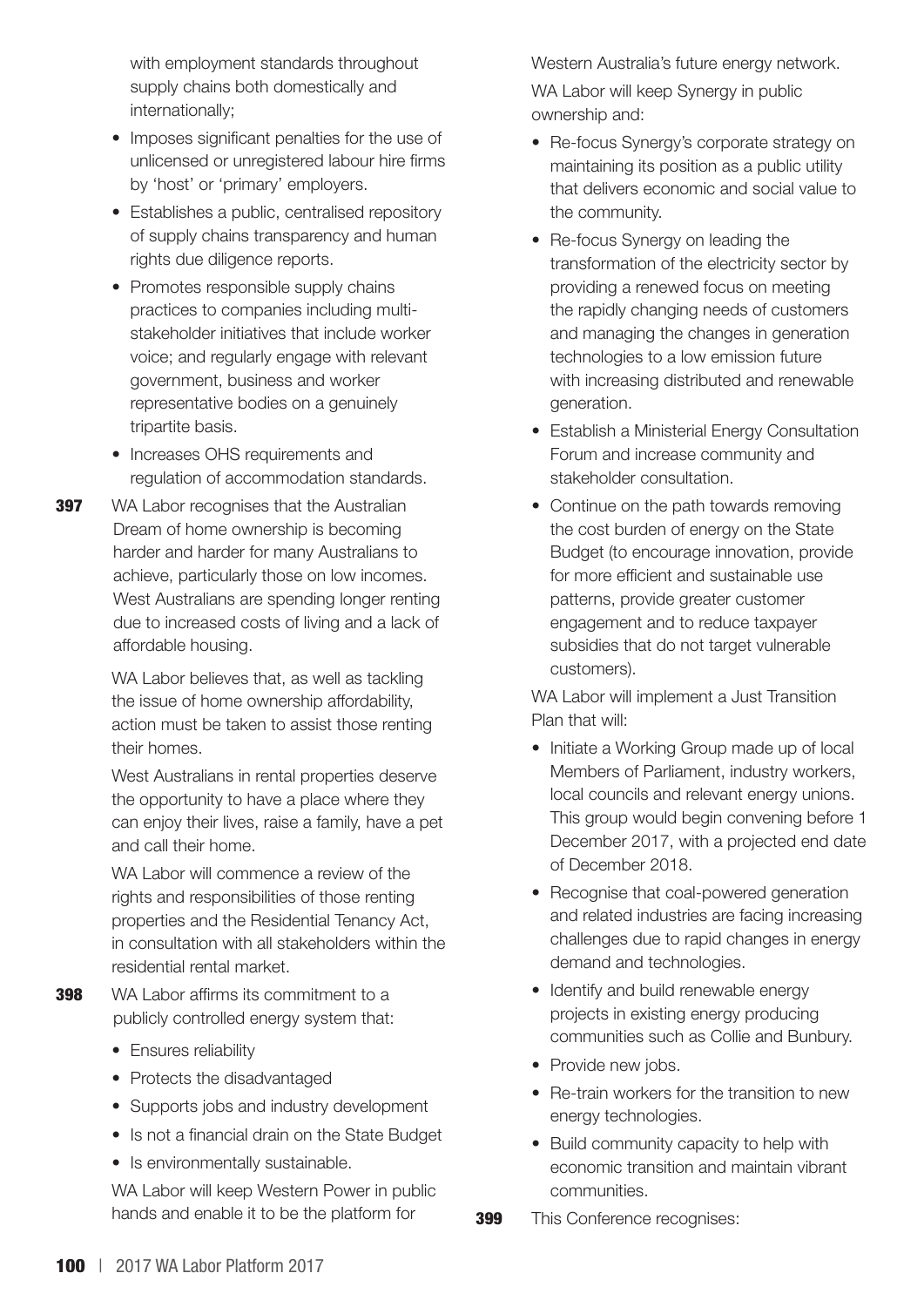- a) our leasehold lands have been the traditional lands of Aboriginal Australians over millennia and that this deep connection to Country carries with it real needs, cultural obligations and an ethos of custodianship which requires ongoing involvement and attention;
- **b)** the dynamics of the pastoral estate are rapidly changing and diversification into other industries will provide better environmental and economic outcomes for leaseholders and the state as a whole;
- c) he state's leasehold tenure system should provide for the economic sustainability of leaseholders while protecting the natural landscapes upon which they depend; and
- d) the majority of pastoral leases have significant degradation and related productivity issues which should be actively addressed.

To promote these objectives, a WA Labor Government will:

- A) Work with leaseholders, Traditional Owners and stakeholders to make available a new form of tenure known as a Rangelands Lease which allows for
	- i) diversification into economically and ecologically sustainable activities such as cultural tourism and carbon farming, and
	- **ii**) greater involvement by native title interest holders over the future of leasehold lands. Importantly, such leases could only be secured through the signing of an Indigenous Land Use Agreement and would not extinguish native title interests in the land;
- **B)** Drive the development and up-take of enterprises and activities while working within the natural capacity of the land and to assist in the restoration of degraded lands;
- C) Ensure a more representative and broadbased governance framework for leasehold land which serves all sectors and industries involved in owning leases;
- D) Support leaseholders who transition to a Rangelands Lease and local native

title interest holders by developing and resourcing a framework and process for fair and equitable negotiation of Indigenous Land Use Agreements;

- E) Provide for regulatory facilitators and lease business plan development so that leaseholders can readily and affordably transition to more sustainable enterprises and activities;
- F) Develop and encourage frameworks for Aboriginal Australians with native title interests to more readily access traditional lands on leasehold land without negatively impacting on production and profitability;
- G) Implement a voluntary stewardship program funded from carbon sequestration royalties which actively supports and encourages leaseholders to remediate degraded areas and protect areas of conservation or production value;
- H) Develop clear investment pathways for diversification options on leasehold land such as carbon sequestration projects, native medicinal crops, and other sustainable enterprises;
- I) Monitor and make publicly available the condition of pastoral leases to help improve management, protect important cultural sites, and to ensure that all future land-use options are retained.
- **400** This Conference acknowledges that the Bank of Western Australia Act 1995 was enacted to allow the former R&I state bank to be privatised. This Act was amended in 2012 to satisfy requirements due to the sale of the bank to the Commonwealth Bank of Australia (CBA). This Act had a 5 year duration and lapses in September 2017.

The amendment Act imposed several conditions on CBA as the purchaser which included guarantees that maintained the number of branches in metropolitan and regional Western Australia and ensured back office support roles reporting to the Chief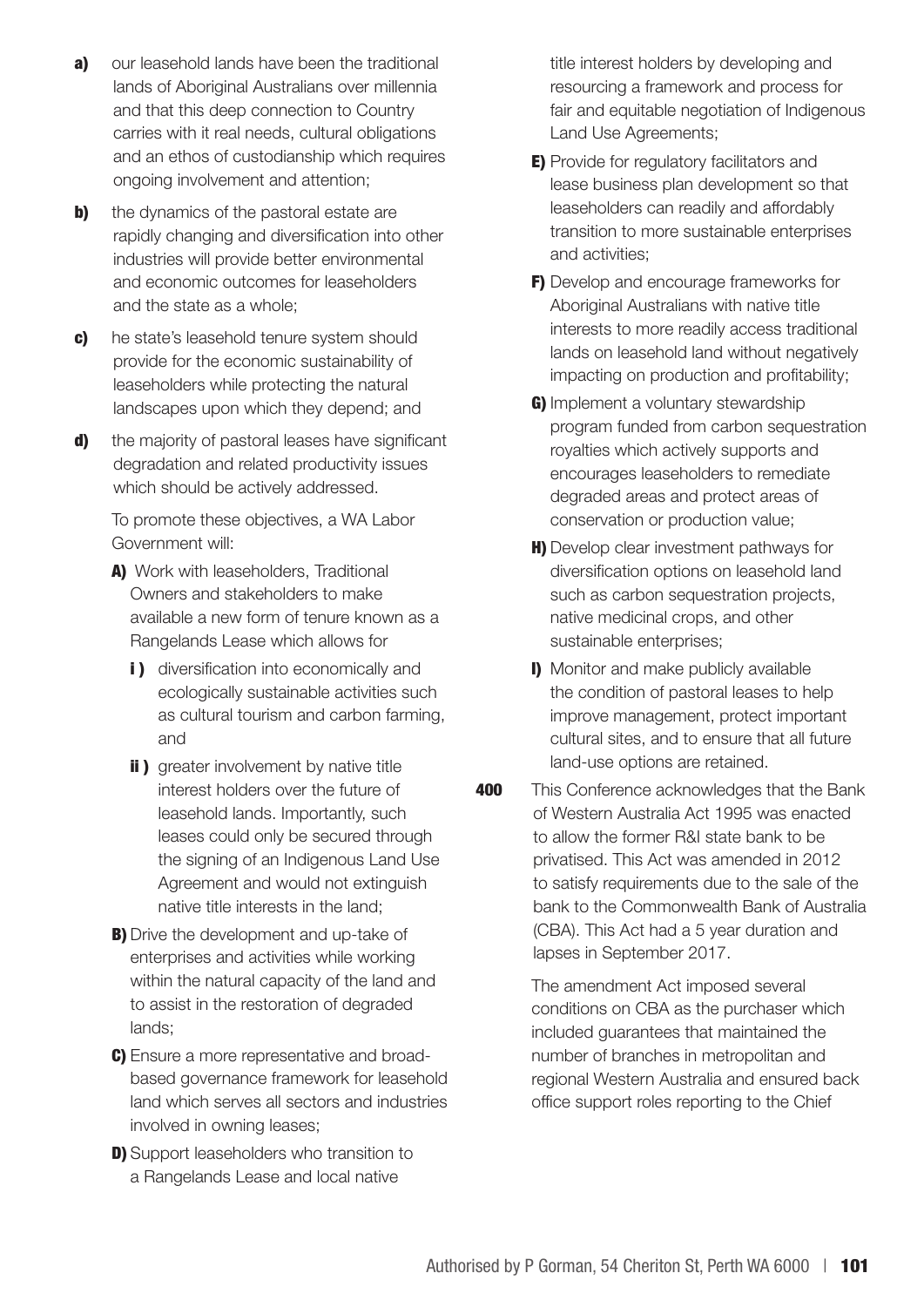Information Officer, Chief Financial Officer, Chief Risk Officer and Head of Human Resources remain in Perth, Western Australia.

WA Labor understands the importance of services to citizens in metropolitan, regional and remote areas and this Labor Government:

- give active consideration to enacting legislation in the future if BankWest does not met its ongoing obligations to the State;
- calls on CBA to meet with the Government and stakeholders, including the Finance Sector Union, to discuss the protection of BankWest jobs in WA and to Keep BankWest Local & Strong.
- **401** The WA State Labor Government to develop and implement a licensing and registration requirement for all sub-contracting companies engaged on commercial construction projects over \$5 million.

Sub-contracting companies which work on projects over \$5 million shall be required to only engage trade qualified workers (or those deemed trade qualified by WA TAFE) and to comply with all statutory requirements including employment laws. Sub-contracting companies which are found to be in breach of such requirements will have their licence suspended or revoked.

WA Labor supports the implementation of a licensing and registration requirement for all sub-contracting companies working the commercial construction sector engaged on projects over \$5 million in the following fields with consideration to the classification in the current Building and Construction On Site Award): a) Brickwork;b) Carpentry (including formwork);c) Window Fixing and Glazing;d) Wall and Ceiling Fixing;e) Painting; andf) Plastering.

The licensing and registration requirement will prohibit workers who are not "trade qualified" or have not obtained a Recognition of Prior Learning Assessment ("RPL") and Verification of Competency (VOC") as determined by WA TAFE to work on large scale, commercial construction sites.

**402** WA Labor recognises that local governments

undertake a significant local leadership role by developing Strategic Community Plans that represent the needs and desires of their communities.

In developing these plans, local governments engage directly with their residents and communities.

WA Labor believes that these locally developed plans should be a prime consideration of state government agencies as they develop or implement policies that affect the regions and local communities.

- **403** WA Labor will ensure that Section 26(2A),(2B),(2C),(2D),(2E) will be central to the consideration of a review of the Industrial Relations Act 1979.
- 404 Conference calls on the WA Labor Government to implement changes to provide greater job security to Governmentcontracted workers through ensuring portability of all entitlements, especially LSL and redundancy when these Government contracts are awarded to another contractor.

The following resolutions are vital to ensure the portability of all entitlements for Government-contracted workers who are employed for State Government work:

- Insertion of LSL portability provisions into the Long Service Leave Act 1958 (WA) or the enactment of a new act specifically applying to LSL entitlements of workers in the Government contracted industry;
- Implement changes to provide greater job security to Government contracted workers ensuring that transmission of business for State Government contracts state that all employees continue their employment under new contractors and
- Review of current legislation for transmission of business for State Government contracts to ensure that all these employees' years of service is recognised.
- **405** State Conference condemns the Federal Government for its ideological attack on their own workforce which now spans more than three years.

The Federal Government, through its bargaining framework, has sought to cut

102 | 2017 WA Labor Platform 2017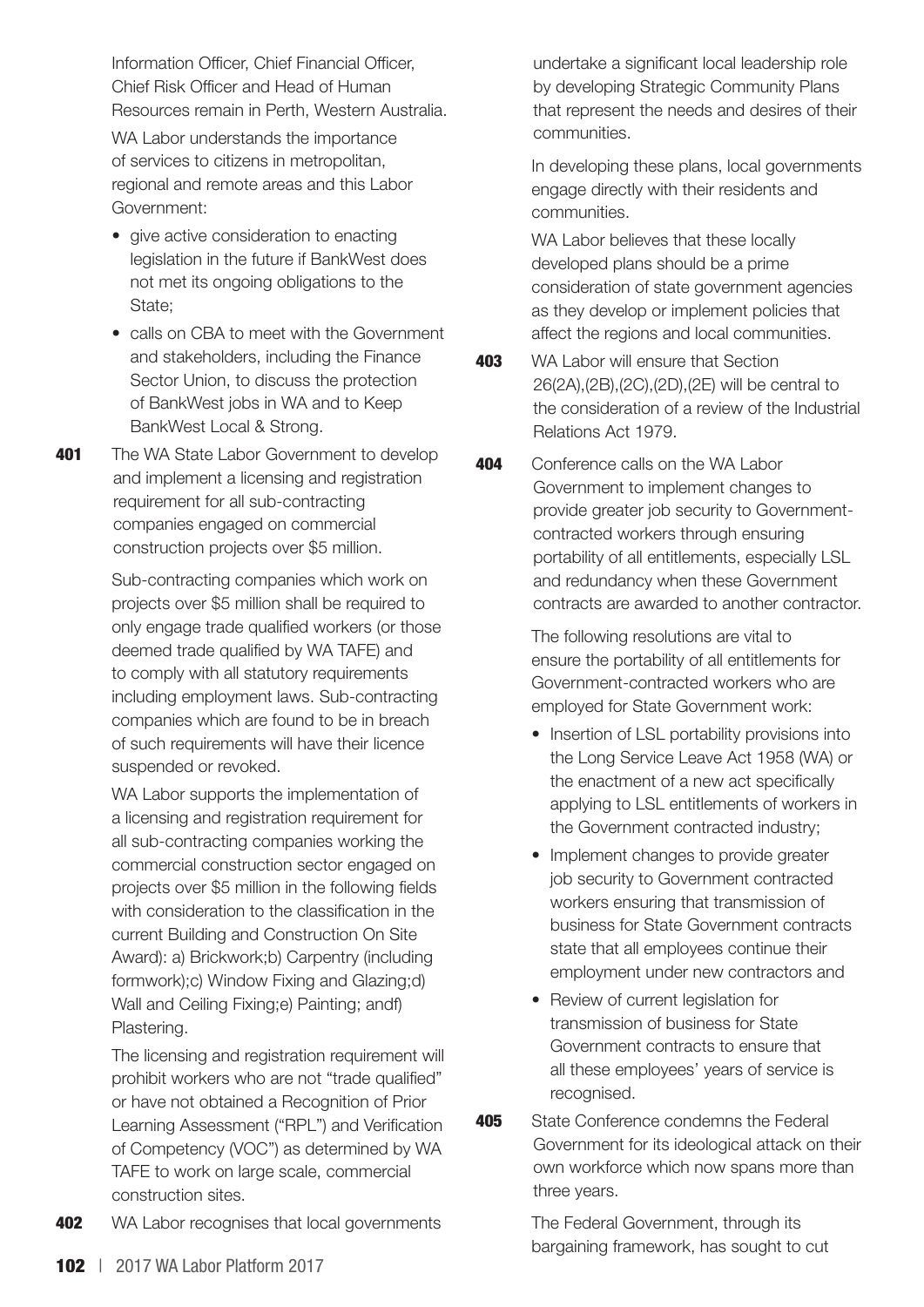employees' rights and conditions, while also forcing employees to accept below inflation pay-rises.

The Federal Government's attack on its own employees fails to recognise the important work these employees undertake serving the Australian community. It also demonstrates the disdain with which the Abbott/Turnbull Governments hold working people.

State Conference recognises that government employees play a critical role in serving the Australian community and, like other employees, should be treated fairly and with respect by their employer and able to maintain their employment rights and conditions.

State Conference recognises that inadequacies within the Fair Work Act allow intractable employers with an ideological agenda to frustrate genuine bargaining and threaten the rights and conditions of employees.

State Conference acknowledges that it is important that the Fair Work Act provide workers with a level playing field when dealing with employers in bargaining.

Accordingly, State Conference calls on Federal Labor to work with unions to improve the Fair Work Act by:

- Amending the bargaining provisions of the Fair Work Act to establish a better legislative system for workers in bargaining, that provides for genuine bargaining processes and allows for effective action to be taken against recalcitrant employers; and
- Amending the industrial action provisions of the Fair Work Act to ensure workers' rights to take protected industrial action are protected and not subject to excessive restrictions that currently apply.
- **406** WA Labor condemns the Federal Liberal Government's approach to public sector science which is having broad ranging deleterious effects on science and research in WA.

WA Labor condemns the Federal Liberal Government in its inaction to call out climate sceptics and those who denigrate science

and the knowledge sector.

This Conference calls on Federal Labor to develop a strategy to support the funding of jobs and research, as well as scientists' salaries, attraction and retention of jobs in WA.

- 407 This Conference:
	- Acknowledges the Federal Labor Party's commitment at the last Federal Election to lift service standards for the Australian community by converting casual jobs at DHS into permanent jobs.
	- Calls on Federal Labor to continue working with the CPSU to improve vital service delivery and public service provision to our community.
	- Condemns the Turnbull Government for its ongoing attacks on its own workforce and on the vital public services that we all rely on.
	- Calls on the Federal Government to maintain and increase public sector employment in WA metropolitan and regional areas.
	- Calls on the Federal Government to end the use of labour hire arrangements to displace permanent APS employment.
	- Calls on the Federal Labor Party to work with the CPSU to restore the APS jobs that have been cut by successive Federal Governments.
- **408** WA Labor reaffirms its view that the gender pay gap in all its forms constitutes a serious barrier to women's equality.

WA Labor recognises that the pay gap in Australia takes three forms:

- 'glass ceilings' (the domination of high status jobs by men),
- 'glass walls' (majorities of men and women in separate industries where female majority industries are less well paid) and
- employment status (the high levels of women doing part-time and casual work).

Glass walls exist because individuals' choices are influenced by structural factors and social norms. Caring responsibilities and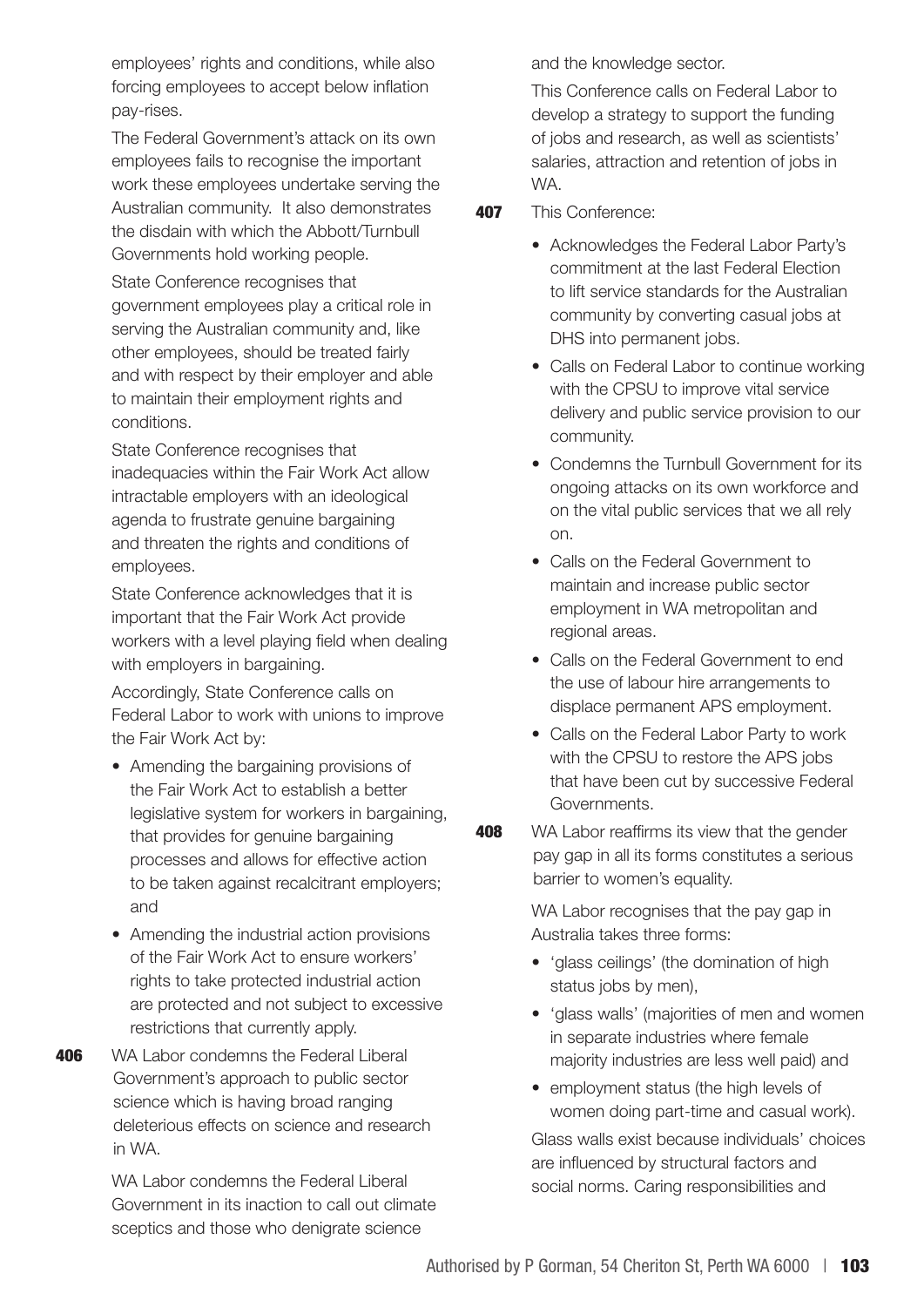the availability of flexible and part-time work restrict the range of roles that are available to women. Not all industries and workplaces are flexible.

WA Labor is concerned that mechanisms currently in place to address the undervaluation of feminised industries and support the most vulnerable in the workforce such as precarious, unskilled, low paid or ununionised workers when requesting flexible workplace arrangements are not adequate.

WA Labor recognises that access to affordable child care is important in helping people manage caring responsibilities and work.

WA Labor will continue to endeavour to act as a leader in supporting attitudinal shifts about pay equity at a whole-of-society level which will flow through institutions, legislation and enterprises.

**409** WA Labor believes that all Australians have a responsibility to pay a fair share of tax to ensure quality government services and infrastructure.

> WA Labor expresses its concern at the behaviour of some multinational corporations who employ aggressive tax avoidance methods to avoid contributing their fair share.

> WA Labor believes the responsibility for budget repair and deficit reduction should not only fall on those hard working everyday Australians and business who pay their taxes or on those who rely on the services that Governments cut to make budget savings.

WA Labor is committed to ensuring that those who avoid their responsibilities pay their fair share.

WA Labor calls on the Turnbull Liberal Government to stop supporting cuts to penalty rates and vital Government services, and instead pursues those companies and individuals who do not pay their fair share.

**410** WA Labor believes that Federal Industrial Rules in Australia are currently broken. Everyday working people have seen their rights eroded and attacked by the current Federal Government.

This Conference recognises that inequality

in Australia and around the world is at an alltime high.

WA Labor notes that this rise in inequality has coincided with an attack on the rights and ability of Unions to organise and campaign for a fairer workplaces, communities and societies.

WA Labor notes that those in the service. care and contracting industries are particularly affected by this broken system through insecure, casualised and low paid work.

While corporate profits have risen, wages have stagnated, safety standards have been wound back and the human right of workers to withdraw their labour has been severely compromised.

WA Labor is committed to fixing our industrial relations system to ensure everyone has a fair go.

411 WA Labor supports Australian Labor's plans to protect the penalty rates of working Australians in Hospitality, Retail and Fast Food industries. Low paid workers relying on penalty rates give up valuable family time to work on weekends, evenings, and public holidays and should be compensated accordingly.

> WA Labor condemns the recent decision by the Fair Work Commission to cut penalty rates for workers and the failure of the Turnbull Liberal Government to intervene and protect the wages of hard working West Australians. The failure to act by Malcolm Turnbull and the WA Liberals demonstrates that they do not care about everyday working West Australians.

WA Labor knows that these cuts to penalty rates will be the difference between putting food on the table, paying the bills and making end meets for many West Australians. At a time when West Australians are suffering growing inequality, low wage growth and increasing costs of living, our lowest paid workers should not have to suffer cuts to their income.

WA Labor recognises that these cuts will disproportionately affect women and young people, widening the gender pay gap and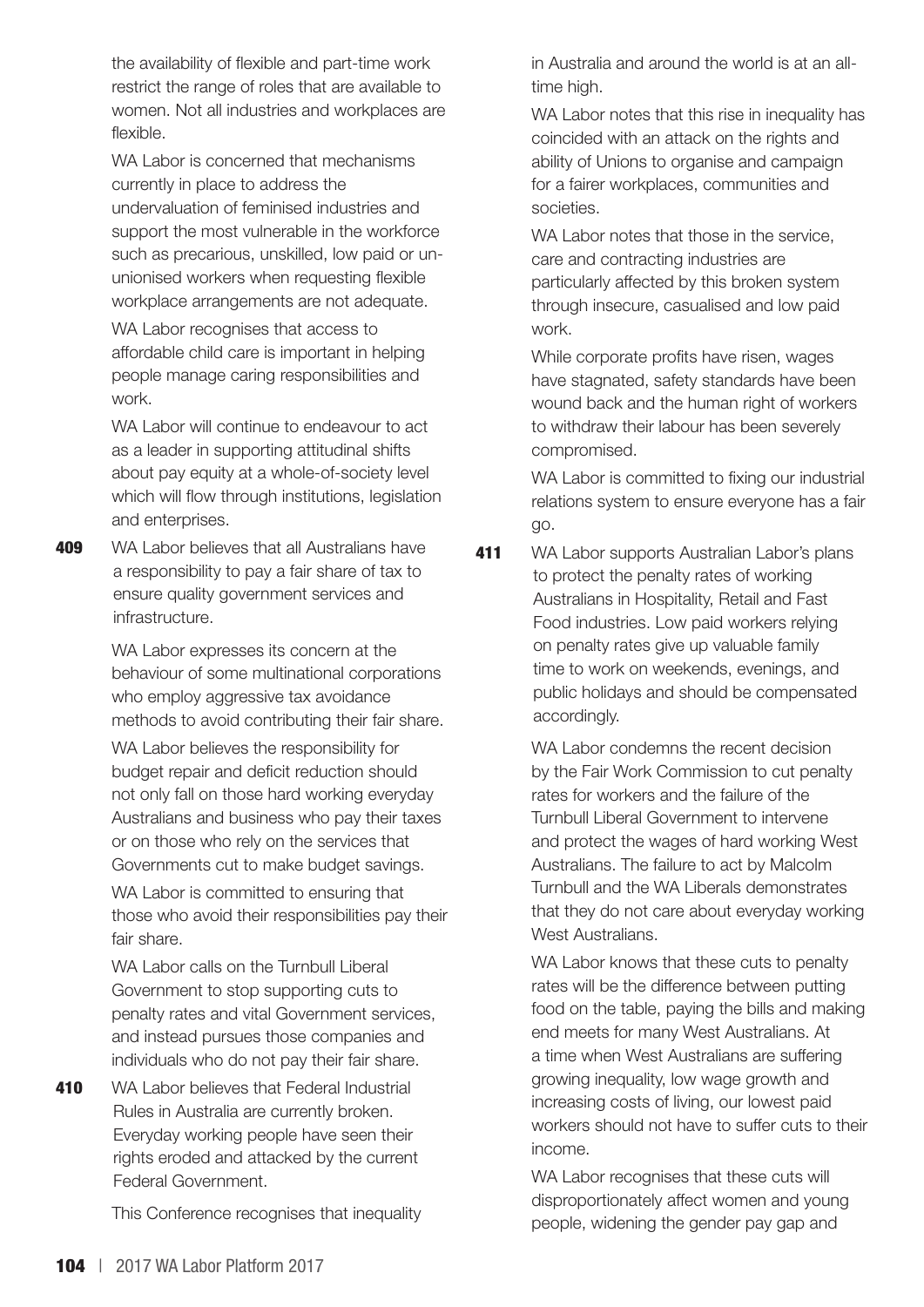putting the Australian dream further out of reach.

WA Labor also recognises this is the thin edge of the wedge and will continue to oppose efforts to attack the penalty rates of police, nurses, aged care workers, disability support workers and many others in our community who work outside traditional business hours.

**412** WA Labor notes that, under the current system, breaches of the OSH Act are heard in the Magistrate's Court: the least senior court in the Western Australian court hierarchy.

> Decisions are not publicly recorded in the Magistrate's Court so there is no way of tracking serial offenders or determining a Magistrate's reasons for sentencing.

WA Labor believes that occupational health and safety is everyone's concern and that we, as West Australians, have a right to a safe workplace.

WA Labor believes that the Magistrate's Court is not the right jurisdiction for OSH breaches as it sends the wrong message about the priority of OSH in our state.

WA Labor in government commits to amending legislation so that:

- Alleged OSH breaches can be heard as indictable offences;
- Alleged OSH breaches can be heard as indictable offences;
- Alleged OSH breaches can be heard as indictable offences;

WA Labor also recognises that the Magistrate's Court has a specialist safety and health magistrate and commits to either appointing an analogous specialist judge in the District Court or providing specialist training to sitting judges.

**413** WA Labor condemns the apathy of the Barnett Government towards occupational health and safety in Western Australia, which saw the Occupational Safety and Health Act 1984 ("the OSH Act") go without substantive change or update for eight years. Under current legislation, WorkSafe is the only body that has standing to bring prosecutions for breaches of the OSH Act and associated regulations.

WA Labor recognises that this can lead to unfair outcomes when WorkSafe is underresourced and not in a position to prosecute all viable cases.

WA Labor notes clause 216 of the chapter, which reads: 216. A WA Labor Government will implement legislation to allow for trade unions and other third parties to bring about prosecutions against breaches of the Work Health and Safety Act and Regulations .

Accordingly, WA Labor in government commits itself to conducting a comprehensive review and rewrite of occupational health and safety legislation and regulation in WA and, as a part of that, enacting an amendment to the OSH Act to give effect to clause 216 so that, where a prosecution is brought by WorkSafe, third parties may join the proceedings as an interested party and third parties have the standing to bring prosecutions where WorkSafe either chooses not to or in matters that are not referred to WorkSafe.

414 WA Labor notes the Construction Industry Portable Paid Long Service Leave Act 1985 ("the Construction LSL Act") was enacted to provide a portable long service leave system for construction workers in recognition of the transitory nature of the industry and the resulting disadvantage construction workers suffer in terms of their entitlements.

> WA Labor recognises the hundreds of Western Australian construction workers who have worked in construction roles on offshore vessels and who accrued long service leave under the Construction LSL Act up until 2016.

> WA Labor further notes the decision of WA Industrial Relations Commission in Thompson v The Construction Industry Long Service Leave Payments Board 2016 WAIRC 00054, which found that construction work performed on ships is excluded from the jurisdiction of the Construction LSL Act. As a result of this decision, hundreds of thousands of banked hours were taken away from the hundreds of workers who had accrued them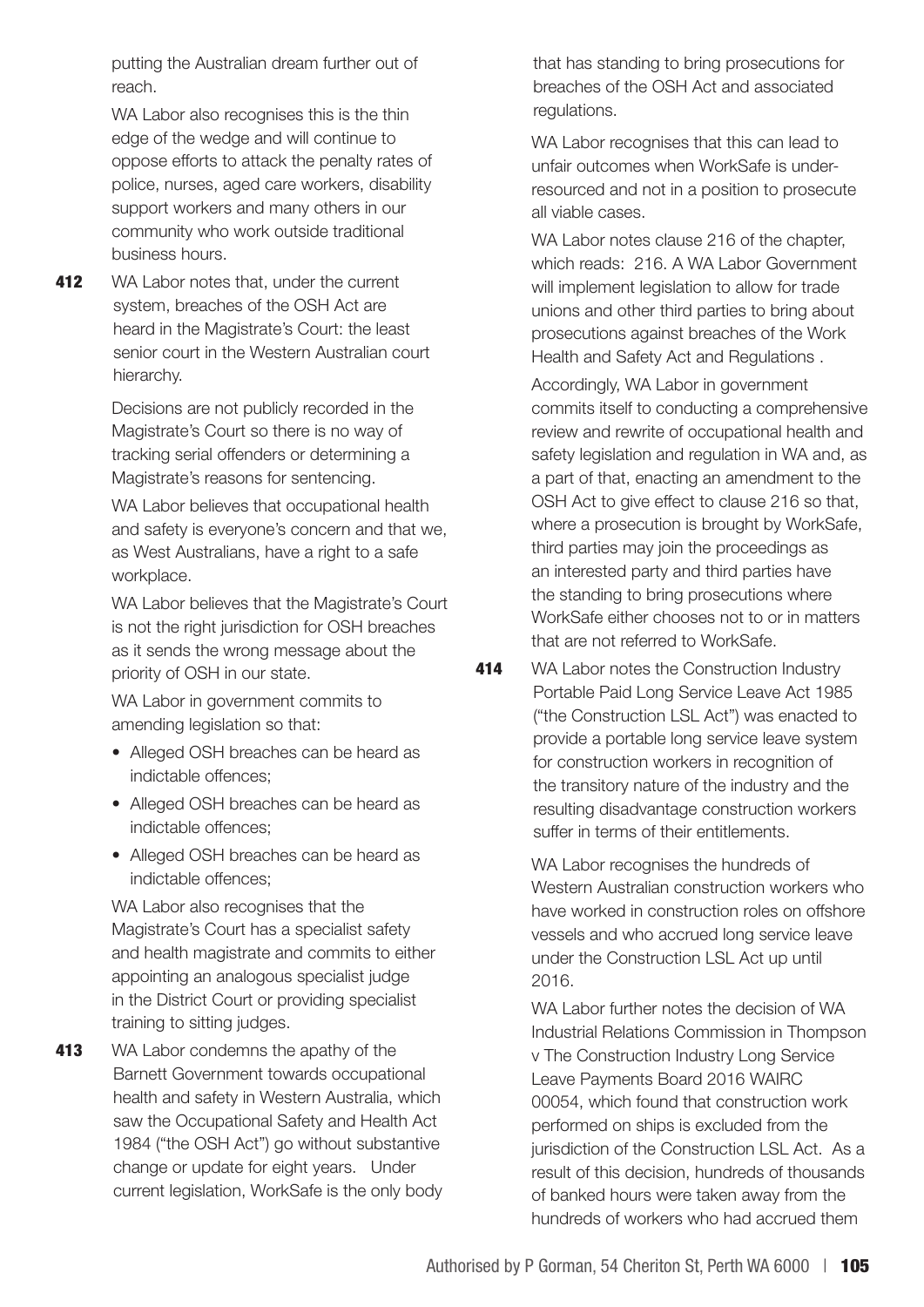over the past seven years.

WA Labor condemns the previous Barnett Government for failing to act on this issue despite the clear need to bring the Construction LSL Act into the modern era: where construction work on offshore ships is a common and frequent feature of the construction industry.

WA Labor commits to amending the Construction LSL Act so that it covers construction work on offshore ships and vessels, and similarly commits to working with the MyLeave Board, relevant unions and stakeholders to re-credit the accrued long service leave that was taken away from construction workers in the wake of the State Commission's decision.

**415** WA Labor notes the valuable work of the Education and Health Standing Committee and its report The Impact of FIFO Work Practices on Mental Health in 2015.

> The Committee's inquiry was initiated after a spate of FIFO suicides in the construction and mining industries, and increasing concern about the impact FIFO was having on the mental health of workers, their families, and the flow-on effects onto the community.

The Committee identified that:

- Nearly 10% of WA's population is directly impacted by FIFO;
- Clear data and records were not being kept by anyone regarding FIFO workers and their experiences;
- Recent studies suggest that the prevalence of mental health problems amongst the FIFO workforce is approximately 30%, which is notably above the national average of 20%;
- The demographic features of the FIFO workforce reflects an increased risk of suicide compared to the general population;
- That even-time rosters are the most favourable FIFO rosters for mental wellbeing;
- Further specific research is needed into the mental health of FIFO workers;
- There is a clear need for legislative change

in occupational health and safety in FIFO industries; and

• There is a need for a Code of Practice on FIFO work arrangements.

WA Labor condemns the lack of substantive action from the Barnett Government on this issue and for failing to implement the recommendations from the Committee.

WA Labor agrees with the findings of the Committee on the need for real action to address mental health in FIFO practices and accordingly commits to:

- Adopting and implementing the Committee's recommendations; and
- Continuing work into addressing ways of improving mental health support for FIFO workers in construction and mining.

# CHAPTER 5: TRANSPORT, ROADS, INFRASTRUCTURE AND PLANNING

- 1 Land use and transport planning is a process by which WA Labor can ensure a fair distribution of resources and opportunities for community participation and economic development.
- **2** Integrated land use planning, environmental protection, transport, infrastructure and industry policies will deliver better social, economic and environmental outcomes.
- **3** Economic, Environmental and Social Sustainability principles are to be considered in all Transport, Planning and Infrastructure decisions.
- **4** WA Labor will maximise public infrastructure efficiency and equity across all urban and regional areas of Western Australia. WA Labor will identify priority projects for government spending on health, education and employment while integrating transport infrastructure.
- **5** WA Labor will ensure that we make the most efficient use of available land and infrastructure.
- **6** Strategic and well researched public education, rebate and incentive programs are vital to achieving environmental and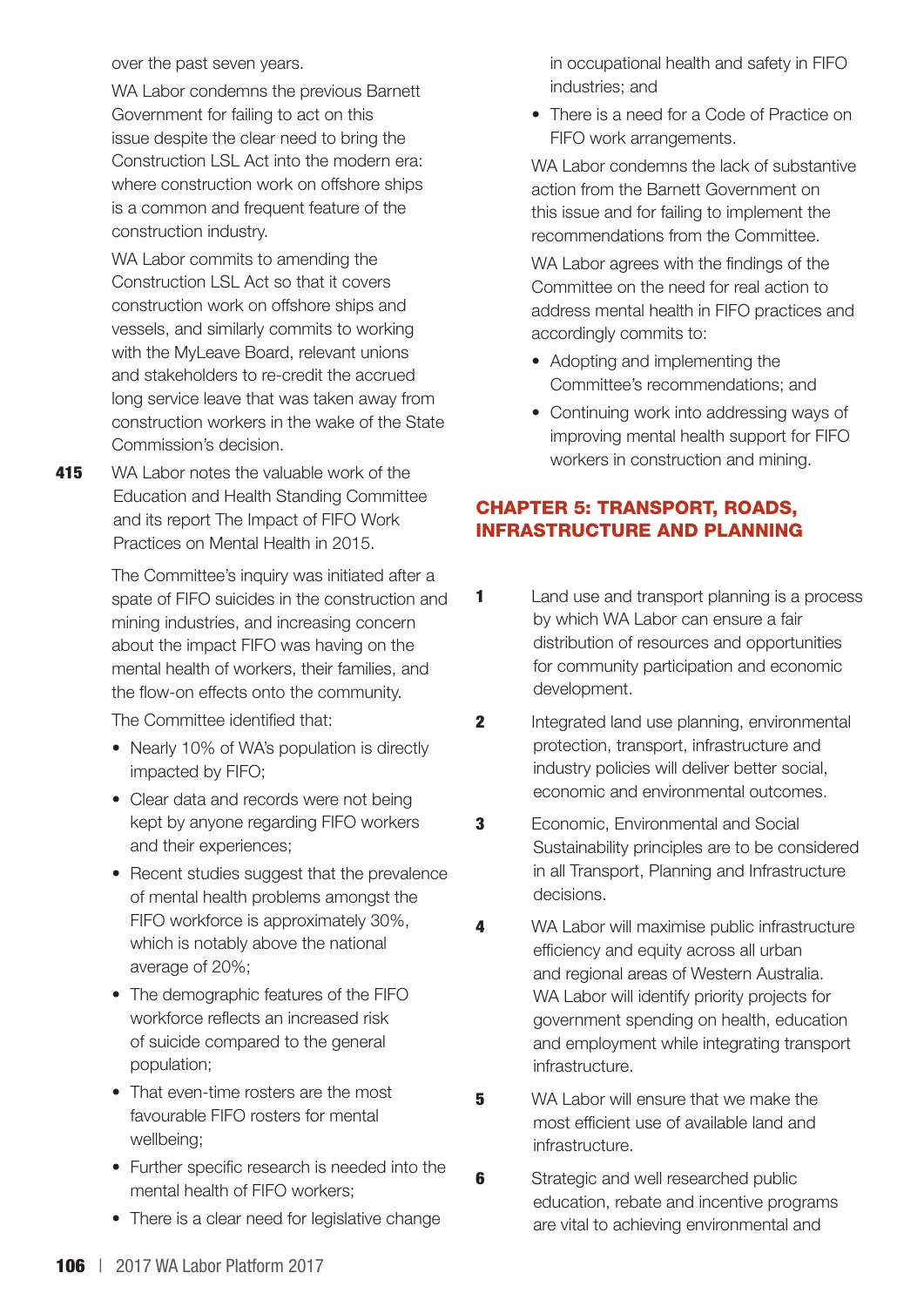social sustainability objectives. WA Labor recognises the importance of continuing current state government initiatives such as Travel Smart and Living Smart programs. In addition to Government programs WA Labor will support community based initiatives.

**7** WA Labor believes in the importance of the provision of public sector common user berths across ports in Western Australia. Regionally based Port Authorities play an important role in providing a stable economic base in our regions.

### TRANSPORT

WA Labor will:

- 8 Plan transport infrastructure to:
	- a) Be affordable and efficient;
	- **b)** Optimize the amenity of urban areas;
	- c) Reduce greenhouse gas emissions and other environmental impacts;
	- d) Incorporate best practice standards of health and safety;
	- e) Support people with disabilities;
	- f) Encourage innovation and flexibility; and
	- g) provide facilities and support for long distance truck drivers servicing the needs of the North West.
- **9** Continue to review, plan, upgrade and extend access to all forms of public transport supported by the allocation of appropriate levels of government funding.
- **10** Examine the mechanism by which the Public Transport Authority fare structures are decided upon, to ensure cost equity across the network, while maintaining an efficient low cost system for all Western Australians.
- 11 Focus on promoting alternatives, such as:
	- a) Public transport priority lanes;
	- **b)** Light and rapid transit systems;
	- c) Support for local government to improve existing pedestrian environments;
	- d) Safe pedestrian friendly precincts in central, suburban and regional areas;
	- e) Encourage greater use of cycling through the

continued provision of cycle ways and cycle friendly roads that are fully integrated with the public transport network;

- f) Increase capacity for bicycles to be taken to Public Transport Hubs and safely stored during peak and off peak times; and
- g) Provide incentives to businesses that promote and encourage flexible work hours and travel to and from work outside of peak hours and the ability to work from home.
- 12 Support research and trials into alternative transport fuels, methods and technologies with the goal of reducing reliance on fossil fuels and improving greenhouse gas emission levels and local air quality.
- 13 Develop policies and initiatives to continue to improve community and transport safety, including:
	- a) Constant reviews of the effectiveness of road safety campaigns;
	- **b)** Encouraging new community awareness initiatives and underpinning legislation;
	- c) Provision of appropriate security on all public transport systems and their associated infrastructure;
	- d) The integration of safety principles in all land and transport planning and developments;
	- e) Support for local government in road safety and accident prevention on local government roads; and
	- f) Initiate and fund pro-active road safety research and trials on the effectiveness of a power to weight ratio restriction for all probationary drivers, and to investigate the benefits and delivery of Advanced or Defensive Driving Courses to new drivers.
- 14 Recognise that Western Australia's unique geographic location makes a vibrant and viable aviation industry a necessity and use its regulatory power to create competition whilst balancing the coverage and stability of intrastate networks. WA Labor will:
	- a) Encourage and develop the expansion of State, interstate and international services; and
	- **b)** Co-operate with the Commonwealth and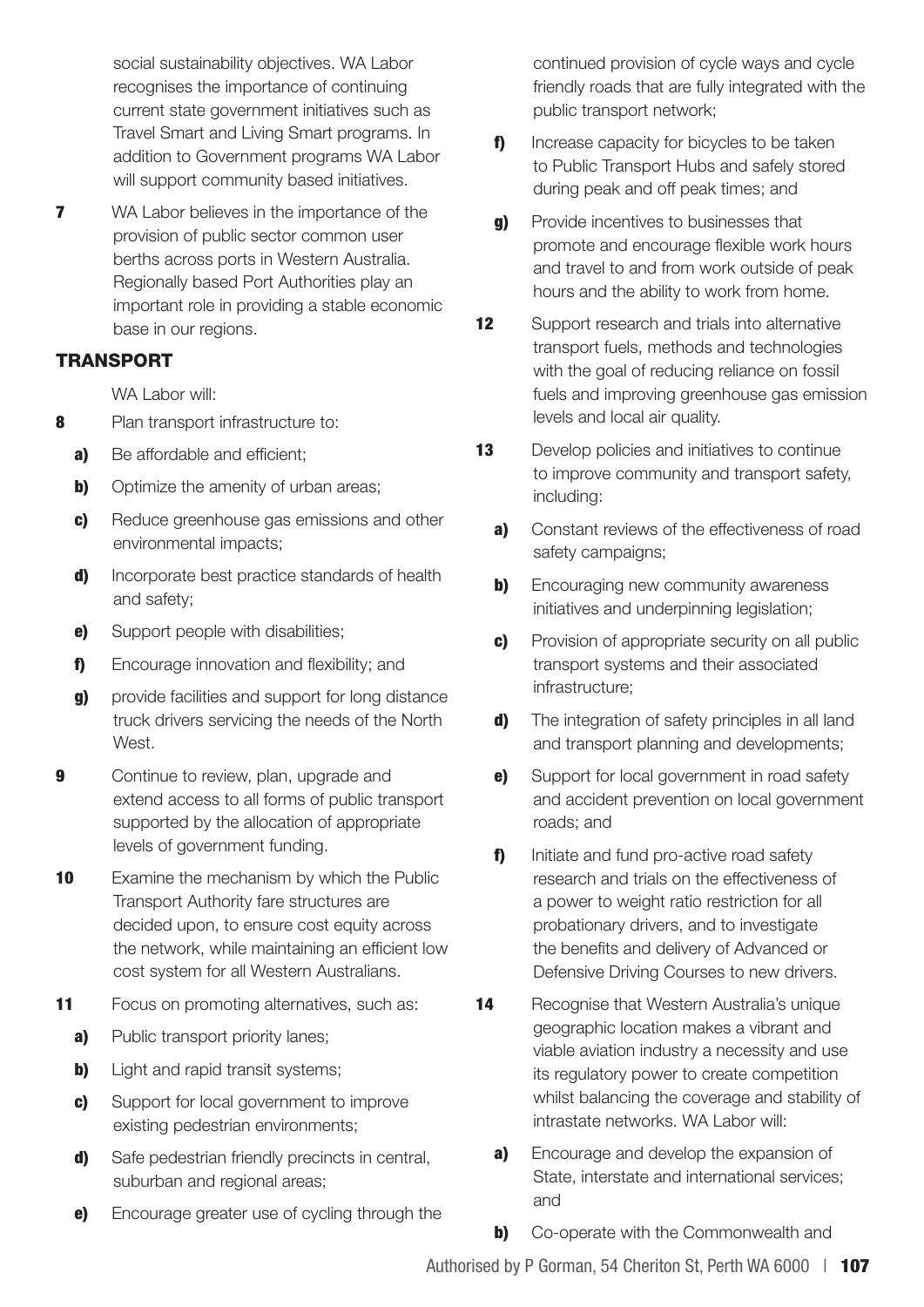local governments, to ensure that regional airport facilities and both Perth and Jandakot Airports meet the current and future needs of the community.

- **15** Develop appropriate water transport policies to protect our sensitive marine environments and waterways.
- 16 Research, develop and fund bulk freight transport networks, road, rail and sea, as appropriate, to encourage the reduction of greenhouse gas emissions and respond to issues of community safety and peace of mind.
- 17 Continue to recognise the fundamental role of Trade Unions in representing transport sector employees in our State.
- **18** Support Australian crewed shipping services from Western Australian ports through the application of State subsidies. In particular, WA Labor will support Australian crewed shipping services to regional Western Australia and work with shippers to ensure access arrangements for regular berthing schedules.
- 19 Improve coordination between State and Federal transportation safety authorities to enhance the safety of freight transport.
- 20 WA Labor will:
	- a) Ensure port authorities are locally based, able to meet community needs, and have board members comprised of industry, workforce, trade union and community representatives;
	- **b)** Oppose the privatisation of existing and future ports and the outsourcing of port infrastructure, maintenance and operations.

### PLANNING AND URBAN SERVICES

- 21 WA Labor will:
	- a) Ensure that planning decisions are based on extensive community engagement and consultation, with all relevant stakeholders given appeal rights, to determine if a local area is suitable, not suitable or should be made off-limits for future development;
	- **b)** Through the planning process, improve protection and management of bushland, wetlands and marine environments across

the State;

- c) Support the continued integration of local and regional planning strategies into an overarching State Planning Strategy. Perth's urban development will be focused within the boundaries of the Metropolitan Regional Scheme;
- d) Continue its commitment to development around activity centres and transit hubs;
- e) Develop activity centres throughout the metropolitan area and in regional areas to provide employment, amenity, access to public transport and good education and health services;
- f) Ensure adequate and sustainable availability of suitably zoned land in regional WA to meet affordable housing needs;
- g) Ensure retention of open space for recreation, food gardening and climate control so this is a priority in future planning decisions;
- h) Strengthen the role of local parks, reserves and conservation areas to preserve natural amenity and protect these valuable community resources for the future;
- i) Strategically improve residential development, focusing on sustainable housing developments around transport hubs. This will ensure population densities provide the critical mass for a more efficient and user friendly public transport network;
- **j)** Ensure all housing subdivisions are designed so the maximum number of lots have full solar access, which will allow for optimum energy efficiency;
- k) Facilitate increased housing diversity, density, affordability and choice;
- **l)** Ensure all planning approvals will stringently apply energy, water and transport efficiency criteria to meet best practice standards;
- **m)** Develop and fund a range of initiatives and incentives to improve the energy and water efficiency of public and private rental properties;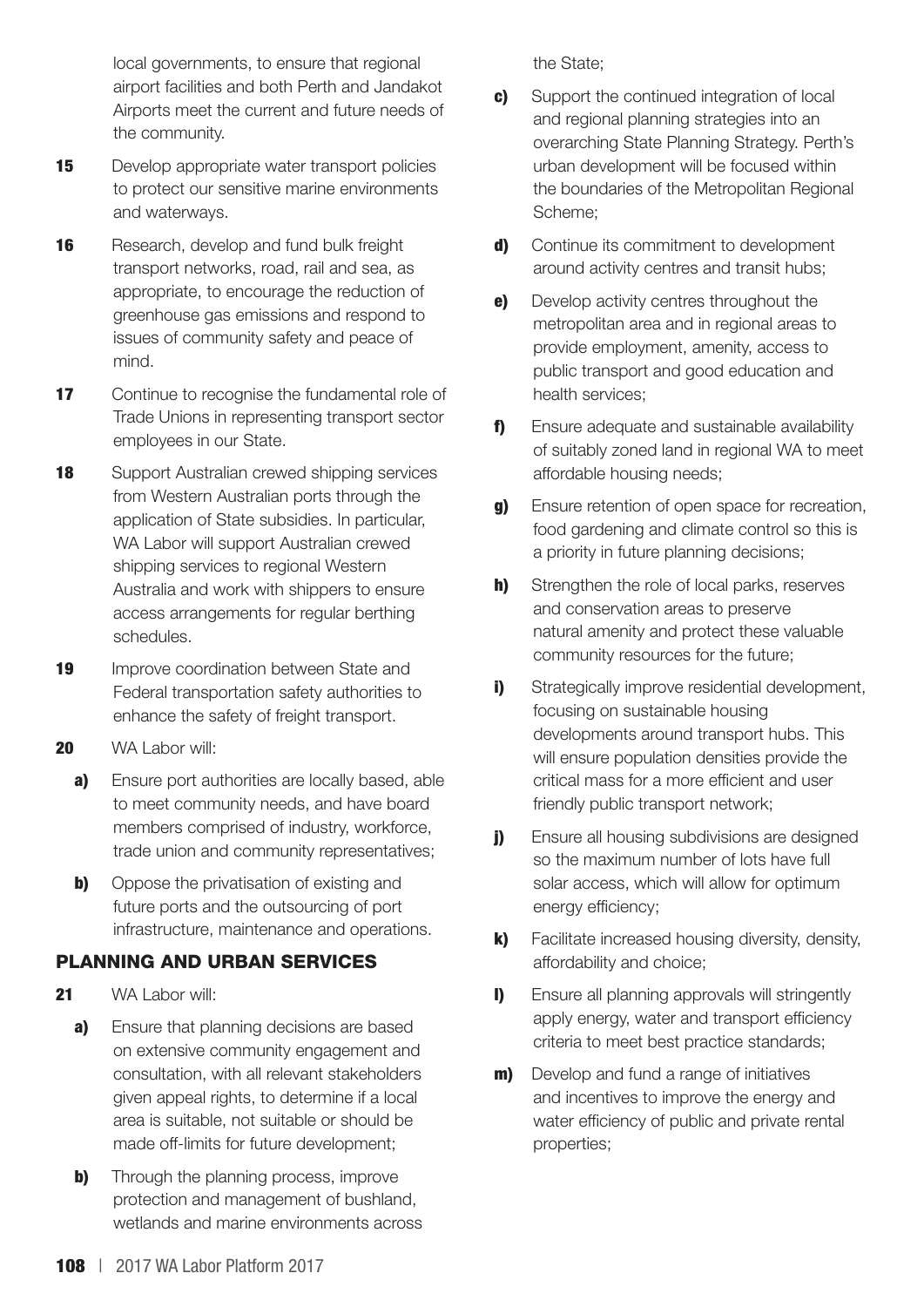- n) Ensure all public and community housing, has insulation installed;
- o) Support policies that encourage the sustainability of existing housing through appropriate retrofits, renovations and the efficient use of resources;
- **p)** Ensure land developers and builders showcase affordable and environmentally sustainable housing options with a focus on a smaller physical footprint, with a special emphasis on efficient water and energy use;
- q) Assist developers and builders to showcase housing options that allow for flexibility in use over the life of the building, including occupancy levels and disability access; and
- r) Ensure that local Authorities and land developers approve the inclusions of appropriate Sustainable Technologies for current and future new housing. This would include Clotheslines, Water Tanks, Grey Water Systems and Solar Panels for Power and Water Heating.
- s) Review the operation of Building Regulations creating categories of bushfire zones to ensure their effectiveness without creating unintended and unfair outcomes

# RESOLUTION

22 Australian workers have been involved in the exploration and mining of bauxite, refining of bauxite into alumina, shipping of alumina around the coast and the smelting of alumina for over a half a century. Local employees have loyally and skilfully maintained the profitability of the company and Australian seafarers on Australian ships have always carried this cargo for Alcoa.

> Australian crewed ships carried Alumina from Kwinana Western Australia to Portland Victoria for over 25 years. The MV Portland was introduced with radically lower crewing scales that ensured the commercial viability on that basis over the last 27 years.

On January 13th 2015, the crew of the MV Portland were removed from their ship in the middle of the night by 30 security guards. The ship then sailed to Singapore and the

coastal trading run is now done by Flag of Convenience vessels with exploited overseas labour being paid as little as \$1.25 per hour.

Exploiting the intent of the coastal trading act 2012, Alcoa applied for temporary licences when there were Australian ships available and the Federal Liberal government allowed it to happen. The volume of temporary licences issued since the loss of the MV Portland shows there is sufficient trade to sustain an Australian ship.

Alcoa enjoy huge tax payer subsidies from the Victorian government yet refuse to employ Australian seafarers in a permanent transport leg of their operations despite this transport requirement being completely domestic coastal trade.

WA Labor Government will meet the Victorian Government and Alcoa regarding the use of foreign flagged vessels on a purely coastal trade to demand that tax payers subsidies are used to support Australian jobs, not eradicate them. Further WA Labor Government will demand that an Australian crewed ship is to recommence on this Australian trade.

23 This State Conference meeting recognises that Western Australia's publicly-owned ports deliver an annual dividend to the consolidated revenue of the State Government. Many of the Regional towns were built around those Ports and they are an important part of the regional communities creating stable jobs for the local community.

> As such this State Conference proposes that the Government amend Section 60 of the Port Authorities Act 1999 Matters to be included in statement of corporate intent to exclude the requirement set out in sub-section (k)(a) for Port Authorities to provide a detailed report on the "proposed arrangements to facilitate the participation of potential suppliers in the provision of port services or, if no arrangements are proposed, the reason and justification for their absence". As this requirement is inconsistent with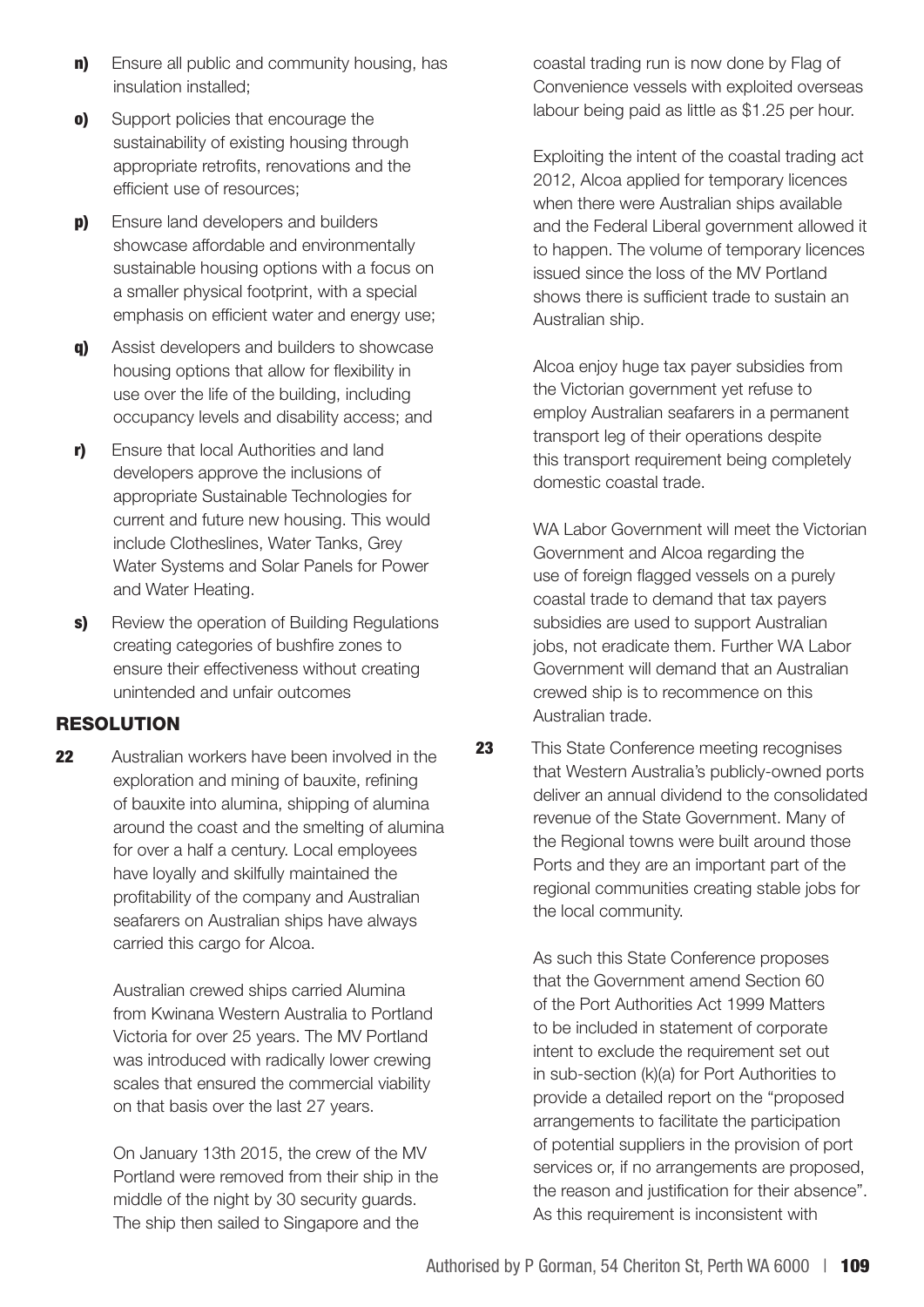Labor's Platform in regard to keeping WA ports in public hands and supporting local jobs and local communities.

- 24 WA Labor will continue to support Fremantle Port's current services at the Australian Maritime Complex (AMC). Further, WA Labor will insource the management of all land and leases as well as the security functions at the AMC. These services are being duplicated at a cost to the State and WA would be better served if it all came under the Fremantle Port jurisdiction.
- **25** Regional Port Authorities are critical to their local economies because apart from their function of encouraging and facilitating the development of trade for the economic benefit of their region and the broader state, they also create direct employment and support local communities.

Conference congratulates the McGowan State Labor Government for initiating a Review – chaired by Laurie Graham MLC – into the previous Barnett government's merger of Albany, Bunbury and Esperance Port Authorities which will:

- 1 . consult with the local communities of those towns;
- 2 . examine, among other things, the extent to which under the amalgamated port authority there has been:
- loss of local connection to the community;increased uncertainty for local community members; and
- associated outsourcing of port authority functions; and
- 3 . report by the end of 2017 with recommendations for the future management of the Ports.
- **26** This State Conference recognises that the Barnett State Government's proposal to sell Port Hedland's Utah Point bulk handling facility (Utah Point) was yet another shortsighted grab for cash to cover up the economic mess left after their time in office. Privatising any WA port will slash jobs, lead to price hikes as we have seen in other states, damage our public services and rip money from the WA economy.

Consistent with the current platform, the McGowan State Labor Government will commit to ensure Utah Point is not be privatised.

**27** WA ports are a critical public asset and belong to all Western Australians. They are the cornerstone of many local communities and deliver enormous economic benefit to Western Australia.

> This Conference congratulates the McGowan Labor Government's commitment to maintain Fremantle Port as an operational port in public ownership and its commitment to properly assess the validity of the Outer Harbour and timing of such a significant public investment. If the Barnett Liberal Government took the same course of action, our State wouldn't be in such an economic mess.

Currently, we are seeing an increased lobbying effort to prematurely build the Outer Harbour by those who would profit from the estimated \$5-6 billion price tag.

Fremantle Port has abundant capacity that will see Western Australia through the medium to long term without the need for the costly Outer Harbour duplication. Fremantle Port must be allowed to grow to its natural capacity before building the Outer Harbour and long term stevedoring leases should be offered to give certainty for workers and enable further investment from the port operators.

The WA Labor Government will ensure the MUA, TWU and RTBU will be included in the planning and feasibility taskforce and be invited to attend all meetings and forums relating to the Fremantle Port and the Outer Harbour Proposal. The MUA, TWU and RTBU, as major stakeholders, must have a seat at the table so that workers are properly represented, the facts are tabled and the sales pitch from commercial developers are countered.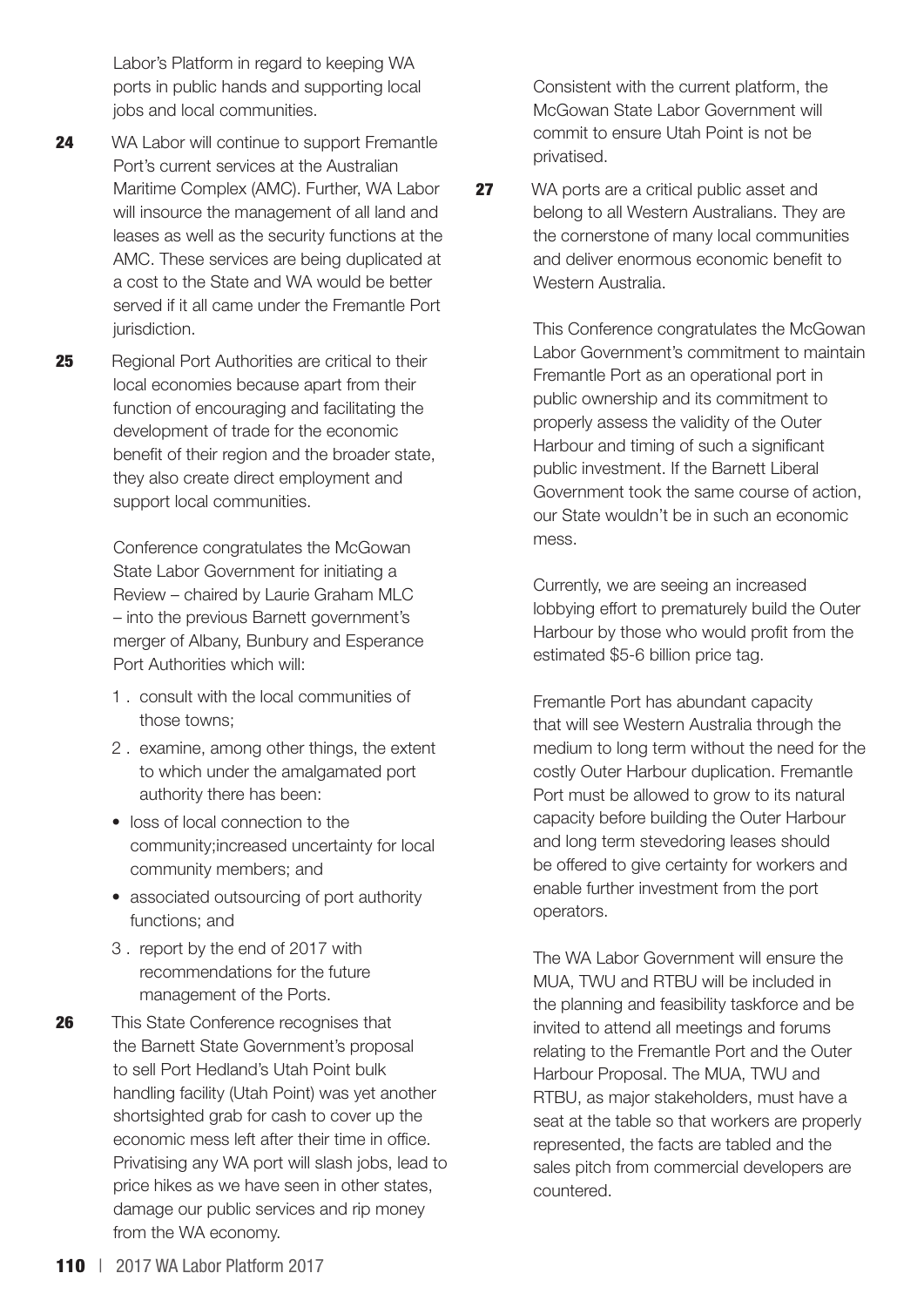This Conference also rejects the push by lobbyists and commercial developers to place an artificial cap on Fremantle Port. This proposed cap is designed to make the expensive Outer Harbour appear competitive. In fact, this proposal is anti-competitive, constitutes a plan for redundancies with respect to those employed in and around the Fremantle Port and will ultimately come at a great economic cost to the State and to the broader community.

This Conference calls on the trade union movement and WA Labor to stand up to the commercial developers and lobbyists and make the right decision in the interests of the State once the facts are made clear for all to see.

- 28 State Conference calls on the State Labor Government to:
	- 1 . funding to provide for additional security measures inside busses such as clear protective screens;
	- 2 . Impose greater response targets on Government-contracting security companies, as well as more security officers and mobile security being assigned to trouble hot spots; and
	- 3 . Implement tougher penalties for individuals who abuse or assault public sector transport workers, damage busses or are unruly whilst using public transport; and
	- 4 . Provide added policing powers for security guards.
- 29 Conference calls on the WA Labor Government to do all that it can to stop the crisis in the transport industry by amending the Owner Driver (Contract and Disputes) Act 2007.

The following amendments are vital to ensure transport workers are adequately protected.

- 1 . Enforcement provisions are to be included for 14-day minimum payments and penalties for non-payment;
- 2 . Enforceable minimum rates that are safe and sustainable and discourage the 'race to the bottom' by those who cut rates to

win contracts even if at a financial loss need to be implemented; and

3 . Provisions to include protections from repercussions for those who raise complaints relating to possible breaches of the Act, accompanied by education and training, should be enacted.

**30** State Conference calls on the State Labor Government to:

- 1 . Ensure that all monies collected from traffic infringements are protected and guaranteed to be used by the Road Safety Commission or its replacement for the sole purpose of road safety.
- 2 . Ensure that the sole purpose for which the RSC was set up continues.

# CHAPTER 6: EDUCATION AND TRAINING PREAMBLE

- 1 WA Labor believes that:
	- a) Access to high quality education is the keystone to building and maintaining a just and cohesive society, enabling the development of respect for and appreciation of cultural diversity providing opportunity for meaningful and rich lives to be experienced, establishing high standards of health and wellbeing, cultivating economic prosperity for individuals and the broader community, as well as supporting an active engagement of citizens in the democratic life of the state.
	- **b)** Schools cultivated as a central aspect of the community enhance opportunities for deeper whole of community commitment, engagement and investment in education and the implementation of more holistic strategies with improved outcomes for students.
	- c) Education is an essential investment by government in, and for the community, and should be accessible to all residents as a fundamental right.
	- d) A key responsibility for the WA Government is the direct provision for and promotion of quality, free, educational opportunity through public schools.
	- e) Central to the principles of educational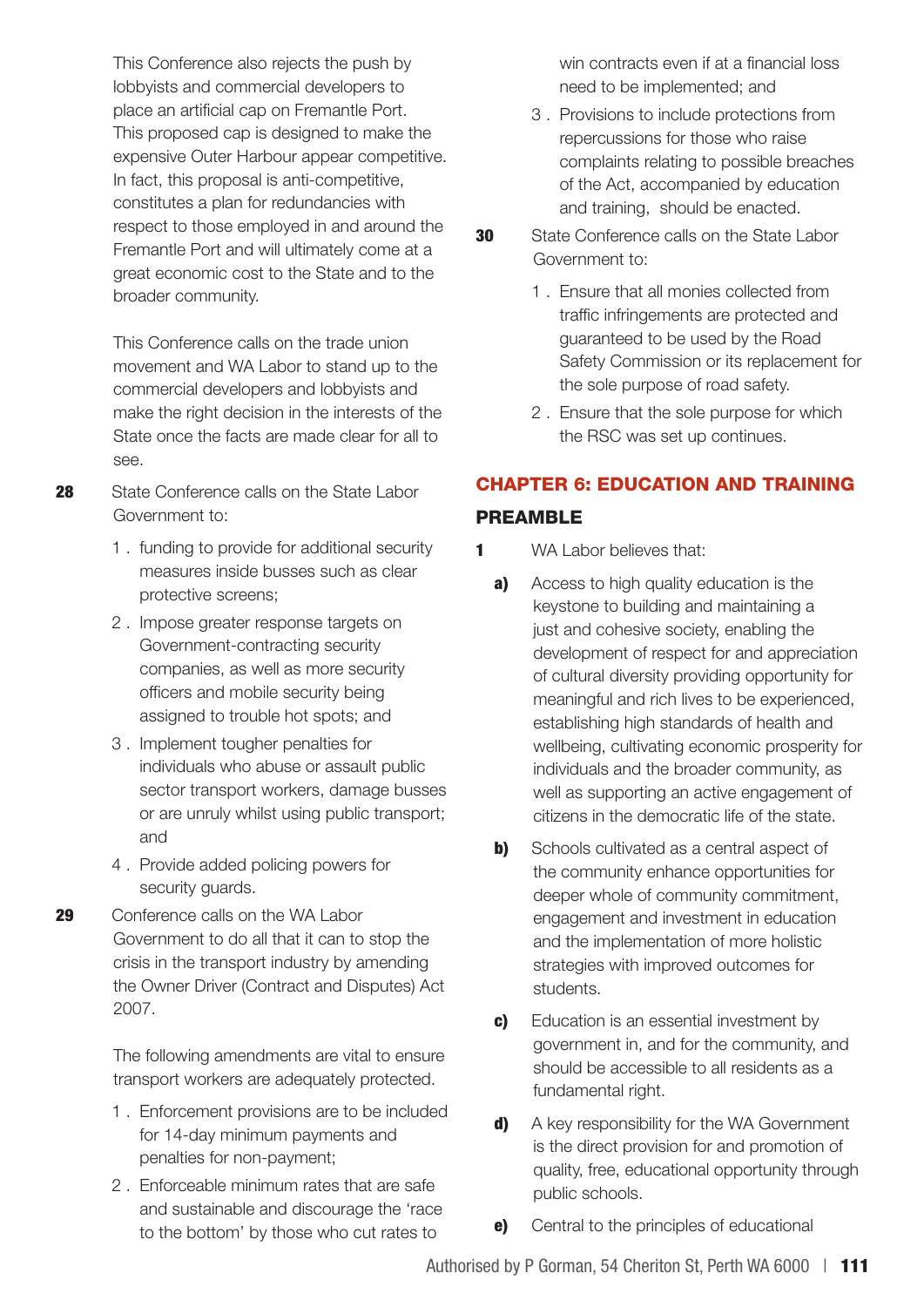access and equity is well-resourced government support for the provision of quality public education in the schools, VET and university sectors. The principles of equity and access in meeting the educational needs of all students must be appropriately addressed via resourcing and evidenced strategies.

- f) There is distinctive educational disadvantage experienced by many Aboriginal and Torres Strait Islander peoples, which can only be addressed if effective strategies including early intervention are identified and commitments to longer term funding cycles are made to enable the embedding of such strategies.
- **g)** School students must have access to a broad curriculum including a strong focus on literacy and numeracy.
- **h)** The use of Information and Communications technologies as teaching and learning tools is now an integrated part of WA Primary and Secondary Education. Ongoing funding for the implementation, upgrade, maintenance and broadband requirements of these technologies is required.
- i) The roles of all education staff (school leaders, teachers, education assistants, Aboriginal and Islander Education Officers, support staff, lecturers) are important in enabling the effective engagement of students and ensuring students achieve their full potential.
- **j)** The opportunity for job security brings both individual and institutional benefits including, loyalty, commitment and improved productivity. Labor is committed to improving career path and job security for all education staff, and will not support individual contracts in the public sector.
- k) Respect for the voices of peak bodies representative of parents, educational unions and professional bodies is needed and should be consulted in the development of educational policy and proposed strategies.
- l) Parental/carer engagement in the educational success of students is crucial and every consideration should be given to encouraging

and supporting such participation in the educational journey of our children.

- **m)** There is a need to establish safe and welcoming learning environments for students, staff and parents/carers. Occupational Health and Safety practices will be adhered to.
- **n)** Quality of educational facilities impacts on the educational environment of students and staff in a single structure system for all government schools.
- o) All children have the right to an education free from discrimination, bullying, harassment and abuse, and all children benefit from being taught the values of inclusion, compassion, empathy and diversity.
- 
- **2** All children have the right to an education free from discrimination, bullying, harassment and abuse. All children benefit from being taught the values of inclusion, compassion, empathy and diversity.

WA Labor in government supports LGBTI students and commits to funding LGBTI antibullying programs in Western Australia until such time that Commonwealth funding is re-established.

#### **EARLY CHILDHOOD**

- **3** Labor recognises that access to high quality early childhood education and care is central to giving every child the best start in life. Labor understands that high quality, affordable Early Childhood Education & Care must be available for all families, no matter where they live or what their circumstances may be.
- **4** In Government WA Labor commits to:
	- Improve the links and pathways to promote better integration of children's services with education and other early childhood services.
	- Fnsure parents have access to appropriate services for advice and assistance with early detection, early diagnosis and early intervention and support for children with special need

### **PRIMARY SCHOOL**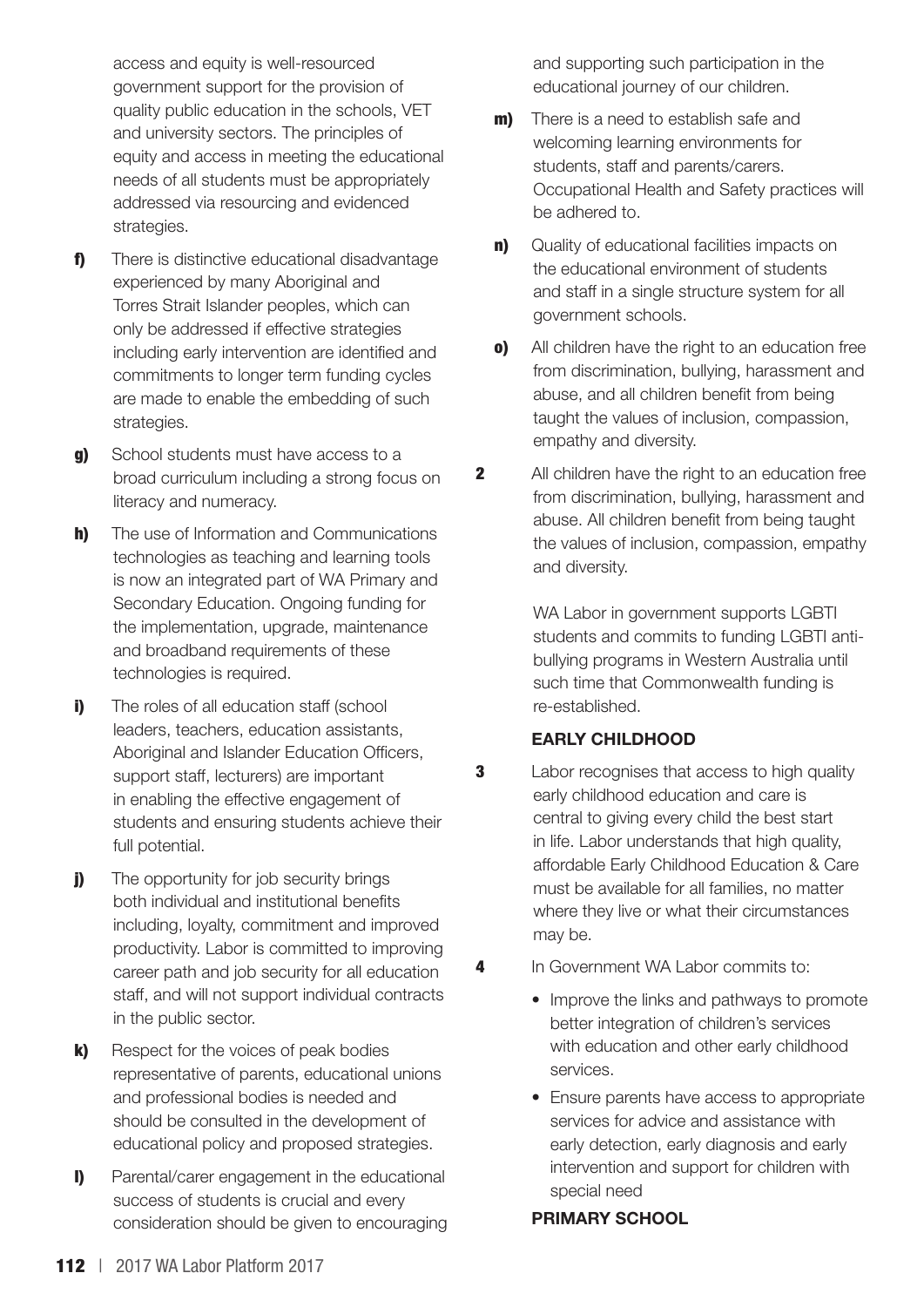- **5** Primary Schools are the first compulsory learning stage in student's lives, and as such set the foundation for later learning and life opportunities. All primary schools in the government system will provide a comprehensive curriculum and right of access to local students – no matter where in Western Australia people live.
- **6** WA Labor will ensure that every government primary school is a well-maintained, wellfunded, efficient, effective and inclusive learning community. Every government primary school will provide for the proper physical, emotional and intellectual care and development of young West Australians, celebrate their educational endeavours and learning excellence and value the democratic participation of parents, teachers and students.
- **7** WA Labor commits to properly resourcing primary schools to ensure that they provide West Australian children a strong foundation in numeracy, literacy and social skills.

#### **MIDDLE SCHOOLING**

8 Middle years education should be properly resourced, designed and delivered to meet the developmental, personal, social and intellectual requirements of young adolescents.

### **SECONDARY AND UPPER SECONDARY SCHOOLING**

- **9** Secondary schools should be properly resourced to provide a range of courses that best enables students to achieve the qualifications they seek, in order to grow in knowledge and skills, and participate in the community and the workforce.
	- a) All employees in our public schools make a valuable contribution to the school communities and the state of WA
	- **b)** That the provision of a quality public education in local communities is a fundamental responsibility of the State Government;
	- c) Direct employment by the State Government is crucial to maintain strong communities in our public schools, and the high quality of our

public education system;

- d) The operation and existence of public schools should be motivated by the pursuit of education and learning, and not profit maximisation;
- e) Public private partnerships (PPPs) reduce transparency and accountability by allowing the State Government to hide behind commercial arrangements with third parties; and
- f) The private provision of any services within our public schools will lead to:
	- i) The weakening of school communities and the public education system;
	- **ii**) Profit margins being put before quality standards;
	- **iii**) The propensity to be over reliant on PPPs; and
	- iv) A significant reduction in the quality of our Public Schools

10 WA Labor recognises that the Independent Public School (IPS) system has created inequities in staffing placement, public perception, resourcing and the availability of support for school principals.

11 WA Labor is opposed to further privatisation, including PPPs, with regards to front line services in public schools (specifically teaching, education assistants, cleaning, gardening and administrative support staff) does not occur.

12 WA Labor acknowledges the findings of the Parliament's Educations and Health Standing Committees Inquiry which reviewed current practices involving IPS schools and their implication for the system as a whole, staff placement procedures, the emergence of a two-tier system, the availability of support for school principals and the perception and reality of the level of autonomy principals have.

### **NO PRIVATISATION IN OUR PUBLIC SCHOOLS**

- 13 WA Labor believes:
	- a) All employees in our public schools make a valuable contribution to school communities and the state of WA;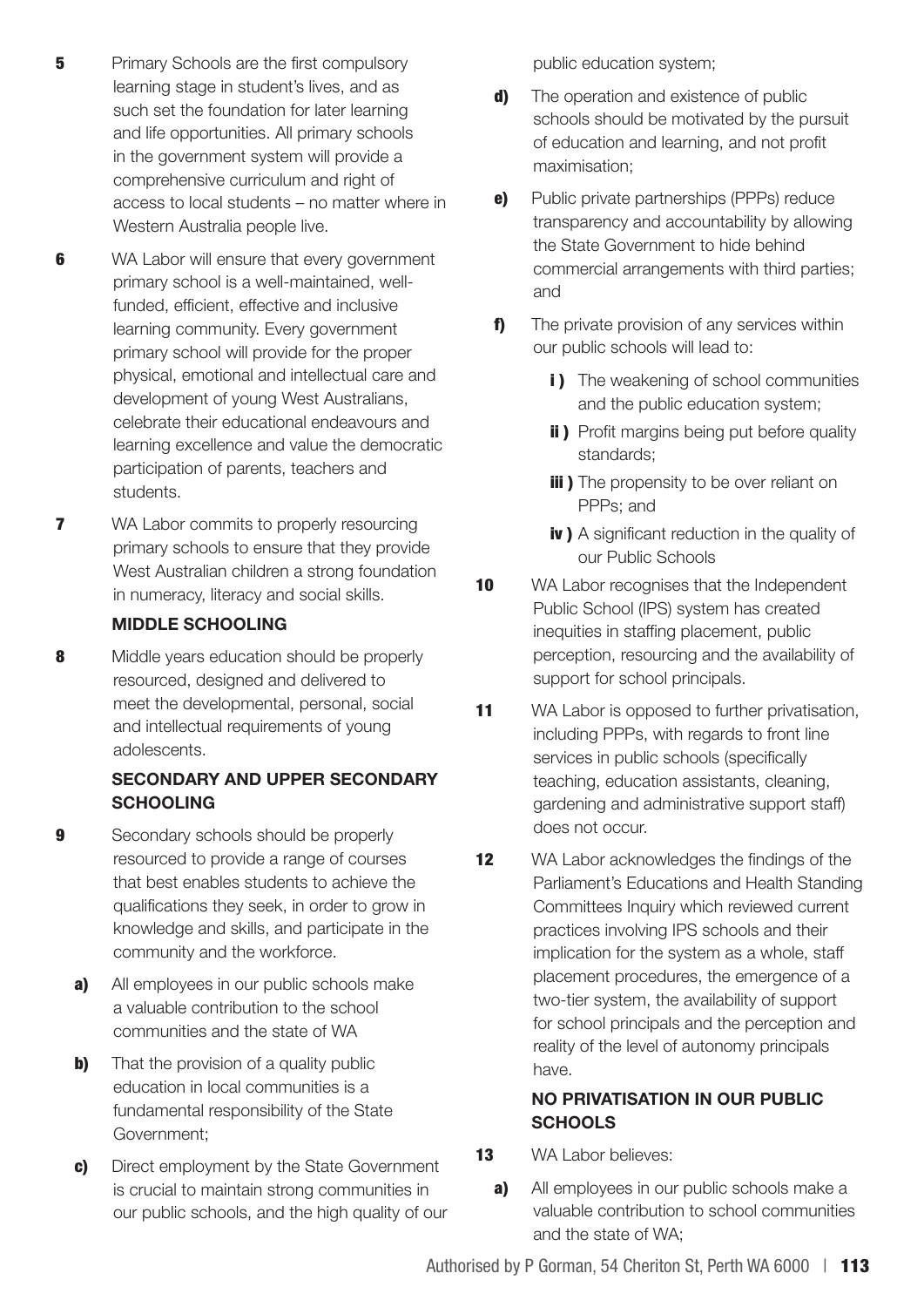- **b)** That the provision of a quality public education in local communities is a fundamental responsibility of the state government;
- c) Direct employment by the state government is crucial to maintain strong communities in our public schools, and the high quality of our public education system;
- d) The operation and existence of public schools should be motivated by the pursuit of education and learning, and not profit maximisation; and
- e) The private provision of any services within our public schools will lead to:
	- i) The weakening of school communities and the public education system;
	- ii) Profit margins being put before quality standards;
	- **iii**) The propensity to be over reliant on public/private partnerships; and
	- iv) A significant reduction in the quality of our public schools.
- 14 In Government WA Labor will:
	- a) Avoid further roll out of public private schools where possible and will have zero tolerance to any breaches of existing contractual arrangements.
	- **b)** Where possible, maintain direct employment by the State Government for all school support staff not already employed under existing public private partnership contracts as a result of the former Barnett Government policy.

### **VOCATIONAL EDUCATION AND TRAINING**

- **15** Labor recognises that Vocational Education and Training plays a vital role in addressing the economic needs of the state and our key state institution to train and deliver our current and future training needs is TAFE. High quality vocational training is one of the best mechanisms to address social and economic disadvantage and provide all West Australians, regardless of their socio economic background, with a rewarding career pathway.
- **16** Labor believes that educational quality, fair

and equitable access and affordability must be the key determinants for the structure and resourcing of the training system.

- 17 The previous Barnett Government has inflicted huge cuts to TAFE through its illconceived and ideological policy changes, culminating in the Future Skills policy. The Barnett government attacks have impacted so severely on colleges and students that the effective operation of the entire training system has been compromised.
- **18** Under the previous Barnett Government the training sector:
	- Saw TAFE fees increased by up to 510 per cent.;
	- Training data from 2013 to 2016 showed a 24.5 per cent drop in people going to TAFE;
	- \$120 million cut from the training budget between 2014 and 2016;
	- Saw apprenticeship and traineeship decline by 6860 enrolments between 2014 and 2016;
	- A revolving door of disinterested or incompetent ministers;
	- Skilled Trade apprenticeship training cancelled and outsourced to Colleges in the Eastern States;
	- Approximately 480 jobs cut as a result of TAFE college amalgamations and the voluntary redundancy scheme;
	- The eradication of 87 TAFE training courses in one year;
- 19 The Barnett Government's policy changes have culminated in a massive reduction in the number of students enrolling in quality vocational training and this will have a major impact on the ability of Western Australia to weather the current economic slowdown.
- **20** In government, Labor will restore the primacy of TAFE as the leading provider of the state's skilled needs and ensure that our training colleges become a fundamental part of the economic transformation of Western Australia.
- 21 A WA Labor government will:
	- **a)** Use the TAFE system as a vehicle for

114 | 2017 WA Labor Platform 2017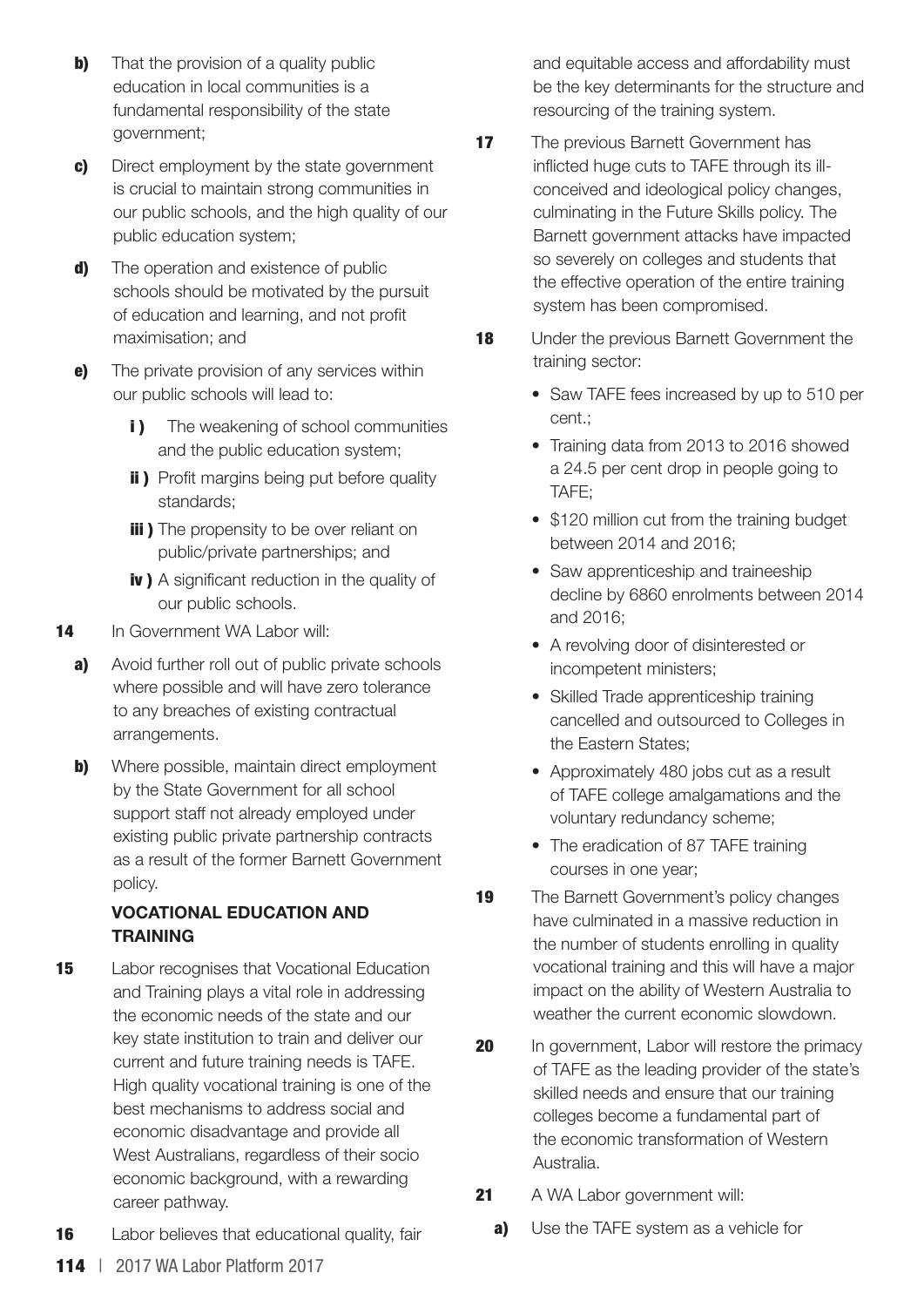transforming Western Australia's industrial capacity and employment opportunities;

- **b)** Determine our complete support for TAFE as the preeminent provider of vocational training in the State and to reinstate its brand under one clear central structure;
- c) Transform TAFE Colleges into also becoming Industry Skill centres; one-stop shops that will liaise directly with emerging and established local industries, co-locate training and assessment facilities and provide employers, unions, apprentices and trainees with a single point of contact around their training needs;
- d) Fund the delivery of Foundation Skills Courses by the not-for-profit sector and where possible TAFE, targeted to those areas with the greatest need;
- e) Revamp the State Training Board and Industry Councils. The structure and input of the Board and Councils will be changed to ensure direct linkage between industry needs and government economic direction;
- f) Establish and promote programs to encourage both the employment of a greater number of apprentices and ensure a higher rate of completion; Create training outcomes that allow apprentices from craft industries with small numbers to still study within TAFE and Western Australia; Develop Training programs across the vocational study spectrum specifically for Regional WA;
- g) Ensure that Priority Start, the policy for the employment of apprentices on governmentfunded projects is enforced and the correct number associated with the value of the project are actually employed. To reinforce WA Labor's commitment to Priority Start the policy will be changed into Legislation.
- **h)** Investigate amending the Building Construction and Training Fund Act to expand the training levy to the mining, oil and gas sectors within WA;
- **i)** Ensure training is made more affordable to all West Australians, including apprenticeships, traineeships and students who undertake studies in courses that offer valuable social good with lower earnings potential. No

student should be excluded from attaining vocational skills due to not being able to afford ever increasing fees;

- **i)** Dismantle and replace the disgraced "Future" Skills" with a fairer and more effective training model that is in line with Labor's economic and strategic skill development policies.
- k) Support Vocational Education and Training in schools through fostering links to TAFE and removing organisational barriers to engagement.
- **l)** Ensure that there is a high standard of quality in vocational education in order to maintain the integrity of the industry

#### **UNIVERSITIES**

- **22** Universities are essential community resources that provide:
	- a) The best quality professional education for the next generation;
	- **b)** Access to continuing professional education for qualified practitioners; and
	- c) Research—both contracted and curiosity driven—that generates technological innovation and new human insights.
- **23** Access to places in public universities should be based on merit and equity.
- 24 Universities should be encouraged to form partnerships with public schools to accelerate gifted students and provide support for students at educational risk.
- **25** Strategic relationships within the university sector and with industry, communities and professional bodies are essential.
- 26 Recurrent Higher Education funding, directed towards the financial support of university places, should principally be the responsibility of the Federal Government.
- **27** Universities require a diverse funding base;
- **28** University governance should be representative of the university academic staff, general staff and students and the wider community.
- **29** University Guilds and student societies are an important and integral part of tertiary education.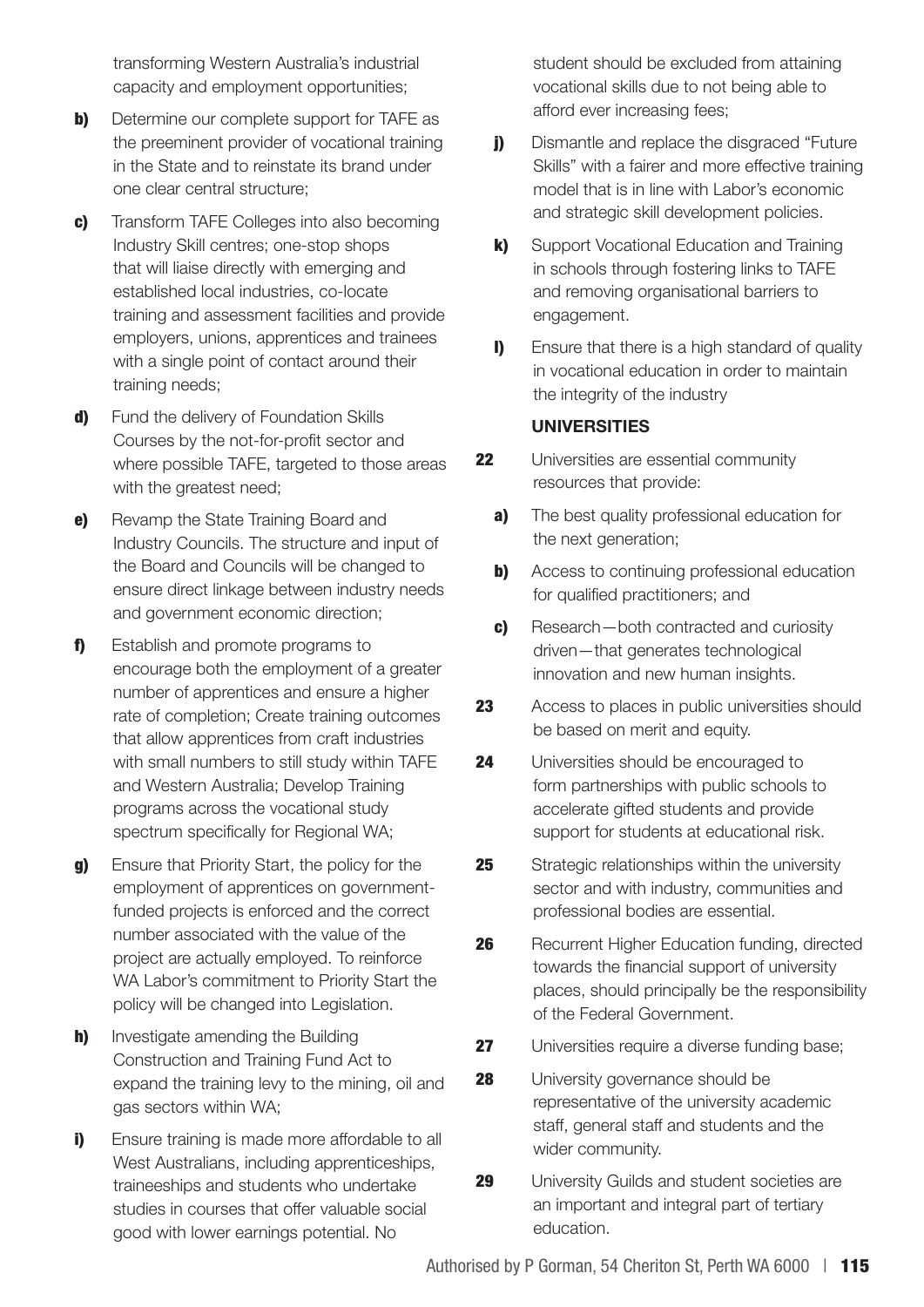#### **WA LABOR'S ACHIEVEMENTS IN GOVERNMENT**

WA Labor has a proud record in education in Western Australia.

- **30** 30. In our last period of Government, we:
	- a) Opened more than 60 new or replacement schools, of which 16 were in regional areas;
	- **b)** Raised the school leaving age to seventeen;
	- c) Employed over 1400 extra teachers so that student staff ratios fell in WA schools from 15.75 in 2000 to 13.9 in 2008;
	- d) Employed thousands of extra education assistants and made them permanent employees;
	- e) Doubled the number of people undertaking apprenticeships and training from 18,743 to 37,421;
	- f) Invested \$540 million in School maintenance;
	- g) Invested over \$300 million in upgrades of 42 schools;
	- **h)** Reduced early years class sizes to 24;
	- i) installed a comprehensive and high-capacity broadband network in our schools;
	- i) Invested nearly \$50 million in rolling out extra information and communications technology to more than 180 schools
	- k) Introduced a concessional 50c bus fare for school students;
	- **I)** Introduced the "It Pays to Learn" allowance for senior school students; and
	- **m)** Brought school cleaning services back in house.

### **RETURNED TO GOVERNMENT**

- 31 WA Labor will:
	- a) Establish a Partnership on School Leadership with key education stakeholders to deliver high quality professional development and to look at ways to attract and retain teachers and leaders at rural and remote schools and metropolitan schools of need;
	- **b)** Establish a cross sectorial partnership forum with representatives from the government and non-government education sectors,

and the School Curriculum and Standards Authority;

- c) Provide funding to convert existing classrooms to science laboratories in up to 200 public primary schools;
- d) Provide funding to deliver professional development for teachers to support the integration of coding into their teaching;
- e) Provide a site for a childcare centre in the planning for every new public primary school;
- f) Appoint an Independent Learning Coordinator (ILC) in 10 regional schools to supervise and help students undertaking courses through Schools of Isolated and Distance Education (SIDE);
- g) Establish a Regional Learning Specialist (RSL) team in the curriculum areas of science, social science, mathematics and English to visit regional schools and run classes for students and support the work of the ILC's;
- **h)** Review the planning methodology for new schools;
- i) Introduce a direct-to-market (D2M) maintenance and minor capital works model that gives schools the authorisation and funding pool to directly engage their own contractors for works up to a value of \$20,000;
- **j)** Transform the system to make local government schools the schools of choice for students, parents and teachers;
- k) Take positive steps to encourage and support a culture of trust and open communication between schools, parents and the community;
- l) Protect the wages and conditions of teachers and support staff and bargain in a fair, reasonable and timely manner;
- **m)** Ensure proper government funding so that there is an equitable approach to compulsory or non-compulsory fees for core teaching activities in Government preschools and government schools;
- **n)** Manage behaviour problems in schools by giving principals the authority and resources to provide pastoral support and impose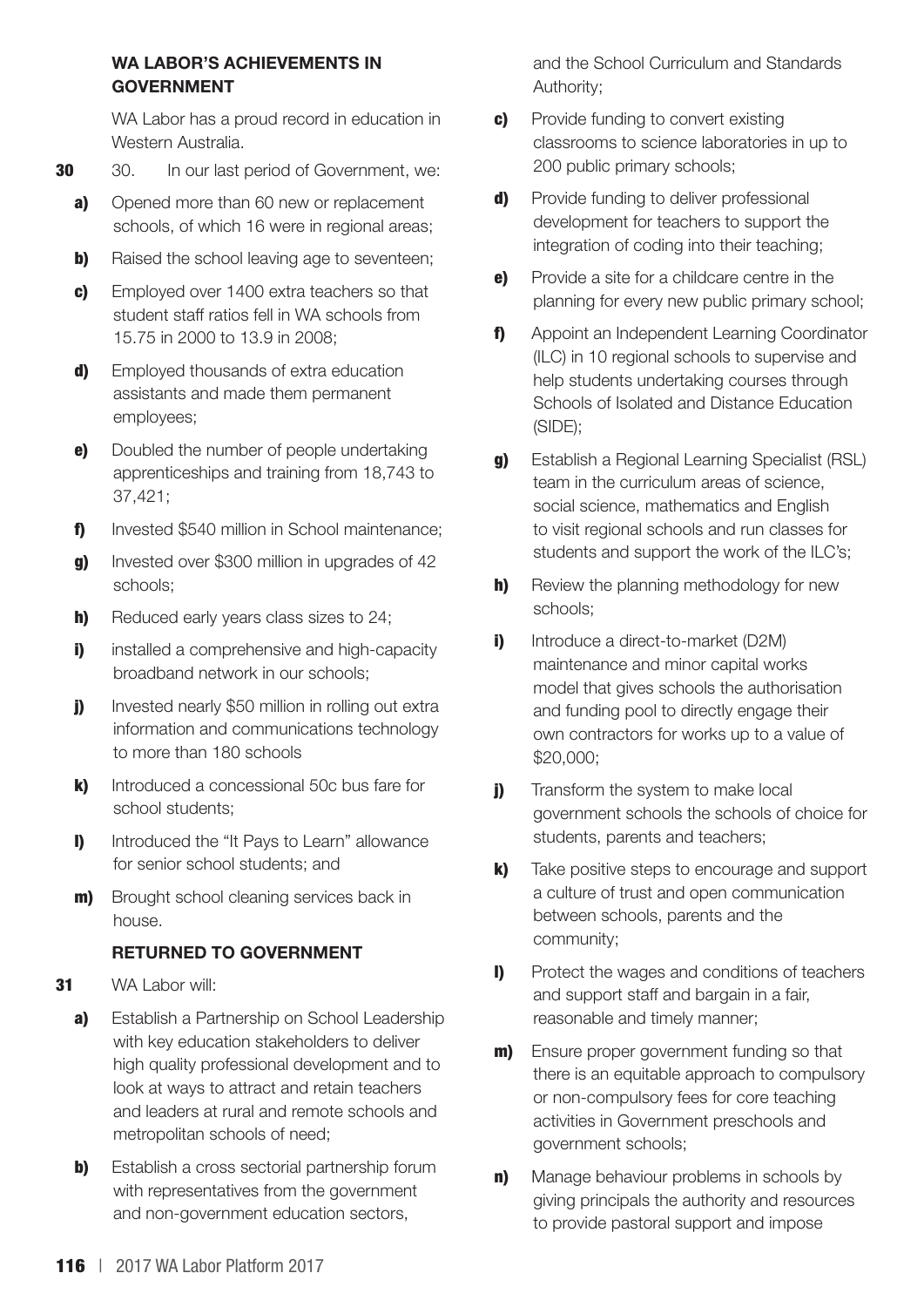consequences for negative behaviour;

- o) Supports LGBTI students and will seek to provide funding for secondary schools which choose to run LGBTI anti-bullying programs that meet their school needs, if Commonwealth funding is withdrawn;
- **p)** Use the power of governments, including strengthened parenting control orders, to reintegrate into formal education those students otherwise excluded through disruptive behaviour;
- q) Challenge students, families and schools, with the resources of police, child protection, health and criminal justice workers, to improve attendance rates, particularly in secondary schools;
- r) Restore community volunteering programs to schools;
- s) Use reporting and grading formats that allow parents to see clearly how well their child is doing at school;
- t) Require primary schools to concentrate on teaching literacy and numeracy, so every child can read, write and deal consistently with numbers at transition to middle or secondary education;
- u) Develop strategies for the active recruitment of males into teaching;
- v) Ensure equitable and meaningful support for students with diagnosed disabilities;
- w) Seek to ensure that students from non-English speaking backgrounds (NESB), especially those from families in Western Australia on Section 457 visas, receive effective language support and orientation to the Australian community, and ongoing support throughout their schooling - not just while they are at Intensive Language Centres;
- x) Consult with relevant professionals in order to develop and implement programs promoting resilience within our students;
- y) Create and properly resource structures and processes that provide genuine professional development and support for teachers;
- **z)** Invest in new schools in developing suburbs, systematically upgrade and rebuild schools in

older suburbs;

- aa) Continue to support canteens in all government schools;
- **ab)** Where possible, seek to retain in-house cleaners in all public schools which are not already under a public private partnership arrangement implemented by the previous Barnett Government and ensure they are properly trained and equipped;
- ac) Employ an additional 300 education assistants, 50 Aboriginal and Islander Education Officers and 120 teachers in WA Government schools;
- ad) Where possible, seek to prohibit further privatisation of or contracting out of public school functions including, but not limited to, cleaning, gardening, education assistants, teaching, curriculum support, professional development, security, administration, library services, information technology, psychology support services and dental services.
- ae) Support the existence of tertiary student amenities and services fees;
- **af)** Advocate incentives to universities to provide facilities to increase the participation of regional, rural and remote students;
- **ag)** Encourage universities to address the underrepresentation of Indigenous Australians and students from low socio- economic backgrounds;
- ah) Develop strategies to encourage local research and innovation;
- **ai)** Support professional development of principals to help them with their management roles;
- **aj)** Will seek to address the equity issues outlined by the 2016 Parliamentary Education and Health Standing Committee's Inquiry into the Independent Public Schools program; and will:
	- i) Work with stakeholders to address these inequities;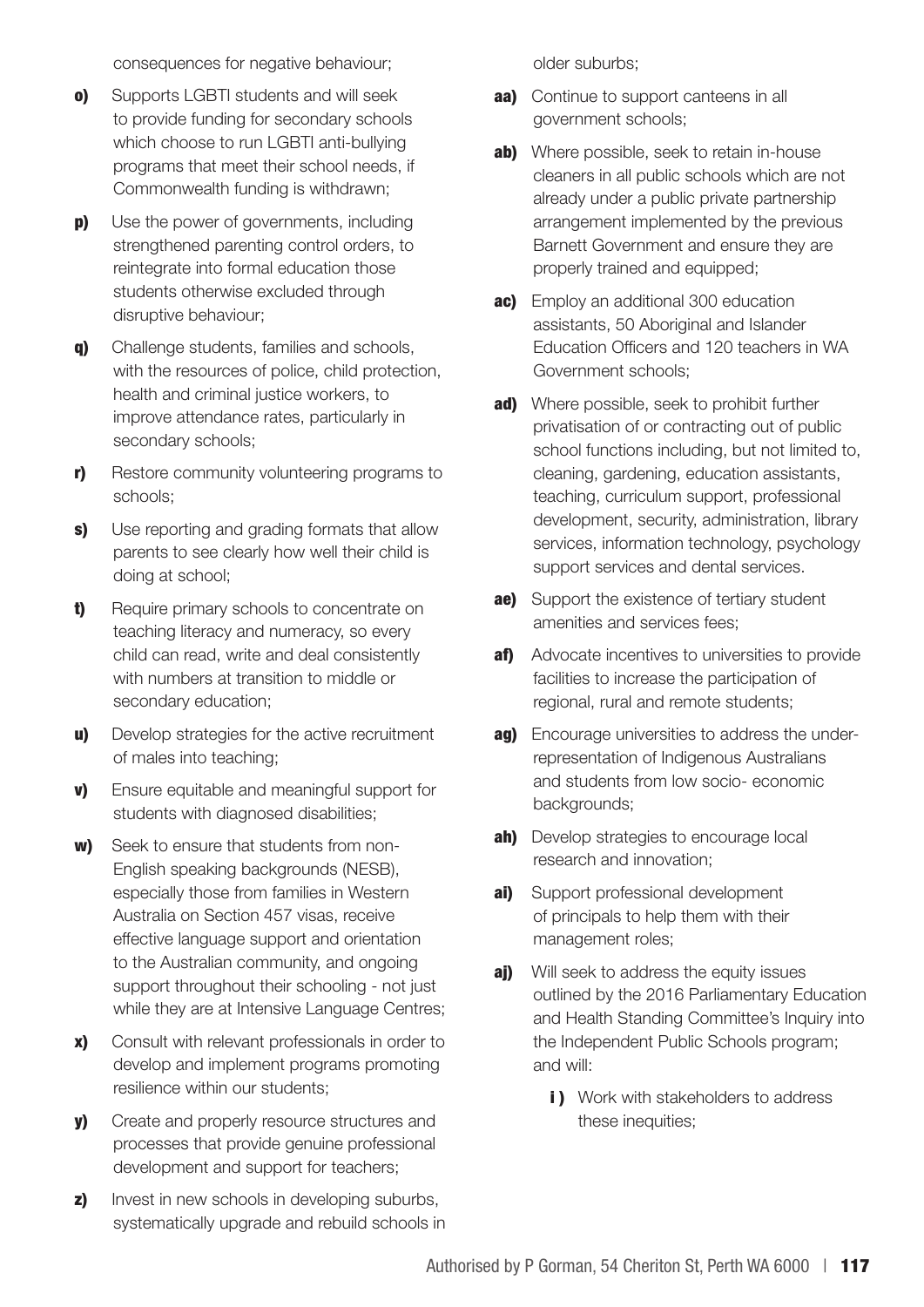ii) Seek to ensure that schools preferring to remain as non-independent public schools will not be disadvantaged by doing so.

## RESOLUTIONS

- **32** This Conference support the establishment and/or expansion of tertiary institutions in Perth's eastern suburbs along the model of the Commonwealth Institute of Higher Education promised for Midland by Federal Labor at the 2016 election and requests the WA Minister for Education to pursue active strategies to increase the numbers of tertiary places available in Perth's eastern region.
- **33** WA Labor is opposed to changes made to Federal schools funding by the Federal Liberal Government which will see WA public schools receiving \$224 million less over the next three years.

We condemn the former Barnett Liberal Government for budgeting on WA receiving a greater amount of Commonwealth funding over the next four years, which has created a new black hole in education funding.

**34** WA Labor knows that permanency is the preferred form of engagement for the education sector and provides good outcomes for students and good outcomes for workers.

> WA Labor will develop criteria to convert existing employees, including contract and casual employees, with more than two years' employment in a same or similar job to permanent employment and establish a process for this to continue in the future.

**35** WA Labor supports the Independent Public Schools system, but acknowledges the need to address inequities between IPS and non-IPS schools.

> This State Conference urges WA Labor to act on recommendations made by the Parliamentary Inquiry into the Independent Public Schools Initiative to ensure greater equity between IPS and non-IPS schools.

**36** WA Labor acknowledges that the one-line

budget reform provides autonomy without accountability for both IPS schools and non-IPS schools and lacks essential transparency of funding within the public education system.

**37** This State Conference congratulates the Labor State Government commitment to freeze TAFE fees for four years but knows that TAFE remains unaffordable for many Western Australians: particularly those in low socioeconomic situations.

> WA Labor recognises that the vocational educational and training sector is a vital public service that is essential to upskilling Western Australian workers and educating the next generation as the economy changes and diversifies.

WA Labor will investigate ways to improve the affordability of TAFE system to ensure TAFE is accessible for all Western Australians, regardless of their circumstances.

**38** This State Conference congratulates the Labor State Government for proceeding with its election commitment to put an additional 300 full time education assistants and 50 full time Aboriginal and Islander Education Officers (AIEOs) back into Western Australian classrooms.

> WA Labor knows this will help reverse the damaging cuts made by the previous Liberal Government that have meant

- fewer education assistants, teachers and support staff
- a loss of funding for specialist programs
- increased class sizes.
- a reduction in resources and
- less individual attention for our children.

These cuts made it increasingly difficult for public schools to deliver the high quality of education that every child deserves.

WA Labor knows that education support staff provide essential services that are vital for the sustainability of a quality public education. Quality education that delivers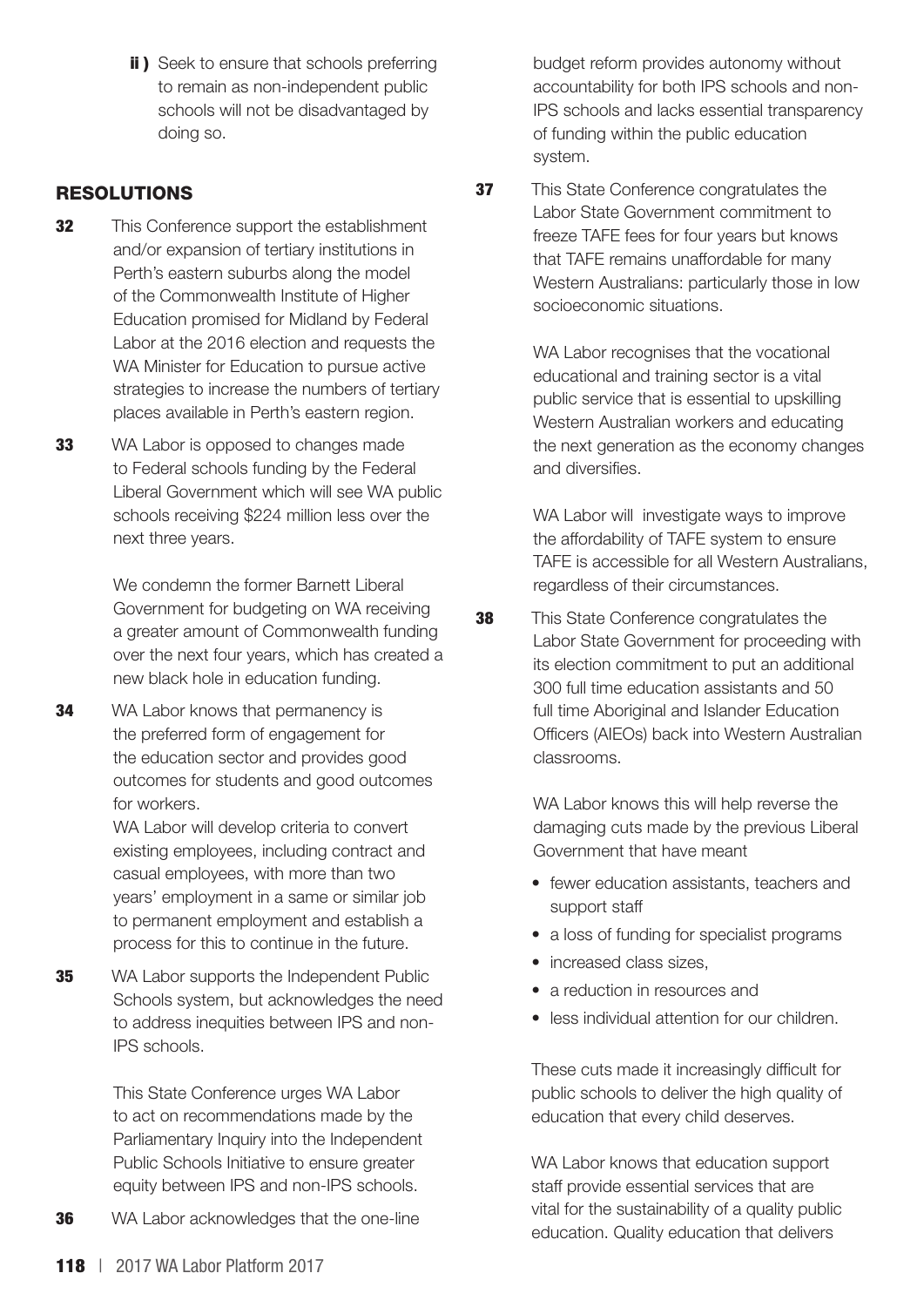positive outcomes for students requires a stable workforce of dedicated people who have adequate time and resources to do their work.

Maintaining a workforce of education support staff who feel valued in their employment and have secure, meaningful jobs is a major concern of a WA Labor government.

### CHAPTER 7: HEALTH

## HEALTH WA

# WA LABOR: PUTTING PATIENTS FIRST

- 1 WA Labor is committed to building a world class sustainable health system centred around the patient.
- **2** WA Labor is committed to Putting Patients First' – because it is now time to look beyond bricks and mortar, and focus on the actual delivery of health care to the people.
- **3** We will drive innovation, integration and culture change.
- **4** WA Labor will get on with the job of fixing the mess left by the Barnett Liberal Government.

# **PRINCIPLES AND VALUES**

- **5** WA Labor values and strives for:
	- a) A universal public health care system where equity of access to and quality of care is determined by need;
	- **b)** Equity of health outcomes for the population;
	- c) Evidence based policies;
	- d) Policies that are centred around the patient and their needs
	- e) A sustainable, world class health system

### **INNOVATION**

Through innovation WA Labor will drive different ways of delivering health care, such as Medihotels and Innovation Hubs

# **MEDIHOTELS**

**6** WA Labor is committed to innovating our health system and delivering healthcare differently by putting patients at the centre of everything we do.

system by creating Medihotels that will free up expensive hospital beds so more patients can be treated and wait list shortened.

8 The Medihotel is a common sense approach to the challenge of ensuring every precious health dollar results in the maximum benefit for the community.

# **INNOVATION & MEDICAL RESEARCH**

- **9** WA Labor is committed to transforming Western Australia into a medical research and innovation powerhouse by establishing the Future Health Research and Innovation Fund.
- 10 WA Labor's Future Health Research and Innovation Fund will drive medical research and medical innovation and provide a secure source of funding to develop Western Australia's research capability.
- 11 WA Labor will develop a cancer research plan that improves cancer research and treatment for the next decade.
- 12 WA Labor will create an innovation hub at Royal Perth Hospital and provide collaborative accommodation and services to start up and establish medical innovation research companies, linked to other state and regional medical technology
- **13** The digital disruption of Health will be significant and research will enable our health system to be ready to change and meet these challenges and seize upon the opportunity to reinvent the way health services are delivered.
- 14 WA Labor will embrace the opportunities to improve patient services by harnessing the power of the genomic, biological and technological revolutions to provide a better, safer, and more sustainable health care for all.

# **INTEGRATION**

Integration will see the breaking down of silos between primary, secondary and tertiary care with Urgent Care Clinics

# **URGENT CARE CLINICS**

- **15** WA Labor is committed to delivering Urgent Care Clinics that will take pressure off busy
- **7** WA Labor will take pressure off our health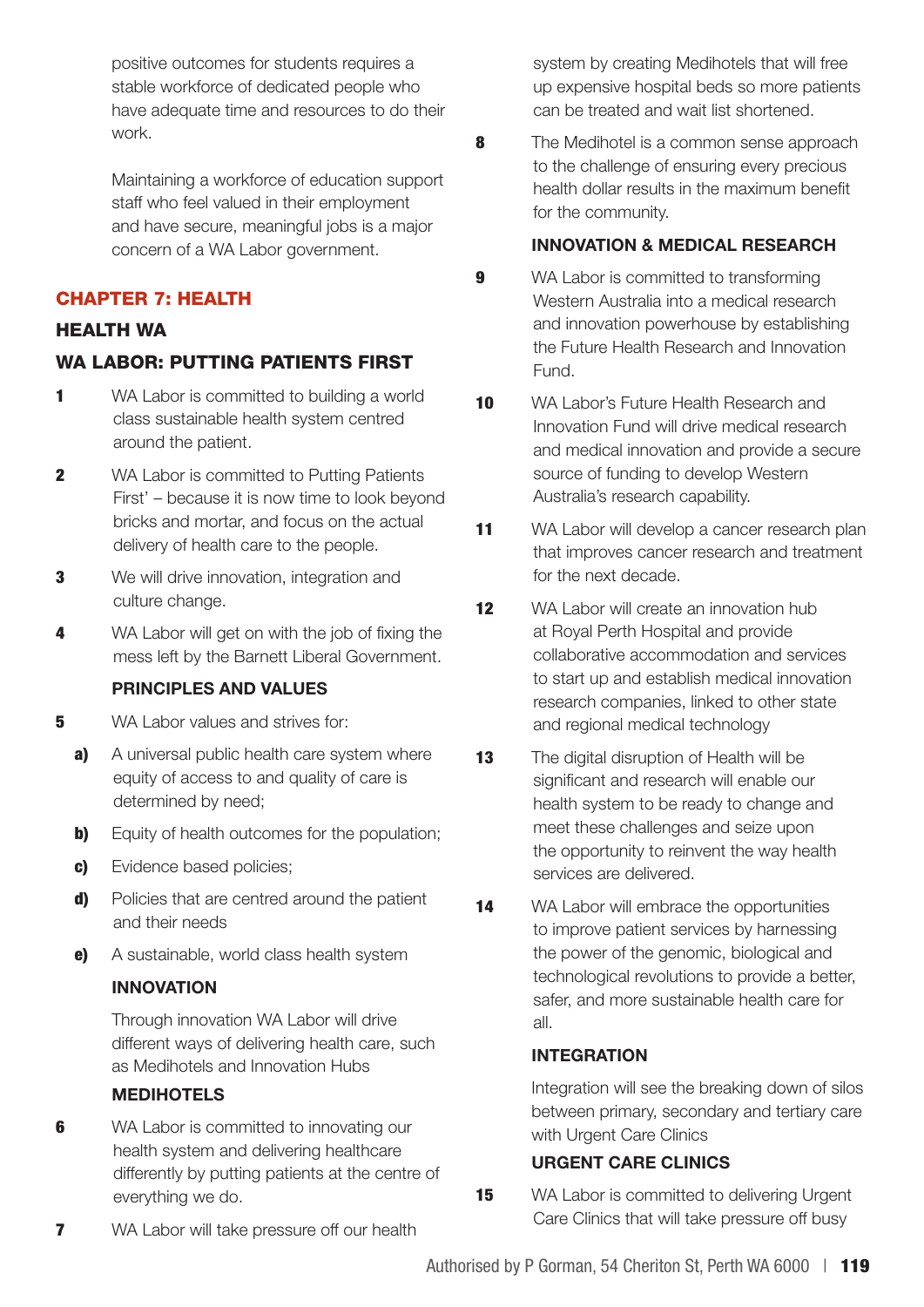emergency departments.

- **16** Urgent Care Clinics will provide an alternate model of care and divert patients out of long waits in an emergency department.
- **17** Through Urgent Care Clinics we will innovate our health system and drive different ways of delivering health care that puts patients first.
- 18 Urgent Care Clinics will mean better integrated care and the breaking down of silos between primary, secondary and tertiary care.

### **A ROLE FOR PHARMACISTS**

- **19** WA Labor believes that pharmacies are an important part of an integrated health care system and that they have a role delivering essential healthcare services such as vaccinations, with the appropriate regulations and controls.
- 20 WA Labor will support pharmacists to continue to play their role in the community and will fight efforts to corporatise the sector.

## **CULTURE CHANGE**

Culture Change. Patient opinion will drive a responsive and transparent health system.

### **PATIENT OPINION**

- 21 WA Labor will ensure all public hospitals introduce a patient feedback system to empower patient's choices.
- **22** WA Labor believes the ability to give feedback to health service providers will empower patients by giving them direct access to public hospital management and removing the usual layers of bureaucracy and red tape involved in making a complaint or suggestion.
- 23 Patient Opinion is about listening to people and driving cultural change putting the patient – and their opinion first.
- **24** The WA Labor Health system will be the first state wide health system to fully adopt Patient Opinion and drive improvement in its health system through innovation and putting patients at the centre of everything we do.
- 25 WA Labor believes that in the future successful hospitals will be those that listen and respond to their patients.
- 26 Patient Opinion empowers patients and puts their opinion at the centre of how the Government and hospitals develop policies. This enables us to ensure those policies are more tailored to the patients' needs and what they require and want from their health care system.
- 27 WA Labor is concerned that there is a shortage of low cost parking at Fiona Stanley Hospital which will disadvantage women and children. WA Labor opposes the privatisation of health services.

#### **SUSTAINABLE HEALTH REVIEW**

- 28 WA Labor condemns the former Barnett Liberal Government for mismanaging our State Budget and overseeing Health expenditure growth of an unsustainable 30% of the entire State spend.
- 29 WA Labor acknowledges the mess left to us by the Barnett Liberal Government that saw the Health Budget almost triple to \$9 billion, accounting for more than half of every dollar spent by the WA State Government between  $2013 - 14$  and  $2016 - 17$ .
- **30** WA Labor will conduct a Sustainable Health Review to guide future investment in the WA health system so that we can deliver affordable, integrated services which leverage new technology, new patient pathways and current investment in healthcare.
- **31** WA Labor will use the review to inform future decisions about the way that health is managed and delivered to ensure that Western Australians are receiving quality healthcare than can be sustained for our future generations.
- **32** WA Labor is committed to fixing the mess of the Barnett Liberal Government and reversing the legacy of unsustainable health expenditure.

### **PREVENTATIVE HEALTH**

### **PREVENTATIVE HEALTH SERVICES AND HEALTH PROMOTION**

**33** WA Labor recognises that in order to give Western Australians the greatest opportunity to lead happy and fulfilling lives, promoting optimal wellbeing and preventing illness is as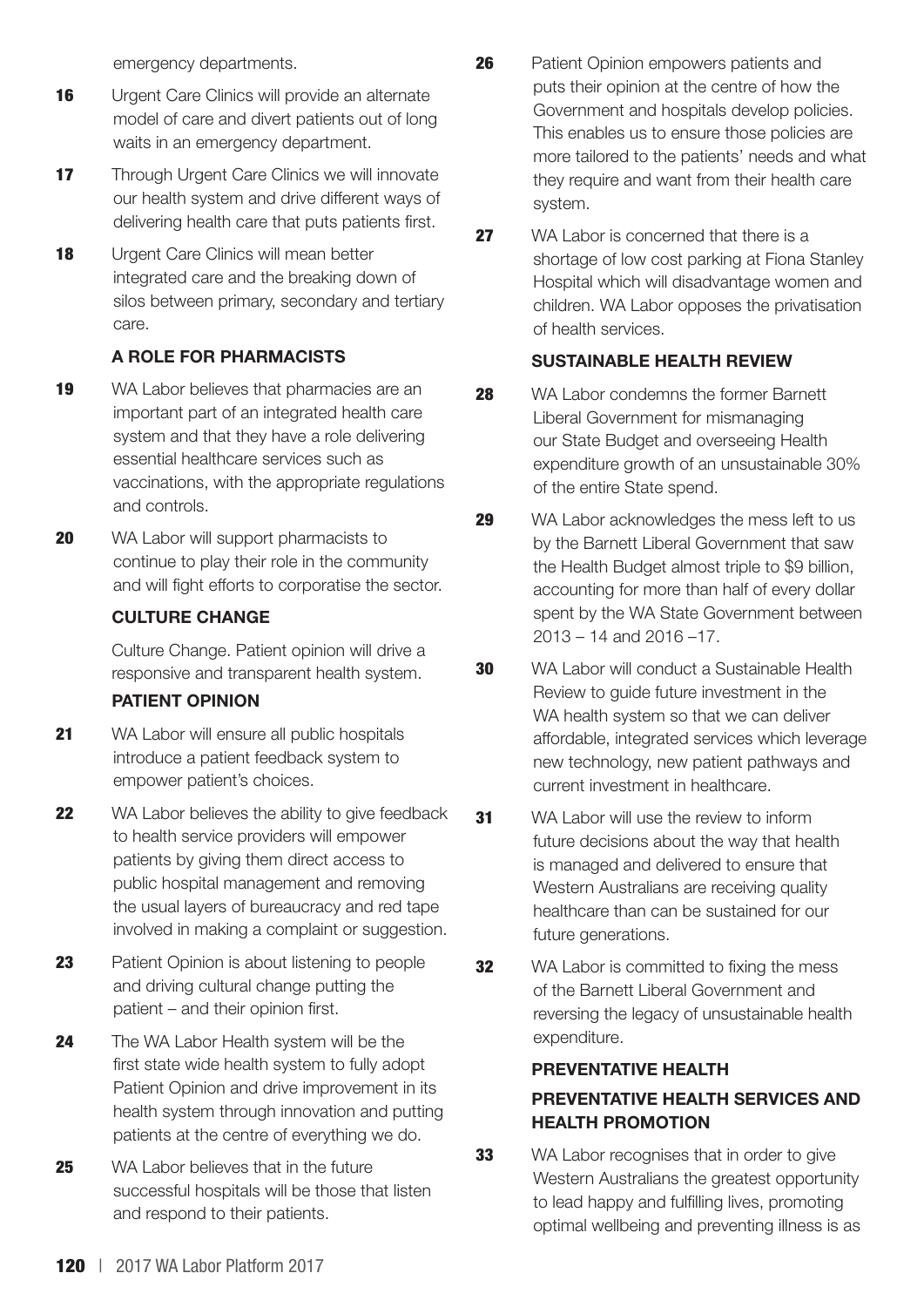important as treating disease.

- **34** It recognises the importance of health promotion and illness prevention as strategies to improve quality of life and, reduce the number of people accessing the health care system.
- **35** WA Labor is acutely aware that Western Australia has a growing obesity epidemic leading to increased rates of diabetes, coronary heart disease, and stroke. Diabetes in particular is the world's fastest growing chronic condition and there is no cure.
- **36** WA Labor will implement the "Let's Prevent Program" which will involve a pilot that will use evidence-based approaches to educate and encourage participants to make the changes they need to, in order to avoid the impact on their lives of diabetes.
- **37** WA Labor believes that prevention is better than cure in managing chronic diseases.
- **38** WA Labor is committed in creating a cultural change in our health system that sees prevention of disease given a focus in our health care system.

## **ALCOHOL, TOBACCO AND OTHER DRUG USE**

- **39** WA Labor recognises that:
	- a) Problematic alcohol, and other drug use, represents a significant and growing health issue in our society. Labor will target the reduction of alcohol consumption as a key component of its long term health strategies; and
	- **b)** Addiction and dependence on alcohol, tobacco and other drugs are related and due to a combination of psychological, social, economic and physical factors.
- **40** WA Labor acknowledges the benefit of health promotion, primary prevention, early intervention and rehabilitation that targets alcohol, tobacco and other drug use, to the overall health system.
- **41** WA Labor is committed to introducing Tobacco Law Reform to strengthen laws and policing relating to sale, supply and marketing of tobacco products and exposure to second-hand smoke.
- **42** WA Labor is committed to ensuring that Western Australia returns to its status as a world leader in tobacco legislation and programs.
- **43** The protection of children from access to tobacco products remains a priority of WA Labor. WA Labor is committed to looking at ways we can reduce the serious impact of tobacco use in Western Australia.

## **MENTAL HEALTH**

- 44 WA Labor recognises that the provision of mental health services is a priority and will focus on preventive and early intervention programs, appropriately qualified professional support, community support services and access to suitable housing.
- **45** WA Labor will embed recovery oriented mental health principles in Government mental health policies, including:
	- a) Implementing a recovery college in Western Australia;
	- **b)** recognising that recovery is not necessarily about cure but is about having opportunities for choices and living a meaningful, satisfying and purposeful life, and being a valued member of the community
	- c) recovery outcomes are personal and unique for each individual and go beyond an exclusive health focus to include an emphasis on social inclusion and quality of life;
	- d) empowering individuals so they recognise that they are at the centre of the care they receive and;
	- e) supporting individuals to build on their strengths and take as much responsibility for their lives as they can at any given time.
	- f providing the extra support required for LGBTI services in Aboriginal and Torres Strait Islander and regional communities to have a positive impact on mental & physical health outcomes.

# **HEALTHCARE FOR ALL**

# **ABORIGINAL AND TORRES STRAIT ISLAND PEOPLE'S HEALTH**

**46** WA Labor believes that the most effective delivery of community health programmes,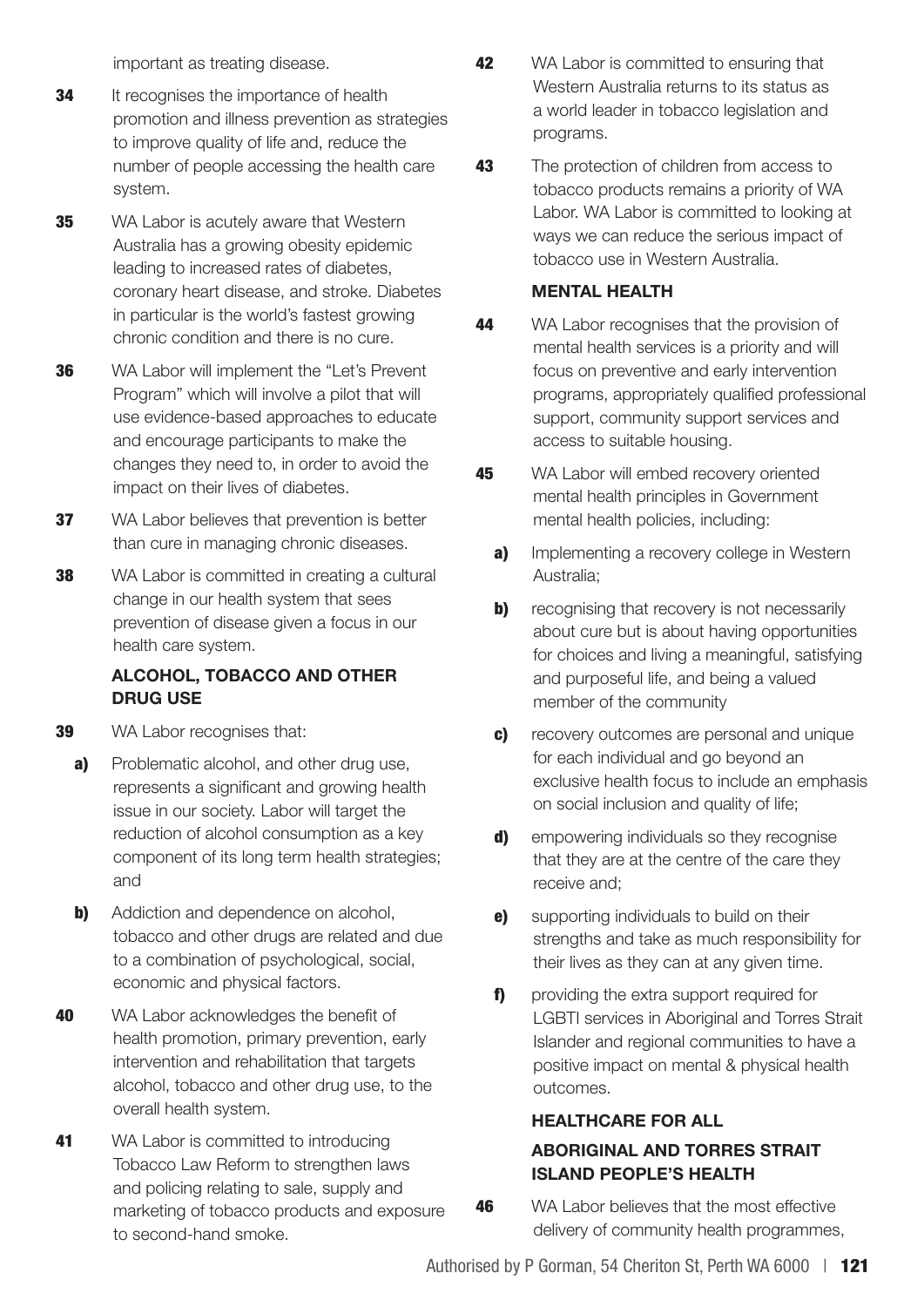particularly in marginalised and diverse community groups is through properly resourced, integrated community controlled health organisations.

- **47** WA Labor will continue to work with the federal government and Aboriginal and Torres Strait communities in its initiatives to close the gap in health outcomes.
- **48** WA Labor recognises that current health indicators demonstrate that the burden of inequity falls most heavily on Aboriginal and Torres Strait Island peoples, and that Aboriginal and Torres Strait Island people have a lower health status and shorter lives.
- **49** WA Labor is committed to a health policy that recognises the diverse circumstances in which Aboriginal and Torres Strait Island people live.
- **50** WA Labor sees the support, education, training and employment of Aboriginal and Torres Strait Island health professionals as crucial to meeting the challenges of effective health services.
- **51** WA Labor believes that where appropriate, health services are most effective when delivered to people in the community in which they live. Additional culturally appropriate accommodation, care and support for rural and remote Aboriginal and Torres Strait Island patients and their families should be made available when these patients must be cared for in the metropolitan area.
- **52** Preventative health care and health education programs will be delivered to reduce avoidable illnesses and poor health status.

#### **SENIORS' HEALTH AND AGED CARE**

- **53** WA Labor recognises the need for a wide range of health services that are accessible, culturally appropriate and protective of the rights of the aged, especially those which relate to the independence, empowerment, and self-efficacy of our senior citizens.
- **54** WA Labor acknowledges the pressure that a lack of aged care beds has on the public health system.

WA Labor will work collaboratively with

the Commonwealth to reduce the overuse of acute care beds by ensuring there are enough quality appropriate aged care places to ensure real choice for all Western Australian seniors seeking affordable, quality, conveniently located residential aged care.

- **55** Currently many elderly patients are occupying expensive hospital beds, because they are no longer well enough to continue living at home and because an aged acre bed isn't available.
- **56** WA Labor is committed to fast tracking the establishment of aged care facilities to free up beds by;
	- a) Identifying State owned land suitable for aged care facilities;
	- **b)** Working with local councils and planning authorities to removing planning impediments for aged care facilities
	- c) Assessing existing Government buildings and assets to determine whether they are suitable to be converted into aged care facilities.
- **57** WA Labor will work towards ensuring our elderly can receive and aged care bed where and when they need it.

#### **WOMEN'S HEALTH**

- **58** WA Labor acknowledges that women's health is determined by social, political and the economic context of their lives, as well as by biology, and that gender is a valid indicator of disadvantage in accessing health services.
- **59** Labor supports a woman's right to make choices about reproductive and maternal health.
- **60** Accordingly, WA Labor recognises the need for a focus on the health needs of women, especially those in rural and remote areas, and those who are economically or otherwise socially disadvantaged and isolated.
- **61** WA Labor will address female health issues with a range of targeted programs which highlight prevention, early intervention and treatment

#### **MEN'S HEALTH**

**62** WA Labor will develop a Men's Health and Wellbeing Policy for Western Australia.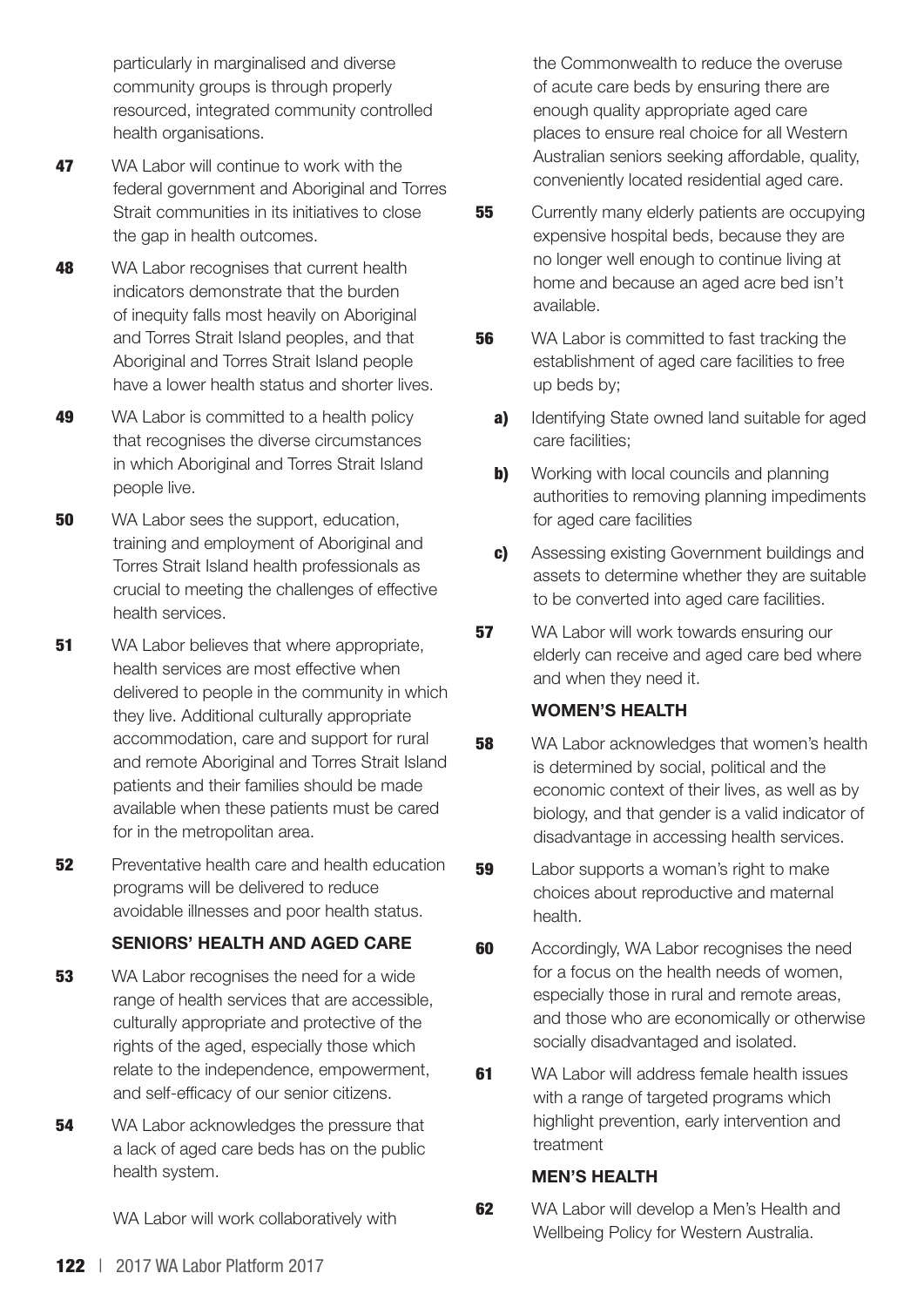**63** WA Labor's Men's Health Policy will support the National Male Health Policy and complement the existing West Australian Women's Health Strategy and the Aboriginal Health and Wellbeing Strategy.

#### **CHILD HEALTH AND DEVELOPMENT**

- **64** WA Labor will make early childhood health programs a cornerstone of its preventative and developmental health strategies recognising that they are a crucial determinant of their future health, welfare and pathway in life.
- **65** WA Labor is committed to funding, implementing and evaluating initiatives for early intervention, and the reduction of infant mortality rates.
- **66** WA Labor strongly supports childhood vaccination for preventable but potentially life threating illnesses and acknowledges the importance of equity to access to vaccination services.
- **67** WA Labor notes with concern antivaccination campaigns, and will work to provide evidence based information to the community to ensure the continues high level of vaccination coverage.

### **RURAL AND REGIONAL HEALTH**

- **68** WA Labor recognises that Western Australians living in rural, regional and remote areas need accessible services for physical health and peace of mind, which together promote overall health and wellbeing within their community.
- **69** WA Labor will continue to develop integrated district health services in collaboration with local service providers and the federal Government to provide more comprehensive, accessible and sustainable health services to rural communities.
- **70** Equity of direct access to services and specialists is limited by distance. WA Labor will ensure equity of outcomes and equity of access by means of travel and satellite accommodation support. WA Labor will support initiatives such as consolidation and standardisation of services and increased use of Information and Communications

Technology (ICT) based solutions including HealthDirect, e-health, telemonitoring, and telepsychiatry.

### **LESBIAN, GAY, BISEXUAL, TRANSGENDER AND INTERSEX PEOPLE**

- **71** WA Labor recognises the need to provide for the health needs of lesbian, gay, bisexual, transgender and intersex people (LGBTI) people, especially those in rural and remote areas, those with HIV/AIDS, and those affected by poverty and homelessness, including but not limited to sexual and reproductive health.
- **72** WA Labor will support the crucial role of organisations that produce and distribute targeted information about health and welfare issues, especially sexual health and the reduction of Sexual Transmitted Infections (STIs) to LGBTI people.
- **73** WA Labor recognises the right of any transgender to receive medical treatmentwith funding from the State as for any other medical condition of a critical nature. Accordingly, WA Labor will ensure access to gender affirmation surgery and treatments, including for hormones and other essential procedures.
- **74** WA Labor recognises the higher rates of suicide in the LGBTI community relating to chronic and prolonged anxiety and specific mental health impacts. This includes the mental health impact of bullying, homophobia, harassment, discrimination and inequality on LGBTI individuals, particularly on LGBTI youth.
- **75** WA Labor believes that people with gender dysphoria should not be denied the associated health care they would be otherwise entitled to if they were not incarcerated or in remand.
- **76** WA Labor calls on the WA Minister for Health to advocate that Pre-Exposure Prophylaxis (PrEP) is made available to at risk Western Australians via the Pharmaceutical Benefit Scheme (PBS) schedule. PrEP needs to be added to the PBS if Western Australia plans to meet its target of ending new HIV transmissions by 2020.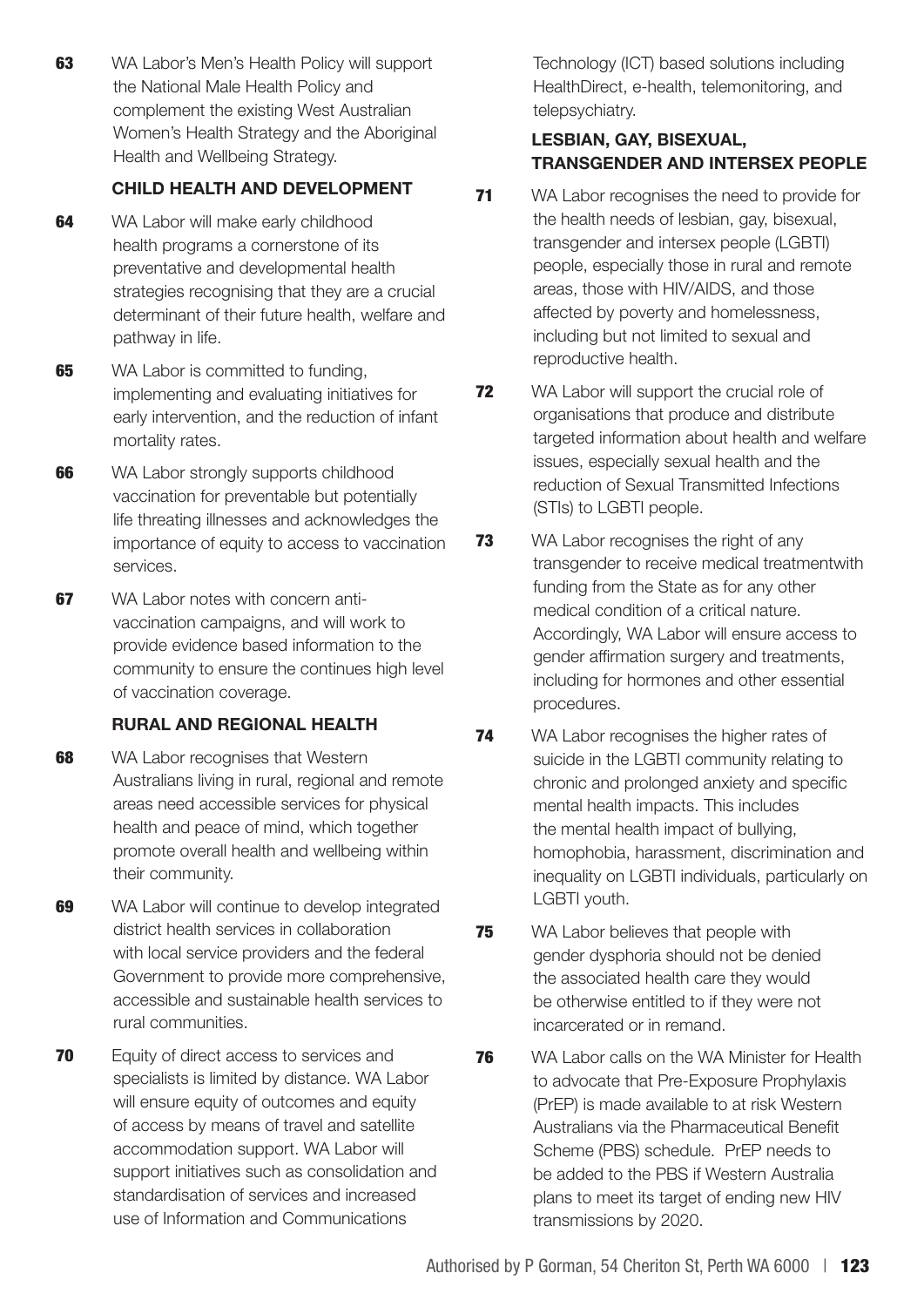WA Labor calls on the WA Minister for Health to ensure greater investment in sexual health clinics, in particular those that focus on those at risk. Unless investment in these services is addressed, individuals at risk will struggle to access PrEP. This investment would provide training, infrastructure and human resources to deliver PrEP services within both sexual health clinics and for GPs.

A Labor calls on the WA Minister for Health to advocate for easier access for GPs to prescribe the PrEP medication outside of the current PBS Section 100 restrictions. This will include access to PrEP management training and should be strongly promoted to GPs within the community.

## A FAIRER DEAL

#### **COMMONWEALTH AND STATE RELATIONS**

- **77** WA Labor recognises the important role that the Commonwealth Governments have always played in the provision of health services, and WA Labor will continue to work with the Commonwealth to increase the range of services funded under the Medicare system.
- **78** WA Labor believes that the way healthcare is funded by the Commonwealth disadvantaged our State, and that we face unique challenges posed by remoteness, the vast geography of our State and our diversity. We will advocate for funding mechanisms which account for these unique challenges.

# VALUING OUR WORKFORCE

### **PATHWAYS TO PERMANENCE**

- **79** WA Labor condemns the Barnett Liberal Government for failing our public sector for eight and half years and presiding over a period of increased employment insecurity. Within our Health system the use of casual employees has ballooned from 1,806.4 full time equivalents in 10/11 to 2,574.8 in 15/16.
- 80 WA Labor will work towards creating a pathway to permanency within the Health Public Sector.
- 81 WA Labor will develop a criteria to convert existing employees including contract and casual employees with more than two years' employment in a same of similar job to permanent and establish a process for this to continue in the future.
- 82 WA Labor will review the use of contract for service arrangements and support the direct employment of staff where it is appropriate to do so.
- 83 WA Labor will work with the union to do an audit of temporary employment, set a target to bring to permanency and set timelines to ensure we meet our commitment to WA families who deserve certainty in their workplace.

### **HEALTH CARE IN PUBLIC HANDS**

- 84 WA Labor condemns the former Barnett Liberal Government for actively seeking to outsource important health and hospital services since its first term in Government.
- 85 WA Labor is committed to maintaining integrity, transparency and accountability in the public health sector and ensuring that important services for the Western Australian community continue to be delivered by the public health system.
- 86 WA Labor opposes the privatisation of public hospitals, public health services and all health care units and ancillary services that facilitate the operation of the public health system.
- 87 WA Labor will cease the further privatisation of public health and hospital services and where possible bring services back into the public sector.

### **OUR WORKFORCE**

- 88 WA Labor recognises the important contribution made by the whole health workforce, and will implement strategies to assist health workers balance work and family responsibilities in a secure job environment, and maintain workplace morale and effective system changes.
- 89 WA Labor supports the employment of more Aboriginal and Torres Strait Island health staff in all capacities.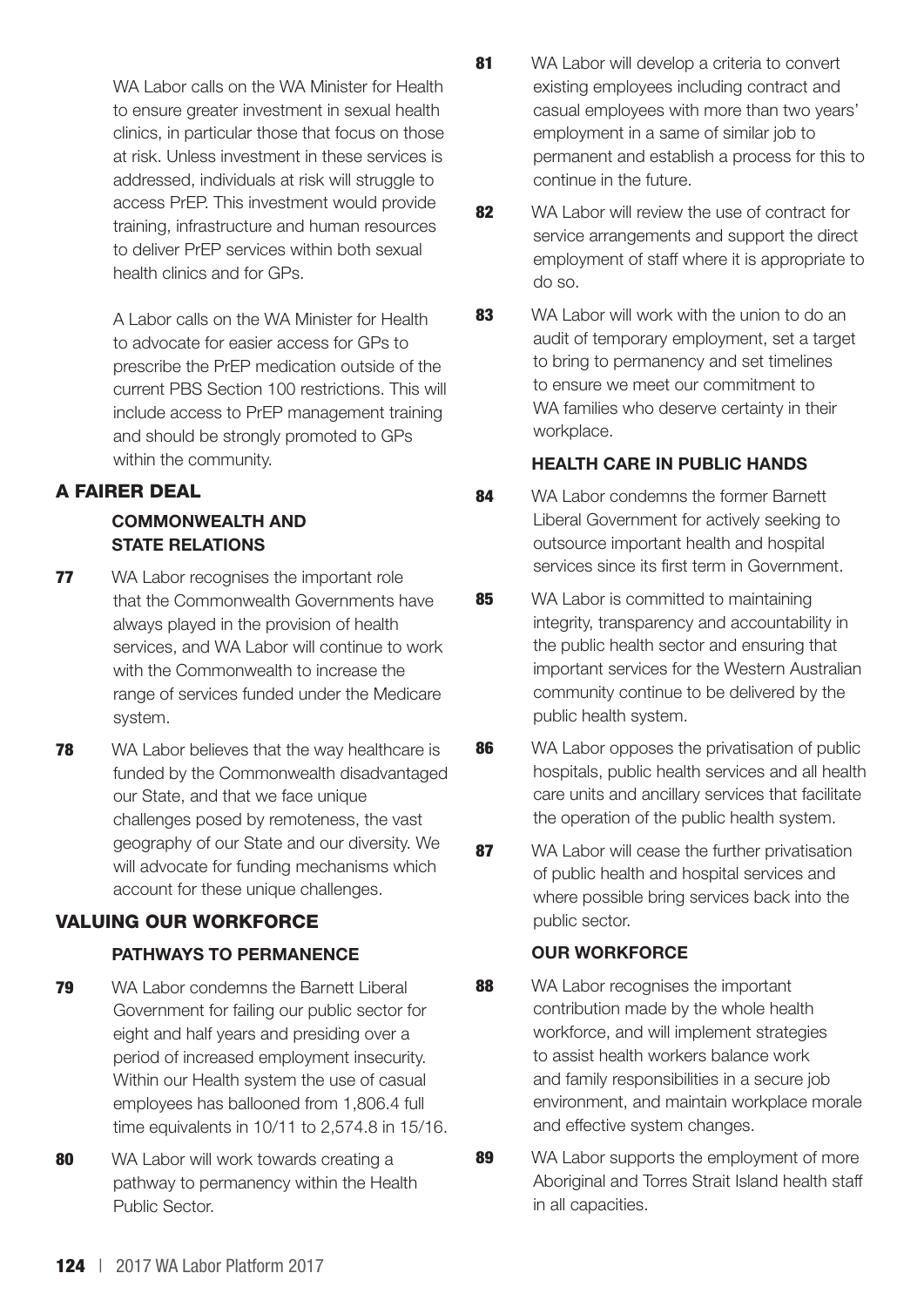- **90** WA Labor recognises the importance of a permanent workforce in all areas of the health system and will work to reduce the use of casual and relief positions. WA Labor will make casual staff part of the permanent workforce after an agreed period, thus forming a flexible pool of permanent staff. A permanent health care workforce creates a more stable, productive and responsive health system.
- **91** Labor will ensure that services are provided by appropriately qualified and skilled practitioners and will continue to implement training programmes. Labor will continue to support attraction and retention strategies to ensure that the new, upgraded, and existing hospitals and medical facilities are adequately staffed.
- **92** WA Labor supports:
	- a) An increase in the number of medical student internships and increased specialist training positions in areas of workforce shortage;
	- **b)** Nurse practitioner models and expanded scope allied health roles, increasing in the number of registered and enrolled, and specialist nurse practitioners;
	- c) Plan for the demand and supply of workforce aligned to the Clinical Services Framework 2015-2024;
	- d) Promotion of leadership programs which build capacity and capability at every level of the organisation;
	- e) Improved governance and management processes and practices;
	- f) Annual WA Health Conferences and Awards showcasing staff achievement and innovation;
	- g) The continued provision of Professional Indemnity Insurance to Public Health workers by the Health Department and the promotion of this to new and existing employees; and
	- **h)** The exploration of innovative workforce models such as allied health generalists, allied health assistants and physician assistants.

# RESOLUTIONS

**93** WA Labor knows that paramedics, communications and ambulance transport officers all play a critical role in protecting the health and welfare of the Western Australian community.

> WA Labor knows that as first responders, these workers are inherently exposed to traumatic incidents throughout their careers, over and above routine workplace stressors. This continual exposure to trauma frequently results in negative trauma response, such as burnout, anxiety and depression, which can develop into conditions such as posttraumatic stress disorder (PTSD). In some instances these trauma responses have led to cases of intentional self-harm and suicide.

> WA Labor knows that ambulance services operators have a responsibility to minimise the foreseeable risk to the health and wellbeing of its workforce by ensuring appropriate strategies are in place to prepare and protect all staff from the negative effects of post event trauma.

#### WA Labor will:

- 1 . Ensure that the Health Department hold the ambulance services contractor accountable for the health and wellbeing of its workforce by enforcing contractual obligations that mitigate the risk of negative health and wellbeing outcomes.
- 2 . Investigate presumptive workers compensation laws that benefit paramedics who develop psychological injury as a result of performing their duties.
- 3 . Investigate options to increase the independent oversight of the ambulance services contractor, including the establishment of a permanent panel of suitably qualified and independent experts to oversee the health and wellbeing strategies and to hold them accountable to established best practice.
- **94** WA Labor will review the current emergency services communications model and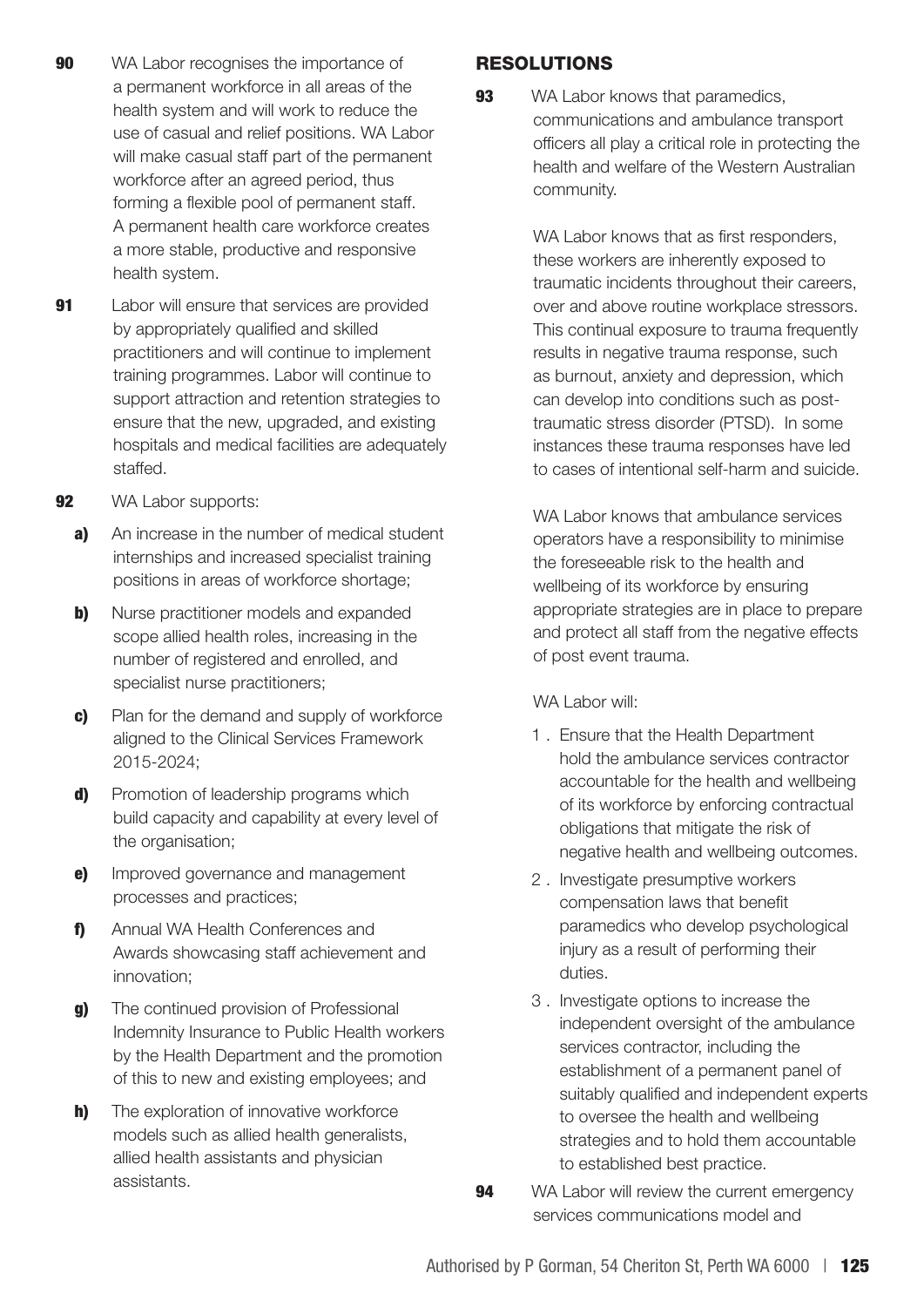investigate the benefits of bringing ambulance communications under the control of the State Government.

WA Labor will explore the benefits of a statewide emergency communications centre that enhances the capacity and coordination of all emergency services.

**95** St John Ambulance is contracted to provide ambulance services to metropolitan and regional Western Australia. There are approximately 3,700 volunteers in regional Western Australia engaged to provide emergency medical care.

> WA Labor acknowledges the commitment of these volunteers to the community.

WA Labor will review the country model to ensure it best supports paramedics and volunteers in order to achieve appropriate patient outcomes for all people in regional Western Australia.

**96** WA Labor recognises that State and Territory governments provide ambulance services in most Australian jurisdictions. In Western Australia and the Northern Territory, St John Ambulance is under contract to the respective governments as the primary provider of ambulance services.

> WA Labor knows that maintaining an outsourced ambulance service represents a significant public expenditure for the West Australian Government. Therefore, like any large government expenditure, West Australians are entitled to transparency and accountability in how public funding for ambulance services is being spent.

WA Labor will ensure that oversight of ambulance service funding in Western Australia is best practice and will require increased transparency in financial reporting.

97 WA Labor believes all older Australians deserve dignity and the highest standard of care in the final years.

> WA Labor recognises that a well-paid, trained and supported aged care workforce

is necessary to ensuring this dignity and high standard of care.

As Australian's population continues to age, Governments must invest in Aged Care and the Aged Care workforce.

This Conference condemns the Turnbull Liberal Government for their \$1.2 billion in funding cuts to Aged Care in the 2016-17 Budget. These funding cuts have significantly affected the ability to provide meaningful care and support to vulnerable older Australians, especially those with acute and complex needs.

WA Labor calls on the Turnbull Liberal Government to reverse these cuts immediately and ensure that aged care is adequately funded and supported to ensure workers are able to continue to provide high quality care.

WA Labor also calls on Australian Labor to make addressing funding and workforce issues within aged care a key issue on which the next Federal Election is fought.

**98** WA Labor knows that essential public services, such as hospitals, should not be operated by for-profit, private companies, but from the public sector which aims to provide the best possible service to the Western Australian community.

> WA Labor knows that the contract at Peel Health Campus has failed to achieve a safe and effective health service and that both the standard of service delivery and working conditions are not those expected for a public hospital.

> This State Conference calls on WA Labor to ensure the Peel Health Campus delivers the best service for all West Australians: with public provision the preferred model for delivery.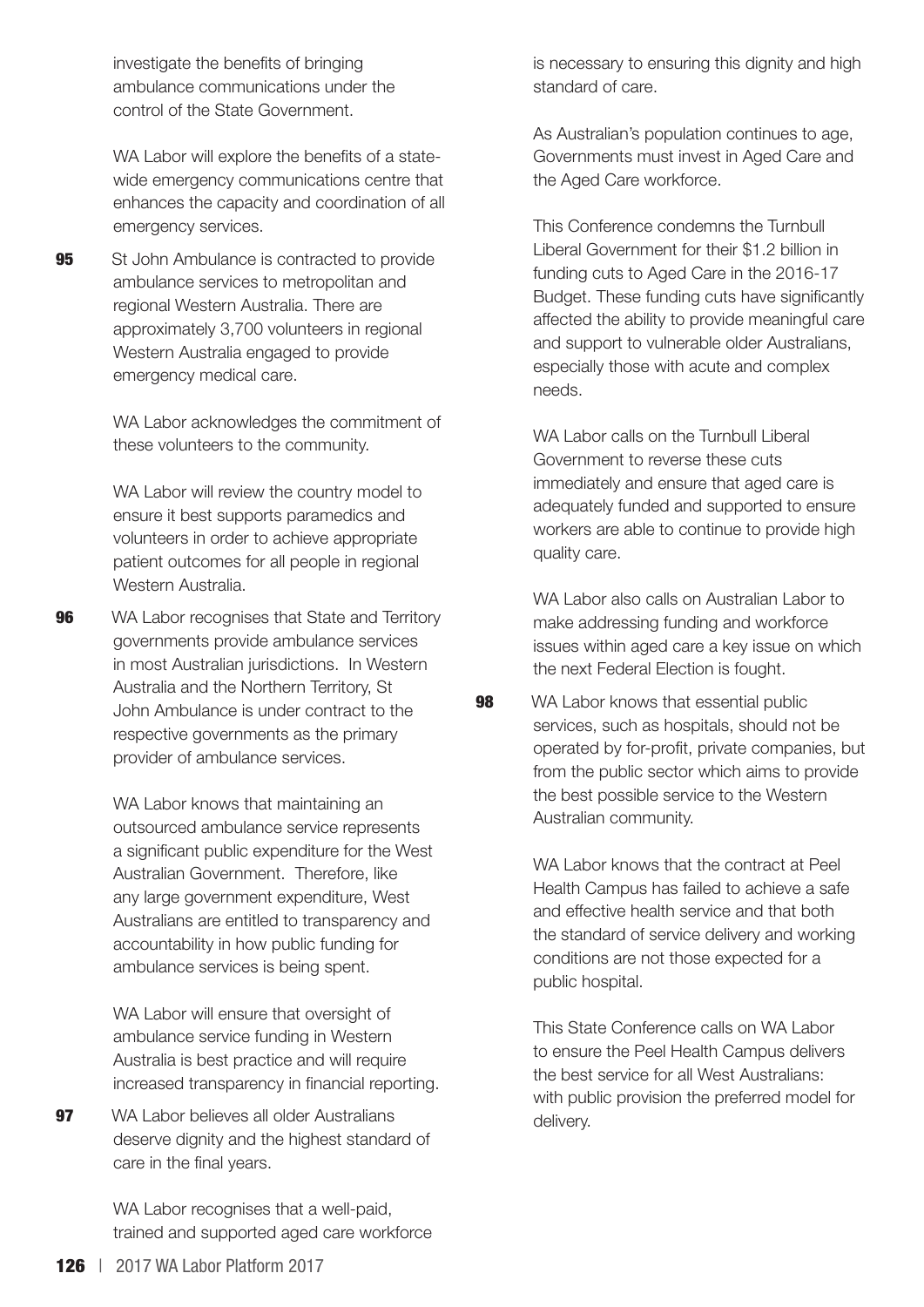#### CHAPTER 8: LAW, PUBLIC ADMINISTRATION AND COMMUNITY **SAFETY**

Civil & Political Rights

### FOUNDATIONS

- 1 WA Labor believes that democracy, the rule of law and the protection of community and individual rights are fundamental to ensuring a free, fair and civil society for us all.
- **2** The concept of the separation of powers, including the supremacy of the Parliament and the independence of the judiciary, is integral to a properly functioning democracy, the upholding of the rule of law, and the protection of rights.
- **3** Democracy is strengthened and protected by:
	- a) universal compulsory voting for all citizens over the age of 18 in both State and local government elections;
	- **b)** open and accountable electoral processes; and
	- c) public participation in decision-making through consultative processes.
- **4** All Western Australians should be treated equally before and under the law.
- **5** The law should be clearly expressed, in clear, unambiguous and plain language that all people can access and understand.
- **6** Governments should always protect and maintain fundamental civil and political rights.
- **7** Governments should not compulsorily acquire or abolish an individual's property rights without proper reason.

### **RIGHTS PROTECTION**

- 8 WA Labor believes in the advancement, maintenance and protection of:
	- a) fundamental human rights:
	- **b)** democratic rights and rights to vote;
	- c) the operation of our justice system consistent with internationally recognised human rights principles;
	- d) respect and recognition of Aboriginal customary law;
- e) equality and equity before the law;
- f) the legal right to fight discrimination based on race, ethnicity, religion, sex, industrial history, gender identity and history, intersex status, being a victim of domestic and family violence, sexual orientation, age, or against any other arbitrary discrimination;
- g) freedom of thought and conscience;
- h) freedom of speech;
- i) freedom of association;
- i) freedom of religion;
- k) rights of peaceful assembly, including peaceful protests;
- **l)** the rights of children against exploitation, while respecting the proper role of parents and other persons responsible for their welfare;
- **m)** marriage equality; and
- **n)** the right to live free of violence from a partner or family member.
- **9** Adults should be entitled to read, hear and see what they wish in private, subject to adequate protection against persons being exposed to unsolicited material that is offensive to them and the prevention of the exploitation, or the violation of the rights, of others, particularly children and other vulnerable persons.

### **LAW REFORM**

- 10 Law reform should be based on sound research, evidence and community consultation, which can be facilitated through bodies such as the WA Law Reform Commission.
- 11 Social and technological changes often occur faster than changes in the law and Labor is committed to ensuring that law reform keeps pace with such developments to ensure the effective operation of the law and proper protection of the rights of Western Australians.
- 12 WA Labor will modernise the Constitution of Western Australia to:
	- a) consolidate the Constitution into one Act of Parliament;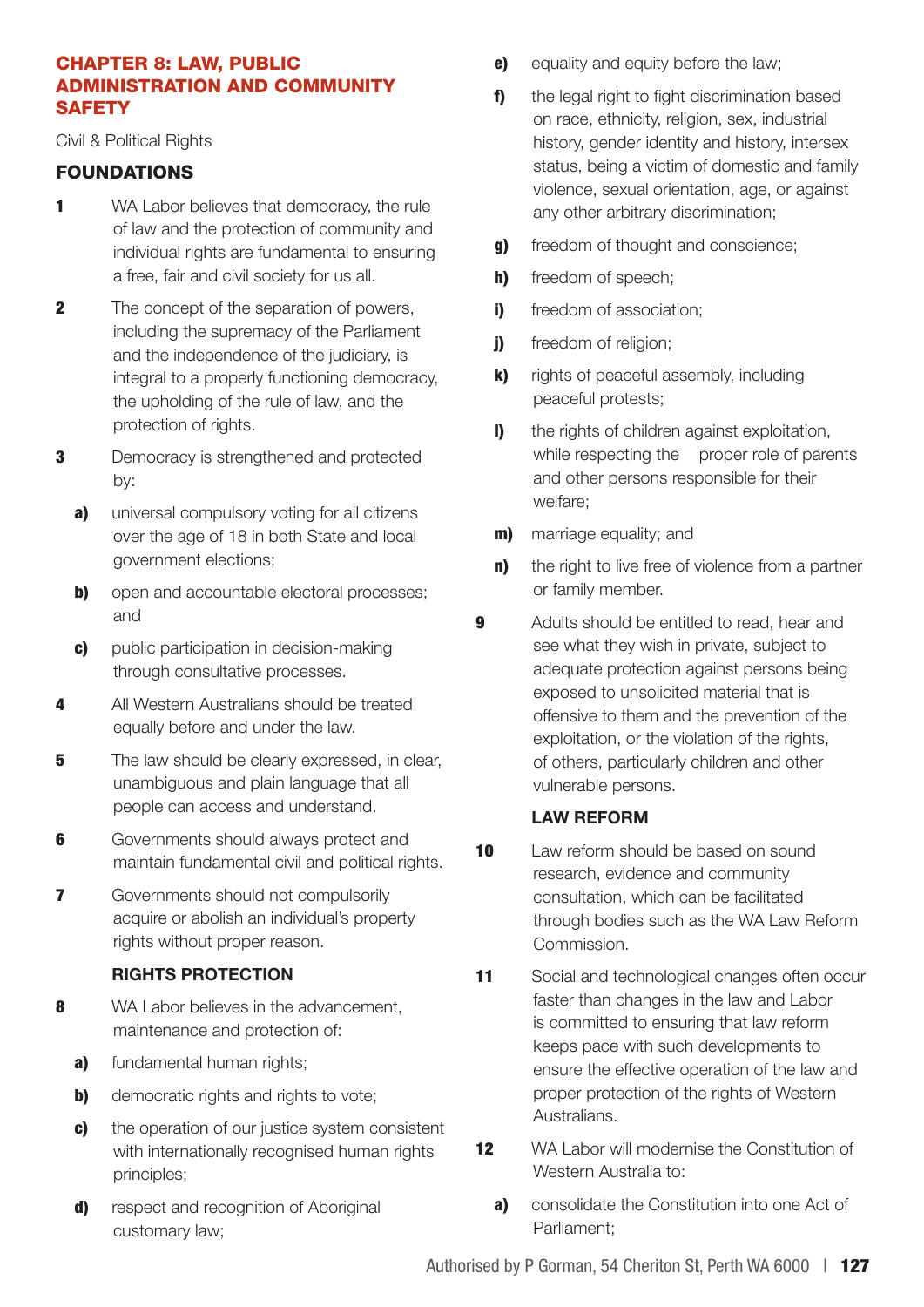- **b)** define the roles of the Governor, the Premier and the Cabinet;
- c) provide a double-dissolution mechanism to resolve deadlocks between the two houses of Parliament;
- d) remove the power of the Legislative Council to block ordinary annual appropriation and revenue bills (supply), allowing delay only;
- e) entrench the principle of one vote, one value in both houses of Parliament;
- f) safeguard the separation of powers of the three arms of government and in particular, the safeguarding of the independence of the judiciary;
- g) maintain the proper place of Western Australia within the federal Commonwealth of Australia;
- **h)** promote awareness of the Western Australian legal and constitutional system; and
- i) implement a republican mode of government in Western Australia.
- 13 WA Labor will work towards enacting human rights legislation in Western Australia to:
	- a) protect human rights from abuse by government;
	- **b)** confirm the sovereignty of the democratically elected Parliament;
	- c) require courts to interpret legislation consistently with human rights wherever possible;
	- d) allow Courts to declare legislation invalid if it is not compliant with enshrined rights, unless the Parliament has expressly provided otherwise;
	- e) require Ministers to report to Parliament on the potential human rights impact of proposed legislation;
	- f) foster a public sector that is mindful and respectful of human rights; and
	- g) foster a civil culture that is respectful of human rights.
- 14 WA Labor will ensure that fundamental principles of legislative integrity are complied with, including that:
- a) all legislation must have regard to the rights and liberties of individuals;
- **b)** where legislation makes rights and liberties or obligations subject the exercise of administrative power, such power must be sufficiently defined and subject to appropriate review;
- c) legislation must be consistent with principles of natural justice;
- d) restrict delegation of administrative powers to appropriate cases and appropriate personnel;
- e) the onus of proof in criminal matters only be reversed where absolutely necessary and appropriate;
- f) bodies and officers should not have the power to enter premises, to search, seize or require the production of documents, or other property without a warrant or other authorisation from a judge or other independent officer;
- g) the freedom from self-incrimination is protected;
- **h)** rights and liberties are not unnecessarily infringed and obligations not arbitrarily and unnecessarily imposed;
- i) immunity from proceedings or prosecution is not conferred without justification;
- j) an individual's property can only be compulsorily acquired for a proper purpose;
- k) regard be had for Aboriginal tradition and custom;
- **l)** legislation, regulations, rules, policies and forms be clear and unambiguous;
- **m)** a person is entitled to reasons for administrative decisions affecting a person;
- **n)** administrative decisions subject to review are clearly identified; and
- o) criminal offences and penalties cannot be created or amended through delegated legislation or executive action.
- **15** WA Labor will establish a comprehensive and accessible register of legislative instruments.
- **16** WA Labor will remove the right of corporations to vote in local government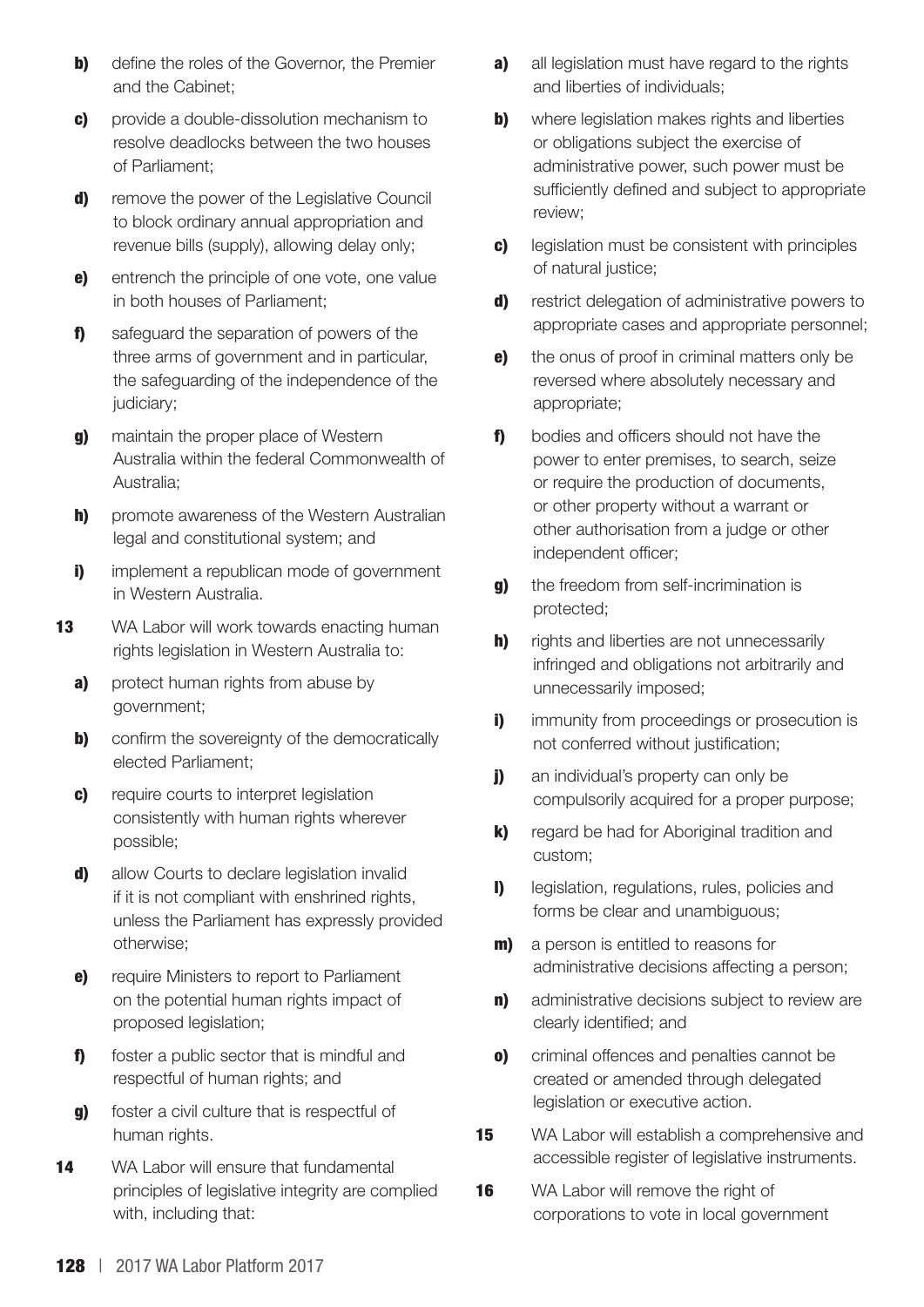elections.

- 17 WA Labor supports the establishment, with the judiciary, of an independent judicial commission, to provide education to judicial officers and to create a clear and appropriate process for handling complaints against judicial officers.
- **18** WA Labor will review and seek to implement appropriate recommendations from the Women Lawyers Western Australia 20th Anniversary Review of the 1994 Chief Justice's Gender Bias Taskforce Report.
- 19 WA Labor in government will implement a process for people to have historical sex convictions relating to consensual homosexual acts expunged, for anything that is not an offense under current legislation. This process should include the ability of a family member or spouse to apply in the case that the person is deceased.
- **20** WA Labor will progress the implementation of the changes to the retirement age of WA Magistrates to 70 years, in line with other judicial officers, as a matter of priority.
- 21 WA Labor notes a legislative review of the Western Australian Justices of the Peace Act 2004 to introduce five-year renewable appointments for justices of the peace in Western Australia was completed in November 2014. WA Labor will progress the implementation of the changes as a matter of priority in 2017.
- 22 WA Labor commits to reviewing all legislation to remove all discriminatory language to ensure equal opportunity and protection for all, in line with the 2017 election commitment.
- 23 WA Labor recognises that current legislation and practices under WA's Family Court and Health systems pertaining to intersex and transgender young people are outdated, restrictive and unnecessarily cumbersome.
	- a) WA Labor will review relevant laws and processes to ensure that:
		- 1 . Transgender people under the age of 18 should be able to access medical treatment with respect to gender identity, based on informed assessments from

medical professionals and consent from a parent or guardian.

- 2 . The Family Court may intervene in cases where parental consent has been withheld or has been contested.
- 3 . The Family Court has appropriate guidelines for making such determinations.
- **b)** WA Labor will review relevant laws and processes to ensure that intersex children do not undergo potentially unnecessary medical procedures before they are able to give genuine informed consent.

#### **COMMONWEALTH-STATE RELATIONS**

- 24 WA Labor will take every opportunity to ensure:
	- **a)** more equitable allocation of revenues to Western Australia;
	- **b)** the elimination of unnecessary duplication of services and regulation between the State and the Commonwealth, with the identification of the appropriate tier of government for the delivery of such services or such regulation;
	- c) access to Commonwealth and State services and resources by all Western Australians to at least the same extent as Australians in other States; and the reassessment of the division of key responsibilities between the State and the Commonwealth.
- **25** WA Labor will work to enhance strategic partnerships between Federal, State and local government, and the community so that service delivery occurs at the level and places with most need.

### **STATE-LOCAL GOVERNMENT RELATIONS**

**26** WA Labor believes in the fundamental importance of local government as a provider of services to local communities, and as a key facilitator of community engagement, community building and community leadership. Labor respects the autonomy of local government and the importance of local decision making, to reflect the needs of local communities.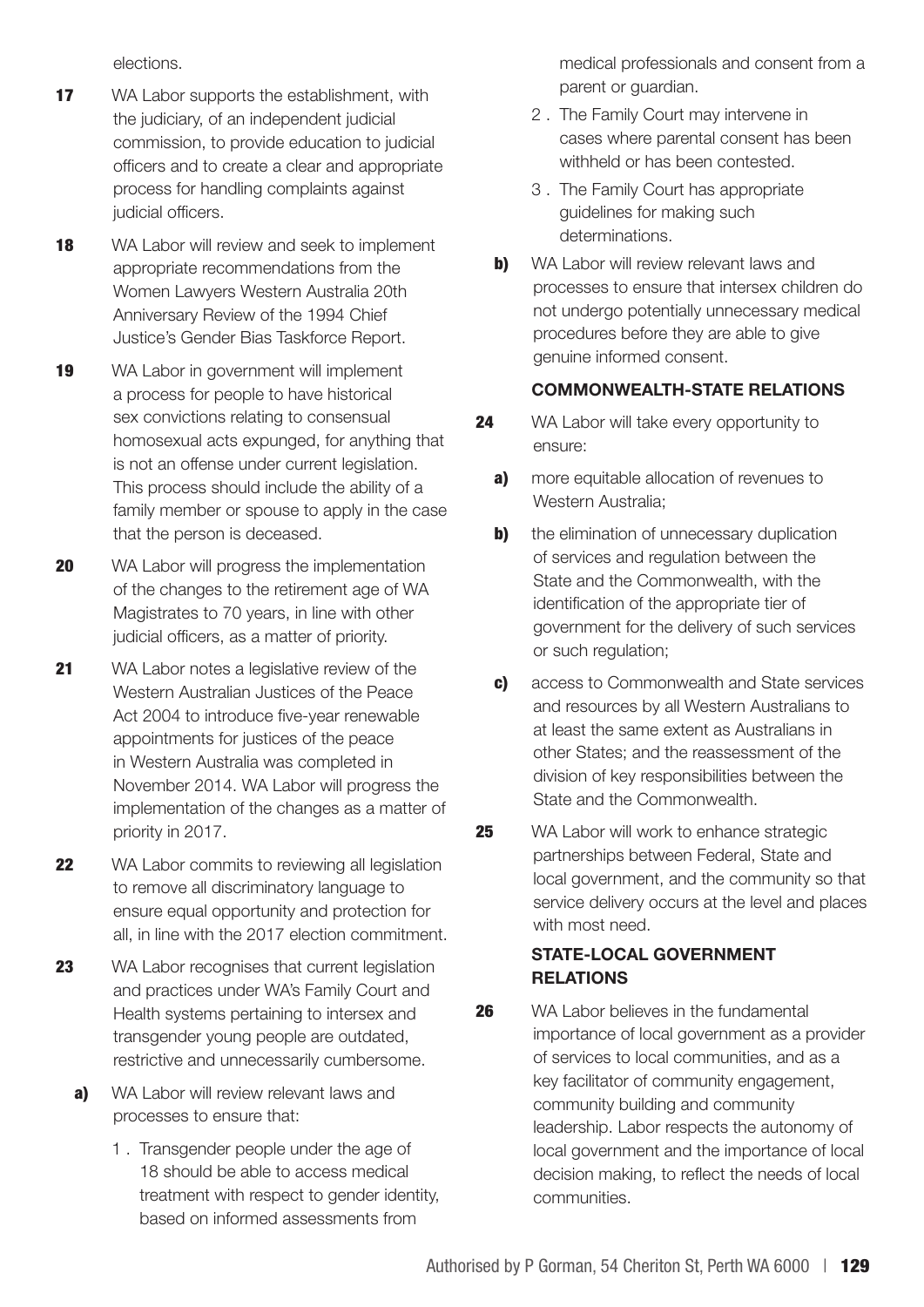Labor is committed to ensuring that good and sound local decision making can be facilitated for the benefit of the local communities. Labor will ensure that newly elected member of local governments are given opportunities to enhance their understanding of the local government act, financial decision making and corporate governance.

- 27 WA Labor will establish a partnership agreement between the State Government and the Local Government sector that ensures appropriate consultation with the sector over new initiatives and proposals that have implications for local governments.
- 28 WA Labor affirms its commitment to work together with local governments in partnership for the benefit of all Western Australians.

#### **ACCOUNTABLE GOVERNMENT**

- 29 Government is critical to the achievement of social and economic justice and in ensuring the sustainable development of Western Australia for everyone's benefit, across generations
- 30 Government must ensure that Western Australia's valuable and scarce natural and economic resources are managed sustainably, and in a manner that will ensure they benefit future generations of Western Australians.
- **31** Good and just government requires:
	- a) accountability, responsibility and transparency;
	- **b)** service delivery;
	- c) community consultation; and
	- d) a strong, effective and efficient public sector.

#### **INTEGRITY IN GOVERNMENT**

- **32** Western Australians are entitled to the highest standards of probity, integrity and service from their government and its officials.
- **33** Government should adhere to the highest standards of integrity, transparency and accountability.
- **34** Effective government accountability requires:
- a) an accessible system for the independent review of administrative decisions;
- **b)** effective mechanisms to ensure that reasons can be obtained for administrative decisions;
- c) a properly functioning and suitably broad right to obtain information from government, such as through freedom of information systems; and
- d) appropriate whistleblower protections for public servants.
- **35** The integrity of government is enhanced by the continuing existence of an independent, specialised and adequately resourced body, to investigate official corruption.
- **36** Integrity and anti-corruption bodies require suitable oversight from the three pillars of our democratic system: Parliament, the executive and the Courts, to ensure their accountability to all Western Australians.
- **37** Government integrity bodies cannot be involved in working with and scrutinising Police or other law enforcement bodies.
- **38** WA Labor will set up an Independent Police Complaints Commission (IPCC) to review Police integrity, which is fully independent of active and former police, to assure the public that complaints against the police will be dealt with transparently.
- **39** The public sector in general, and government boards and committees, should be representative of the community at large.
- **40** WA Labor will work to ensure that there is adequate representation of women, young people, Aboriginal people, people living with disabilities, and those from linguistically diverse backgrounds at all levels of seniority within Government.
- **41** The operation of public services and services to government, whether provided by the public sector or the private sector, should be the subject to the highest level of public scrutiny, openness and accountability, including applicable policies, customer service charters, complaint handling mechanisms, and compliance with all relevant legislation, regulations and policies.

130 | 2017 WA Labor Platform 2017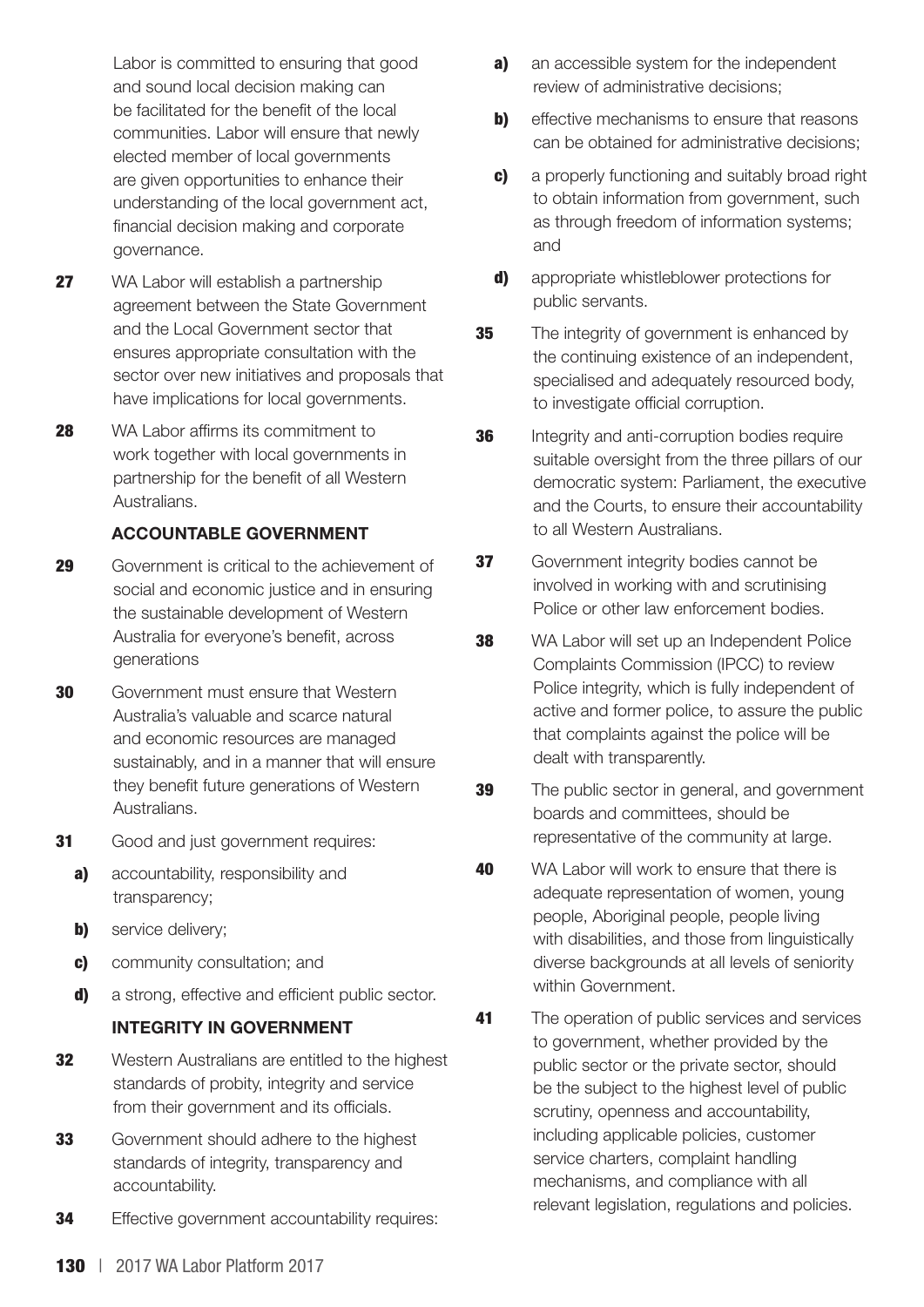- **42** To enhance the integrity of government and public services, WA Labor will:
	- a) require that the performance of public and private sector providers of public services be subject to independent and external financial and performance audit, with expanded powers for the Auditor-General to examine private sector providers of public services;
	- **b)** remove conflicts within the public sector where agencies are both service providers and regulators for such services; and
	- c) require agencies to properly monitor and report on contracts awarded by them to the private sector.

### **PUBLIC SERVICES**

- **43** The public sector plays an essential and valuable role in the promotion of our economic, environmental and social policy objectives, and is invaluable to the provision and delivery of services for Western Australians.
- **44** The public service performs best for our community when it operates in a coordinated way across government in a nonpartisan, merit based and non-discriminatory way; giving frank and fearless advice to government.
- **45** Government programmes and services must benefit all of the Western Australian community, with consideration to: costeffectiveness, as well as equity, sustainability, social cohesion and the provision of opportunity to all.
- **46** Government services should be simple to access, easily understood, responsive and available throughout Western Australia, using appropriate technology.
- **47** Where government is responsible for the provision of services, it must guarantee the standards of the delivery of such services.
- **48** WA Labor believes that the public sector should play the central role in the provision of utilities and infrastructure, particularly where such services are provided by natural monopolies.
- **49** WA Labor acknowledges that privatisation

and public private partnerships (PPPs) can result in the driving down of wages and conditions of employment, as well as the cutting of costs and standards in the delivery of public services.

- **50** WA Labor believes that Governments have an obligation to provide essential public services, as they involve intrinsic benefits, which cannot be obtained if provided by private providers. These services should never be privatised and Labor will work to bring such privatised services back into public hands.
- **51** WA Labor will ensure that public services such as:
	- a) public education:
	- **b)** public health and hospitals;
	- c) Police;
	- d) roads;
	- e) public transport;
	- f) water and sewerage;
	- **g)** electricity distribution;
	- h) prisons, juvenile detention centres, prisoner transport and community justice;
	- i) court and parliamentary security; and
	- j) child protection,
	- k) are not further privatised, and where they have been, they will be brought back into government control and operation in a responsible manner.
- **52** WA Labor believes that the public sector should play the central role in the provision of utilities and infrastructure such as, electricity, water and sewerage particularly where these services are provided by natural monopolies.
- **53** WA Labor will prohibit the privatisation of such services, government business enterprises and State infrastructure without approval by the Parliament and only where such privatisation will result in:
	- a) superior service at reduced cost to industry and consumers, particularly to isolated and disadvantaged consumers;
	- **b)** no decrease in the total level of employment or workers entitlements;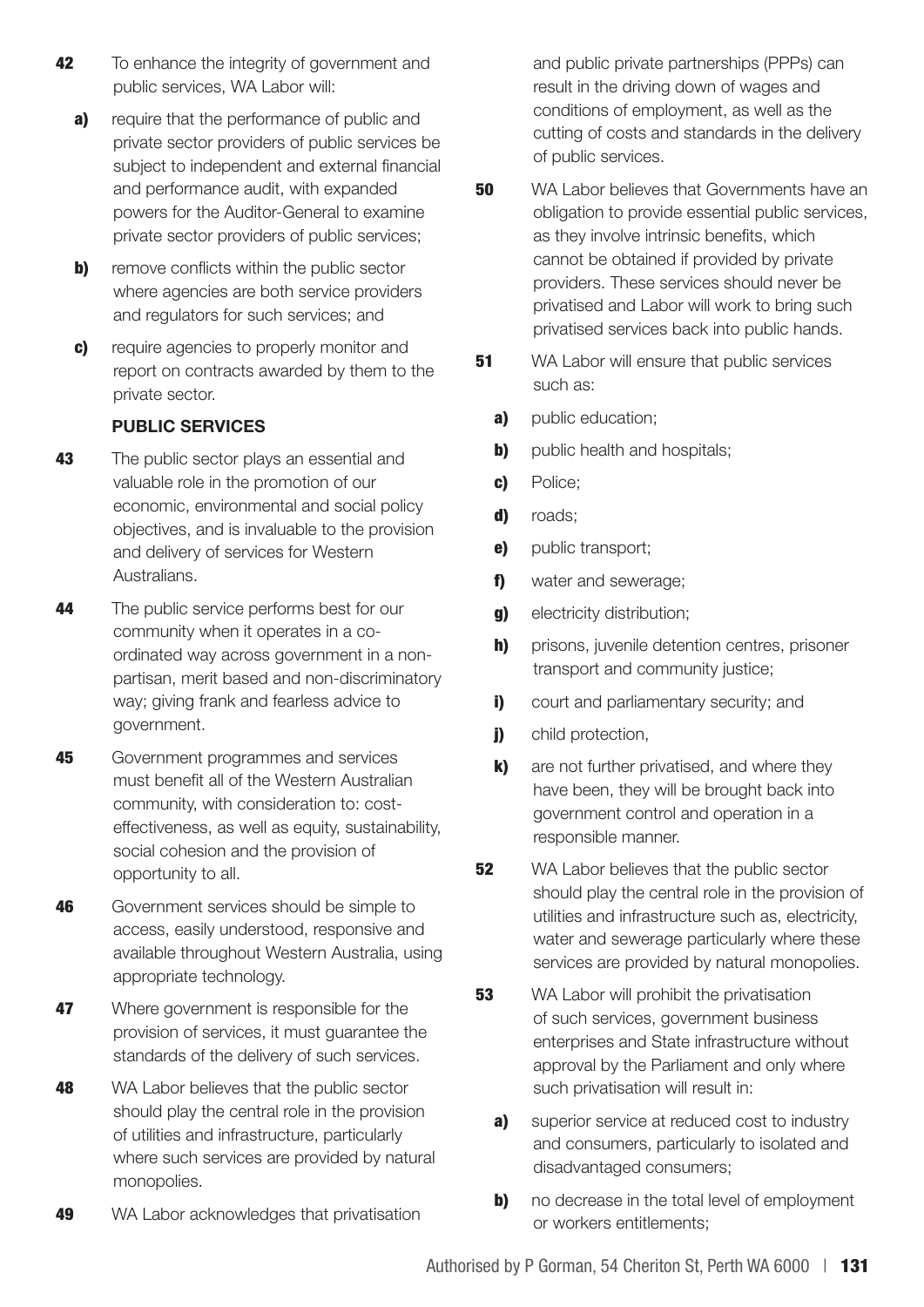- c) positive long term budgets outcomes; and
- d) the maintenance or improvement in the natural and built environment.
- **54** WA Labor will protect the integrity of the public service by ensuring:
	- a) secure, comprehensive, service-wide standards and classifications;
	- **b)** secure employment and superannuation arrangements;
	- c) sufficient training and career development provision;
	- d) enabling the appropriate balancing of work and family responsibilities;
	- e) the provision of appropriate employment and promotion appeal and review rights;
	- f) fair access to the industrial relations system;
	- g) that contracting out is not used as a vehicle to cut wages and working conditions and prevent casualisation of the public sector;
	- **h)** that staffing levels are commensurate with workloads, not arbitrary financial targets;
	- i) that the public sector is sufficiently resourced to meet the objectives and expectations of the government and the community;
	- **j)** effective performance management and leadership; and
	- k) attraction and retention strategies are established that include attractive and competitive pay and conditions, improved superannuation contributions, provision of adequate regional housing (or subsidies), closing the gap between pay and conditions of the public and private sector, and guaranteeing no reduction in pay and working conditions in real terms.
- **55** WA Labor will also modernise the public sector to ensure that it is responsive to the needs of the government and the community by:
	- a) accommodating new service delivery models and reducing red tape;
	- **b)** facilitating mobility of employment between agencies, including enabling cross-agency employment to improve levels of co-operation

and co-ordination between agencies;

- c) expanding career opportunities without diminishing staff rights; and
- d) ensuring that workers in regional areas are not disadvantaged vis-à- vis their private sector and metropolitan based counterparts.
- **56** WA Labor will:
	- a) ensure full stakeholder and staff engagement and consultation before outsourcing public services;
	- **b)** allow for the pubic sector to bid for contracts proposed to be put out to tender with the private sector;
	- c) ensure transparency to the public of bid details from all potential outsourcing partners;
	- d) ensure that previous performance of public sector outsourced work, including industrial and safety record, are taken into account when assessing tenders for outsourced work;
	- e) establish consistent and detailed mechanisms to monitor the operation of contracts awarded by State Government agencies to the private sector, including general public user feedback;
	- f **f** expand the powers of the Auditor General to audit and publicly report on the efficiency and efficacy of taxpayer funded services provided by the private sector, including the full costs of the privatised/outsourced approach for each service;
	- g) require that the private service provider is subject to no lesser standards of scrutiny and responsibility than would apply to a public sector provider of those services, including applicable policies, customer service charters and complaint handling mechanisms, and complies with all relevant legislation including equal opportunity, occupational health and safety and industrial relations legislation;
	- **h)** ensure transparency and appropriate access under Freedom of Information laws to contracts with the private sector for privatised or outsourced services; and
	- i) ensure all privatised or outsourced agreements allow for renegotiation or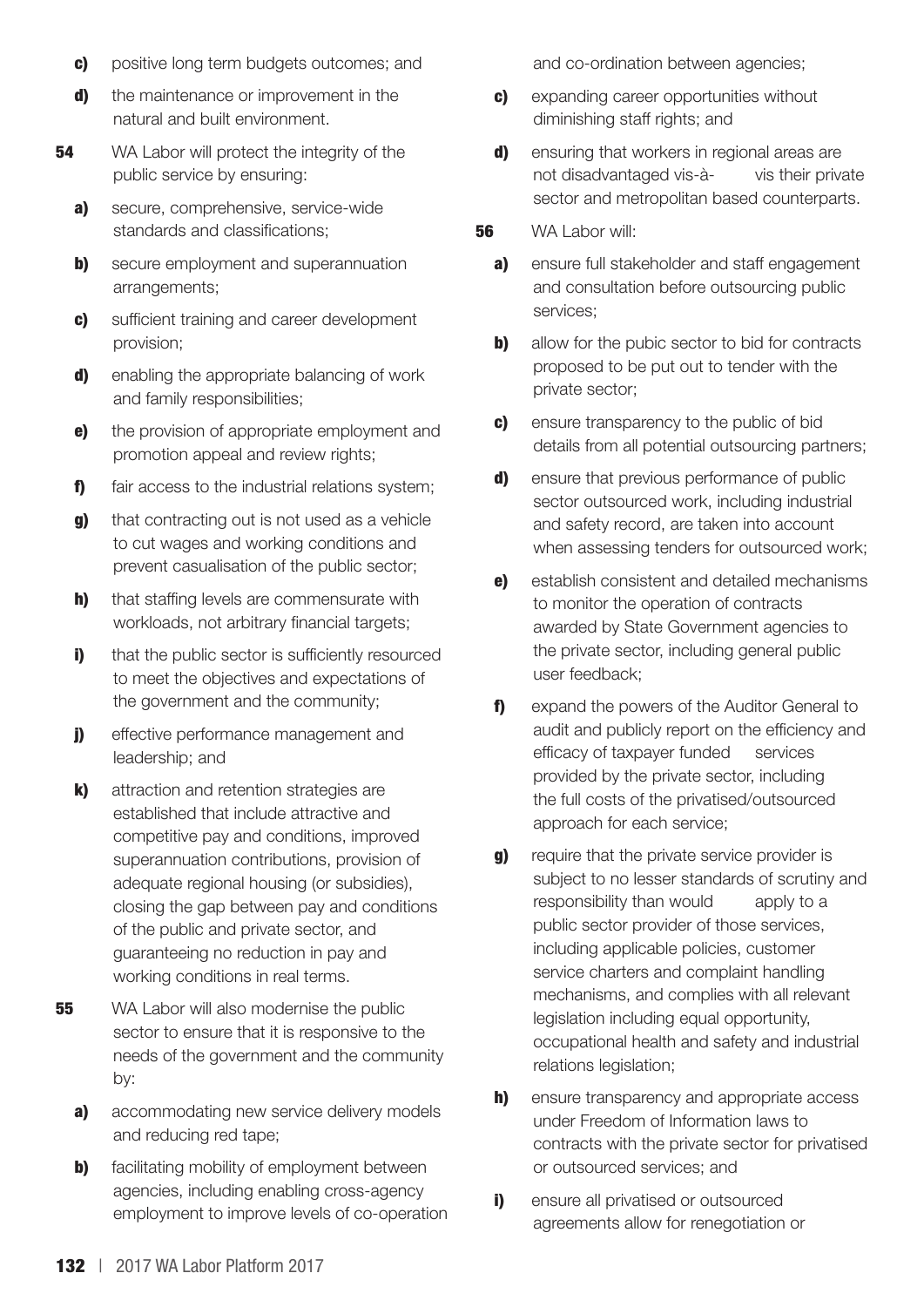cancellation without penalty to the State where the private provider has seriously breached their contract.

**57** WA Labor will ensure that all government employees and emergency service volunteers have a right to compensation for late onset illnesses contracted in the performance of their duties.

#### **COMMUNITY SAFETY**

- **58** All Western Australians are entitled to live free of violence; in safety and security.
- **59** It is a fundamental role of Government to assist in times of natural disaster, emergencies and other security and safety threats.
- **60** WA Labor also acknowledges that climate change may intensify the range and nature of natural disaster threats.
- **61** Government must ensure the safety of our communities by:
	- a) properly understanding strategic risks;
	- **b)** placing a strong focus on emergency service response, prevention and preparedness within the Western Australian community at large;
	- c) building capacity and resilience in the community;
	- d) providing required infrastructure to respond and to prevent and mitigate against injury and damage to property (including our cultural heritage); and to avoid adverse impact on the community;
	- e) co-ordinating the collection and dissemination of up-to-date, comprehensive and accurate emergency information, so that appropriate preparation can be made and specific vulnerabilities in the community identified and resolved in a timely way;
	- f) ensuring there is a proper emergency communications capability operating at optimal levels across the entirety of Western Australia;
	- g) ensuring that Police, fire and emergency services personnel are provided with the highest level of health and safety protection and appropriate resources in order to meet

the needs of our communities;

- **h)** ensuring all firefighters have access to treatment and compensation for cancer and other illnesses contracted as a consequence of their service; and
- i) assisting local communities to work in partnership with fire and emergency services and to be responsible for their own safety.
- **62** WA Labor also recognises that:
	- a) a fully trained and equipped professional fire and rescue service plays a key role in protecting our community;
	- **b)** there will always be a need for a substantial contribution by volunteers, for example through volunteer fire fighting and the State Emergency Service; and
	- c) All Fire and Emergency Service personnel are a valued and integral part of emergency management response and capability in Western Australia.
- **63** WA Labor will improve emergency management services by:
	- a) regularly assessing the appropriateness of expanding career firefighting into regions of high growth, including the Pilbara and Kimberley, Great Southern and the Darling Range;
	- **b)** auditing local governments to determine gaps in capacity and preparedness to facilitate best practice co-ordination of response;
	- c) ensure that all Fire and Emergency Service personnel are well supported and provided with appropriate equipment, protective apparel and assistance;
	- d) supporting all Fire and Emergency Service personnel through provision of regular training;
	- e) exploring mechanisms to compensate employers where their volunteer employees are called out during their normal work hours;
	- f) ensuring volunteers have a legal right to compensation for personal injury or death arising out of their volunteer services;
	- g) ensuring indemnity from civil liability for anything volunteers do in good faith in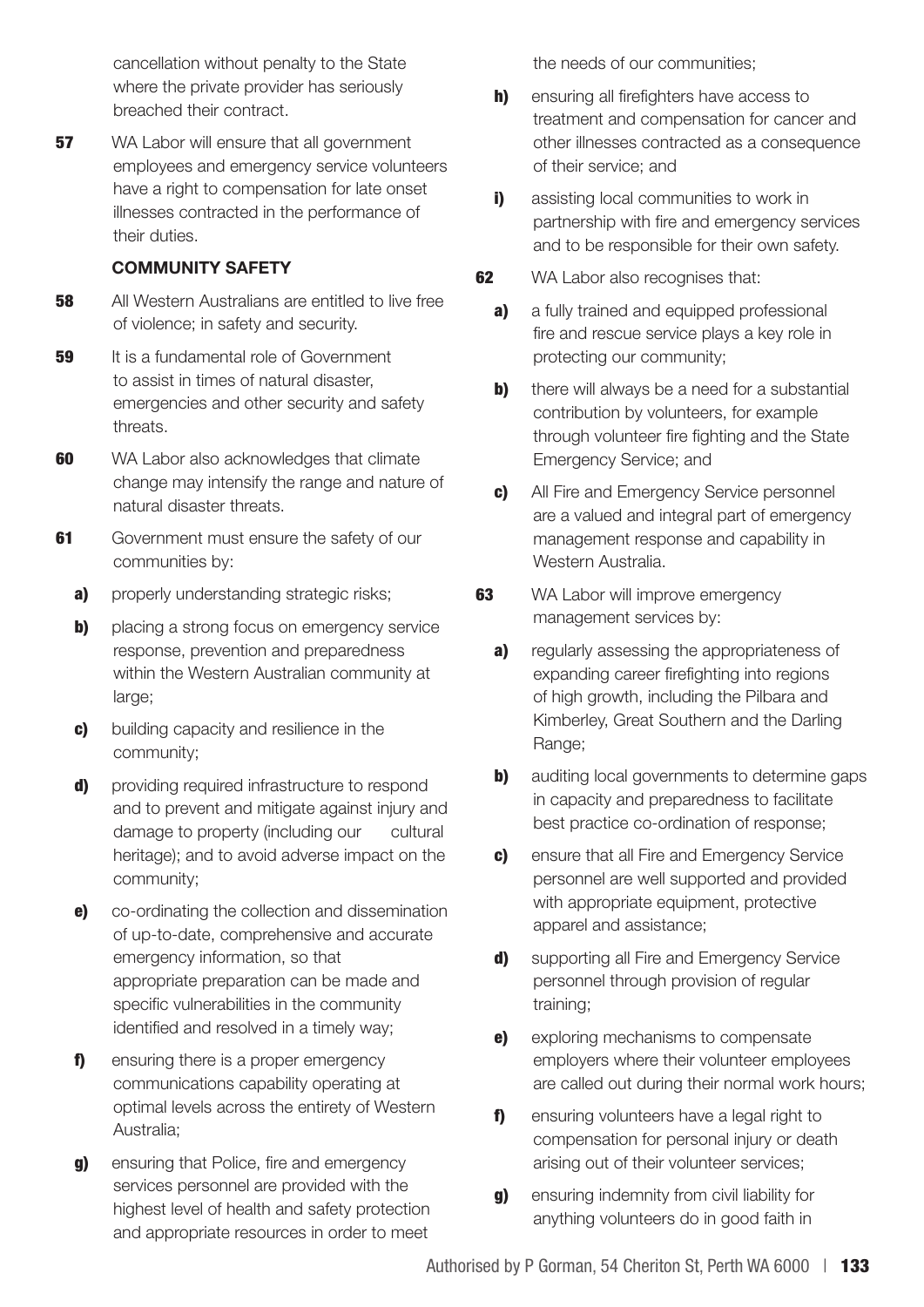performing fire and emergency service functions;

- **h)** recognising the contribution that all fire fighter and emergency services make to the community; and
- i) providing greater transparency in how the emergency service levy (ESL) funds are distributed and spent, as well as ensuring that such funds prioritise the delivery of frontline services.
- **64** WA Labor will ensure adequate regulation of the security industry and the tattoo industry, in consultation with industry and unions.
- **65** WA Labor acknowledges the growing threat of homegrown terrorism and is committed to keeping Western Australians safe.

WA Labor committed to tackling terrorism in all its forms – including violent jihadism and violent right-wing terrorism.

WA Labor will consult with front-line communities, Local Governments, NGOs and WA Police to ensure appropriate community services are available and accessible to counter violent extremism.

WA Labor will investigate re-introducing Multicultural Liaison Officers in WA Police. These civilian staff will work with culturally and linguistically diverse (CALD) communities to advise WA Police on matters concerning CALD communities; support police when they come in contact with people that may need extra assistance and services to support their cultural, religious and language needs; and ultimately build trust and confidence between WA Police and CALD communities.

WA Labor will investigate establishing a comprehensive training program for law enforcement and allied professionals (including, but not limited to, psychologists, health workers, teachers, youth and social workers and parole officers) to embed countering violent extremism in their practice and pedagogy, in order to develop their expertise in effectively assessing an

individuals' likelihood to carry out a violent act.

#### **CRIMINAL JUSTICE**

- **66** Labor believes that a proper functioning criminal justice system is a vital part of a civil society that values the rule of law and is essential to ensuring a peaceful and orderly functioning society. This requires the State to have sufficient powers to perform the necessary functions of the criminal justice system balanced against necessary restraints on such power to protect the community and individuals for having their liberties and freedoms inappropriately constrained.
- **67** The criminal justice system needs to meet many objectives:
	- a) the proper punishment of those involved in committing crimes;
	- **b)** protection of the personal safety and property of all Western Australians;
	- c) supporting victims of crime;
	- d) rehabilitation of offenders;
	- e) reducing recidivism; and
	- f) operating with integrity and the maintenance of public confidence in the system.
- **68** In meeting these objectives, the criminal justice system must:
	- a) properly investigate and prosecute criminal activity;
	- **b)** maintain the separation of investigation, prosecution, defence and judicial processes;
	- c) treat those accused of committing crimes firmly but fairly;
	- d) use appropriate penalties, including a variety of programmes and other initiatives tailored to most effectively suit the crime and rehabilitate the individual to become a contributing member of society;
	- e) ensure that fines do not cause disproportionate harm to offenders simply by reason of their financial situation;
	- f) appropriately support, counsel and compensate victims; and
	- **g)** address the causes of crime as well as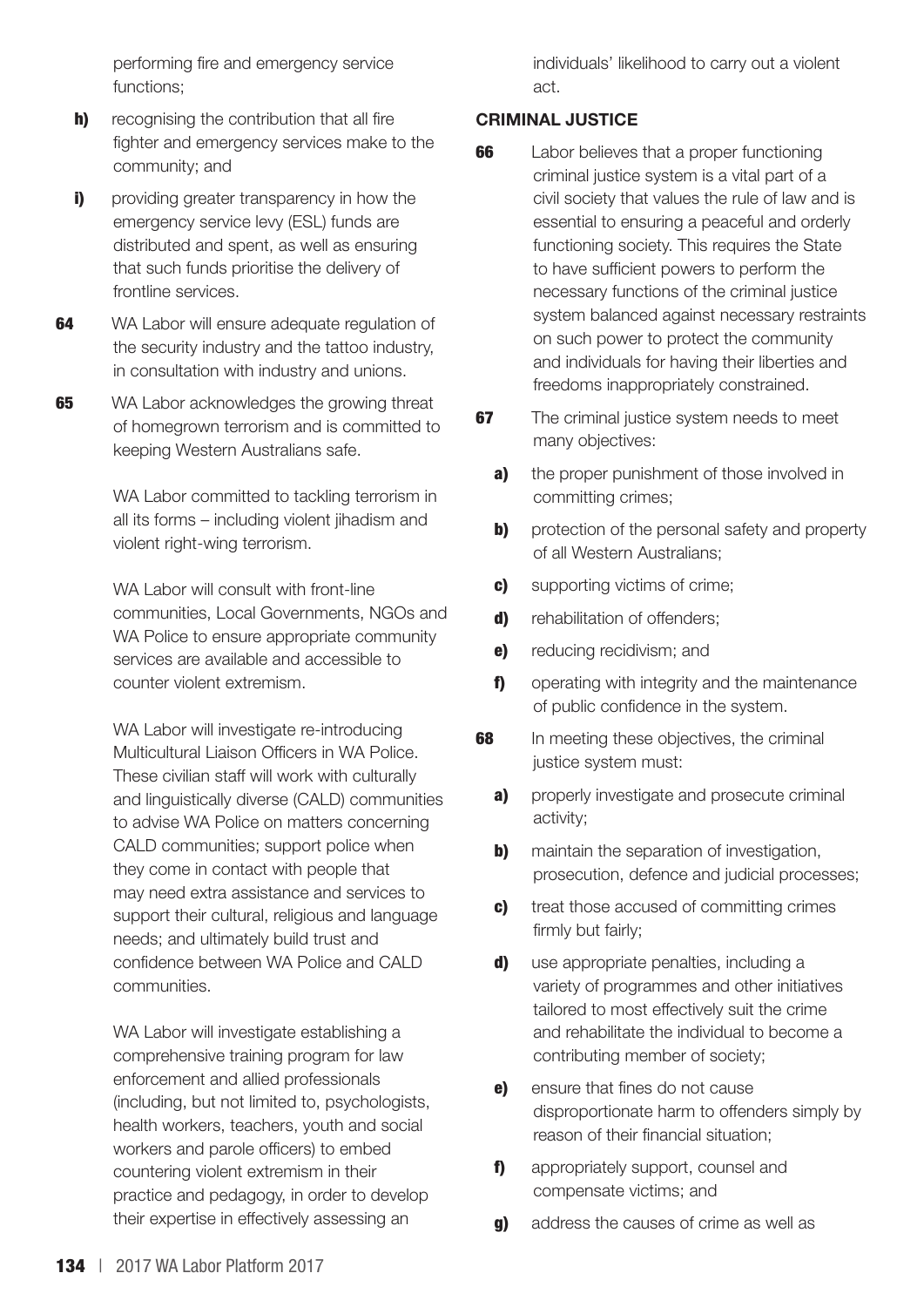criminal conduct.

- **69** All aspects of crime prevention and the criminal justice system need to be adequately resourced with appropriate accountability to successfully achieve these objectives.
- **70** WA Labor unequivocally opposes:
	- a) the death penalty;
	- **b)** corporal punishment;
	- c) the use of torture;
	- d) indeterminate periods in custody;
	- e) mandatory sentencing;
	- f) extending provisions to stop and search without consent or reasonable suspicion;
	- g) broad anti-association and anti-protect laws; and
	- **h)** prohibited behaviour orders.
	- i) Imprisonment for fine default alone.
- **71** WA Labor will provide alternative options for fine defaulters to reduce imprisonment for unpaid fines.

#### **ADDRESSING CAUSES OF CRIME AND JUSTICE REINVESTMENT**

- **72** WA Labor believes that the building of a prosperous, socially cohesive and tolerant democratic society will reduce the level and impact of crime in Western Australia.
- **73** The causes of crime are diverse but social disadvantage, mental health and drug use are significant factors in criminality.
- **74** WA Labor believes that investment in services and programmes, across government, in a co-ordinated approach, that address the underlying causes of crime are more effective than punishment and rehabilitation on their own.
- **75** Investment in crime prevention and addressing the underlying causes of crime is a key mechanism of reducing crime in our community and ensuring less people become victims of crime, as well as delivering improved social and economic outcomes for the community as a whole.
- **76** WA Labor will be smart on crime, adopting a strategy of justice reinvestment - tackling

crime at its source.

- **77** As part of a Smart on Crime approach, WA Labor will:
	- a) ensure all relevant agencies work collaboratively to develop and implement evidence based crime prevention strategies;
	- **b)** work with local government, service providers and local communities to develop crime prevention and reduction strategies, including resourcingprogrammes and initiatives that focus on early intervention and crime prevention, for example Neighbourhood Watch, Eyes on the Street and DrugARM WA;
	- c) work with young people at risk of offending and their families to identify their needs and to encourage their full participation in society;
	- d) promote the principles of restorative justice and therapeutic justice to build a sense of community spirit and responsibility of offenders, with aims to restore victims and the community to their pre-offence state of security;
	- e) promote crime prevention strategies that are cognisant of and appropriate to Western Australia's complex multicultural society;
	- f) deliver a targeted approach to the various causes of crime;
	- **g)** continue to investigate and seek to implement innovative and alternative initiatives to better deal with patterns of offending and classes of victims, including improved criminal justice diversion and intervention strategies for Aboriginal people, those with decisionmaking disabilities, sufferers of post-traumatic stress disorder (PTSD), sufferers of foetal alcohol spectrum disorder (FASD), and the intergenerational transmission of the legacy of trauma, including through the continuation of the Drug and Mental Health Courts; and
	- **h)** encourage an informed debate in our community about the causes, level and impact of crime and how to best respond, including a major focus on early intervention strategies.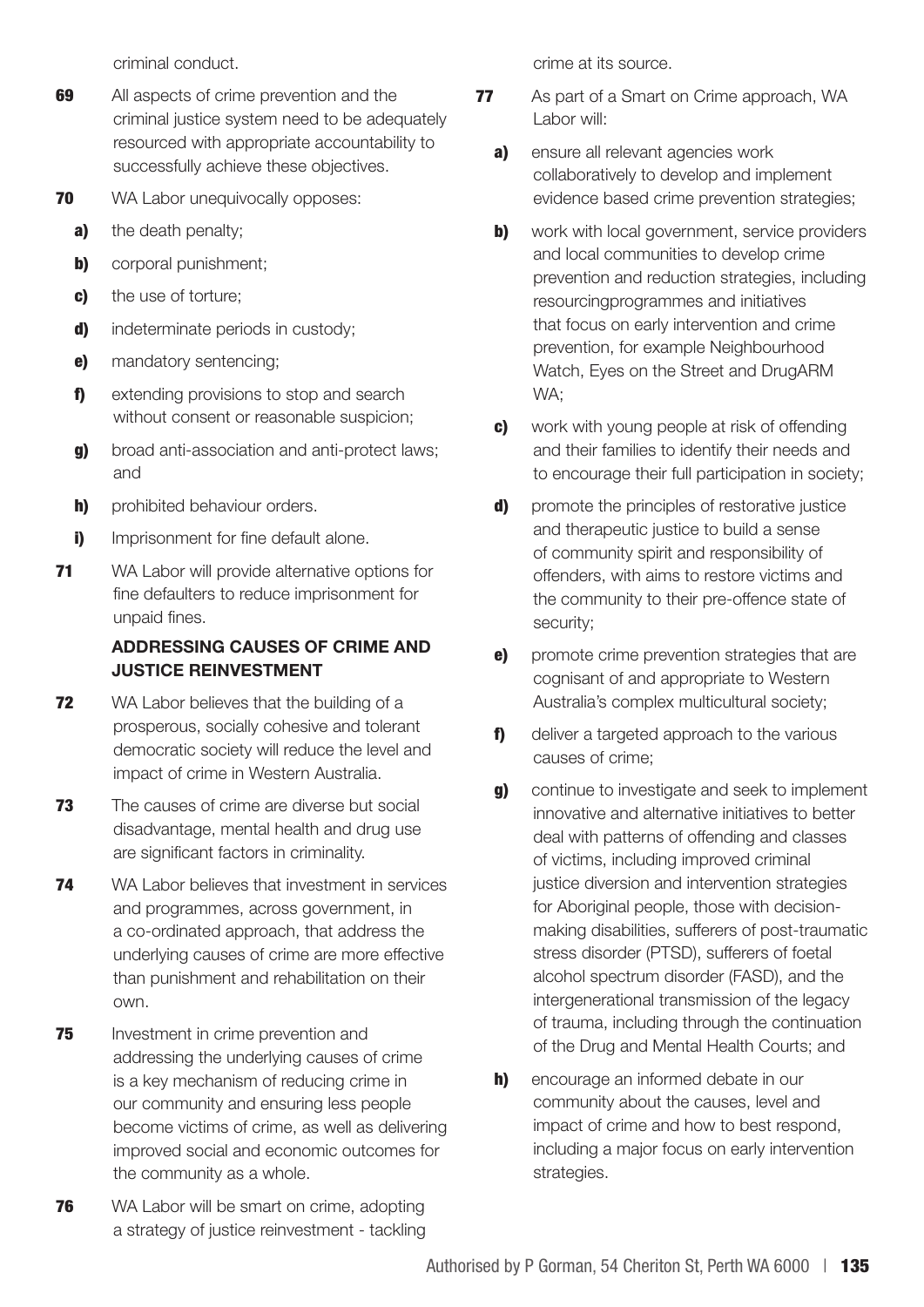#### **POLICE**

- **78** How police perform their role is central to the level of public confidence, effective emergency management, safety and security in the community.
- **79** Labor believes that police 'lock-ups', 'watch houses' and transportation of those in Police custody should:
	- a) operate under established international best practice;
	- **b)** be sufficiently resourced and staffed to ensure the safety of police, staff, those in custody and the wider community; and
	- c) be operated at the same standard, regardless of location or the predominate race of their inmates.
- 80 WA Labor will maintain and enhance the integrity of our police by ensuring that:
	- a) police powers are not devolved to private security personnel or privatised in any way;
	- **b)** strategic partnerships with other relevant agencies and organisations are enhanced so that service delivery occurs at the level needed in a co-ordinated and seamless way;
	- c) appropriate law enforcement and crime prevention initiatives are undertaken in regional and country areas, in consultation with local communities;
	- d) police resources and training are targeted to ensure professional police operations that are able to meet the challenges of modern law enforcement and crime prevention;
	- e) more police time is used in crime prevention with a greater and more effective response to incidents;
	- f) the Police are adaptive to constant shifts in criminal activities;
	- g) selection and promotion of officers is on merit, while also reflecting the composition and diversity of the Western Australian community, including gender and cultural background;
	- **h)** cultural sensitivities are appropriately respected by police;
	- i) Police powers are not abused and are

exercised in an appropriate way; and

j) telephone calls to police are answered promptly and always followed up.

#### **INVESTIGATION AND PROSECUTION**

- 81 Preventing and dealing with crime (including organised crime and terrorism) is a balancing act, so that the rights and liberties of Western Australians are not lightly forfeited in the name of combating crime and terror, as well as ensuring the safety and security of us all.
- 82 WA Labor recognises, supports and will protect:
	- a) an unqualified right to silence;
	- **b)** the right against self-incrimination;
	- c) the presumption of innocence;
	- d) the right to adequate legal representation for serious criminal matters;
	- e) the general inadmissibility of evidence obtained illegally or by improper means; and
	- f) the right to an interpreter.
- 83 WA Labor believes there is no justification to authorise unreasonable personal searches by police.
- 84 WA Labor will ensure that accused persons, when interviewed or detained, have the right to:
	- a) seek legal advice prior to interview;
	- **b)** have interviews video-recorded;
	- c) if a child or other vulnerable person, be accompanied by a friend or have another adult present;
	- d) have access to appropriate medical treatment; and
	- e) protections from inappropriate invasive bodily searches and the taking of bodily samples.

### **CORRECTIVE SERVICES**

85 WA Labor will ensure the consistent, just and humane treatment of offenders and supports the appropriate use of both custodial and non-custodial sentencing options, with imprisonment as a punishment of last resort, which is not suitable or appropriate for fine defaulters.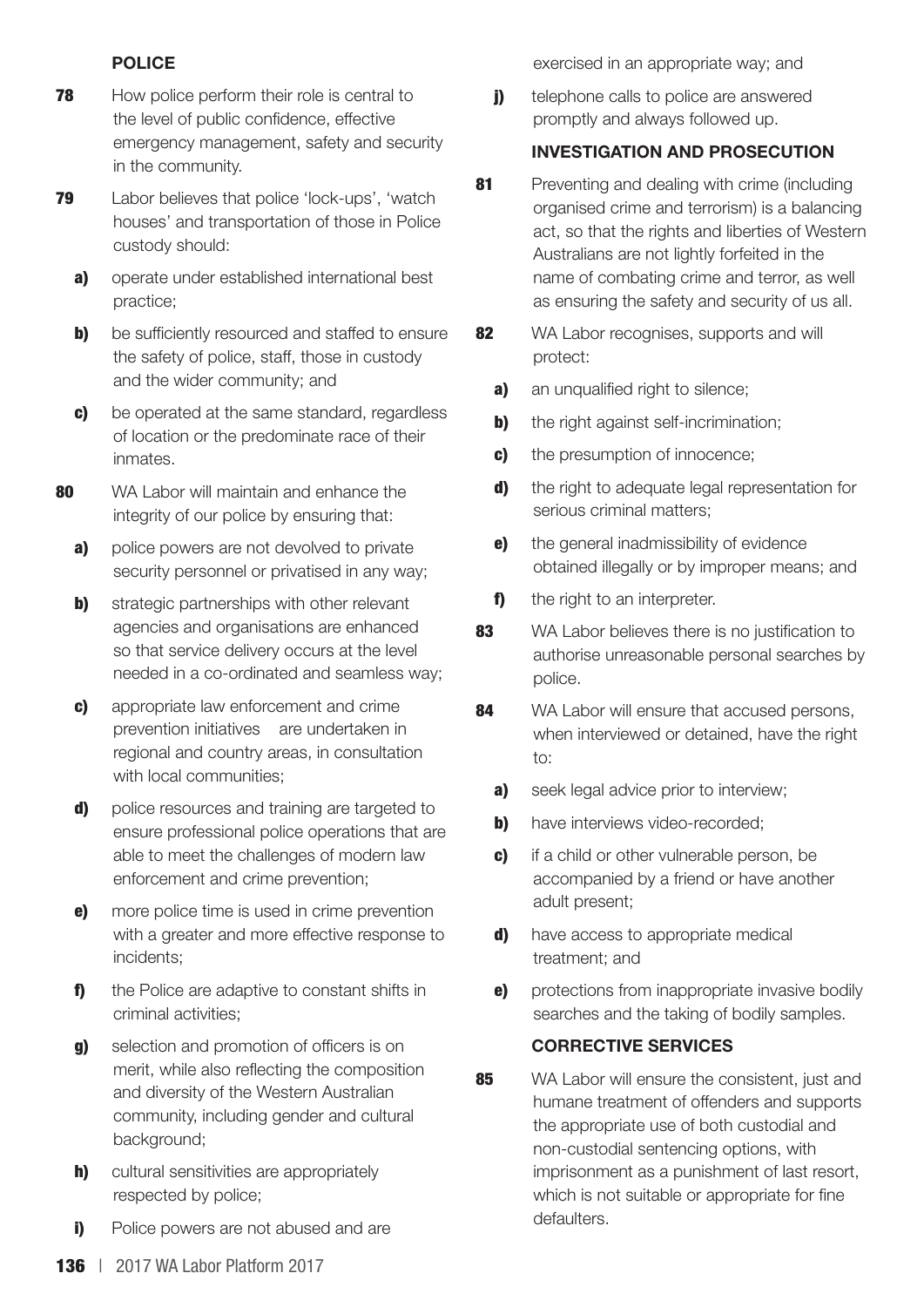- 86 A society can be judged by the way that it treats its prisoners – the people working in corrective services are essential to ensuring the effectiveness of our criminal justice system.
- 87 WA Labor believes that the most just and appropriate sentencing outcomes in all circumstances require full judicial discretion with all available sentencing options. For this reason, WA Labor is principally opposed to mandatory sentencing, which produces perverse and unjust sentencing outcomes.
- 88 WA Labor recognises that it is important that sentences have regard for community expectations.
- 89 Within 12 months of coming to government, WA Labor will establish a Sentencing Advisory Council. The Sentencing Advisory Council will, with the input of the judiciary and the community, publish recommended guideline sentencing ranges for categories of crimes and offending types for our Courts in order to improve community confidence in sentencing outcomes, while maintaining judicial discretion and alleviating the perceived need for mandatory sentences.
- **90** WA Labor believes that the treatment of people with mental health problems within our prisons is an issue that concerns both community safety and the rights and wellbeing of individuals.
- **91** The WA Labor Government will reaffirm its commitment to reducing prisoner numbers by not introducing any further mandatory sentencing regimes in Western Australia, and will conduct a review of all current regimes. Mandatory sentencing unjustifiably requires the same minimum term to be imposed regardless of how trivial or serious the offence; fails to consider an offender's circumstances; shifts judicial discretion not to impose a custodial term in exceptional circumstances from the Courts to Police and prosecutors; breaches various international treaties which prohibit arbitrary detention, including Article 9 of Universal Declaration of Human Rights 1948; and ignores overwhelming evidence from Australia and overseas demonstrating that it fails to reduce

crime, leads to harsh and unfair sentences, unnecessarily increases the overcrowding of prisons and disproportionately affects Aboriginal people and other marginalised groups.

- **92** WA Labor will improve services to prisoners with mental health issues. WA Labor will ensure that when prisoners are classifified prisoners mental health issues are identified and recommendations made for case management. WA Labor will make improvments in the identification of mental issues in all custodial settings.
- **93** WA Labor believes that prisons, juvenile detention centres and prisoner transportation and other corrective services should:
	- a) operate under established international best practice;
	- **b)** be sufficiently resourced and staffed to ensure the safety of staff, prisoners and the wider community; and
	- c) be operated at the same standard and with the provision of required services, regardless of location or the predominate race of their inmates. All corrective services, including prisons, must in all circumstances be the full responsibility of Government.
- **94** WA Labor believes that people detained or imprisoned by a decision of the Courts of Western Australia must at all times be under supervision and control by officers and employees of the Government of Western Australia. WA Labor opposes the outsourcing and privatisation of corrective services.
- **95** The increasing costs associated with overcrowded prisons takes away much needed resources from crime prevention strategies. Overcrowded prisons are more dangerous for staff and reduce access to programs and services for prisoners, which leads to increased recidivism.
- **96** The capacity of the prison system should be expanded to: meet demand; prevent overcrowding; allow equal and adequate access to appropriate treatment, training and rehabilitation services and programmes; and ensure prisoners are housed humanely in facilities appropriate for their purpose.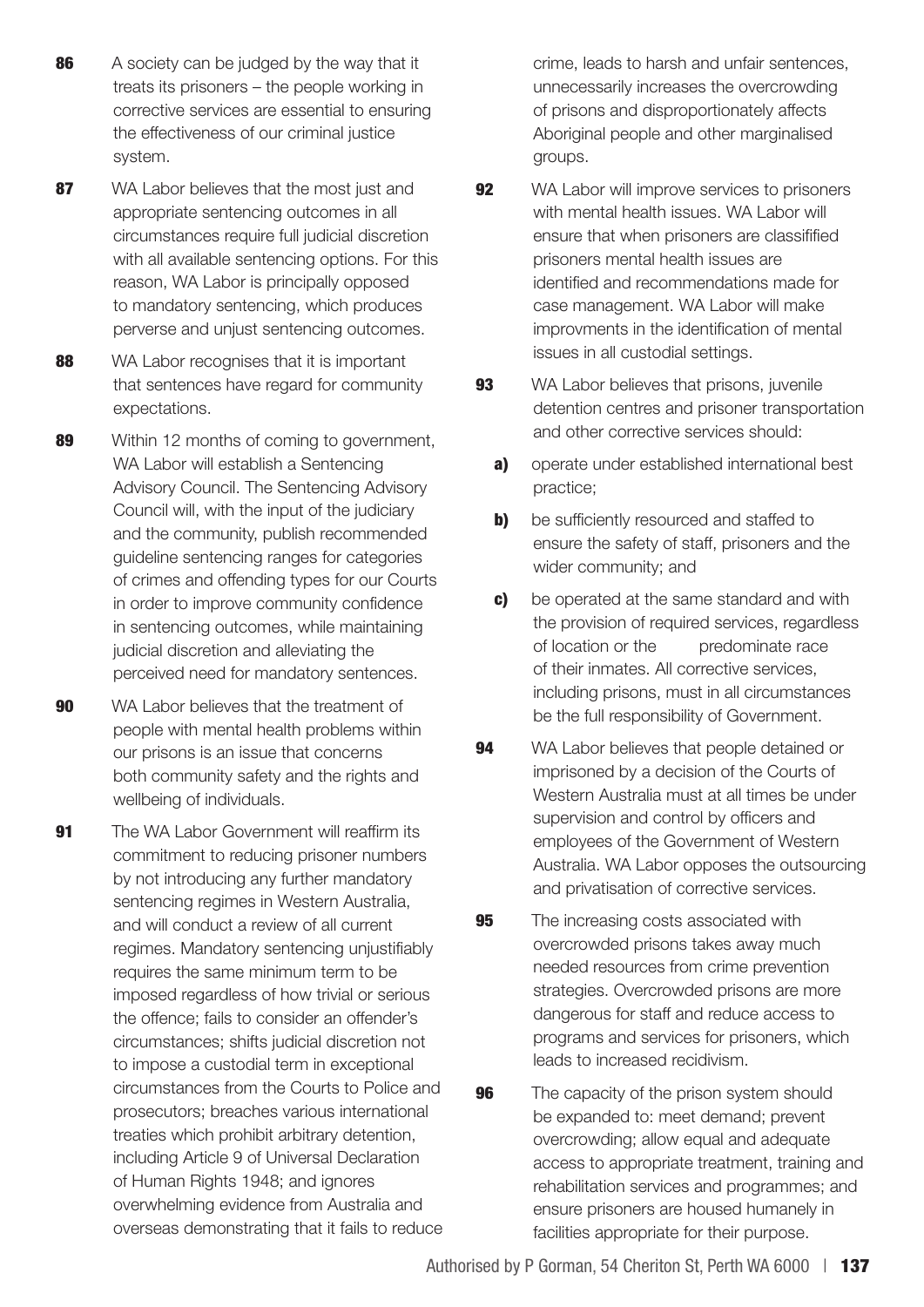- **97** By adopting a Justice Reinvestment strategy and by being smarter on crime, Labor will reduce the escalation of the costs incurred in the exponential growth in the prison population.
- **98** WA Labor will ensure adequate post release services for people who are returning to their families and communities.
- 99 WA Labor will establish a Conviction Review Commission to review historical convictions where new evidence is uncovered or where inappropriate investigative or prosecutorial conduct has recently been discovered. Such Conviction Review Commission would independently review such cases for referral to the Court of Appeal for determination.
- **100** WA Labor believes individuals incarcerated should be accommodated consistent with their own gender identity and offered the necessary protections to keep them safe.

#### **REHABILITATION**

- 101 Offender treatment, training and rehabilitation services and programmes should incorporate international best practice, with regular review, monitoring and accreditation.
- **102** WA Labor will ensure that prisoners are provided with appropriate programs in a timely manner in accessible locations to maximise rehabilitation outcomes, reduce recidivism and ensure that prisoners re-join society in a productive way upon release.
- **103** WA Labor will ensure all perpetrators of domestic violence are required to attend programmes for rehabilitation to break the cycle of family and domestic violence.

#### **ACCESS TO JUSTICE**

- 104 WA Labor believes that for all people to be equal before the law, and courts should be equally open and accessible to all. Access to the legal system for all litigants, regardless of their economic, social or cultural background is essential for a legal system to provide justice.
- **105** The opportunity to engage diligent and competent legal representation is essential to ensuring access to justice.
- **106** WA Labor will work in partnership with the Australian Government to ensure that:
	- a) Legal Aid WA;
	- **b)** the Aboriginal Legal Service WA;
	- c) community legal centres;
	- d) native title representative bodies;
	- e) public interest and pro bono clearing houses; and
	- f) translation services,
- **107** are adequately resourced to enable the equitable provision of quality legal services, which are accessible, used in a cost effective manner and available to those in need with meritorious cases.
- **108** WA Labor will encourage and support the expansion of pro-bono clearing house services in and for Western Australia.
- 109 A WA Labor Government will secure an ongoing source of funding for community legal centres to ensure their viability and sustainability into the future.

#### **ABORIGINAL AUSTRALIANS AND THE JUSTICE SYSTEM**

- 110 WA Labor acknowledges the unique position of Aboriginal Australians as the first inhabitants of Western Australia.
- 111 WA Labor believes that there is strength in the diversity of the culture and traditional systems of law found in the various Aboriginal societies within Western Australia.
- 112 Aboriginal customary law should be respected and appropriately recognised.
- **113** WA Labor acknowledges the historical and current disadvantage of Aboriginal Australians on nearly all socio-economic measures, including low rates of employment participation, low life expectancy, poor health and education outcomes and disproportionally high rates of imprisonment.
- 114 WA Labor recognises the positive impact of Aboriginal Sentencing Courts in contributing to a sense of Indigenous ownership of the sentencing process; making sentencing a more relevant experience for Indigenous offenders; improving the relationship between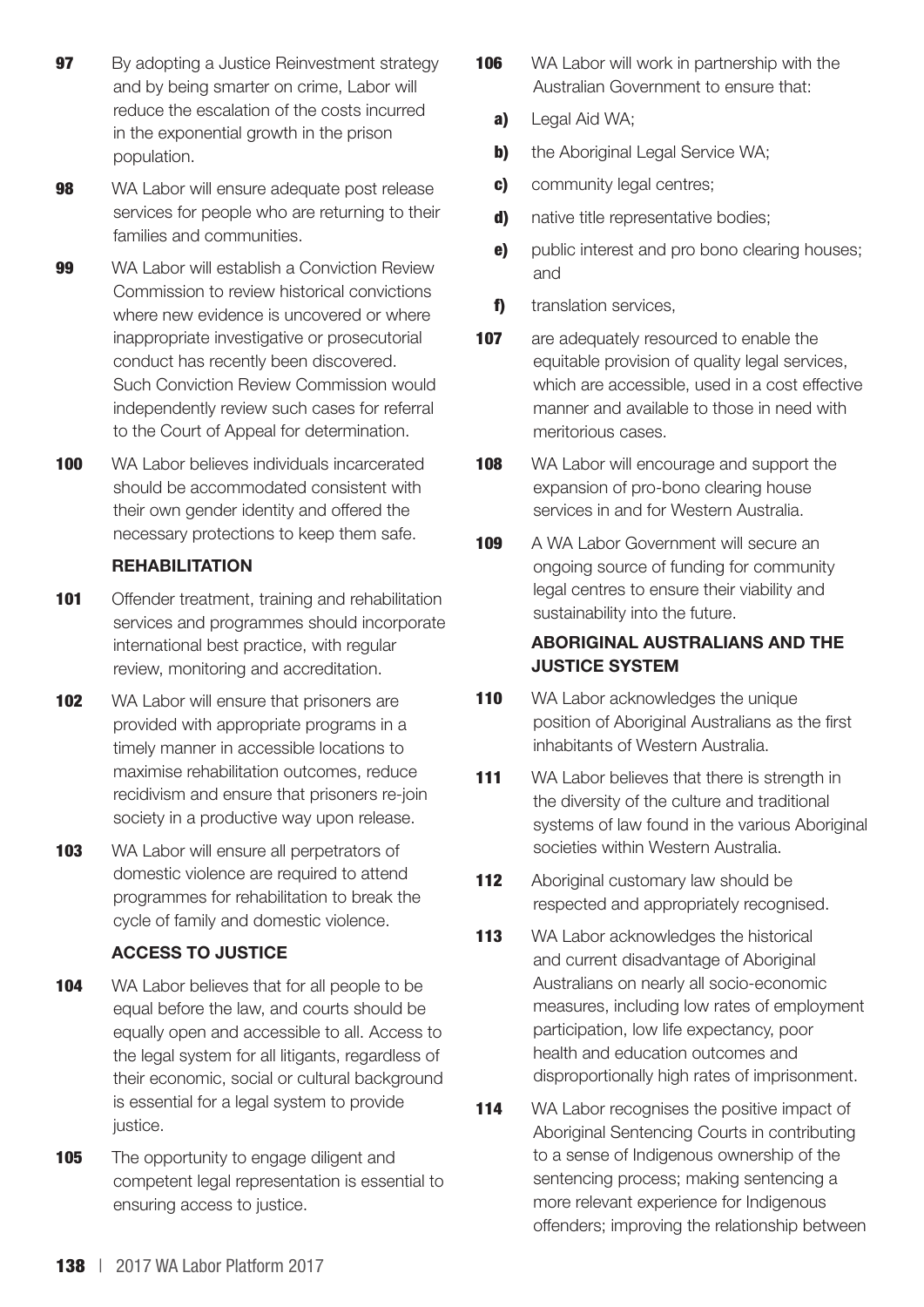Indigenous people and the court system; and strengthening Indigenous communities.

**115** WA Labor will continue to support the Aboriginal Sentencing Courts currently operating in WA.

> WA Labor will consider establishing more initiatives of this kind around WA and will consider ways to improve the operation of current Aboriginal Sentencing Courts.

- 116 WA Labor will consider establishing a Neighbourhood Justice Centre similar to the City of Yarra Neighbourhood Justice Centre in Melbourne, Victoria.
- 117 Aboriginal over-representation in all parts of the criminal justice system, and in particular amongst those in custody, and a seeming under-representation in criminal diversion programs, victim support services and alternative penalty programs represent a major social issue to be confronted by Western Australia and one that must be tackled as part of full reconciliation with Aboriginal Australians.
- **118** WA Labor will work with Aboriginal people and their communities to develop laws, policies and practices to alleviate disadvantage and address the disproportionate numbers of Aboriginal people caught up in the criminal justice system. WA Labor will be guided by principles of inclusion, equality, fairness, equity and justice.
- 119 WA Labor will review present criminal procedural and sentencing laws against the recommendations of the 1991 Royal Commission into Aboriginal Deaths in Custody recommendations with a view to continuing to ensure such laws meet the community's needs while not causing undue harm to Aboriginal people.
- **120** Noting the success of the New South Wales Custodial Notifications Service (CNS) in dramatically reducing Aboriginal deaths in custody in that state, in government WA Labor will fund and implement a CNS to ensure Aboriginal people who are taken into custody have immediate access to

appropriate legal assistance.

- 121 WA Labor will respect the various forms of governance adopted by Aboriginal communities, which reflect their cultural and juridical domains, and as far as possible, consistently with international law, uphold their traditional systems of law.
- 122 WA Labor will encourage more Aboriginal Australians to participate more fully in the legal system by encouraging them to apply for appointment as Justices of the Peace, to join the Police, participate in the Aboriginal Visiting Scheme, to study law, and in other appropriate areas.

### **PERSONS WITH SPECIAL NEEDS AND THE JUSTICE SYSTEM**

- **123** WA Labor believes that equality before the law is a fundamental concept of our legal system. This requires understanding of and sensitivity to the special requirements and disabilities of particular sections of the community. The principle of 'substantive equality' directs attention to equality of outcome or to the reduction or elimination of barriers specific to certain groups within our community. It begins from the premise that in order to treat some persons equally, we can't treat them all the same.
- 124 WA Labor recognises that children have diminished capacities and that, as a consequence, children need to be protected from the full force of the criminal law. Additionally, uniform legislation on the age of criminal responsibility across the States, Territories and Commonwealth is desirable. In government, WA Labor will work within COAG to encourage all states to increase the age of criminal responsibility from 10 years to 12 years.
- **125** Labor recognises some offenders and young people in detention suffer from foetal alcohol syndrome disorder (FASD). Labor supports the work of researchers in investigating FASD. Labor also recognises a high portion of offenders and young people in detention may have a brain acquired injury. This often leads to cognitive, language and speech impairments.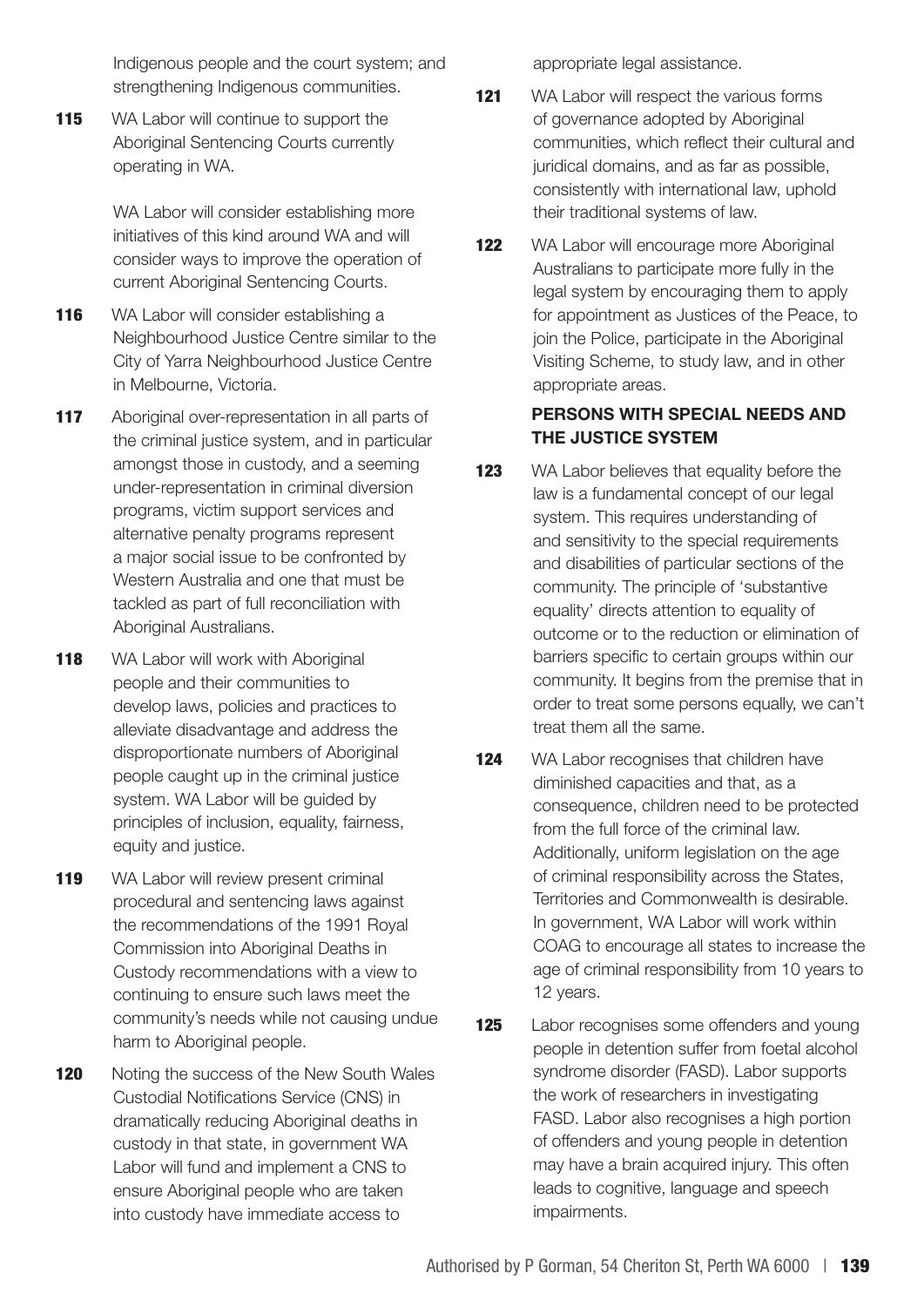#### **FAMILY & DOMESTIC VIOLENCE**

- 126 Women, children, young people, people living with disabilities and those from culturally and linguistically diverse (CALD) backgrounds are amongst the most vulnerable in our society.
- 127 All Western Australians are entitled to live safe from family violence, including physical and emotional abuse. Family and domestic violence is criminal conduct and should be guarded against with the full force of the law. WA Labor will develop a Family and Domestic Violence Prevention Strategy to protect victims of family and domestic violence by:
	- a) increasing access to legal representation and assistance, community services and refuges;
	- **b)** providing appropriate training to professionals such as judicial officers, Police, court staff and others dealing with family violence;
	- c) ensuring relevant government agencies work collaboratively to prevent family and domestic violence and effectively support its victims;
	- d) incorporating specific content into school education programmes;
	- e) increasing community awareness and education campaigns; and
	- f) undertaking a review of the impact of family and domestic violence on people living with disabilities.
- **128** Within the first year of the next WA Labor Government, WA Labor will conduct a review of the convictions and sentences of any person (irrespective of gender or relationship to the deceased) who is currently in prison in WA for committing homicide in the context of serious domestic and family violence to determine whether pardons, parole and reduced sentences are appropriate in the light of the previous WA Labor Government's reform of laws on domestic violence homicide.
- 129 A Labor will work to enact and give effect to the outstanding recommendations of the WA Law Reform Commission's Enhancing Family & Domestic Violence Laws (Project No. 104) Final Report in particular relating to RTA.
- 130 WA Labor will reintroduce metropolitan Family

and Domestic Violence courts. WA Labor will ensure that appropriate resources are available to enable applications for Family & Domestic Violence Restraining Orders to be dealt with immediately.

**131** WA Labor will review and remedy the current situation where formally separated de facto couples' superannuation is considered a financial resource as opposed to an asset.

# **DRUGS AND ALCOHOL**

132 WA Labor recognises that:

- a) the abuse of illicit drugs exacts a high human, social and economic cost to individuals and the community and that drug use and abuse is primarily a health issue, not a criminal one;
- **b)** the 'war on drugs' approach to reducing the use and community damage from illicit drug use has been a failure and may actually be doing more harm than good;
- c) drug and alcohol policy is a very complex issue that demands proper community discussion of a range of alternatives to prohibition; and
- d) drug and alcohol policy should be based on evidence of what works and what does not and the international evidence base on these issues is now both substantial and persuasive.
- **133** WA Labor will introduce comprehensive and innovative strategies aimed at reducing the impact of illicit drug use and abuse on the community, in consultation with appropriate experts and the community generally.
- **134** WA Labor will ensure police and courts make greater use of diversionary programs for people accused of possession of illicit drugs for personal use.
- **135** WA Labor will implement its Meth Action Plan by transforming Melaluca Remand and Reintegration facility and Wandoo Reintegration facility to dedicated drug and alcohol rehabilitation prisons. It will create a prisoner triage unit to direct appropriate prisoners directly to these prisons.
- **136** WA Labor will decriminalise the possession of small amounts marijuana for personal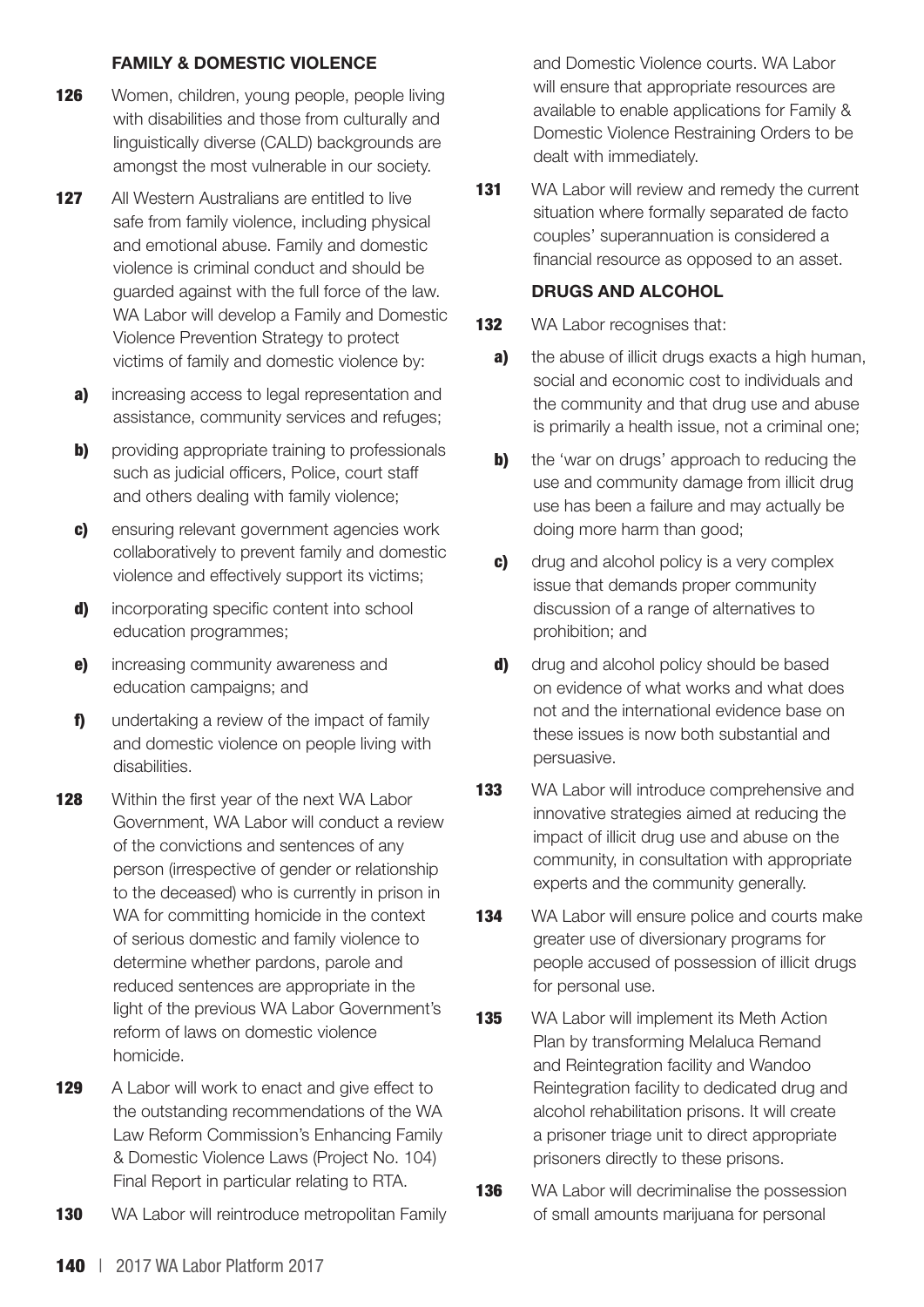use and return to a system of infringement notice penalties and diversion to counselling services.

**137** WA Labor will legislate against the third party supply of alcohol to minors.

#### **MENTAL HEALTH**

- **138** A disproportionate number of people caught up in the criminal justice system have mental health problems.
- **139** WA Labor will review the laws, processes and facilities for the detention of mentally impaired offenders, and in particular ensure that mentally impaired offenders are not detained unfairly or for longer than the sentences the offender would have otherwise received if they pleaded guilty as a mentally competent offender.

#### **SEXUAL ABUSE**

- **140** WA Labor will develop a sexual assault victims support strategy that:
	- a) acknowledges and addresses the reasons for low reporting rates:
	- **b)** includes early intervention programmes, and more effective and targeted health services that recognise co-morbidity and connections between health and abuse;
	- c) includes the trialling of alternative ways to deal with offending that recognises and appropriately treats offenders who have themselves suffered from sexual assault;
	- d) seeks to reduce further disadvantage to victims flowing from the removal of financial support from an offender;
	- e) examines ways to make the criminal justice system more 'user friendly' and accessible for victims;
	- f) draws upon the recently acknowledged and examined abuse at State run and other institutional accommodation facilities, such as the Katanning hostel, to ensure that such activities do not reoccur; and
	- g) seeks to provide justice to the victims of the abuse, to recognise their ongoing suffering and seeks to prevent all forms of abuse, particularly future institutionalised abuse.
- 141 WA Labor will legislate to exempt victims of child sex offences from time limits on legal action for damages.
- 142 WA Labor acknowledges that the nonconsensual sharing of intimate images (known as 'revenge porn') goes against a person's right to privacy, and can have farreaching negative consequences on their personal and professional lives. WA Labor accordingly will legislate so that it is a crime to distribute, or threaten to distribute real or altered intimate images of another person without their consent.

#### **ASBESTOS**

- 143 WA Labor acknowledges that Western Australia tragically boasts one of the highest per capita rates of asbestos related disease "including mesothelioma, asbestosis and lung cancer" found anywhere in the world.
- **144** WA Labor recognises that Western Australia is home to one of Australia's largest industrial disasters, the mining of blue asbestos in the infamous town of Wittenoom from 1940 to 1966. Not only was blue asbestos mined, but toxic asbestos tailings were spread around the town to build roads, driveways, footpaths, backyards, school playgrounds and the local racecourse.
- **145** WA Labor recognises that people exposed to asbestos while working on do-it-yourself projects are emerging as the "third wave" of asbestos-related cancer victims.
- **146** WA Labor believes that asbestos disease sufferers deserve access to just and fair compensation. In that regard, WA Labor will:
	- a) Support the introduction of provisional damages to allow, following a judgment, if an asbestos victim develops a disease which is different from or more serious than the initial disease suffered at the time of judgment, a court to award further damages to that victim; and
	- **b)** Support law reform to allow asbestos victims to recover damages for loss of capacity to perform domestic services for another person such as for a young child, elderly parent or partner with a disability (also known as Sullivan v Gordon damages)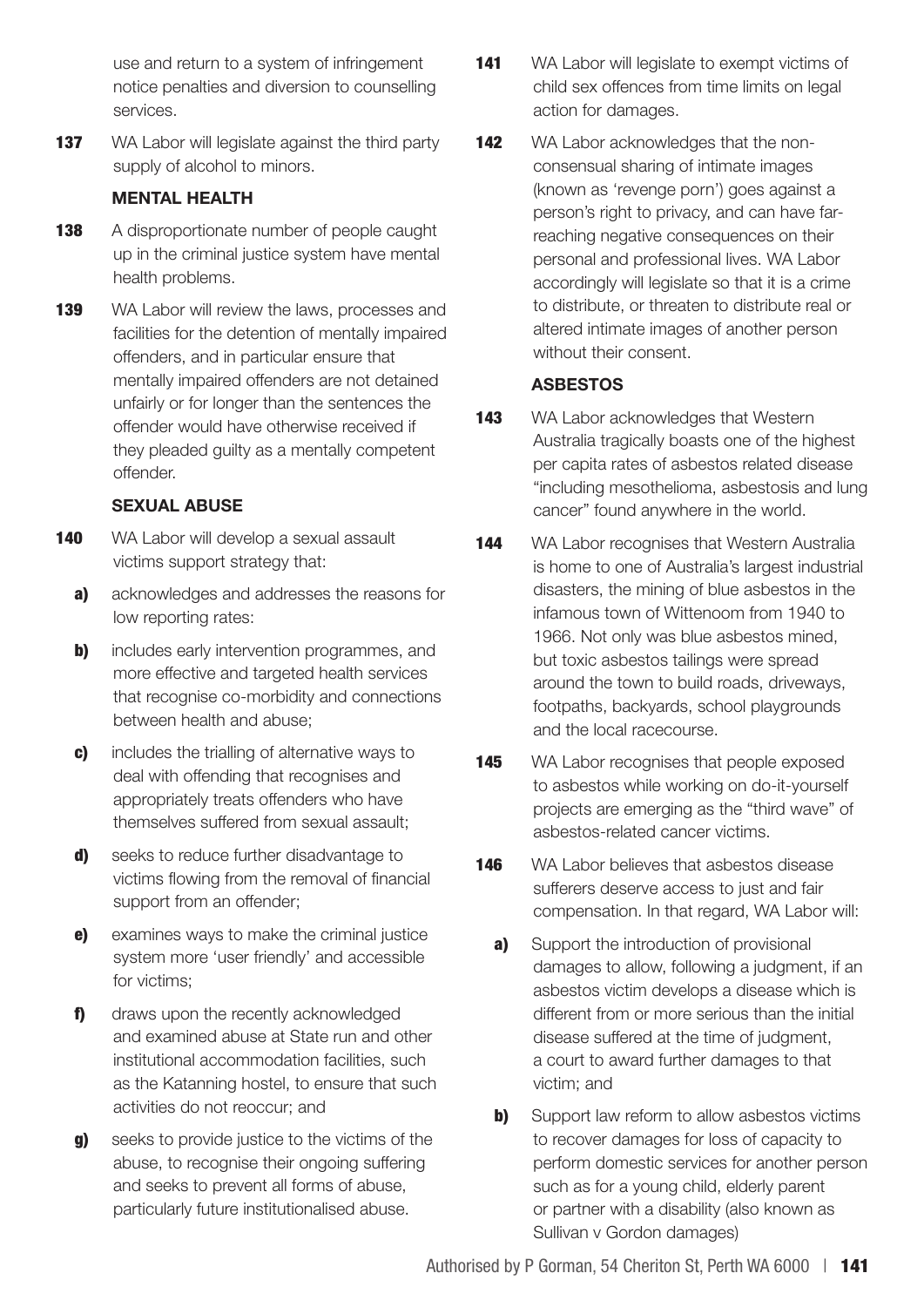147 The WA Labor Government will, within its first term of Government and in line with the party's commitment to local jobs and local content, ensure WA Government advertising projects employ Western Australian talent; including performers, advertising agencies, voice-over artists and technical production staff, needed to crew what are WA projects.

#### **ACHIEVEMENTS**

- **148** WA Labor is proud of its achievements in law, governance and community safety over many, many years, including:
	- introducing 'one vote, one value';
	- removing the requirement to own property to vote;
	- establishing the Court of Appeal;
	- overhauling the Magistrates Court;
	- creating the State Administrative Tribunal;
	- establishing the Equal Opportunity Commission;
	- completing State gay and lesbian law reform;
	- establishing the Commissioner for Children & Young People;
	- establishing legal recognition of de facto relationships;
	- establishing the Ombudsman (Parliamentary Commissioner);
	- introducing Freedom of Information Legislation;
	- maintaining essential services in public ownership;
	- creating the lobbyists register;
	- establishing the independent Office of the Director of Public Prosecutions;
	- overhauling and modernising criminal court procedure and appeals;
	- introducing anti-terrorism legislation;
	- creation of the sex offenders register;
	- requlation of those working with children; and
	- revision of domestic violence legislation and the treatment of domestic violence by Police.

## RESOLUTION

**149** WA Labor recognises the human rights concerns associated with the Federal Liberal Government's amendments to section 501 of the Migration Act 1958 ("The Act"). Under section 501 of the Act, the relevant Minister has discretion to implement a "character test" to strip individuals of their visas as a result of criminal behaviour.

> This discretion extends to enable the Minister to suspend an individual's visa in circumstances where the Minister "reasonably suspects" or has "reasonable suspicion" that the individual has been a member of a group or organisation, or has had or has an association with a group that is involved in criminal behaviour. The practical effect of this is that individuals have their visas suspended and are subsequently incarcerated for extended periods of time in detention without charge or sentence and without having their suspected criminality tested before the courts.

WA Labor calls upon the Federal Parliamentary Labor Party, when in Government, to review section 501 of the Act with the view of limiting the Minister's discretion to suspend visas only in circumstances where individuals have been tried before the courts and subsequently convicted of criminal behaviour.

- **150** The WA State Labor Government will introduce a civil penalty regime associated to acts or omissions of the officers of the persons or corporations conducting a business or undertaking which cause a person's death when those actions or omissions amount to a serious breach of a relevant duty of care owed by the persons conducting a business or undertaking to the deceased. The purpose to be served by the imposition of civil penalties regime is as follows:
	- 1 . Financial punishment that are proportionate to the offence and in accordance with prevailing community expectations;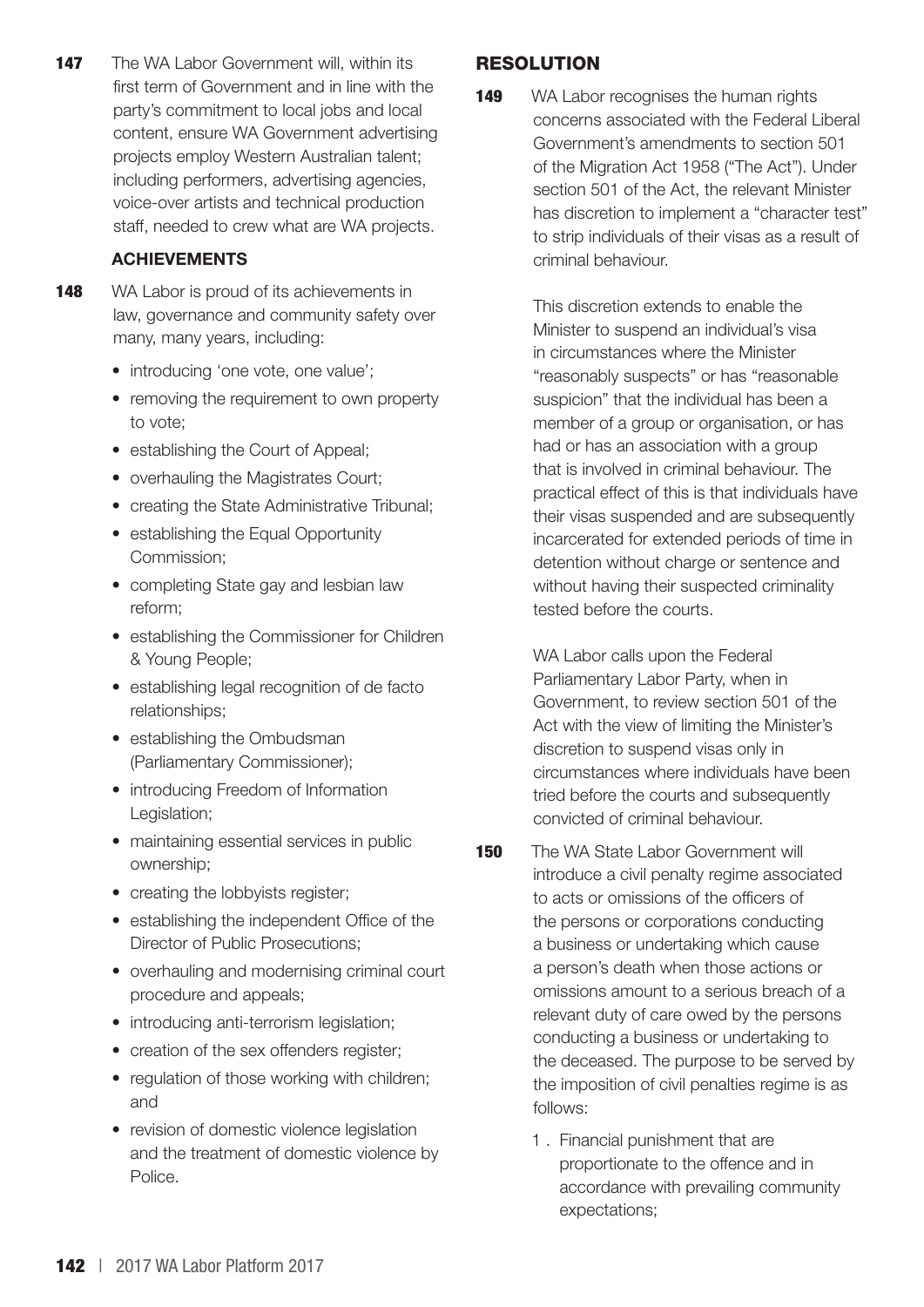- 2 . Imposing liability on persons or corporations conducting a business or undertaking to genuinely reflect the serious nature of the conduct;
- 3 . Deterrence, both personal (which causes the offender to assess the risk of reoffending) and general (a deterrent to others who might be likely to offend);
- 4 . Ensuring liability and financial penalty for omissions as well as positive actions on behalf of the persons conducting a business or undertaking;
- 5 . Ensuring the offence allows for the aggregation of responsibility rather than relying on the actions of one individual to determine liability.

## **151** Misuse of Partnerships

The State Labor Government will prohibit the misuse of partnership agreements in circumstances where they do not meet the requirements of a genuine partnership.

More specifically, the WA State Labor Government will legislate to implement a system of offences within the legislative framework of the Partnerships Act 1895 (WA) ("the Act") to ensure the following:

- 1 . A person must not establish any partnership, enter into any partnership with another person or organise any person to enter into a partnership for the purpose of avoiding any obligation or obligations that would otherwise incur under any law or instrument governing the terms and conditions under which work is performed by employees;
- 2 . A person must not dismiss, or threaten to dismiss and individual who is an employee and performs particular work for the employer, in order to facilitate the entry into a partnership by the individual to perform the same, or substantially the same work under a partnership;
- 3 . A person that employs, or has at any time employed an individual to perform particular work must not make a statement that the employer knows is false in order to persuade or influence the individual to enter into a partnership

under which the individual will perform the same, or substantially the same work;

- 4 . An application may be made by a person to a body such as the Western Australian Industrial Relations Commission ("WAIRC") for a remedy in respect to any arrangement or agreement in the nature of a partnership;
- 5 . It shall be at the discretion of the WAIRC that upon the making of an application to determine the validity of the partnership in accordance with Act;
- 6 . The WAIC shall be given authority to make orders including the absolution of liability of the applicant with respect to the partnership or an award of compensation for the applicant.
- **152** In today's globally connected world, cyber security must be part of the core business of government. Cyber-attack has the potential to shut down government agencies, costing the State money and impacting on service delivery. The previous Liberal-National Government failed to take appropriate action to protect the West Australian public service from cyber-attack. WA Labor has already taken action by revising and improving the WA Government Digital Security Policy. WA Labor will take further action to reduce the risk of cyber-attack and will develop a wholeof-government cyber security strategy.
- **153** WA Labor acknowledges that the previous State and current Federal Governments have made dramatic cuts to the funding of community legal services. These cuts come in the context of findings from the Federal Government's own Productivity Commission that legal aid services are already dramatically underfunded.

WA Labor recognises the significant achievement of the McGowan Labor Government in providing community legal centres with almost \$1.2 million to compensate for the loss of funding from the Legal Contribution Trust.

WA Labor recognises that cuts to legal aid and community legal services are a false economy, as significant costs are incurred as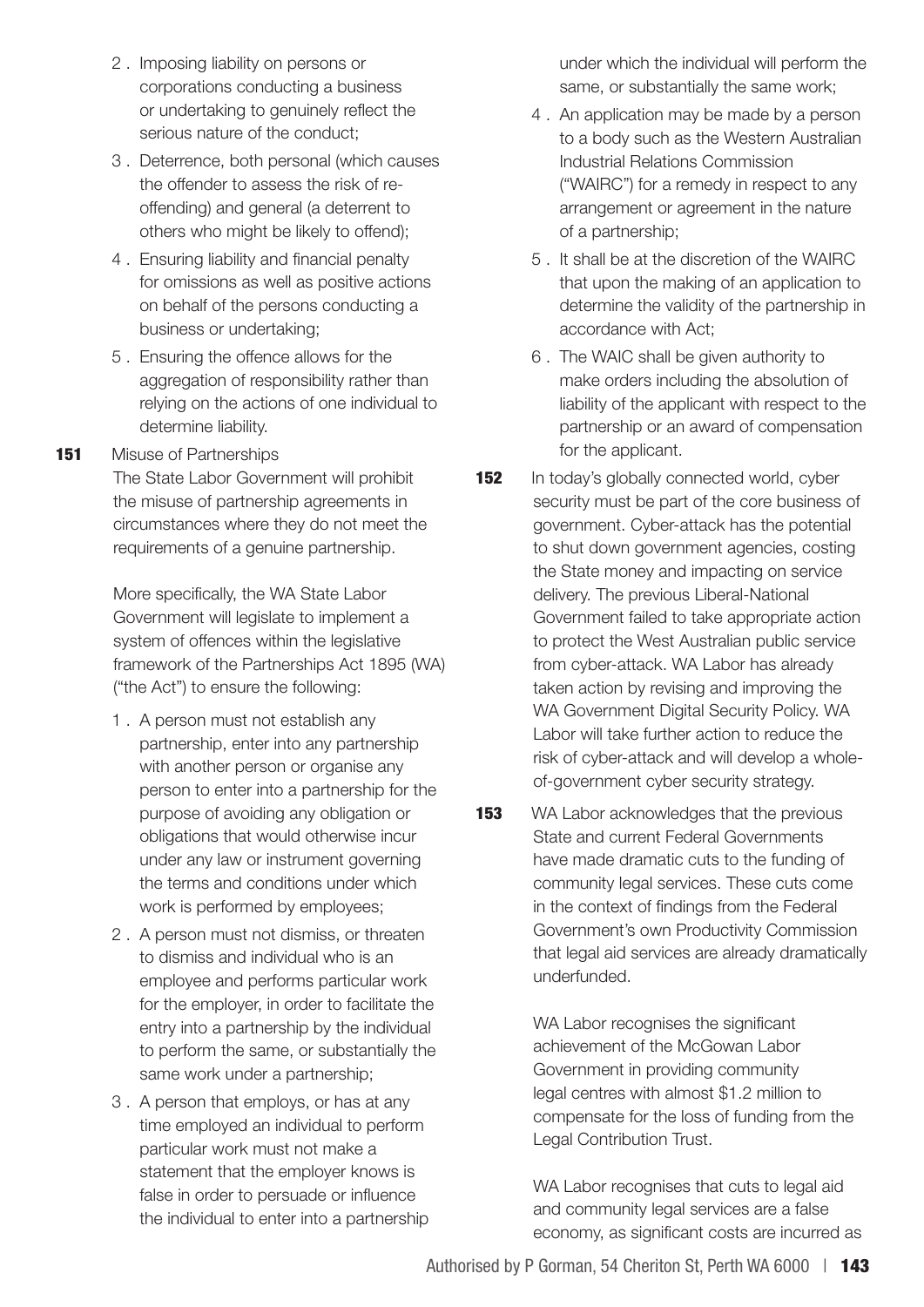a result of restricting access to justice.

WA Labor will urgently reassess the funding needs of legal aid WA, the Aboriginal Legal Service, community legal centres and financial advice centres.

Additionally, WA Labor will demand that the Commonwealth Government reverse its unfair and short-sighted cuts to legal services in WA.

- **154** WA Labor is committed to ensuring that vital public services are not privatised. In government, WA Labor will undertake to review outsourcing contracts relating to prisons, juvenile detention centres, prisoner transport and court security arrangements.
- **155** WA Labor notes with alarm that the rate at which Indigenous West Australians are incarcerated increased dramatically under the Barnett Government. Western Australia has the highest rate of Indigenous incarceration of any State or Territory in Australia.

WA Labor is committed to reducing the rate of Indigenous incarceration in this State to below the national average as a matter of urgency. It will engage in law reform and implement specific, targeted programs in consultation and partnership with Indigenous communities to achieve this goal.

**156** WA Labor notes the report to the Queensland Government by the 'Special Taskforce on Domestic and Family Violence in Queensland' chaired by The Honourable Quentin Bryce AD CVO and the Victorian Royal Commission into Family Violence.

> Those reports contain important recommendations, relevant to Western Australia.

WA Labor will implement appropriate recommendations in WA as a matter of urgency.

157 The introduction of the offence of 'Assault' Causing Death' has re-introduced provocation as a defence to certain homicides. It has also seen appalling and

inadequate sentences handed down for domestic violence homicides, as in the tragic case of Saori Jones in 2012.

WA Labor commits to a full review of the Assault Causing Death charge.

- **158** WA Labor will amend the laws, processes and facilities for the detention of mentally impaired offenders and, in particular, ensure that mentally impaired offenders are not detained unfairly or for longer than the sentences the offender would have otherwise received if they pleaded guilty as a mentally competent offender.
- **159** With the experiences of the shameful death in custody of Ms Dhu, WA Labor reaffirms our commitment to establishing as a matter of priority a Western Australian Custodial Notifications Service and implementing the recommendations of the 1991 Royal Commission into Deaths in Custody.
- **160** WA Labor will amend the Criminal Code Act 1913 to include a criminal offence for wage theft where a director of a business, an employer and/or owner of a business knowingly, recklessly or repeatedly underpays the workers they engage.
- **161** WA Labor will decriminalise the cultivation, possession and use of small quantities of cannabis by adults, in line with the provisions of the Gallop Government's Cannabis Control Act 2003.
- **162** The local government legislative and regulatory framework, the Local Government Act 1995, currently treats local government as if all local governments are the same.

WA Labor recognises that local governments are vastly different in size and scale, and in the needs of their communities.

WA Labor understands that each local government faces different challenges, just as each local community has different needs.

To reflect these differing needs and enable better outcomes for local communities, the legislative framework for local government needs to change.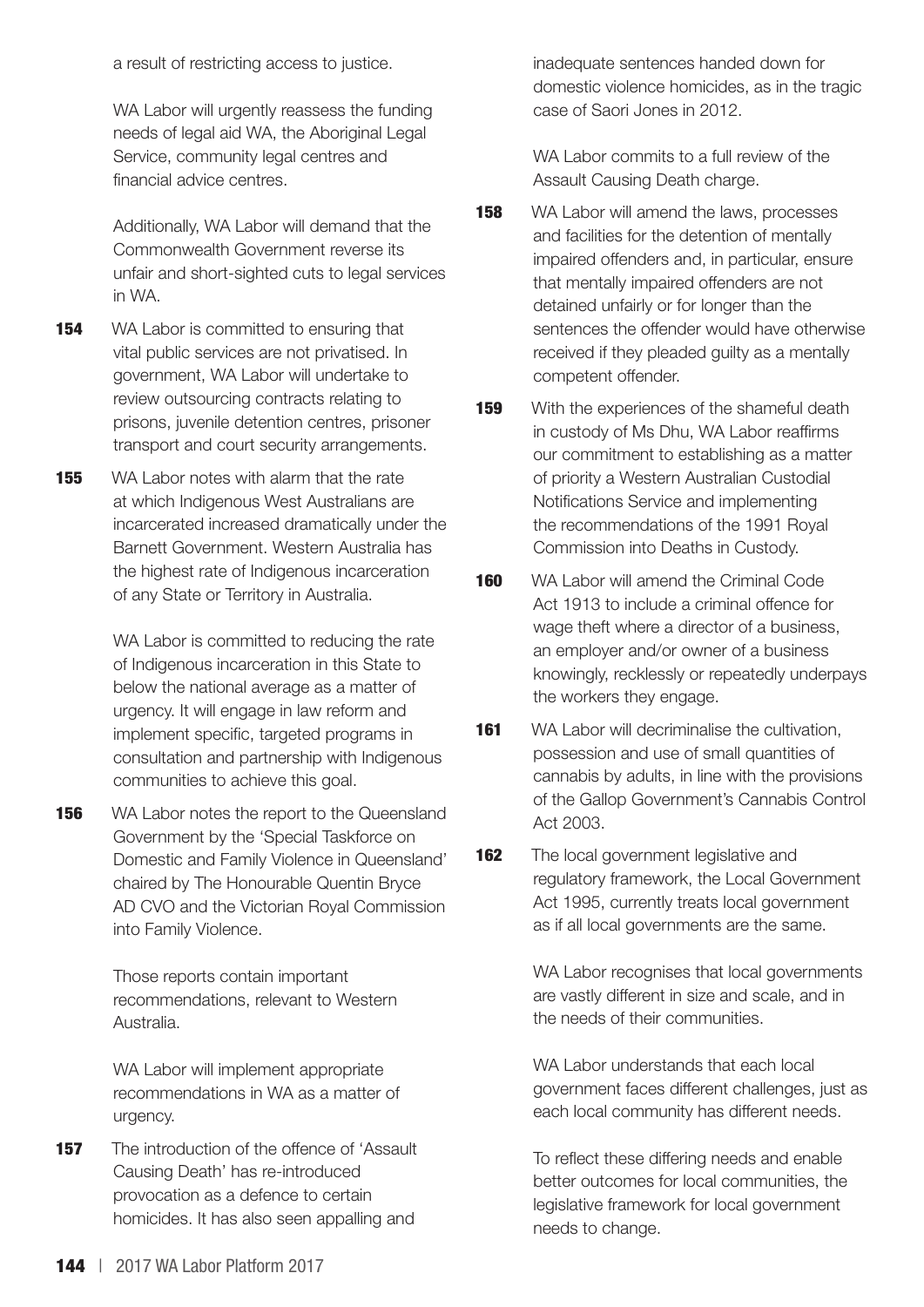WA Labor supports amending the Local Government Act 1995 to differentiate between local governments and to apply regulation, compliance and administration that are reflective of the capacity of local governments.

- **163** That, consistent with Labor's traditional commitment to One Vote, One Value and its achievement of this for elections for the Western Australian Legislative Assembly, as noted in the WA Labor Platform, Chapter 9, para 127, Conference requests the Minister for Electoral Affairs to begin consultations immediately in order to devise and implement One Vote, One Value for the WA Legislative Council by the issuing of writs for the 2021 election.
- **164** WA Labor notes the Party's Platform position (in Chapter 8) in relation to the private provision of Prisons:

WA Labor notes that Labor in opposition undertook to return privatised prison facilities to the public sector where the contracts for the services have come to an end. WA Labor notes that the contract with Serco for the private provision of prison services at Wandoo Prison will come to an end in October this year.

WA Labor resolves, in line with the clear commitments in the Platform and those made by the Party's leadership, that Wandoo be brought back into the public sector.

# CHAPTER 9: INTERNATIONAL RELATIONS

#### PREAMBLE

The Australian Labor Party is the leading internationalist party of Australia and has been at the forefront of historic shifts in Australian engagement and inclusion within the region and the world. Internationalism is a strength that has contributed to our economic success and our diverse society.

WA Labor expresses its solidarity with the greatest traditions of Labor standing with the

people and workers of the world in upholding and furthering their enfranchisement into their respective political orders. It is in this vain that we seek fair democratic systems to uphold and further human rights and particularly continue the march of strengthening the rights of workers. It is appropriate in this fractious and polarised period of time that we assert our strong support for the rights and interests of women and the freedom of the press, particularly but not to the exclusion of other groups and rights, and remain vigilant in reminding leaders of all countries to respect and uphold them.

It is also important to note that in these more interdependent times of ever-diminishing time and space that we do not shy away from engaging with the world but seek trade and investment for our mutual prosperity. However, continuing to not acknowledge signs that our international system and the way Australia and other countries interact with each other is only benefiting the few over the many are already not being tolerated by a vast movement of people across the world. It is why WA Labor expresses its support for, as we do domestically, to fight internationally for reform of and investment in the international system in order to address international inequality and many other challenges.

At a state level WA Labor will lead a fundamental shift in Western Australia's approach to engaging with our near Asian neighbours and beyond throughout one of the most diverse continents of the world. Building on Labor's broader commitment to understanding and engaging with the "Asian Century" a WA Labor government will implement a whole of government Asian Engagement strategy. This will interact with other commitments in this chapter to deliver stronger cultural and economic ties in the region to mark out Western Australia from other states.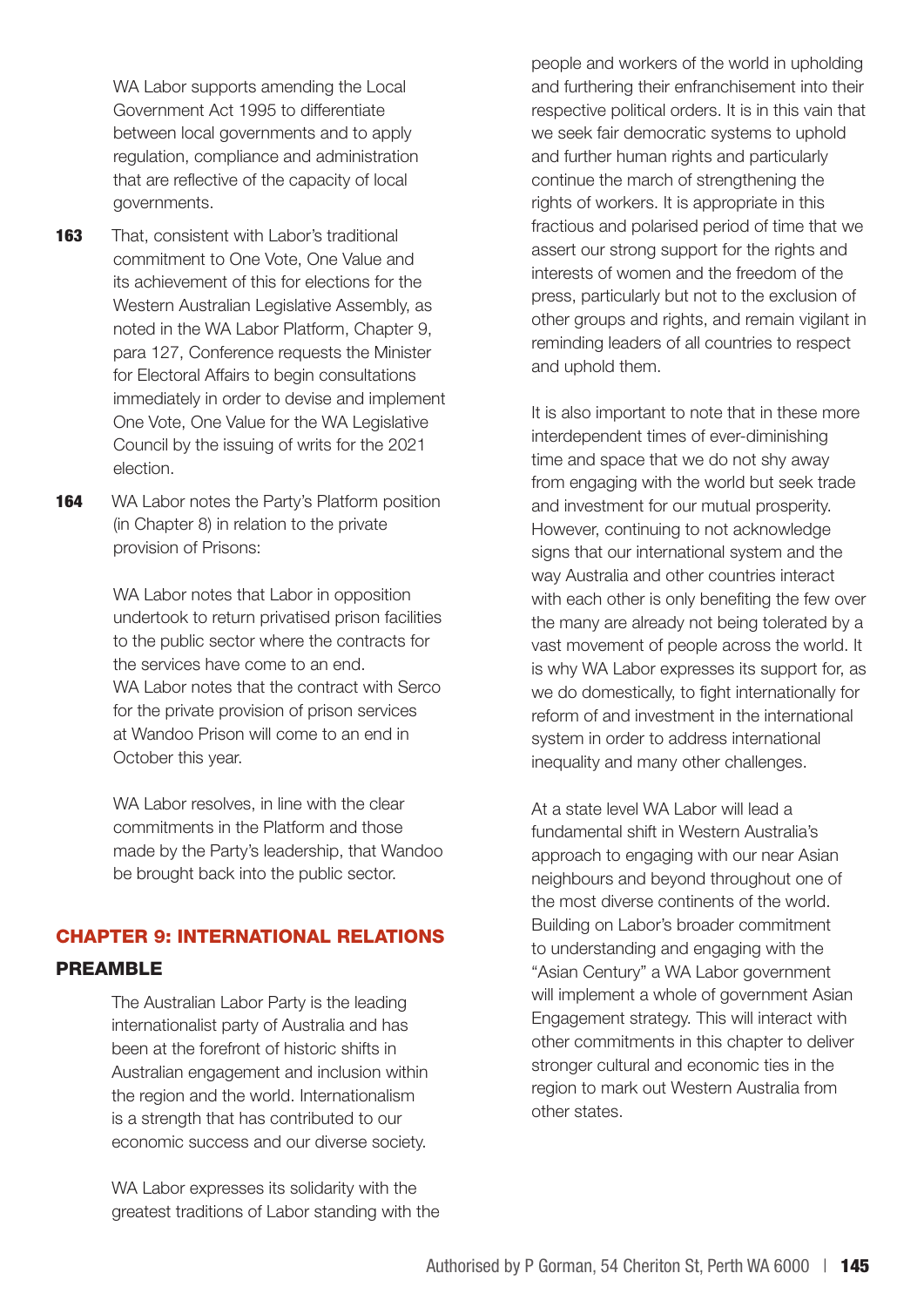## ASIAN ENGAGEMENT: A WHOLE OF GOVERNMENT APPROACH

- 1 WA Labor will appoint a Minister for Asian Engagement, charged with overseeing the implementation of an Asian Engagement **Strategy**
- **2** Develop a whole of government Asian Engagement Strategy to guide economic diversification and create jobs. The strategy will address the following issues and initiatives:
	- a) Support WA small and medium-sized businesses engage Asia to attract capital investment and exploit export opportunities;
	- **b)** Subsidise Asian language training to public servants and consider a small allowance to those who achieve a recognised standard;
	- c) Help to establish a dedicated centre for Asian Engagement by competitive tender at a WA university;
	- d) Commit to sending WA government delegations to at least one Asian country every year aligned with the Asian Engagement Strategy priorities and ensure gender equity of these delegations;
	- e) Require every government department to develop a "Supporting Asian Engagement Plan" and manage its implementation;
	- f Host an annual ASEAN Dialogue. concurrently with a trade and investment show, and Asian Arts Festival. In similar vein a WA Labor government will conduct an annual high-level dialogue with the Indian Ocean Rim Association (IORA) as well as pursue other numerous opportunities to hold regional trade, political, cultural and social forums in Perth and encourage other similar forums to take place across Western Australia;
	- **g)** Establish an Asian exchange program that will assist with members of the government, not-for-profit, and private sector to engage with our Asian neighbours; and
	- **h)** Fund leading arts companies to tour Asian cities; and support Asian arts companies in touring Western Australia;

## WESTERN AUSTRALIA AND THE INTERNATIONAL EDUCATION & TRAINING SECTOR

- **3** WA Labor recognises the importance of the international education sector to our economy and the cultural links it provides to Western Australia. WA Labor acknowledges WA's national share of international students has declined from 9.9% in 2002 to 7.8% in 2015. Over the same period, WA's nationwide share of higher education enrolments has declined from 11.2% to 6.8%. If WA achieved its population share of international student enrolments by 2020, an additional \$1.2 billion dollars and 8,000 more jobs would be added to the WA economy. In that regard, a WA Labor government will:
	- **a)** Establish what has caused the decline in WA's national share of international student numbers and adopt policies that will attempt to address these causes and drive growth in international student numbers at WA universities, VET providers and other education and training providers;
	- **b)** In pursuing a growth strategy a WA Labor government will ensure that regulation of the education and VET sector will protect against unfair advantage being taken of international students and build trust between provider and consumer. A WA Labor government will consider how regulation can ensure:
		- i) The maintenance of the highest possible educational standards
		- ii) Fairness of fees
		- **iii**) Providers are transparent and accountable to the regulator and their students
		- iv) Providers consider the welfare of the student
	- c) Ensure that violation of standards will be thoroughly investigated, refunds offered to international students who have been affected, and appropriate action is taken against infringing providers and individuals.
- **4** WA Labor recognises the cultural and economic importance of international students travelling to WA but also stresses the importance of WA students travelling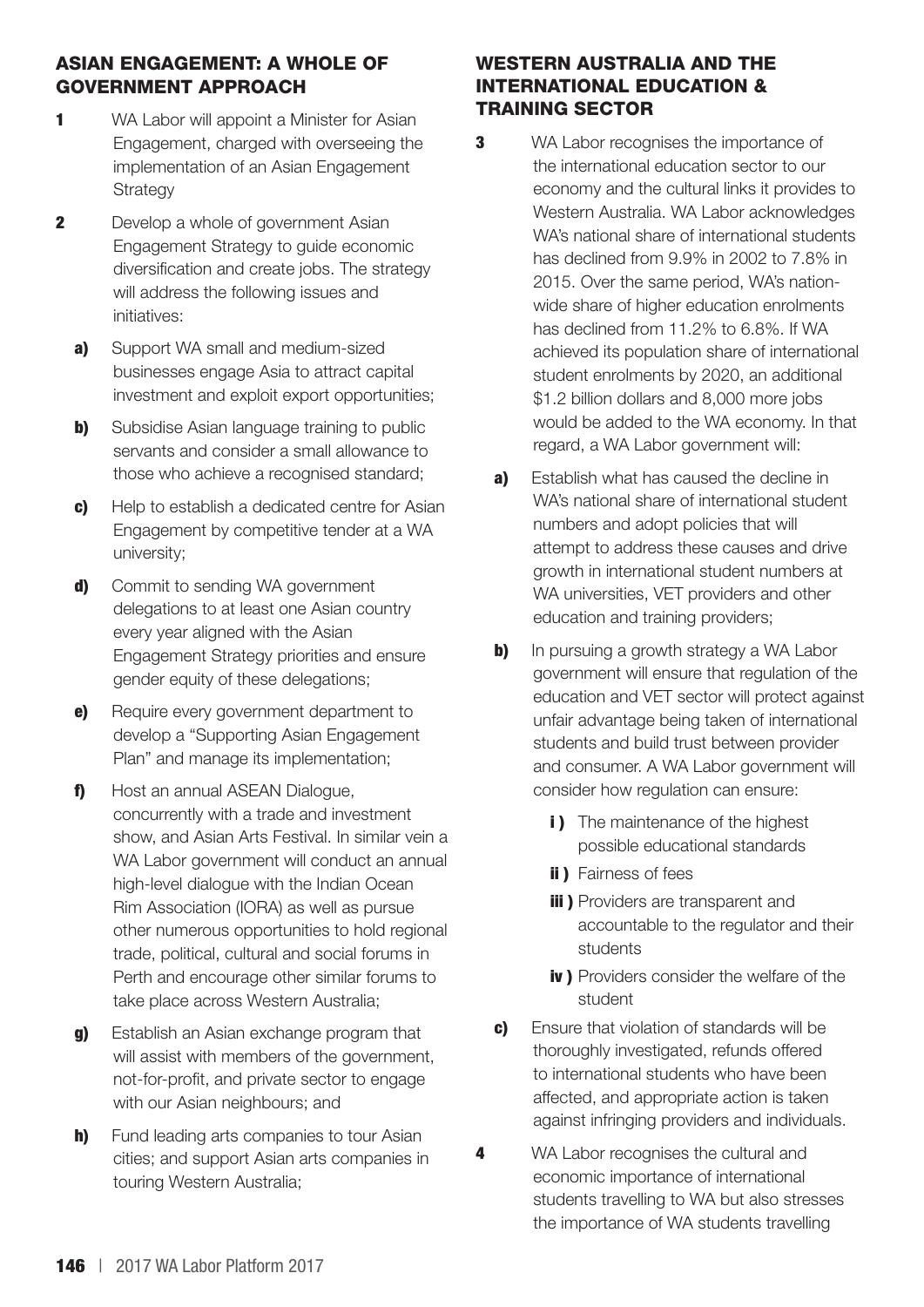internationally on exchange or conducting their entire education overseas. WA Labor recognises that our relationship with foreign countries, regions and states are deepened if we allow our citizens to form enduring relationships and networks in these countries through their educational experience. This provides for sustained engagement in these countries and long-term economic opportunities.

WA Labor also recognises the prohibitive cost involved and how this presents barriers for low socio-economic background students. Given the opportunities involved it would also be seen as restricting our social mobility by not assisting these students. In this vein a WA Labor government will work with the education and VET sectors to support low socio-economic WA students in whatever way possible to increase the numbers of low socio-economic WA students travelling overseas for education. Special note is made of the importance to align this wherever possible with the overarching priorities of the Asian Engagement strategy.

- **5** Ensure that secondary schools in WA are supported to continue accepting international students as this provides higher likelihood of these students returning to WA universities for tertiary studies.
- **6** WA Labor recognises that enacting these policies benefits all Western Australians through multiplier effects in domestic economic activity, additional employment for teachers and allied professionals and assisting in fee reduction for local students.

## STATE TRADE OFFICES

- **7** Labor supports Western Australia's International State Trade Offices located globally with specific interest in regional representation in key Asian markets.
- 8 WA Labor recognises the important role played by State Trade Offices in supporting Western Australia's economic growth through trade, and increasing Western Australia's international status. In that regard, WA Labor will:
- a) Support retaining international State Trade Offices and aligning them with the priorities of the Asian Engagement strategy;
- **b)** Seek to collaborate with Austrade and other state, territorial or federal institutions towards the advancement of Western Australian trade;
- c) Seek to utilise State Trade Offices to further Western Australia's relationship with nations hosting trade offices and explore potential for expanding Sister-State relationships;
- d) Expand on the current role of State Trade Offices through informing Western Australian businesses, growers, producers and manufacturers of the role and services offered through international State Trade Offices
- e) Encourage State Trade Offices to promote cross-cultural dialogue in support of trade;
- f) Foster collaboration between Western Australian Government institutions, organisations, companies and their international counterparts through its State Trade Offices;
- g) Encourage investment into Western Australia from international organisations, businesses and individuals for long-term economic benefit;
- **h)** Promote Western Australia's importance in the international market;
- i) Ensure the location, mandate and resourcing of Western Australian international agencies, offices and officers is strategically sound in light of the growth of Indo-Pacific economies; and
- j) Ensure that whilst the reporting lines of international offices to the Western Australian Government are importantly centralised to one Minister and one Department, there is effective institutional cooperation between all Departments and international offices as part of a whole-of-government approach to international and Asian engagement.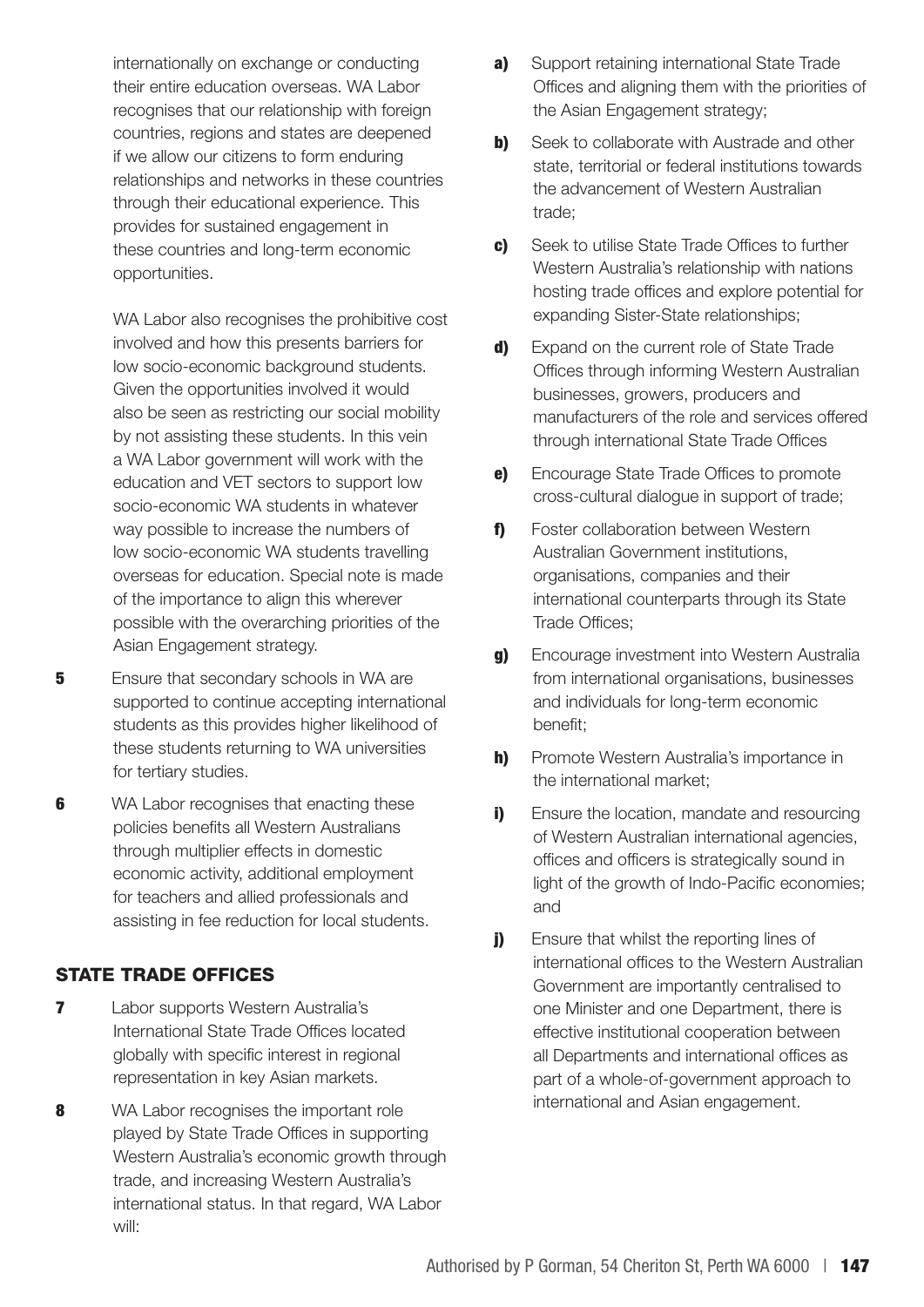## SISTER STATE RELATIONSHIPS

- 9 WA Labor supports Western Australia's Sister-State relationships with international regions and in particular with regional trading partners.
- 10 Western Australia's relationships will be enhanced by the continued development of Memoranda of Understanding between other governments and organisations that outline areas of cooperation between parties, our shared values, and commitment towards human rights. WA Labor will:
	- a) Continue to identify and foster potential Sister-States;
	- **b)** Pursue the promotion of Western Australia's trade and cultural opportunities;
	- c) Identify and facilitate opportunities for cross-cultural dialogue through Sister-State relationships;
	- d) Participate in forums which foster high-level interaction and collaborations on scientific research and environmental management;
	- e) Explore more possibilities for complementary agricultural enterprises;
	- f) Encourage restraint from environmentally destructive practices such as logging and land clearing;
	- g) Identify the possibilities of Sister-State relationships with other States, particularly our Asian neighbours;
	- h) Continue to facilitate cultural exchange and cultural events in Western Australia and in our Sister-States;
	- i) Raise awareness of Western Australia's cultural, business and science and technology exchanges, which occur between ourselves and our sister states;
	- **j)** Foster the development of relationships between ourselves and the people of our Sister-States, with a view to enhancing our capacity to engage in informed, sensitive and effective dialogue regarding democratisation and human rights; and
	- k) WA Labor supports the current sister state relationships.

## COUNCIL OF AUSTRALIAN GOVERNMENTS (COAG) AND COUNCIL FOR THE AUSTRALIAN FEDERATION (CAF)

- 11 WA Labor supports the role that Western Australia has in the Council of Australian Governments (COAG) as the prime intergovernmental forum, which comprises the Prime Minister, State Premiers, Territory Chief Ministers and the President of the Australian Local Government Association (ALGA).
- 12 WA Labor recognises that the role of COAG is to initiate, develop and monitor the implementation of policy reforms that are of national significance and which require co-operative action by Australian governments. Relevant issues will generally arise from: Ministerial Council deliberations; international treaties which affect the States and Territories; or major initiatives of one government (particularly the Western Australian Government) which impact on other governments or require the cooperation of other governments. WA Labor will:
	- a) Establish close economic and trade links between provinces, states and territories in other nations through the CAF;
	- **b)** Explore bilateral exchanges between provincial, state and territory officials to facilitate policy and program information exchange between other nations and where practical, to freely share best practices, policies and programmes with Western Australia;
	- c) Explore the establishment of joint provincialterritorial-state offices in other countries where governments share common interests with Western Australia:
	- d) Maintain a commitment to cooperative federalism;
	- e) Voice international concerns at COAG meetings and seek intergovernmental agreements or memoranda of understanding towards addressing such concerns;
	- f) Continue to support COAG intergovernmental agreements, which make clear that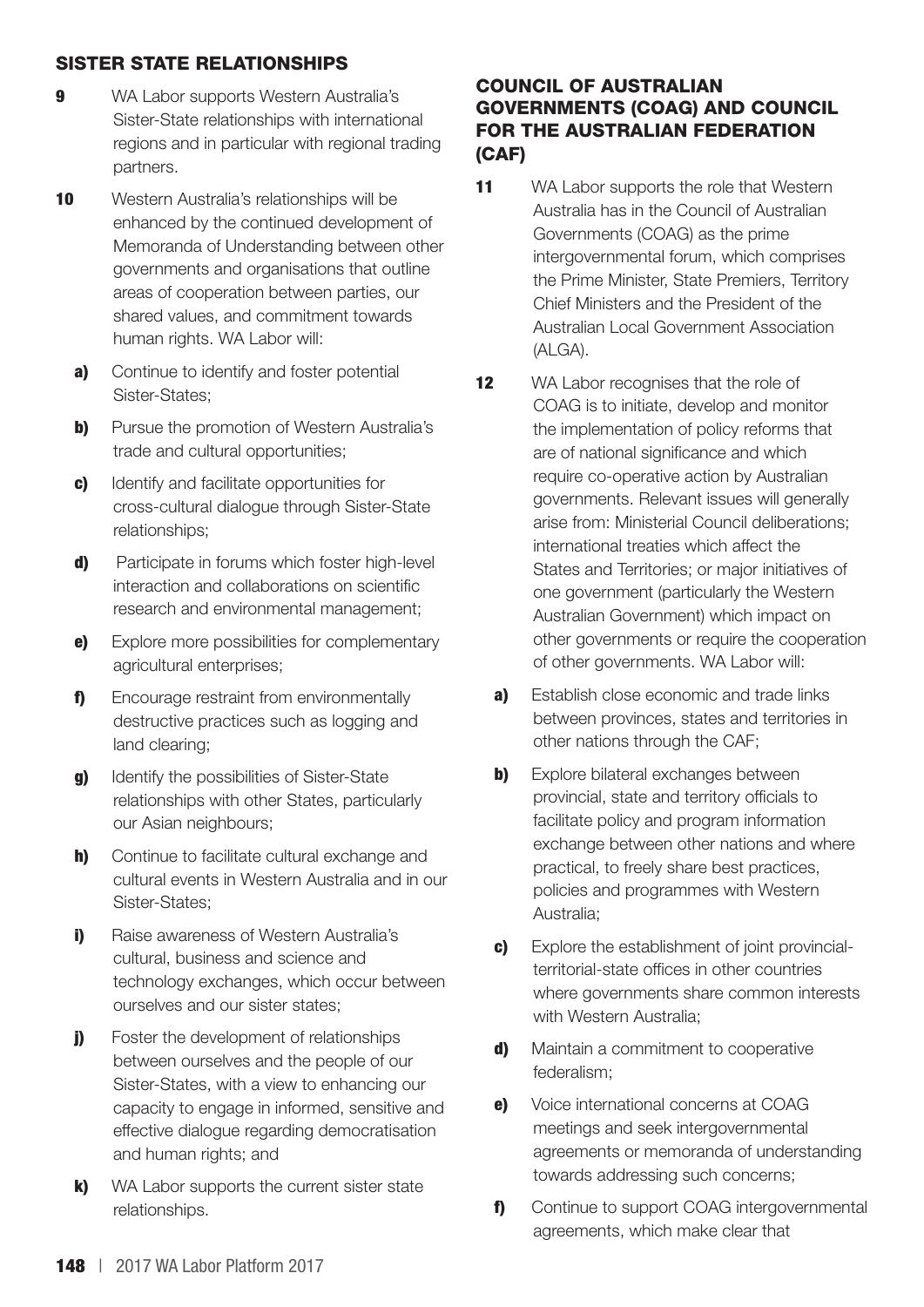outcomes have head of government support and contain detailed policy and operational manners.

## HUMAN RIGHTS AND INTERNATIONAL LAW

- 13 WA Labor acknowledges and respects the accretion over many years of human rights that attach themselves to WA residents due to their status as Australian citizens and human beings.
- 14 A WA Labor government will not legislate or seek to legislate any such law that abridges, infringes or breaches the human rights of individuals.
- **15** A WA Labor government will have particular regard in its engagement internationally for human rights being upheld and will particularly be vocal on issues of slavery and worker exploitation. We hold these views as the broader labour movement that seeks to protect and enhance worker rights not only domestically but internationally.
- **16** WA Labor recognises the foundational role refugees have played in shaping Australian identity and values, and contributing to the vibrant multicultural community in WA and across our nation.

WA Labor notes the continued reports and calls by the United Nations, nongovernmental organisations and other relevant institutions that have highlighted the continued violations of refugee rights that are occurring in Australia's name.

WA Labor calls on all levels of government within Australia to commit to work together and for a Federal Labor Government to seek regional and international arrangements that will assist in honouring our international obligations as a signatory of the 1951 Refugee Convention so as to expedite processing, community resettlement and integration.

## FAIR TRADE

17 WA Labor recognises the importance of

ethical procurement of goods and services in upholding domestic and foreign nation's laws and regulations, and maintaining international labour standards and human rights. In this vain a WA Labor government will:

- a) A WA Labor Government will introduce regulations and/or legislation that will commit it and WA government departments to enforce a certification process on foreign businesses that are tendering for WA government contracts or that it holds commercial contracts with for goods and services. This certification process will establish whether foreign businesses tendering for WA government contracts or that the WA government holds contracts with meet WA government standards and international labour standards and human rights.
- **b)** A WA Labor government will not award any tender to or cancel the contract held by the WA government with a foreign business where the business cannot establish beyond reasonable doubt that it meets or has not breached the regulations and/or legislation implemented by the WA government and its departments.
- 18 WA Labor notes the many examples in recent history of the failure of foreign businesses, under contract by the WA government and others who import goods to Australia, to deliver imported goods and WA Government projects to and using materials of Australian standard. This poses a threat to public safety and an uneven playing field for local businesses competing in a now global market. A WA Labor government will level the playing field for WA businesses and protect the public and workers from defective materials used on WA Government projects by:
	- a) Ensuring that all materials used on WA Government projects meet Australian standards.
	- **b)** Ensuring that any project to be completed under contract to the WA Government by a foreign business in a foreign nation is to Australian standard and uses materials that meet Australian standards.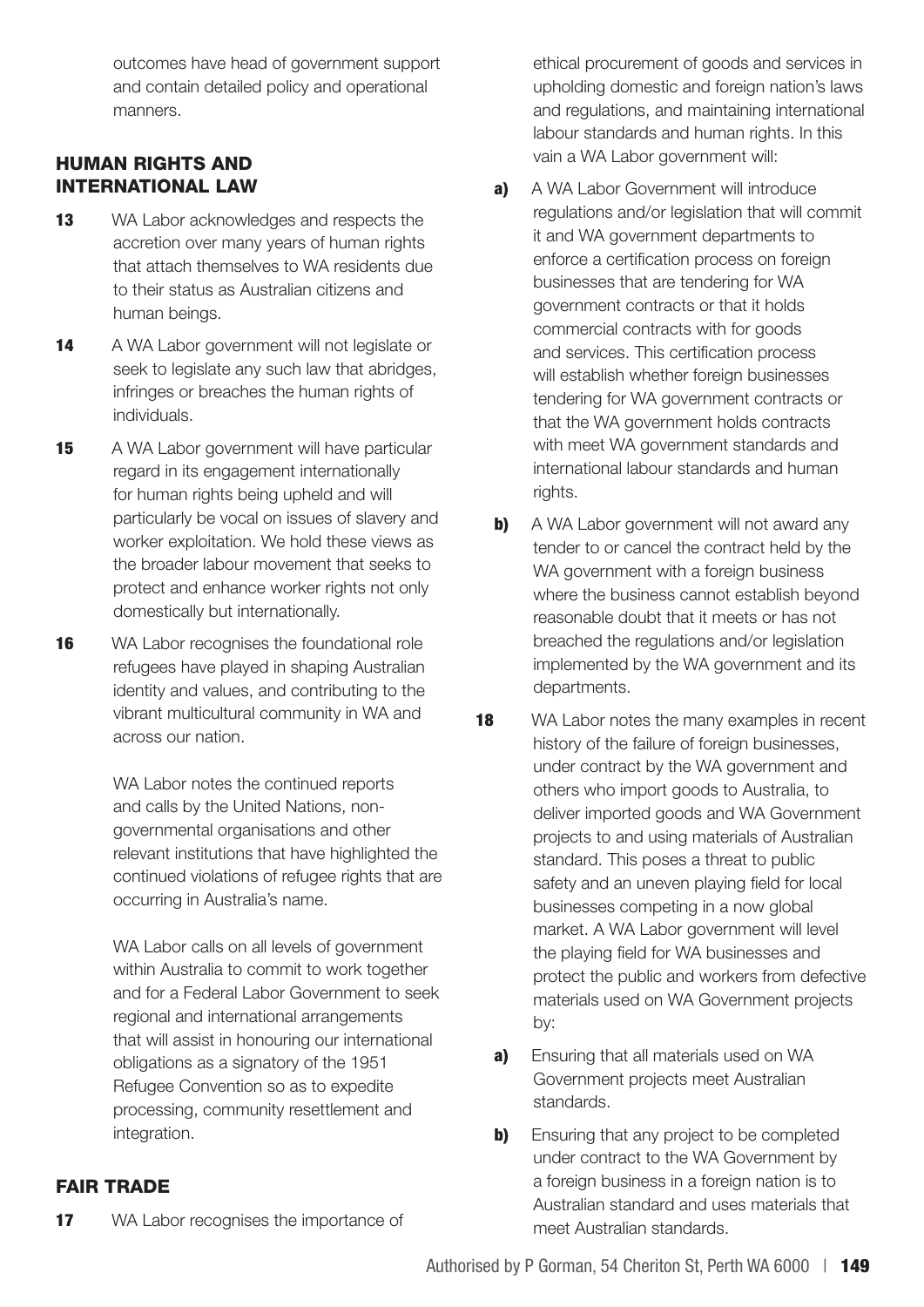- c) Ensuring that imported machinery to be used on state government projects meets Australian standards.
- **19** WA Labor recognises the potential benefits trade brings both to our state and Australia. However, WA Labor also recognises the inherent balance that must be struck in our trade relationships and agreements in order to maintain industries vital to our diverse set of communities and the workers employed in them. It is in this vain that WA Labor calls for the following provisions to be considered by any Federal Labor Government when undertaking bilateral and multilateral international negotiations on trade:
	- a) To not accept provisions that disadvantage and restrict Australian workers' opportunities by allowing jobs to be offered to overseas workers without stringent labour market testing to ascertain whether there are opportunities for local workers to be employed first.
	- **b)** To not accept provisions that will allow for any foreign workers in Australia to exploited, remunerated less, or otherwise create a double standard in Australian industrial laws.
	- c) To not allow provisions that will remove skills assessments for key trades being imported into Australia.
	- d) Overall equitable arrangements on tariffs
	- e) To not accept provisions that threaten the ability of Australian federal, state and local governments to legislate in the public interest
	- f) To recommit to negotiating within the World Trade Organisation (WTO) so that trade reform applies equally to all countries of the world.
	- **g)** To push for provisions that will require imported goods to be to Australian standard
	- **h)** To push for provisions that will require of all parties to negotiations and private corporations trading internationally to meet ethical standards, international trade standards and behaviour, uphold human rights and comply with other relevant international laws and agreements.

## RESOLUTIONS

- 20 The WA Labor Conference notes:
	- 1 . Previous resolutions carried at the 2015 ALP National Conference; and
	- 2 . Supports the recognition and right of lsrael and Palestine to exist within secure and recognised borders; and
	- 3 . Urges the next Labor Government to recognise Palestine.
- 21 WA Labor recognises the importance of Australia's economic relationship with other countries. WA Labor believes it is fundamental that these important relationships with other countries continues into the future. These relationships are too important to be underpinned by inferior trade agreements that sell Australian workers, businesses and the Australian community short.

Free Trade Agreements represent a unique opportunity for Australia but that opportunity has been squandered by successive Federal Governments.

WA Labor condemns, in the strongest possible terms and provisions of any Free Trade Agreement which

- Disadvantages and restricts Australian workers' opportunities by allowing jobs to be offered to overseas workers without offering them to locals first;
- Leaves overseas workers vulnerable to exploitation and remunerated less than a local worker;
- Allows overseas workers access to jobs that have not genuinely been offered to locals first, this is particularly concerning when over 100,000 West Australians are out of work;
- Removes Skills Assessments for key trades coming into Australia including electricians and carpenters and joiners that will invariably threaten workers' safety;
- Removes Australian tariffs but leaves other countries tariff structure place;
- Exposes future Australian Governments to costly, wide-ranging litigation;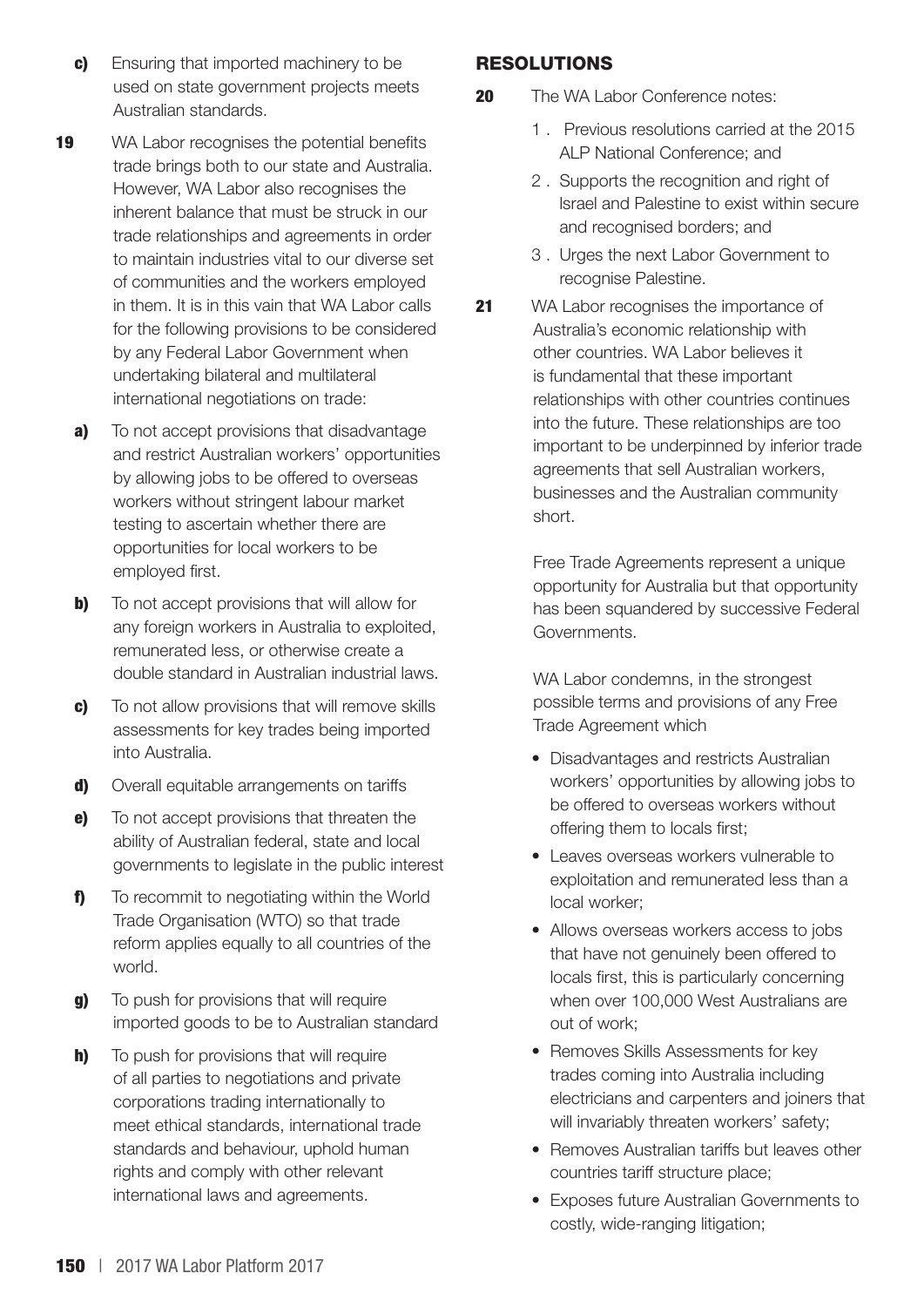- Places unprecedented power in the hands of corporations at the expense of Australian national sovereignty; and
- Impedes the ability of current and future federal, state and local governments to legislate in the interests of the country.

Australia needs to ensure that in all Free Trade Agreements Australian workers are not disadvantaged, overseas workers are not exploited and all workers have the necessary skills to do their job safely and effectively.

WA Labor also calls on the Federal Turnbull Government to refrain from ratifying or implementing any future Agreement that unfairly removes employment opportunities for Australian workers.

#### NON-PLATFORM ITEMS

## NATIVE TITLE

WA Labor calls on the ALP to repeal the effects of the Ten-Point Plan and return Native Title to the domain of the High Court and common law.

## THE SITUATION IN WEST PAPUA

WA Labor acknowledges the ongoing reports of human rights abuses committed by security forces in the Indonesian provinces of Papua and West Papua (hereafter referred to as "West Papua") including reports of extra-judicial killings, torture, assaults, mass political arrests and limitations regarding media freedom.

WA Labor will support processes to enable the United Nations Human Rights Council to conduct full investigations of human rights conditions in West Papua.

WA Labor supports the Indonesian National Commission on Human Rights (Komisi Nasional Hak Asasi Manusia – KOMNAS HAM) to conduct ongoing independent monitoring and investigation of police and military behaviour in West Papua for public report.

WA Labor supports the right to freedom of assembly and freedom of expression and requests to these freedoms be granted to

the people of West Papua along with all internationally recognised human rights. WA Labor affirms the request from the United Liberation Movement for West Papua for an internationally supervised vote to take place to obtain the democratic will of the Indigenous people of West Papua in their desire for self-determination.

#### WOMEN ON BOARDS

WA Labor congratulates the work the McGowan Government is doing to honour its election commitment to increase the number of women on government boards and committees to 50%.

WA Labor calls on the Government to continue to provide leadership on this issue so that the private as well as the community sectors are encouraged to increase the number of women on boards of management, thereby increasing productivity as well as diversity.

## REPUBLIC OF MACEDONIA

Conference notes the outstanding contribution the Macedonian community has made to West Australian and Australian society. Their contribution has enriched our community and added to the diversity that Labor values absolutely. They are an example of the more general contribution all migrants and refugees have made to Western Australia and Australia.

Conference notes Australia is one of the few countries in the world that still uses the term Former Yugoslav Republic of Macedonia in its relations with Macedonia and not with the other republics of what was once called Yugoslavia.

Conference notes that the Macedonian community takes offence at this and that, as a matter of priority, the Federal Government and any future Federal Labor Government should drop the prefix "former Yugoslav" and retain the words "Republic of Macedonia".

Conference also calls for a Federal Labor Government to consider the opening of an Australian Embassy in the nation's capital to serve Australia's interests in the wider region.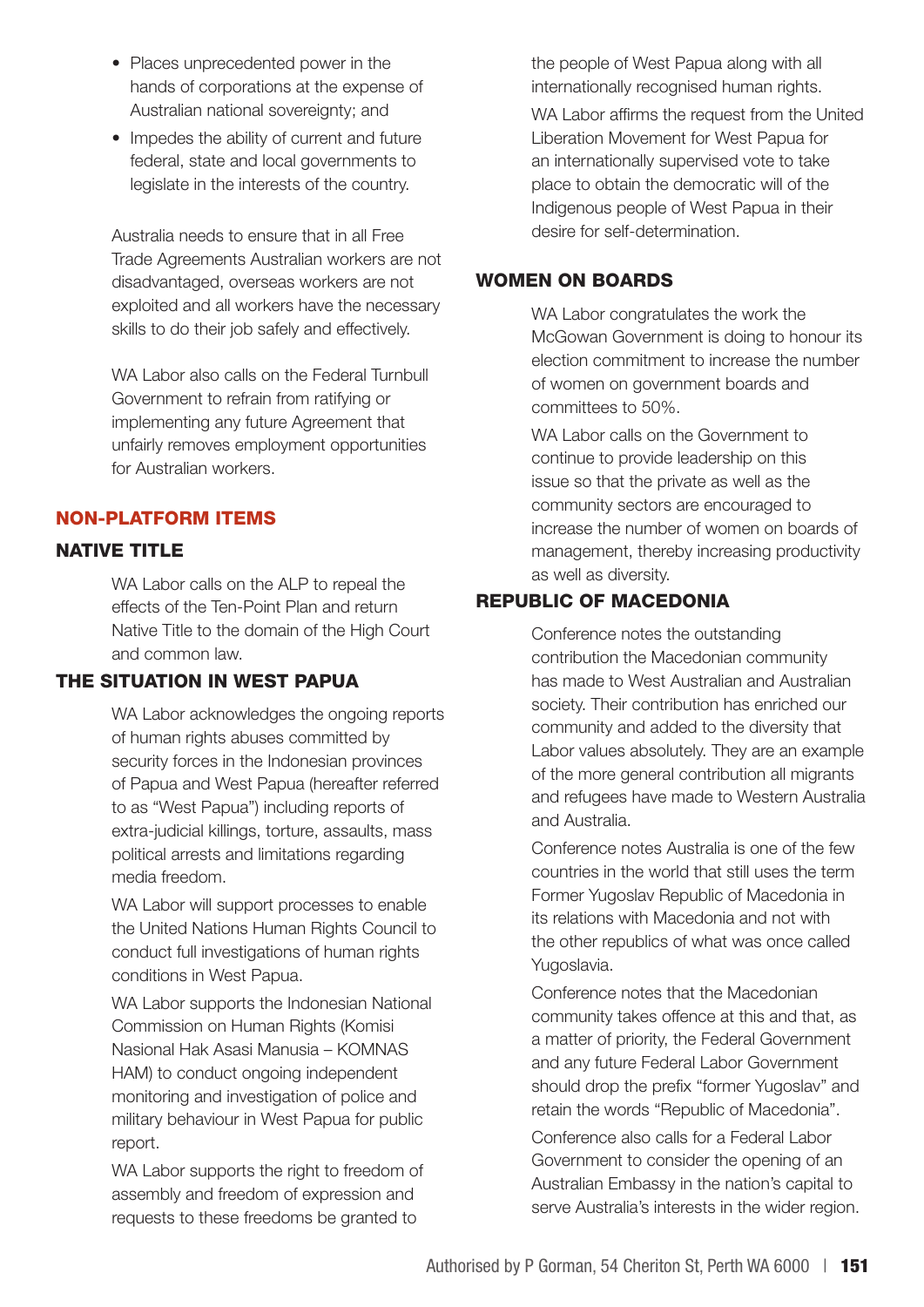#### AUSTRALIAN FOREIGN AID

Conference notes that the Australian Government and Federal Labor are already committed to the Sustainable Development Goals (SDGs) as a critical framework to reducing extreme poverty.

Conference condemns the Federal Coalition for their savage cuts to Australian aid, taking our national contribution to historic lows as a proportion of Australia's Gross National Income (GNI). These cuts have come at the same time as unprecedented numbers of people have been forced to flee from their homes globally and as the UN has called the current global situation the worst the world has ever faced.

Conference notes that the SDGs call on governments to spend 0.7% of GNI on official development assistance (ODA), or aid. While Labor increased aid significantly when last in government, the Liberals have cut billions meaning that our aid spend has decreased as a proportion of our national income.

Conference believes that it is important for Australia to keep its commitments to the international community and to play its part in reducing global poverty, tackling rising global inequality and protecting human rights.

Conference calls on WA Conference to endorse the policy that:Federal Labor in government commits to not reducing the funding for Official Development Assistance as a proportion of GNI until the targets we have committed to under the SDGs have been met.

Federal Labor commits to increasing aid as a proportion of Australia's GNI when in Government.

Federal Labor in Government will focus Australian aid on the key priorities of tackling poverty, reducing inequality and protecting human rights.

Federal Labor in Government will legislate a target of 0.7% of Gross National Income. Once 0.7% is reached, Australia's foreign aid budget will be protected by such legislation from ever decreasing below this level.

Federal Labor in Government will provide a parliamentary statement that reports on the

government's progress towards our target of 0.7% of GNI and how the foreign aid budget is being spent.

## INEQUALITY BUDGET IMPACT STATEMENT

Conference notes the high level of inequality that currently obtains in WA; and the injustice this represents; and the brake on our state realising sustained and inclusive macroeconomic growth.

Conference reaffirms and reminds the State Parliamentary Labor Party and the now Labor State Government that addressing inequality should be the highest priority of any state budget.

In this vein, Conference directs the Labor State Government Treasurer to give direction to WA Treasury to construct a distributional impact analysis of the State Budget. This analysis will seek to:

- 1 . Tax and Transfer: Model the distribution of government expenditure on services and benefits by household income decile; and model the distribution of state taxes, tariffs, fees and charges by household income decile as they currently stand.
- 2 . Policy Change: Model the effects on household income by decile of government changes to expenditure on services and benefits; and changes to state taxes, fees, tariffs and charges.

Conference also directs the Labor State Government Treasurer to utilise this data to create a lasting income distribution database.

Conference also directs the Labor State Government Treasurer to undertake investigation into the feasibility of constructing an income inequality index for WA. This index should represent income inequality by electorates and regions but not exclude other representations of income inequality deemed important or relevant.

Conference directs the Labor State Government Treasurer to encapsulate the Labor State Government's approach to addressing income inequality and outcomes from the State Budget in an Inequality Budget Impact Statement.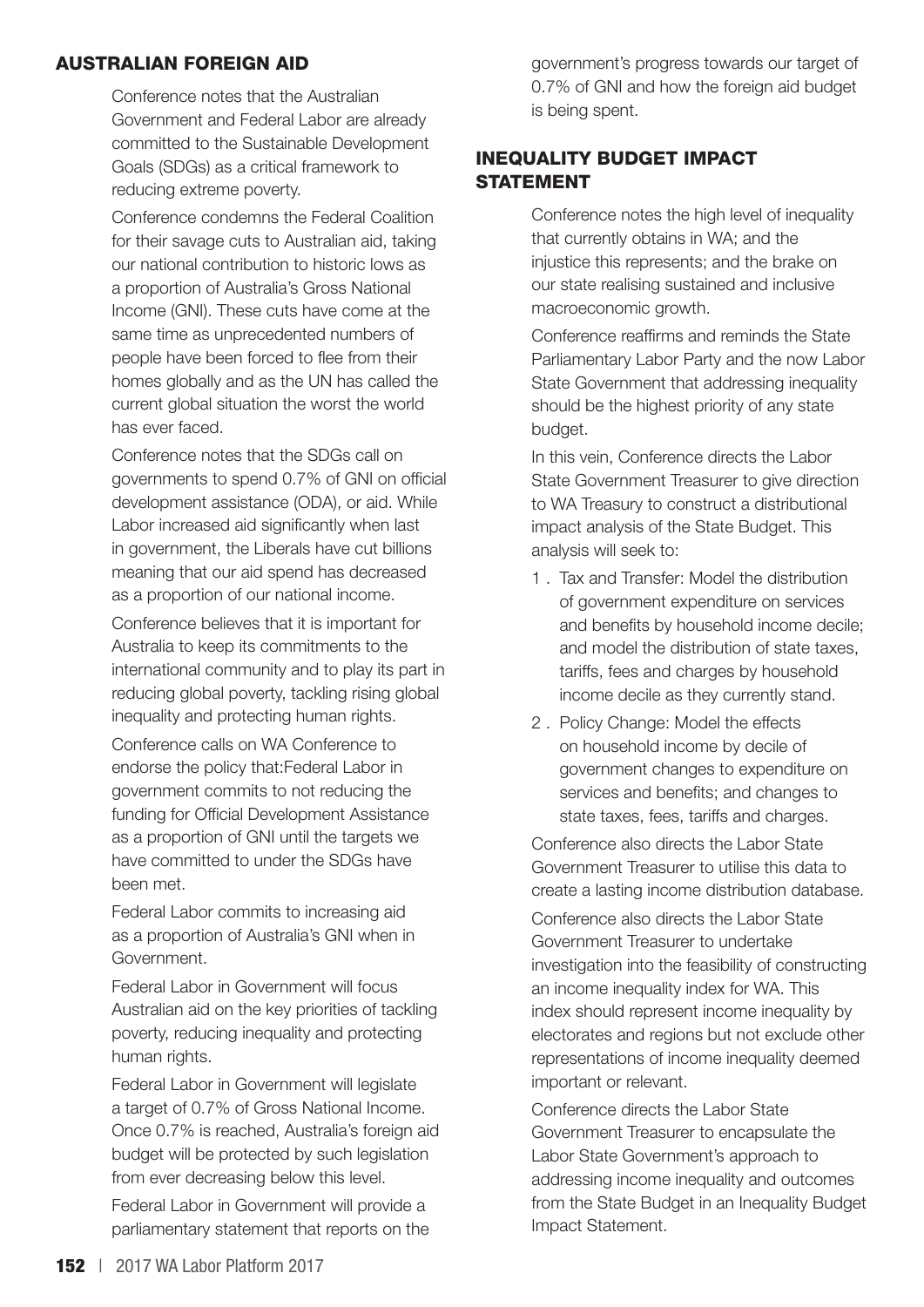## US AUSTRALIAN RELATIONS

WA Labor calls upon the Federal Government to publicly stress our shared values and traditions with the people of the United States of America and to publicly remind the Trump Administration of its transgressions against those values and traditions, and to do so whenever such violations occur

#### OPPOSITION TO PRIVATISATION

WA Labor needs to give the Government clear and consistent guidance of Labor's opposition to privatisation by preparing, for consideration at the State Executive in November 2017, a consolidated version of various Platform items.